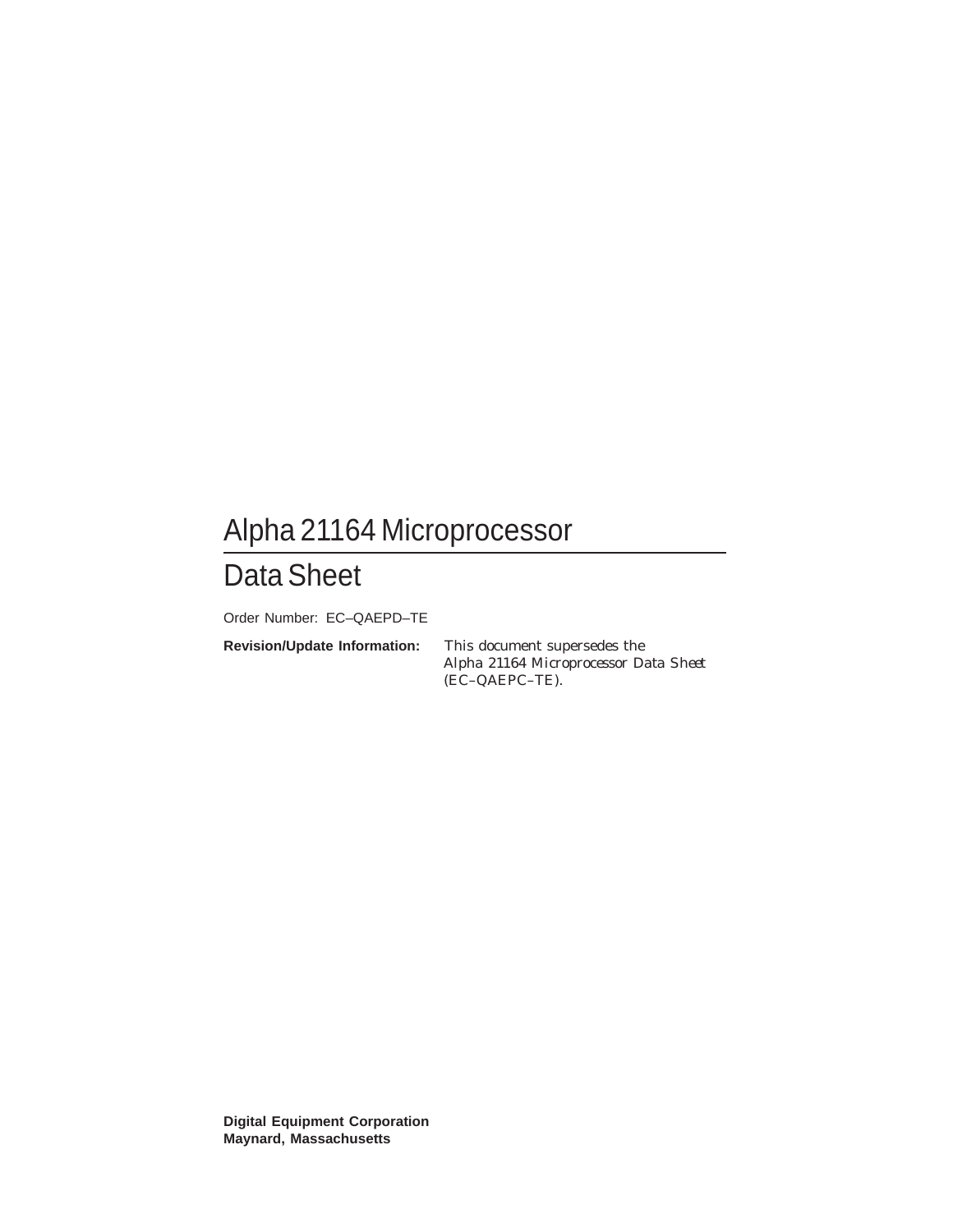#### **July 1996**

Possession, use, or copying of the software described in this publication is authorized only pursuant to a valid written license from Digital or an authorized sublicensor.

While Digital believes the information included in this publication is correct as of the date of publication, it is subject to change without notice.

Digital Equipment Corporation makes no representations that the use of its products in the manner described in this publication will not infringe on existing or future patent rights, nor do the descriptions contained in this publication imply the granting of licenses to make, use, or sell equipment or software in accordance with the description.

© Digital Equipment Corporation 1994, 1995, 1996.

All rights reserved. Printed in U.S.A.

AlphaGeneration, DEC, DECchip, Digital, Digital Semiconductor, OpenVMS, VAX, VAX DOCUMENT, the AlphaGeneration design mark, and the DIGITAL logo are trademarks of Digital Equipment Corporation.

Digital Semiconductor is a Digital Equipment Corporation business.

GRAFOIL is a registered trademark of Union Carbide Corporation. IEEE is a registered trademark of The Institute of Electrical and Electronics Engineers, Inc. NetWare is a registered trademark of Novell, Inc. OSF/1 is a registered trademark of Open Software Foundation, Inc. Prentice Hall is a registered trademark of Prentice-Hall, Inc. of Englewood Cliffs, NJ. Windows NT is a trademark of Microsoft Corporation.

All other trademarks and registered trademarks are the property of their respective owners.

This document was prepared using VAX DOCUMENT Version 2.1.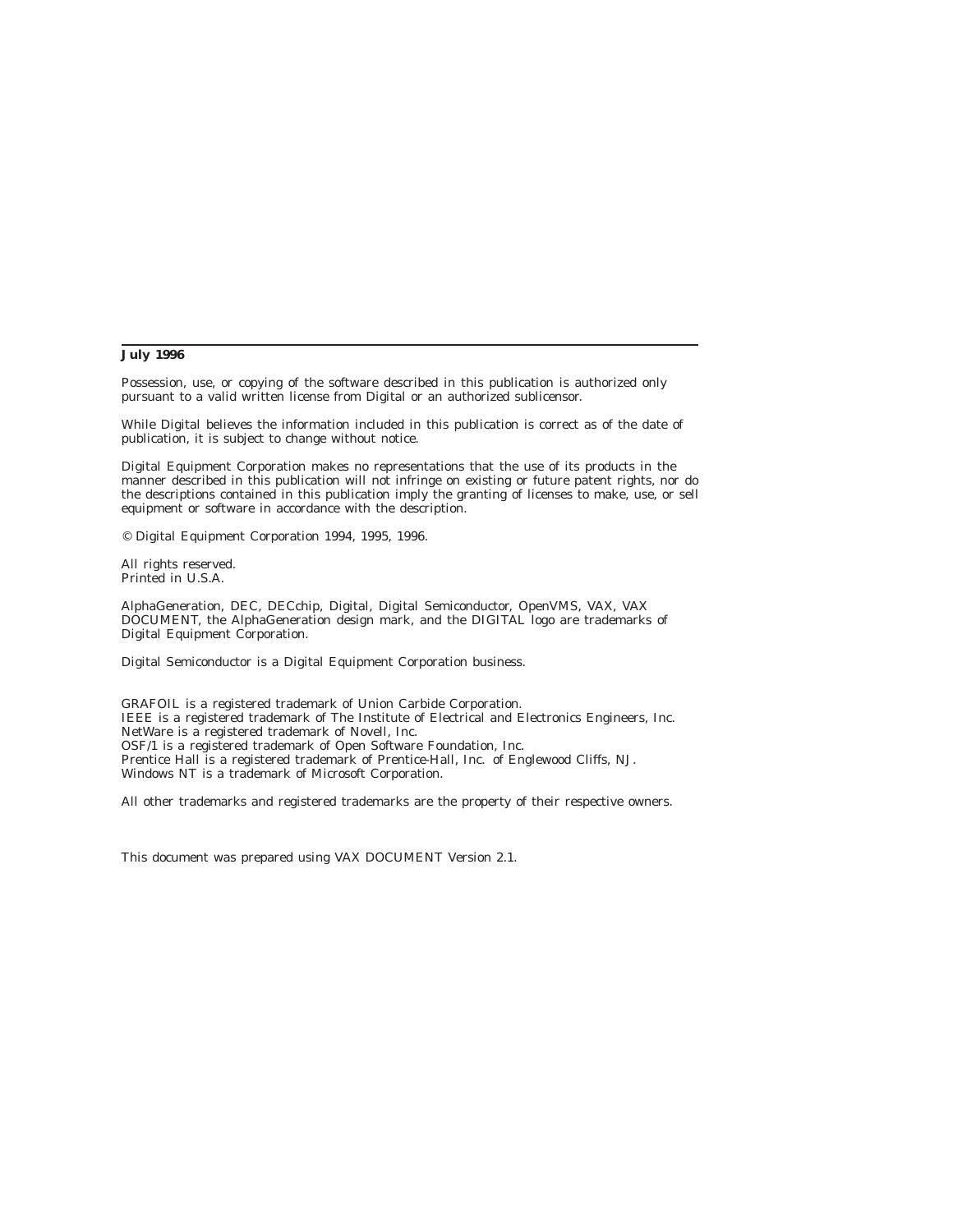# **Contents**

| 1              |                                                | 1              |
|----------------|------------------------------------------------|----------------|
| $\overline{2}$ | Alpha 21164 Microprocessor Features            | $\overline{2}$ |
| 3              |                                                | 3              |
| 3.1            | Instruction Fetch/Decode and Branch Unit       | 5              |
| 3.1.1          | Instruction Prefetch and Decode                | 5              |
| 3.1.2          | Branch Prediction                              | 5              |
| 3.1.3          |                                                | 5              |
| 3.1.4          |                                                | 6              |
| 3.2            | Integer Execution Unit                         | 6              |
| 3.3            |                                                | $\overline{7}$ |
| 3.4            |                                                | $\overline{7}$ |
| 3.4.1          |                                                | $\overline{7}$ |
| 3.4.2          | Miss Address File                              | 8              |
| 3.4.3          | Store Execution                                | 8              |
| 3.4.4          |                                                | 8              |
| 3.5            |                                                | 9              |
| 3.6            |                                                | 9              |
| 3.6.1          |                                                | 9              |
| 3.6.2          | Instruction Cache                              | 9              |
| 3.6.3          |                                                | 10             |
| 3.6.4          | External Cache                                 | 10             |
| 3.7            |                                                | 10             |
| 3.8            | Pipeline Organization                          | 10             |
| 4              | Pinout and Signal Descriptions                 | 12             |
| 4.1            |                                                | 12             |
| 4.2            | Alpha 21164 Packaging                          | 17             |
| 4.3            | Alpha 21164 Microprocessor Logic Symbol        | 18             |
| 4.4            | Alpha 21164 Signal Names and Functions         | 20             |
| 5              | Alpha 21164 Microprocessor Functional Overview | 33             |
| 5.1            |                                                | 34             |
| 5.1.1          |                                                | 35             |
| 5.1.2          |                                                | 35             |
| 5.1.3          | Reference Clock                                | 36             |
|                |                                                |                |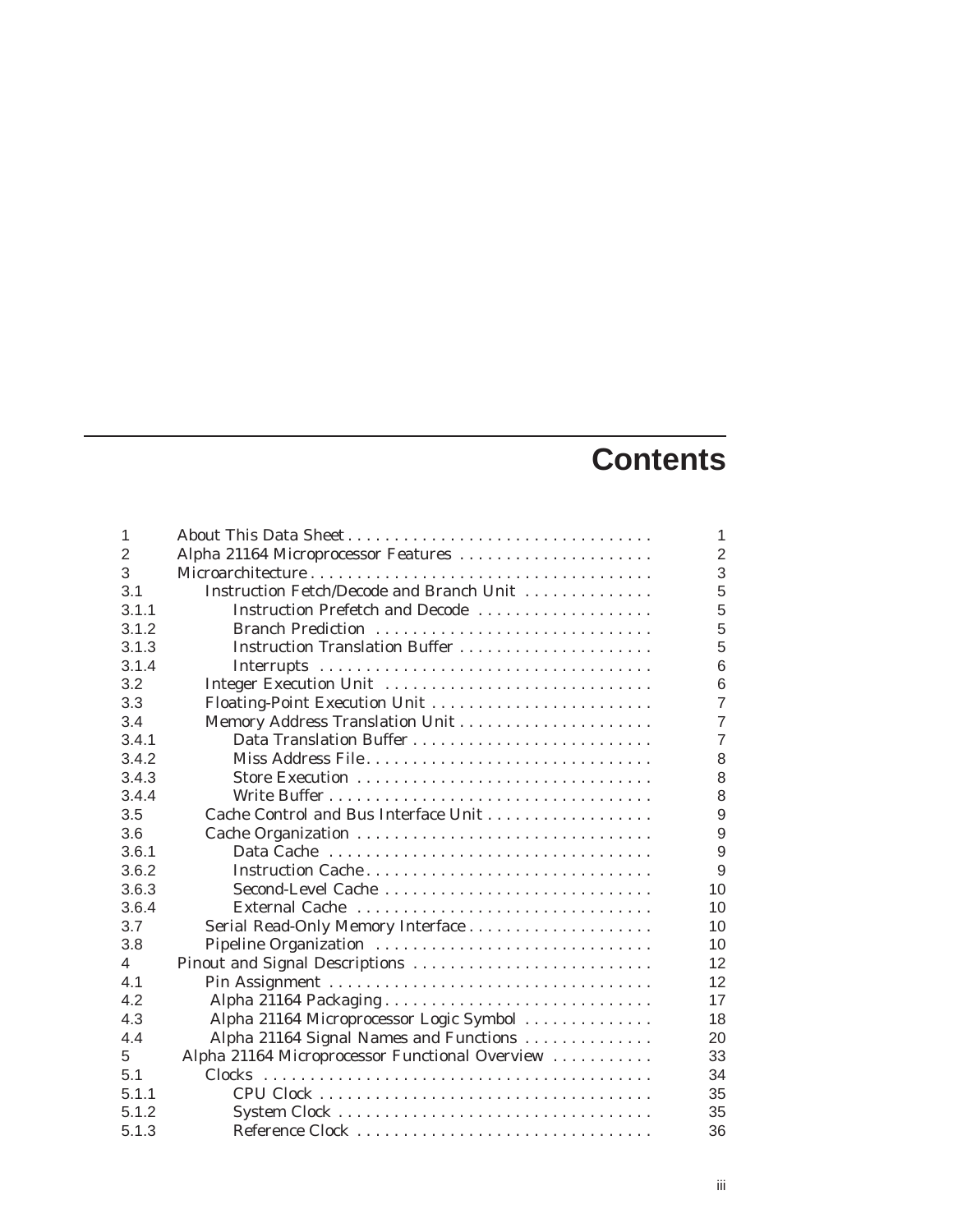| 5.2    | Board-Level Backup Cache Interface                           | 37 |
|--------|--------------------------------------------------------------|----|
| 5.2.1  | Bcache Victim Buffers                                        | 38 |
| 5.2.2  | Cache Coherence Protocol                                     | 39 |
| 5.3    |                                                              | 41 |
| 5.3.1  |                                                              | 41 |
| 5.4    |                                                              | 44 |
| 5.4.1  | Interrupt Signals During Initialization                      | 44 |
| 5.4.2  | Interrupt Signals During Normal Operation                    | 46 |
| 5.5    |                                                              | 46 |
| 5.5.1  | Normal Test Interface Mode                                   | 47 |
| 5.5.2  | Serial ROM Interface Port                                    | 47 |
| 5.5.3  | Serial Terminal Port                                         | 48 |
| 5.5.4  | IEEE 1149.1 Test Access Port                                 | 48 |
| 5.5.5  | Test Status Signals                                          | 48 |
| 6      | Alpha Architecture Basics                                    | 49 |
| 6.1    | The Architecture                                             | 49 |
| 6.2    |                                                              | 50 |
| 6.3    |                                                              | 50 |
| 6.4    | Floating-Point Data Types                                    | 51 |
| 7      | Alpha 21164 Microprocessor IEEE Floating-Point               |    |
|        |                                                              | 52 |
| 8      | Internal Processor Registers                                 | 55 |
| 8.1    | Instruction Fetch/Decode Unit and Branch Unit (Ibox)         |    |
|        | .                                                            | 59 |
| 8.1.1  | Istream Translation Buffer Tag Register (ITB_TAG)            | 59 |
| 8.1.2  | <b>Instruction Translation Buffer Page Table Entry</b>       |    |
|        | (ITB_PTE) Register                                           | 60 |
| 8.1.3  | <b>Instruction Translation Buffer Address Space Number</b>   |    |
|        | (ITB_ASN) Register                                           | 62 |
| 8.1.4  | <b>Instruction Translation Buffer Page Table Entry</b>       |    |
|        | Temporary (ITB_PTE_TEMP) Register                            | 63 |
| 8.1.5  | <b>Instruction Translation Buffer Invalidate All Process</b> |    |
|        | (ITB_IAP) Register                                           | 63 |
| 8.1.6  | Instruction Translation Buffer Invalidate All (ITB_IA)       |    |
|        |                                                              | 63 |
| 8.1.7  | Instruction Translation Buffer IS (ITB_IS) Register          | 64 |
| 8.1.8  | <b>Formatted Faulting Virtual Address</b>                    |    |
|        | (IFAULT_VA_FORM) Register                                    | 65 |
| 8.1.9  | Virtual Page Table Base Register (IVPTBR)                    | 66 |
| 8.1.10 | Icache Parity Error Status (ICPERR_STAT) Register            | 67 |
| 8.1.11 | Icache Flush Control (IC_FLUSH_CTL) Register                 | 67 |
| 8.1.12 | Exception Address (EXC_ADDR) Register                        | 68 |
| 8.1.13 | Exception Summary (EXC_SUM) Register                         | 69 |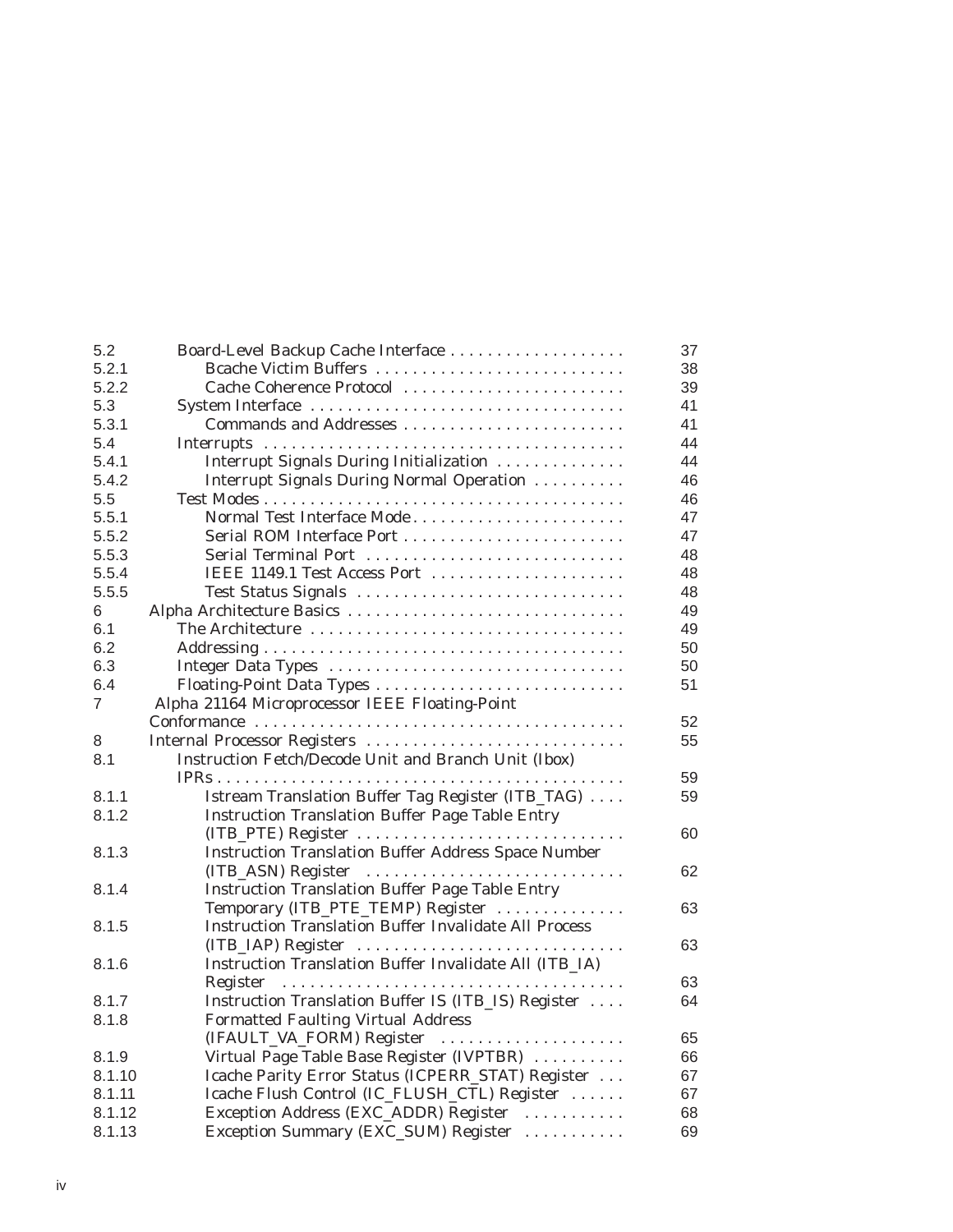| 8.1.14 | Exception Mask (EXC_MASK) Register                           | 71  |
|--------|--------------------------------------------------------------|-----|
| 8.1.15 | PAL Base Address (PAL_BASE) Register                         | 72  |
| 8.1.16 | Ibox Current Mode (ICM) Register                             | 73  |
| 8.1.17 | Ibox Control and Status Register (ICSR)                      | 74  |
| 8.1.18 | Interrupt Priority Level Register (IPLR)                     | 77  |
| 8.1.19 | Interrupt ID (INTID) Register                                | 78  |
| 8.1.20 | Asynchronous System Trap Request Register                    |     |
|        |                                                              | 79  |
| 8.1.21 | Asynchronous System Trap Enable Register (ASTER)             | 80  |
| 8.1.22 | Software Interrupt Request Register (SIRR)                   | 81  |
| 8.1.23 | Hardware Interrupt Clear (HWINT_CLR) Register                | 82  |
| 8.1.24 | Interrupt Summary Register (ISR)                             | 83  |
| 8.1.25 | Serial Line Transmit (SL_XMIT) Register                      | 85  |
| 8.1.26 | Serial Line Receive (SL_RCV) Register                        | 86  |
| 8.1.27 | Performance Counter (PMCTR) Register                         | 87  |
| 8.2    | Memory Address Translation Unit (Mbox) IPRs                  | 92  |
| 8.2.1  | <b>Dstream Translation Buffer Address Space Number</b>       |     |
|        | (DTB_ASN) Register                                           | 92  |
| 8.2.2  | Dstream Translation Buffer Current Mode (DTB_CM)             |     |
|        |                                                              | 93  |
| 8.2.3  | Dstream Translation Buffer Tag (DTB_TAG) Register            |     |
|        |                                                              | 94  |
| 8.2.4  | <b>Dstream Translation Buffer Page Table Entry</b>           |     |
|        | (DTB_PTE) Register                                           | 95  |
| 8.2.5  | <b>Dstream Translation Buffer Page Table Entry Temporary</b> |     |
|        |                                                              | 97  |
| 8.2.6  | <b>Dstream Memory Management Fault Status (MM_STAT)</b>      |     |
|        |                                                              | 98  |
| 8.2.7  | Faulting Virtual Address (VA) Register                       | 100 |
| 8.2.8  | Formatted Virtual Address (VA_FORM) Register                 | 101 |
| 8.2.9  | Mbox Virtual Page Table Base Register (MVPTBR)               | 103 |
| 8.2.10 | Dcache Parity Error Status (DC_PERR_STAT) Register           |     |
|        |                                                              | 104 |
| 8.2.11 | <b>Dstream Translation Buffer Invalidate All Process</b>     |     |
|        | (DTB_IAP) Register                                           | 106 |
| 8.2.12 | Dstream Translation Buffer Invalidate All (DTB_IA)           |     |
|        |                                                              | 106 |
| 8.2.13 | Dstream Translation Buffer Invalidate Single (DTB_IS)        |     |
|        |                                                              | 107 |
| 8.2.14 | Mbox Control Register (MCSR)                                 | 108 |
| 8.2.15 | Dcache Mode (DC_MODE) Register                               | 110 |
| 8.2.16 | Miss Address File Mode (MAF_MODE) Register                   | 112 |
| 8.2.17 | Dcache Flush (DC_FLUSH) Register                             | 114 |
|        |                                                              |     |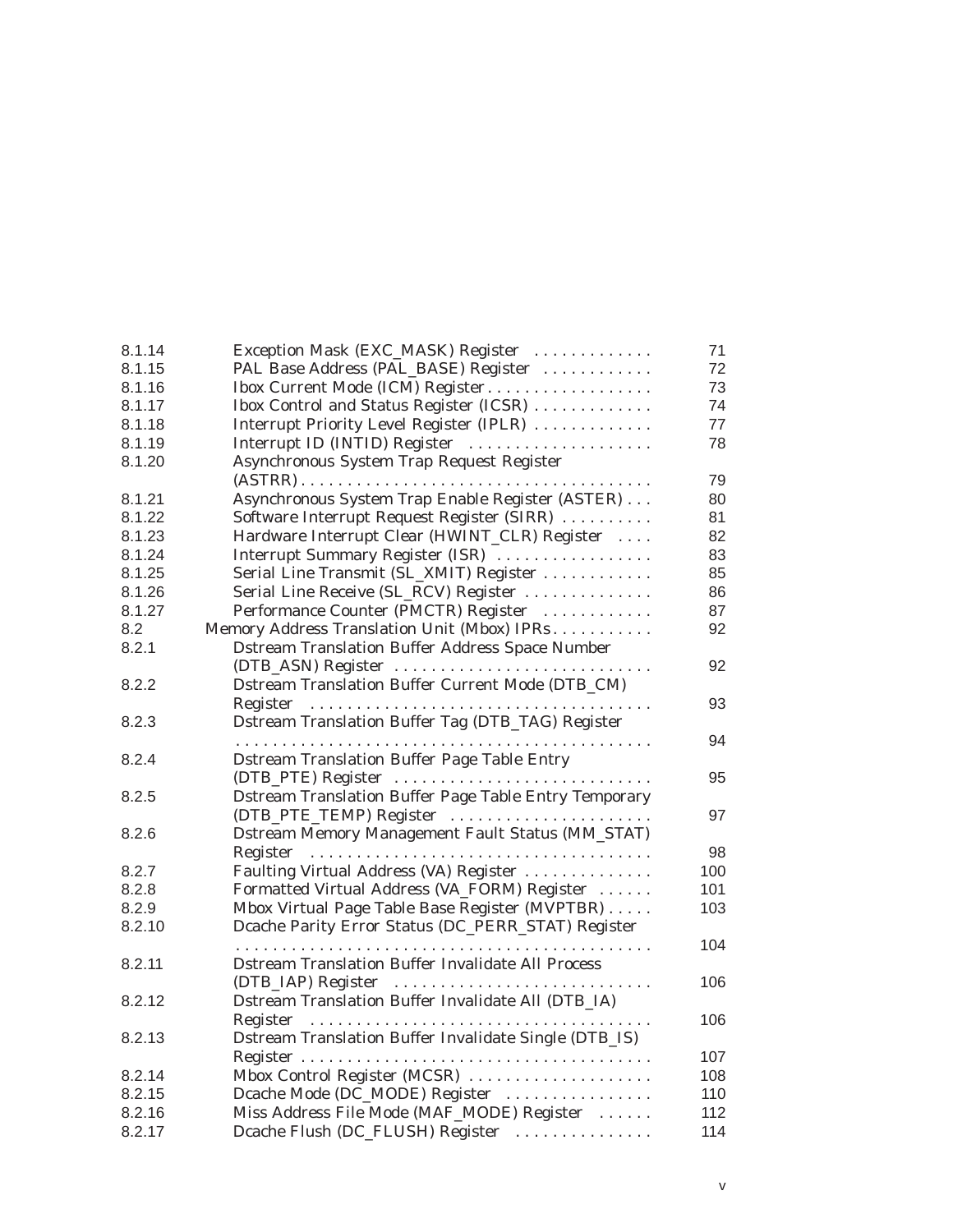| 8.2.18 | Alternate Mode (ALT_MODE) Register               | 114 |
|--------|--------------------------------------------------|-----|
| 8.2.19 | Cycle Counter (CC) Register                      | 115 |
| 8.2.20 | Cycle Counter Control (CC_CTL) Register          | 116 |
| 8.2.21 | Dcache Test Tag Control (DC_TEST_CTL) Register   | 117 |
| 8.2.22 | Dcache Test Tag (DC_TEST_TAG) Register           | 118 |
| 8.2.23 | Dcache Test Tag Temporary (DC_TEST_TAG_TEMP)     |     |
|        | Register                                         | 120 |
| 8.3    | External Interface Control (Cbox) IPRs           | 122 |
| 8.3.1  | Scache Control (SC_CTL) Register (FF FFF0 00A8)  | 123 |
| 8.3.2  | Scache Status (SC_STAT) Register (FF FFF0 00E8)  | 126 |
| 8.3.3  | Scache Address (SC_ADDR) Register (FF FFF0 0188) | 129 |
| 8.3.4  | Bcache Control (BC_CONTROL) Register             |     |
|        |                                                  | 132 |
| 8.3.5  | Bcache Configuration (BC_CONFIG) Register        |     |
|        |                                                  | 138 |
| 8.3.6  | Bcache Tag Address (BC_TAG_ADDR) Register        |     |
|        |                                                  | 143 |
| 8.3.7  | External Interface Status (EL_STAT) Register     |     |
|        |                                                  | 145 |
| 8.3.8  | External Interface Address (EI_ADDR) Register    |     |
|        | (FF FFF0 0148)                                   | 148 |
| 8.3.9  | Fill Syndrome (FILL_SYN) Register (FF FFF0 0068) | 149 |
| 8.4    | PALcode Storage Registers                        | 153 |
| 8.5    |                                                  | 154 |
| 8.5.1  | Cbox IPR PALcode Restrictions                    | 154 |
| 8.5.2  | PALcode Restrictions-Instruction Definitions     | 155 |
| 9      |                                                  | 159 |
| 9.1    | PALcode Entry Points                             | 159 |
| 9.1.1  |                                                  | 160 |
| 9.2    | Required PALcode Function Codes                  | 161 |
| 9.3    | Opcodes Reserved for PALcode                     | 161 |
| 10     | Alpha Instruction Summary                        | 162 |
| 10.1   | Opcodes Reserved for Digital                     | 167 |
| 10.2   | Opcodes Reserved for PALcode                     | 168 |
| 10.3   | IEEE Floating-Point Instructions                 | 168 |
| 10.4   | VAX Floating-Point Instructions                  | 170 |
| 10.5   |                                                  | 171 |
| 10.6   | Required PALcode Function Codes                  | 173 |
| 11     |                                                  | 174 |
| 11.1   |                                                  | 174 |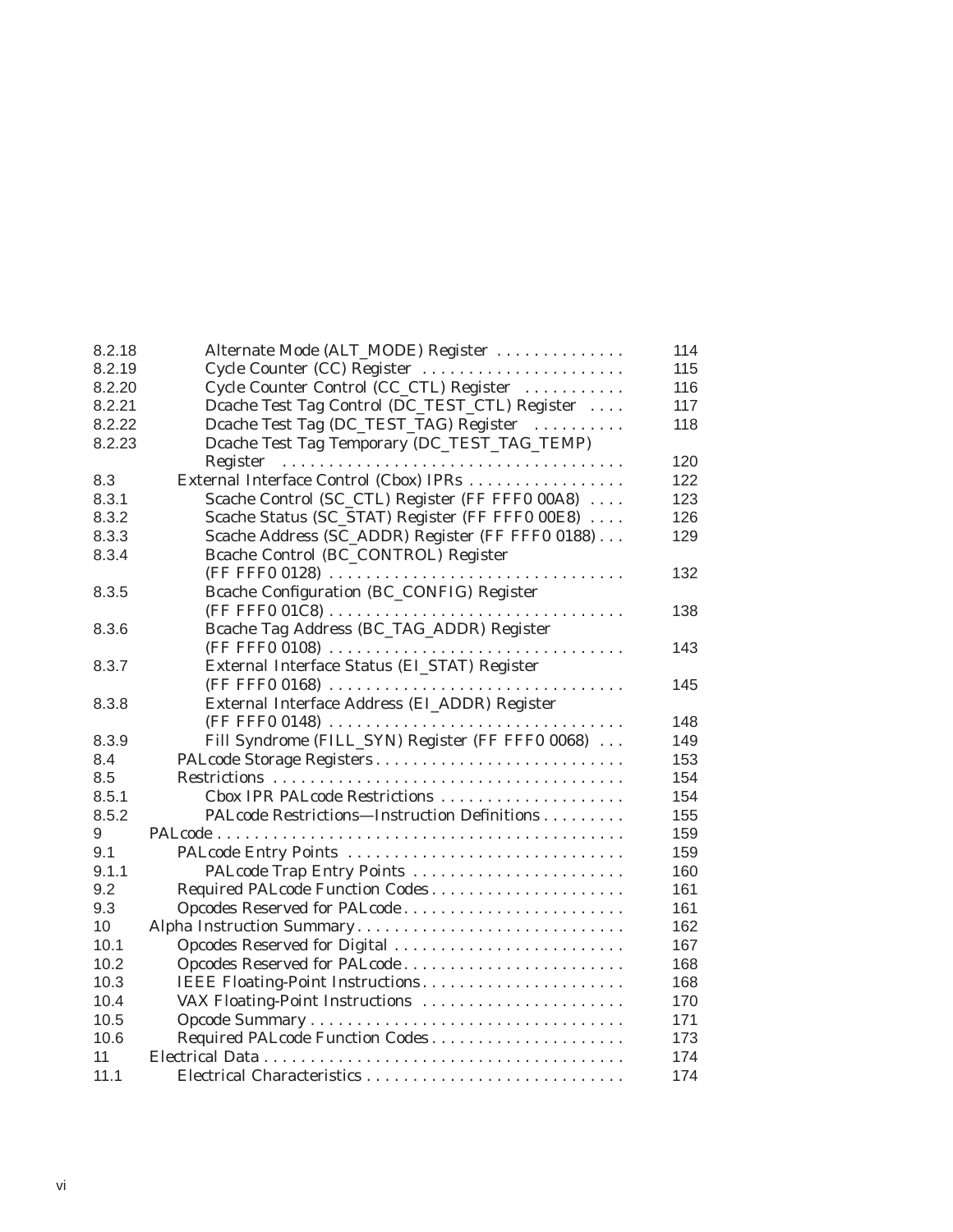| 11.2    |                                        | 175 |
|---------|----------------------------------------|-----|
| 11.2.1  |                                        | 175 |
| 11.2.2  |                                        | 175 |
| 11.2.3  | Output Signal Pins                     | 175 |
| 11.3    |                                        | 177 |
| 11.3.1  |                                        | 177 |
| 11.3.2  | Clock Termination and Impedance Levels | 179 |
| 11.3.3  |                                        | 179 |
| 11.4    |                                        | 182 |
| 11.4.1  |                                        | 182 |
| 11.4.2  |                                        | 183 |
| 11.4.3  |                                        | 189 |
| 11.4.4  | Timing-Additional Signals              | 190 |
| 11.4.5  | Timing of Test Features                | 194 |
| 11.4.6  | Icache BiSt Operation Timing           | 194 |
| 11.4.7  | Automatic SROM Load Timing             | 196 |
| 11.4.8  |                                        | 197 |
| 11.4.9  |                                        | 197 |
| 11.4.10 | Chip Test Mode                         | 198 |
| 11.4.11 | Module Test Mode                       | 198 |
| 11.4.12 | Clock Test Reset Mode                  | 198 |
| 11.4.13 | IEEE 1149.1 (JTAG) Performance         | 198 |
| 11.5    | Power Supply Considerations            | 199 |
| 11.5.1  |                                        | 199 |
| 11.5.2  | Power Supply Sequencing                | 200 |
| 12      | Thermal Management                     | 202 |
| 12.1    | Operating Temperature                  | 202 |
| 12.2    | Heat Sink Specifications               | 204 |
| 12.3    | Thermal Design Considerations          | 205 |
| 13      | Mechanical Specifications              | 206 |

# **Figures**

|   | Alpha 21164 Microprocessor Block/Pipe Flow Diagram     | 4  |
|---|--------------------------------------------------------|----|
|   |                                                        | 11 |
|   | Alpha 21164 Top View (Pin Down)                        | 17 |
|   | Alpha 21164 Bottom View (Pin Up)                       | 18 |
| 5 | Alpha 21164 Microprocessor Logic Symbol                | 19 |
|   | Alpha 21164 Clock Signals                              | 34 |
|   |                                                        | 35 |
|   | Alpha 21164 Reference Clock for Multiprocessor Systems | 36 |
|   |                                                        |    |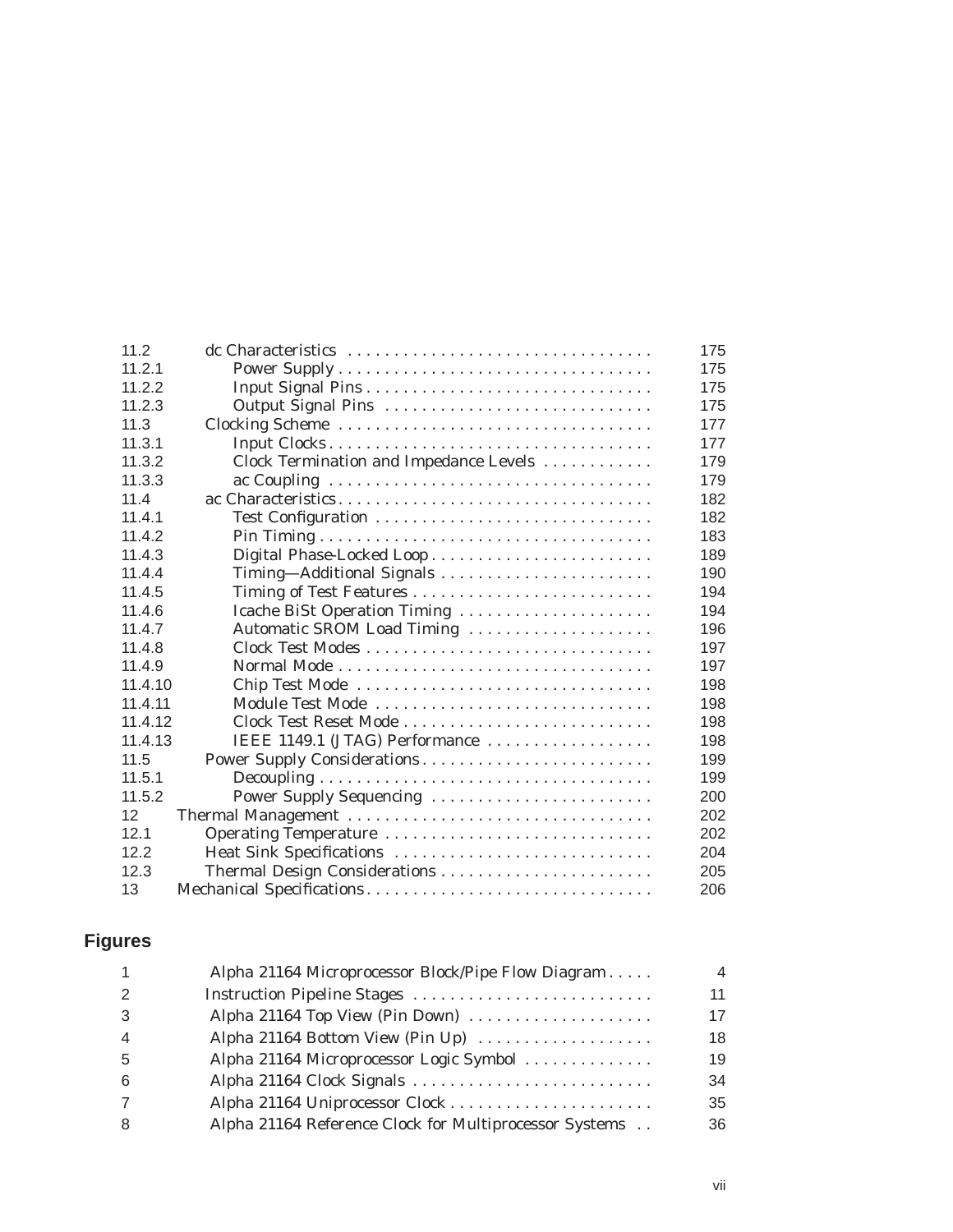| $\boldsymbol{9}$ | Alpha 21164 Bcache Interface Signals                                                                                                  | 37 |
|------------------|---------------------------------------------------------------------------------------------------------------------------------------|----|
| 10               | Alpha 21164 System Interface Signals                                                                                                  | 41 |
| 11               | Alpha 21164 Interrupt Signals                                                                                                         | 44 |
| 12               | Alpha 21164 Test Signals                                                                                                              | 46 |
| 13               | Istream Translation Buffer Tag Register (ITB_TAG)                                                                                     | 59 |
| 14               | Instruction Translation Buffer Page Table Entry (ITB_PTE)                                                                             |    |
|                  |                                                                                                                                       | 60 |
| 15               | Instruction Translation Buffer Page Table Entry (ITB_PTE)                                                                             |    |
|                  | Register Read Format                                                                                                                  | 61 |
| 16               | <b>Instruction Translation Buffer Address Space Number</b>                                                                            |    |
|                  | (ITB_ASN) Register                                                                                                                    | 62 |
| 17               | Instruction Translation Buffer IS (ITB_IS) Register                                                                                   | 64 |
| 18               | Formatted Faulting Virtual Address (IFAULT_VA_FORM)<br>$Register (NT_Mode=0) \ldots \ldots \ldots \ldots \ldots \ldots \ldots \ldots$ | 65 |
| 19               | Formatted Faulting Virtual Address (IFAULT_VA_FORM)                                                                                   |    |
|                  | Register (NT_Mode=1)                                                                                                                  | 65 |
| 20               | Virtual Page Table Base Register (IVPTBR) (NT_Mode=0)                                                                                 | 66 |
| 21               | Virtual Page Table Base Register (IVPTBR) (NT_Mode=1)                                                                                 | 66 |
| 22               | Icache Parity Error Status (ICPERR_STAT) Register                                                                                     | 67 |
| 23               | Exception Address (EXC_ADDR) Register                                                                                                 | 68 |
| 24               | Exception Summary (EXC_SUM) Register                                                                                                  | 69 |
| 25               | Exception Mask (EXC_MASK) Register                                                                                                    | 71 |
| 26               | PAL Base Address (PAL_BASE) Register                                                                                                  | 72 |
| 27               | Ibox Current Mode (ICM) Register                                                                                                      | 73 |
| 28               | Ibox Control and Status Register (ICSR)                                                                                               | 74 |
| 29               | Interrupt Priority Level Register (IPLR)                                                                                              | 77 |
| 30               | Interrupt ID (INTID) Register                                                                                                         | 78 |
| 31               | Asynchronous System Trap Request Register (ASTRR)                                                                                     | 79 |
| 32               | Asynchronous System Trap Enable Register (ASTER)                                                                                      | 80 |
| 33               | Software Interrupt Request Register (SIRR)                                                                                            | 81 |
| 34               | Hardware Interrupt Clear (HWINT_CLR) Register                                                                                         | 82 |
| 35               | Interrupt Summary Register (ISR)                                                                                                      | 83 |
| 36               | Serial Line Transmit (SL_XMIT) Register                                                                                               | 85 |
| 37               | Serial Line Receive (SL_RCV) Register                                                                                                 | 86 |
| 38               | Performance Counter (PMCTR) Register                                                                                                  | 87 |
| 39               | <b>Dstream Translation Buffer Address Space Number</b>                                                                                |    |
|                  | (DTB_ASN) Register                                                                                                                    | 92 |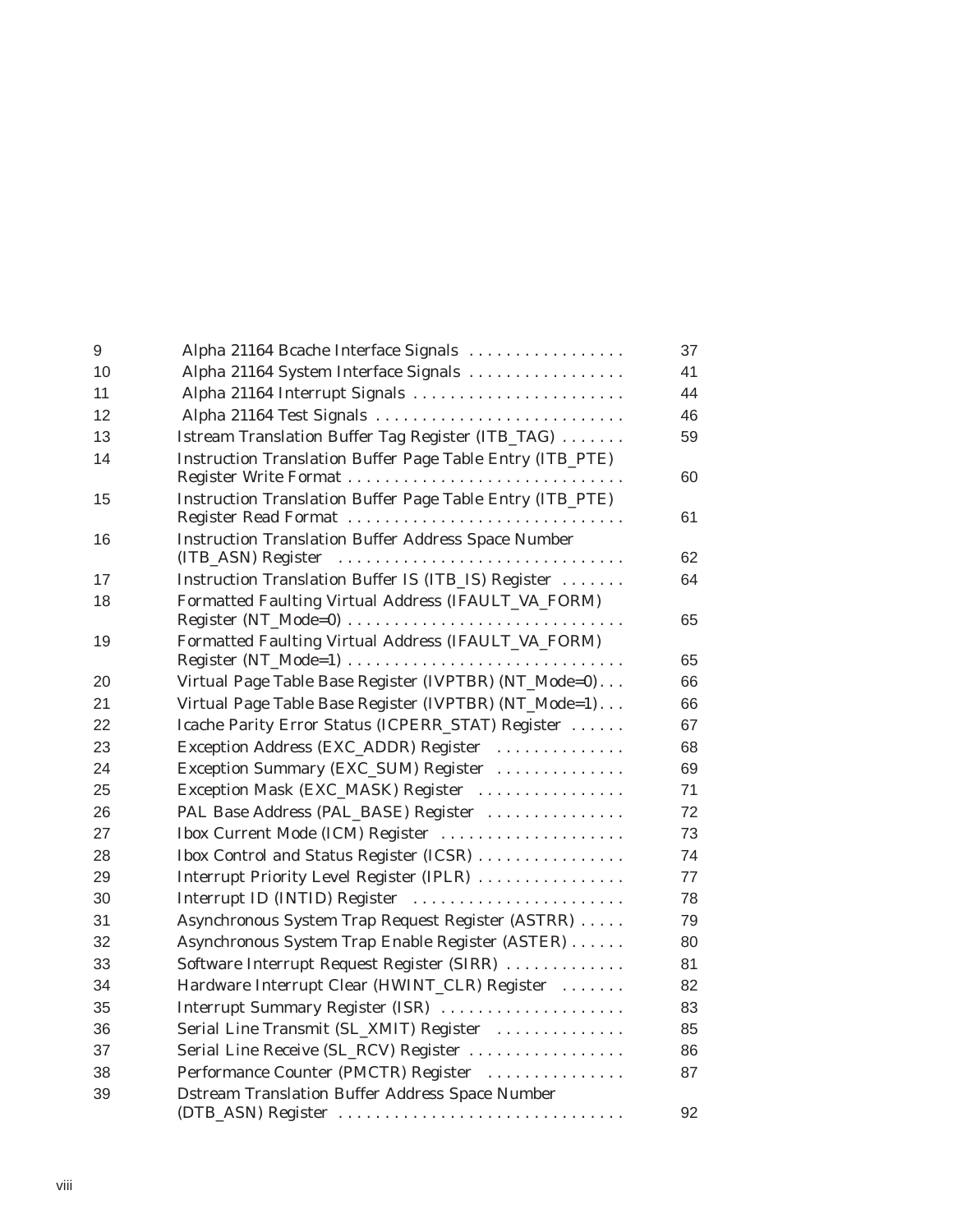| 40 | Dstream Translation Buffer Current Mode (DTB_CM)             |     |
|----|--------------------------------------------------------------|-----|
|    | Register                                                     | 93  |
| 41 | Dstream Translation Buffer Tag (DTB_TAG) Register            | 94  |
| 42 | Dstream Translation Buffer Page Table Entry (DTB_PTE)        |     |
|    |                                                              | 96  |
| 43 | <b>Dstream Translation Buffer Page Table Entry Temporary</b> |     |
|    | (DTB_PTE_TEMP) Register                                      | 97  |
| 44 | Dstream Memory Management Fault Status (MM_STAT)             | 98  |
|    |                                                              |     |
| 45 | Faulting Virtual Address (VA) Register                       | 100 |
| 46 | Formatted Virtual Address (VA_FORM) Register                 | 101 |
| 47 | Formatted Virtual Address (VA_FORM) Register                 |     |
|    |                                                              | 101 |
| 48 | Mbox Virtual Page Table Base Register (MVPTBR)               | 103 |
| 49 | Dcache Parity Error Status (DC_PERR_STAT) Register           | 104 |
| 50 | Dstream Translation Buffer Invalidate Single (DTB_IS)        |     |
|    |                                                              | 107 |
| 51 | Mbox Control Register (MCSR)                                 | 108 |
| 52 | Dcache Mode (DC_MODE) Register                               | 110 |
| 53 | Miss Address File Mode (MAF_MODE) Register                   | 112 |
| 54 | Alternate Mode (ALT_MODE) Register                           | 114 |
| 55 | Cycle Counter (CC) Register                                  | 115 |
| 56 | Cycle Counter Control (CC_CTL) Register                      | 116 |
| 57 | Dcache Test Tag Control (DC_TEST_CTL) Register               | 117 |
| 58 | Dcache Test Tag (DC_TEST_TAG) Register                       | 118 |
| 59 | Dcache Test Tag Temporary (DC_TEST_TAG_TEMP)                 |     |
|    |                                                              | 120 |
| 60 | Scache Control (SC_CTL) Register                             | 123 |
| 61 | Scache Status (SC_STAT) Register                             | 126 |
| 62 | Scache Address (SC_ADDR) Register                            | 130 |
| 63 | Bcache Control (BC_CONTROL) Register                         | 132 |
| 64 | Bcache Configuration (BC_CONFIG) Register                    | 138 |
| 65 | Bcache Tag Address (BC_TAG_ADDR) Register                    | 143 |
| 66 |                                                              | 146 |
| 67 | External Interface Status (EI_STAT) Register                 |     |
|    | External Interface Address (EL_ADDR) Register                | 148 |
| 68 | Fill Syndrome (FILL_SYN) Register                            | 150 |
| 69 | osc_clk_in_h,l Input Network and Terminations                | 178 |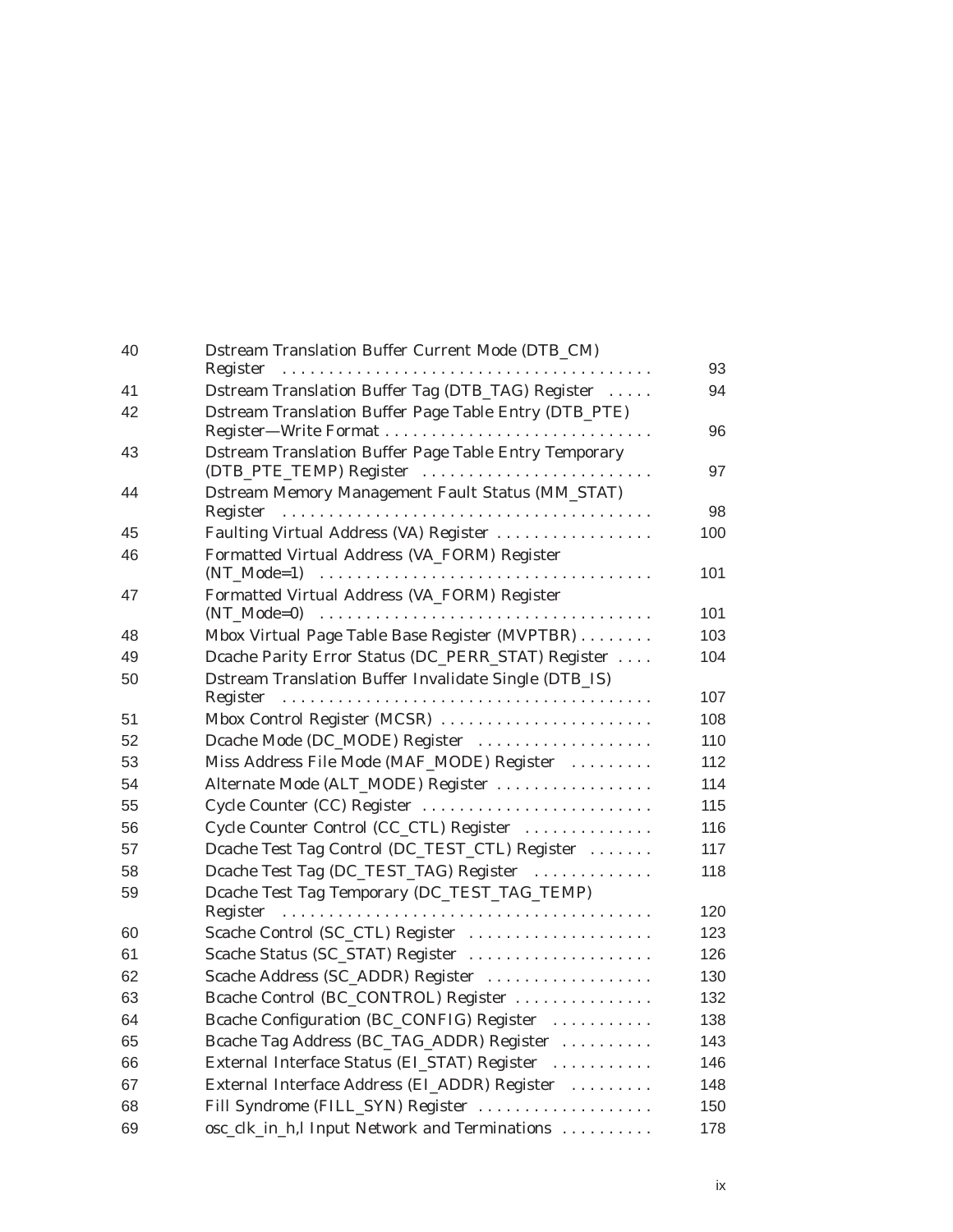| 70  | Clock Input Differential Impedance | 181 |
|-----|------------------------------------|-----|
| -71 |                                    | 182 |
| 72  |                                    | 185 |
| 73  |                                    | 187 |
| 74  |                                    | 189 |
| 75  | BiSt Timing Event-Time Line        | 195 |
| 76  | SROM Load Timing Event-Time Line   | 196 |
| 77  |                                    | 197 |
| 78  |                                    | 204 |
| 79  |                                    | 205 |
| 80  |                                    | 207 |
|     |                                    |     |

# **Tables**

|                |                                                   | 12 |
|----------------|---------------------------------------------------|----|
| 2              | Alpha 21164 Signal Descriptions                   | 20 |
| 3              | Alpha 21164 Signal Descriptions by Function       | 30 |
| 4              | Bcache States for Cache Coherency Protocols       | 40 |
| 5              | Alpha 21164 Commands for the System               | 42 |
| 6              |                                                   | 43 |
| $\overline{7}$ |                                                   | 45 |
| 8              | System Clock Delay                                | 45 |
| 9              | Alpha 21164 Test Port Pins                        | 47 |
| 10             | Ibox, Mbox, Dcache, and PALtemp IPR Encodings     | 56 |
| 11             | Granularity Hint Bits in ITB_PTE_TEMP Read Format | 63 |
| 12             | Icache Parity Error Status Register Fields        | 67 |
| 13             | Exception Summary Register Fields                 | 69 |
| 14             | Ibox Control and Status Register Fields           | 75 |
| 15             | Software Interrupt Request Register Fields        | 81 |
| 16             | Hardware Interrupt Clear Register Fields          | 82 |
| 17             |                                                   | 84 |
| 18             | Serial Line Transmit Register Fields              | 85 |
| 19             | Serial Line Receive Register Fields               | 86 |
| 20             | Performance Counter Register Fields               | 88 |
| 21             |                                                   | 89 |
| 22             |                                                   | 91 |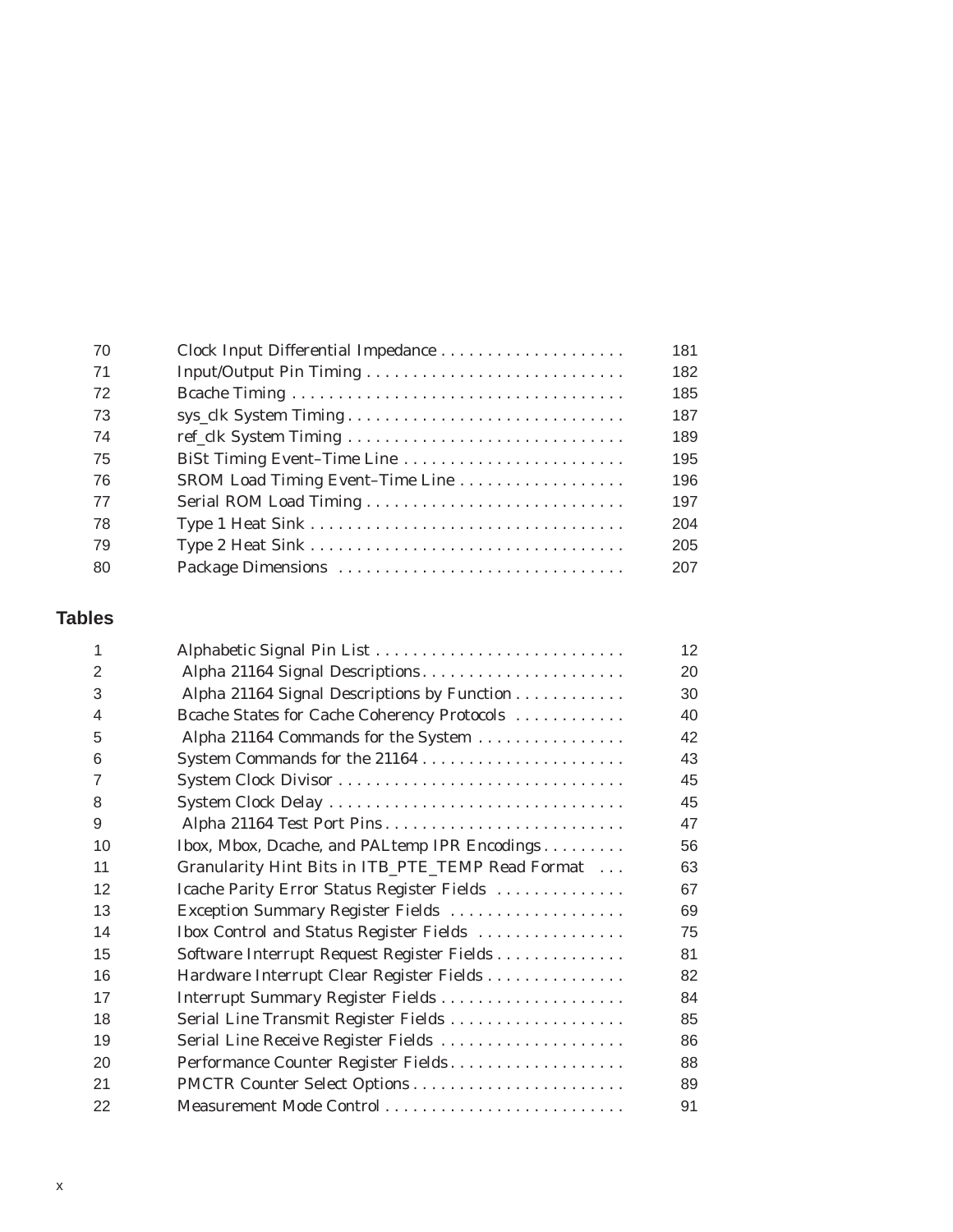| 23 | <b>Dstream Memory Management Fault Status Register</b> | 98  |
|----|--------------------------------------------------------|-----|
| 24 | Formatted Virtual Address Register Fields              | 102 |
| 25 | Dcache Parity Error Status Register Fields             | 105 |
| 26 |                                                        | 109 |
| 27 | Dcache Mode Register Fields                            | 111 |
| 28 | Miss Address File Mode Register Fields                 | 113 |
| 29 | Alternate Mode Register Settings                       | 114 |
| 30 | Cycle Counter Control Register Fields                  | 116 |
| 31 | Dcache Test Tag Control Register Fields                | 117 |
| 32 | Dcache Test Tag Register Fields                        | 119 |
| 33 | Dcache Test Tag Temporary Register Fields              | 121 |
| 34 | Cbox Internal Processor Register Descriptions          | 122 |
| 35 | Scache Control Register Fields                         | 124 |
| 36 | Scache Status Register Fields                          | 127 |
| 37 |                                                        | 128 |
| 38 | Scache Address Register Fields                         | 131 |
| 39 | Bcache Control Register Fields                         | 133 |
| 40 | PM_MUX_SEL Register Fields                             | 137 |
| 41 | Bcache Configuration Register Fields                   | 139 |
| 42 | Bcache Tag Address Register Fields                     | 144 |
| 43 | Loading and Locking Rules for External Interface       |     |
|    |                                                        | 146 |
| 44 | EL_STAT Register Fields                                | 147 |
| 45 | Syndromes for Single-Bit Errors                        | 150 |
| 46 | Cbox IPR PALcode Restrictions                          | 154 |
| 47 | PALcode Restrictions Table                             | 155 |
| 48 |                                                        | 160 |
| 49 | Required PALcode Function Codes                        | 161 |
| 50 | Opcodes Reserved for PALcode                           | 161 |
| 51 | Instruction Format and Opcode Notation                 | 162 |
| 52 |                                                        | 163 |
| 53 | Opcodes Reserved for Digital                           | 167 |
| 54 | Opcodes Reserved for PALcode                           | 168 |
| 55 | IEEE Floating-Point Instruction Function Codes         | 168 |
| 56 | VAX Floating-Point Instruction Function Codes          | 170 |
| 57 |                                                        | 172 |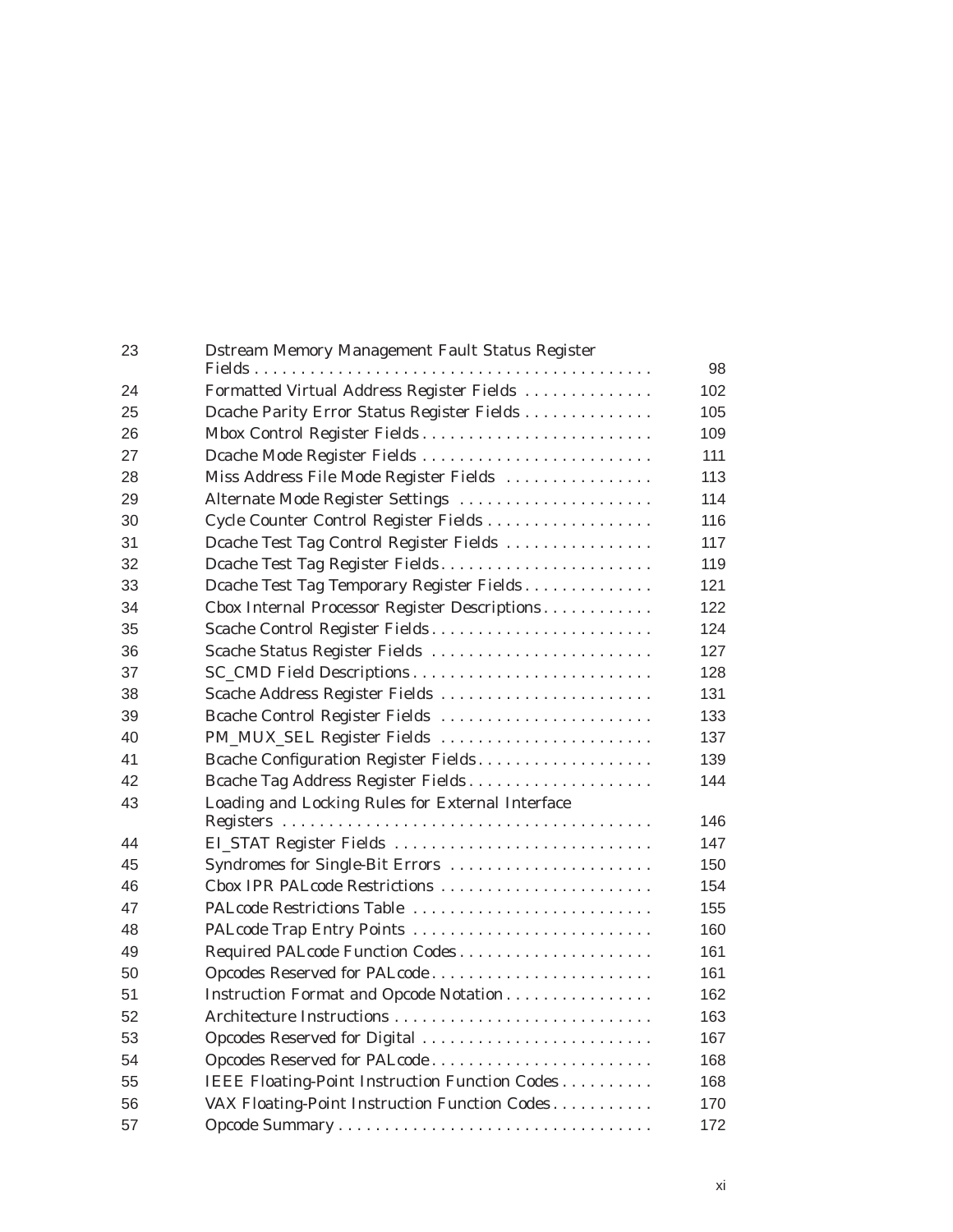| 58 | Required PALcode Function Codes                                                                     | 173 |
|----|-----------------------------------------------------------------------------------------------------|-----|
| 59 | Alpha 21164 Absolute Maximum Ratings                                                                | 174 |
| 60 | CMOS dc Input/Output Characteristics                                                                | 176 |
| 61 |                                                                                                     | 180 |
| 62 | Bcache Loop Timing                                                                                  | 184 |
| 63 | Output Driver Characteristics                                                                       | 184 |
| 64 | Alpha 21164 System Clock Output Timing (sysclk=T <sub>ø</sub> )                                     | 186 |
| 65 | Alpha 21164 Reference Clock Input Timing                                                            | 188 |
| 66 | ref_clk System Timing Stages                                                                        | 190 |
| 67 | Input Timing for sys_clk_out- or ref_clk_in-Based                                                   |     |
|    | $Systems \dots \dots \dots \dots \dots \dots \dots \dots \dots \dots \dots \dots \dots \dots \dots$ | 191 |
| 68 | Output Timing for sys_clk_out- or ref_clk_in-Based                                                  | 191 |
|    |                                                                                                     |     |
| 69 | Bcache Control Signal Timing                                                                        | 194 |
| 70 | BiSt Timing for Some System Clock Ratios, Port                                                      |     |
|    | Mode=Normal (System Cycles)                                                                         | 195 |
| 71 | BiSt Timing for Some System Clock Ratios, Port<br>Mode=Normal (CPU Cycles)                          | 196 |
| 72 | SROM Load Timing for Some System Clock Ratios (System                                               |     |
|    |                                                                                                     | 196 |
| 73 | SROM Load Timing for Some System Clock Ratios (CPU                                                  |     |
|    |                                                                                                     | 197 |
| 74 |                                                                                                     | 198 |
| 75 | IEEE 1149.1 Circuit Performance Specifications                                                      | 199 |
| 76 |                                                                                                     | 202 |
| 77 |                                                                                                     | 203 |
|    |                                                                                                     |     |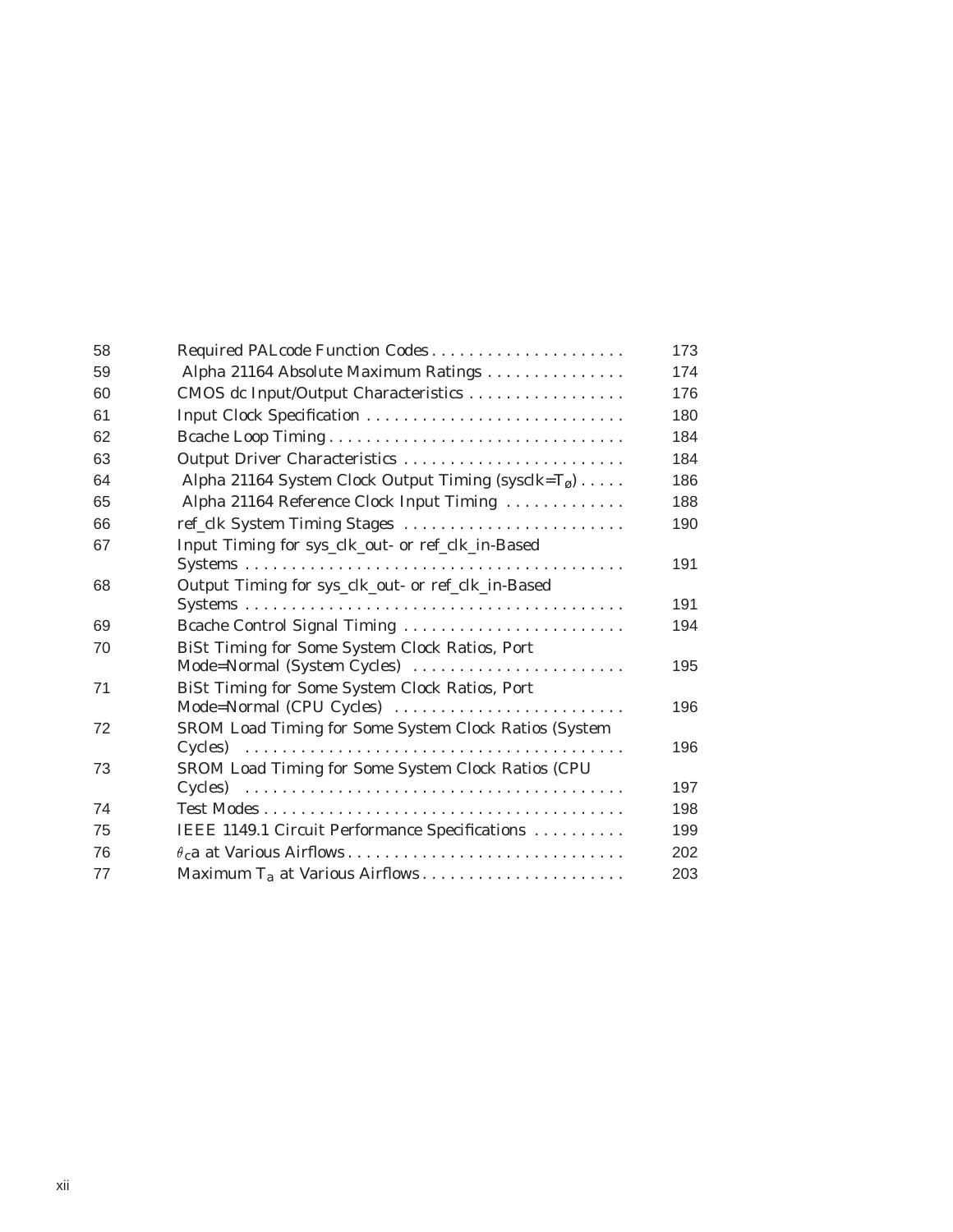# **1 About This Data Sheet**

This data sheet provides a technical overview of the Alpha 21164 microprocessor, including:

- Functional units
- Signal descriptions
- External interface
- Internal processor registers (IPRs)
- Privileged architecture library code (PALcode) instructions
- Electrical characteristics
- Thermal characteristics
- Mechanical packaging

This data sheet is not intended to provide the reader with everything needed to begin chip implementation. For a more comprehensive description of the 21164 and the Alpha architecture, refer to documents listed in the Technical Support and Ordering Information section located at the end of this document.

#### **Document Conventions**

Throughout this data sheet, the following conventions are used:

- INT*n* refers to NATURALLY ALIGNED groups of *n* 8-bit bytes. For example:
	- INT16—The four least significant address bits are 0.
	- INT8—The three least significant address bits are 0.
	- INT4-The two least significant address bits are 0.
- Values of 1, 0, and X are used in some tables. The X signifies a *don't care* (1 or 0) convention, which can be determined by the system designer.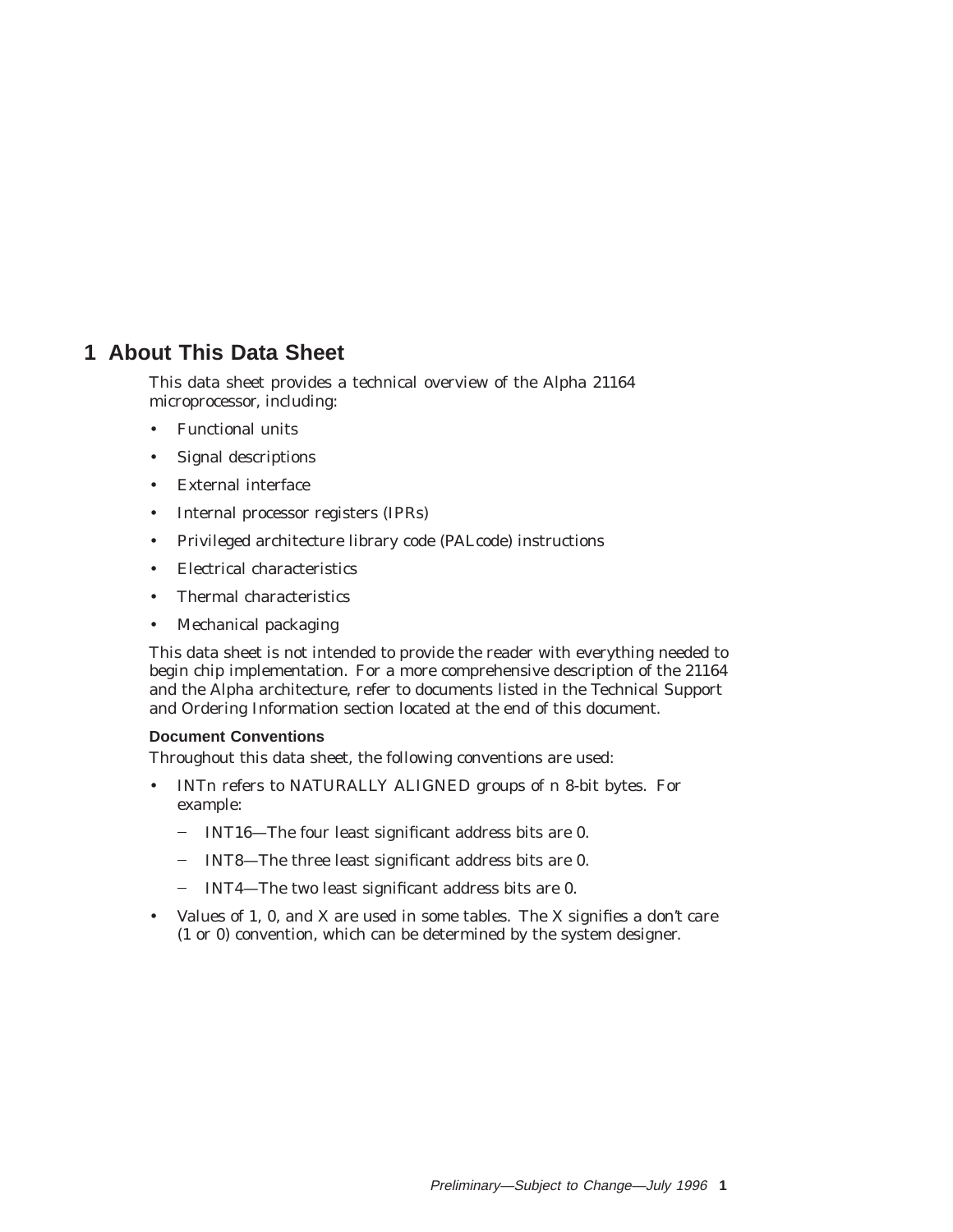# **2 Alpha 21164 Microprocessor Features**

- Fully pipelined 64-bit advanced RISC architecture supports multiple operating systems, including:
	- Microsoft Windows NT  $\frac{1}{2}$
	- OSF/1
	- OpenVMS
- 266-MHz through 300-MHz operation
- Superscalar 4-way instruction issue
- High-bandwidth (128-bit) interface
- Peak execution rate of 1200 MIPS
- 0.50- $\mu$ m CMOS technology
- Three onchip caches:
	- $\frac{1}{2}$ 8K-byte, direct-mapped, L1 instruction cache
	- 8K-byte, dual-ported, direct-mapped, write-through L1 data cache
	- $\equiv$ 96K-byte, 3-way, set-associative, write-back L2 data and instruction cache
- Supports optional board-level L3 cache ranging from 1M byte to 64M bytes

The 21164 microprocessor implements IEEE S\_floating and T\_floating, and VAX F\_floating and G\_floating data types and supports longword (32-bit) and quadword (64-bit) integers. Provides byte (8-bit) and word (16-bit) support by byte-manipulation instructions. Limited hardware support is provided for the VAX D\_floating data type.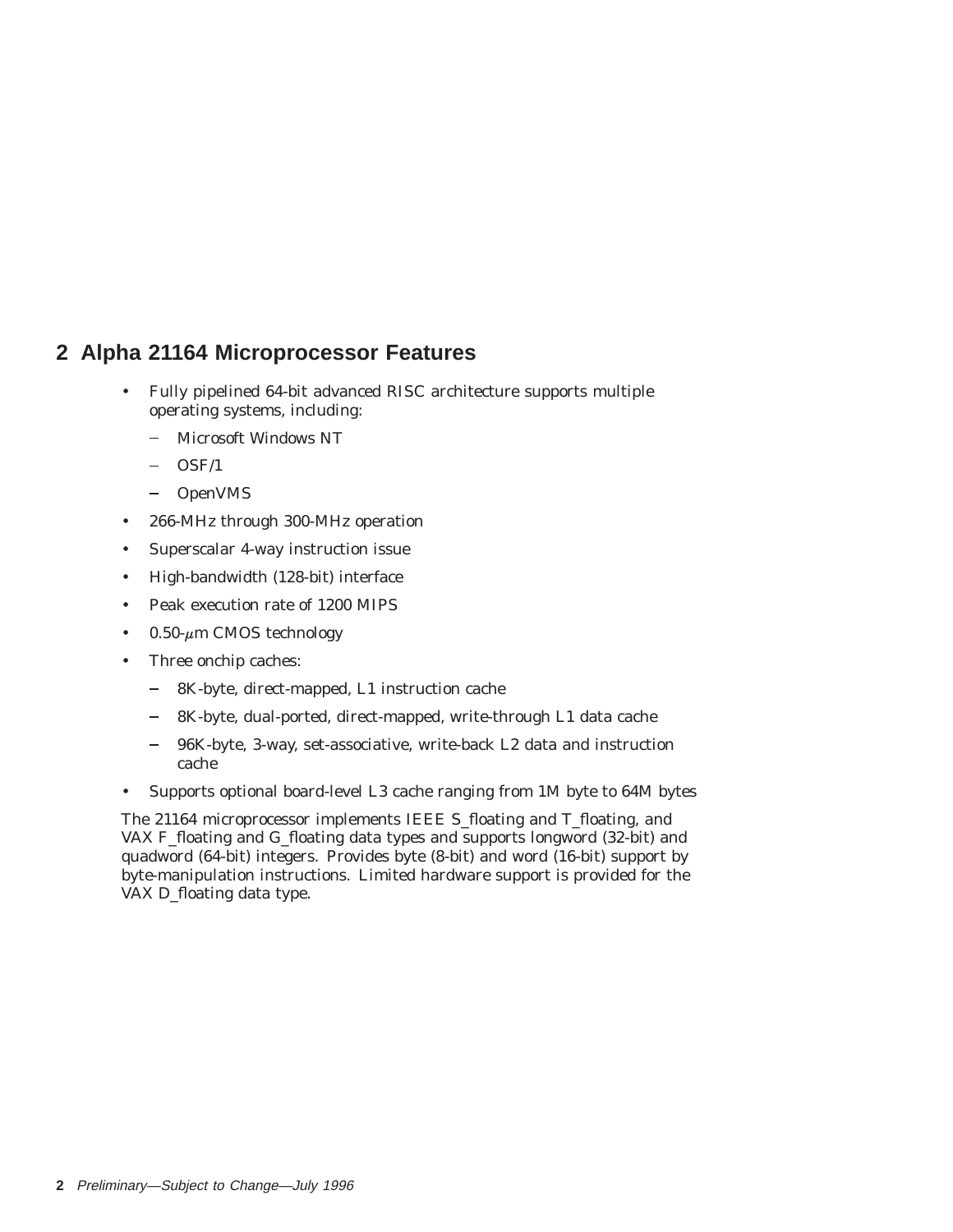# **3 Microarchitecture**

The Alpha 21164 Microprocessor is a high-performance implementation of Digital's Alpha architecture. The following sections provide an overview of the chip's architecture and major functional units.

Figure 1 is a block diagram of the 21164. A larger version of this figure is printed on a foldout page at the end of the *Alpha 21164 Microprocessor Hardware Reference Manual*.

The 21164 consists of the following sections (Figure 1):

- Instruction fetch/decode and branch unit (Ibox)
- Integer execution unit (Ebox)
- Memory address translation unit (Mbox)
- Cache control and bus interface unit (Cbox)
- Floating-point execution unit (Fbox)
- Data cache (Dcache)
- Instruction cache (Icache)
- Secondary cache (Scache)
- Serial read-only memory (SROM) interface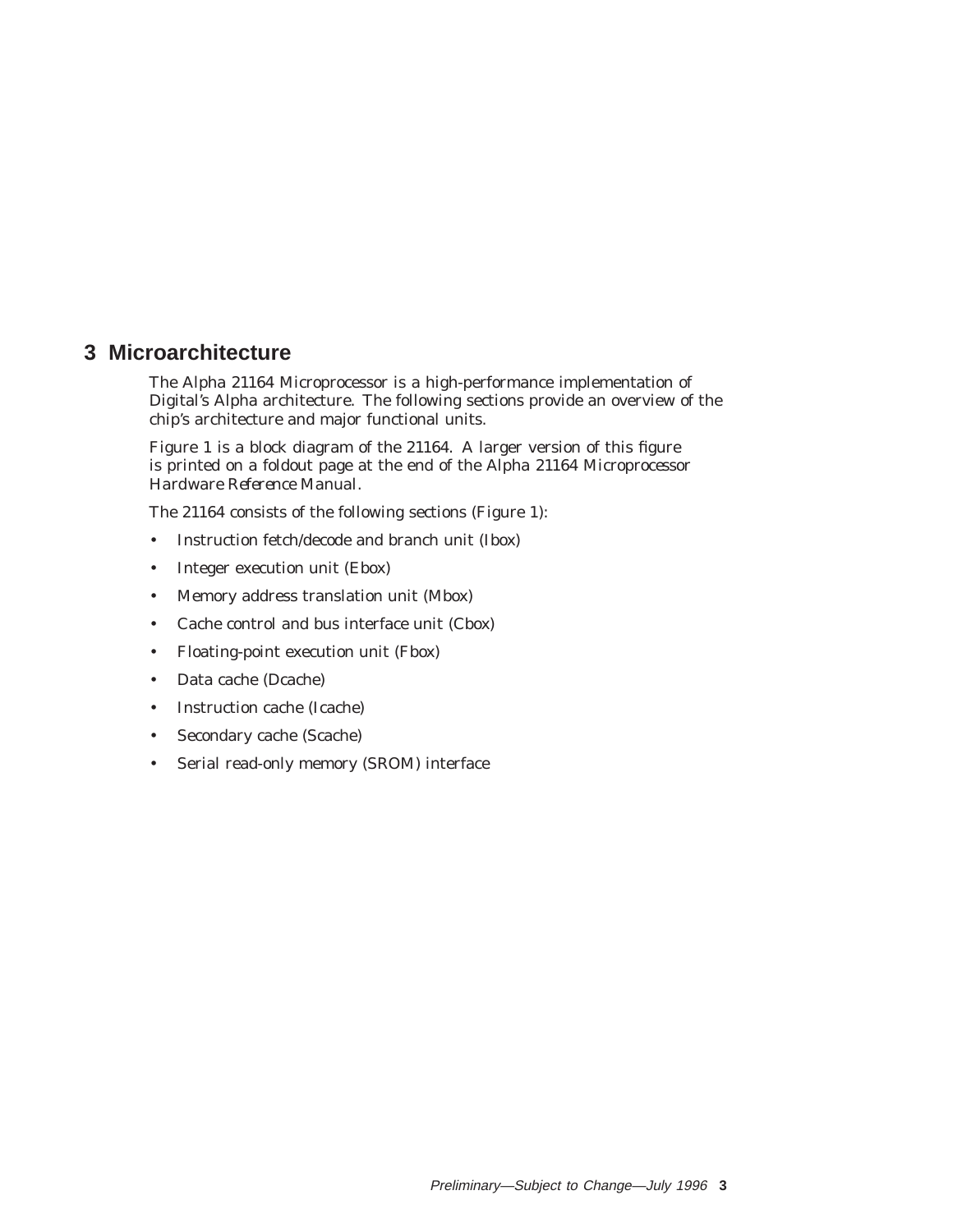

**Figure 1 Alpha 21164 Microprocessor Block/Pipe Flow Diagram**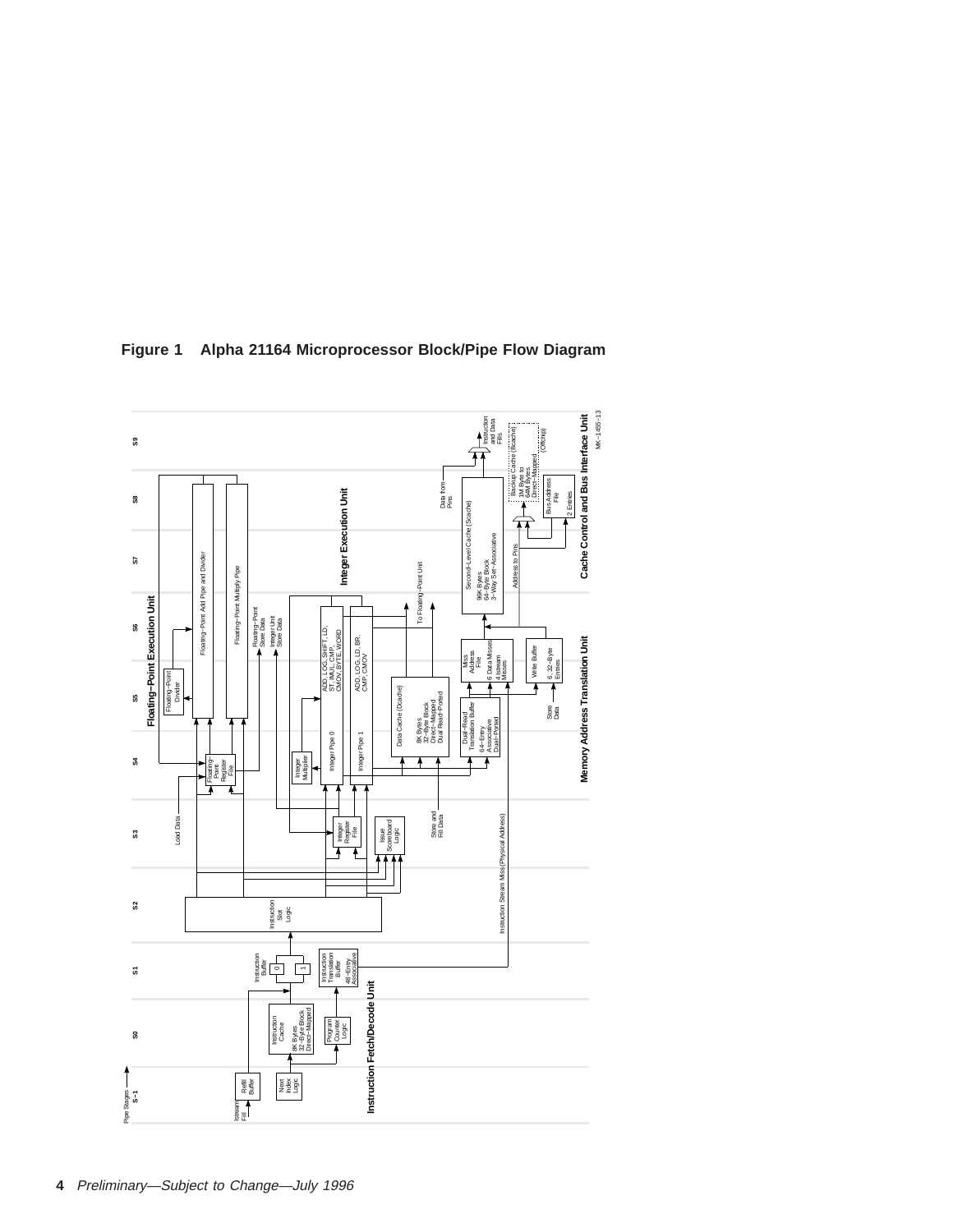## **3.1 Instruction Fetch/Decode and Branch Unit**

The primary function of the instruction fetch/decode and branch unit (Ibox) is to manage and issue instructions to the Ebox, Mbox, and Fbox. It also manages the instruction cache. The Ibox contains:

- Prefetcher and instruction buffer
- Instruction slot and issue logic
- Program counter (PC) and branch prediction logic
- 48-entry instruction translation buffers (ITBs)
- Abort logic
- Register conflict logic
- Interrupt and exception logic

#### **3.1.1 Instruction Prefetch and Decode**

The Ibox handles only NATURALLY ALIGNED groups of four instructions (INT16). The Ibox does not advance to a new group of four instructions until all instructions in a group are issued. If a branch to the middle of an INT16 group occurs, then the Ibox attempts to issue the instructions from the branch target to the end of the current INT16, then it proceeds to the next INT16 of instructions after all the instructions in the target INT16 are issued. Thus, proper code scheduling is required to achieve optimal performance.

#### **3.1.2 Branch Prediction**

The branch unit, or prediction logic, is also part of the Ibox. Branch and PC prediction are necessary to predict and begin fetching the target instruction stream before the branch or jump instruction is issued. Each instruction location in the instruction cache (Icache) contains a 2-bit history state to record the outcome of branch instructions.

#### **3.1.3 Instruction Translation Buffer**

The Ibox includes a 48-entry, fully associative instruction translation buffer (ITB). The buffer stores recently used instruction stream (Istream) address translations and protection information for pages ranging from 8 to 512 kilobytes and uses a not-last-used replacement algorithm.

The 21164 provides two optional translation extensions called superpages. Access to superpages is allowed only while executing in privileged mode.

• One superpage maps virtual address bits <39:13> to physical address bits <39:13>, on a one-to-one basis, when virtual address bits <42:41> equal 2.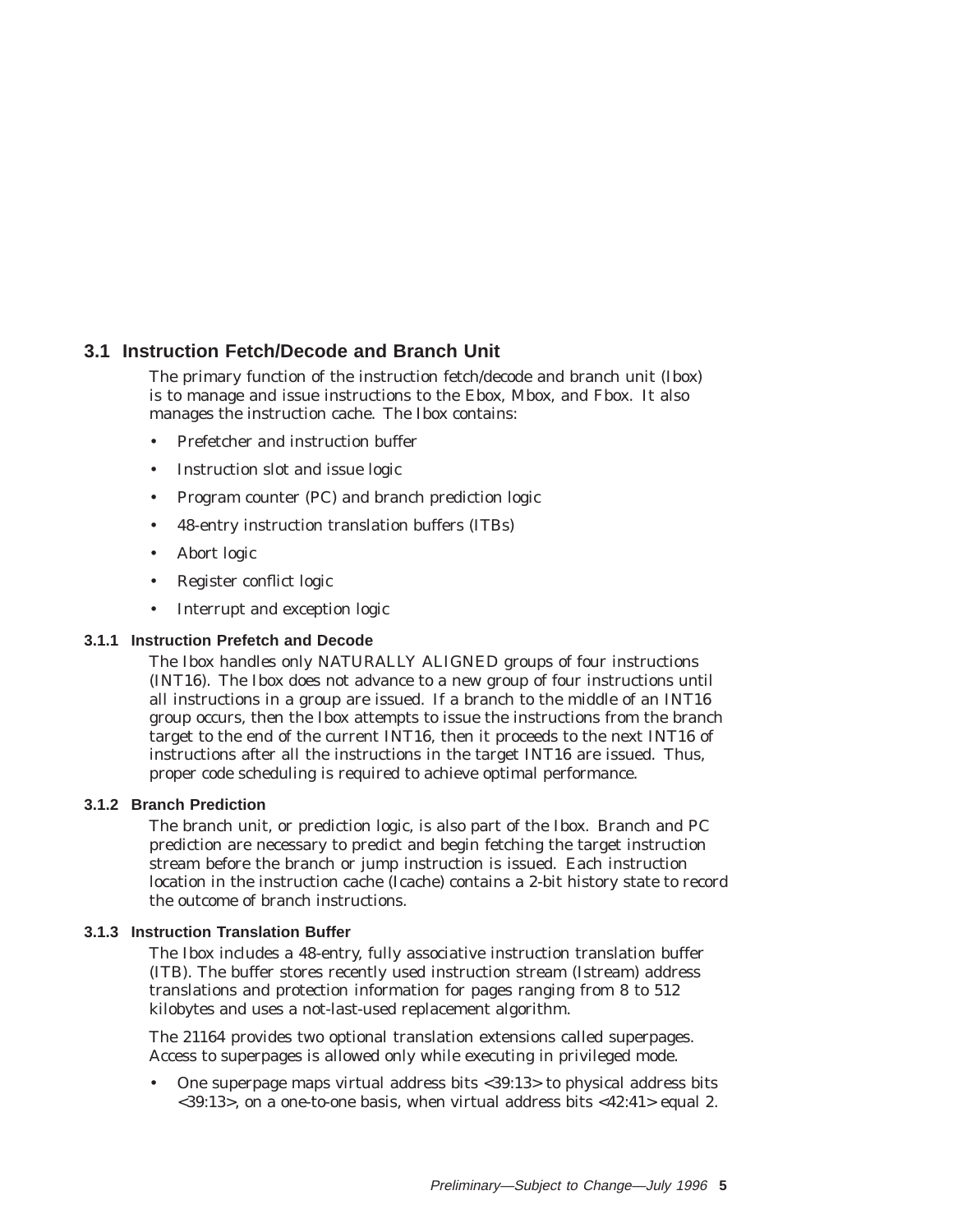• The other superpage maps virtual address bits <29:13> to physical address bits <29:13>, on a one-to-one basis, and forces physical address bits <39:30> to 0 when virtual address bits <42:30> equal 1FFE(hex).

#### **3.1.4 Interrupts**

The Ibox exception logic supports three sources of interrupts:

• Hardware interrupts

There are seven level-sensitive hardware interrupt sources supplied by the following signals:

**irq\_h<3:0> sys\_mch\_chk\_irq\_h pwr\_fail\_irq\_h mch\_halt\_irq\_h**

• Software interrupts

There are 15 prioritized software interrupts sourced by an onchip internal processor register (IPR).

• Asynchronous system traps

There are four asynchronous system traps (ASTs) controlled by onchip IPRs.

Most interrupts can be independently masked in onchip enable registers. In addition, AST interrupts are qualified by the current processor mode. All interrupts are disabled when the processor is executing PALcode.

### **3.2 Integer Execution Unit**

The integer execution unit (Ebox) contains two 64-bit integer execution pipelines—E0 and E1, which include the following:

- Two adders
- Two logic boxes
- A barrel shifter
- Byte-manipulation logic
- An integer multiplier

The Ebox also includes the 40-entry, 64-bit integer register file (IRF) that contains the 32 integer registers defined by the Alpha architecture and 8 PALshadow registers. The register file has four read ports and two write ports, which provide operands to both integer execution pipelines and accept results from both pipes. The register file also accepts load instruction results (memory data) on the same two write ports.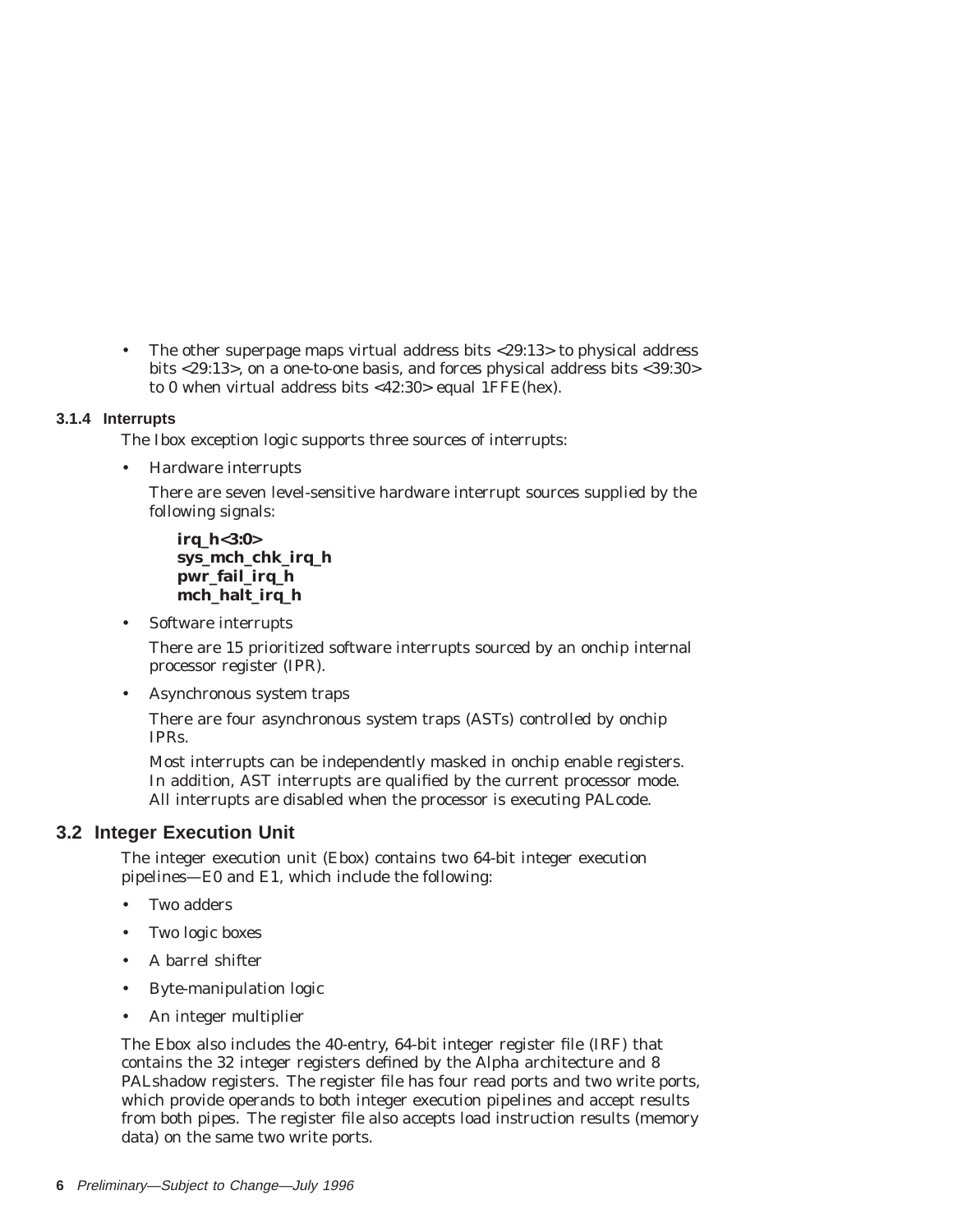## **3.3 Floating-Point Execution Unit**

The onchip, pipelined floating-point unit (FPU) can execute both IEEE and VAX floating-point instructions. The 21164 supports IEEE S\_floating and T\_floating data types, and all rounding modes. It also supports VAX F\_floating and G\_floating data types, and provides limited support for the D\_floating format. The FPU contains:

- A 32-entry, 64-bit floating-point register file (FRF).
- A user-accessible control register.
- A floating-point multiply pipeline.
- A floating-point add pipeline—The floating-point divide unit is associated with the floating-point add pipeline but is not pipelined.

The FPU can accept two instructions every cycle, with the exception of floatingpoint divide instructions. The result latency for nondivide, floating-point instructions is four cycles.

### **3.4 Memory Address Translation Unit**

The memory address translation unit (Mbox) contains three major sections:

- Data translation buffer (dual ported)
- Miss address file (MAF)
- Write buffer address file

The Mbox receives up to two virtual addresses every cycle from the Ebox. The translation buffer generates the corresponding physical addresses and access control information for each virtual address. The 21164 implements a 43-bit virtual address and a 40-bit physical address.

#### **3.4.1 Data Translation Buffer**

The 64-entry, fully associative, dual-read-ported data translation buffer (DTB) stores recently used data stream (Dstream) page table entries (PTEs). Each entry supports all four granularity hint-bit combinations, so that a single DTB entry can provide translation for up to 512 contiguously mapped, 8K-byte pages.

The DTB also supports the register-enabled superpage extension. The DTB superpage maps provide virtual-to-physical address translation for two regions of the virtual address space.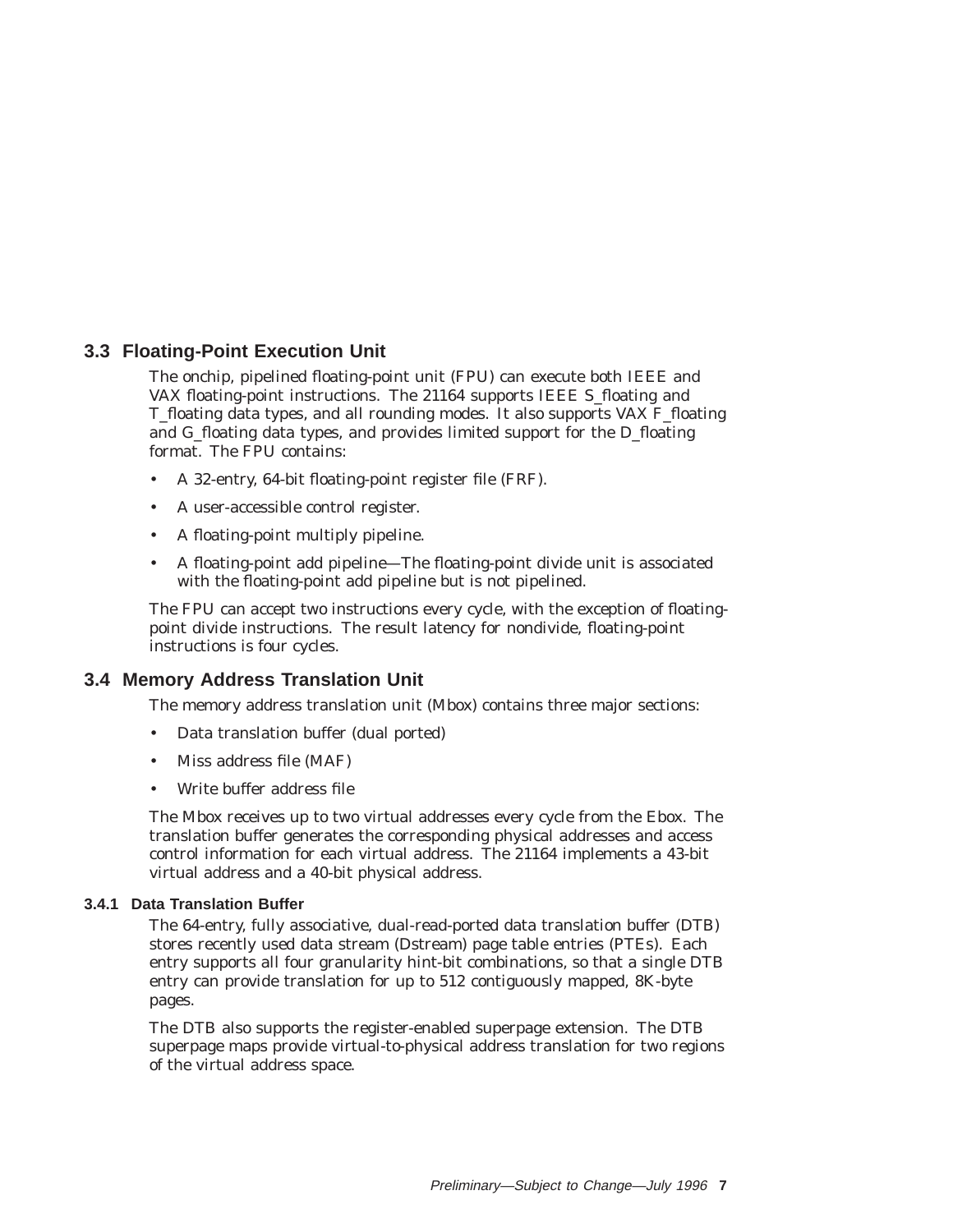#### **3.4.2 Miss Address File**

The Mbox begins the execution of each load instruction by translating the virtual address and by accessing the data cache (Dcache). Translation and Dcache tag read operations occur in parallel. If the addressed location is found in the Dcache (a hit), then the data from the Dcache is formatted and written to either the integer register file (IRF) or floating-point register file (FRF). The formatting required depends on the particular load instruction executed. If the data is not found in the Dcache (a miss), then the address, target register number, and formatting information are entered in the miss address file (MAF).

The MAF performs a load-merging function. When a load miss occurs, each MAF entry is checked to see if it contains a load miss that addresses the same Dcache (32-byte) block. If it does, and certain merging rules are satisfied, then the new load miss is merged with an existing MAF entry. This allows the Mbox to service two or more load misses with one data fill from the Cbox.

There are six MAF entries for load misses and four more for Ibox instruction fetches and prefetches. Load misses are usually the highest Mbox priority.

#### **3.4.3 Store Execution**

The Dcache follows a write-through protocol. During the execution of a store instruction, the Mbox probes the Dcache to determine whether the location to be overwritten is currently cached. If so (a Dcache hit), the Dcache is updated. Regardless of the Dcache state, the Mbox forwards the data to the Cbox.

A load instruction that is issued one cycle after a store instruction in the pipeline creates a conflict if both the load and store operations access the same memory location. (The store instruction has not yet updated the location when the load instruction reads it.) This conflict is handled by forcing the load instruction to take a replay trap; that is, the Ibox flushes the pipeline and restarts execution from the load instruction. By the time the load instruction arrives at the Dcache the second time, the conflicting store instruction has written the Dcache and the load instruction is executed normally.

Replay traps can be avoided by scheduling the load instruction to issue three cycles after the store instruction. If the load instruction is scheduled to issue two cycles after the store instruction, then it will be issue-stalled for one cycle.

#### **3.4.4 Write Buffer**

The Mbox also contains a write buffer that has six 32-byte entries. The write buffer provides a finite, high-bandwidth resource for receiving store data to minimize the number of CPU stall cycles.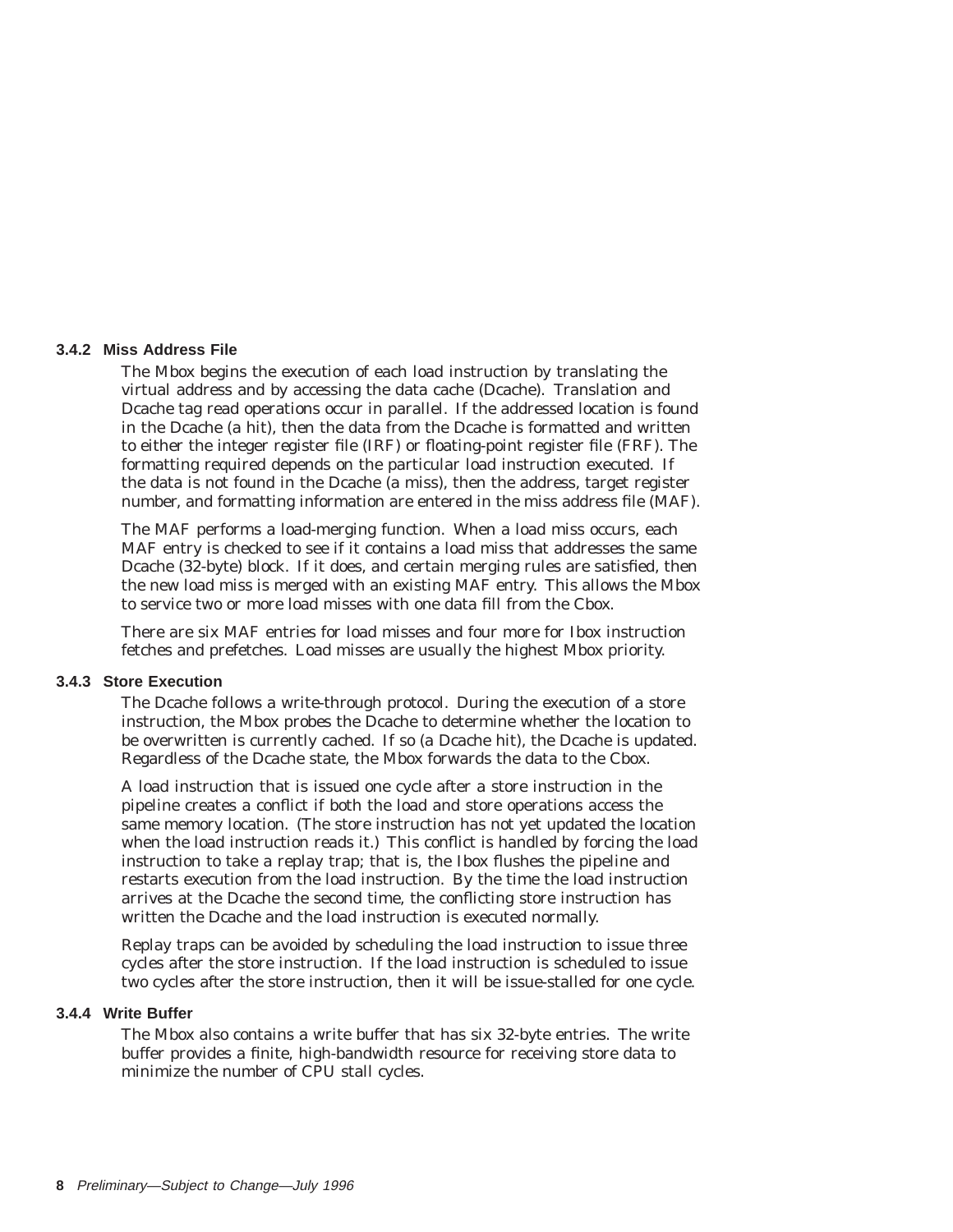## **3.5 Cache Control and Bus Interface Unit**

The cache control and bus interface unit (Cbox) processes all accesses sent by the Mbox and implements all memory-related external interface functions, particularly the coherence protocol functions for write-back caching. It controls the second-level cache (Scache) and the optional board-level backup cache (Bcache). The Cbox handles all instruction and primary Dcache read misses, performs the function of writing data from the write buffer into the shared coherent memory subsystem, and has a major role in executing the Alpha memory barrier (MB) instruction. The Cbox also controls the 128-bit bidirectional data bus, address bus, and I/O control.

### **3.6 Cache Organization**

The 21164 has three onchip caches—a primary L1 data cache, a primary L1 instruction cache, and a second-level L2 combined data and instruction cache. All memory cells in the onchip caches are fully static, 6-transistor, CMOS structures.

The 21164 also provides control for an optional board-level, external L3 cache.

#### **3.6.1 Data Cache**

The data cache (Dcache) is a dual-read-ported, single-write-ported, 8K-byte cache. It is a write-through, read-allocate, direct-mapped, physical cache with 32-byte blocks.

#### **3.6.2 Instruction Cache**

The instruction cache (Icache) is an 8K-byte, virtual, direct-mapped cache with 32-byte blocks. Each block tag contains:

- A 7-bit address space number (ASN) field as defined by the Alpha architecture
- A 1-bit address space match (ASM) field as defined by the Alpha architecture
- A 1-bit PALcode (physically addressed) indicator

Software, rather than Icache hardware, maintains Icache coherence with memory.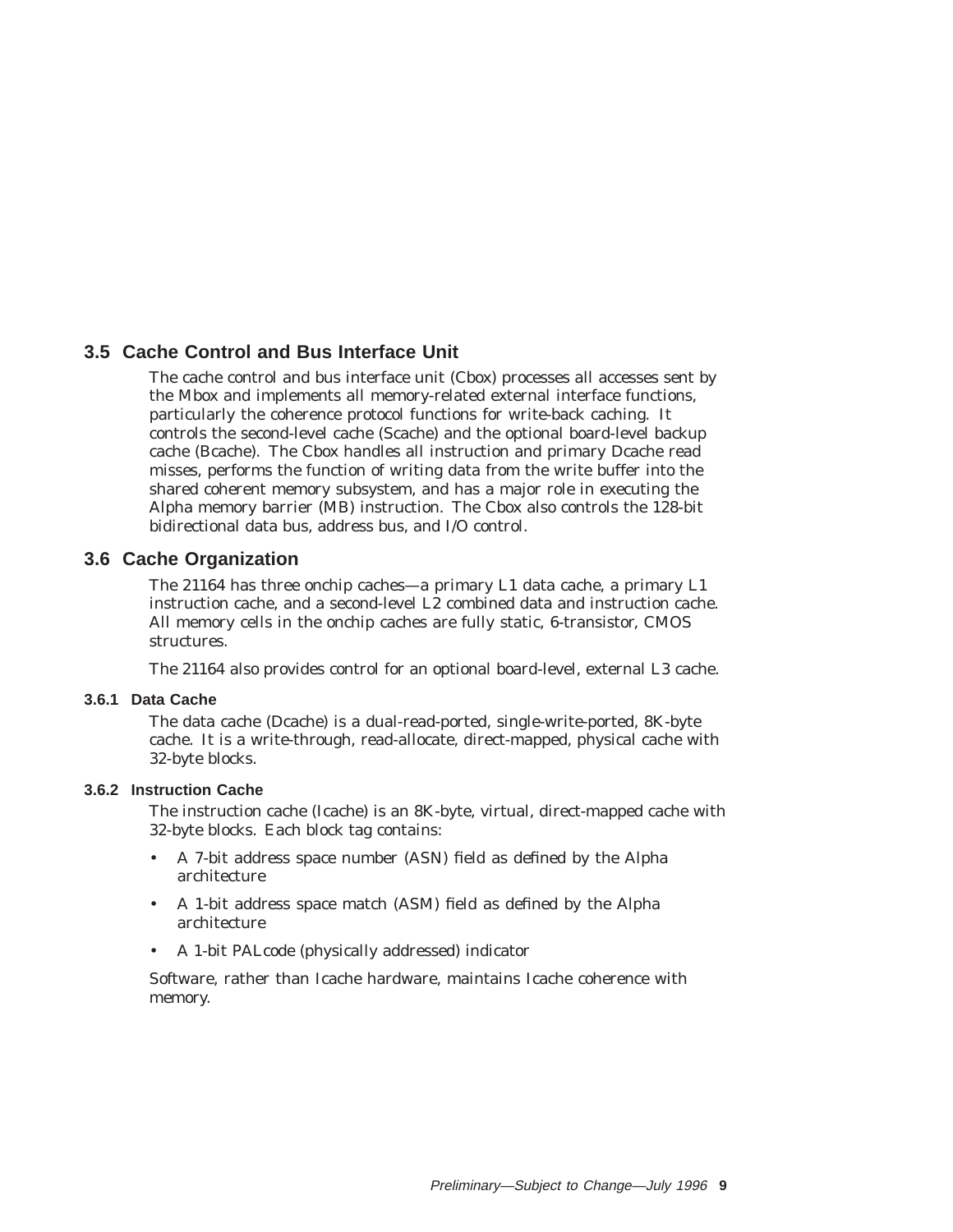#### **3.6.3 Second-Level Cache**

The second-level cache (Scache) is a 96K-byte, 3-way, set-associative, physical, write-back, write-allocate cache with 32- or 64-byte blocks. It is a mixed data and instruction cache. The Scache is fully pipelined; it processes read and write operations at the rate of one INT16 per CPU cycle and can alternate between read and write accesses without bubble cycles.

When operating in 32-byte block mode, the Scache has 64-byte blocks with 32-byte subblocks, one tag per block. If configured to 32 bytes, the Scache is organized as three sets of 512 blocks, with each block divided into two 32-byte subblocks. If configured to 64 bytes, the Scache is three sets of 512 64-byte blocks.

#### **3.6.4 External Cache**

The Cbox implements control for an optional, external, direct-mapped, physical, write-back, write-allocate cache with 32- or 64-byte blocks. The 21164 supports board-level cache sizes of 1, 2, 4, 8, 16, 32, and 64 megabytes.

#### **3.7 Serial Read-Only Memory Interface**

The serial read-only memory (SROM) interface provides the initialization data load path from a system SROM to the instruction cache. Following initialization, this interface can function as a diagnostic port by using privileged architecture library code (PALcode).

#### **3.8 Pipeline Organization**

The 21164 has a 7-stage (or 7-cycle) pipeline for integer operate and memory reference instructions, and a 9-stage pipeline for floating-point operate instructions. The Ibox maintains state for all pipeline stages to track outstanding register write operations.

Figure 2 shows the integer operate, memory reference, and floating-point operate pipelines for the Ibox, FPU, Ebox, and Mbox. The first four stages are executed in the Ibox. Remaining stages are executed by the Ebox, Fbox, Mbox, and Cbox.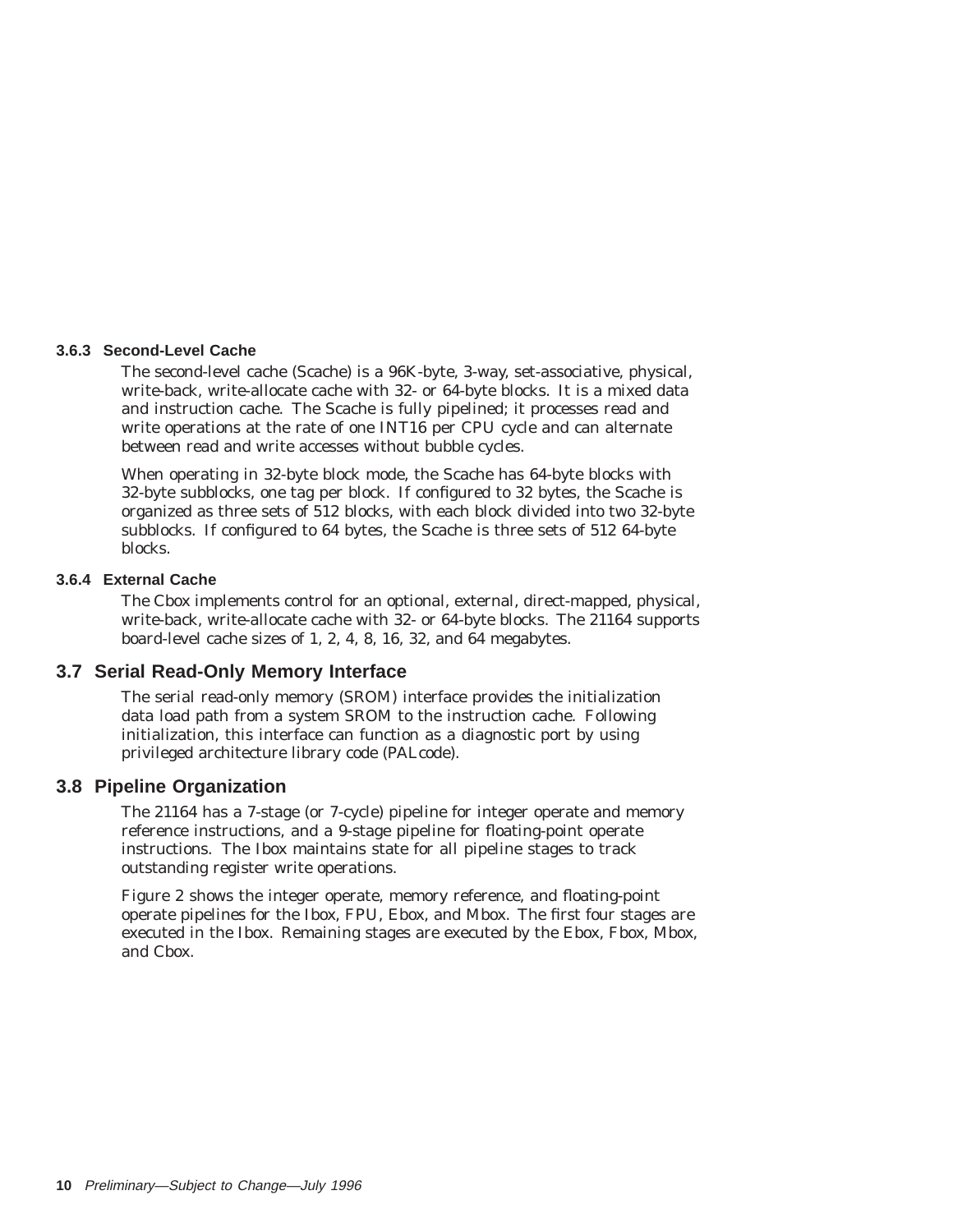

|                                        |                                                                                                                                                                                        |         |                             |         |   |                                                                                                                                                                     | <b>Instruction Cache Read</b>                                |   |                                                                                 |   |    |    |    |  |
|----------------------------------------|----------------------------------------------------------------------------------------------------------------------------------------------------------------------------------------|---------|-----------------------------|---------|---|---------------------------------------------------------------------------------------------------------------------------------------------------------------------|--------------------------------------------------------------|---|---------------------------------------------------------------------------------|---|----|----|----|--|
|                                        | Instruction Buffer, Branch Decode,<br>Determine Next PC                                                                                                                                |         |                             |         |   |                                                                                                                                                                     |                                                              |   |                                                                                 |   |    |    |    |  |
|                                        | Slot by Function Unit                                                                                                                                                                  |         |                             |         |   |                                                                                                                                                                     |                                                              |   |                                                                                 |   |    |    |    |  |
|                                        |                                                                                                                                                                                        |         |                             |         |   |                                                                                                                                                                     | Register File Access Checks,<br>Integer Register File Access |   |                                                                                 |   |    |    |    |  |
| Integer<br>Operate<br><b>Pipeline</b>  | IC<br>$\Omega$                                                                                                                                                                         | IB<br>1 | <b>SL</b><br>$\overline{2}$ | АC<br>3 | 4 | 5                                                                                                                                                                   | 6                                                            |   |                                                                                 |   |    |    |    |  |
|                                        | First Integer<br>Operate Stage<br>If Needed, Second Integer                                                                                                                            |         |                             |         |   | Arithmetic, logical, shift and<br>compare instructions complete in pipeline<br>stage 4 (1-cycle latency). CMOV completes<br>in stage 5 (2-cycle latency). IMULL has |                                                              |   |                                                                                 |   |    |    |    |  |
|                                        | Operate Stage                                                                                                                                                                          |         |                             |         |   |                                                                                                                                                                     |                                                              |   | an 8- or 9-cycle latency. CMOV or BR<br>can issue in parallel (0-cycle latency) |   |    |    |    |  |
|                                        | Write Integer Register File -                                                                                                                                                          |         |                             |         |   |                                                                                                                                                                     |                                                              |   | with a dependent CMP instruction.                                               |   |    |    |    |  |
| Floating-<br>Point<br><b>Pipeline</b>  | IC<br>$\Omega$                                                                                                                                                                         | IB<br>1 | SL<br>2                     | AC<br>3 | 4 | 5                                                                                                                                                                   | 6                                                            | 7 | 8                                                                               |   |    |    |    |  |
|                                        | <b>Floating-Point Register</b><br><b>File Access</b><br><b>First Floating-Point</b><br>Operate Stage<br>Write Floating-Point<br>Register File, Last<br>Floating-Point<br>Operate Stage |         |                             |         |   |                                                                                                                                                                     |                                                              |   |                                                                                 |   |    |    |    |  |
| Memory<br>Reference<br><b>Pipeline</b> | IC<br>0                                                                                                                                                                                | IB<br>1 | SL<br>$\overline{2}$        | АC<br>3 | 4 | 5                                                                                                                                                                   | 6                                                            | 7 | 8                                                                               | 9 | 10 | 11 | 12 |  |
|                                        | Dcache Read Begins                                                                                                                                                                     |         |                             |         |   |                                                                                                                                                                     |                                                              |   |                                                                                 |   |    |    |    |  |
|                                        | Dcache Read Ends<br>Use Dcache Data, Store Writes<br>Dcache, Scache, Tag Access<br>Scache Data Access Begins -<br>Scache Data Access Ends<br>Fill Dcache -                             |         |                             |         |   |                                                                                                                                                                     |                                                              |   |                                                                                 |   |    |    |    |  |
|                                        |                                                                                                                                                                                        |         |                             |         |   |                                                                                                                                                                     |                                                              |   |                                                                                 |   |    |    |    |  |
|                                        | Use Scache Data                                                                                                                                                                        |         |                             |         |   |                                                                                                                                                                     |                                                              |   |                                                                                 |   |    |    |    |  |

LJ-03560-TI0A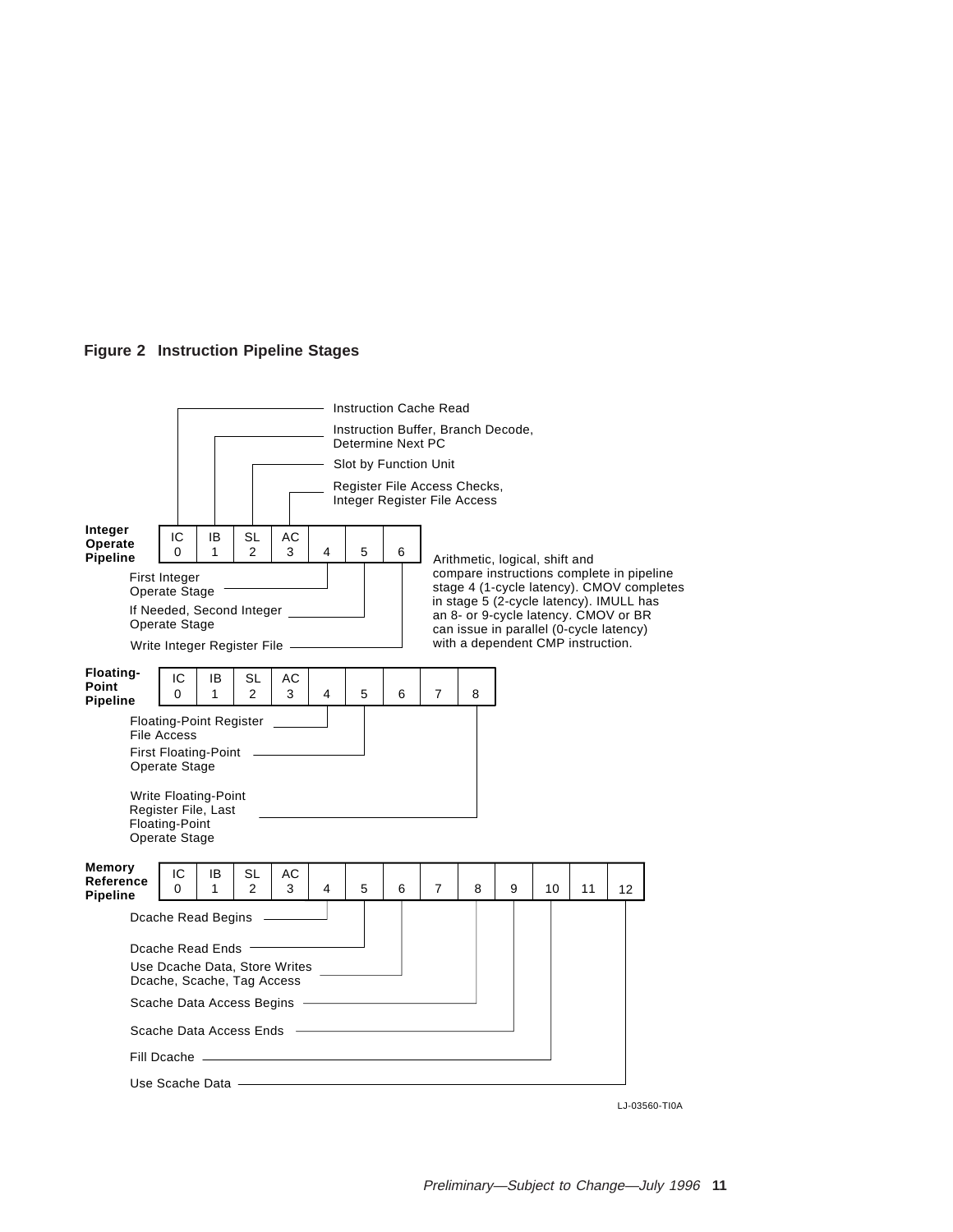# **4 Pinout and Signal Descriptions**

Sections 4.1 and 4.2 list and describe the 21164 microprocessor external signals, and their associated pins.

#### **4.1 Pin Assignment**

The 21164 package has 499 pins aligned in an interstitial pin grid array (IPGA) design. Table 1 lists the 21164 signal pins and their corresponding pin grid array (PGA) locations in alphabetic order. There are 292 functional signal pins, 2 spare (unused) signal pins, 104 power (**Vdd**) pins, and 101 ground (**Vss**) pins.

| Signal          | <b>PGA</b><br>Location | Signal          | <b>PGA</b><br>Location | Signal          | <b>PGA</b><br>Location   |
|-----------------|------------------------|-----------------|------------------------|-----------------|--------------------------|
| addr_bus_req_h  | E23                    | addr_cmd_par_h  | <b>B20</b>             | addr $h < 4$    | <b>BB14</b>              |
| $addr_h < 5>$   | BC <sub>13</sub>       | $addr_h < 6$    | <b>BA13</b>            | addr_h<7>       | AV14                     |
| addr $h < 8$    | AW13                   | addr $h < 9$    | <b>BC11</b>            | addr $h < 10$   | <b>BA11</b>              |
| addr $h < 11$   | AV12                   | addr $h < 12$   | AW11                   | addr $h < 13$   | BC09                     |
| addr $h < 14$   | <b>BA09</b>            | addr $h < 15$   | AV10                   | addr $h < 16$   | AW09                     |
| $addr_h < 17$   | BC07                   | addr_h<18 $>$   | <b>BA07</b>            | addr_h<19>      | <b>AV08</b>              |
| addr $h < 20$   | <b>AW07</b>            | addr $h < 21$   | BC05                   | addr $h < 22$   | <b>BC39</b>              |
| $addr_h <23>$   | AW37                   | addr h<24>      | AV36                   | addr $h < 25$   | <b>BA37</b>              |
| addr $h < 26$   | <b>BC37</b>            | addr $h < 27$   | AW35                   | addr $h < 28$   | AV34                     |
| addr $h < 29$   | <b>BA35</b>            | addr $h < 30$   | <b>BC35</b>            | addr $h < 31$   | AW33                     |
| addr $h < 32$   | AV32                   | addr $h < 33$   | <b>BA33</b>            | addr $h < 34$   | <b>BC33</b>              |
| addr $h < 35$   | AW31                   | addr $h < 36$   | AV30                   | addr $h < 37$   | <b>BA31</b>              |
| $addr_h <38>$   | <b>BC31</b>            | $addr_h <39>$   | <b>BB30</b>            | addr_res_h<0>   | C27                      |
| addr_res_h<1>   | F <sub>26</sub>        | addr res h<2>   | E27                    | cack h          | G21                      |
| cfail h         | C <sub>25</sub>        | clk mode h<0>   | AU21                   | clk mode h<1>   | <b>BA23</b>              |
| cmd $h<0>$      | <b>F20</b>             | $cmd_l<1>$      | A19                    | cmd $h < 2>$    | C19                      |
| cmd $h < 3>$    | E19                    | cpu_clk_out_h   | <b>BA25</b>            | dack h          | <b>B24</b>               |
| data_bus_req_h  | E25                    | data check h<0> | J41                    | data check h<1> | <b>K38</b>               |
| data_check_h<2> | J39                    | data_check_h<3> | G <sub>43</sub>        | data_check_h<4> | G <sub>41</sub>          |
|                 |                        |                 |                        |                 | (continued on next page) |

#### **Table 1 Alphabetic Signal Pin List**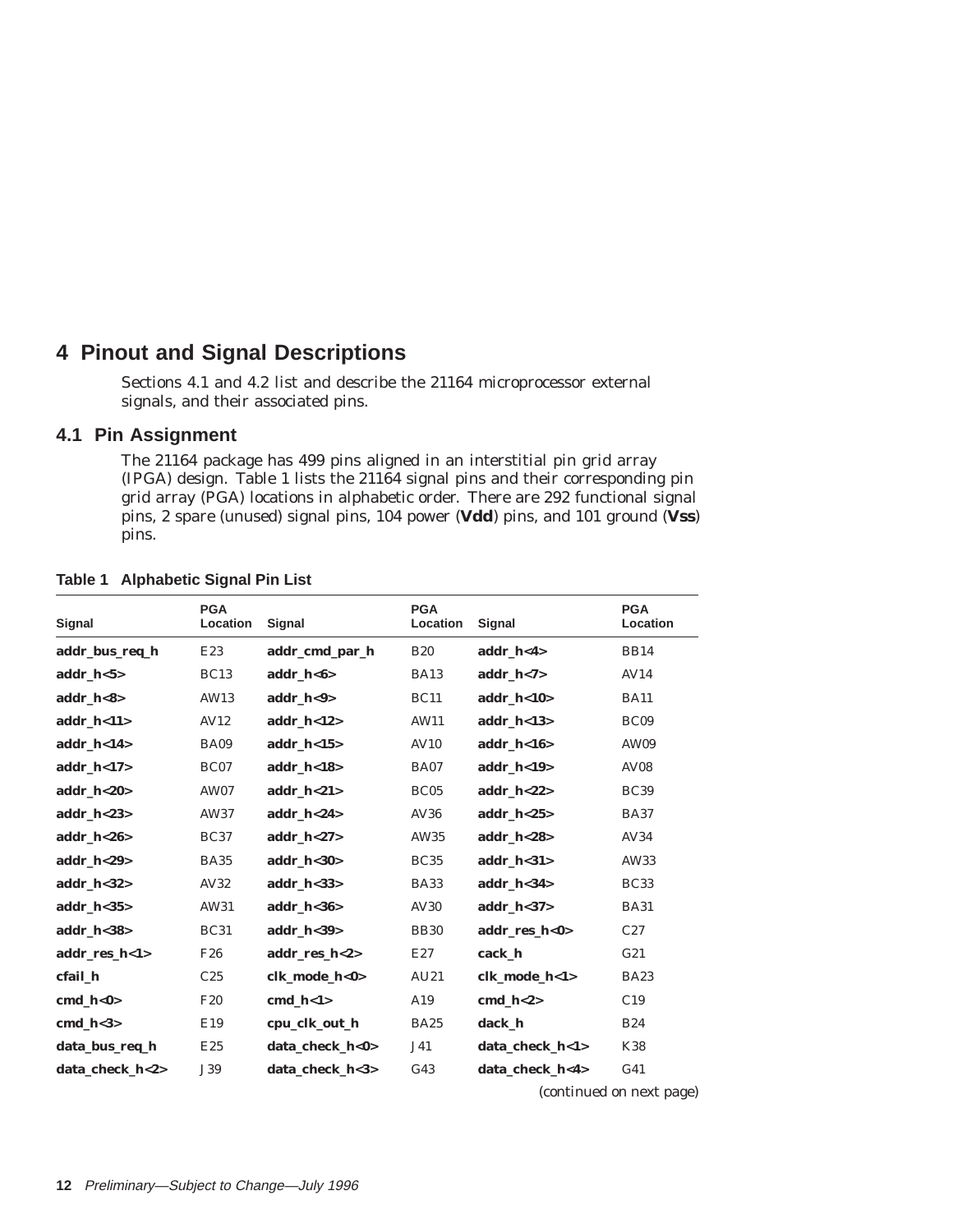| Signal           | <b>PGA</b><br>Location | Signal           | <b>PGA</b><br>Location | Signal           | <b>PGA</b><br>Location |
|------------------|------------------------|------------------|------------------------|------------------|------------------------|
| data_check_h<5>  | H <sub>38</sub>        | data check h<6>  | G39                    | data_check_h<7>  | E43                    |
| data_check_h<8>  | J03                    | data_check_h<9>  | <b>K06</b>             | data_check_h<10> | J <sub>05</sub>        |
| data_check_h<11> | G <sub>01</sub>        | data_check_h<12> | $G_{03}$               | data_check_h<13> | H <sub>06</sub>        |
| data_check_h<14> | $G_{05}$               | data_check_h<15> | E01                    | data_h<0>        | J43                    |
| data_h<1>        | L39                    | data h<2>        | M38                    | data $h < 3$     | L41                    |
| data_h<4>        | L43                    | $data_h < 5>$    | N39                    | data_ $h$ <6>    | P38                    |
| data_h<7>        | N41                    | data_h<8>        | N43                    | data_h<9>        | P42                    |
| data_h<10>       | R <sub>39</sub>        | data h<11>       | <b>T38</b>             | data $h<12$      | R41                    |
| data $h < 13$    | R43                    | data h<14>       | U39                    | data $h<15$      | V38                    |
| data_h<16>       | U41                    | data_h<17>       | U43                    | data_h<18>       | W39                    |
| data_h<19>       | W41                    | data_h<20>       | W43                    | data_h<21>       | Y38                    |
| data_h<22>       | Y42                    | data $h<23$      | AA39                   | data h<24>       | AA41                   |
| data $h<25$      | AA43                   | data $h<26$      | AB38                   | data $h<27$      | AC43                   |
| data_h<28>       | AC41                   | data_h<29>       | AC39                   | data_h<30>       | AD42                   |
| data h<31>       | AD <sub>38</sub>       | data $h<32>$     | AE43                   | data h<33>       | AE41                   |
| data h<34>       | AE39                   | data $h<35$      | AG43                   | data $h < 36$    | AG41                   |
| data_h<37>       | AF38                   | data_h<38>       | AG39                   | data_h<39>       | AJ43                   |
| data_h<40>       | AJ41                   | data_h<41>       | AH38                   | data_h<42>       | AJ39                   |
| data_h<43>       | AK42                   | data_h<44>       | AL43                   | data_h<45>       | AL41                   |
| data_h<46>       | AK38                   | data $h < 47$    | AL39                   | data h<48>       | AN43                   |
| data_h<49>       | AN41                   | data_h<50>       | AM38                   | data_ $h$ < 51 > | AN39                   |
| data_h<52>       | AR43                   | data_h<53>       | AR41                   | data_h<54>       | AP38                   |
| data_h<55>       | AR39                   | data h<56>       | AU43                   | data $h < 57$    | AU41                   |
| data_h<58>       | AT38                   | data_h<59>       | AU39                   | data_h<60>       | AW43                   |
| data_h<61>       | AW41                   | data_ $h$ <62>   | AV38                   | data_ $h$ <63>   | AW39                   |
| data_h<64>       | J01                    | data_h<65>       | L <sub>05</sub>        | data_h<66>       | <b>M06</b>             |
| data_h<67>       | L <sub>03</sub>        | data_h<68>       | L <sub>01</sub>        | data_h<69>       | N <sub>05</sub>        |
| data_h<70>       | <b>P06</b>             | data_h<71>       | N <sub>0</sub> 3       | data_h<72>       | <b>N01</b>             |

**Table 1 (Cont.) Alphabetic Signal Pin List**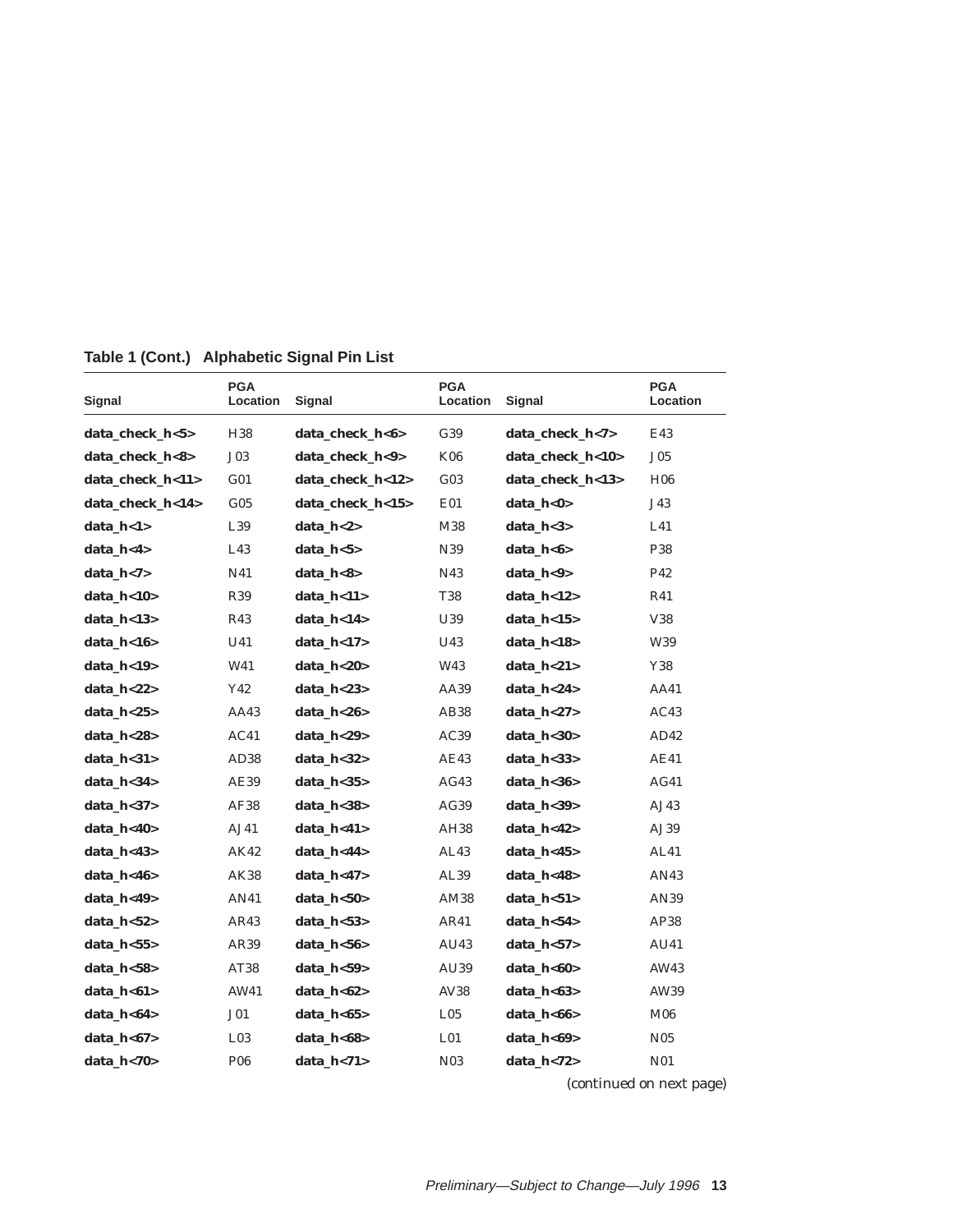| Signal         | <b>PGA</b><br>Location | Signal         | <b>PGA</b><br><b>Location</b> | Signal         | <b>PGA</b><br>Location |
|----------------|------------------------|----------------|-------------------------------|----------------|------------------------|
| data_h<73>     | P <sub>02</sub>        | data h<74>     | R <sub>05</sub>               | data_h<75>     | <b>T06</b>             |
| data h<76>     | <b>R03</b>             | data $h$ <77>  | R01                           | data h<78>     | U <sub>05</sub>        |
| data_h<79>     | V <sub>06</sub>        | data_h<80>     | U <sub>03</sub>               | data_h<81>     | U <sub>01</sub>        |
| data_h<82>     | <b>W05</b>             | data_h<83>     | W03                           | data h<84>     | W01                    |
| data_h<85>     | <b>Y06</b>             | data_h<86>     | Y02                           | data_h<87>     | AA05                   |
| data h<88>     | AA03                   | data_h<89>     | AA01                          | data h<90>     | AB <sub>06</sub>       |
| data h<91>     | AC01                   | data $h<92>$   | AC03                          | data $h < 93$  | AC05                   |
| data h<94>     | AD <sub>02</sub>       | data $h < 95$  | AD06                          | data h<96>     | AE01                   |
| data h<97>     | AE03                   | data h<98>     | AE05                          | data h<99>     | AG01                   |
| data_h<100>    | AG03                   | data_h<101>    | AF06                          | data_h<102>    | AG05                   |
| data_h<103>    | AJ01                   | data_h<104>    | AJ03                          | data_h<105>    | <b>AH06</b>            |
| data_h<106>    | AJ05                   | data_h<107>    | AK02                          | data_h<108>    | AL01                   |
| data h<109>    | AL <sub>03</sub>       | data_h<110>    | AK06                          | data_h<111>    | AL <sub>05</sub>       |
| data $h$ <112> | <b>AN01</b>            | data $h$ <113> | AN03                          | data h<114>    | AM06                   |
| data $h$ <115> | AN <sub>05</sub>       | data $h$ <116> | AR01                          | data h<117>    | AR03                   |
| data h<118>    | AP <sub>06</sub>       | data $h$ <119> | AR05                          | data $h<120$   | AU01                   |
| data_h<121>    | AU03                   | data_h<122>    | AT06                          | data_h<123>    | AU05                   |
| data_h<124>    | <b>AW01</b>            | data_h<125>    | AW03                          | data h<126>    | <b>AV06</b>            |
| data_h<127>    | AW05                   | data_ram_oe_h  | F22                           | data_ram_we_h  | A23                    |
| dc_ok_h        | AU23                   | fill_error_h   | A25                           | fill_h         | G23                    |
| fill_id_h      | F <sub>24</sub>        | fill nocheck h | G <sub>25</sub>               | idle bc h      | A27                    |
| index_h<4>     | A29                    | index_h<5>     | C29                           | index_h<6>     | F28                    |
| index $h < 7$  | E29                    | index h<8>     | <b>B30</b>                    | index $h<9>$   | A31                    |
| index_h<10>    | C31                    | index_h<11>    | <b>F30</b>                    | index_h<12>    | E31                    |
| index_h<13>    | A33                    | index_h<14>    | C33                           | $index_h < 15$ | F32                    |
| index_h<16>    | E33                    | index_h<17>    | A35                           | $index_h < 18$ | C <sub>35</sub>        |
| index_h<19>    | F34                    | index $h<20$   | E35                           | index $h<21$   | A37                    |
| index h<22>    | C <sub>37</sub>        | index $h<23$   | F36                           | index h<24>    | E37                    |

**Table 1 (Cont.) Alphabetic Signal Pin List**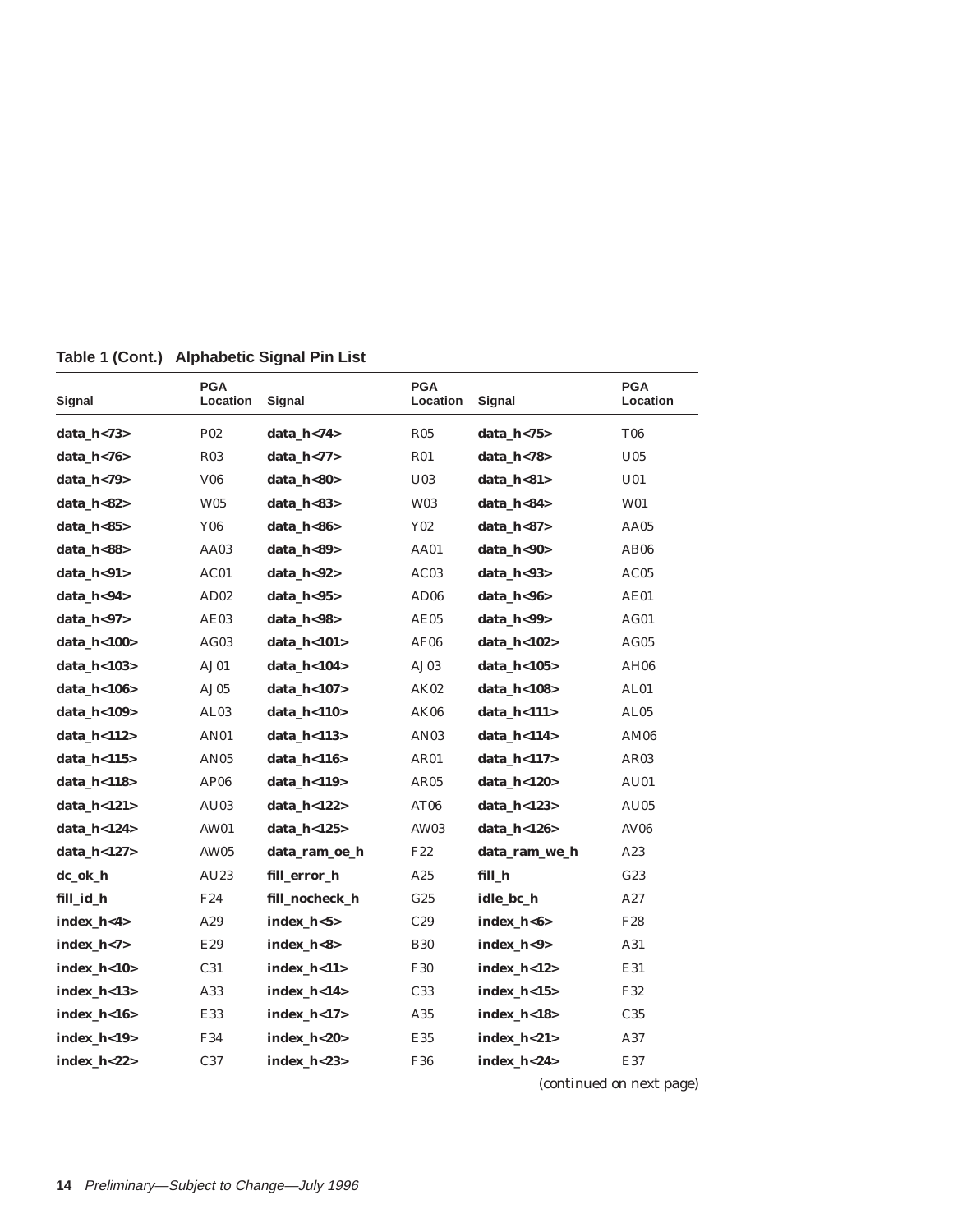| Signal            | <b>PGA</b><br>Location | Signal             | <b>PGA</b><br>Location | Signal                            | <b>PGA</b><br>Location |
|-------------------|------------------------|--------------------|------------------------|-----------------------------------|------------------------|
| $index_h <25$     | A39                    | int4_valid_h<0>    | F38                    | int4_valid_h<1>                   | E41                    |
| int4 valid h<2>   | <b>F06</b>             | int4 valid $h<3>$  | <b>E03</b>             | $\mathbf{irq} \ \mathbf{h} < 0 >$ | <b>BA29</b>            |
| $irq_h < l >$     | AU27                   | $irq_h <2>$        | <b>BC29</b>            | $irq_h <3>$                       | AW27                   |
| mch_hlt_irq_h     | AU25                   | osc_clk_in_h       | <b>BC21</b>            | osc_clk_in_l                      | <b>BB22</b>            |
| perf_mon_h        | AW29                   | port_mode_h<0>     | AY20                   | port_mode_h<1>                    | <b>BB20</b>            |
| pwr_fail_irq_h    | AV26                   | ref clk in h       | AW25                   | scache set h<0>                   | C17                    |
| scache_set_h<1>   | A17                    | shared_h           | C <sub>23</sub>        | srom_clk_h                        | <b>BA19</b>            |
| srom_data_h       | <b>BC19</b>            | srom_oe_l          | AW19                   | srom_present_l                    | <b>AV20</b>            |
| st clk h          | E05                    | system_lock_flag_h | G27                    | sys_clk_out1_h                    | AW23                   |
| sys_clk_out1_l    | <b>BB24</b>            | sys_clk_out2_h     | AV24                   | sys_clk_out2_l                    | <b>BC25</b>            |
| sys_mch_chk_irq_h | <b>BA27</b>            | sys_reset_l        | <b>BC27</b>            | tag_ctl_par_h                     | F18                    |
| tag_data_h<20>    | A05                    | tag_data_h<21>     | E07                    | tag_data_h<22>                    | <b>F08</b>             |
| tag_data_h<23>    | C <sub>07</sub>        | tag_data_h<24>     | A07                    | tag_data_h<25>                    | E09                    |
| tag_data_h<26>    | F10                    | tag data $h < 27$  | C <sub>09</sub>        | tag_data_h<28>                    | A09                    |
| tag data $h < 29$ | E11                    | tag data h<30>     | F12                    | tag data $h < 31$                 | C11                    |
| tag_data_h<32>    | A11                    | tag data h<33>     | E13                    | tag data h<34>                    | F14                    |
| tag_data_h<35>    | C13                    | tag_data_h<36>     | A13                    | tag_data_h<37>                    | <b>B14</b>             |
| tag_data_h<38>    | E15                    | tag_data_par_h     | C15                    | tag_dirty_h                       | E17                    |
| tag_ram_oe_h      | C21                    | tag_ram_we_h       | A21                    | tag_shared_h                      | A15                    |
| tag_valid_h       | F16                    | tck h              | AW17                   | tdi h                             | <b>BC17</b>            |
| tdo_h             | <b>BA17</b>            | temp_sense         | AW15                   | test_status_h<0>                  | <b>BA15</b>            |
| test_status_h<1>  | AV16                   | tms h              | AV18                   | trst 1                            | <b>BC15</b>            |
| victim pending h  | E21                    | spare $in < 438$   | E39                    | spare $io < 250$                  | AV28                   |

**Table 1 (Cont.) Alphabetic Signal Pin List**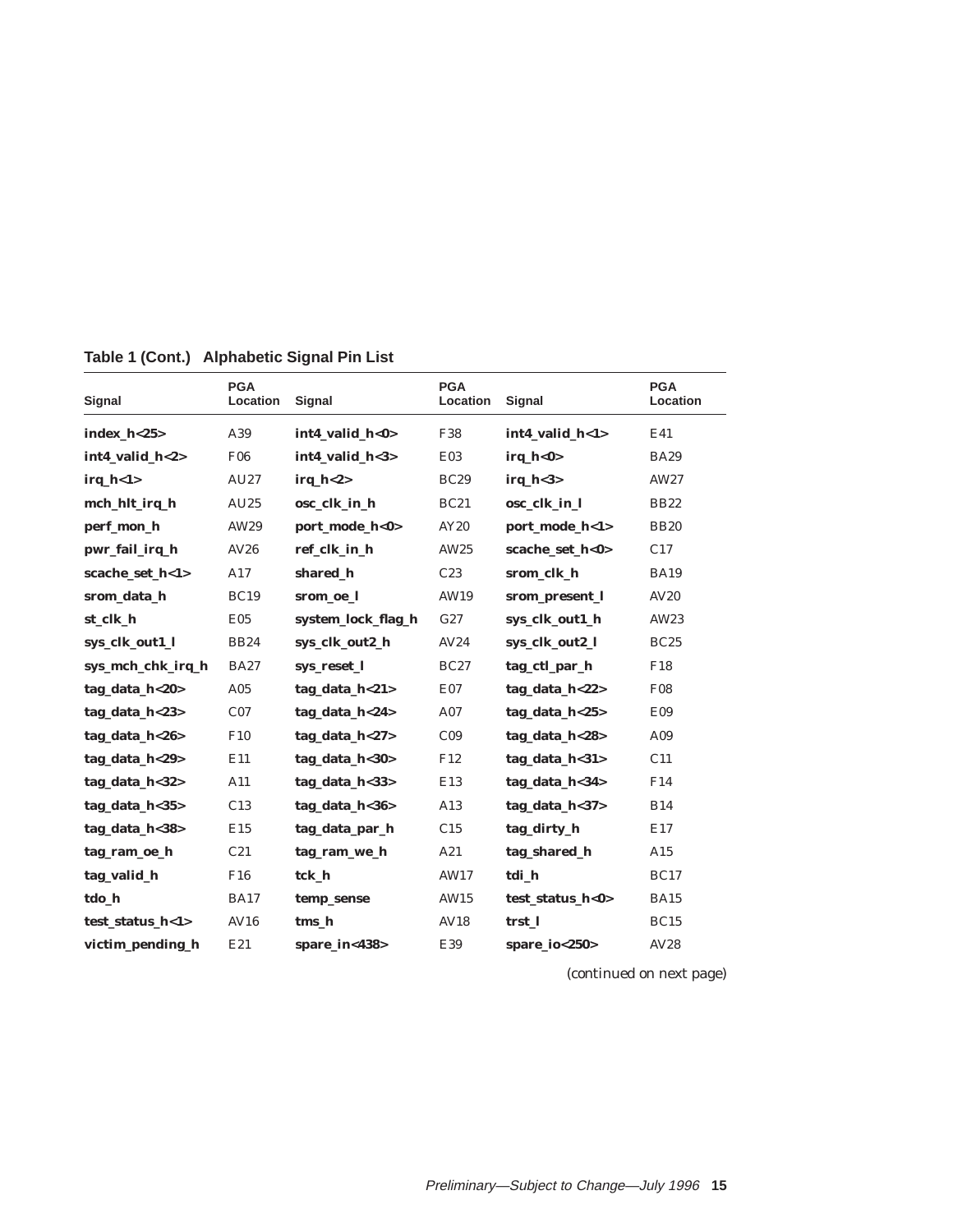**Table 1 (Cont.) Alphabetic Signal Pin List**

| Signal                                      | <b>PGA Location</b>                                                                                                                                                                                                                                                                                                                                                                                                                                                                                                                                                                                               |
|---------------------------------------------|-------------------------------------------------------------------------------------------------------------------------------------------------------------------------------------------------------------------------------------------------------------------------------------------------------------------------------------------------------------------------------------------------------------------------------------------------------------------------------------------------------------------------------------------------------------------------------------------------------------------|
| <b>Vss</b> —Metal planes<br>$2^1$ and $5^2$ | A03, A41, AA07, AA37, AC07, AC37, AD04, AD40, AF02, AF42, AG07, AG37, AH04,<br>AH40, AL07, AL37, AM04, AM40, AP02, AP42, AR07, AR37, AT04, AT40, AU09,<br>AU13, AU17, AU31, AU35, AV02, AV22, AV42, AW21, AY04, AY08, AY12, AY16,<br>AY22, AY24, AY28, AY32, AY36, AY40, B02, B06, B10, B18, B26, B34, B38, B42,<br>BA01, BA21, BA43, BB02, BB06, BB10, BB18, BB26, BB34, BB38, BB42, BC03,<br>BC41, C01, C43, D04, D08, D12, D16, D20, D24, D28, D32, D36, D40, F02, F42, G09,<br>G13, G17, G31, G35, H04, H40, J07, J37, K02, K42, M04, M40, N07, N37, T04, T40,<br>U07, U37, V02, V42, Y04, Y40                |
| Vdd<br>Metal planes 4 and 6                 | AB02, AB04, AB40, AB42, AE07, AE37, AF04, AF40, AH02, AH42, AJ07, AJ37,<br>AK04, AK40, AM02, AM42, AN07, AN37, AP04, AP40, AT02, AT42, AU07, AU11,<br>AU15, AU19, AU29, AU33, AU37, AV04, AV40, AY02, AY06, AY10, AY14, AY18,<br>AY26, AY30, AY34, AY38, AY42, B04, B08, B12, B16, B22, B28, B32, B36, B40, BA03,<br>BA05, BA39, BA41, BB04, BB08, BB12, BB16, BB28, BB32, BB36, BB40, BC23, C03,<br>C05, C39, C41, D02, D06, D10, D14, D18, D22, D26, D30, D34, D38, D42, F04, F40,<br>G11, G15, G19, G29, G33, G37, H02, H42, K04, K40, L07, L37, M02, M42, P04, P40,<br>R07, R37, T02, T42, V04, V40, W07, W37 |

1Metal plane 2—Seal ring connection tied to **Vss**

2Metal plane 5—Heat slug braze pad connections tied to **Vss**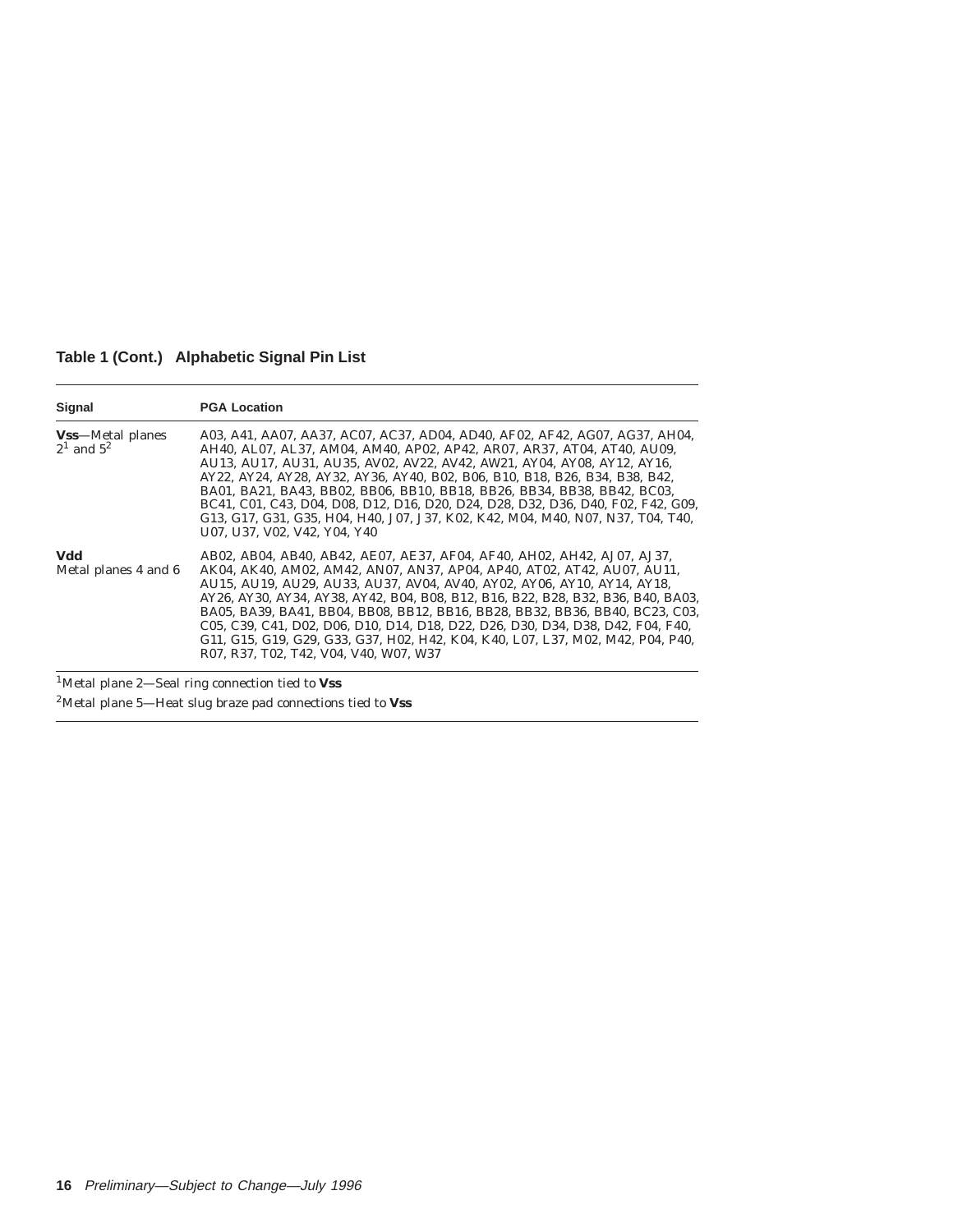## **4.2 Alpha 21164 Packaging**

Figure 3 shows the 21164 pinout from the top view with pins facing down.



**Figure 3 Alpha 21164 Top View (Pin Down)**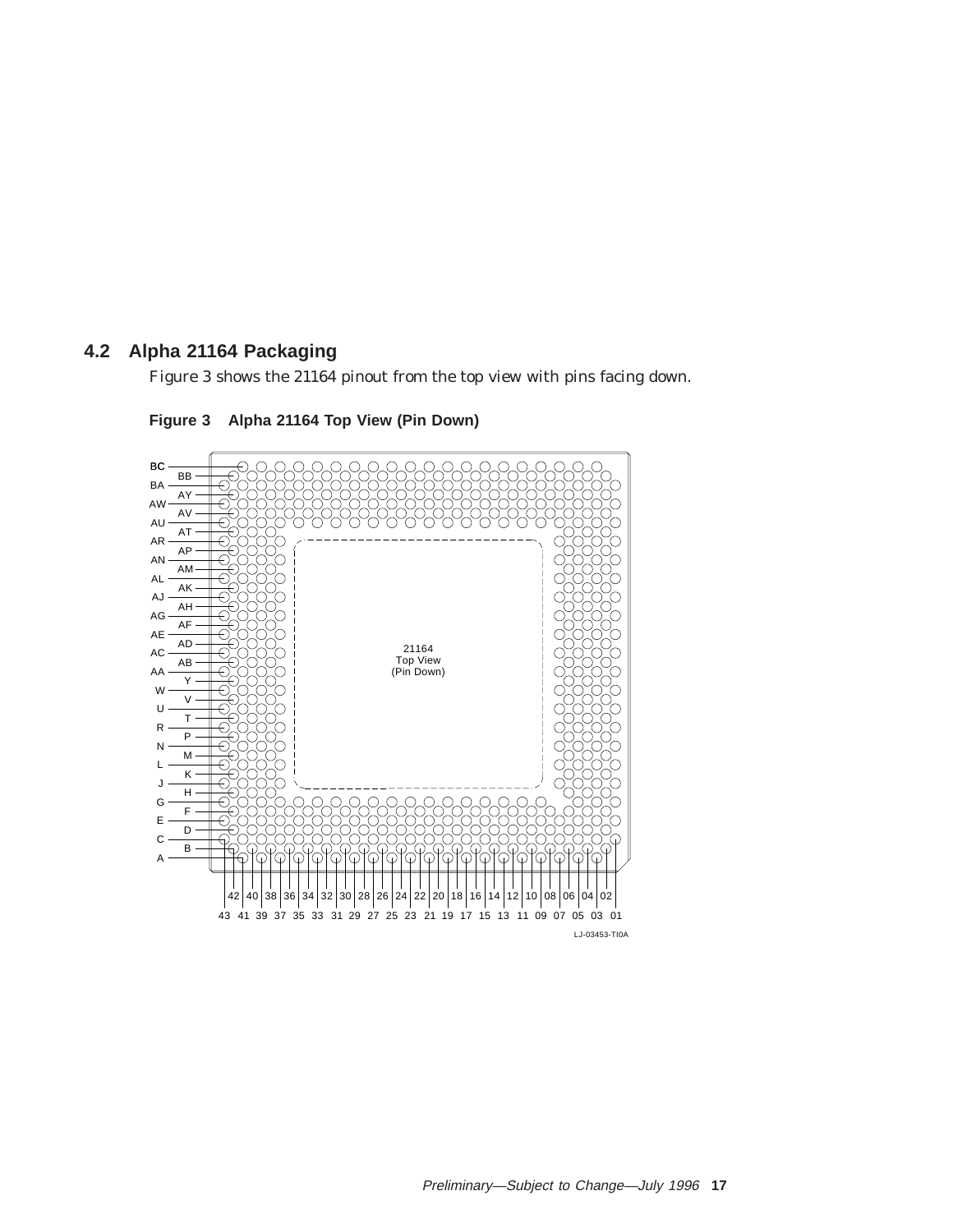Figure 4 shows the 21164 pinout from the bottom view with pins facing up.

**Figure 4 Alpha 21164 Bottom View (Pin Up)**



**4.3 Alpha 21164 Microprocessor Logic Symbol**

Figure 5 shows the logic symbol for the 21164 chip.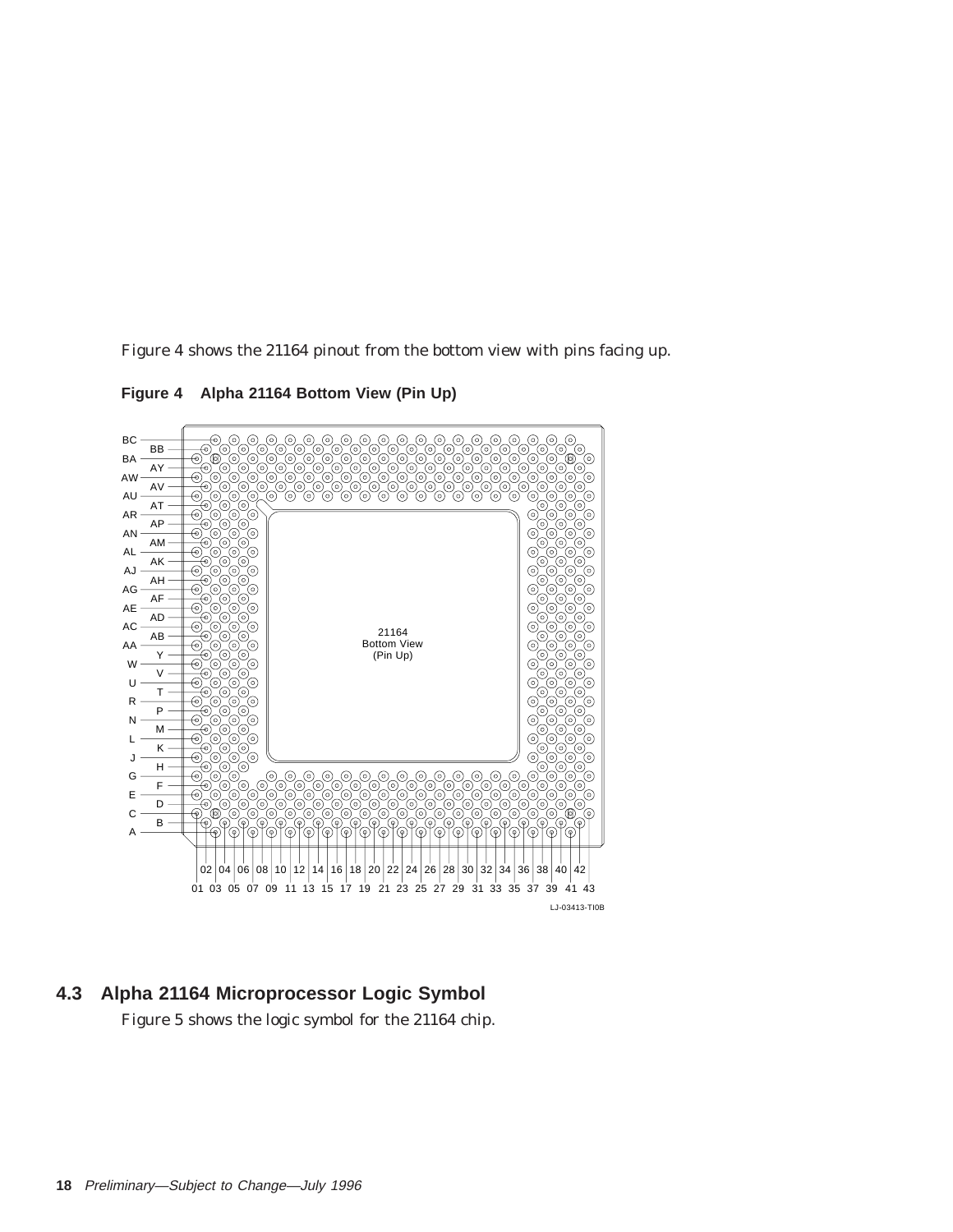

**Figure 5 Alpha 21164 Microprocessor Logic Symbol**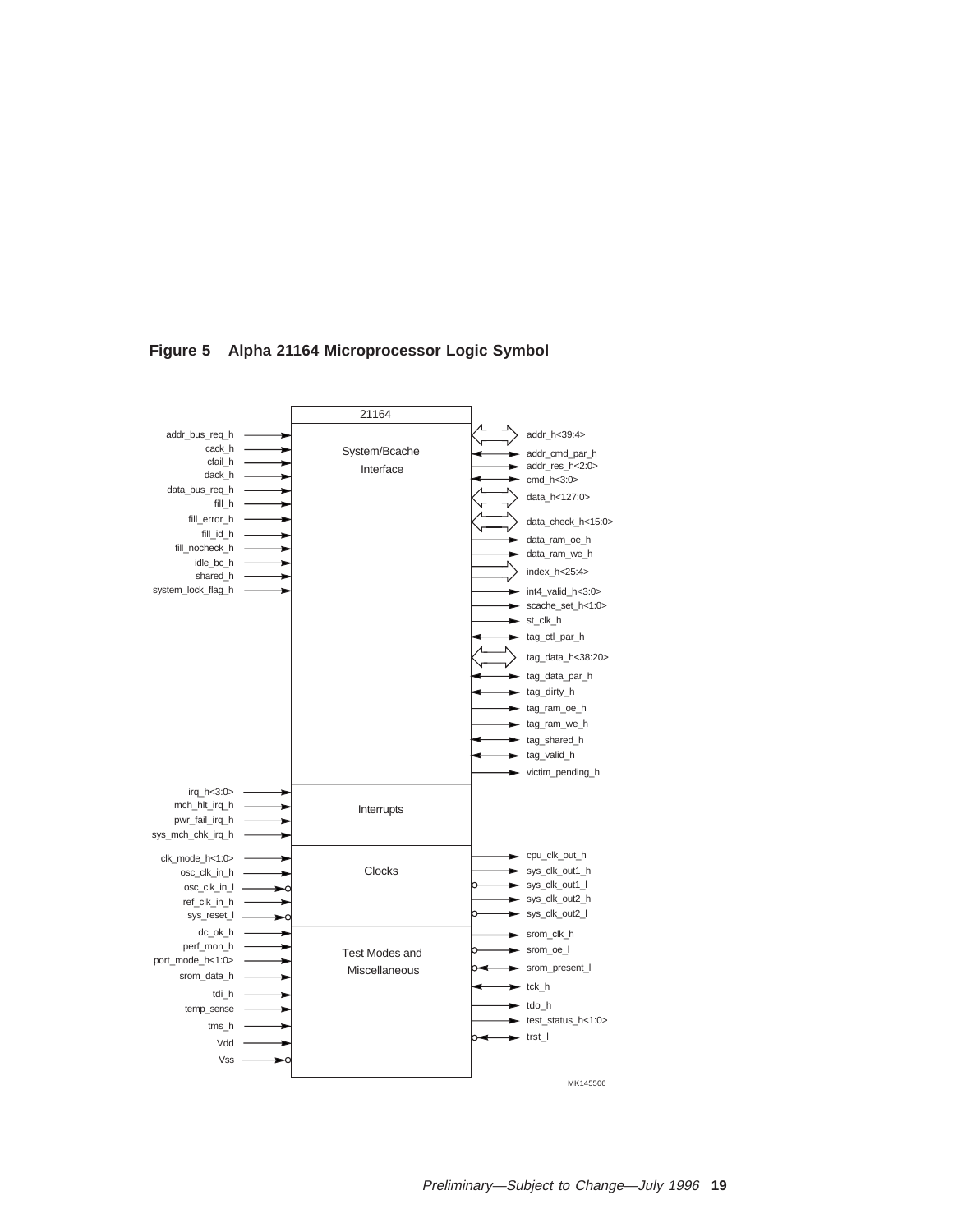## **4.4 Alpha 21164 Signal Names and Functions**

The following table defines the 21164 signal types referred to in this section:

| <b>Signal Type</b> | <b>Definition</b>    |
|--------------------|----------------------|
| B                  | <b>Bidirectional</b> |
|                    | Input only           |
| $\Omega$           | Output only          |

The remaining two tables describe the function of each 21164 external signal. Table 2 lists all signals in alphanumeric order. This table provides full signal descriptions. Table 3 lists signals by function and provides an abbreviated description.

| <b>Signal</b>   | <b>Type</b> |              | <b>Count Description</b>                                                                                                                                                                                                   |                   |                          |  |
|-----------------|-------------|--------------|----------------------------------------------------------------------------------------------------------------------------------------------------------------------------------------------------------------------------|-------------------|--------------------------|--|
| addr_h<39:4>    | B           | 36           | Address bus. These bidirectional signals provide the<br>address of the requested data or operation between the<br>21164 and the system. If bit 39 is asserted, then the<br>reference is to noncached, I/O memory space.    |                   |                          |  |
| addr_bus_req_h  | I           | 1            | Address bus request. The system interface uses<br>this signal to gain control of the $addr_h < 39:4$ ,<br>$addr\_cmd\_par\_h$ , and $cmd\_h<3:0>$ pins.                                                                    |                   |                          |  |
| addr_cmd_par_h  | B           | 1            | Address command parity. This is the odd parity bit on<br>the current command and address buses. The 21164<br>takes a machine check if a parity error is detected. The<br>system should do the same if it detects an error. |                   |                          |  |
| addr_res_h<1:0> | $\Omega$    | $\mathbf{2}$ | Address response bits $\langle 1 \rangle$ and $\langle 0 \rangle$ . For system<br>commands, the 21164 uses these pins to indicate the<br>state of the block in the Scache:                                                 |                   |                          |  |
|                 |             |              | <b>Bits</b>                                                                                                                                                                                                                | <b>Command</b>    | <b>Meaning</b>           |  |
|                 |             |              | 00                                                                                                                                                                                                                         | NOP               | Nothing.                 |  |
|                 |             |              | 01                                                                                                                                                                                                                         | <b>NOACK</b>      | Data not found or clean. |  |
|                 |             |              | 10                                                                                                                                                                                                                         | ACK/Scache        | Data from Scache.        |  |
|                 |             |              | 11                                                                                                                                                                                                                         | <b>ACK/Bcache</b> | Data from Bcache.        |  |

**Table 2 Alpha 21164 Signal Descriptions**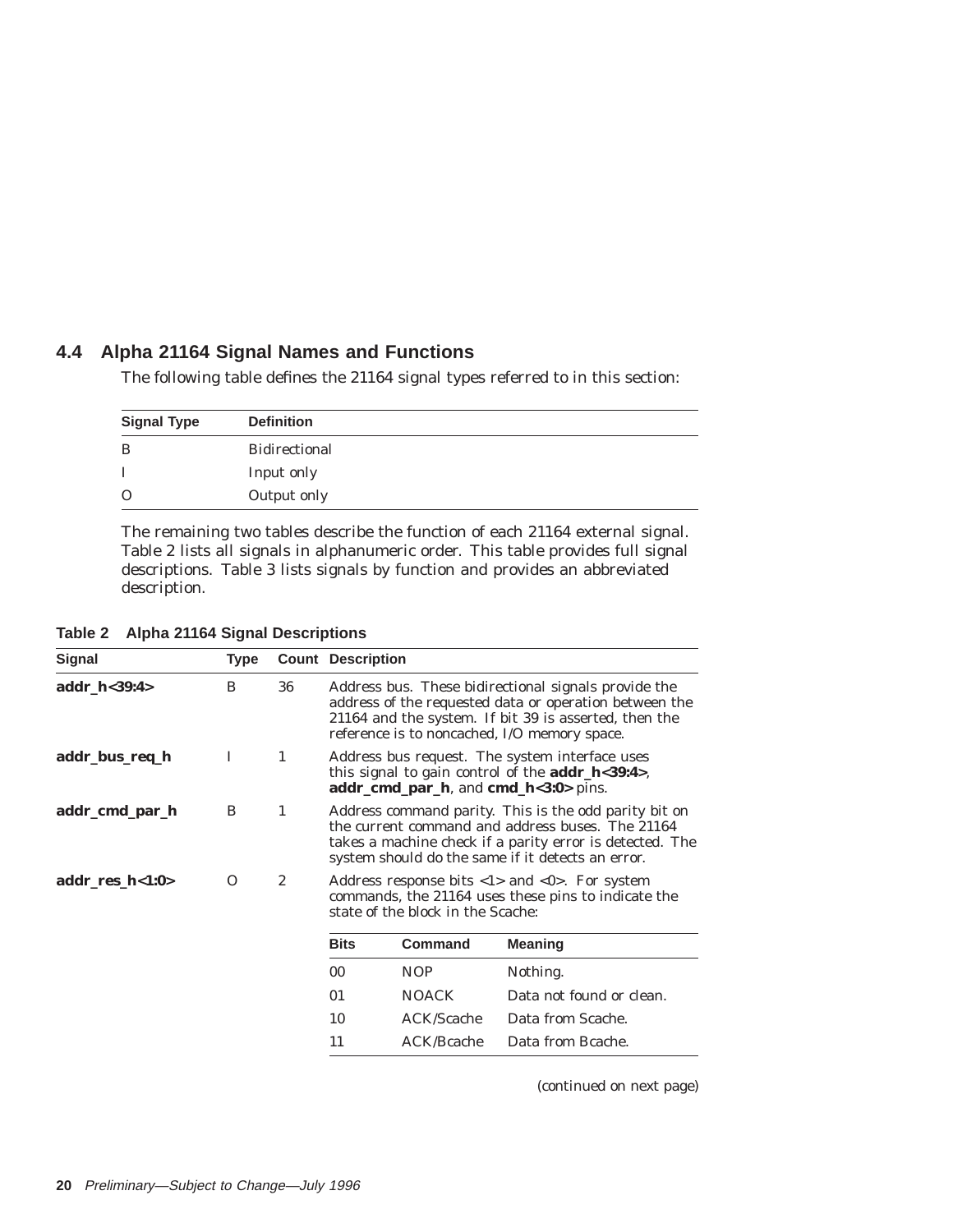| <b>Signal</b>    | Type     |                  | <b>Count Description</b>                                                                                                                                                                                                                                                                                                                                                                                                                                                                                                                  |
|------------------|----------|------------------|-------------------------------------------------------------------------------------------------------------------------------------------------------------------------------------------------------------------------------------------------------------------------------------------------------------------------------------------------------------------------------------------------------------------------------------------------------------------------------------------------------------------------------------------|
| addr_res_ $h<2>$ | $\Omega$ | 1                | Address response bit $\langle 2 \rangle$ . For system commands, the<br>21164 uses this pin to indicate if the command hits in<br>the Scache or onchip load lock register.                                                                                                                                                                                                                                                                                                                                                                 |
| cack_h           | I        | 1                | Command acknowledge. The system interface uses this<br>signal to acknowledge any one of the commands driven<br>by the 21164.                                                                                                                                                                                                                                                                                                                                                                                                              |
| cfail_h          | I        | 1                | Command fail. This signal has two uses. It can be<br>asserted during a cack cycle of a WRITE BLOCK LOCK<br>command to indicate that the write operation is not<br>successful. In this case, both <b>cack</b> h and <b>cfail</b> h are<br>asserted together. It can also be asserted instead of<br><b>cack_h</b> to force an instruction fetch/decode unit (Ibox)<br>time out event. This causes the 21164 to do a partial<br>reset and trap to the machine check (MCHK) PALcode<br>entry point, which indicates a serious hardware error. |
| clk_mode_h<1:0>  | I        | $\boldsymbol{2}$ | Clock test mode. These signals specify a relationship<br>between <b>osc_clk_in_h,l</b> and the CPU cycle time. These<br>signals should be deasserted in normal operation mode.                                                                                                                                                                                                                                                                                                                                                            |
| cmd $h<3:0>$     | B        | 4                | Command bus. These signals drive and receive the<br>commands from the command bus. The following<br>tables define the commands that can be driven on the<br>cmd_h<3:0> bus by the $21164$ or the system.                                                                                                                                                                                                                                                                                                                                  |

# **Table 2 (Cont.) Alpha 21164 Signal Descriptions**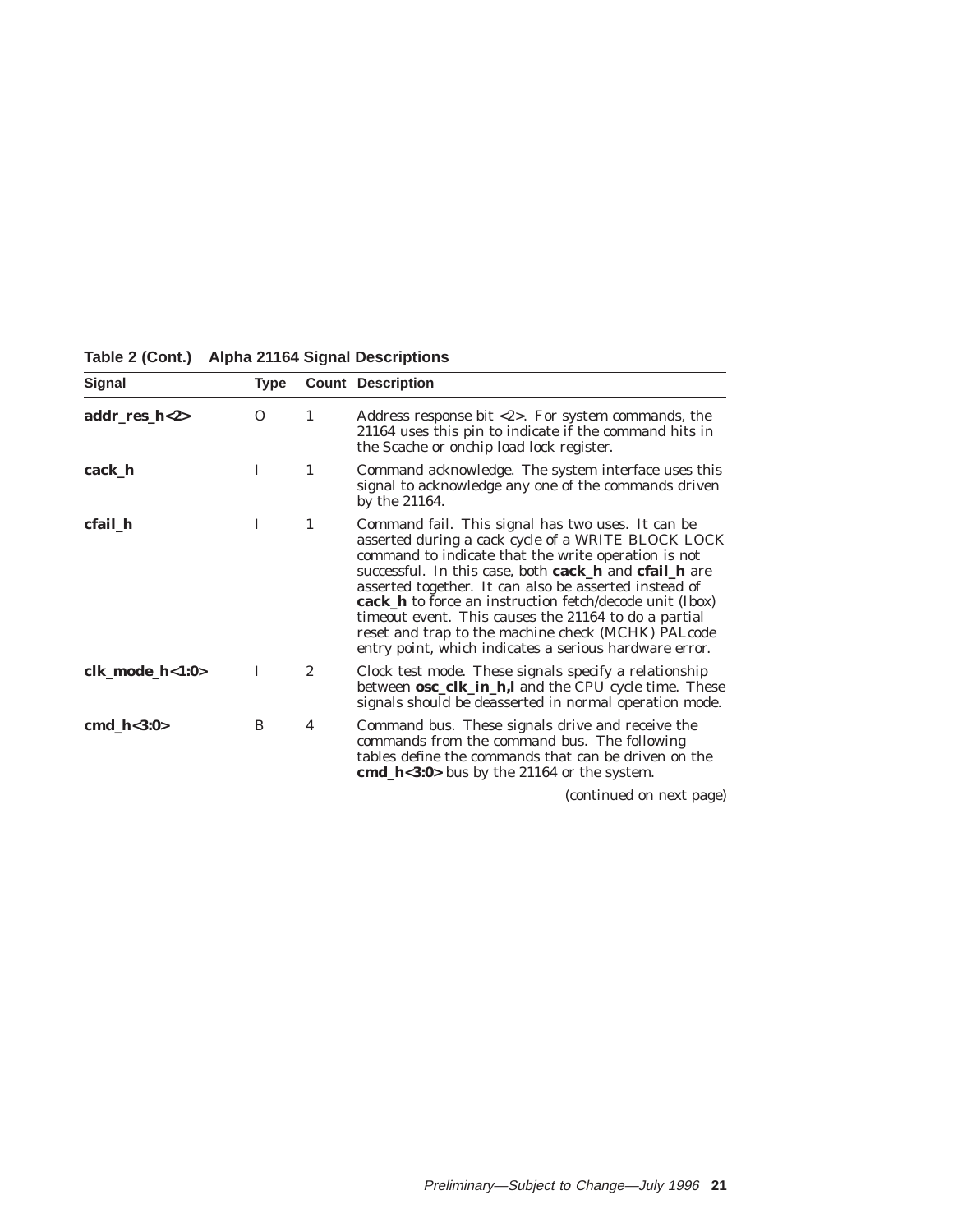| Table 2 (Cont.) Alpha 21164 Signal Descriptions |  |  |  |
|-------------------------------------------------|--|--|--|
|-------------------------------------------------|--|--|--|

| <b>Signal</b> | <b>Type</b> | <b>Count Description</b> |                                          |                                                             |
|---------------|-------------|--------------------------|------------------------------------------|-------------------------------------------------------------|
|               |             |                          | 21164 Commands to System:                |                                                             |
|               |             | cmd h<br><3:0>           | <b>Command</b>                           | <b>Meaning</b>                                              |
|               |             | 0000                     | <b>NOP</b>                               | Nothing.                                                    |
|               |             | 0001                     | <b>LOCK</b>                              | Lock register address.                                      |
|               |             | 0010                     | <b>FETCH</b>                             | The 21164 passes a<br>FETCH instruction to<br>the system.   |
|               |             | 0011                     | FETCH_M                                  | The 21164 passes a<br>FETCH_M instruction<br>to the system. |
|               |             | 0100                     | <b>MEMORY</b><br><b>BARRIER</b>          | MB instruction.                                             |
|               |             | 0101                     | <b>SET DIRTY</b>                         | Dirty bit set if shared<br>bit is clear.                    |
|               |             | 0110                     | <b>WRITE BLOCK</b>                       | Request to write a<br>block.                                |
|               |             | 0111                     | <b>WRITE BLOCK</b><br><b>LOCK</b>        | Request to write a<br>block with lock.                      |
|               |             | 1000                     | <b>READ MISS0</b>                        | Request for data.                                           |
|               |             | 1001                     | <b>READ MISS1</b>                        | Request for data.                                           |
|               |             | 1010                     | <b>READ MISS MOD0</b>                    | Request for data;<br>modify intent.                         |
|               |             | 1011                     | <b>READ MISS MOD1</b>                    | Request for data;<br>modify intent.                         |
|               |             | 1100                     | <b>BCACHE VICTIM</b>                     | Bcache victim should<br>be removed.                         |
|               |             | 1101                     |                                          | Reserved.                                                   |
|               |             | 1110                     | <b>READ MISS MOD</b><br>STC <sub>0</sub> | Request for data,<br>$STx_C$ data.                          |
|               |             | 1111                     | <b>READ MISS MOD</b><br>STC1             | Request for data,<br>STx_C data.                            |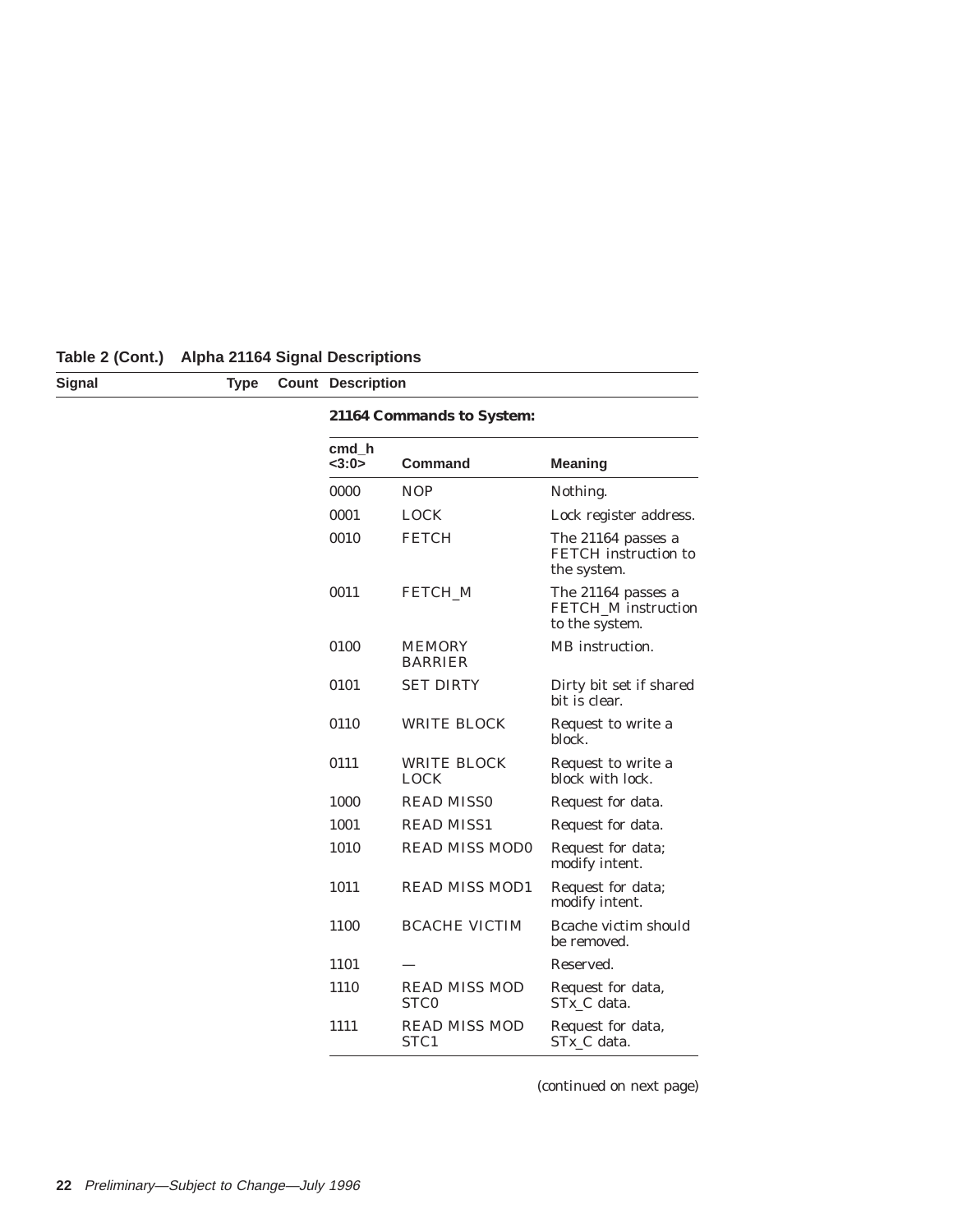| Signal             | <b>Type</b> |     | <b>Count Description</b>                                                                                                                                                                                                                                                                                                                                                                                                                                           |                                                                                                           |                                                          |  |  |
|--------------------|-------------|-----|--------------------------------------------------------------------------------------------------------------------------------------------------------------------------------------------------------------------------------------------------------------------------------------------------------------------------------------------------------------------------------------------------------------------------------------------------------------------|-----------------------------------------------------------------------------------------------------------|----------------------------------------------------------|--|--|
|                    |             |     |                                                                                                                                                                                                                                                                                                                                                                                                                                                                    | <b>System Commands to 21164:</b>                                                                          |                                                          |  |  |
|                    |             |     | cmd h<br>$<$ 3:0>                                                                                                                                                                                                                                                                                                                                                                                                                                                  | Command                                                                                                   | <b>Meaning</b>                                           |  |  |
|                    |             |     | 0000                                                                                                                                                                                                                                                                                                                                                                                                                                                               | <b>NOP</b>                                                                                                | Nothing.                                                 |  |  |
|                    |             |     | 0001                                                                                                                                                                                                                                                                                                                                                                                                                                                               | <b>FLUSH</b>                                                                                              | Remove block from<br>caches; return dirty<br>data.       |  |  |
|                    |             |     | 0010                                                                                                                                                                                                                                                                                                                                                                                                                                                               | <b>INVALIDATE</b>                                                                                         | Invalidate the block<br>from caches.                     |  |  |
|                    |             |     | 0011                                                                                                                                                                                                                                                                                                                                                                                                                                                               | <b>SET SHARED</b>                                                                                         | Block goes to the<br>shared state.                       |  |  |
|                    |             |     | 0100                                                                                                                                                                                                                                                                                                                                                                                                                                                               | <b>READ</b>                                                                                               | Read a block.                                            |  |  |
|                    |             |     | 0101                                                                                                                                                                                                                                                                                                                                                                                                                                                               | <b>READ DIRTY</b>                                                                                         | Read a block; set<br>shared.                             |  |  |
|                    |             |     | 0111                                                                                                                                                                                                                                                                                                                                                                                                                                                               | <b>READ DIRTY/INV</b>                                                                                     | Read a block;<br>invalidate.                             |  |  |
| cpu_clk_out_h      | O           | 1   |                                                                                                                                                                                                                                                                                                                                                                                                                                                                    |                                                                                                           | CPU clock output. This signal is used for test purposes. |  |  |
| dack_h             | I           | 1   | the system.                                                                                                                                                                                                                                                                                                                                                                                                                                                        | Data acknowledge. The system interface uses this<br>signal to control data transfer between the 21164 and |                                                          |  |  |
| data_h<127:0>      | B           | 128 |                                                                                                                                                                                                                                                                                                                                                                                                                                                                    | the 21164, the system, and the Bcache.                                                                    | Data bus. These signals are used to move data between    |  |  |
| data_bus_req_h     | I           | 1   | Data bus request. If the 21164 samples this signal<br>asserted on the rising edge of sysclk $n$ , then the 21164<br>does not drive the data bus on the rising edge of sysclk<br>$n+1$ . Before asserting this signal, the system should<br>assert idle_bc_h for the correct number of cycles. If the<br>21164 samples this signal deasserted on the rising edge<br>of sysclk <i>n</i> , then the 21164 drives the data bus on the<br>rising edge of sysclk $n+1$ . |                                                                                                           |                                                          |  |  |
| data_check_h<15:0> | B           | 16  |                                                                                                                                                                                                                                                                                                                                                                                                                                                                    | ECC for the current data cycle.                                                                           | Data check. These signals set even byte parity or INT8   |  |  |
|                    |             |     |                                                                                                                                                                                                                                                                                                                                                                                                                                                                    |                                                                                                           | (continued on next page)                                 |  |  |

# **Table 2 (Cont.) Alpha 21164 Signal Descriptions**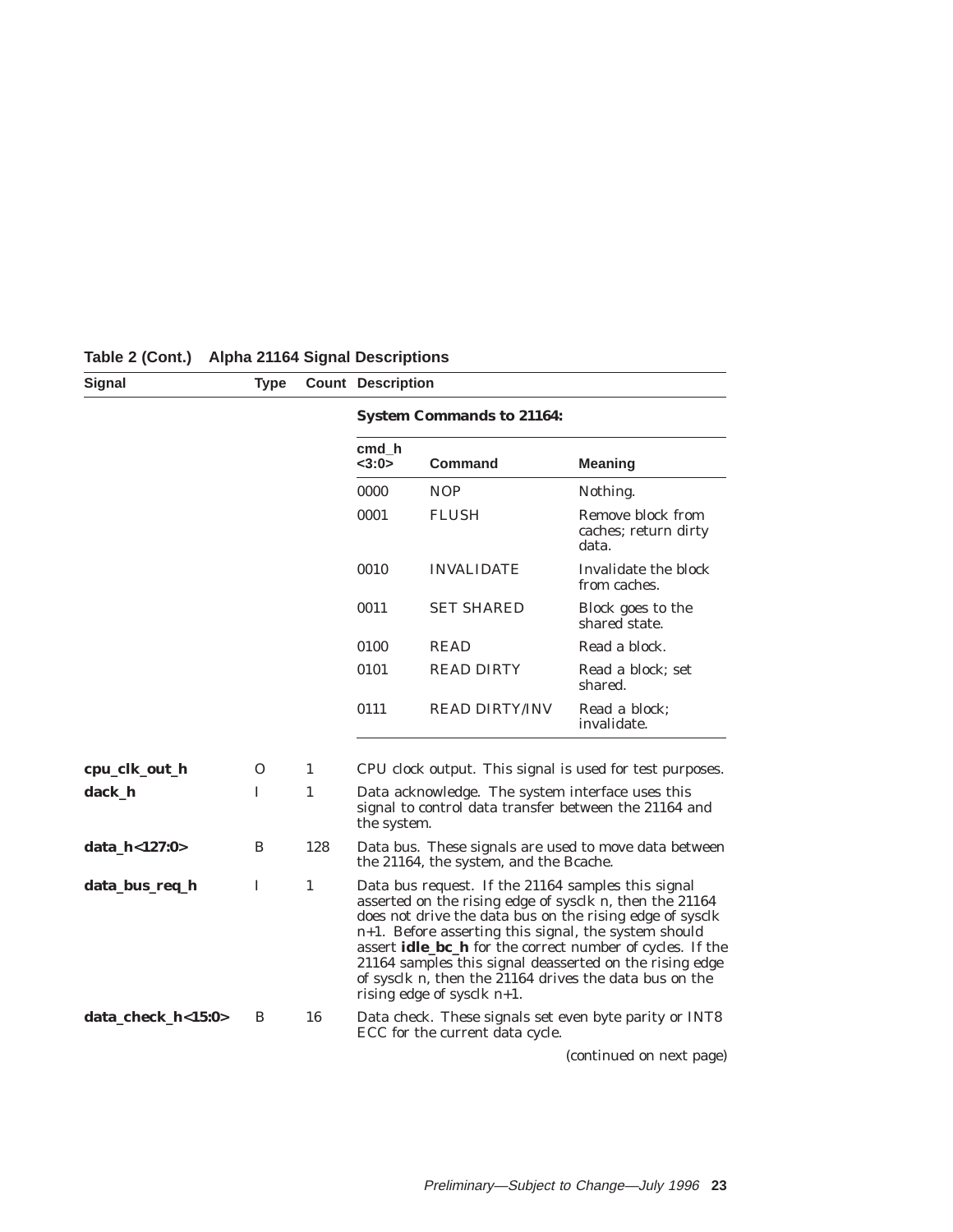| <b>Signal</b>  | <b>Type</b> |              | <b>Count Description</b>                                                                                                                                                                                                                                                                                                                                                                                                                                                                                             |
|----------------|-------------|--------------|----------------------------------------------------------------------------------------------------------------------------------------------------------------------------------------------------------------------------------------------------------------------------------------------------------------------------------------------------------------------------------------------------------------------------------------------------------------------------------------------------------------------|
| data_ram_oe_h  | $\Omega$    | $\mathbf{1}$ | Data RAM output enable. This signal is asserted for<br>Bcache read operations.                                                                                                                                                                                                                                                                                                                                                                                                                                       |
| data_ram_we_h  | $\Omega$    | $\mathbf{1}$ | Data RAM write-enable. This signal is asserted for any<br>Brache write operation.                                                                                                                                                                                                                                                                                                                                                                                                                                    |
| dc_ok_h        | I           | $\mathbf{1}$ | dc voltage OK. Must be deasserted until dc voltage<br>reaches proper operating level. After that, <b>dc_ok_h</b> is<br>asserted.                                                                                                                                                                                                                                                                                                                                                                                     |
| fill_h         | I           | $\mathbf{1}$ | Fill warning. If the 21164 samples this signal asserted<br>on the rising edge of sysclk $n$ , then the 21164 provides<br>the address indicated by fill_id_h to the Bcache on the<br>rising edge of sysclk $n+1$ . The Bcache begins to write in<br>that sysclk. At the end of sysclk $n+1$ , the 21164 waits<br>for the next sysclk and then begins the write operation<br>again if <b>dack_h</b> is not asserted.                                                                                                   |
| fill_error_h   | I           | $\mathbf{1}$ | Fill error. If this signal is asserted during a fill from<br>memory, it indicates to the 21164 that the system has<br>detected an invalid address or hard error. The system<br>still provides an apparently normal read sequence with<br>correct ECC/parity though the data is not valid. The<br>21164 traps to the machine check (MCHK) PALcode<br>entry point and indicates a serious hardware error.<br><b>fill_error_h</b> should be asserted when the data is<br>returned. Each assertion produces a MCHK trap. |
| fill_id_h      | T           | $\mathbf{1}$ | Fill identification. Asserted with <b>fill_h</b> to indicate which<br>register is used. The 21164 supports two outstanding<br>load instructions. If this signal is asserted when the<br>21164 samples fill_h asserted, then the 21164 provides<br>the address from miss register 1. If it is deasserted,<br>then the address in miss register 0 is used for the read<br>operation.                                                                                                                                   |
| fill_nocheck_h | I           | $\mathbf{1}$ | Fill checking off. If this signal is asserted, then the<br>21164 does not check the parity or ECC for the current<br>data cycle on a fill.                                                                                                                                                                                                                                                                                                                                                                           |
| idle_bc_h      | I           | $\mathbf{1}$ | Idle Bcache. When asserted, the 21164 finishes the<br>current Bcache read or write operation but does not<br>start a new read or write operation until the signal<br>is deasserted. The system interface must assert this<br>signal in time to idle the Bcache before fill data arrives.                                                                                                                                                                                                                             |
| index_h<25:4>  | 0           | 22           | Index. These signals index the Bcache.                                                                                                                                                                                                                                                                                                                                                                                                                                                                               |
|                |             |              | (continued on next page)                                                                                                                                                                                                                                                                                                                                                                                                                                                                                             |

**Table 2 (Cont.) Alpha 21164 Signal Descriptions**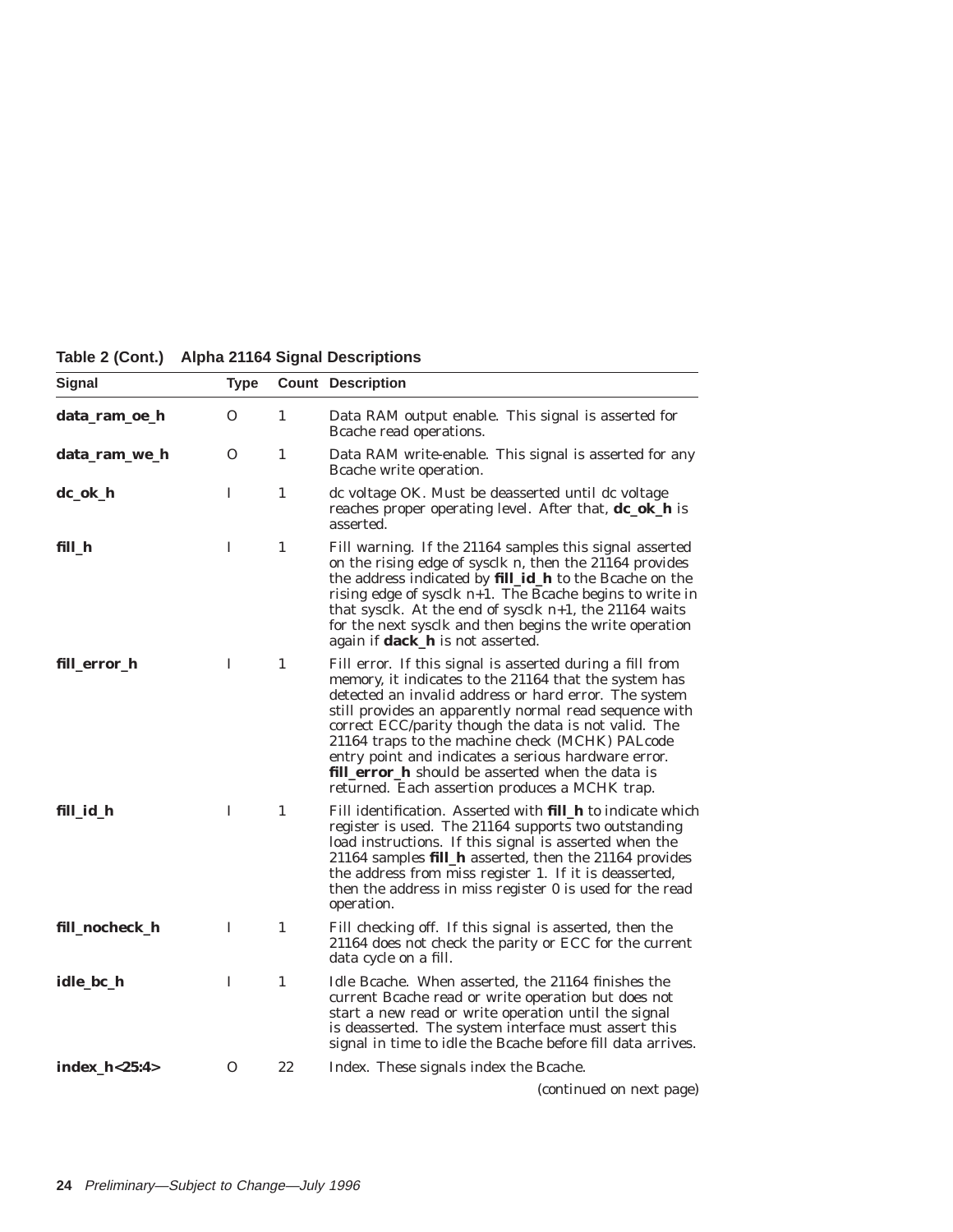| <b>Signal</b>         | <b>Type</b> |   | <b>Count Description</b> |                                                                                                                                                                                                                               |
|-----------------------|-------------|---|--------------------------|-------------------------------------------------------------------------------------------------------------------------------------------------------------------------------------------------------------------------------|
| $int4$ valid $h<3:0>$ | $\Omega$    | 4 | buffer.                  | INT4 data valid. During write operations to noncached<br>space, these signals are used to indicate which INT4<br>bytes of data are valid. This is useful for noncached<br>write operations that have been merged in the write |
|                       |             |   | $int4$ valid $h<3:0>$    | <b>Write Meaning</b>                                                                                                                                                                                                          |
|                       |             |   | xxx1                     | data $h < 31:0$ valid                                                                                                                                                                                                         |
|                       |             |   | xx1x                     | data $h < 63:32$ valid                                                                                                                                                                                                        |
|                       |             |   | x1xx                     | data $h < 95:64$ valid                                                                                                                                                                                                        |
|                       |             |   | $1$ <i>xxx</i>           | data $h<127:96$ valid                                                                                                                                                                                                         |
|                       |             |   |                          | During read operations to noncached space, these<br>signals indicate which INT8 bytes of a 32-byte block<br>need to be read and returned to the processor. This is<br>useful for read operations to noncached memory.         |
|                       |             |   | $int4$ valid $h<3:0>$    | <b>Read Meaning</b>                                                                                                                                                                                                           |
|                       |             |   | <i>xxx</i> 1             | <b>data h&lt;63:0&gt;</b> valid                                                                                                                                                                                               |
|                       |             |   | xx1x                     | data $h < 127:64$ valid                                                                                                                                                                                                       |
|                       |             |   | x1xx                     | <b>data h&lt;191:128&gt;</b> valid                                                                                                                                                                                            |
|                       |             |   | $1$ <i>xxx</i>           | data $h < 255:192>$ valid                                                                                                                                                                                                     |
|                       |             |   |                          | <b>Note:</b> For both read and write operations, multiple<br><b>int4 valid h&lt;3:0&gt;</b> bits can be set simultaneously.                                                                                                   |

**Table 2 (Cont.) Alpha 21164 Signal Descriptions**

**int4\_valid\_h<3:0>** bits can be set simultaneously.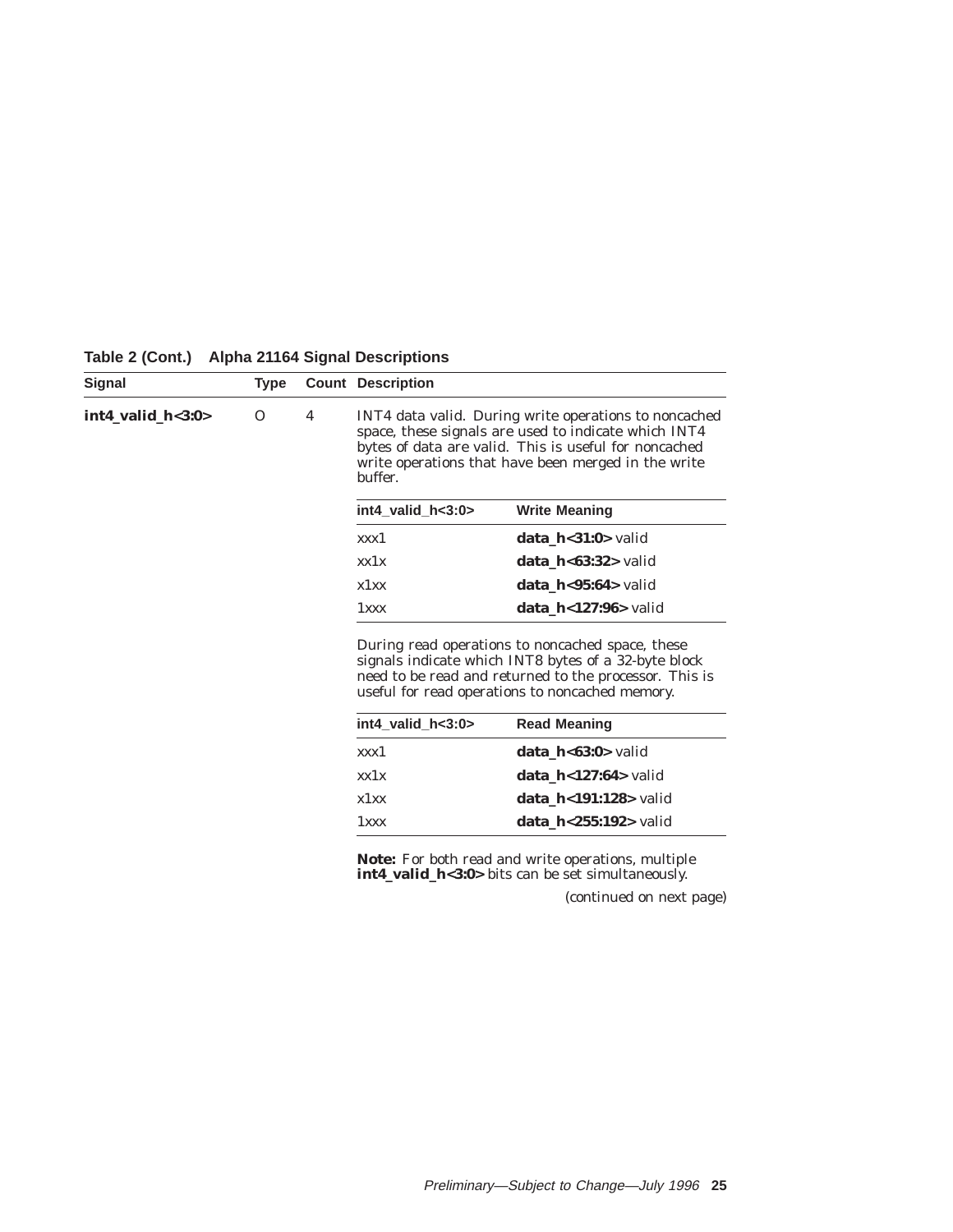| Signal                       | <b>Type</b> |                                                                                                                                                                                                                                                                                                                                        | <b>Count Description</b> |                                       |                                                                                                                                                                                                                     |      |                                                         |
|------------------------------|-------------|----------------------------------------------------------------------------------------------------------------------------------------------------------------------------------------------------------------------------------------------------------------------------------------------------------------------------------------|--------------------------|---------------------------------------|---------------------------------------------------------------------------------------------------------------------------------------------------------------------------------------------------------------------|------|---------------------------------------------------------|
| irq_h<3:0>                   | Ι           | $\overline{\mathbf{4}}$<br>System interrupt requests. These signals have multiple<br>modes of operation. During normal operation, these<br>level-sensitive signals are used to signal interrupt<br>requests. During initialization, these signals are used to<br>set up the CPU cycle time divisor for sys_clk_out1_h,l<br>as follows: |                          |                                       |                                                                                                                                                                                                                     |      |                                                         |
|                              |             |                                                                                                                                                                                                                                                                                                                                        |                          |                                       | irq_h                                                                                                                                                                                                               |      |                                                         |
|                              |             |                                                                                                                                                                                                                                                                                                                                        | $3$                      | $<$ 2>                                | 1>                                                                                                                                                                                                                  | <0>  | Ratio                                                   |
|                              |             |                                                                                                                                                                                                                                                                                                                                        | Low                      | Low                                   | High                                                                                                                                                                                                                | High | 3                                                       |
|                              |             |                                                                                                                                                                                                                                                                                                                                        | Low                      | High                                  | Low                                                                                                                                                                                                                 | Low  | 4                                                       |
|                              |             |                                                                                                                                                                                                                                                                                                                                        | Low                      | High                                  | Low                                                                                                                                                                                                                 | High | 5                                                       |
|                              |             |                                                                                                                                                                                                                                                                                                                                        | Low                      | High                                  | High                                                                                                                                                                                                                | Low  | 6                                                       |
|                              |             |                                                                                                                                                                                                                                                                                                                                        | Low                      | High                                  | High                                                                                                                                                                                                                | High | 7                                                       |
|                              |             |                                                                                                                                                                                                                                                                                                                                        | High                     | Low                                   | Low                                                                                                                                                                                                                 | Low  | 8                                                       |
|                              |             |                                                                                                                                                                                                                                                                                                                                        | High                     | Low                                   | Low                                                                                                                                                                                                                 | High | $\boldsymbol{9}$                                        |
|                              |             |                                                                                                                                                                                                                                                                                                                                        | High                     | Low                                   | High                                                                                                                                                                                                                | Low  | 10                                                      |
|                              |             |                                                                                                                                                                                                                                                                                                                                        | High                     | Low                                   | High                                                                                                                                                                                                                | High | 11                                                      |
|                              |             |                                                                                                                                                                                                                                                                                                                                        | High                     | High                                  | Low                                                                                                                                                                                                                 | Low  | 12                                                      |
|                              |             |                                                                                                                                                                                                                                                                                                                                        | High                     | High                                  | Low                                                                                                                                                                                                                 | High | 13                                                      |
|                              |             |                                                                                                                                                                                                                                                                                                                                        | High                     | High                                  | High                                                                                                                                                                                                                | Low  | 14                                                      |
|                              |             |                                                                                                                                                                                                                                                                                                                                        | High                     | High                                  | High                                                                                                                                                                                                                | High | 15                                                      |
| mch_hlt_irq_h                | I           | $\mathbf{1}$                                                                                                                                                                                                                                                                                                                           | request.                 |                                       | Machine halt interrupt request. This signal has<br>multiple modes of operation. During initialization,<br>During normal operation, it is used to signal a halt                                                      |      | this signal is used to set up sys_clk_out2_h,l delay.   |
| osc_clk_in_h<br>osc_clk_in_l | I<br>I      | 1<br>$\mathbf{1}$                                                                                                                                                                                                                                                                                                                      |                          | the frequency of <b>osc_clk_in</b> .) | Oscillator clock inputs. These signals provide the<br>of the 21164. These signals are driven at twice the<br>desired internal clock frequency. (Under normal<br>operating conditions the CPU cycle time is one-half |      | differential clock input that is the fundamental timing |
|                              |             |                                                                                                                                                                                                                                                                                                                                        |                          |                                       |                                                                                                                                                                                                                     |      | (continued on next page)                                |

**Table 2 (Cont.) Alpha 21164 Signal Descriptions**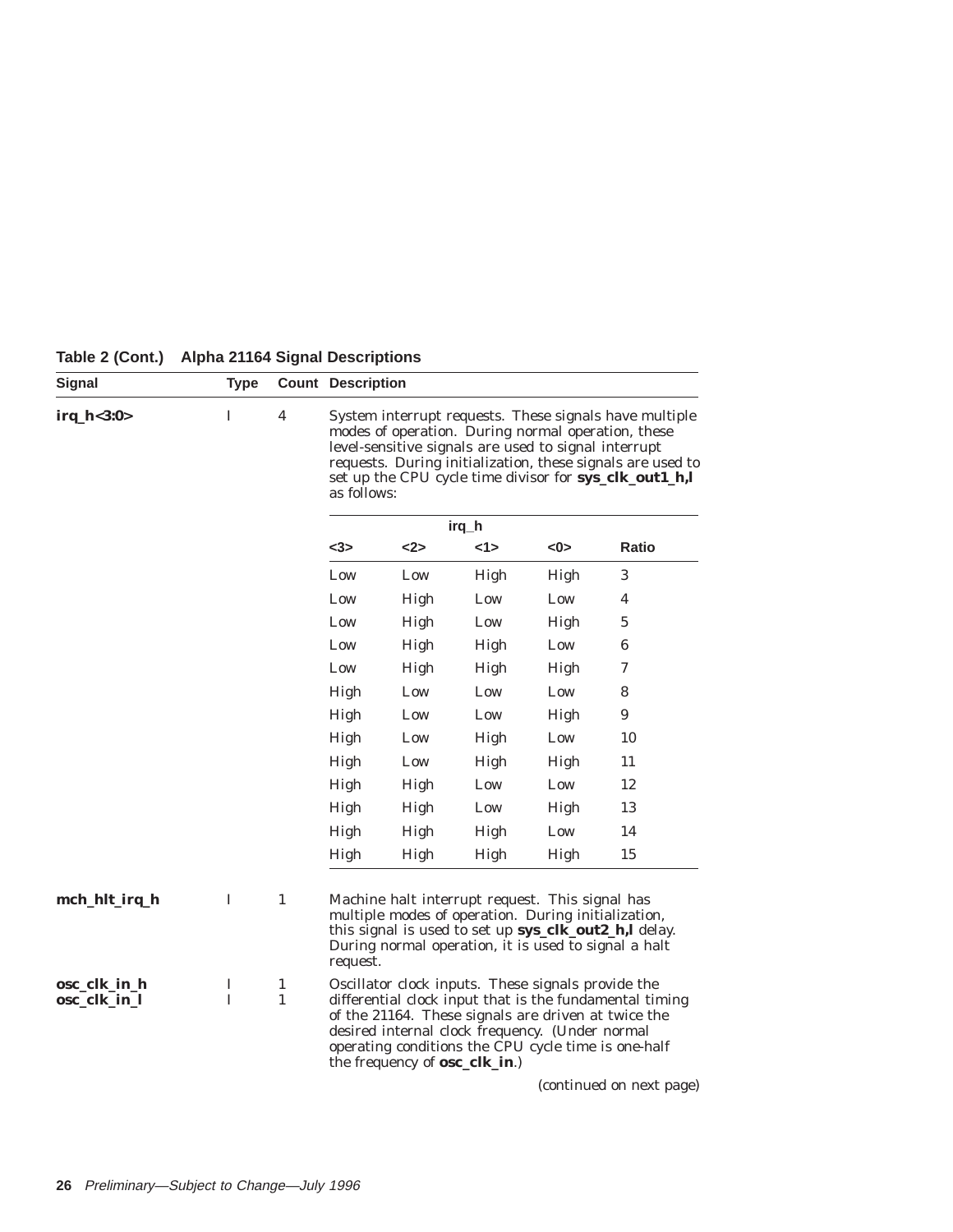| Signal                      | <b>Type</b> |                  | <b>Count Description</b>                                                                                                                                                                                                                                  |
|-----------------------------|-------------|------------------|-----------------------------------------------------------------------------------------------------------------------------------------------------------------------------------------------------------------------------------------------------------|
| perf_mon_h                  | T           | 1                | Performance monitor. This signal can be used as an<br>input to the 21164 internal performance monitoring<br>hardware from offchip events (such as bus activity).                                                                                          |
| port_mode_h<1:0>            | I           | $\overline{2}$   | Select test port interface modes (normal, manufacturing,<br>and debug). For normal operation, both signals must be<br>deasserted.                                                                                                                         |
| pwr_fail_irq_h              | I           | $\mathbf{1}$     | Power failure interrupt request. This signal has<br>multiple modes of operation. During initialization,<br>this signal is used to set up sys_clk_out2_h,l delay.<br>During normal operation, this signal is used to signal a<br>power failure.            |
| ref_clk_in_h                | I           | $\mathbf{1}$     | Reference clock input. Optional. Used to synchronize<br>the timing of multiple microprocessors to a single<br>reference clock. If this signal is not used, it must be tied<br>to <b>Vdd</b> for proper operation.                                         |
| scache_set_h<1:0>           | $\Omega$    | $\boldsymbol{2}$ | Secondary cache set. During a read miss request, these<br>signals indicate the Scache set number that will be<br>filled when the data is returned. This information can<br>be used by the system to maintain a duplicate copy of<br>the Scache tag store. |
| shared_h                    | L           | $\mathbf{1}$     | Keep block status shared. For systems without a<br>Bcache, when a WRITE BLOCK/NO VICTIM PENDING<br>or WRITE BLOCK LOCK command is acknowledged,<br>this pin can be used to keep the block status shared or<br>private in the Scache.                      |
| srom_clk_h                  | $\Omega$    | $\mathbf{1}$     | Serial ROM clock. Supplies the clock that causes the<br>SROM to advance to the next bit. The cycle time of this<br>clock is 128 times the cycle time of the CPU clock.                                                                                    |
| srom_data_h                 | 1           | 1                | Serial ROM data. Input for the SROM.                                                                                                                                                                                                                      |
| srom_oe_l                   | $\Omega$    | 1                | Serial ROM output enable. Supplies the output enable<br>to the SROM.                                                                                                                                                                                      |
| srom_present_l <sup>1</sup> | B           | $\mathbf{1}$     | Serial ROM present. Indicates that SROM is present<br>and ready to load the Icache.                                                                                                                                                                       |

# **Table 2 (Cont.) Alpha 21164 Signal Descriptions**

 $^{1}$ This signal is shown as bidirectional. However, for normal operation it is input only. The output function is used during manufacturing test and verification only.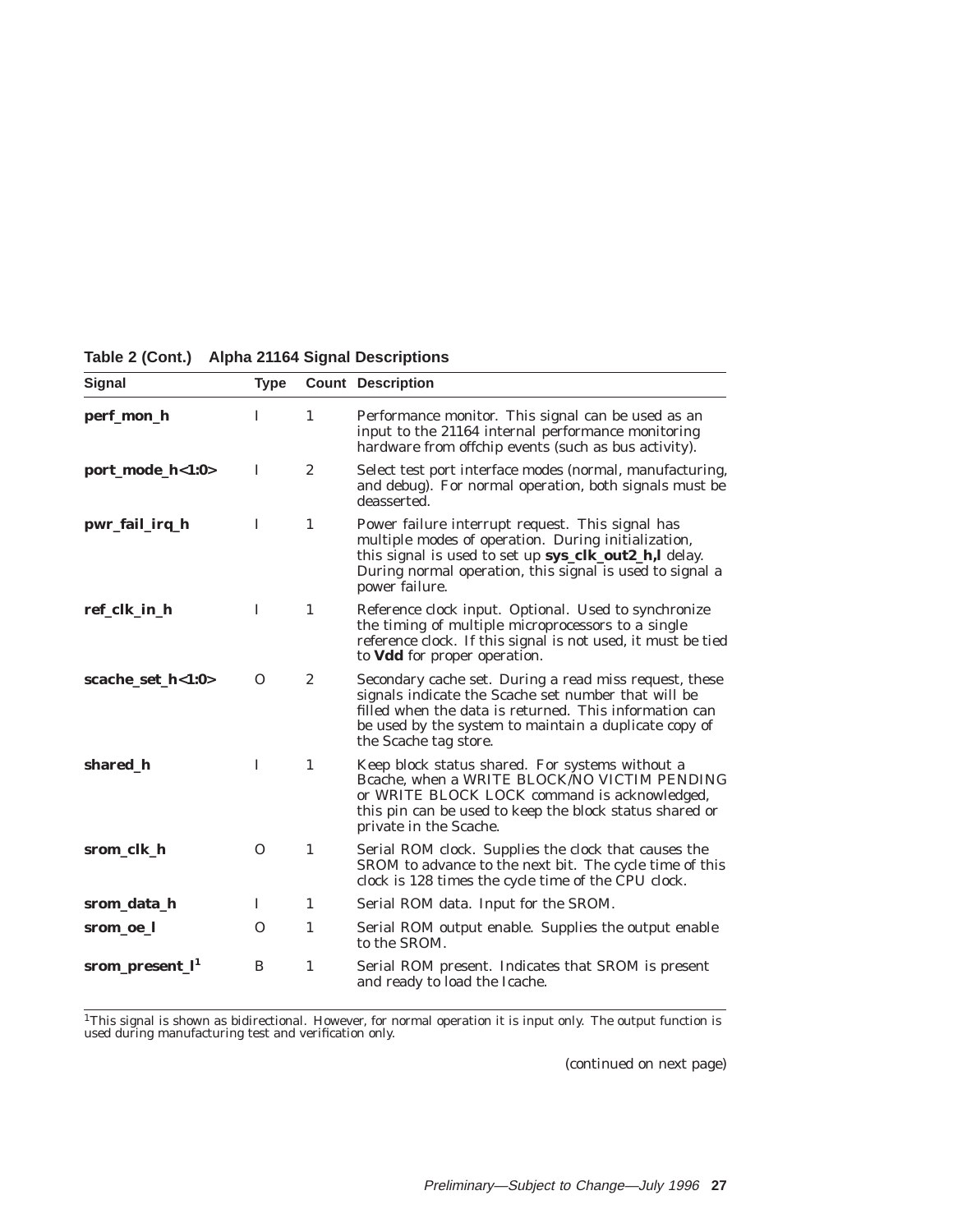| <b>Signal</b>                    | Type     |                              | <b>Count Description</b>                                                                                                                                                                                                                              |
|----------------------------------|----------|------------------------------|-------------------------------------------------------------------------------------------------------------------------------------------------------------------------------------------------------------------------------------------------------|
| st_clk_h                         | $\Omega$ | 1                            | STRAM clock. Clock for Bcache synchronously<br>timed RAMs (STRAMs). This signal is synchronous<br>with <b>index_h&lt;25:4&gt;</b> during private read and write<br>operations, and with sys_clk_out1_h,l during read and<br>fill operations.          |
| sys_clk_out1_h<br>sys_clk_out1_l | 0<br>0   | $\mathbf{1}$<br>$\mathbf{1}$ | System clock outputs. Programmable system clock<br>(cpu_clk_out_h divided by a value of 3 to 15) is used<br>for board-level cache and system logic.                                                                                                   |
| sys_clk_out2_h<br>sys_clk_out2_l | 0<br>O   | 1<br>$\mathbf{1}$            | System clock outputs. A version of <b>sys_clk_out1_h,l</b><br>delayed by a programmable amount from 0 to 7 CPU<br>cycles.                                                                                                                             |
| sys_mch_chk_irq_h                | I        | $\mathbf{1}$                 | System machine check interrupt request. This signal<br>has multiple modes of operation. During initialization,<br>it is used to set up sys_clk_out2_h,l delay. During<br>normal operation, it is used to signal a machine<br>interrupt check request. |
| sys_reset_l                      | $\bf{I}$ | $\mathbf{1}$                 | System reset. This signal protects the 21164 from<br>damage during initial power-up. It must be asserted<br>until dc_ok_h is asserted. After that, it is deasserted<br>and the 21164 begins its reset sequence.                                       |
| system_lock_flag_h               | I        | $\mathbf{1}$                 | System lock flag. During fills, the 21164 logically ANDs<br>the value of the system copy with its own copy to<br>produce the true value of the lock flag.                                                                                             |
| tag_ctl_par_h                    | B        | $\mathbf{1}$                 | Tag control parity. This signal indicates odd parity for<br>tag_valid_h, tag_shared_h, and tag_dirty_h. During<br>fills, the system should drive the correct parity based on<br>the state of the valid, shared, and dirty bits.                       |
| tag_data_h< $38:20>$             | B        | 19                           | Beache tag data bits. This bit range supports 1M-byte<br>to 64M-byte Bcaches.                                                                                                                                                                         |
| tag_data_par_h                   | B        | 1                            | Tag data parity bit. This signal indicates odd parity for<br>tag_data_h<38:20>.                                                                                                                                                                       |
| tag_dirty_h                      | B        | $\mathbf{1}$                 | Tag dirty state bit. During fills, the system should<br>assert this signal if the 21164 request is a READ MISS<br>MOD, and the shared bit is not asserted.                                                                                            |
| tag_ram_oe_h                     | 0        | 1                            | Tag RAM output enable. This signal is asserted during<br>any Bcache read operation.                                                                                                                                                                   |

**Table 2 (Cont.) Alpha 21164 Signal Descriptions**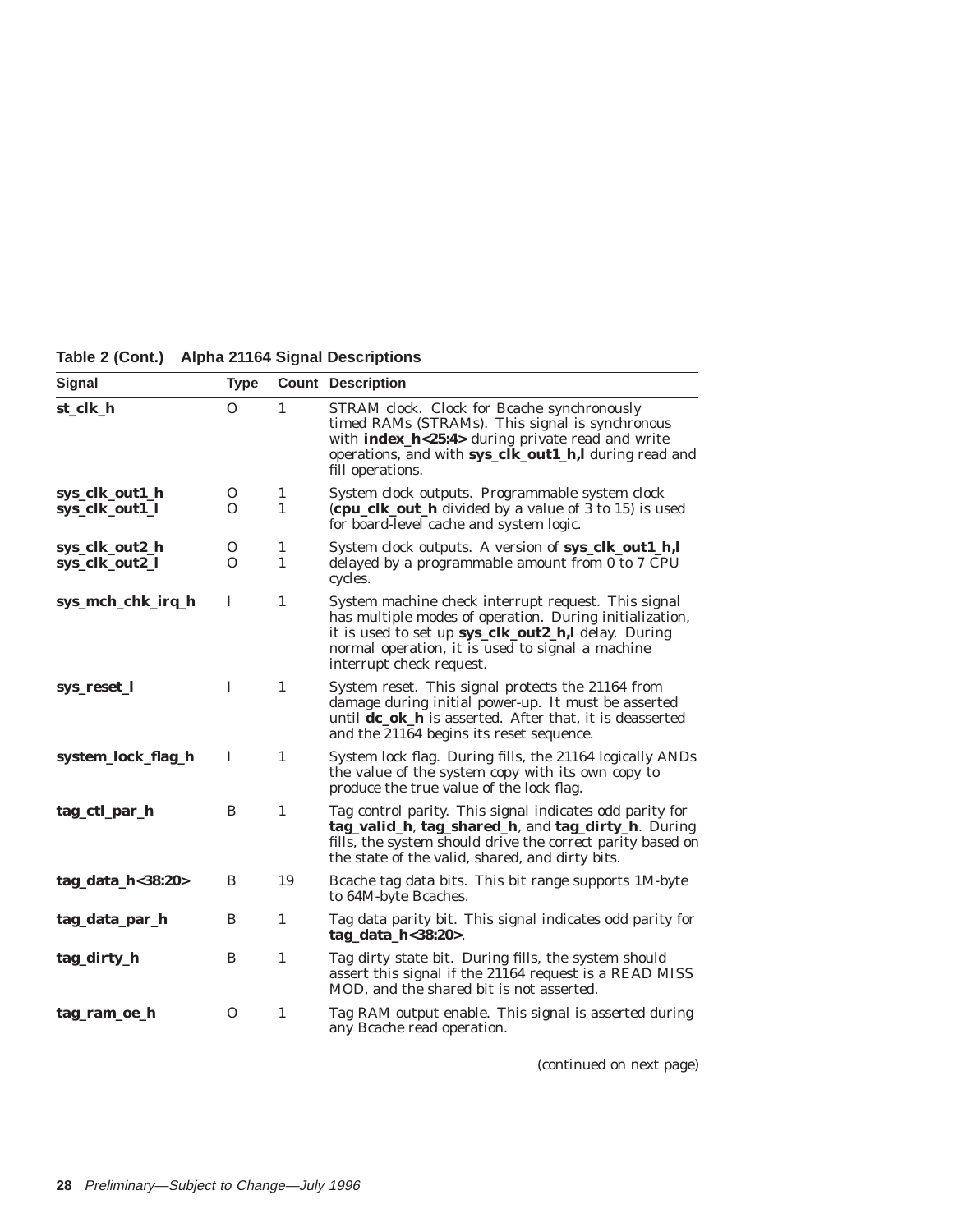| <b>Signal</b>         | <b>Type</b> |                  | <b>Count Description</b>                                                                                                                                                                                                                                                                                                                                                                                        |
|-----------------------|-------------|------------------|-----------------------------------------------------------------------------------------------------------------------------------------------------------------------------------------------------------------------------------------------------------------------------------------------------------------------------------------------------------------------------------------------------------------|
| tag_ram_we_h          | $\Omega$    | 1                | Tag RAM write-enable. This signal is asserted<br>during any tag write operation. During the first<br>CPU cycle of a write operation, the write pulse is<br>deasserted. In the second and following CPU cycles<br>of a write operation, the write pulse is asserted if the<br>corresponding bit in the write pulse register is asserted.<br>Bits BC_WE_CTL<8:0> control the shape of the pulse.                  |
| tag_shared_h          | B           | $\mathbf{1}$     | Tag shared bit. During fills, the system should drive<br>this signal with the correct value to mark the cache<br>block as shared.                                                                                                                                                                                                                                                                               |
| tag_valid_h           | B           | 1                | Tag valid bit. During fills, this signal is asserted to<br>indicate that the block has valid data.                                                                                                                                                                                                                                                                                                              |
| tck_h                 | B           | 1                | JTAG boundary scan clock.                                                                                                                                                                                                                                                                                                                                                                                       |
| tdi_h                 | I           | 1                | JTAG serial boundary scan data-in signal.                                                                                                                                                                                                                                                                                                                                                                       |
| tdo_h                 | O           | 1                | JTAG serial boundary scan data-out signal.                                                                                                                                                                                                                                                                                                                                                                      |
| temp_sense            | I           | 1                | Temperature sense. This signal is used to measure the<br>die temperature and is for manufacturing use only. For<br>normal operation, this signal must be left disconnected.                                                                                                                                                                                                                                     |
| test status $h<1:0>$  | $\Omega$    | $\boldsymbol{2}$ | Icache test status. These signals are used for<br>manufacturing test purposes only to extract Icache test<br>status information from the chip. test_status_h<0><br>is asserted if ICSR<39> is true, on Ibox timeout, or<br>remains asserted if the Icache built-in self-test (BiSt)<br>fails. Also, <b>test_status_h&lt;0</b> > outputs the value written<br>by PALcode to test_status_h<1> through IPR access. |
| tms_h                 | I           | $\mathbf{1}$     | JTAG test mode select signal.                                                                                                                                                                                                                                                                                                                                                                                   |
| $trst_l$ <sup>1</sup> | B           | 1                | JTAG test access port (TAP) reset signal.                                                                                                                                                                                                                                                                                                                                                                       |
| victim_pending_h      | $\Omega$    | $\mathbf{1}$     | Victim pending. When asserted, this signal indicates<br>that the current read miss has generated a victim.                                                                                                                                                                                                                                                                                                      |

#### **Table 2 (Cont.) Alpha 21164 Signal Descriptions**

 $^{1}$ This signal is shown as bidirectional. However, for normal operation it is input only. The output function is used during manufacturing test and verification only.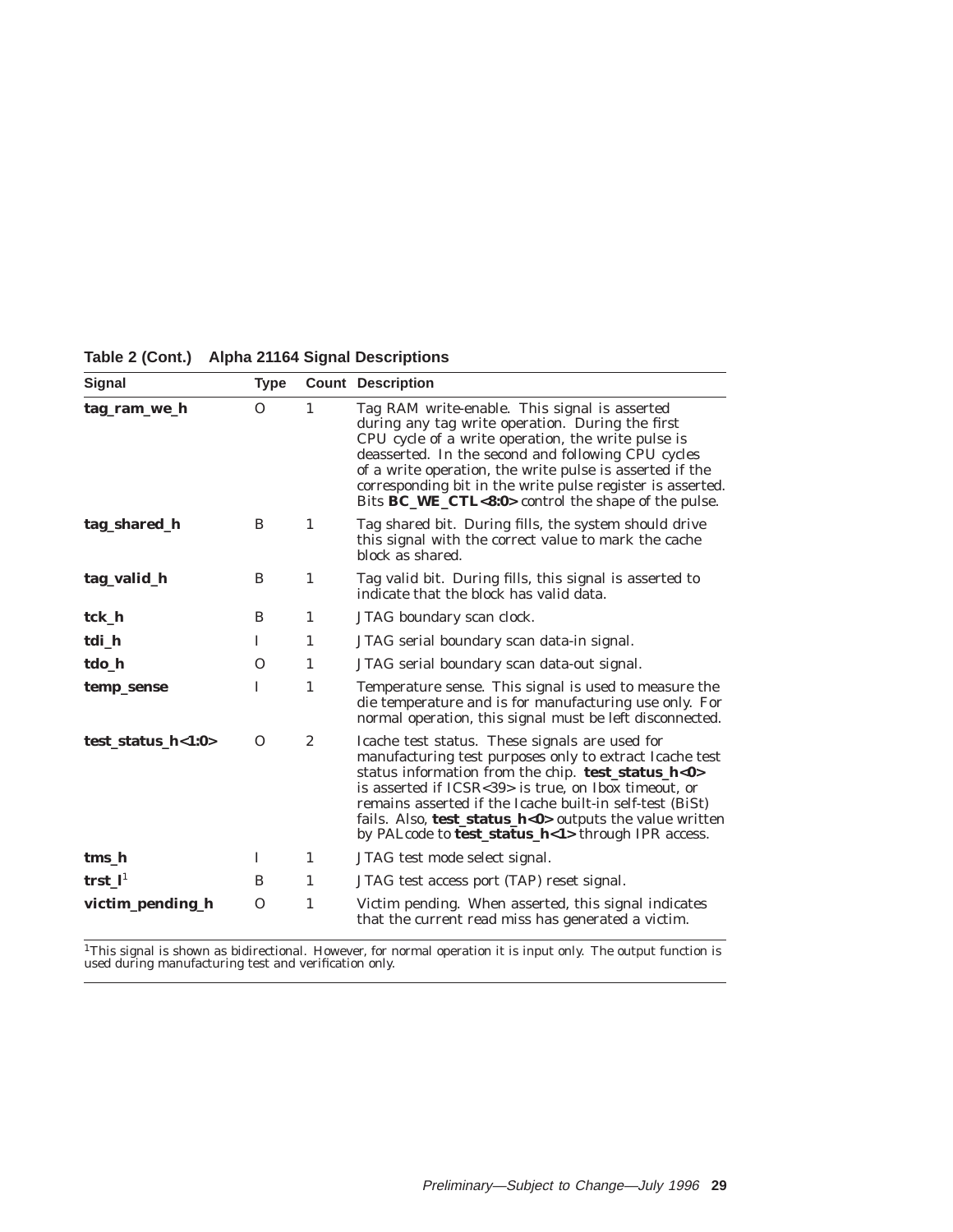Table 3 lists signals by function and provides an abbreviated description.

| Signal             | <b>Type</b> |                  | <b>Count Description</b>   |
|--------------------|-------------|------------------|----------------------------|
| <b>Clocks</b>      |             |                  |                            |
| clk_mode_h<1:0>    | I           | $\boldsymbol{2}$ | Clock test mode.           |
| cpu_clk_out_h      | $\Omega$    | $\mathbf{1}$     | CPU clock output.          |
| osc_clk_in_h,l     | I           | $\boldsymbol{2}$ | Oscillator clock inputs.   |
| ref_clk_in_h       | T           | $\mathbf{1}$     | Reference clock input.     |
| st_clk_h           | $\Omega$    | $\mathbf{1}$     | Bcache STRAM clock output. |
| sys_clk_out1_h,l   | $\Omega$    | $\overline{2}$   | System clock outputs.      |
| sys_clk_out2_h,l   | $\Omega$    | $\overline{2}$   | System clock outputs.      |
| sys_reset_l        | I           | $\mathbf{1}$     | System reset.              |
| <b>Bcache</b>      |             |                  |                            |
| data_h<127:0>      | B           | 128              | Data bus.                  |
| data_check_h<15:0> | B           | 16               | Data check.                |
| data_ram_oe_h      | $\Omega$    | $\mathbf{1}$     | Data RAM output enable.    |
| data_ram_we_h      | $\Omega$    | $\mathbf{1}$     | Data RAM write-enable.     |
| index_h<25:4>      | $\Omega$    | 22               | Index.                     |
| tag_ctl_par_h      | B           | $\mathbf{1}$     | Tag control parity.        |
| tag_data_h<38:20>  | B           | 19               | Bcache tag data bits.      |
| tag_data_par_h     | B           | $\mathbf{1}$     | Tag data parity bit.       |
| tag_dirty_h        | B           | 1                | Tag dirty state bit.       |
| tag_ram_oe_h       | $\Omega$    | $\mathbf{1}$     | Tag RAM output enable.     |
| tag_ram_we_h       | $\Omega$    | $\mathbf{1}$     | Tag RAM write-enable.      |
| tag_shared_h       | B           | $\mathbf{1}$     | Tag shared bit.            |
| tag_valid_h        | B           | 1                | Tag valid bit.             |

**Table 3 Alpha 21164 Signal Descriptions by Function**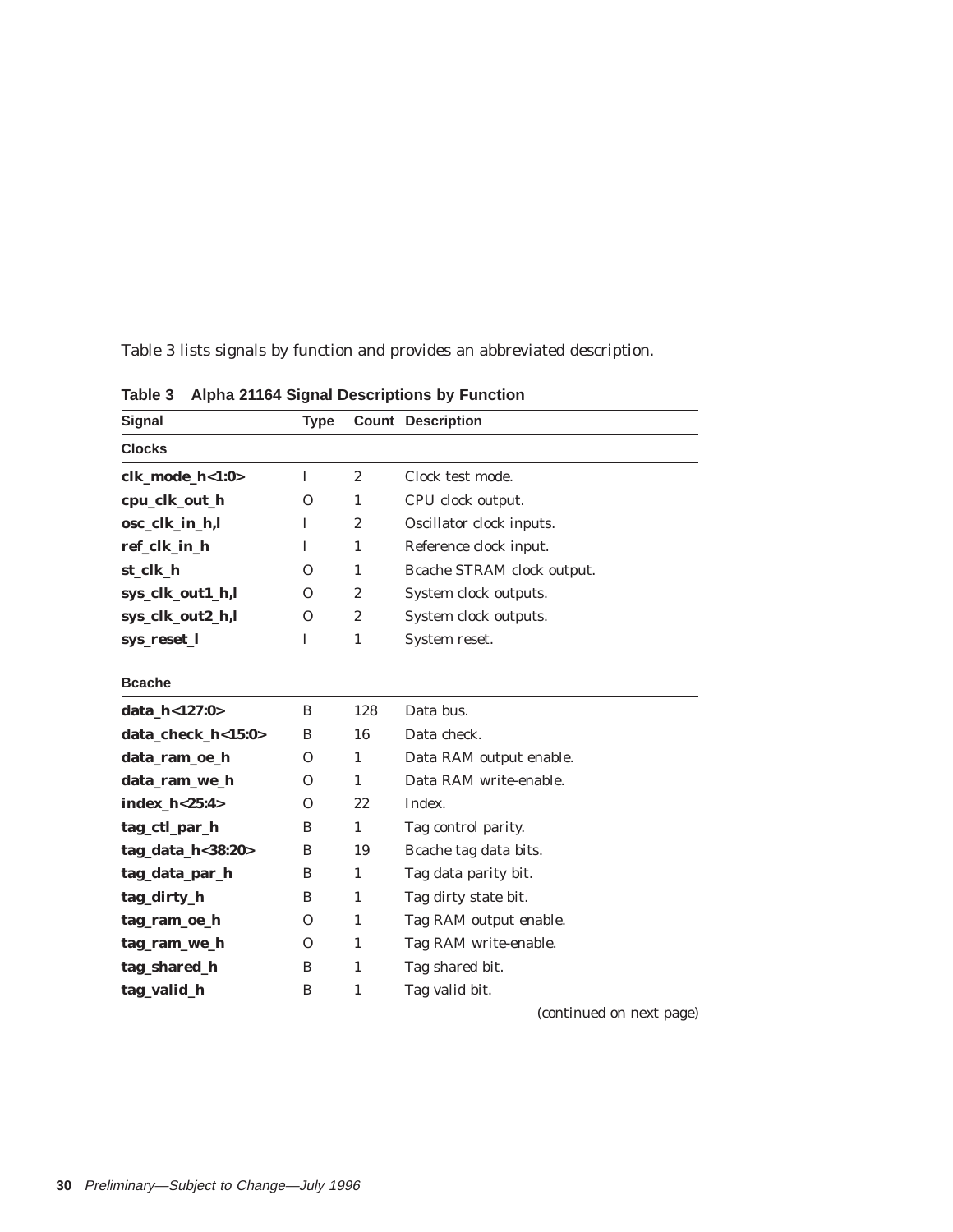| Signal                  | <b>Type</b>  |              | <b>Count Description</b>                |
|-------------------------|--------------|--------------|-----------------------------------------|
| <b>System Interface</b> |              |              |                                         |
| addr_h<39:4>            | B            | 36           | Address bus.                            |
| addr_bus_req_h          | L            | 1            | Address bus request.                    |
| addr_cmd_par_h          | B            | 1            | Address command parity.                 |
| addr_res_h<2:0>         | 0            | 3            | Address response.                       |
| cack_h                  | I            | 1            | Command acknowledge.                    |
| cfail h                 | Ι            | 1            | Command fail.                           |
| cmd_h<3:0>              | B            | 4            | Command bus.                            |
| dack_h                  | I            | 1            | Data acknowledge.                       |
| data_bus_req_h          | I            | $\mathbf{1}$ | Data bus request.                       |
| fill_h                  | I            | 1            | Fill warning.                           |
| fill_error_h            | I            | $\mathbf{1}$ | Fill error.                             |
| fill_id_h               | I            | 1            | Fill identification.                    |
| fill_nocheck_h          | Ι            | 1            | Fill checking off.                      |
| idle_bc_h               | L            | $\mathbf{1}$ | Idle Bcache.                            |
| int4_valid_h<3:0>       | 0            | 4            | INT4 data valid.                        |
| scache_set_h<1:0>       | 0            | 2            | Secondary cache set.                    |
| shared_h                | L            | 1            | Keep block status shared.               |
| system_lock_flag_h      | Ι            | $\mathbf{1}$ | System lock flag.                       |
| victim_pending_h        | $\mathbf{O}$ | $\mathbf{1}$ | Victim pending.                         |
| <b>Interrupts</b>       |              |              |                                         |
| irq_h<3:0>              | I            | 4            | System interrupt requests.              |
| mch_hlt_irq_h           | Ι            | 1            | Machine halt interrupt request.         |
| pwr_fail_irq_h          | I            | $\mathbf{1}$ | Power failure interrupt request.        |
| sys_mch_chk_irq_h       | I            | $\mathbf{1}$ | System machine check interrupt request. |
|                         |              |              | (continued on next page)                |

**Table 3 (Cont.) Alpha 21164 Signal Descriptions by Function**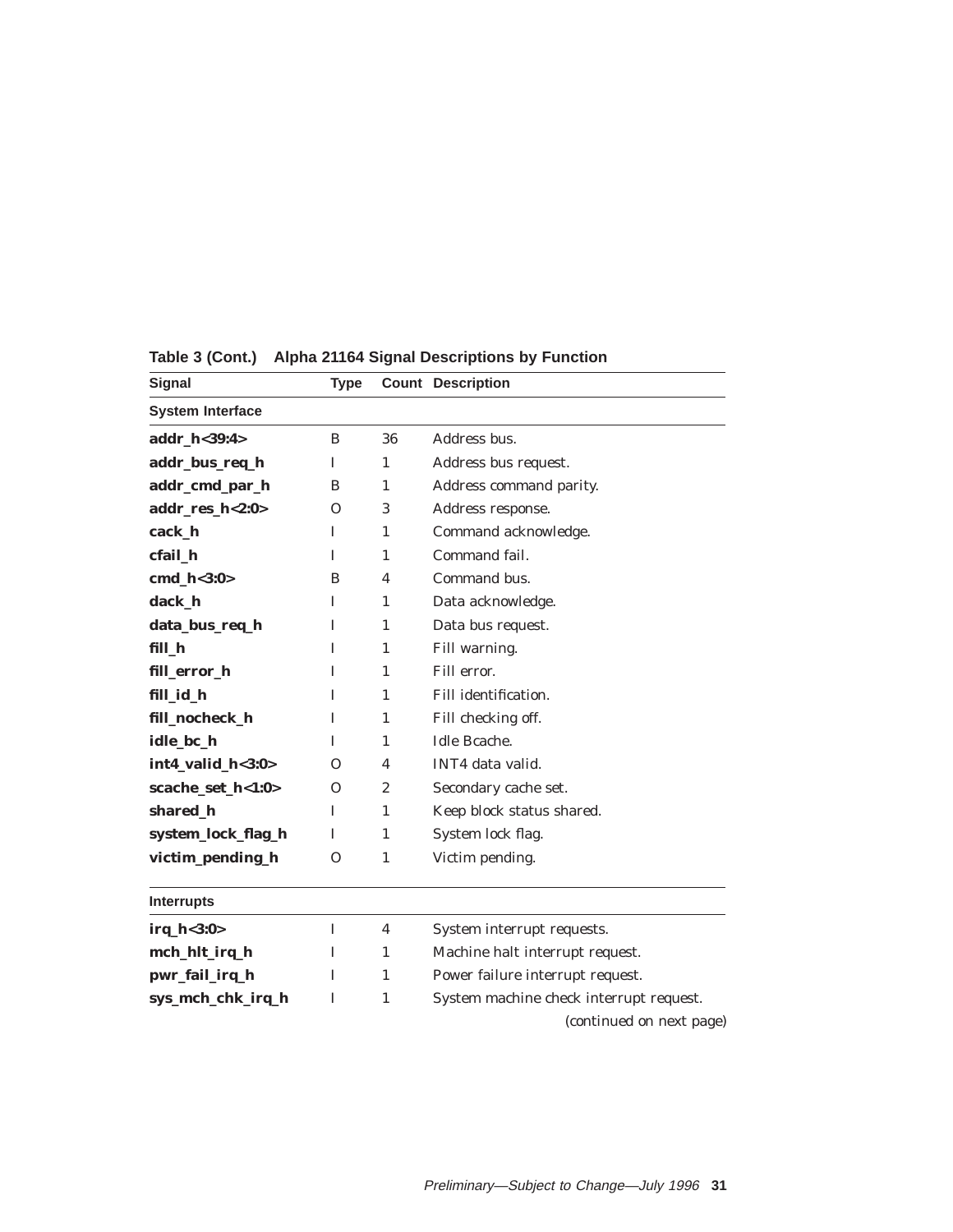| <b>Signal</b>               | Type                                |                | <b>Count Description</b>                                                |  |  |  |
|-----------------------------|-------------------------------------|----------------|-------------------------------------------------------------------------|--|--|--|
|                             | <b>Test Modes and Miscellaneous</b> |                |                                                                         |  |  |  |
| dc_ok_h                     | T                                   | $\mathbf{1}$   | dc voltage OK.                                                          |  |  |  |
| perf_mon_h                  | T                                   | $\mathbf{1}$   | Performance monitor.                                                    |  |  |  |
| port_mode_h<1:0>            | T                                   | $\overline{c}$ | Select test port interface modes (normal,<br>manufacturing, and debug). |  |  |  |
| srom_clk_h                  | O                                   | 1              | Serial ROM clock.                                                       |  |  |  |
| srom_data_h                 | I                                   | 1              | Serial ROM data.                                                        |  |  |  |
| srom_oe_l                   | $\Omega$                            | 1              | Serial ROM output enable.                                               |  |  |  |
| srom_present_l <sup>1</sup> | B                                   | 1              | Serial ROM present.                                                     |  |  |  |
| tck h                       | B                                   | 1              | JTAG boundary scan clock.                                               |  |  |  |
| tdi_h                       | I                                   | 1              | JTAG serial boundary scan data in.                                      |  |  |  |
| tdo h                       | O                                   | 1              | JTAG serial boundary scan data out.                                     |  |  |  |
| temp_sense                  | T                                   | 1              | Temperature sense.                                                      |  |  |  |
| test_status_h<1:0>          | $\Omega$                            | $\overline{2}$ | Icache test status.                                                     |  |  |  |
| tms h                       | I                                   | 1              | JTAG test mode select.                                                  |  |  |  |
| trst $\mathbf{l}^1$         | B                                   | 1              | JTAG test access port (TAP) reset.                                      |  |  |  |
|                             |                                     |                |                                                                         |  |  |  |

**Table 3 (Cont.) Alpha 21164 Signal Descriptions by Function**

<sup>1</sup>This signal is shown as bidirectional. However, for normal operation it is input only. The output function is used during manufacturing test and verification only.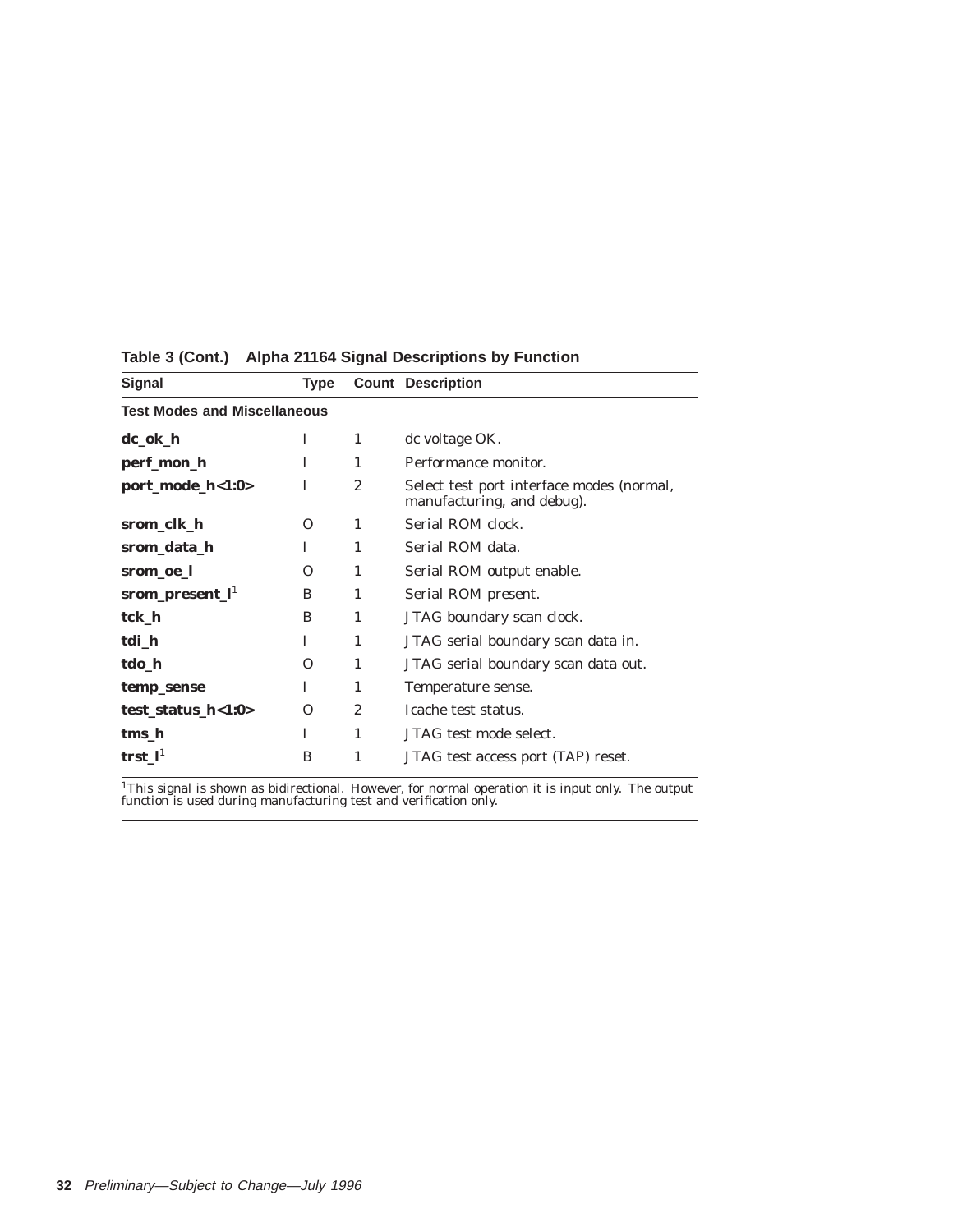# **5 Alpha 21164 Microprocessor Functional Overview**

This section provides an overview of 21164 external signals that support the following:

- Clocks
- Bcache interface
- System interface
- Interrupts
- Test modes

See Figure 1 for a block diagram of the 21164.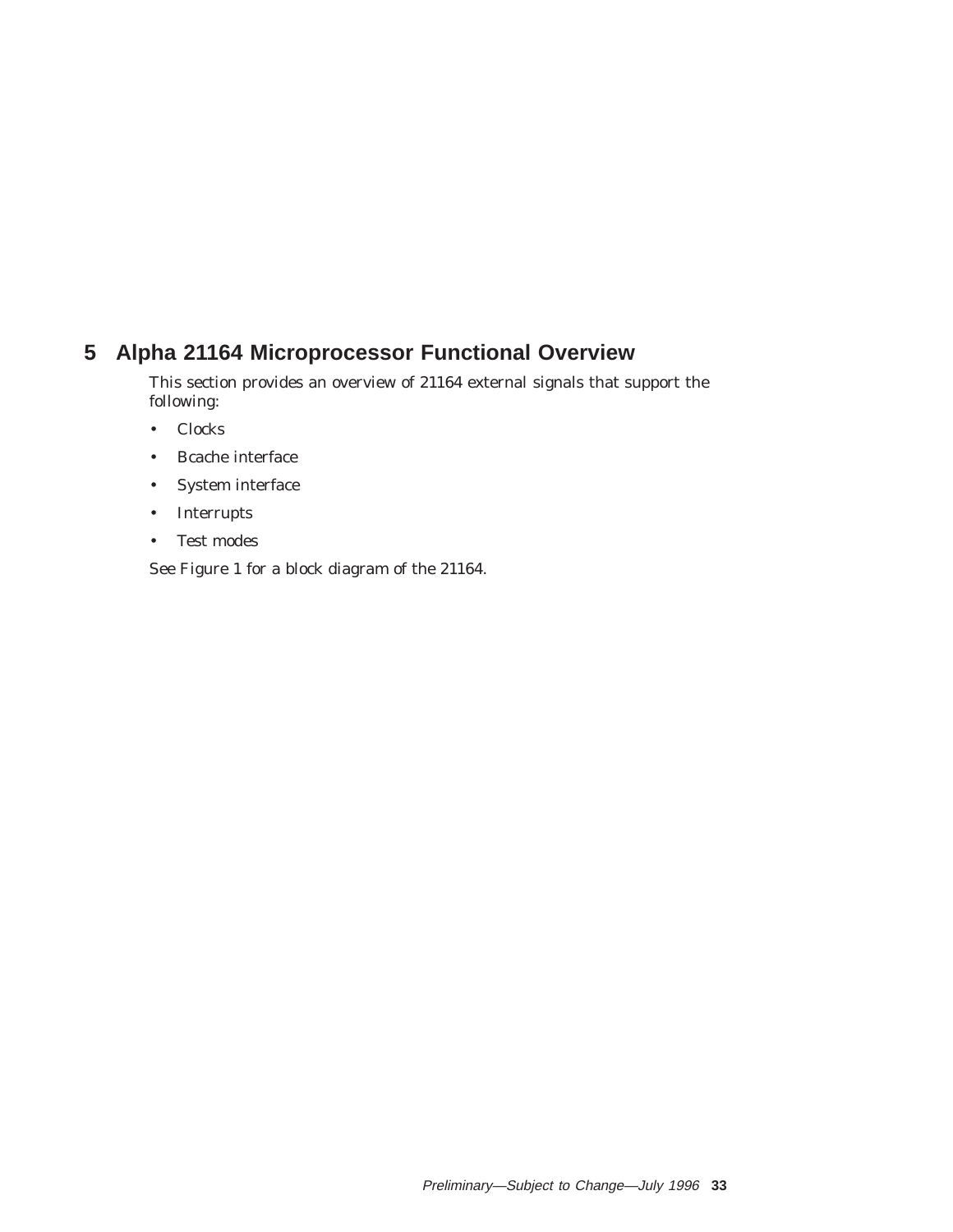## **5.1 Clocks**

The 21164 accepts two clock signal inputs and develops three clock signal outputs:

| <b>Signal</b>               | <b>Description</b>                                                                                                  |  |  |  |  |
|-----------------------------|---------------------------------------------------------------------------------------------------------------------|--|--|--|--|
| <b>Input Clock Signals</b>  |                                                                                                                     |  |  |  |  |
| osc_clk_in_h,l              | Differential inputs normally driven at two times the desired<br>internal frequency.                                 |  |  |  |  |
| ref clk in h                | A system-supplied clock to which the 21164 synchronizes its timing<br>for multiprocessor systems.                   |  |  |  |  |
| <b>Output Clock Signals</b> |                                                                                                                     |  |  |  |  |
| cpu_clk_out_h               | A 21164 internal clock that may or may not drive the system clock.                                                  |  |  |  |  |
| sys_clk_out1_h,l            | A clock of programmable speed supplied to the external interface.                                                   |  |  |  |  |
| sys_clk_out2_h,l            | A delayed copy of sys_clk_out1_h,l. The delay is programmable<br>and is an integer number of cpu_clk_out_h periods. |  |  |  |  |

Figure 6 shows the 21164 clock signals.

# **Figure 6 Alpha 21164 Clock Signals**

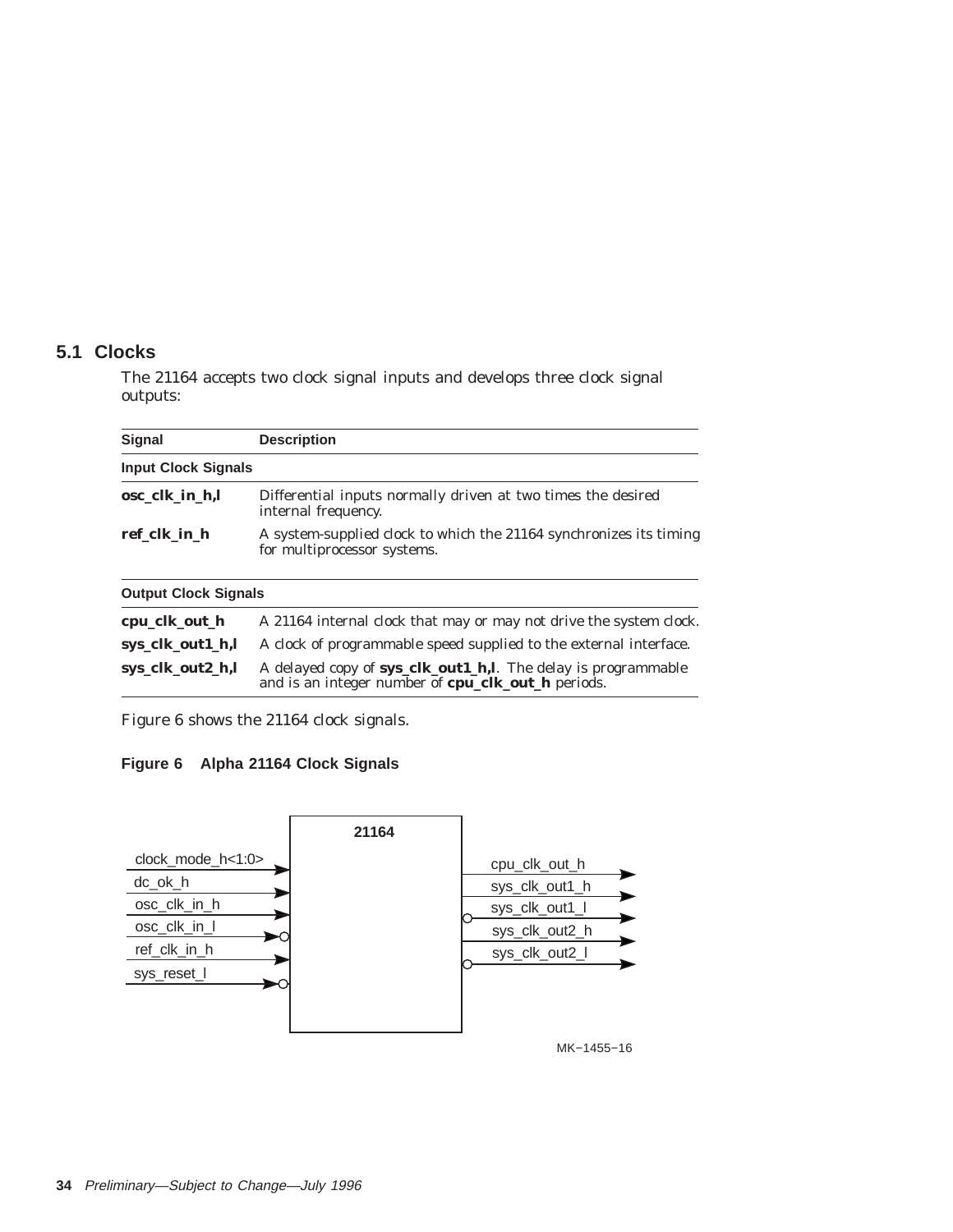### **5.1.1 CPU Clock**

The 21164 uses the differential input clock lines **osc\_clk\_in\_h,l** as a source to generate its CPU clock. The input signals **clk\_mode\_h<1:0>** control generation of the CPU clock.

### **5.1.2 System Clock**

The CPU clock is divided by a programmable value of between 3 and 15 to generate a system clock. The programmable feature allows the system designer maximum flexibility when choosing external logic to interface with the 21164.

The **sys\_clk\_out1\_h,l** signals are delayed by a programmable number of CPU cycles between 0 and 7 to produce **sys\_clk\_out2\_h,l**. The output of the programmable divider is symmetric if the divisor is even. The output is asymmetric if the divisor is odd.

Figure 7 shows the 21164 driving the system clock on a uniprocessor system.

#### **Figure 7 Alpha 21164 Uniprocessor Clock**



LJ-03676-TI0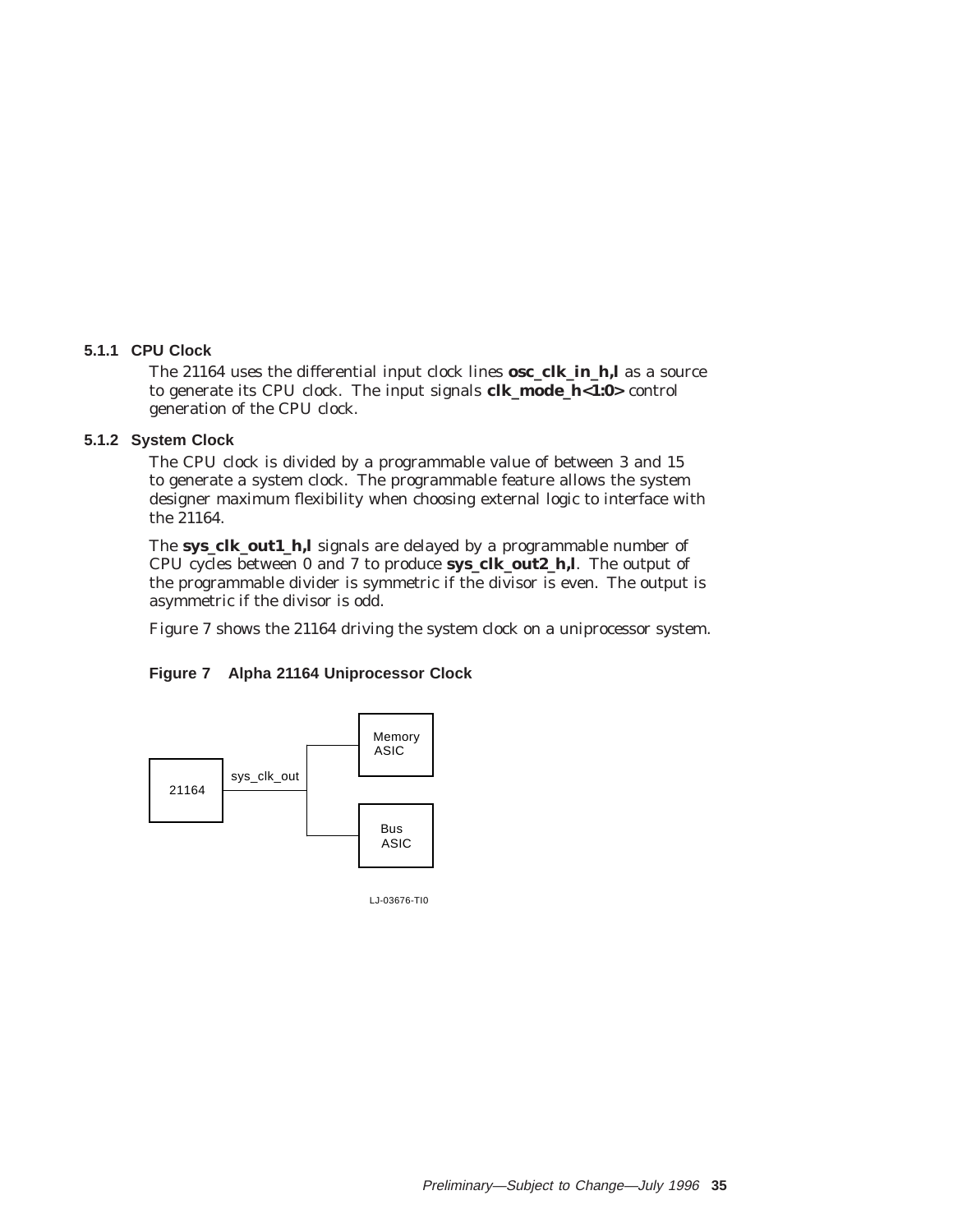### **5.1.3 Reference Clock**

The 21164 provides a reference clock input so that other CPUs and system devices can be synchronized in multiprocessor systems. If a clock is asserted on signal **ref\_clk\_in\_h**, then the **sys\_clk\_out1\_h,l** signals are synchronized to that reference clock by means of a digital phase-locked loop (DPLL). Figure 8 shows the 21164 synchronized to a system reference clock.





LJ-03675-TI0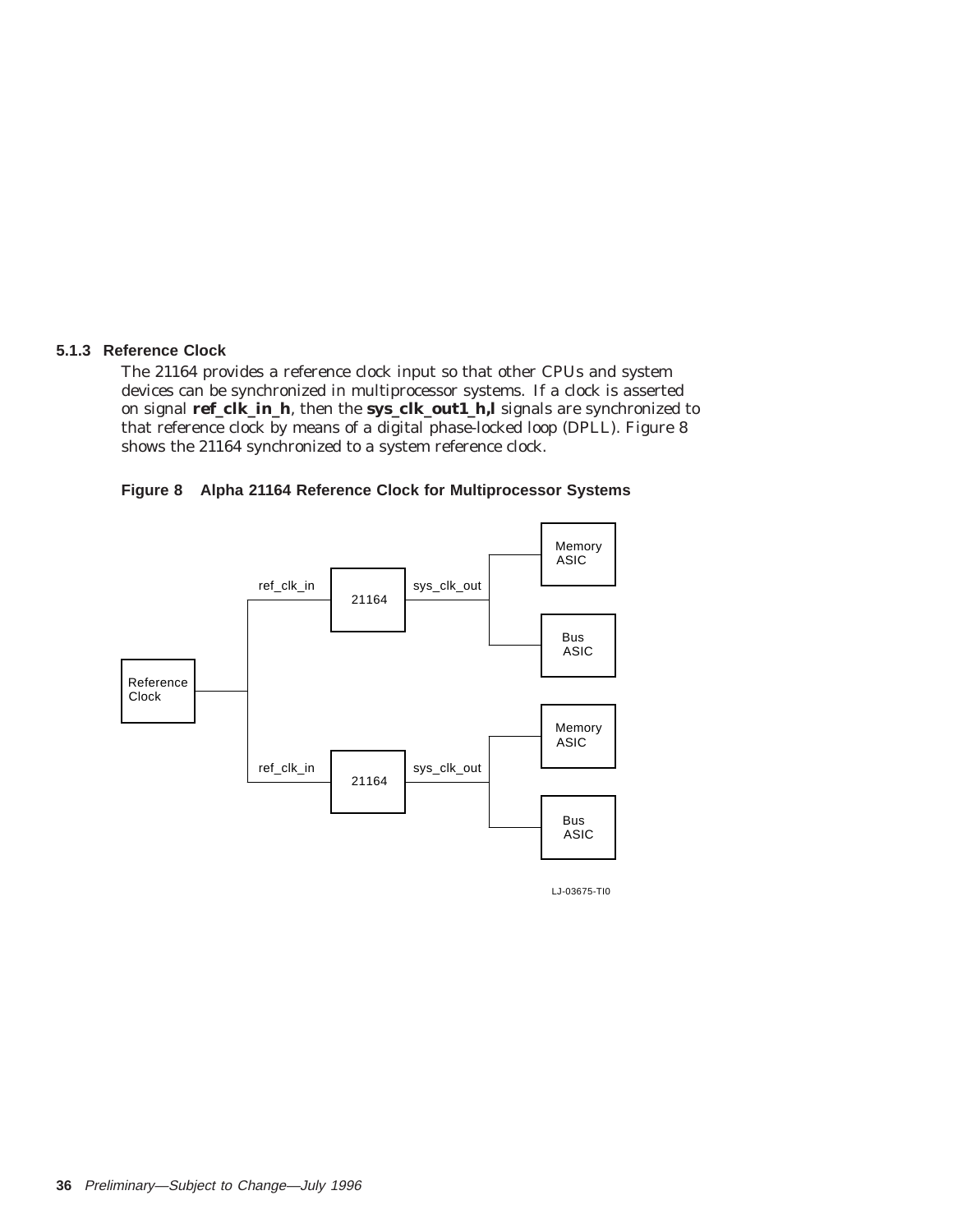# **5.2 Board-Level Backup Cache Interface**

The 21164 includes an interface and control for an optional board-level backup cache (Bcache). This section describes the Bcache interface. The Bcache interface is made up of the following:

- A data bus (which it shares with the system interface)
- Tag and tag control bits for determining hit and coherence
- SRAM output and SRAM write control signals

Figure 9 shows the 21164 system interface signals.

## **Figure 9 Alpha 21164 Bcache Interface Signals**



MK−1455−18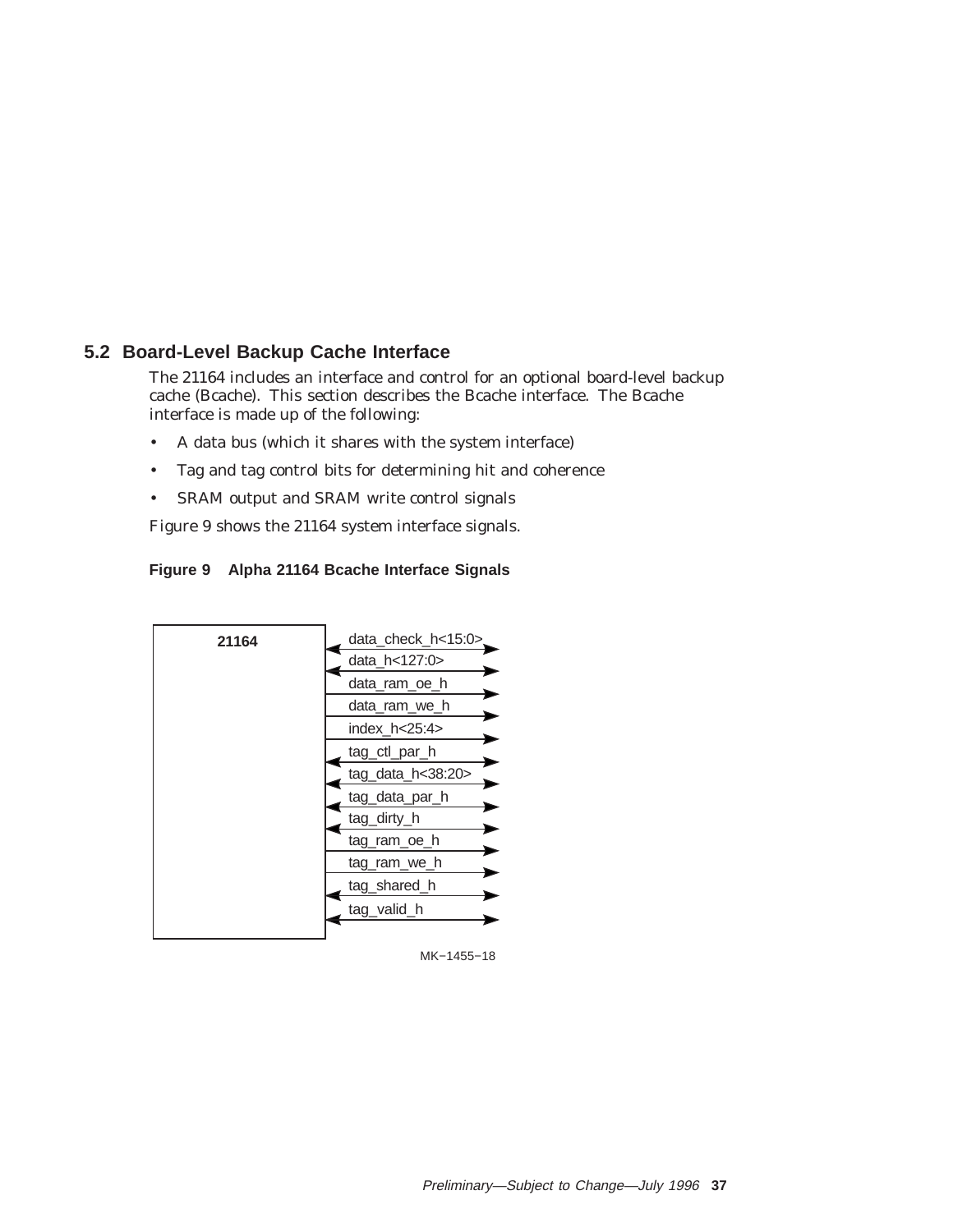The Bcache interface is managed by the cache control and bus interface unit (Cbox). The Bcache interface is a 128-bit bidirectional data bus. The read and write speed of the Bcache can be programmed independently of each other and independently of the system clock ratio. Optionally, the Bcache can operate in a psuedo-pipeline manner. Internal processor registers are used to program the Bcache timing and to enable wave pipelining. See the *Alpha 21164 Microprocessor Hardware Reference Manual* for more information.

The Bcache system supports block sizes of 32 or 64 bytes but it be must set like the secondary cache (Scache). The block size is selected by a mode bit. The Scache is 3-way, set-associative but is a subset of the larger externally implemented, direct-mapped Bcache. In systems with no Bcache, the Scache block size must be set to 64 bytes.

#### **5.2.1 Bcache Victim Buffers**

The 21164 is designed to support systems with one or more offchip Bcache victim buffers. External victim buffers improve the overall performance of the Bcache. A Bcache victim is generated when the 21164 deallocates a dirty block from the Bcache. Each time a Bcache victim is produced, the 21164 stops reading the Bcache until the system takes the current victim, and then the Bcache operations resume.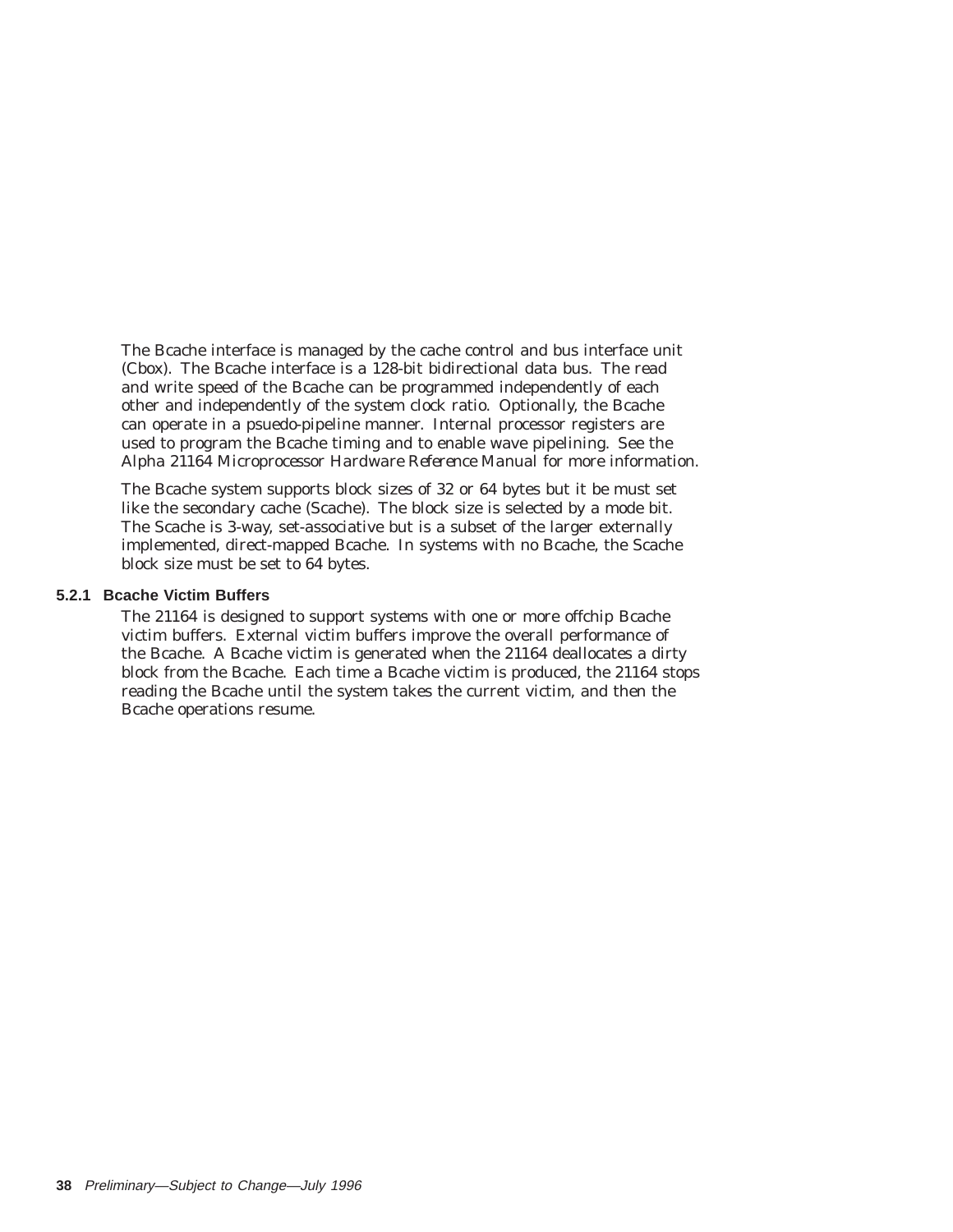### **5.2.2 Cache Coherence Protocol**

Cache coherency is a concern for single and multiprocessor 21164-based systems as there may be several caches on a processor module and several more in multiprocessor systems.

The system hardware designer need not be concerned about Icache and Dcache coherency. Coherency of the Icache is a software concern—it is flushed with an IMB (PALcode) instruction. The 21164 maintains coherency between the Dcache and the Scache.

If the system does not have a Bcache, the system designer must create mechanisms in the system interface logic to support cache coherency between the Scache, main memory, and other caches in the system.

If the system has a Bcache, the 21164 maintains cache coherency between the Scache and the Bcache. The Scache is a subset of the Bcache. In this case, the designer must create mechanisms in the system interface logic to support cache coherency between the Bcache, main memory, and other caches in the system.

The following tasks must be performed to maintain cache coherency:

- The Cbox in the 21164 maintains coherency in the Dcache and keeps it as a subset of the Scache.
- If an optional Bcache is present, then the 21164 maintains the Scache as a subset of the Bcache. The Scache is set-associative but is kept a subset of the larger externally implemented direct-mapped Bcache.
- System logic must help the 21164 to keep the Bcache coherent with main memory and other caches in the system.
- The Icache is not a subset of any cache and also is not kept coherent with the memory system.

Table 4 describes the Bcache states that determine cache coherence protocol for 21164 systems.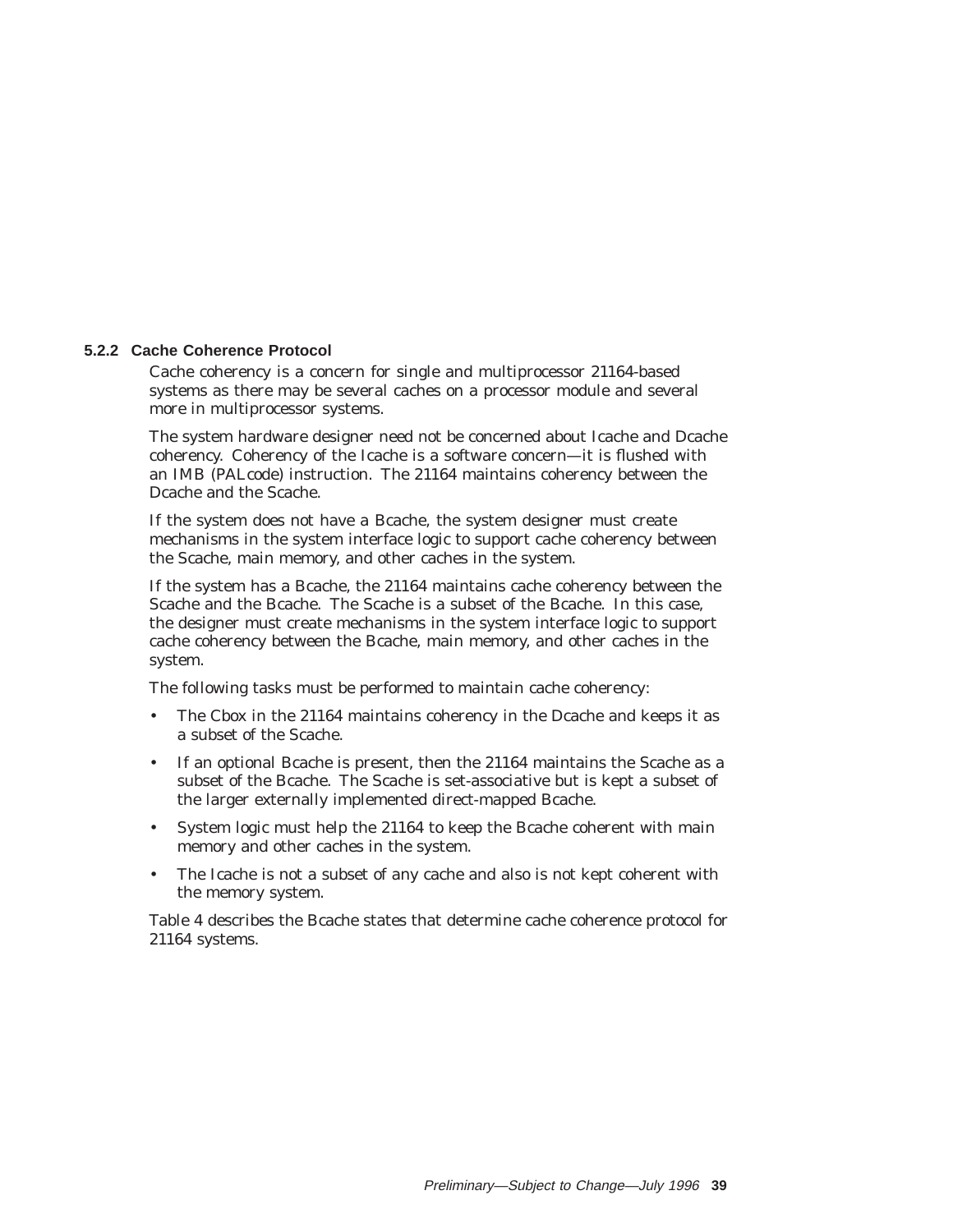| Valid $1$    | Shared <sup>1</sup> | Dirtv <sup>1</sup> | <b>State of Cache Line</b>                                                                                                                                                                   |
|--------------|---------------------|--------------------|----------------------------------------------------------------------------------------------------------------------------------------------------------------------------------------------|
| $\mathbf{0}$ | X                   | X                  | Not valid.                                                                                                                                                                                   |
|              | 0                   | 0                  | Valid for read or write operations. This cache line<br>contains the only cached copy of the block and the<br>copy in memory is identical to this line.                                       |
|              | $\bf{0}$            | 1                  | Valid for read or write operations. This cache line<br>contains the only cached copy of the block. The<br>contents of the block have been modified more recently<br>than the copy in memory. |
|              | 1                   | $\bf{0}$           | Valid for read or write operations. This block may be<br>in another CPU's cache.                                                                                                             |
|              |                     | 1                  | Valid for read or write operations. This block may<br>be in another CPU's cache. The contents of the block<br>have been modified more recently than the copy in<br>memory.                   |

**Table 4 Bcache States for Cache Coherency Protocols**

1The **tag\_valid\_h**, **tag\_shared\_h**, and **tag\_dirty\_h** signals are described in Table 2.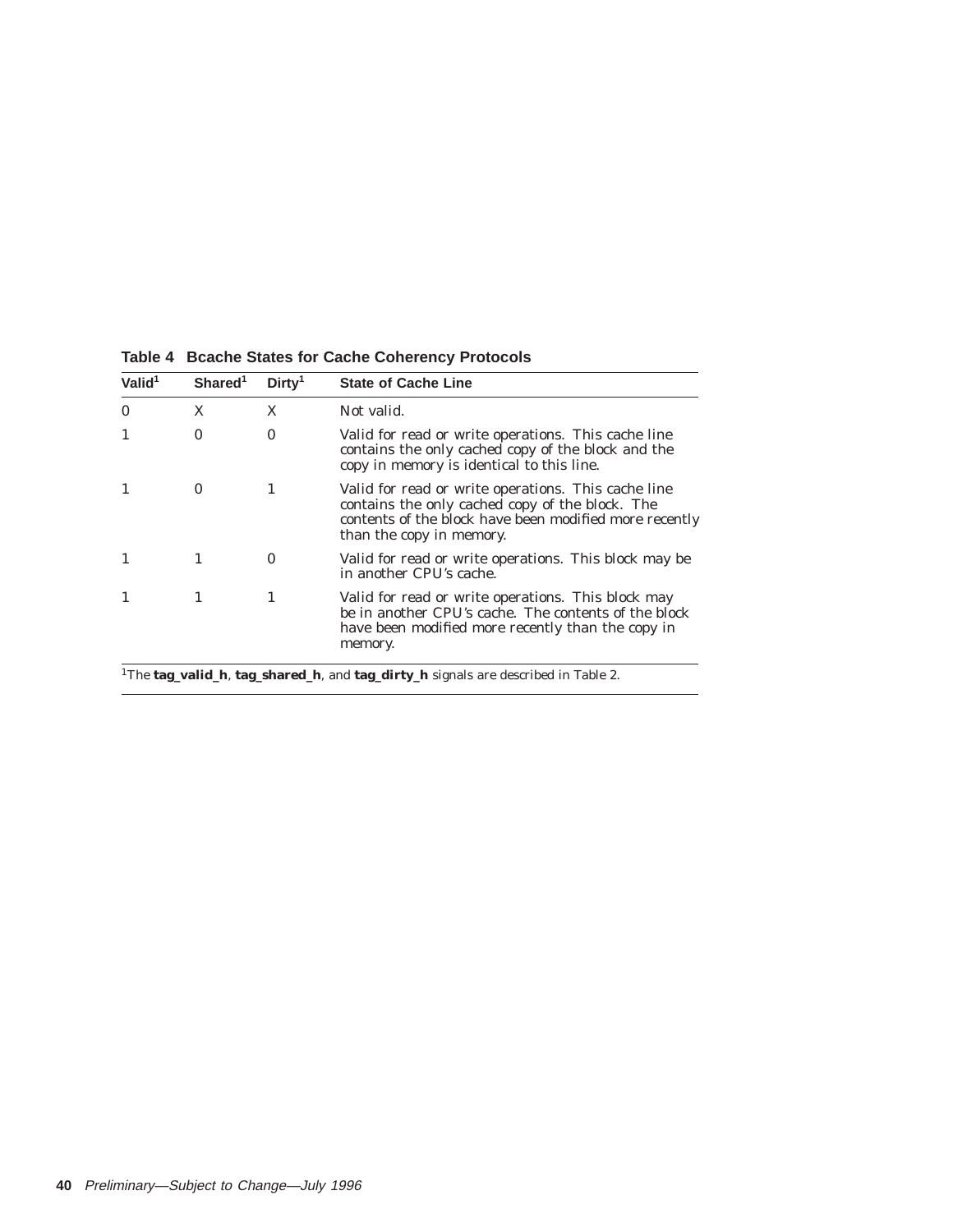## **5.3 System Interface**

The system interface is made up of bidirectional address and command buses, a data bus that it shares with the Bcache interface, and several control signals.

Figure 10 shows the 21164 system interface signals.



**Figure 10 Alpha 21164 System Interface Signals**

The system interface is under the control of the cache control and bus interface unit (Cbox). The system interface is a 128-bit bidirectional data bus. The cycle time of the system interface is programmable to speeds of one-third to one-fifteenth the CPU cycle time. All system interface signals are driven or sampled by the 21164 on the rising edge of **sys\_clk\_out1\_h**.

## **5.3.1 Commands and Addresses**

The 21164 can take up to two commands from the system at a time. The bus interface buffer can hold one or two misses and one or two Scache victim addresses at a time. A miss occurs when the 21164 searches its caches but does not find the addressed block. The 21164 can queue two misses to the system. An Scache victim occurs when the 21164 deallocates a dirty block from the Scache.

The system requests the misses, and the victims arbitrate for the Bcache.

The highest priority for the Bcache is data movement for the system, which includes fill, read dirty data, invalidate, and set shared activities.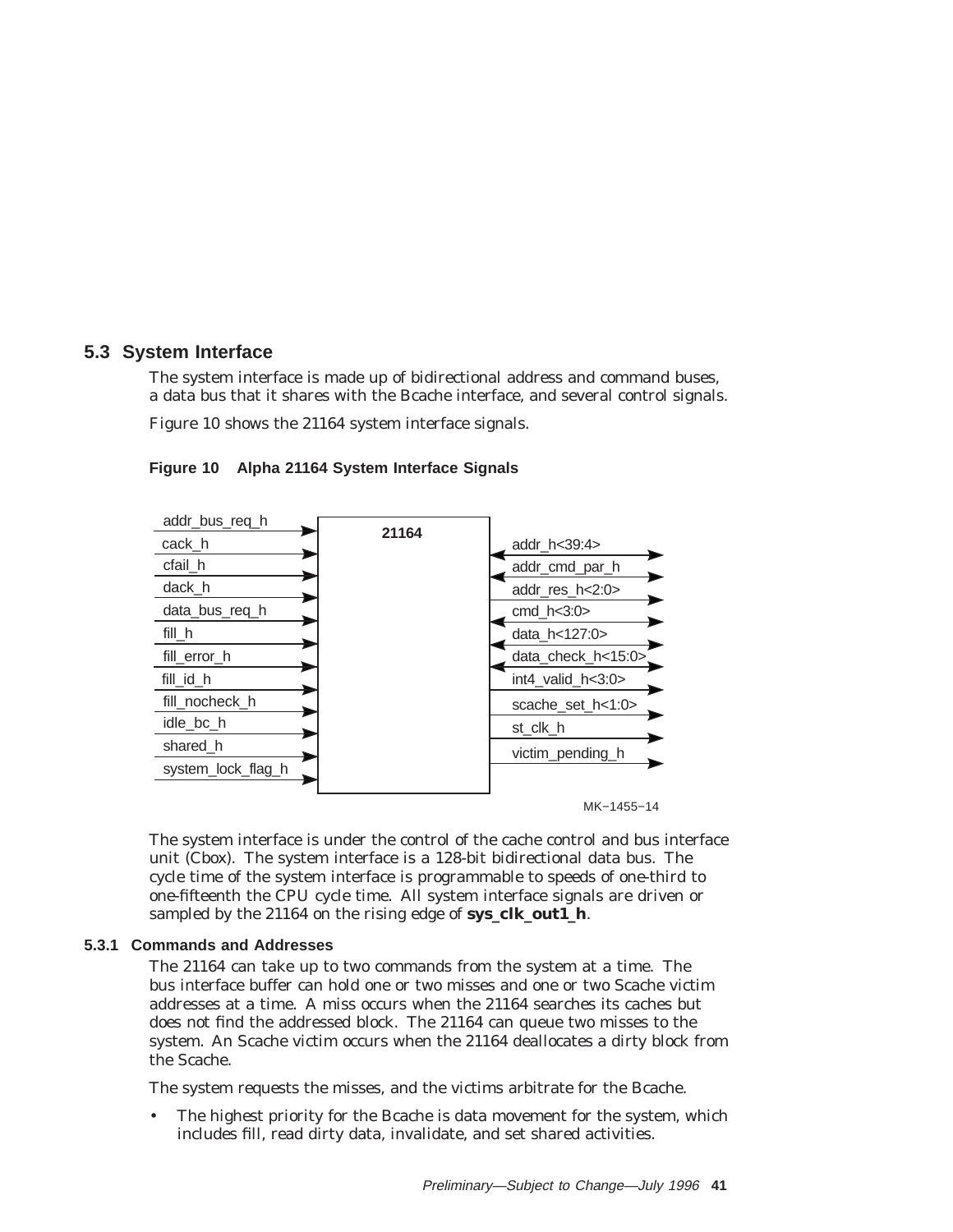• If there are no system requests for the Bcache, then a 21164 command is selected.

Tables 5 and 6 provide a brief description of the commands that the 21164 and the system can drive on the command bus.

| cmd < 3:0> | Command                                  | <b>Meaning</b>                        |
|------------|------------------------------------------|---------------------------------------|
| 0000       | NOP                                      | Nothing.                              |
| 0001       | <b>LOCK</b>                              | New lock register address.            |
| 0010       | <b>FETCH</b>                             | 21164 passes a FETCH to system.       |
| 0011       | FETCH M                                  | 21164 passes a FETCH_M to system.     |
| 0100       | <b>MEMORY BARRIER</b>                    | MB instruction.                       |
| 0101       | <b>SET DIRTY</b>                         | Dirty bit set if shared bit is clear. |
| 0110       | <b>WRITE BLOCK</b>                       | Request to write a block.             |
| 0111       | <b>WRITE BLOCK LOCK</b>                  | Request to write a block with lock.   |
| 1000       | <b>READ MISS0</b>                        | Request for data.                     |
| 1001       | <b>READ MISS1</b>                        | Request for data.                     |
| 1010       | <b>READ MISS MODO</b>                    | Request for data; modify intent.      |
| 1011       | <b>READ MISS MOD1</b>                    | Request for data; modify intent.      |
| 1100       | <b>BCACHE VICTIM</b>                     | Bcache victim should be removed.      |
| 1101       |                                          | Spare.                                |
| 1110       | <b>READ MISS MOD</b><br>STC <sub>0</sub> | Request for data, STx_C data.         |
| 1111       | <b>READ MISS MOD</b><br>STC1             | Request for data, STx_C data.         |
|            |                                          |                                       |

**Table 5 Alpha 21164 Commands for the System**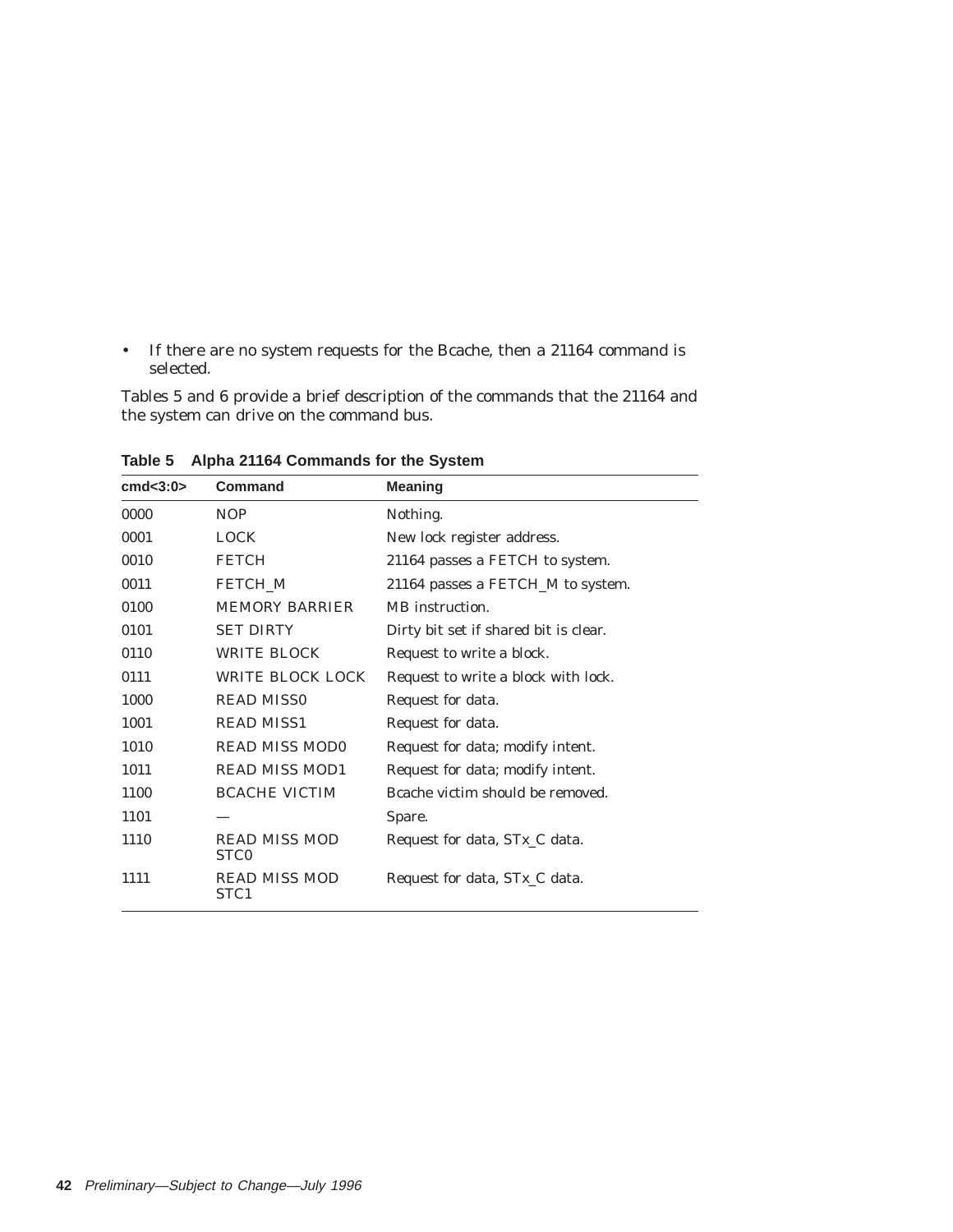**Table 6 System Commands for the 21164**

| cmd<3:0> | Command               | <b>Meaning</b>                                                   |
|----------|-----------------------|------------------------------------------------------------------|
| 0000     | <b>NOP</b>            | Nothing.                                                         |
| 0001     | <b>FLUSH</b>          | Remove block from caches; return dirty data<br>(flush protocol). |
| 0010     | <b>INVALIDATE</b>     | Remove the block (write invalidate protocol).                    |
| 0011     | <b>SET SHARED</b>     | Block goes to the shared state (write invalidate<br>protocol).   |
| 0100     | <b>READ</b>           | Read a block (flush protocol).                                   |
| 0101     | <b>READ DIRTY</b>     | Read a block; set shared (write invalidate)<br>protocol).        |
| 0111     | <b>READ DIRTY/INV</b> | Read a block; invalidate (write invalidate)<br>protocol).        |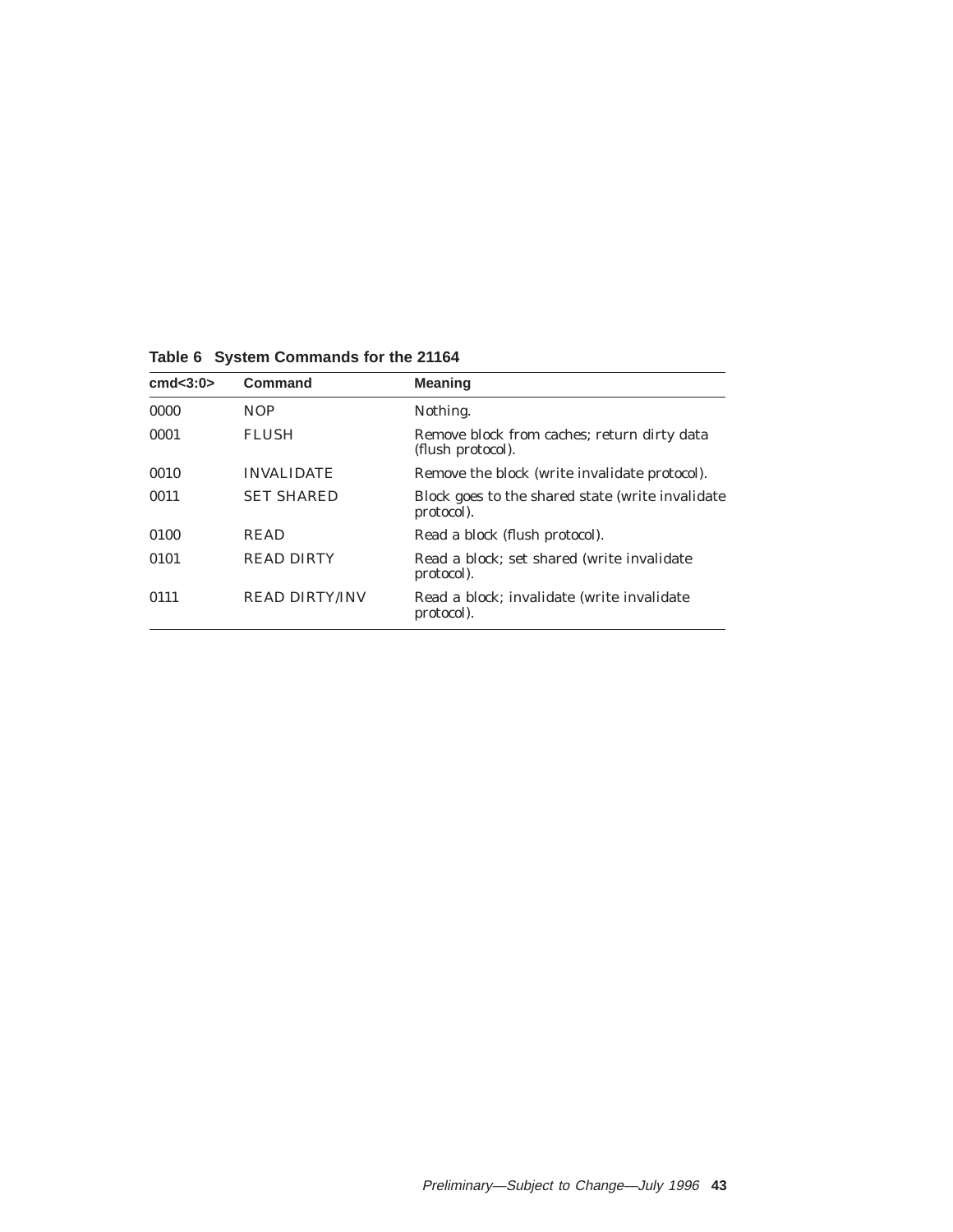## **5.4 Interrupts**

The 21164 has seven interrupt signals that have different uses during initialization and normal operation.

Figure 11 shows the 21164 interrupt signals.





MK−1455−17

## **5.4.1 Interrupt Signals During Initialization**

The 21164 interrupt signals work in tandem with the **sys\_reset\_l** signal to set the values for many of the user-selectable clocking ratios and interface timing parameters. During initialization, the 21164 reads system clock configuration parameters from the interrupt pins.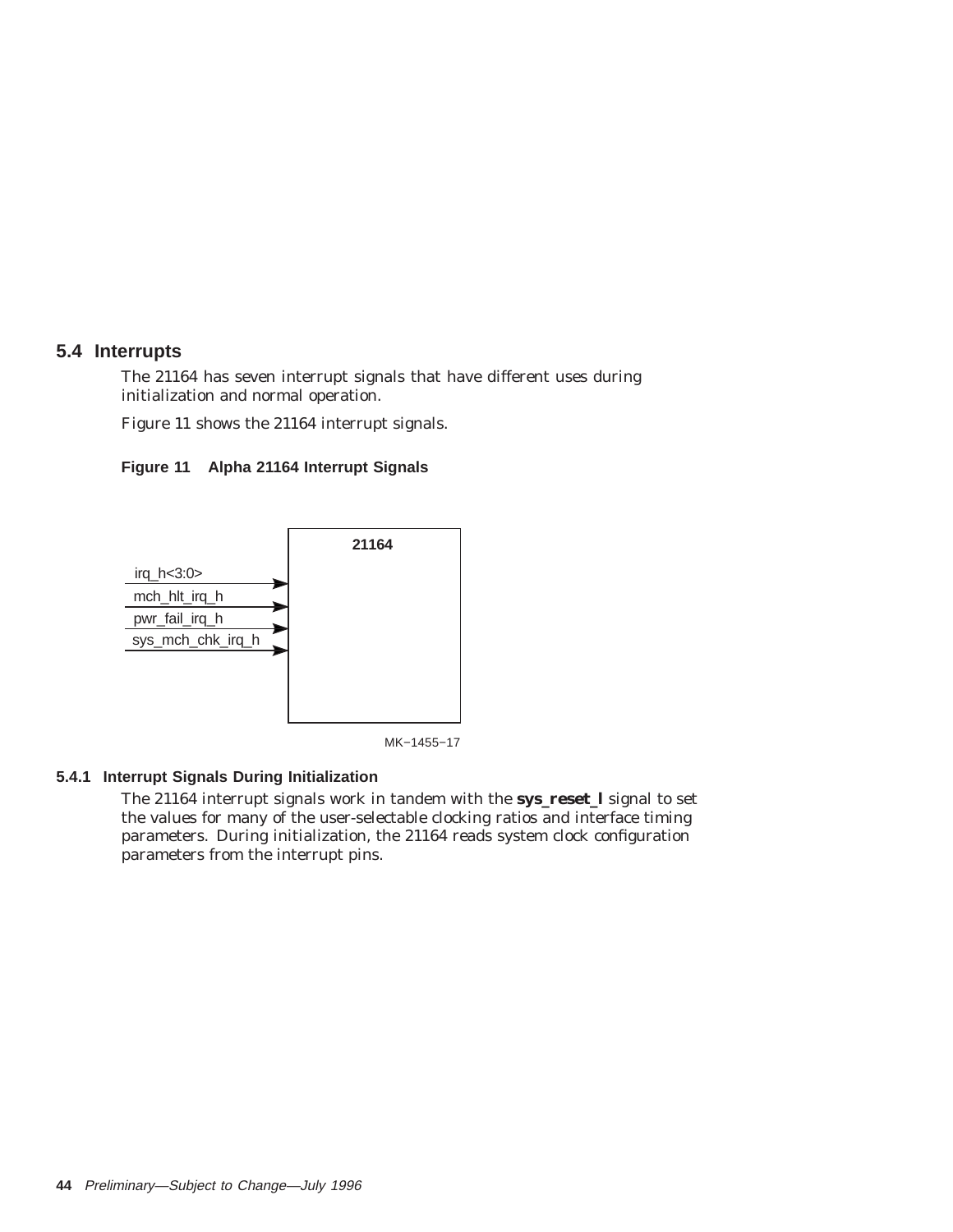Table 7 shows the system clock divisor settings. The system clock frequency is determined by dividing the ratio into the CPU clock frequency.

| $irq_h <3>$ | irq_h<2> | $irq_h < 1$ | $irq_h < 0$ | Ratio                   |
|-------------|----------|-------------|-------------|-------------------------|
| Low         | Low      | High        | High        | 3                       |
| Low         | High     | Low         | Low         | $\overline{\mathbf{4}}$ |
| Low         | High     | Low         | High        | $\mathbf 5$             |
| Low         | High     | High        | Low         | 6                       |
| Low         | High     | High        | High        | 7                       |
| High        | Low      | Low         | Low         | 8                       |
| High        | Low      | Low         | High        | $\boldsymbol{9}$        |
| High        | Low      | High        | Low         | 10                      |
| High        | High     | High        | High        | 15                      |

**Table 7 System Clock Divisor**

Table 8 shows how the three remaining interrupt signals are used to determine the length of the **sys\_clk\_out2** delay. These signals provide flexible timing for system use.

| sys_mch_chk_irq_h | pwr_fail_irq_h | mch_halt_irq_h | <b>Delay Cycles</b> |
|-------------------|----------------|----------------|---------------------|
| Low               | Low            | Low            | $\bf{0}$            |
| Low               | Low            | High           |                     |
| Low               | High           | Low            | 2                   |
| Low               | High           | High           | 3                   |
| High              | Low            | Low            | 4                   |
| High              | Low            | High           | 5                   |
| High              | High           | Low            | 6                   |
| High              | High           | High           | 7                   |

**Table 8 System Clock Delay**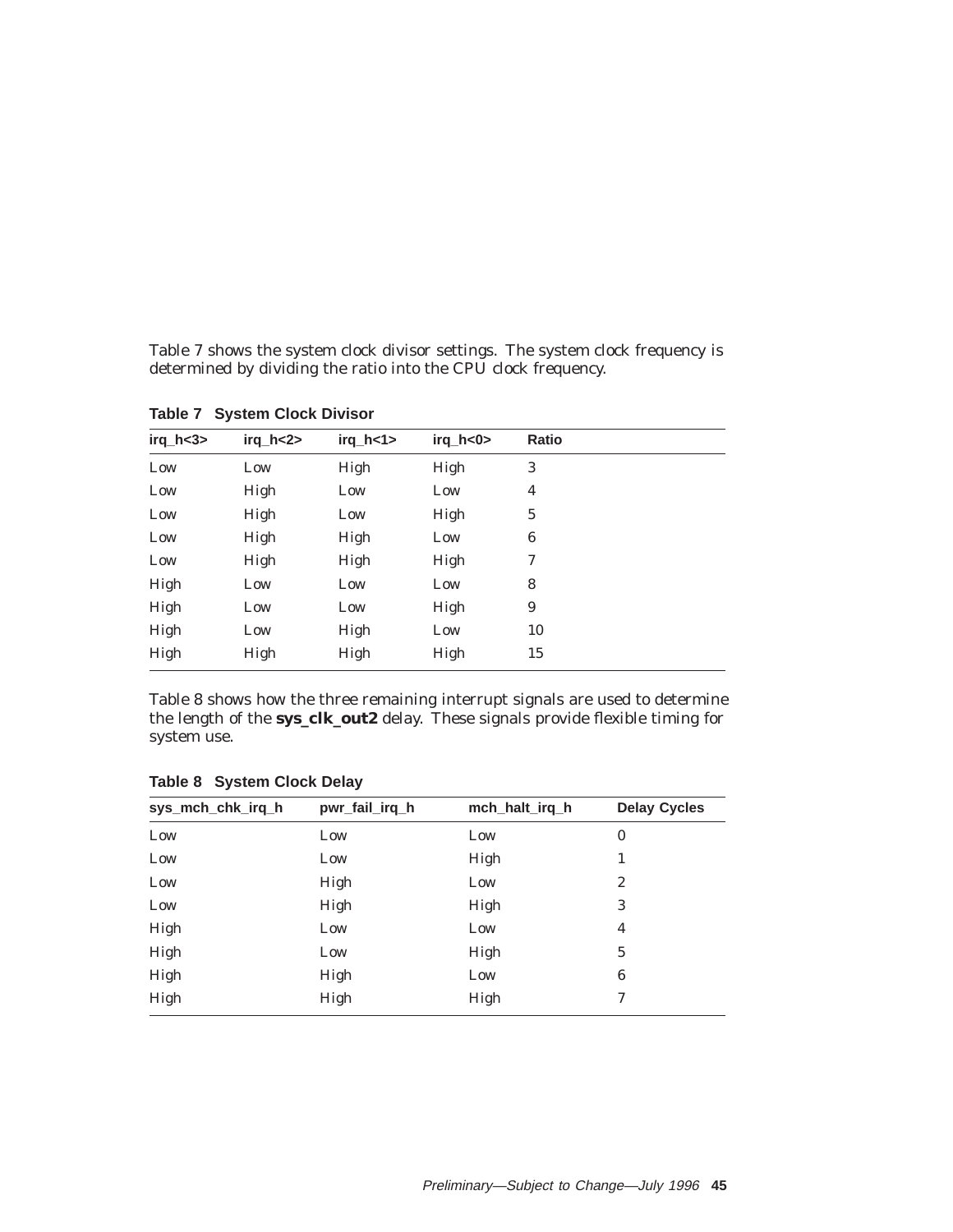## **5.4.2 Interrupt Signals During Normal Operation**

During normal operation, interrupt signals request various interrupts as described in Table 2.

## **5.5 Test Modes**

Figure 12 shows the 21164 test signals.



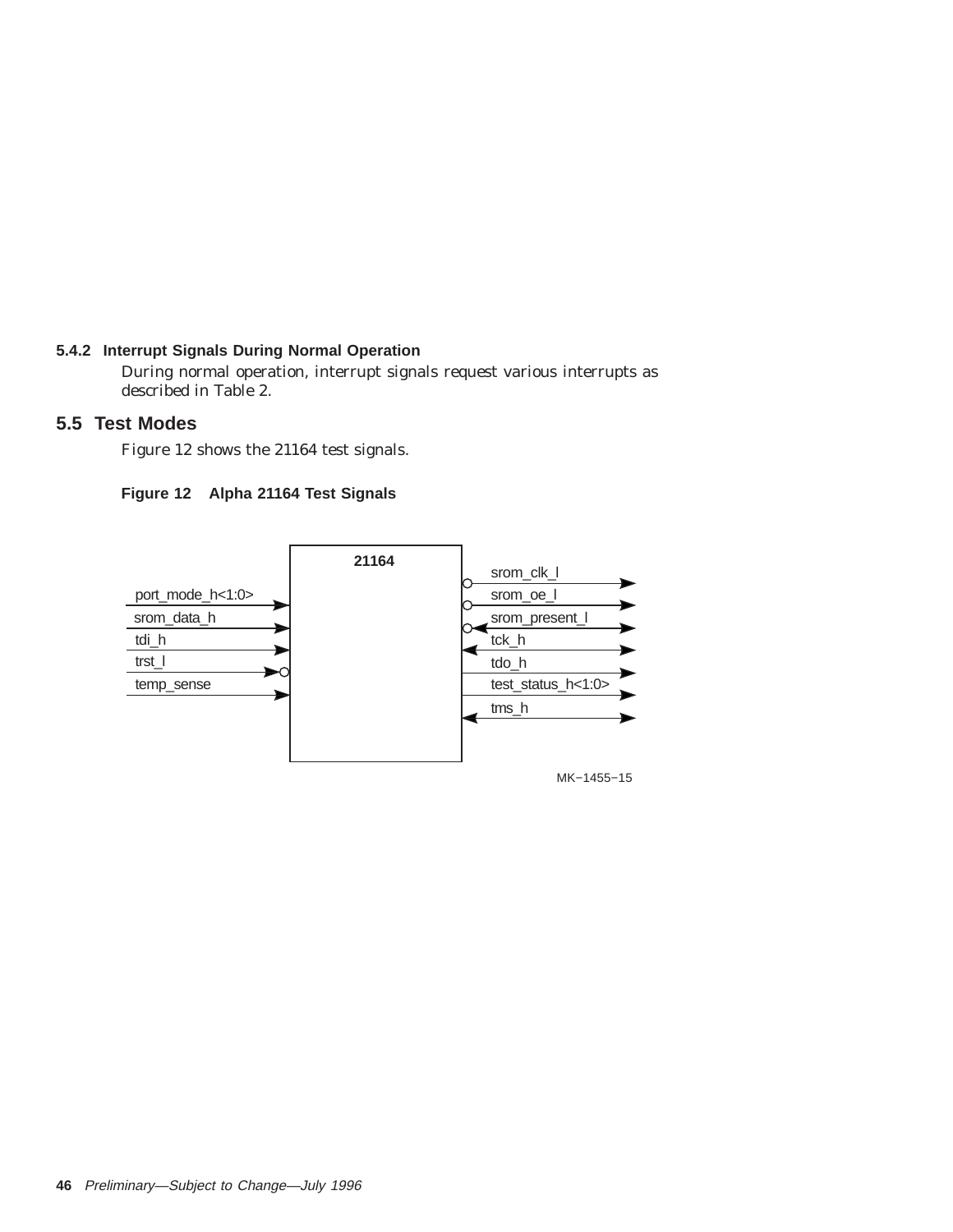The 21164 test interface port consists of 13 dedicated signals. Table 9 summarizes the 21164 test port signals and their function.

| <b>Pin Name</b>                | <b>Type</b> | <b>Function</b>                                               |
|--------------------------------|-------------|---------------------------------------------------------------|
| port_mode_h<1>                 | T           | Must be false.                                                |
| port_mode_h<0>                 | I           | Must be false.                                                |
| srom_present_l                 | I           | Tied low if serial ROMs (SROMs) are present in<br>system.     |
| srom data h/Rx                 | T           | Receives SROM or serial terminal data.                        |
| srom clk h/Tx                  | $\Omega$    | Supplies clock to SROMs or transmits serial<br>terminal data. |
| srom_oe_l                      | O           | SROM enable.                                                  |
| tdi h                          | I           | IEEE 1149.1 TDI port.                                         |
| tdo h                          | $\Omega$    | IEEE 1149.1 TDO port.                                         |
| tms h                          | I           | IEEE 1149.1 TMS port.                                         |
| tck h                          | B           | IEEE 1149.1 TCK port.                                         |
| trst 1                         | T           | IEEE 1149.1 optional TRST port.                               |
| test_status_h<0>               | Ω           | Indicates Icache BiSt status.                                 |
| test status $h<1>$<br>$\Omega$ |             | Outputs an IPR-written value and timeout reset.               |

**Table 9 Alpha 21164 Test Port Pins**

## **5.5.1 Normal Test Interface Mode**

The test port is in the default or normal test interface mode when the **port\_mode\_h<1:0>** signals are tied to 00. In this mode, the test port supports the following:

- Serial ROM interface port
- Serial diagnostic terminal interface port
- IEEE 1149.1 test access port

### **5.5.2 Serial ROM Interface Port**

The following signals make up the serial ROM (SROM) interface:

**srom\_present\_l srom\_data\_h srom\_oe\_l srom\_clk\_h**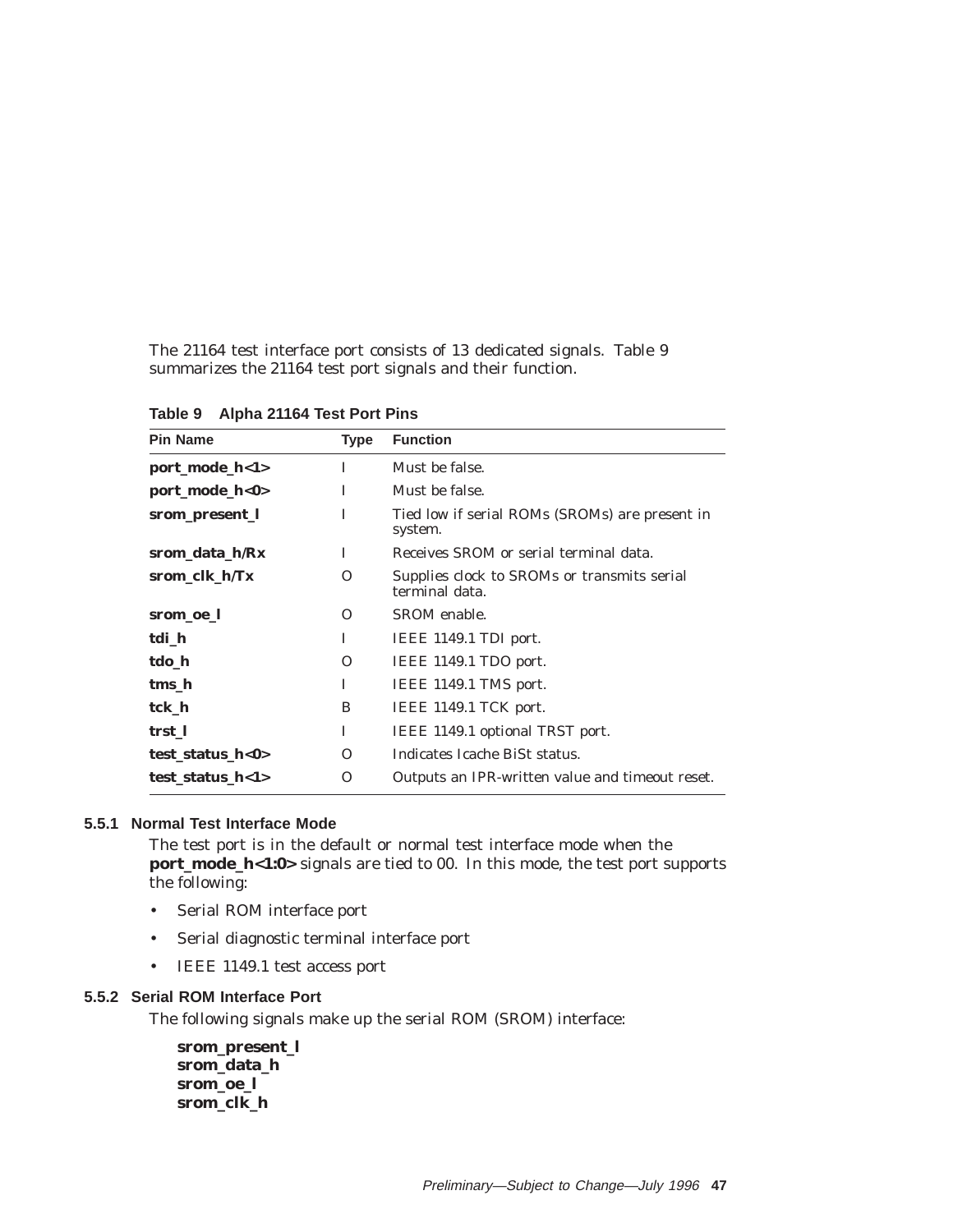During system reset, the 21164 samples the **srom\_present\_l** signal for the presence of SROM. If no SROMs are detected at reset, then **srom\_present\_l** is deasserted and the SROM load is disabled. The reset sequence clears the Icache valid bits, which causes the first instruction fetch to miss the Icache and seek instructions from offchip memory.

If SROMs are present during setup, then the system performs an SROM load as follows:

- 1. The **srom\_oe\_l** signal supplies the output enable to the SROM.
- 2. The **srom\_clk\_h** signal supplies the clock to the ROM that causes it to advance to the next bit. The cycle time of this clock is  $126\pm$  times the system clock ratio.
- 3. The **srom\_data\_h** signal reads the SROM data.

#### **5.5.3 Serial Terminal Port**

After the serial ROM data is loaded into the Icache, the three SROM load signals become parallel I/O pins that can drive a diagnostic terminal such as an RS422.

### **5.5.4 IEEE 1149.1 Test Access Port**

The test access port complies with all requirements of the IEEE 1149.1 (JTAG) standard. The following signals make up the test access port:

- tms h-Test access port select.
- **trst\_l**—Test access port reset.
- **tck\_h**—Test access port clock.
- **tdi\_h** and **tdo\_h**—Input and output for serial boundary scan, die-ID, bypass, and instruction registers.

#### **5.5.5 Test Status Signals**

The **test status** h signals extract test status information from the chip.

- The **test\_status\_h<0>** signal indicates when the Icache built-in self-test (BiSt) fails.
- The **test\_status\_h<1>** signal detects unrepairable Icache by indicating more than two failing Icache rows.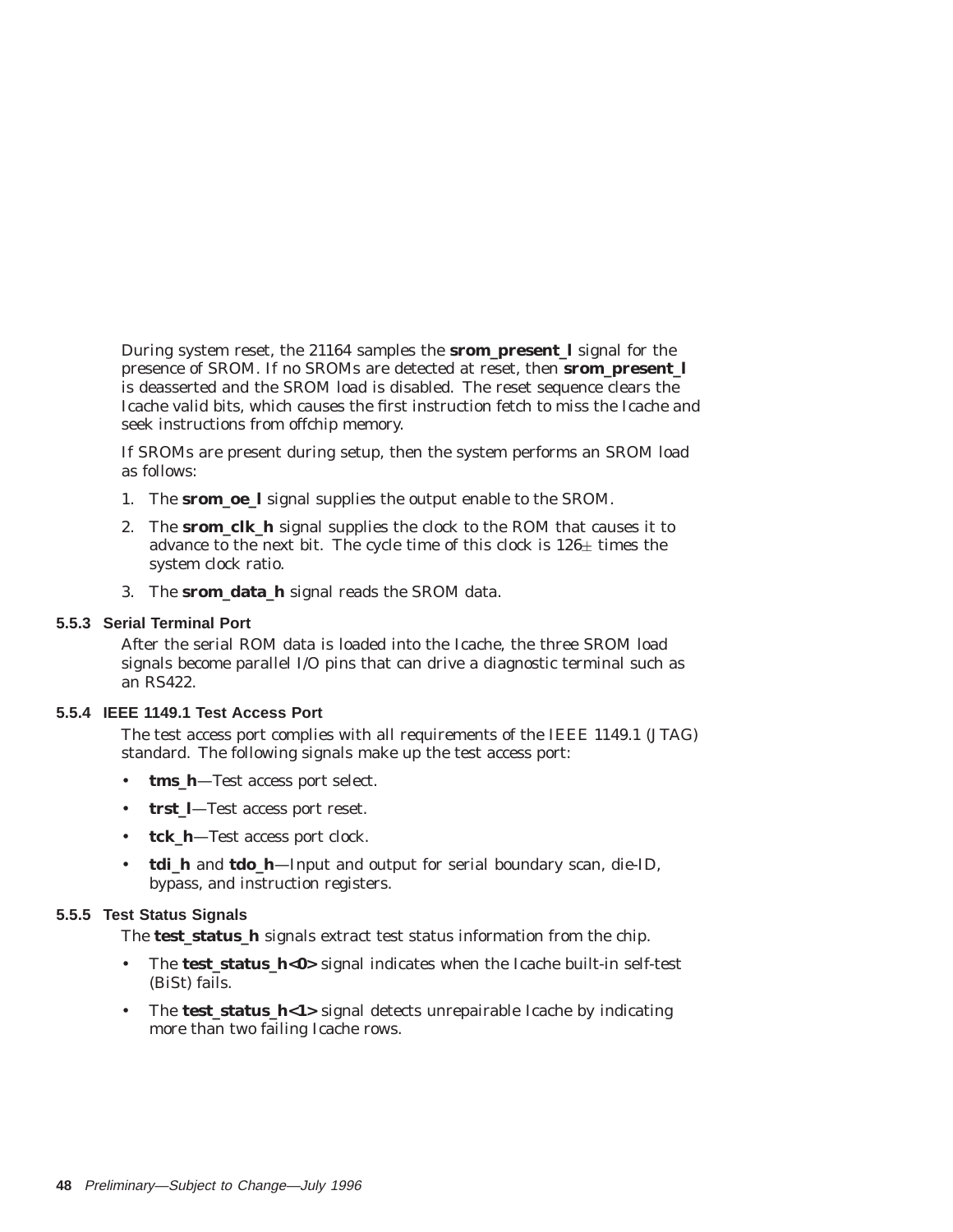# **6 Alpha Architecture Basics**

This section provides some basic information about the Alpha architecture. For more detailed information about the Alpha architecture, see the *Alpha Architecture Reference Manual*.

## **6.1 The Architecture**

The Alpha architecture is a 64-bit load and store RISC architecture designed with particular emphasis on speed, multiple instruction issue, multiple processors, and software migration from many operating systems.

All registers are 64 bits in length and all operations are performed between 64-bit registers. All instructions are 32 bits in length. Memory operations are either load or store operations. All data manipulation is done between registers.

The Alpha architecture supports the following data types:

- 8-, 16-, 32-, and 64-bit integers
- IEEE 32-bit and 64-bit floating-point formats
- VAX architecture 32-bit and 64-bit floating-point formats

In the Alpha architecture, instructions interact with each other only by one instruction writing to a register or memory location and another instruction reading from that register or memory location. This use of resources makes it easy to build implementations that issue multiple instructions every CPU cycle.

The 21164 uses a set of subroutines, called privileged architecture library code (PALcode), that is specific to a particular Alpha operating system implementation and hardware platform. These subroutines provide operating system primitives for context switching, interrupts, exceptions, and memory management. These subroutines can be invoked by hardware or CALL\_PAL instructions. CALL\_PAL instructions use the function field of the instruction to vector to a specified subroutine. PALcode is written in standard machine code with some implementation-specific extensions to provide direct access to low-level hardware functions. PALcode supports optimizations for multiple operating systems, flexible memory-management implementations, and multi-instruction atomic sequences.

The Alpha architecture performs byte shifting and masking with normal 64-bit, register-to-register instructions; it does not include single-byte load and store instructions.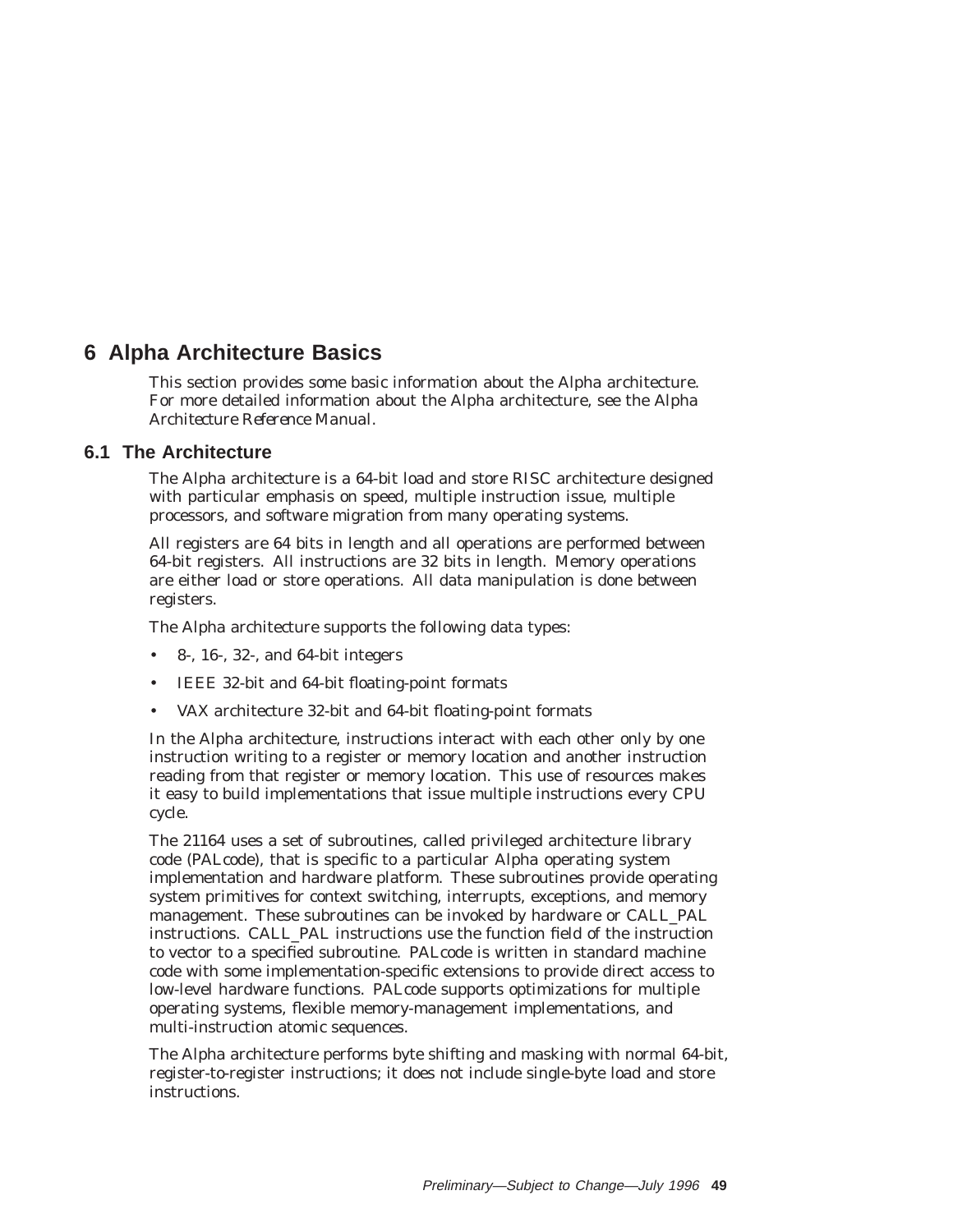## **6.2 Addressing**

The basic addressable unit in the Alpha architecture is the 8-bit byte. The 21164 supports a 43-bit virtual address.

Virtual addresses as seen by the program are translated into physical memory addresses by the memory-management mechanism. The 21164 supports a 40-bit physical address.

## **6.3 Integer Data Types**

Alpha architecture supports four integer data types:

| <b>Description</b>                                                                                                                                                                                                                                        |
|-----------------------------------------------------------------------------------------------------------------------------------------------------------------------------------------------------------------------------------------------------------|
| A byte is 8 contiguous bits that start at an addressable byte boundary.<br>A byte is an 8-bit value. A byte is supported in Alpha architecture by<br>the EXTRACT, MASK, INSERT, and ZAP instructions.                                                     |
| A word is 2 contiguous bytes that start at an arbitrary byte boundary.<br>A word is a 16-bit value. A word is supported in Alpha architecture by<br>the EXTRACT, MASK, and INSERT instructions.                                                           |
| A longword is 4 contiguous bytes that start at an arbitrary byte<br>boundary. A longword is a 32-bit value. A longword is supported in<br>the Alpha architecture by sign-extended load and store instructions and<br>by longword arithmetic instructions. |
| A quadword is 8 contiguous bytes that start at an arbitrary byte<br>boundary. A quadword is supported in Alpha architecture by load and<br>store instructions and quadword integer operate instructions.                                                  |
|                                                                                                                                                                                                                                                           |

**Note** \_\_\_\_\_\_\_

Alpha implementations may impose a significant performance penalty when accessing operands that are not NATURALLY ALIGNED. Refer to the *Alpha Architecture Reference Manual* for details.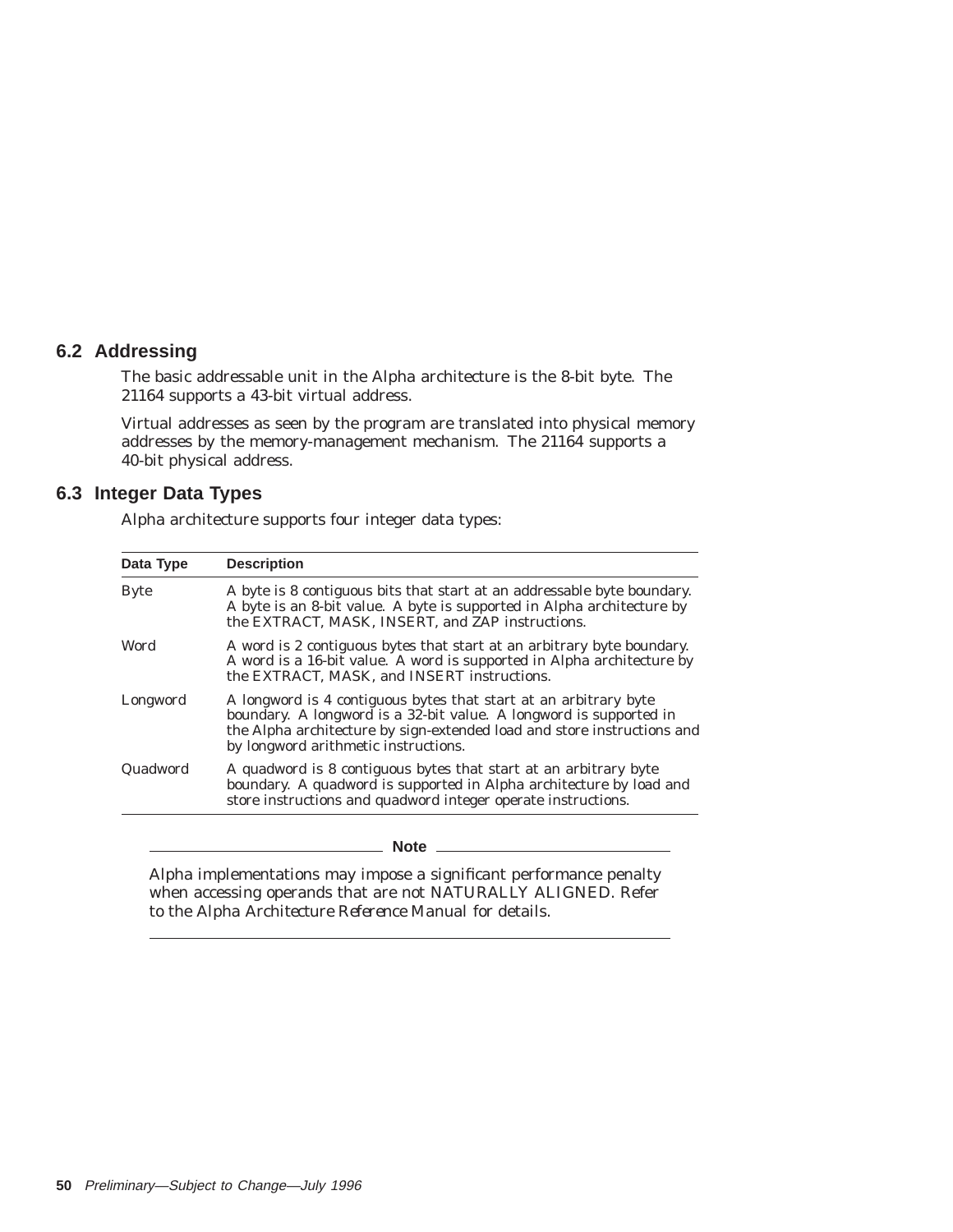# **6.4 Floating-Point Data Types**

The 21164 supports the following floating-point data types:

- Longword integer format in floating-point unit
- Quadword integer format in floating-point unit
- IEEE floating-point formats
	- S\_floating
	- T\_floating
- VAX floating-point formats
	- F\_floating
	- G\_floating
	- D\_floating (limited support)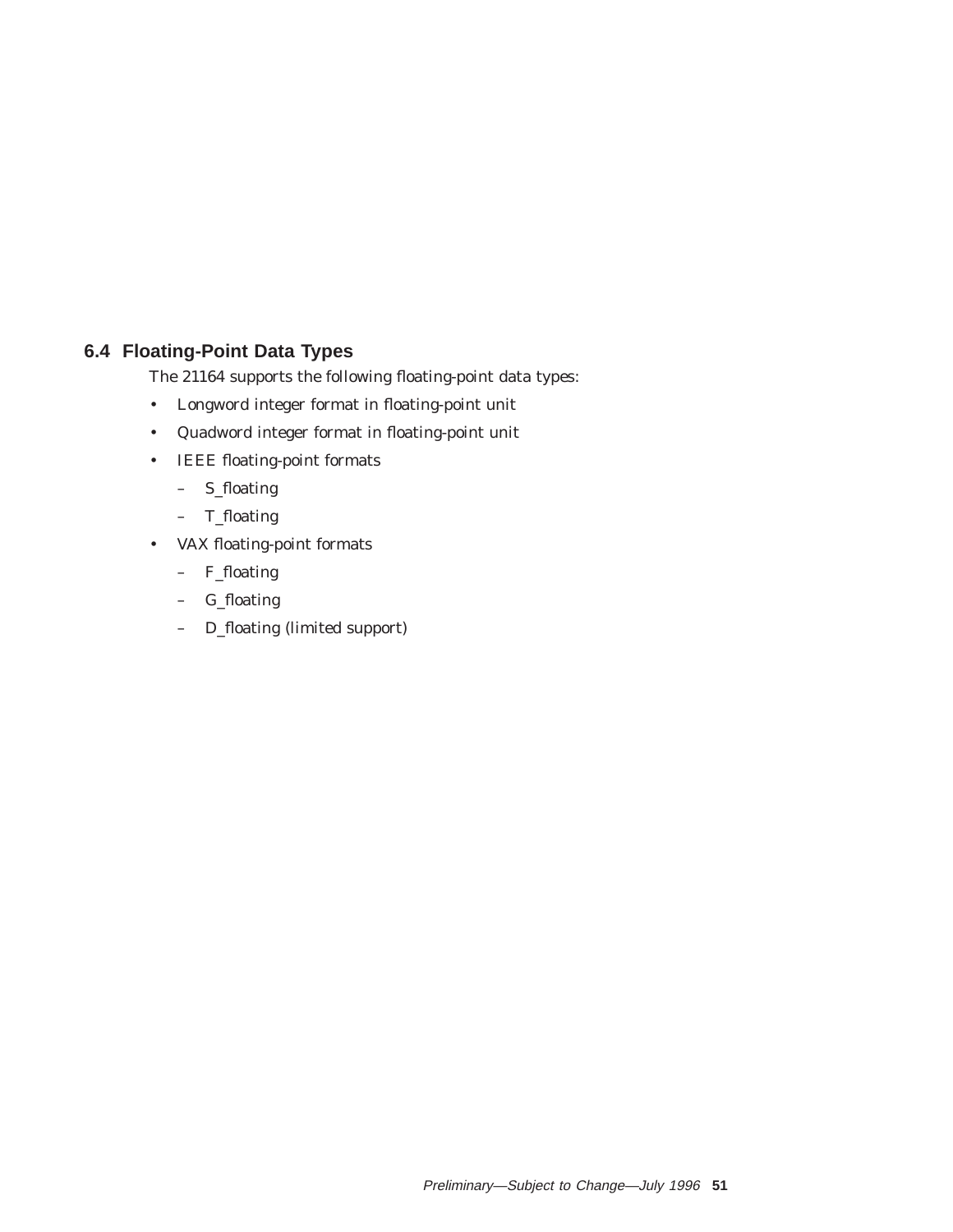# **7 Alpha 21164 Microprocessor IEEE Floating-Point Conformance**

The 21164 supports the IEEE floating-point operations as defined by the Alpha architecture. Support for a complete implementation of the IEEE *Standard for Binary Floating-Point Arithmetic* (ANSI/IEEE Standard 754 1985) is provided by a combination of hardware and software as described in the *Alpha Architecture Reference Manual*.

Additional information about writing code to support precise exception handling (necessary for complete conformance to the standard) is in the *Alpha Architecture Reference Manual*.

The following information is specific to the 21164:

• Invalid operation (INV)

The invalid operation trap is always enabled. If the trap occurs, then the destination register is UNPREDICTABLE. This exception is signaled if any VAX architecture operand is nonfinite (reserved operand or dirty zero) and the operation can take an exception (that is, certain instructions, such as CPYS, never take an exception). This exception is signaled if any IEEE operand is nonfinite (NAN, INF, denorm) and the operation can take an exception. This trap is also signaled for an IEEE format divide of  $+/- 0$ divided by  $+/-$  0. If the exception occurs, then  $\text{FPCR}\text{}< \text{INV}\text{> is set}$  and the trap is signaled to the Ibox.

• Divide-by-zero (DZE)

The divide-by-zero trap is always enabled. If the trap occurs, then the destination register is UNPREDICTABLE. For VAX architecture format, this exception is signaled whenever the numerator is valid and the denominator is zero. For IEEE format, this exception is signaled whenever the numerator is valid and non-zero, with a denominator of  $+/-$  0. If the exception occurs, then FPCR<DZE> is set and the trap is signaled to the Ibox.

For IEEE format divides, 0/0 signals INV, not DZE.

• Floating overflow (OVF)

The floating overflow trap is always enabled. If the trap occurs, then the destination register is UNPREDICTABLE. The exception is signaled if the rounded result exceeds in magnitude the largest finite number, which can be represented by the destination format. This applies only to operations whose destination is a floating-point data type. If the exception occurs, then FPCR<OVF> is set and the trap is signaled to the Ibox.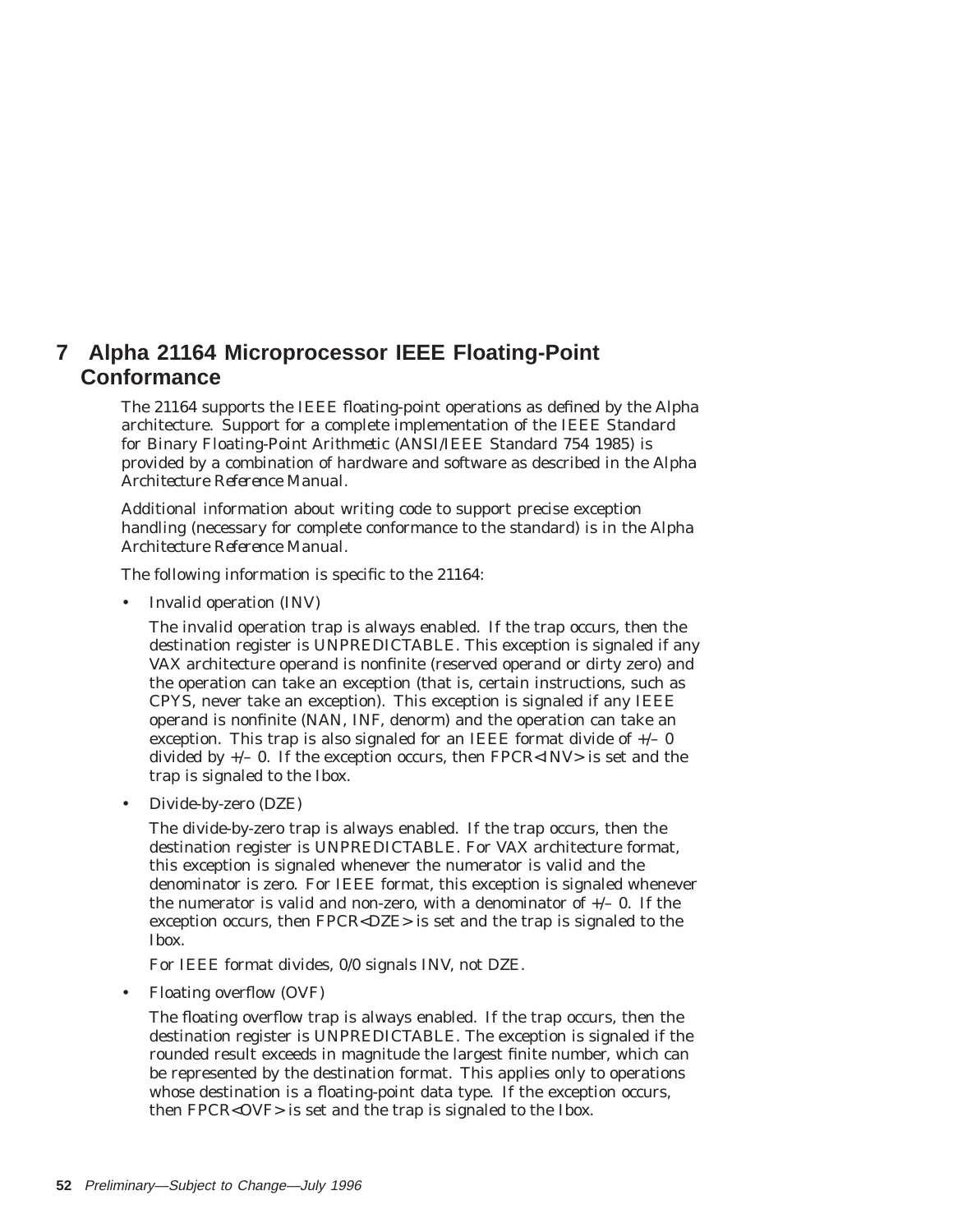#### • Underflow (UNF)

The underflow trap can be disabled. If underflow occurs, then the destination register is forced to a true zero, consisting of a full 64 bits of zero. This is done even if the proper IEEE result would have been –0. The exception is signaled if the rounded result is smaller in magnitude than the smallest finite number that can be represented by the destination format. If the exception occurs, then FPCR<UNF> is set. If the trap is enabled, then the trap is signaled to the Ibox. The 21164 never produces a denormal number; underflow occurs instead.

• Inexact (INE)

The inexact trap can be disabled. The destination register always contains the properly rounded result, whether the trap is enabled. The exception is signaled if the rounded result is different from what would have been produced if infinite precision (infinitely wide data) were available. For floating-point results, this requires both an infinite precision exponent and fraction. For integer results, this requires an infinite precision integer and an integral result. If the exception occurs, then FPCR<INE> is set. If the trap is enabled, then the trap is signaled to the Ibox.

The IEEE-754 specification allows INE to occur concurrently with either OVF or UNF. Whenever OVF is signaled (if the inexact trap is enabled), INE is also signaled. Whenever UNF is signaled (if the inexact trap is enabled), INE is also signaled. The inexact trap also occurs concurrently with integer overflow. All valid opcodes that enable INE also enable both overflow and underflow.

If a CVTQL results in an integer overflow (IOV), then FPCR<INE> is automatically set. (The INE trap is never signaled to the Ibox because there is no CVTQL opcode that enables the inexact trap.)

• Integer overflow (IOV)

The integer overflow trap can be disabled. The destination register always contains the low-order bits  $( $64$  or  $$32$ )$  of the true result (not$ the truncated bits). Integer overflow can occur with CVTTQ, CVTGQ, or CVTQL. In conversions from floating to quadword integer or longword integer, an integer overflow occurs if the rounded result is outside the range  $-2^{63}$  ...  $2^{63-1}$ . In conversions from quadword integer to longword integer, an integer overflow occurs if the result is outside the range  $-2^{31}$  ...  $2^{31-1}$ . If the exception occurs, then the appropriate bit in the floating-point control register (FPCR) is set. If the trap is enabled, then the trap is signaled to the Ibox.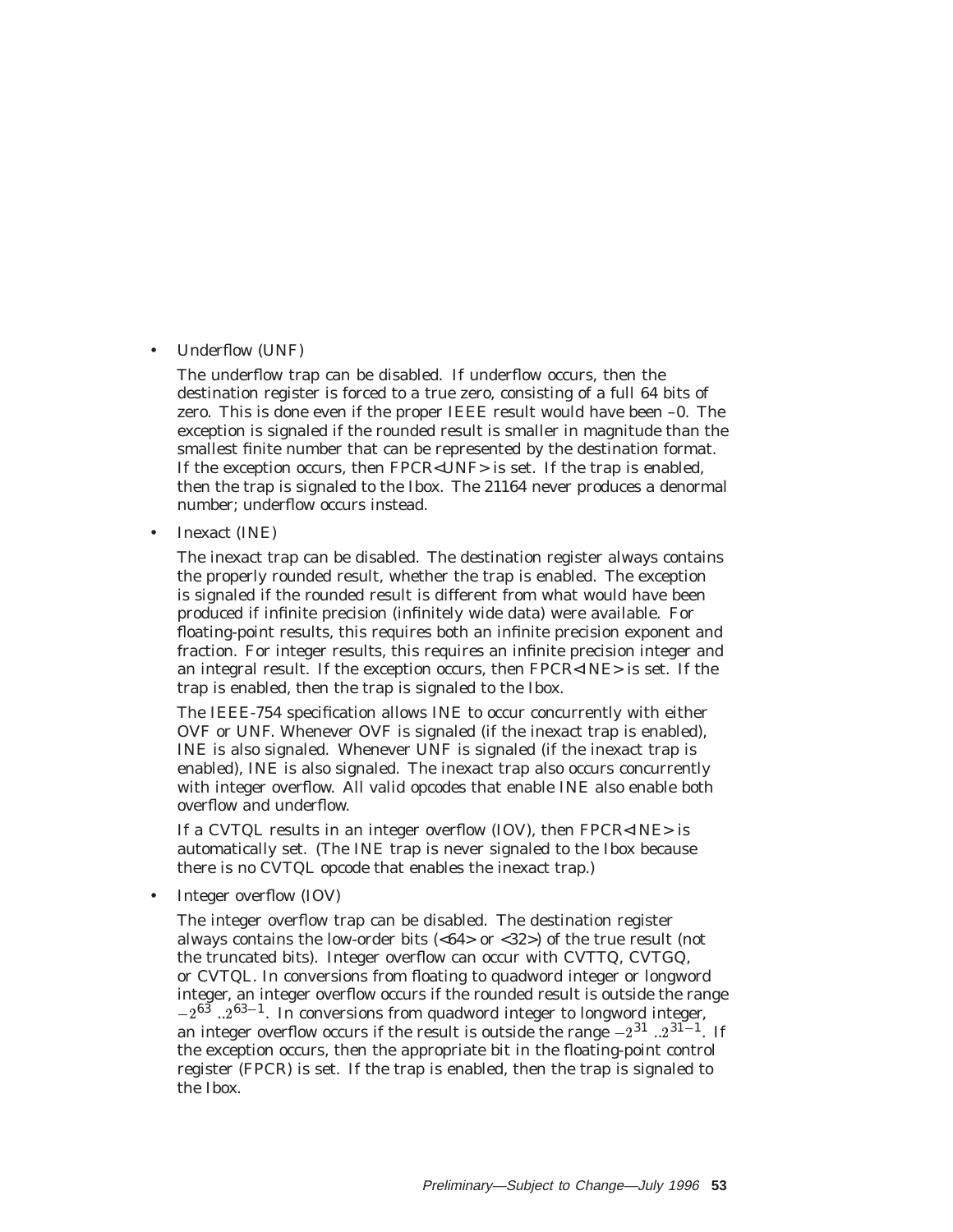• Software completion (SWC)

The software completion signal is not recorded in the FPCR. The state of this signal is always sent to the Ibox. If the Ibox detects the assertion of any of the listed exceptions concurrent with the assertion of the SWC signal, then it sets EXC\_SUM<SWC>.

Input exceptions always take priority over output exceptions. If both exception types occur, then only the input exception is recorded in the FPCR and only the input exception is signaled to the Ibox.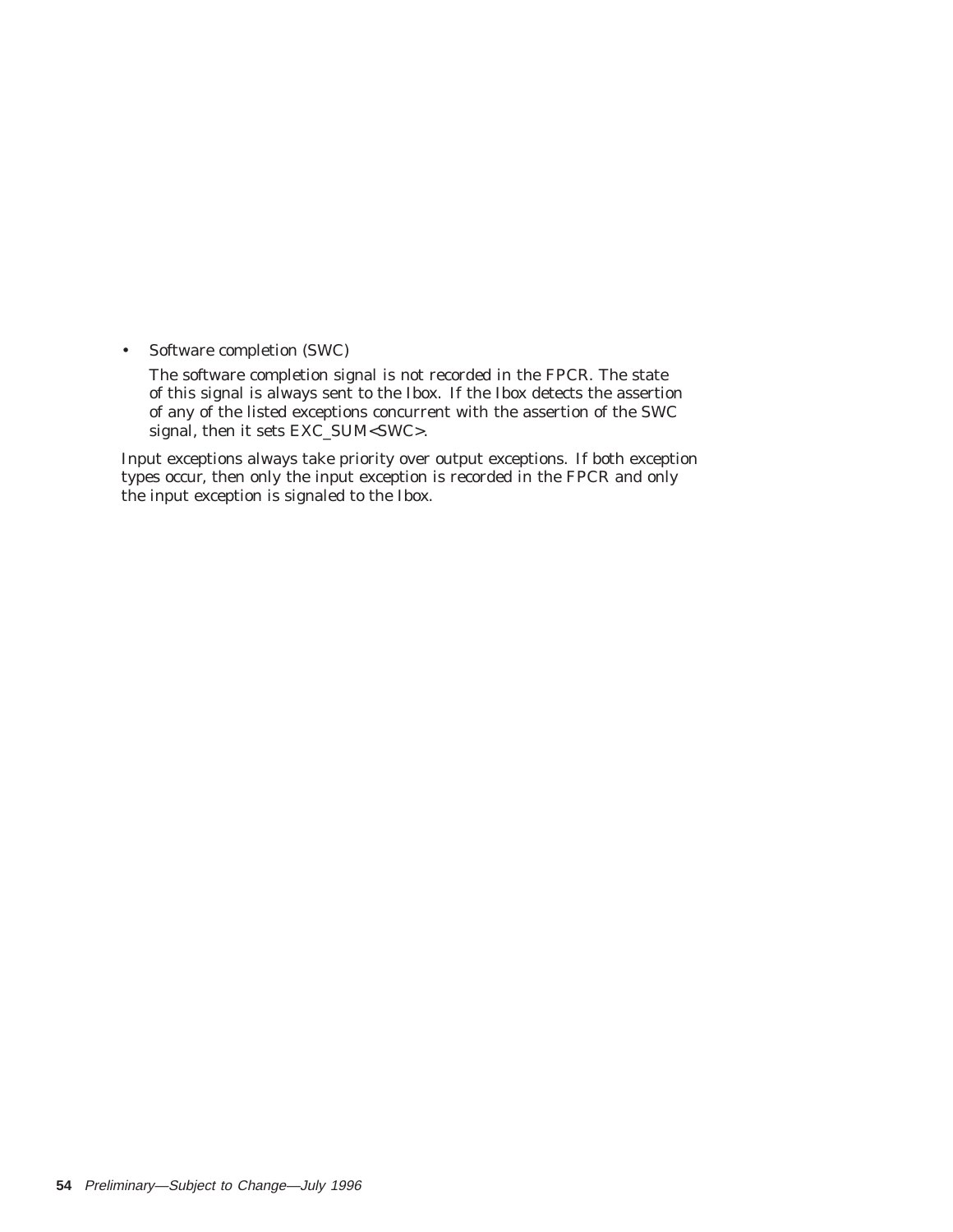# **8 Internal Processor Registers**

This section describes the 21164 microprocessor internal processor registers (IPRs). It is organized as follows:

- Instruction fetch/decode unit and branch unit (Ibox) IPRs
- Memory address translation unit (Mbox) IPRs
- Cache control and bus interface unit (Cbox) IPRs
- PAL storage registers
- Restrictions

Ibox, Mbox, data cache (Dcache), and PALtemp IPRs are accessible to PALcode by means of the HW\_MTPR and HW\_MFPR instructions. Table 10 lists the IPR numbers for these instructions.

Cbox, second-level cache (Scache), and backup cache (Bcache) IPRs are accessible in the physical address region FF FFF0 0000 to FF FFFF FFFF. Table 34 summarizes the Cbox, Scache, and Bcache IPRs. Table 47 lists restrictions on the IPRs.

**Note for Windows NT** 

For 21164–P1 and 21164–P2 users, the following bits must be set:

- IBOX control and status register (ICSR<28>) SPE<0> must always be set (Section 8.1.17). Clearing this bit will cause 21164–P*n* operation to be UNPREDICTABLE.
- MBOX control register (MCSR<01>) SP<0> must always be set (Section 8.2.14). Clearing this bit will cause 21164–P*n* operation to be UNPREDICTABLE.

**Note** 

Unless explicitly stated, IPRs are not cleared or set by hardware on chip or timeout reset.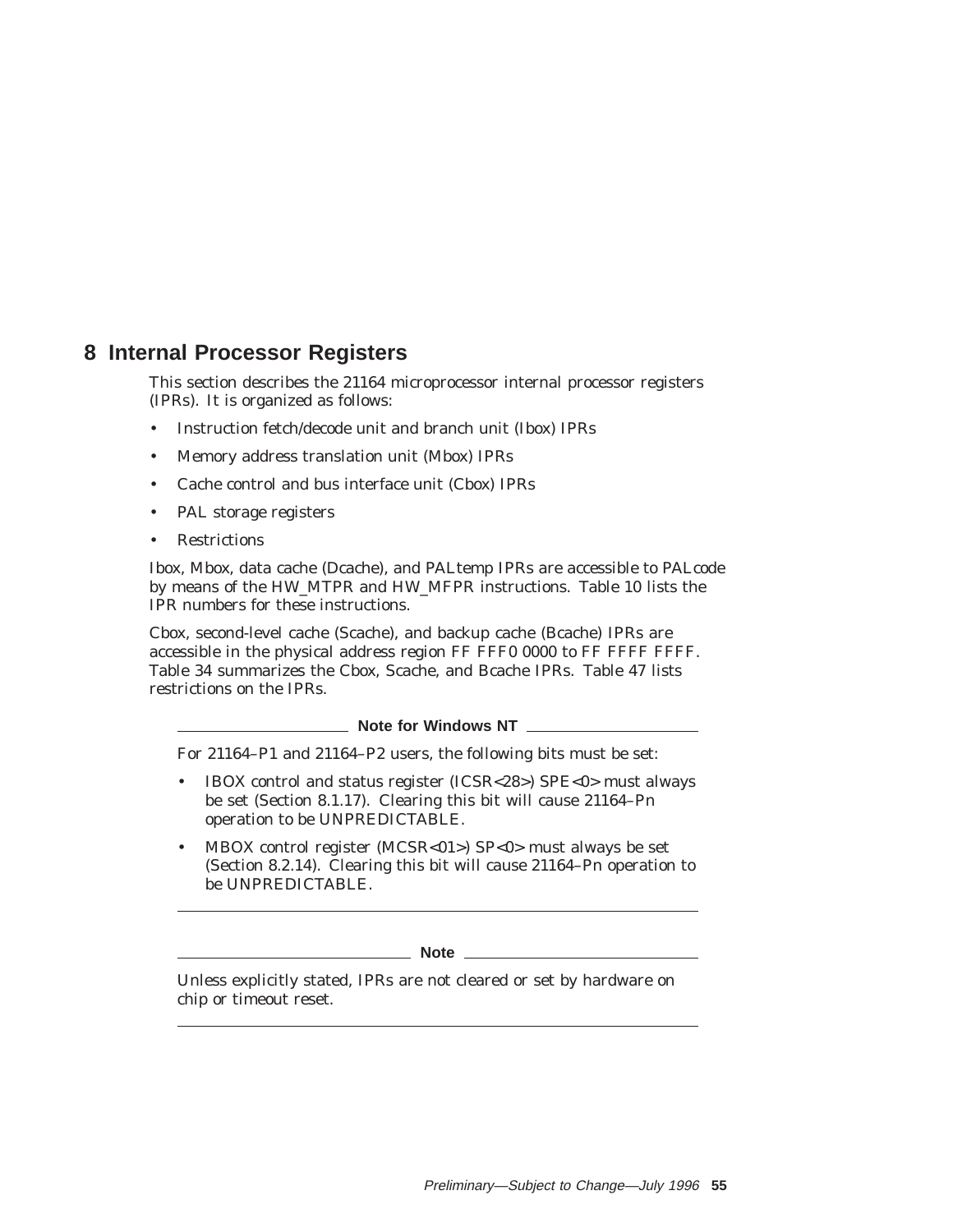| <b>IPR Mnemonic</b> | <b>Access</b>           | Index $_{16}$   | <b>Ibox Slots to Pipe</b> |
|---------------------|-------------------------|-----------------|---------------------------|
| <b>Ibox IPRs</b>    |                         |                 |                           |
| <b>ISR</b>          | $\mathbb R$             | 100             | E1                        |
| <b>ITB_TAG</b>      | W                       | 101             | E1                        |
| ITB_PTE             | R/W                     | 102             | E1                        |
| <b>ITB_ASN</b>      | $\mathbb{R}/\mathbb{W}$ | 103             | E1                        |
| ITB_PTE_TEMP        | $\mathbb R$             | 104             | E1                        |
| ITB_IA              | W                       | 105             | E1                        |
| <b>ITB_IAP</b>      | W                       | 106             | E1                        |
| <b>ITB_IS</b>       | W                       | 107             | E1                        |
| <b>SIRR</b>         | R/W                     | 108             | E1                        |
| <b>ASTRR</b>        | R/W                     | 109             | E1                        |
| <b>ASTER</b>        | R/W                     | 10A             | E1                        |
| EXC_ADDR            | R/W                     | 10B             | E1                        |
| EXC_SUM             | R/W0C                   | 10C             | E1                        |
| EXC_MASK            | $\mathbb R$             | 10D             | E1                        |
| PAL_BASE            | R/W                     | 10 <sub>E</sub> | E1                        |
| <b>ICM</b>          | R/W                     | 10F             | E1                        |
| $\rm IPLR$          | R/W                     | 110             | E1                        |
| <b>INTID</b>        | $\mathbb{R}$            | 111             | E1                        |
| IFAULT_VA_FORM      | ${\bf R}$               | 112             | E1                        |
| <b>IVPTBR</b>       | R/W                     | 113             | E1                        |
| HWINT_CLR           | W                       | 115             | E1                        |
| <b>SL_XMIT</b>      | W                       | 116             | E1                        |
| SL_RCV              | $\mathbb R$             | 117             | E1                        |
| <b>ICSR</b>         | R/W                     | 118             | E1                        |
| IC_FLUSH_CTL        | W                       | 119             | E1                        |
| <b>ICPERR_STAT</b>  | R/W1C                   | 11A             | E1                        |
| <b>PMCTR</b>        | R/W                     | 11C             | E1                        |
|                     |                         |                 |                           |

**Table 10 Ibox, Mbox, Dcache, and PALtemp IPR Encodings**

(continued on next page)

 $\overline{\phantom{0}}$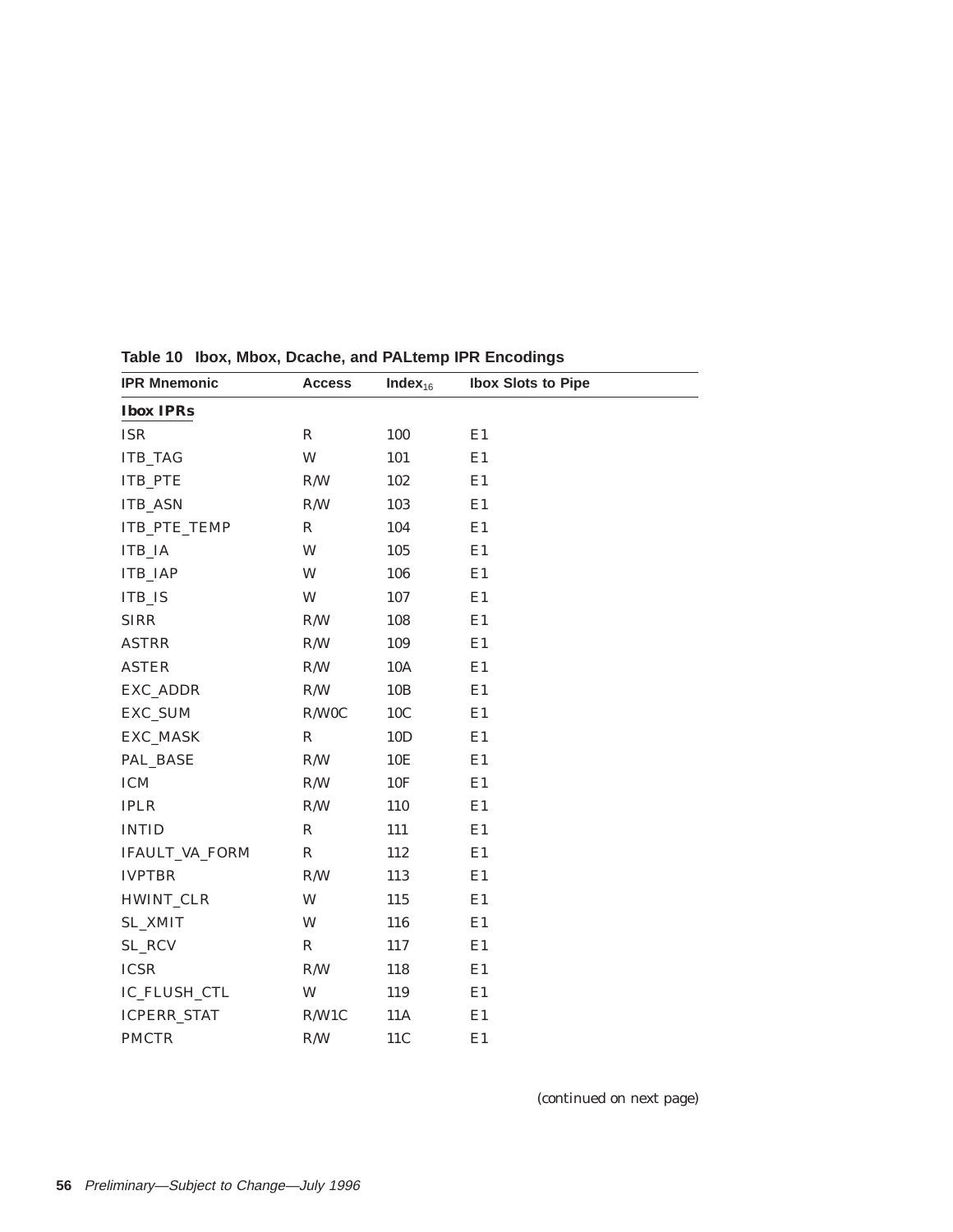| <b>IPR Mnemonic</b> | <b>Access</b> | Index $_{16}$ | <b>Ibox Slots to Pipe</b> |
|---------------------|---------------|---------------|---------------------------|
| <b>PALtemp IPRs</b> |               |               |                           |
| PALtemp0            | R/W           | 140           | E1                        |
| PALtemp1            | R/W           | 141           | E1                        |
| PALtemp2            | R/W           | 142           | E1                        |
| PALtemp3            | R/W           | 143           | E1                        |
| PALtemp4            | R/W           | 144           | E1                        |
| PALtemp5            | R/W           | 145           | E1                        |
| PALtemp6            | R/W           | 146           | E1                        |
| PALtemp7            | R/W           | 147           | E1                        |
| PALtemp8            | R/W           | 148           | E1                        |
| PALtemp9            | R/W           | 149           | E1                        |
| PALtemp10           | $\rm R/W$     | 14A           | E1                        |
| PALtemp11           | R/W           | 14B           | E1                        |
| PALtemp12           | R/W           | 14C           | E1                        |
| PALtemp13           | R/W           | 14D           | E1                        |
| PALtemp14           | R/W           | 14E           | E1                        |
| PALtemp15           | R/W           | 14F           | E1                        |
| PALtemp16           | R/W           | 150           | E1                        |
| PALtemp17           | R/W           | 151           | E1                        |
| PALtemp18           | R/W           | 152           | E1                        |
| PALtemp19           | R/W           | 153           | E1                        |
| PALtemp20           | R/W           | 154           | E1                        |
| PALtemp21           | R/W           | 155           | E1                        |
| PALtemp22           | R/W           | 156           | E1                        |
| PALtemp23           | R/W           | 157           | E1                        |
|                     |               |               |                           |
| <b>Mbox IPRs</b>    |               |               |                           |
| DTB_ASN             | W             | 200           | E0                        |
| DTB_CM              | W             | 201           | E0                        |
|                     |               |               |                           |

**Table 10 (Cont.) Ibox, Mbox, Dcache, and PALtemp IPR Encodings**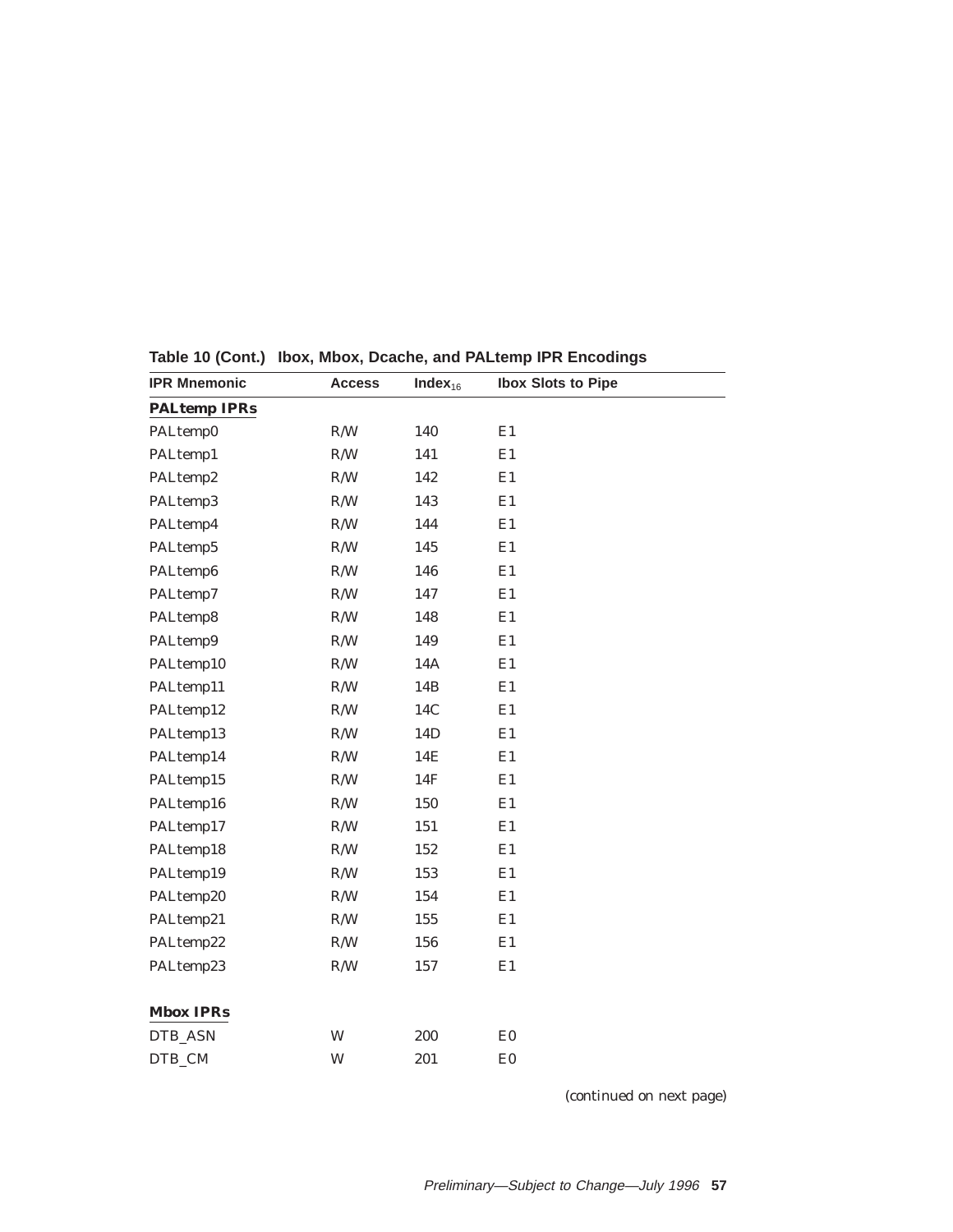| <b>IPR Mnemonic</b> | <b>Access</b> | Index $_{16}$ | <b>Ibox Slots to Pipe</b> |  |
|---------------------|---------------|---------------|---------------------------|--|
| DTB TAG             | W             | 202           | E <sub>0</sub>            |  |
| DTB PTE             | R/W           | 203           | E <sub>0</sub>            |  |
| DTB_PTE_TEMP        | $\mathbb{R}$  | 204           | E <sub>0</sub>            |  |
| <b>MM_STAT</b>      | $\mathbb{R}$  | 205           | E <sub>0</sub>            |  |
| VA                  | R             | 206           | E <sub>0</sub>            |  |
| VA_FORM             | $\mathbb{R}$  | 207           | E <sub>0</sub>            |  |
| <b>MVPTBR</b>       | W             | 208           | E <sub>0</sub>            |  |
| DTB_IAP             | W             | 209           | E <sub>0</sub>            |  |
| DTB_IA              | W             | 20A           | E <sub>0</sub>            |  |
| DTB IS              | W             | 20B           | E <sub>0</sub>            |  |
| <b>ALT_MODE</b>     | W             | 20C           | E <sub>0</sub>            |  |
| CC                  | W             | 20D           | E0                        |  |
| CC_CTL              | W             | 20E           | E <sub>0</sub>            |  |
| <b>MCSR</b>         | R/W           | 20F           | E <sub>0</sub>            |  |
| DC_FLUSH            | W             | 210           | E0                        |  |
| DC_PERR_STAT        | R/W1C         | 212           | E <sub>0</sub>            |  |
| DC_TEST_CTL         | R/W           | 213           | E <sub>0</sub>            |  |
| DC_TEST_TAG         | R/W           | 214           | E <sub>0</sub>            |  |
| DC_TEST_TAG_TEMP    | R/W           | 215           | E0                        |  |
| DC_MODE             | R/W           | 216           | E <sub>0</sub>            |  |
| MAF_MODE            | R/W           | 217           | E <sub>0</sub>            |  |
|                     |               |               |                           |  |

**Table 10 (Cont.) Ibox, Mbox, Dcache, and PALtemp IPR Encodings**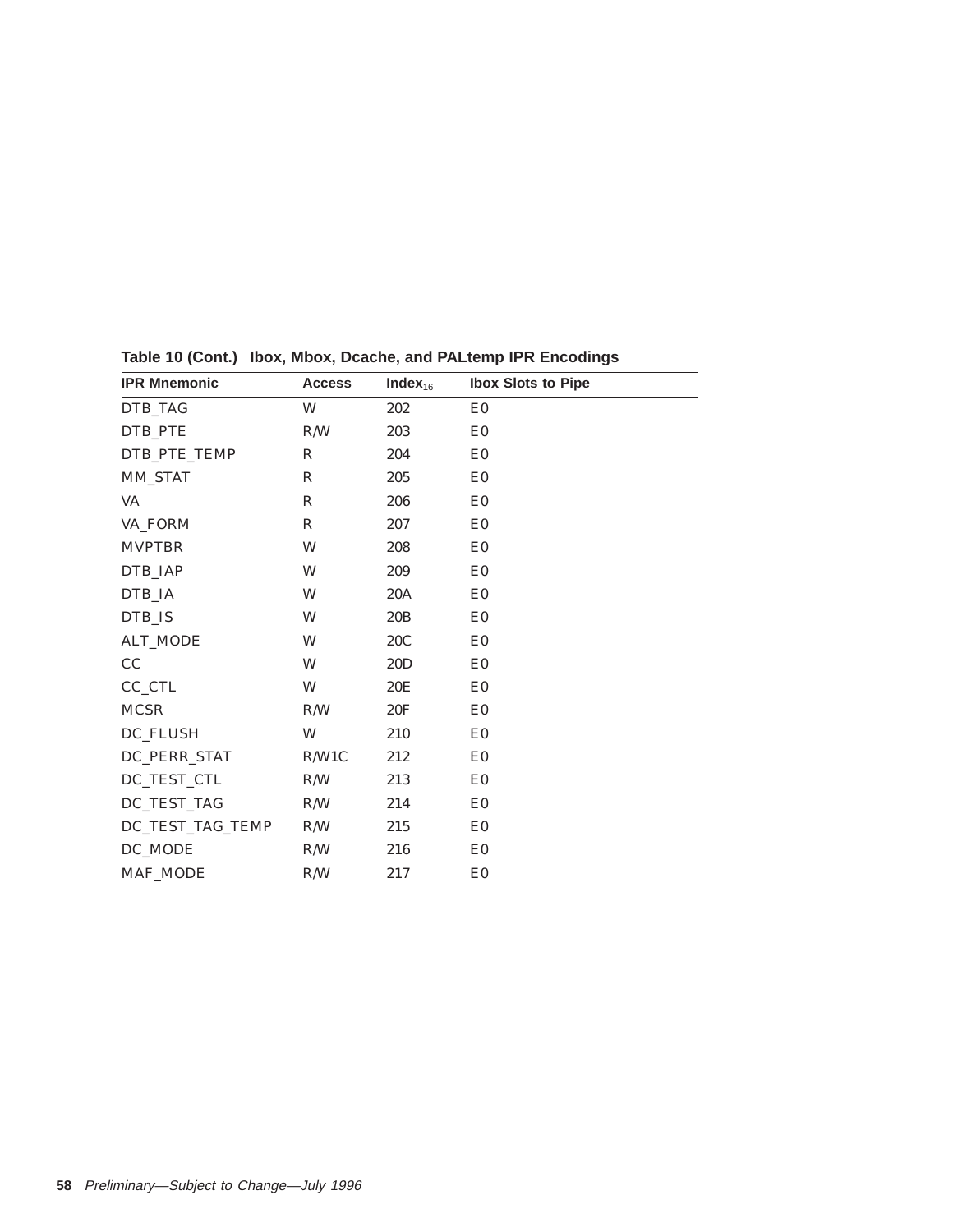## **8.1 Instruction Fetch/Decode Unit and Branch Unit (Ibox) IPRs**

The Ibox internal processor registers (IPRs) are described in Section 8.1.1 through Section 8.1.27.

### **8.1.1 Istream Translation Buffer Tag Register (ITB\_TAG)**

ITB\_TAG is a write-only register written by hardware on an ITBMISS/IACCVIO, with the tag field of the faulting virtual address. To ensure the integrity of the instruction translation buffer (ITB), the TAG and page table entry (PTE) fields of an ITB entry are updated simultaneously by a write operation to the ITB\_PTE register. This write operation causes the contents of the ITB\_TAG register to be written into the tag field of the ITB location, which is determined by a not-last-used replacement algorithm. The PTE field is obtained from the HW\_MTPR ITB\_PTE instruction. Figure 13 shows the ITB\_TAG register format.



#### **Figure 13 Istream Translation Buffer Tag Register (ITB\_TAG)**

LJ-03473-TI0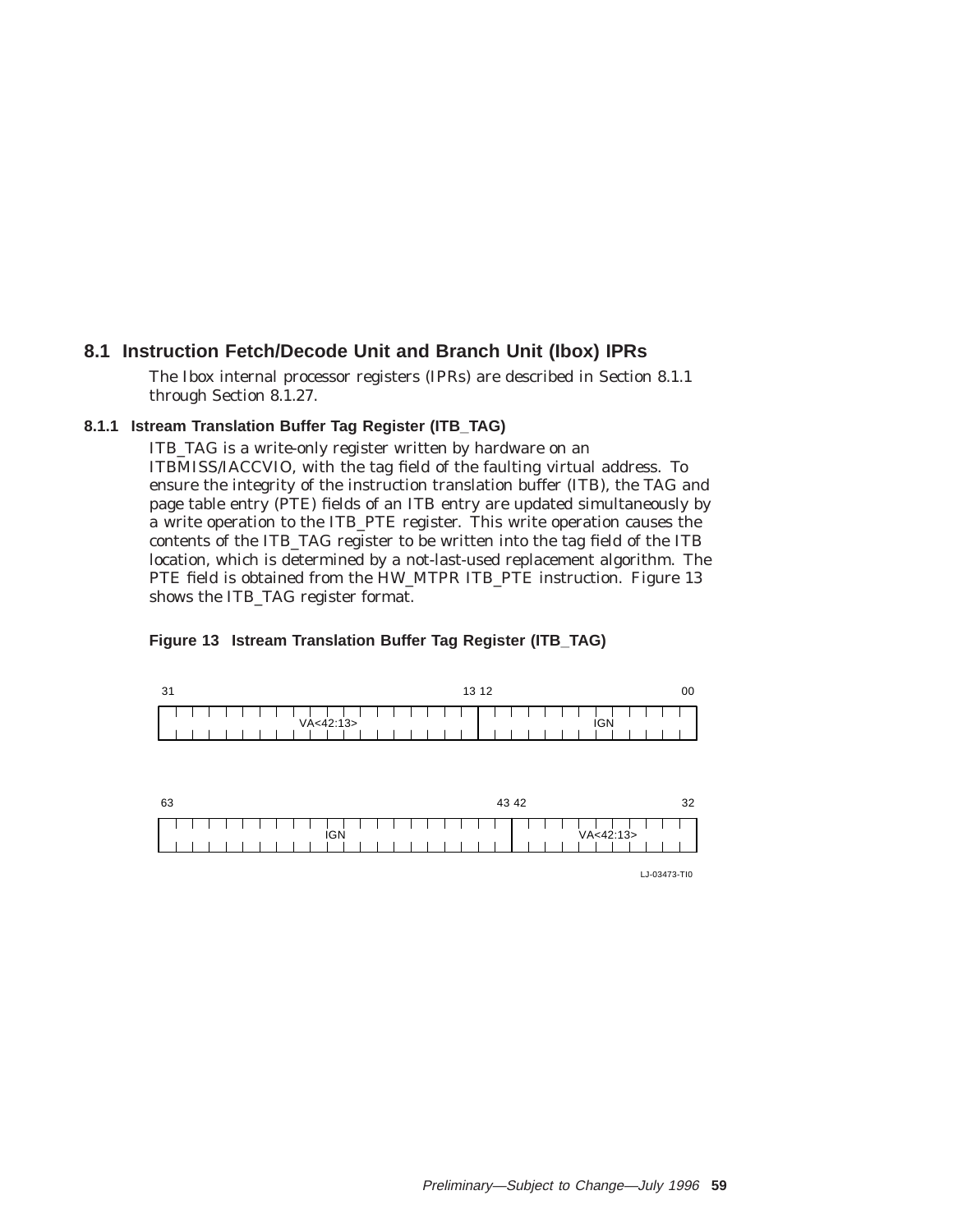## **8.1.2 Instruction Translation Buffer Page Table Entry (ITB\_PTE) Register** ITB\_PTE is a read/write register.

### **Write Format**

A write operation to this register writes both the PTE and TAG fields of an ITB location determined by a not-last-used replacement algorithm. The TAG and PTE fields are updated simultaneously to ensure the integrity of the ITB. A write operation to the ITB\_PTE register increments the not-last-used (NLU) pointer, which allows for writing the entire set of ITB PTE and TAG entries. If the HW\_MTPR ITB\_PTE instruction falls in the shadow of a trapping instruction, the NLU pointer may be incremented multiple times. The TAG field of the ITB location is determined by the contents of the ITB\_TAG register. The PTE field is provided by the HW\_MTPR ITB\_PTE instruction. Write operations to this register use the memory format bits, as described in the *Alpha Architecture Reference Manual*. Figure 14 shows the ITB\_PTE register write format.



**Figure 14 Instruction Translation Buffer Page Table Entry (ITB\_PTE) Register Write Format**

#### **Read Format**

A read of the ITB\_PTE requires two instructions. A read of the ITB\_PTE register returns the PTE pointed to by the NLU pointer to the ITB\_PTE\_ TEMP register and increments the NLU pointer. If the HW\_MFPR ITB\_PTE instruction falls in the shadow of a trapping instruction, the NLU pointer may be incremented multiple times. A zero value is returned to the integer register file. A second read of the ITB\_PTE\_TEMP register returns the PTE to the general purpose integer register file (IRF). Figure 15 shows the ITB\_PTE register read format.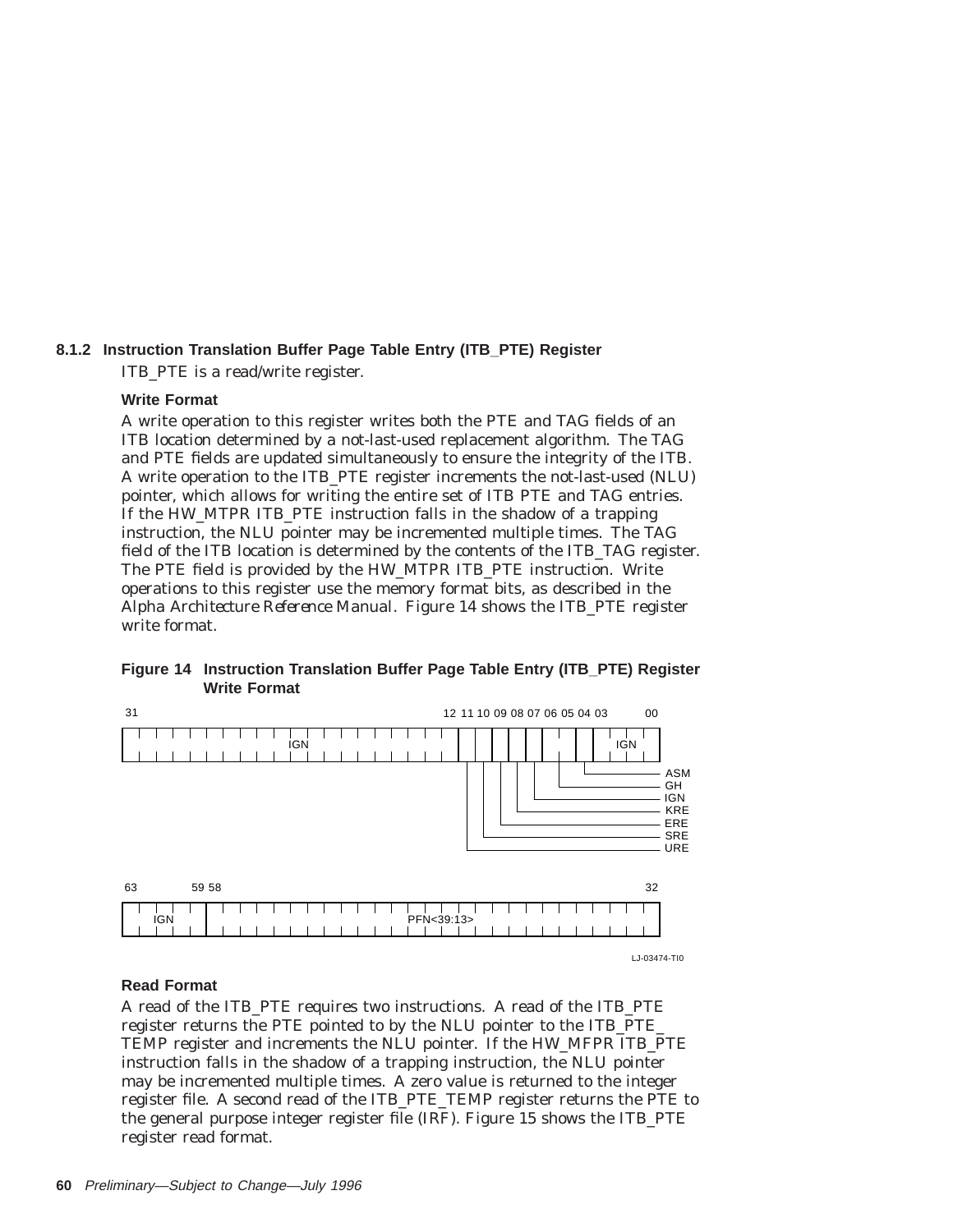

### **Figure 15 Instruction Translation Buffer Page Table Entry (ITB\_PTE) Register Read Format**

LJ-03475-TI0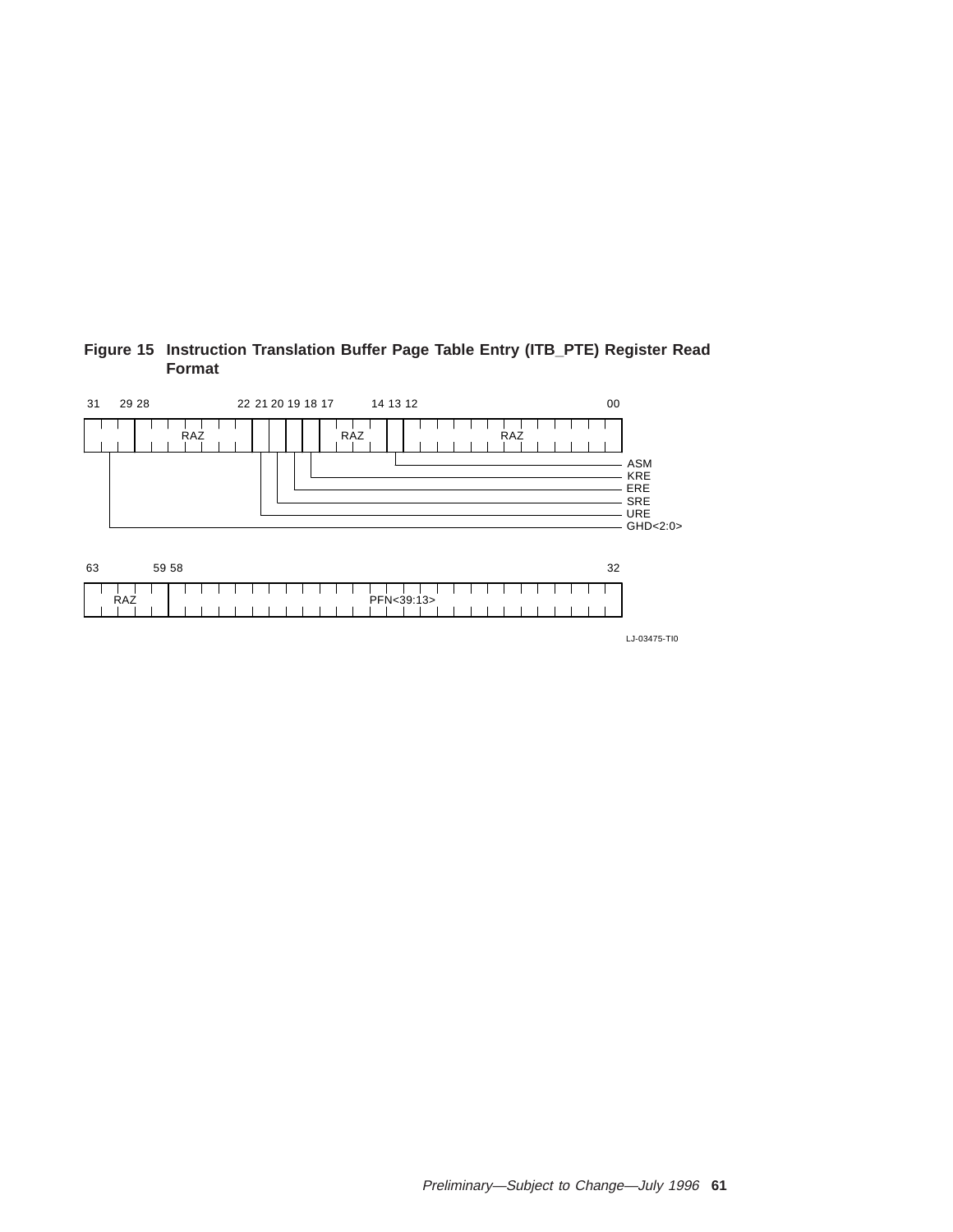# **8.1.3 Instruction Translation Buffer Address Space Number (ITB\_ASN) Register**

ITB\_ASN is a read/write register that contains the address space number (ASN) of the current process. Figure 16 shows the ITB\_ASN register format.

| Figure 16 Instruction Translation Buffer Address Space Number (ITB_ASN) |  |  |  |  |
|-------------------------------------------------------------------------|--|--|--|--|
| Register                                                                |  |  |  |  |

| 31 |  |  |  |  |  |         |  |  |  |  | 11 10 |  |          | 04 03 |         | 00 |
|----|--|--|--|--|--|---------|--|--|--|--|-------|--|----------|-------|---------|----|
|    |  |  |  |  |  | RAZ/IGN |  |  |  |  |       |  | ASN<6:0> |       | RAZ/IGN |    |
| 63 |  |  |  |  |  |         |  |  |  |  |       |  |          |       |         | 32 |
|    |  |  |  |  |  |         |  |  |  |  |       |  |          |       |         |    |

LJ-03476-TI0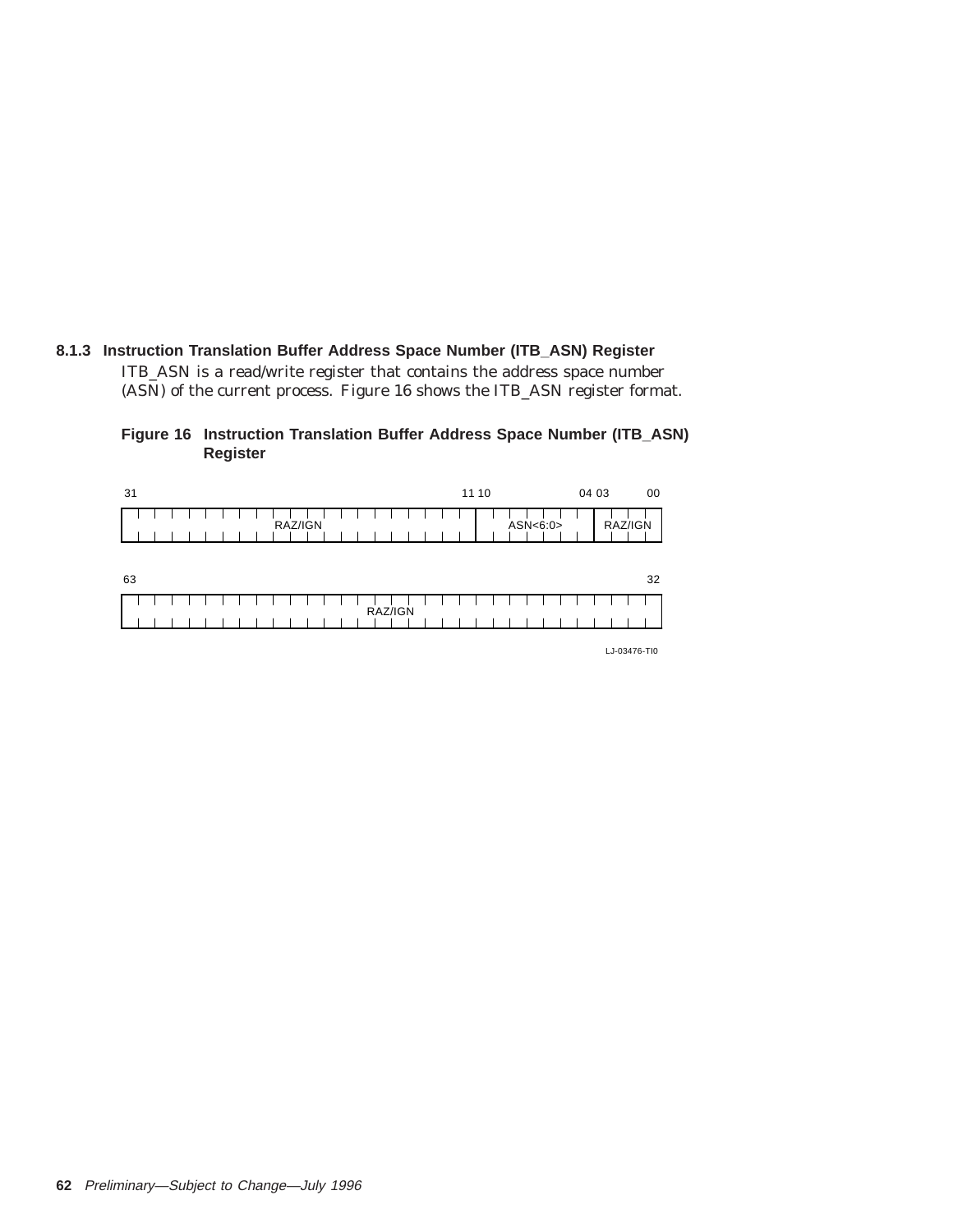#### **8.1.4 Instruction Translation Buffer Page Table Entry Temporary (ITB\_PTE\_TEMP) Register**

ITB\_PTE\_TEMP is a read-only holding register for ITB\_PTE read data. A read of the ITB\_PTE register returns data to this register. A second read of the ITB\_PTE\_TEMP register returns data to the general purpose integer register file (IRF). Figure 15 shows the ITB\_PTE register format.

Table 11 shows the GHD settings for the ITB\_PTE\_TEMP register.

**Table 11 Granularity Hint Bits in ITB\_PTE\_TEMP Read Format**

| <b>Name</b> | Extent     | Tvpe | <b>Description</b>                            |
|-------------|------------|------|-----------------------------------------------|
| <b>GHD</b>  | ${<}29{>}$ | RO.  | Set if granularity hint equals 01, 10, or 11. |
| <b>GHD</b>  | <30>       | RO.  | Set if granularity hint equals 10 or 11.      |
| <b>GHD</b>  | <31>       | RO.  | Set if granularity hint equals 11.            |

#### **8.1.5 Instruction Translation Buffer Invalidate All Process (ITB\_IAP) Register**

ITB\_IAP is a write-only register. Any write operation to this register invalidates all ITB entries that have an address space match (ASM) bit that equals zero.

#### **8.1.6 Instruction Translation Buffer Invalidate All (ITB\_IA) Register**

ITB\_IA is a write-only register. A write operation to this register invalidates all ITB entries, and resets the ITB not-last-used (NLU) pointer to its initial state. RESET PALcode must execute an HW\_MTPR ITB\_IA instruction in order to initialize the NLU pointer.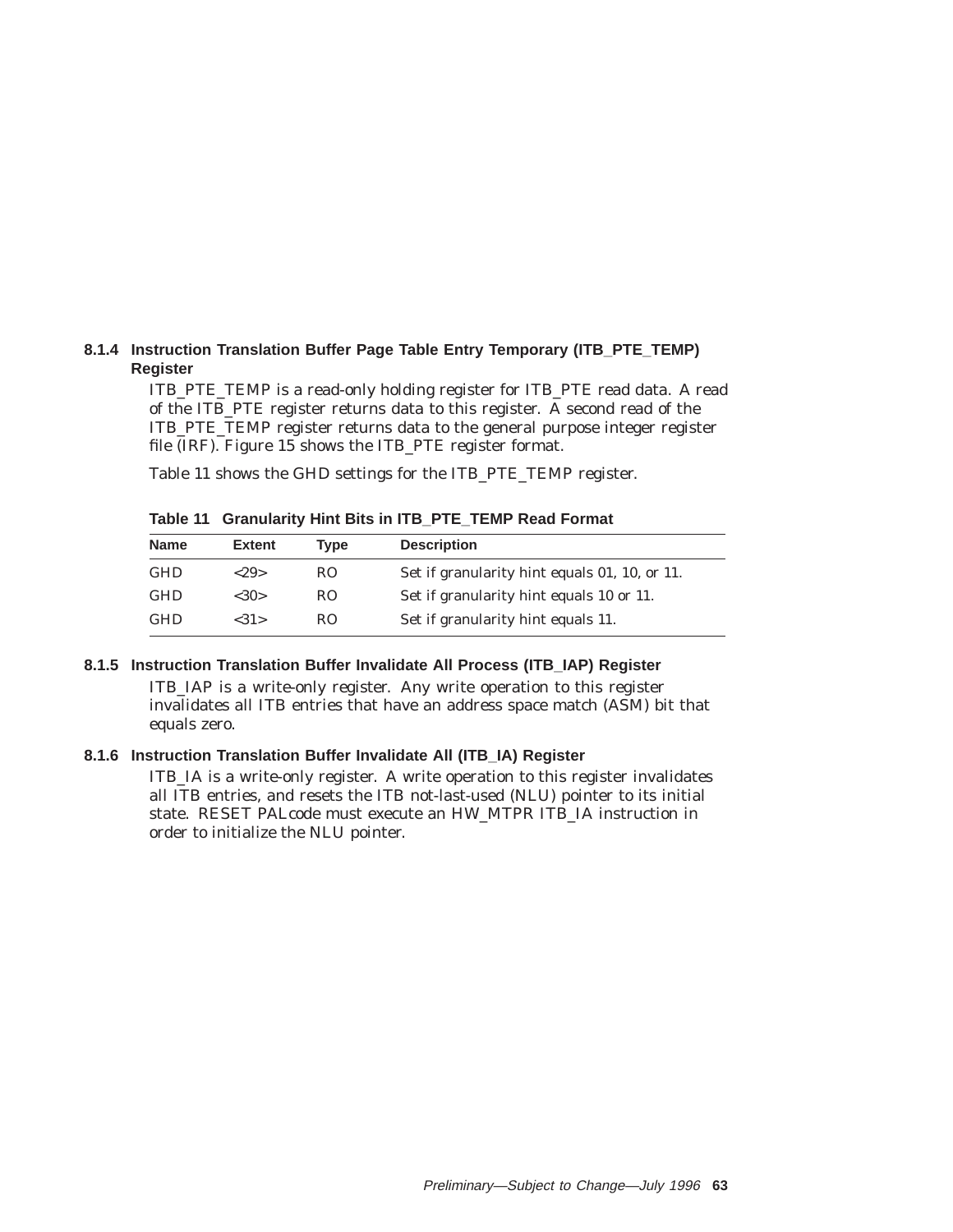#### **8.1.7 Instruction Translation Buffer IS (ITB\_IS) Register**

ITB\_IS is a write-only register. Writing a virtual address to this register invalidates the ITB entry that meets either of the following criteria:

- An ITB entry whose virtual address (VA) field matches ITB\_IS<42:13> and whose ASN field matches ITB\_ASN<10:04>.
- An ITB entry whose VA field matches ITB\_IS<42:13> and whose ASM bit is set.

Figure 17 shows the ITB\_IS register format.





LJ-03478-TI0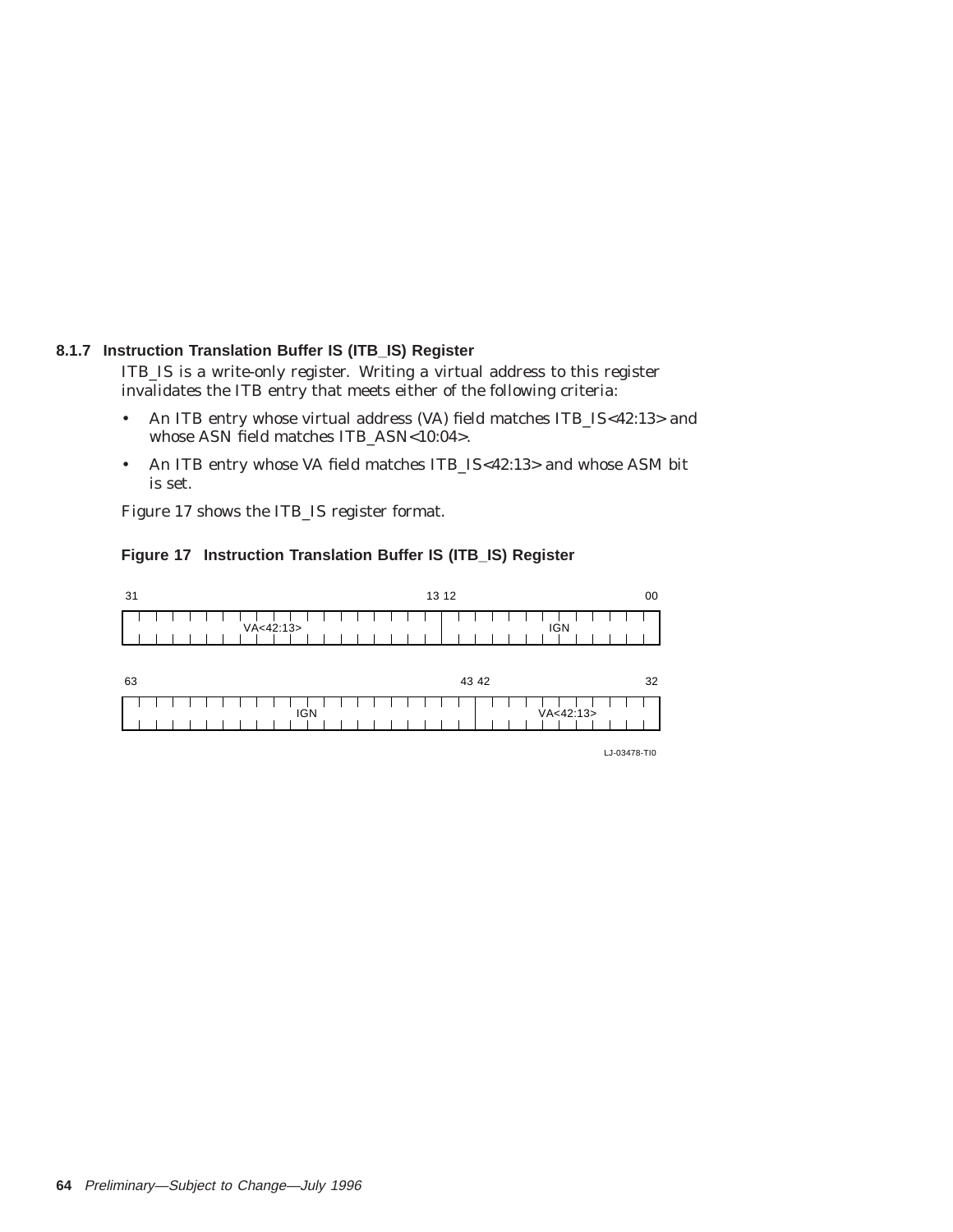# **8.1.8 Formatted Faulting Virtual Address (IFAULT\_VA\_FORM) Register**

IFAULT\_VA\_FORM is a read-only register containing the formatted faulting virtual address on an ITBMISS/IACCVIO (except on IACCVIOs generated by sign-check errors). The formatted faulting address generated depends on whether NT superpage mapping is enabled through ICSR bit SPE<0>. Figure 18 shows the IFAULT\_VA\_FORM register format in non-NT mode.

| Figure 18 Formatted Faulting Virtual Address (IFAULT_VA_FORM) Register |  |  |  |
|------------------------------------------------------------------------|--|--|--|
| (NT Mode=0)                                                            |  |  |  |

| 31 |  |  |  |  |  |  |             |  |             |  |  |  |  |  | 03 02 |     | 00    |              |  |
|----|--|--|--|--|--|--|-------------|--|-------------|--|--|--|--|--|-------|-----|-------|--------------|--|
|    |  |  |  |  |  |  | VA < 42:13> |  |             |  |  |  |  |  |       | RAZ |       |              |  |
| 63 |  |  |  |  |  |  |             |  |             |  |  |  |  |  |       |     | 33 32 |              |  |
|    |  |  |  |  |  |  |             |  | VPTB<63:33> |  |  |  |  |  |       |     |       |              |  |
|    |  |  |  |  |  |  |             |  |             |  |  |  |  |  |       |     |       | VA < 42:13>  |  |
|    |  |  |  |  |  |  |             |  |             |  |  |  |  |  |       |     |       | LJ-03479-TI0 |  |

Figure 19 shows the IFAULT\_VA\_FORM register format in NT mode.



|    | 31 30 29 |  |            |  |  | 22 21 |  |  |  |  |             |             |  |  |  |  | 03 02 |            | 00 |              |  |
|----|----------|--|------------|--|--|-------|--|--|--|--|-------------|-------------|--|--|--|--|-------|------------|----|--------------|--|
|    |          |  | <b>RAZ</b> |  |  |       |  |  |  |  |             | VA < 31:13> |  |  |  |  |       | <b>RAZ</b> |    |              |  |
|    |          |  |            |  |  |       |  |  |  |  |             |             |  |  |  |  |       |            |    | -VPTB<63:30> |  |
| 63 |          |  |            |  |  |       |  |  |  |  |             |             |  |  |  |  |       |            | 32 |              |  |
|    |          |  |            |  |  |       |  |  |  |  | VPTB<63:30> |             |  |  |  |  |       |            |    |              |  |
|    |          |  |            |  |  |       |  |  |  |  |             |             |  |  |  |  |       |            |    |              |  |

LJ-03480-TI0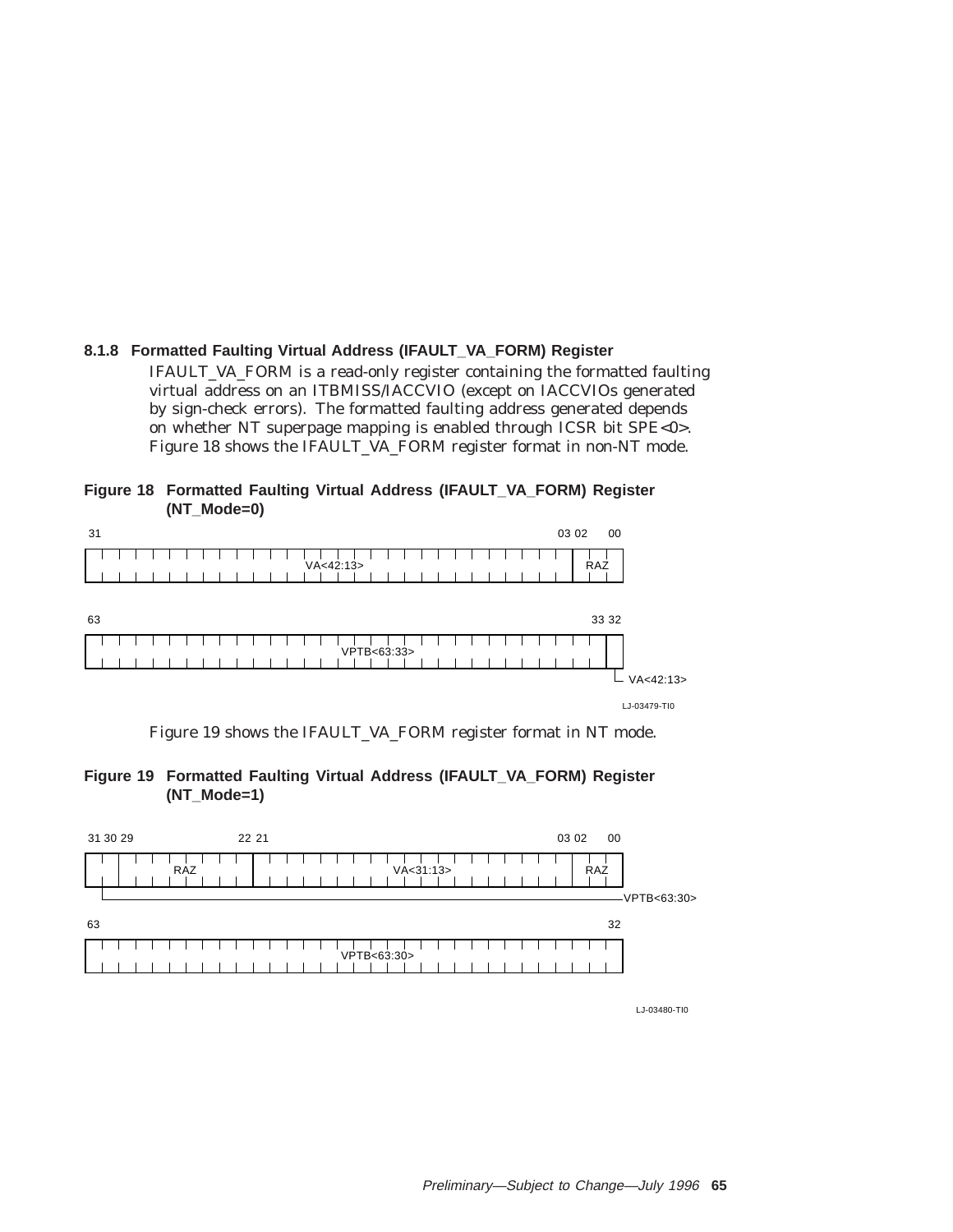# **8.1.9 Virtual Page Table Base Register (IVPTBR)**

IVPTBR is a read/write register. Bits <32:30> are UNDEFINED on a read of this register in non-NT mode. Figure 20 shows the IVPTBR format in non-NT mode.

| 31 30 29   |  |  |  |  |  |  |  |             |  |  |  |  |  |  |  |  | 00     |
|------------|--|--|--|--|--|--|--|-------------|--|--|--|--|--|--|--|--|--------|
| <b>IGN</b> |  |  |  |  |  |  |  |             |  |  |  |  |  |  |  |  |        |
|            |  |  |  |  |  |  |  | RAZ/IGN     |  |  |  |  |  |  |  |  |        |
|            |  |  |  |  |  |  |  |             |  |  |  |  |  |  |  |  |        |
|            |  |  |  |  |  |  |  |             |  |  |  |  |  |  |  |  |        |
| 63         |  |  |  |  |  |  |  |             |  |  |  |  |  |  |  |  | 33 32  |
|            |  |  |  |  |  |  |  |             |  |  |  |  |  |  |  |  |        |
|            |  |  |  |  |  |  |  | VPTB<63:33> |  |  |  |  |  |  |  |  | G<br>N |

#### **Figure 20 Virtual Page Table Base Register (IVPTBR) (NT\_Mode=0)**

MA0602

Figure 21 shows the IVPTBR format in NT mode.

# **Figure 21 Virtual Page Table Base Register (IVPTBR) (NT\_Mode=1)**

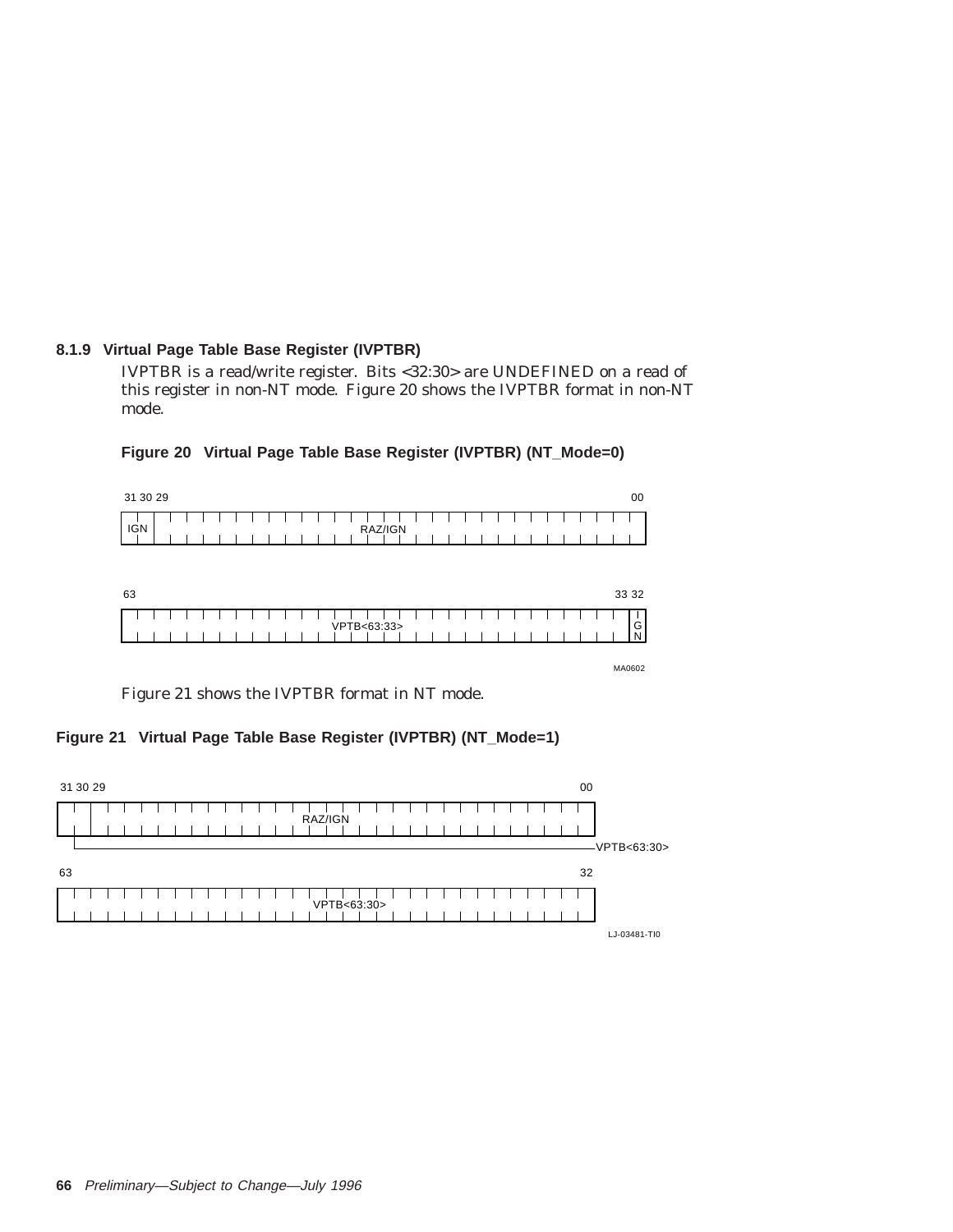# **8.1.10 Icache Parity Error Status (ICPERR\_STAT) Register**

ICPERR\_STAT is a read/write register. The Icache parity error status bits may be cleared by writing a 1 to the appropriate bits. Figure 22 and Table 12 describe the ICPERR\_STAT register format.



**Figure 22 Icache Parity Error Status (ICPERR\_STAT) Register**

LJ-03482-TI0

**Table 12 Icache Parity Error Status Register Fields**

| <b>Name</b> | <b>Extent</b>        | Tvpe             | <b>Description</b>                                            |
|-------------|----------------------|------------------|---------------------------------------------------------------|
| DPE.        | $\langle 11 \rangle$ | W <sub>1</sub> C | Data parity error                                             |
| <b>TPE</b>  | ${12}$               | W1C              | Tag parity error                                              |
| <b>TMR</b>  | ${<}13>$             | W1C.             | Timeout reset error or <b>cfail h</b> /no <b>cack</b> h error |

# **8.1.11 Icache Flush Control (IC\_FLUSH\_CTL) Register**

IC\_FLUSH\_CTL is a write-only register. Writing any value to this register flushes the entire Icache.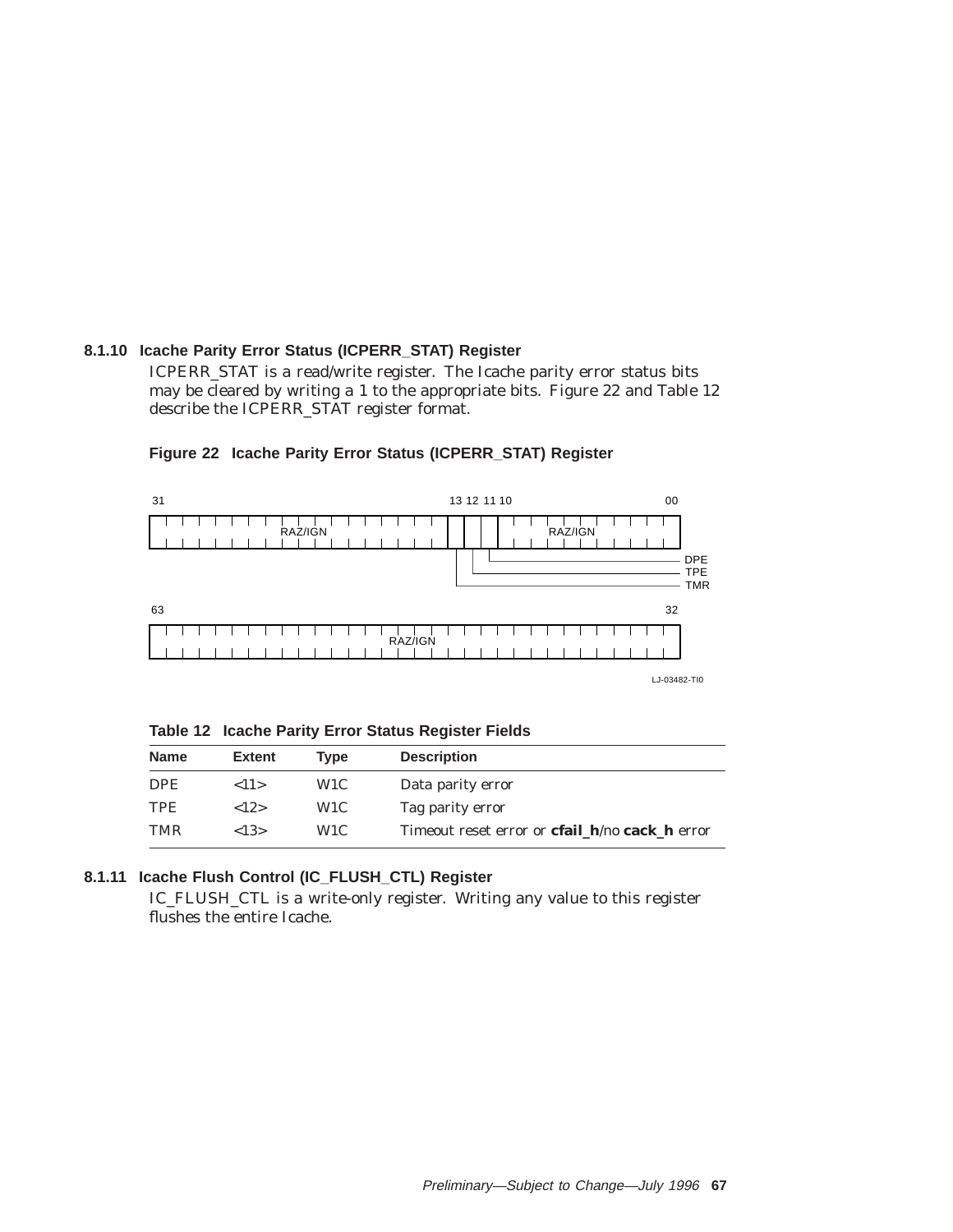#### **8.1.12 Exception Address (EXC\_ADDR) Register**

EXC\_ADDR is a read/write register used to restart the system after exceptions or interrupts. The HW\_REI instruction causes a return to the instruction pointed to by the EXC\_ADDR register. This register can be written both by hardware and software. Hardware write operations occur as a result of exceptions/interrupts and CALL\_PAL instructions. Hardware write operations that occur as a result of exceptions/interrupts take precedence over all other write operations.

In case of an exception/interrupt, hardware writes a program counter (PC) to this register. In case of precise exceptions, this is the PC value of the instruction that caused the exception. In case of imprecise exceptions/interrupts, this is the PC value of the next instruction that would have issued if the exception/interrupt was not reported.

In case of a CALL\_PAL instruction, the PC value of the next instruction after the CALL\_PAL is written to EXC\_ADDR.

Bit <00> of this register is used to indicate PALmode. On a HW\_REI instruction, the mode of the system is determined by bit <00> of EXC\_ADDR. Figure 23 shows the EXC\_ADDR register format.

# **Figure 23 Exception Address (EXC\_ADDR) Register**



**68** Preliminary—Subject to Change—July 1996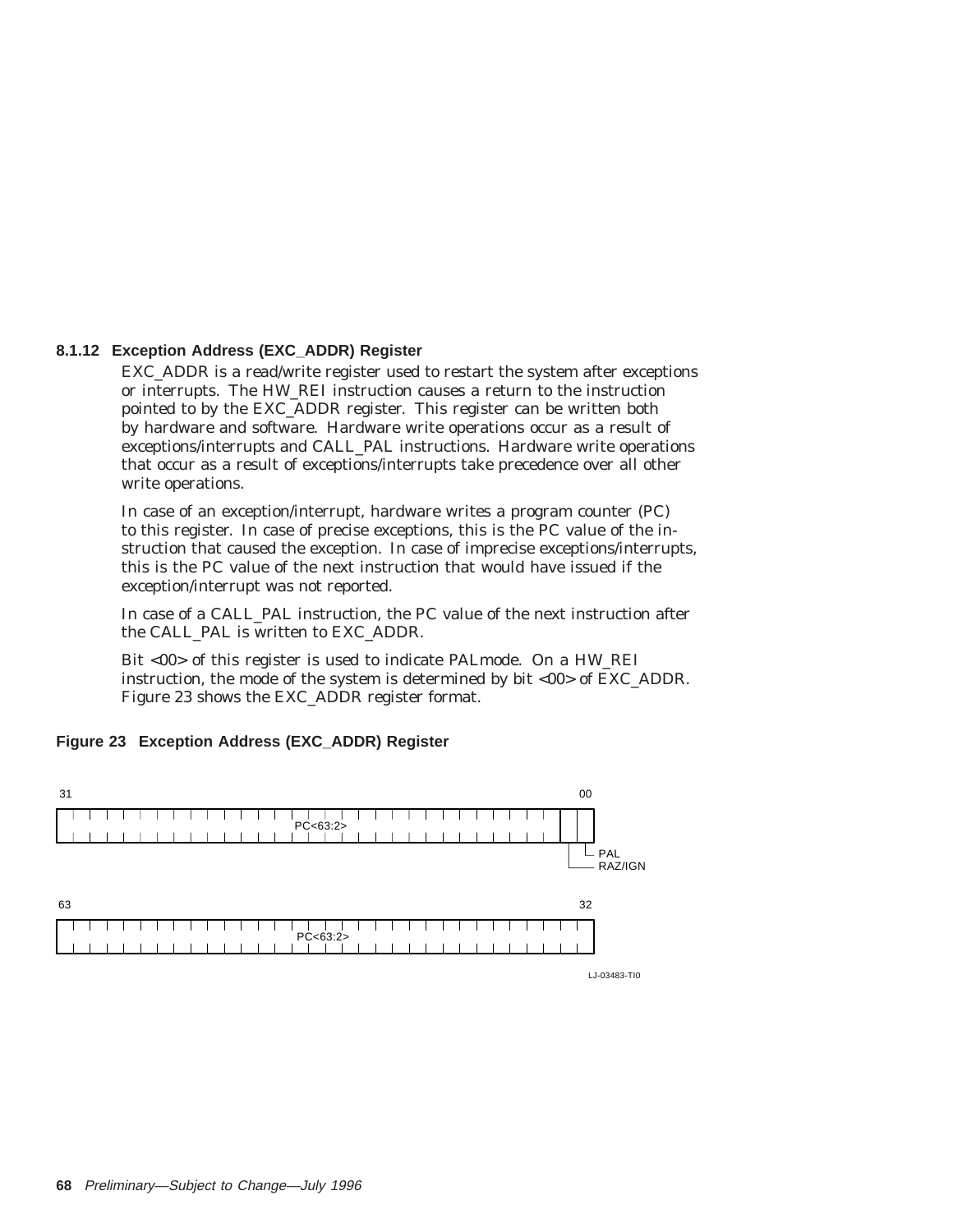#### **8.1.13 Exception Summary (EXC\_SUM) Register**

EXC\_SUM is a read/write register that records the different arithmetic traps that occur between EXC\_SUM write operations. Any write operation to this register clears bits <16:10>. Figure 24 and Table 13 describe the EXC\_SUM register format.



# **Figure 24 Exception Summary (EXC\_SUM) Register**

**Table 13 Exception Summary Register Fields**

| <b>Name</b> | <b>Extent</b> | <b>Type</b> | <b>Description</b>                                                                                                                                                                                                                                                                                                                                       |
|-------------|---------------|-------------|----------------------------------------------------------------------------------------------------------------------------------------------------------------------------------------------------------------------------------------------------------------------------------------------------------------------------------------------------------|
| <b>SWC</b>  | <10>          | <b>WA</b>   | Indicates software completion possible. This bit<br>is set after a floating-point instruction containing<br>the /S modifier completes with an arithmetic trap<br>and if all previous floating-point instructions that<br>trapped since the last HW_MTPR EXC_SUM<br>instruction also contained the /S modifier.                                           |
|             |               |             | The SWC bit is cleared whenever a floating-point<br>instruction without the /S modifier completes<br>with an arithmetic trap. The bit remains cleared<br>regardless of additional arithmetic traps until the<br>register is written by an HW_MTPR instruction.<br>The bit is always cleared upon any HW_MTPR<br>write operation to the EXC_SUM register. |
|             |               |             | (continued on next page)                                                                                                                                                                                                                                                                                                                                 |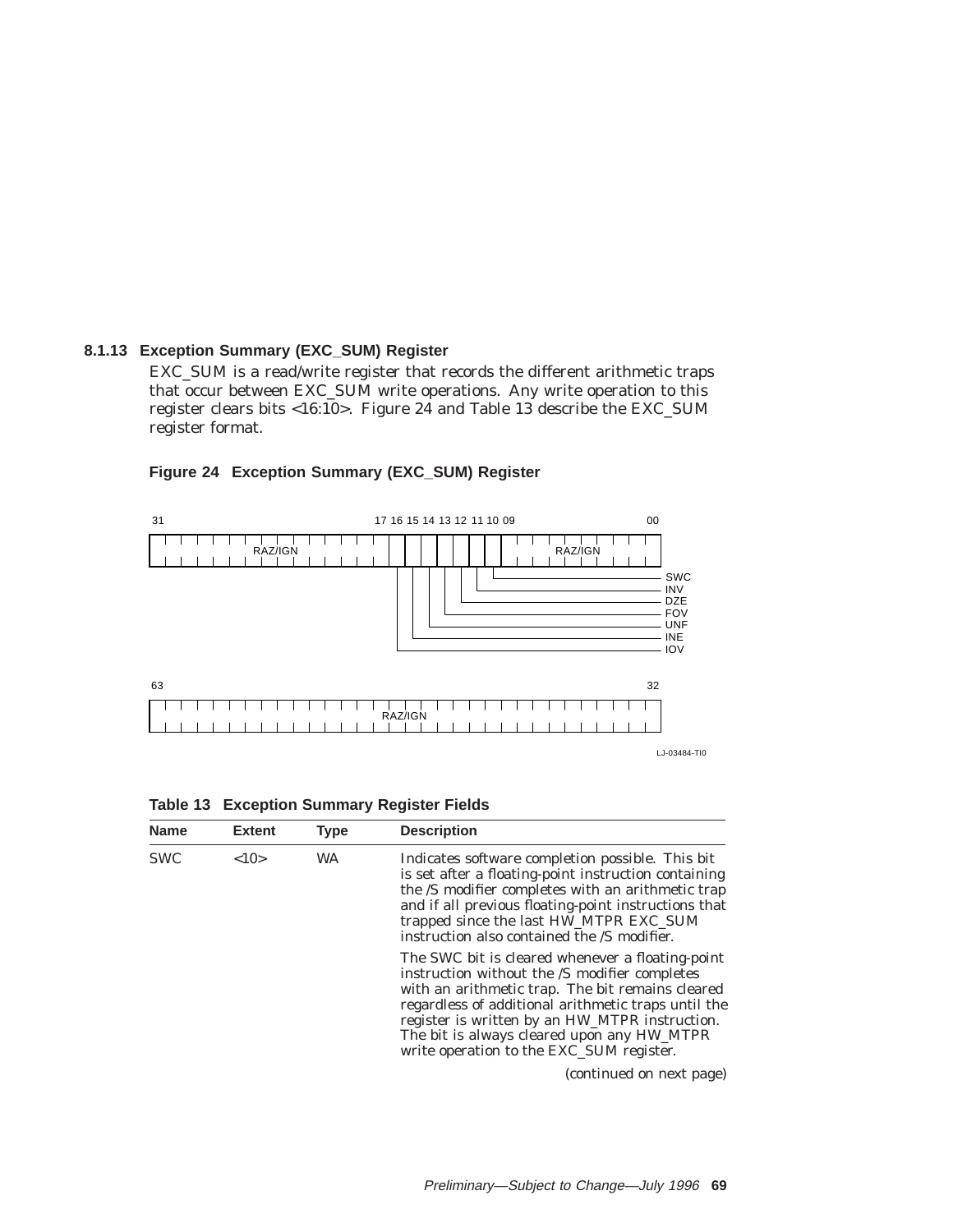| <b>Name</b> | <b>Extent</b> | Type      | <b>Description</b>                                                                                               |
|-------------|---------------|-----------|------------------------------------------------------------------------------------------------------------------|
| <b>INV</b>  | <11>          | <b>WA</b> | Indicates invalid operation.                                                                                     |
| <b>DZE</b>  | <12>          | <b>WA</b> | Indicates divide by zero.                                                                                        |
| <b>FOV</b>  | <13>          | <b>WA</b> | Indicates floating-point overflow.                                                                               |
| <b>UNF</b>  | <14>          | <b>WA</b> | Indicates floating-point underflow.                                                                              |
| <b>INE</b>  | <15>          | <b>WA</b> | Indicates floating inexact error.                                                                                |
| <b>IOV</b>  | <16>          | <b>WA</b> | Indicates floating-point execution unit (Fbox)<br>convert to integer overflow or integer arithmetic<br>overflow. |

**Table 13 (Cont.) Exception Summary Register Fields**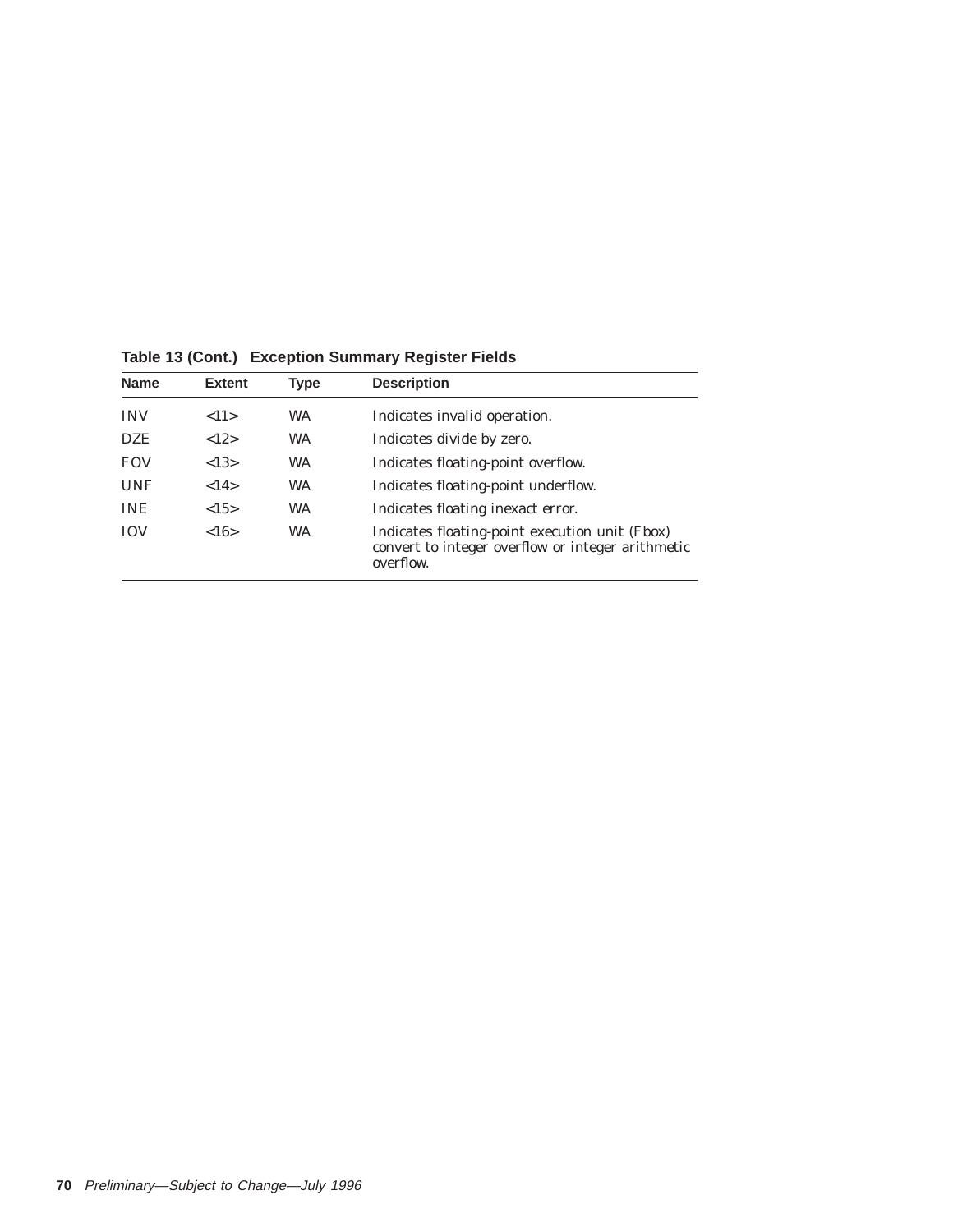#### **8.1.14 Exception Mask (EXC\_MASK) Register**

EXC\_MASK is a read/write register that records the destinations of instructions that have caused an arithmetic trap between EXC\_MASK write operations. The destination is recorded as a single bit mask in the 64-bit IPR representing F0–F31 and I0–I31. A write operation to EXC\_SUM clears the EXC\_MASK register. Figure 25 shows the EXC\_MASK register format.

#### **Figure 25 Exception Mask (EXC\_MASK) Register**

| 31                    |  |  |  |  |  |  |  |  |  |  |  |  |      | 00   |
|-----------------------|--|--|--|--|--|--|--|--|--|--|--|--|------|------|
| 131130129             |  |  |  |  |  |  |  |  |  |  |  |  |      | 1110 |
| 63                    |  |  |  |  |  |  |  |  |  |  |  |  |      | 32   |
| F31F30F29<br>$\cdots$ |  |  |  |  |  |  |  |  |  |  |  |  | F1F0 |      |

LJ-03485-TI0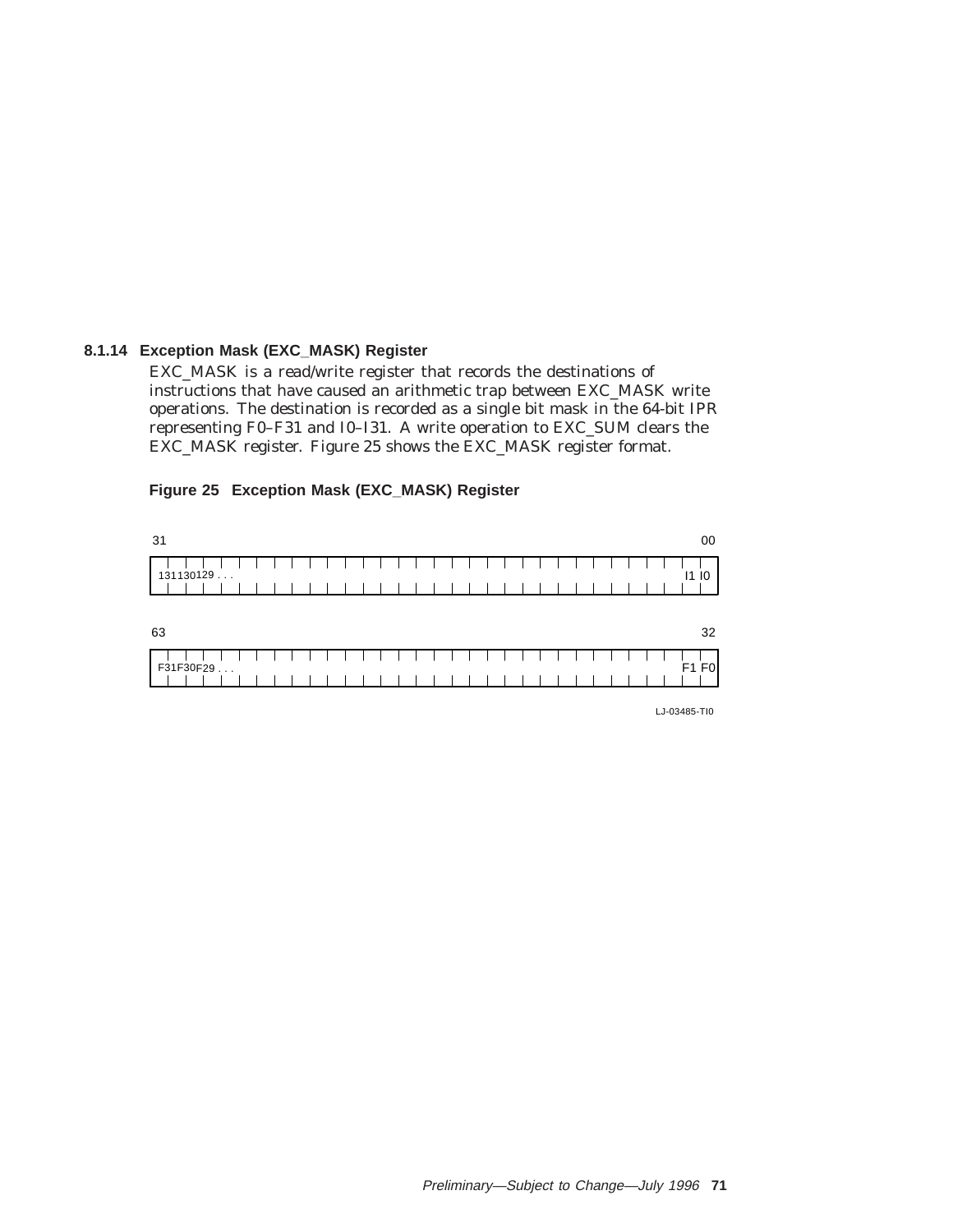# **8.1.15 PAL Base Address (PAL\_BASE) Register**

PAL\_BASE is a read/write register containing the base address for PALcode. The register is cleared by hardware on reset. Figure 26 shows the PAL\_BASE register format.

| 31 | 14 13           | 00              |
|----|-----------------|-----------------|
|    | PAL_BASE<39:14> | RAZ/IGN         |
| 63 |                 | 32<br>40 39     |
|    | RAZ/IGN         | PAL_BASE<39:14> |

#### **Figure 26 PAL Base Address (PAL\_BASE) Register**

LJ-03486-TI0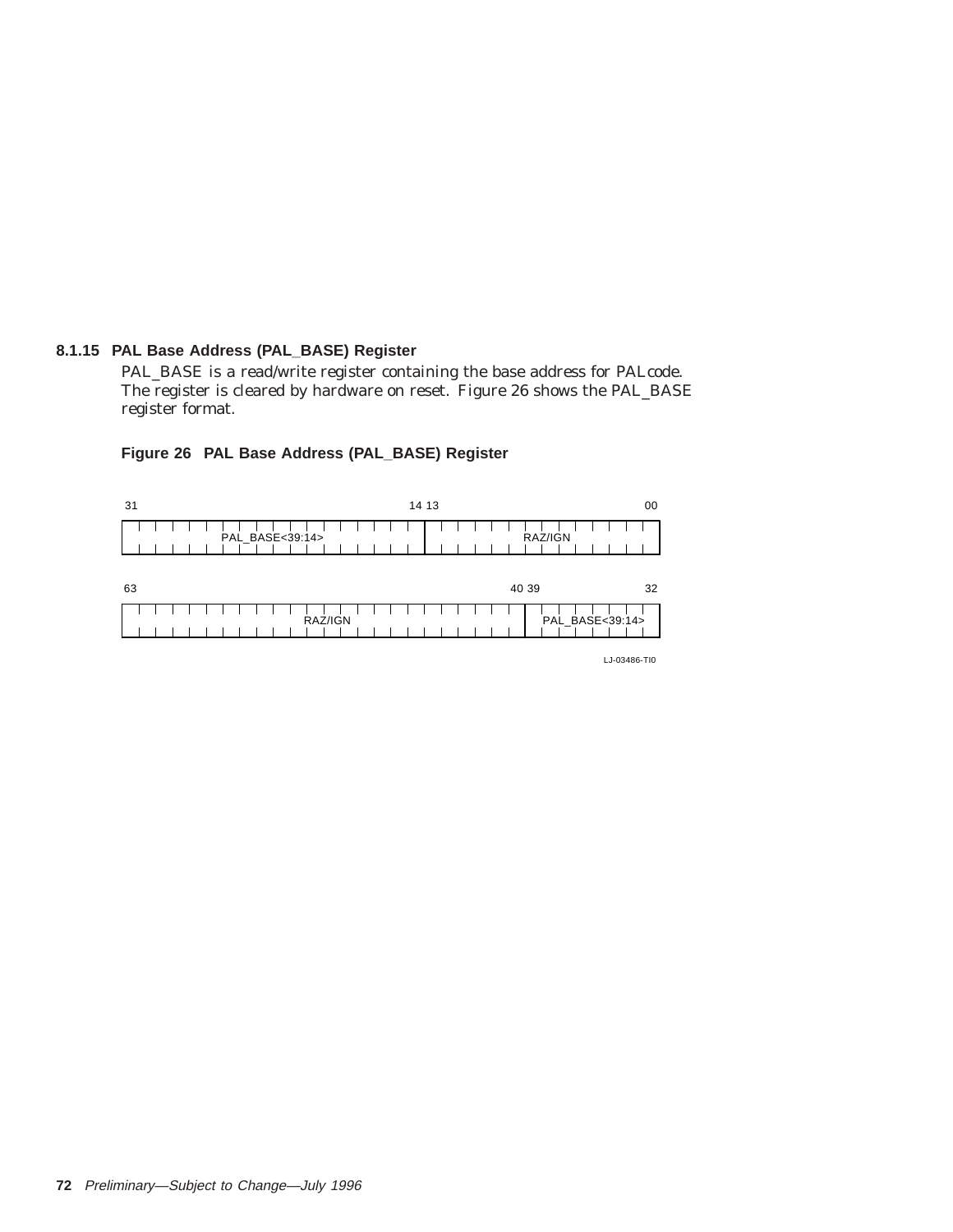#### **8.1.16 Ibox Current Mode (ICM) Register**

ICM is a read/write register containing the current mode bits of the architecturally defined processor status, as described in the *Alpha Architecture Reference Manual*. Figure 27 shows the ICM register format.

#### **Figure 27 Ibox Current Mode (ICM) Register**



LJ-03487-TI0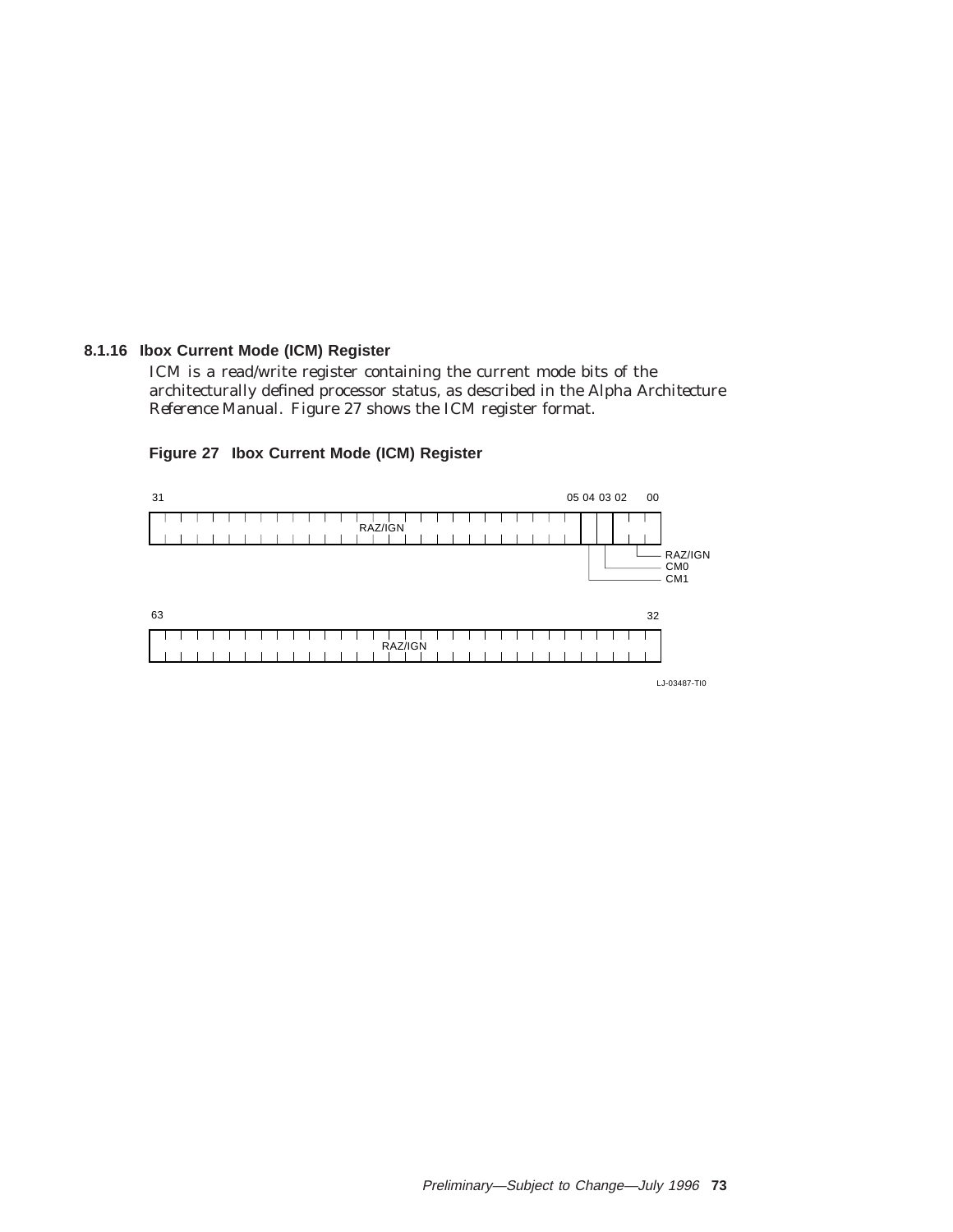# **8.1.17 Ibox Control and Status Register (ICSR)**

ICSR is a read/write register containing Ibox-related control and status information. Figure 28 and Table 14 describe ICSR format.



#### **Figure 28 Ibox Control and Status Register (ICSR)**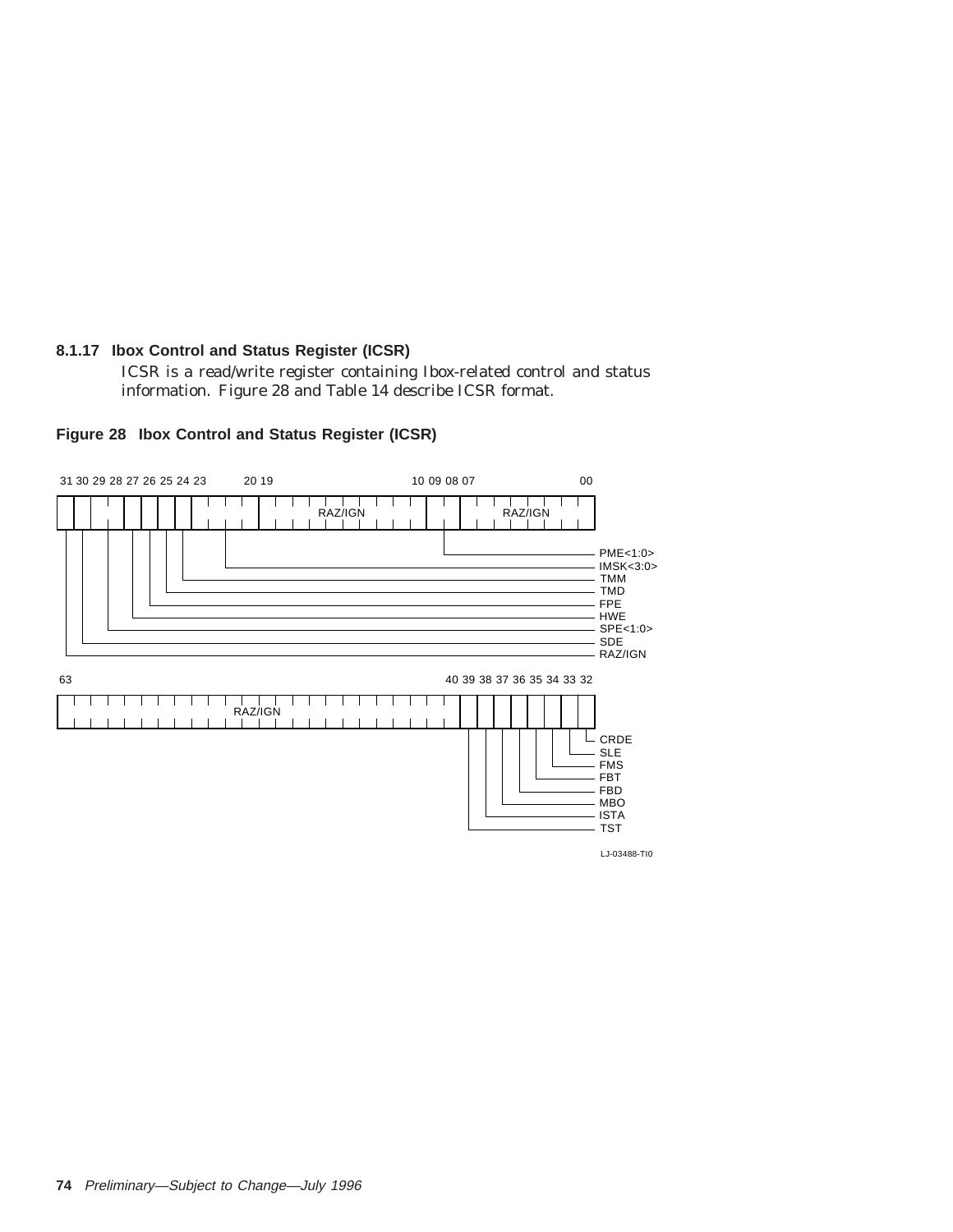| Name                                | <b>Extent</b> | <b>Type</b>     | <b>Description</b>                                                                                                                                                                                                                                                            |
|-------------------------------------|---------------|-----------------|-------------------------------------------------------------------------------------------------------------------------------------------------------------------------------------------------------------------------------------------------------------------------------|
| $PME < 1:0 > \langle 09:08 \rangle$ |               | RW <sub>0</sub> | Performance counter master enable bits. If both<br>PME<1> and PME<0> are clear, all performance<br>counters in the PMCTR IPR are disabled. If<br>either $PME < 1$ or $PME < 0$ are set, the counter is<br>enabled according to the settings of the PMCTR<br>CTL fields.       |
| IMSK < 3:0 > < 23:20 >              |               | RW <sub>0</sub> | If set, each $IMSK < 3:0 >$ signal disables the<br>corresponding IRQ_H<3:0> interrupt.                                                                                                                                                                                        |
| TMM                                 | <24>          | RW,0            | If set, the timeout counter counts 5 thousand<br>cycles before asserting timeout reset. If clear,<br>the timeout counter counts 1 billion cycles before<br>asserting timeout reset.                                                                                           |
| TMD                                 | <25>          | RW <sub>0</sub> | If set, disables the Ibox timeout counter. Does<br>not affect cfail_h/no cack_h error.                                                                                                                                                                                        |
| FPE                                 | <26           | RW,0            | If set, floating-point instructions may be issued.<br>If clear, floating-point instructions cause FEN<br>exceptions.                                                                                                                                                          |
| <b>HWE</b>                          | <27>          | RW.0            | If set, allows PALRES instructions to be issued<br>in kernel mode.                                                                                                                                                                                                            |
| SPE<1:0>                            | $<$ 29:28>    | RW <sub>0</sub> | 21164-266, 21164-300, and 21164-333                                                                                                                                                                                                                                           |
|                                     |               |                 | If $SPE < 1$ is set, it enables superpage mapping<br>of Istream virtual address VA<39:13> directly<br>to physical address PA<39:13> assuming<br>$VA < 42:41$ = 10. Virtual address bit VA $< 40$<br>is ignored in this translation. Access is allowed<br>only in kernel mode. |
|                                     |               |                 | If SPE<0> is set (NT mode), it enables<br>superpage mapping of Istream virtual addresses<br>$VA < 42:30>$ = 1FFE <sub>16</sub> directly to physical address<br>PA<39:30> = $0_{16}$ . VA<30:13> is mapped directly<br>to PA<30:13>. Access is allowed only in kernel<br>mode. |
|                                     |               |                 | 21164-P1 and 21164-P2                                                                                                                                                                                                                                                         |
|                                     |               |                 | SPE<0> must always be set. Clearing this<br>bit will cause $21164 - Pn$ operation to be<br>UNPREDICTABLE.                                                                                                                                                                     |
|                                     |               |                 | (continued on next page)                                                                                                                                                                                                                                                      |

**Table 14 Ibox Control and Status Register Fields**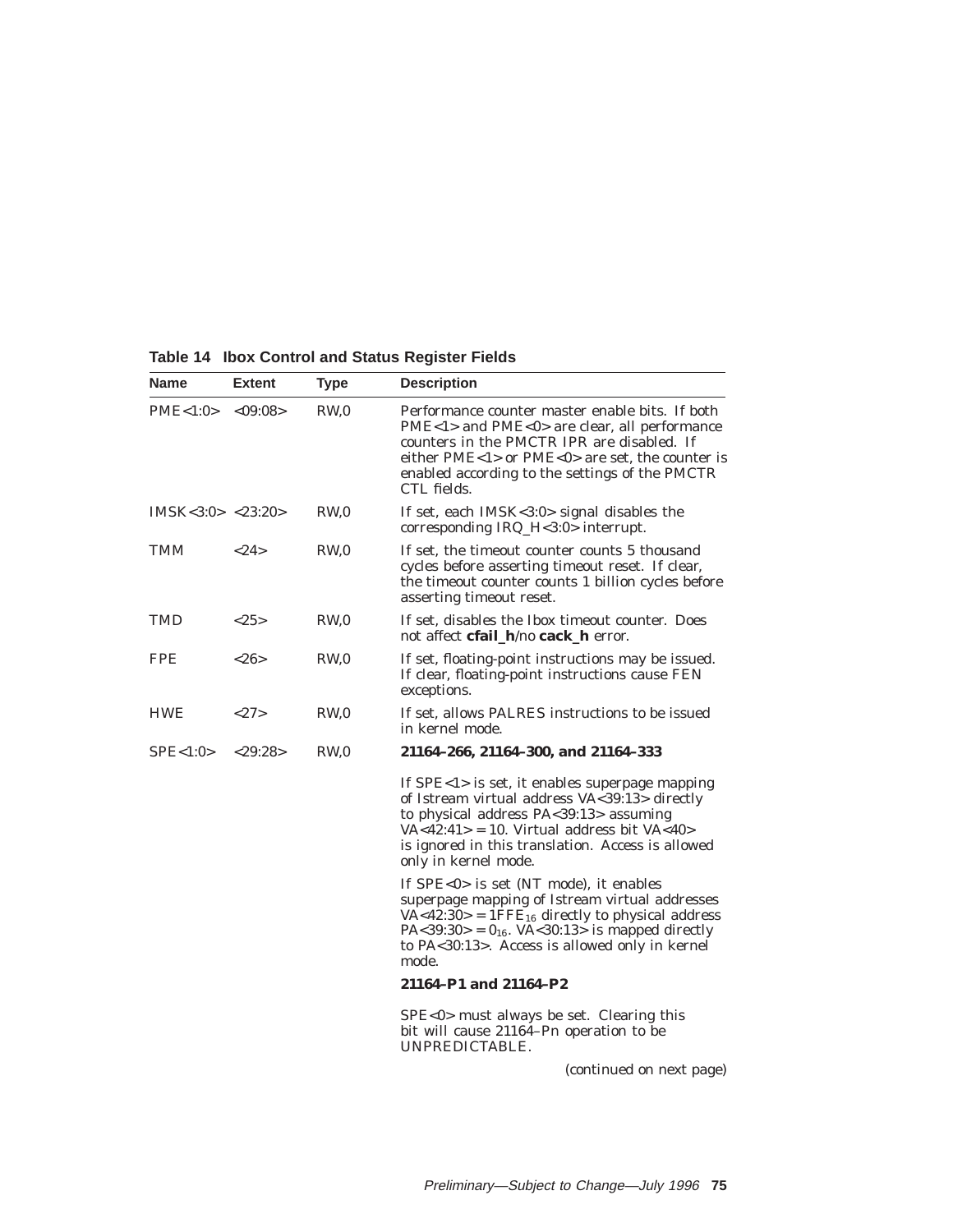| <b>Name</b> | <b>Extent</b> | <b>Type</b>     | <b>Description</b>                                                                    |
|-------------|---------------|-----------------|---------------------------------------------------------------------------------------|
| SDE         | <30>          | RW <sub>0</sub> | If set, enables PAL shadow registers.                                                 |
| <b>CRDE</b> | <32>          | RW <sub>0</sub> | If set, enables correctable error interrupts.                                         |
| <b>SLE</b>  | <33>          | RW <sub>0</sub> | If set, enables serial line interrupts.                                               |
| <b>FMS</b>  | <34>          | RW <sub>0</sub> | If set, forces miss on Icache references. MBZ in<br>normal operation.                 |
| <b>FBT</b>  | <35>          | RW.0            | If set, forces bad Icache tag parity. MBZ in<br>normal operation.                     |
| <b>FBD</b>  | <36>          | RW <sub>0</sub> | If set, forces bad Icache data parity. MBZ in<br>normal operation.                    |
| Reserved    | <37>          | RW <sub>1</sub> | Reserved to Digital. Must be one.                                                     |
| <b>ISTA</b> | <38>          | RO              | Reading this bit indicates ICACHE BIST status.<br>If set, ICACHE BIST was successful. |
| TST         | <39>          | RW <sub>0</sub> | Writing a 1 to this bit asserts the<br>test_status_h<1> signal.                       |

**Table 14 (Cont.) Ibox Control and Status Register Fields**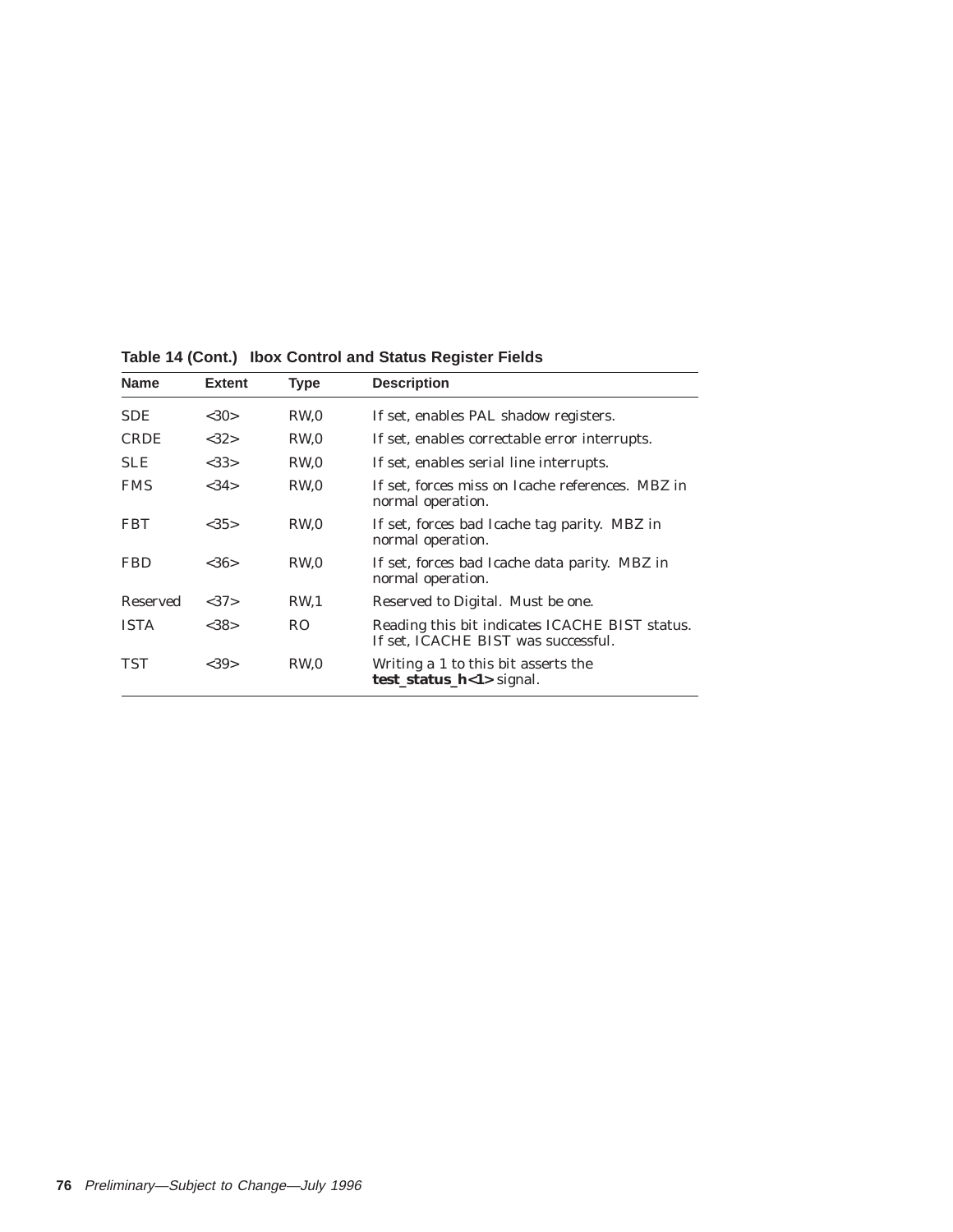#### **8.1.18 Interrupt Priority Level Register (IPLR)**

IPLR is a read/write register that is accessed by PALcode to set the value of the interrupt priority level (IPL). Whenever hardware detects an interrupt whose target IPL is greater than the value in IPLR<04:00>, an interrupt is taken. Figure 29 shows the IPLR register format.

| 31 |  |  |  |  |  |  |  |         |  |  |  |  |  | 05 04 |  |           | 00 |
|----|--|--|--|--|--|--|--|---------|--|--|--|--|--|-------|--|-----------|----|
|    |  |  |  |  |  |  |  | RAZ/IGN |  |  |  |  |  |       |  | IPL < 4:0 |    |
|    |  |  |  |  |  |  |  |         |  |  |  |  |  |       |  |           |    |
| 63 |  |  |  |  |  |  |  |         |  |  |  |  |  |       |  |           | 32 |

#### **Figure 29 Interrupt Priority Level Register (IPLR)**

LJ-03489-TI0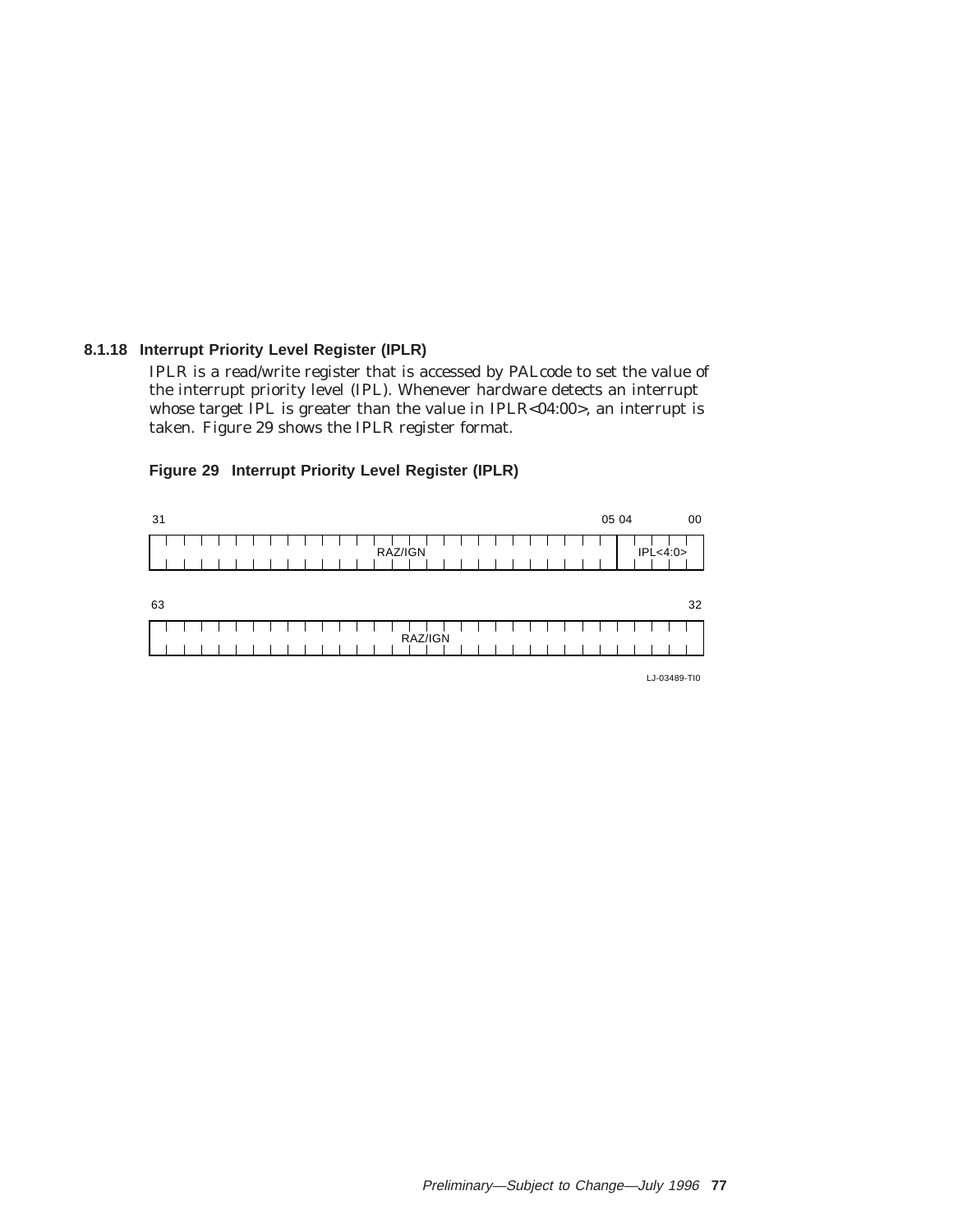#### **8.1.19 Interrupt ID (INTID) Register**

INTID is a read-only register that is written by hardware with the target IPL of the highest priority pending interrupt. The hardware recognizes an interrupt if the IPL being read is greater than the IPL given by IPLR<04:00>.

Interrupt service routines may use the value of this register to determine the cause of the interrupt. PALcode, for the interrupt service, must ensure that the IPL in INTID is greater than the IPL specified by IPLR. This restriction is required because a level-sensitive hardware interrupt may disappear before the interrupt service routine is entered (passive release).

The contents of INTID are not correct on a HALT interrupt because this particular interrupt does not have a target IPL at which it can be masked. When a HALT interrupt occurs, INTID indicates the next highest priority pending interrupt. PALcode for interrupt service must check the interrupt summary register (ISR) to determine if a HALT interrupt has occurred. Figure 30 shows the INTID register format.



#### **Figure 30 Interrupt ID (INTID) Register**

LJ-03490-TI0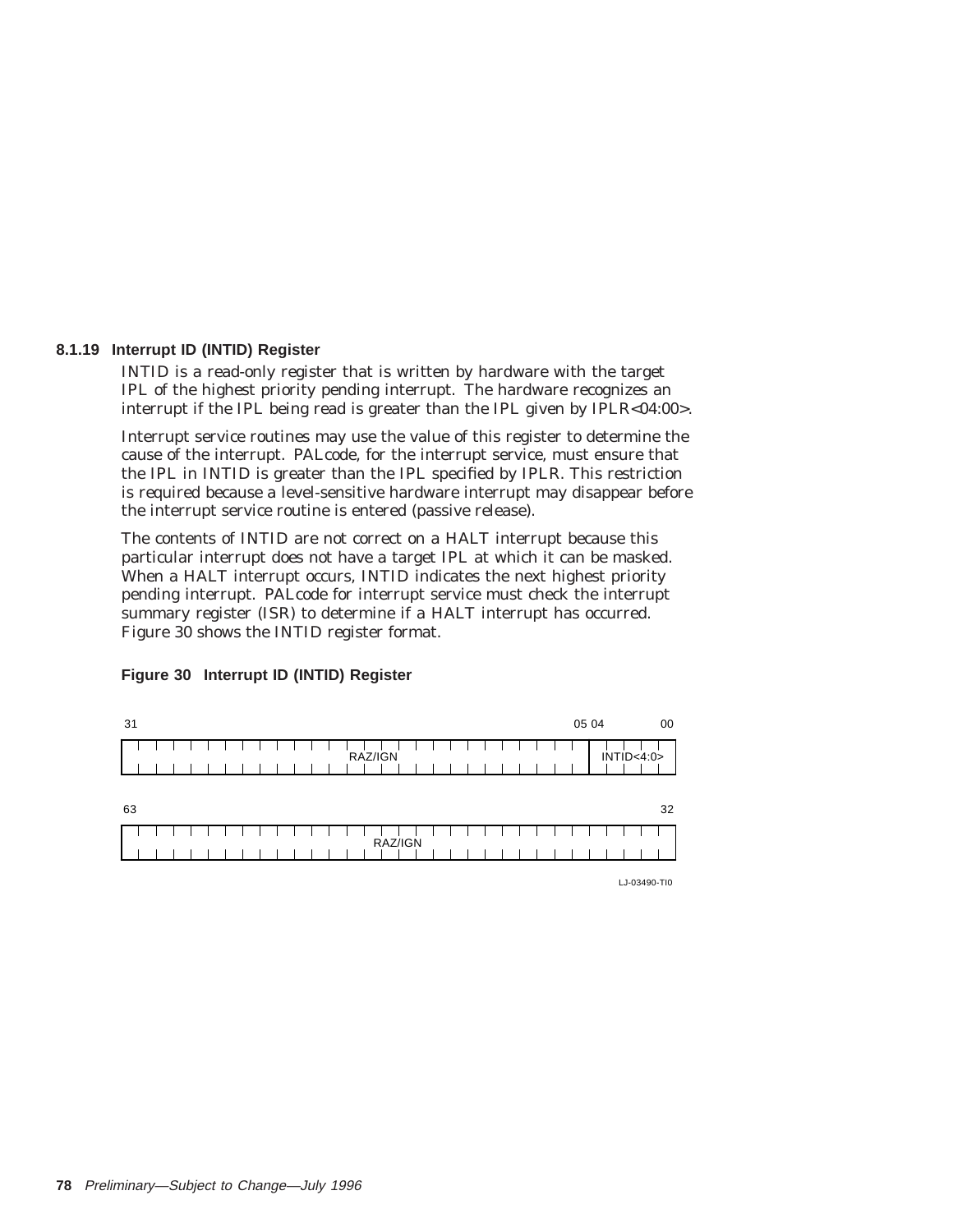### **8.1.20 Asynchronous System Trap Request Register (ASTRR)**

ASTRR is a read/write register containing bits to request asynchronous system trap (AST) interrupts in each of the four processor modes (U,S,E,K). In order to generate an AST interrupt, the corresponding enable bit in the ASTER must be set and the current processor mode given in the ICM<04:03> should be equal to or higher than the mode associated with the AST request. Figure 31 shows the ASTRR format.

| Figure 31 Asynchronous System Trap Request Register (ASTRR) |  |  |  |  |  |  |
|-------------------------------------------------------------|--|--|--|--|--|--|
|-------------------------------------------------------------|--|--|--|--|--|--|



LJ-03491-TI0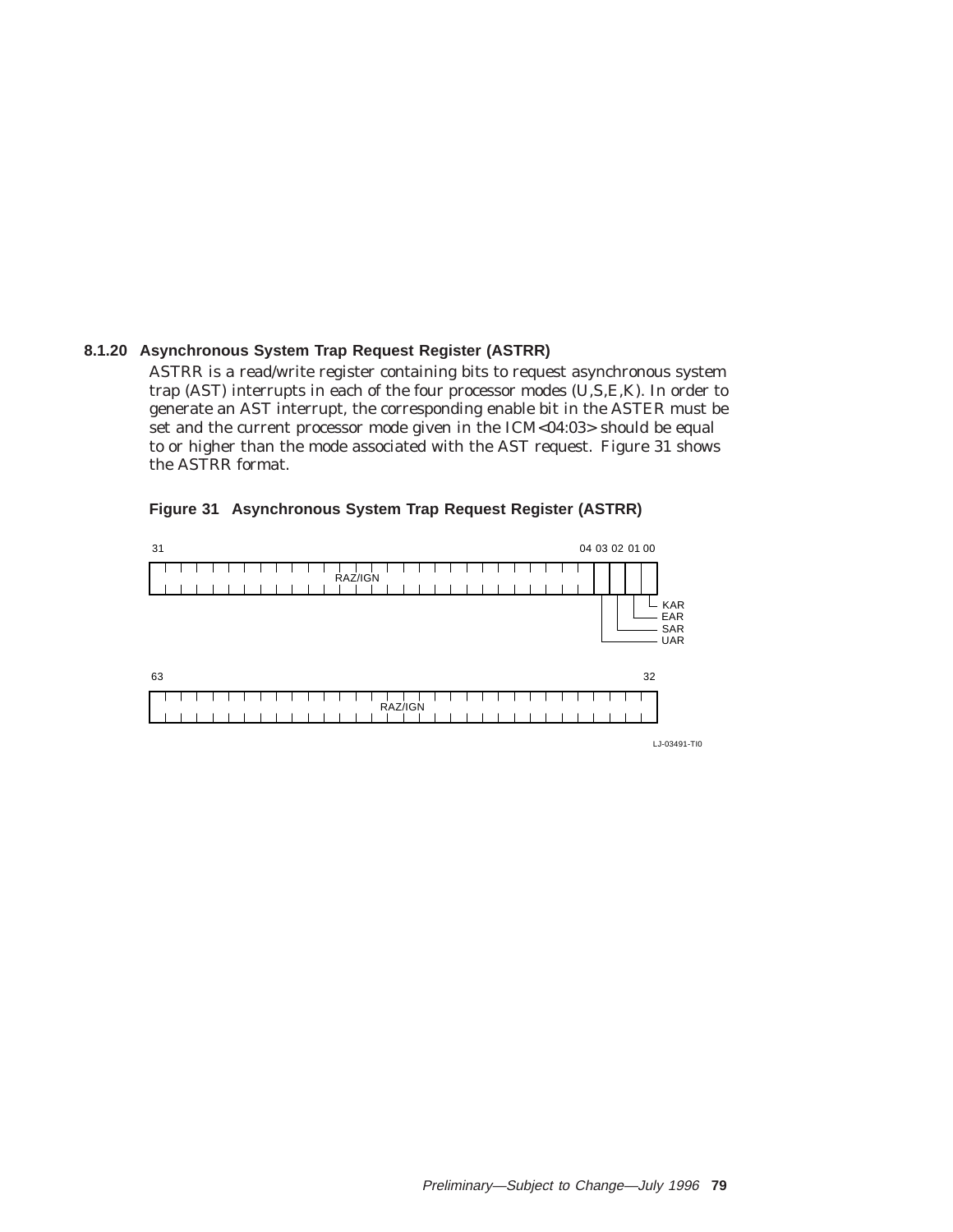# **8.1.21 Asynchronous System Trap Enable Register (ASTER)**

ASTER is a read/write register containing bits to enable corresponding asynchronous system trap (AST) interrupt requests. Figure 32 shows the ASTER format.

#### **Figure 32 Asynchronous System Trap Enable Register (ASTER)**



LJ-03492-TI0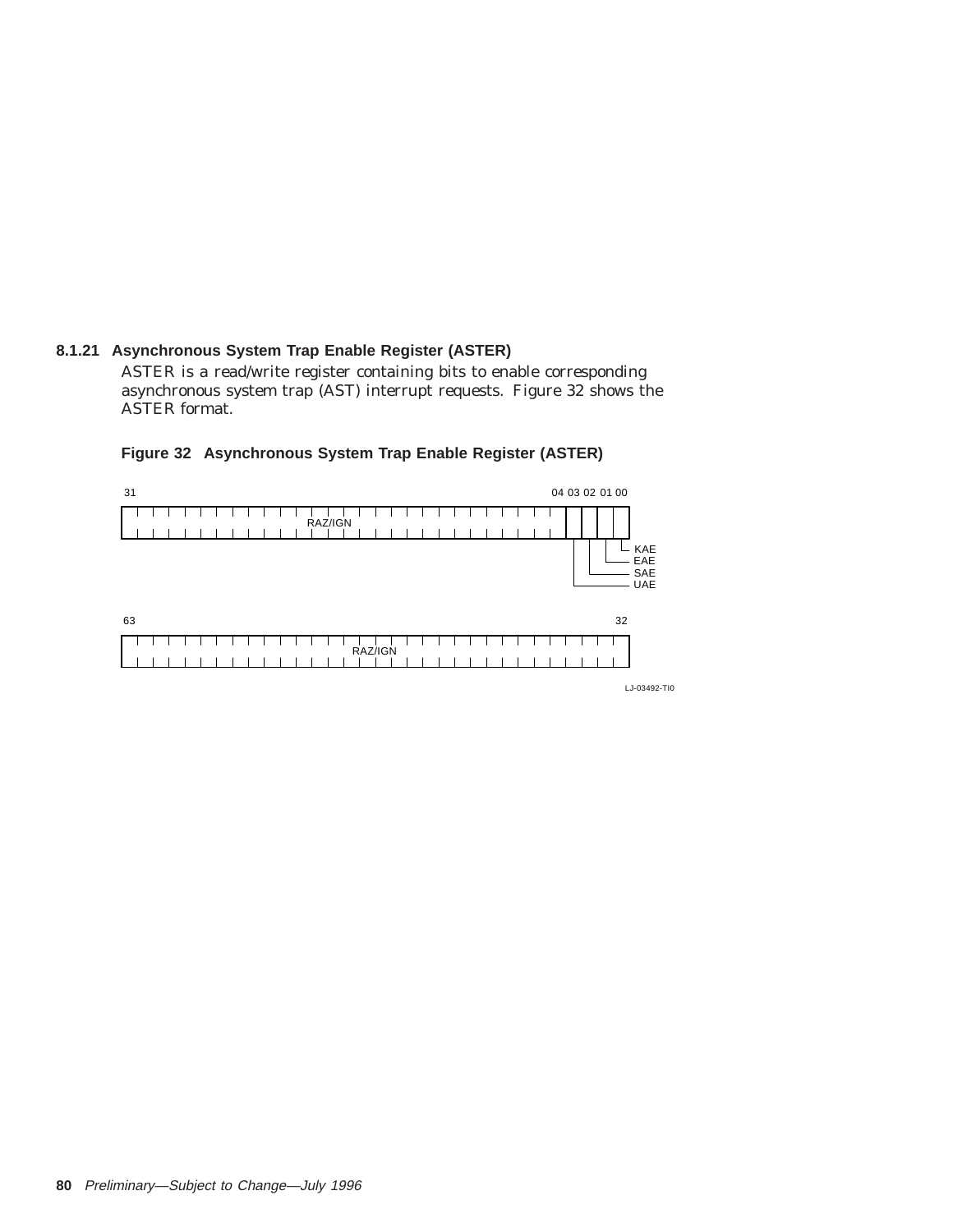# **8.1.22 Software Interrupt Request Register (SIRR)**

SIRR is a read/write register used to control software interrupt requests. A software request for a particular IPL may be requested by setting the appropriate bit in SIRR<15:01>. Figure 33 and Table 15 describe the SIRR format.

| 31 | 19 18                 | 04 03<br>00 |
|----|-----------------------|-------------|
|    | SIRR<15:1><br>RAZ/IGN | RAZ/IGN     |
| 63 |                       | 32          |
|    | RAZ/IGN               |             |

# **Figure 33 Software Interrupt Request Register (SIRR)**

LJ-03493-TI0

**Table 15 Software Interrupt Request Register Fields**

| <b>Name</b>             | <b>Extent</b> | Tvpe      | <b>Description</b>           |
|-------------------------|---------------|-----------|------------------------------|
| SIRR < 15:1 > < 18:04 > |               | <b>RW</b> | Request software interrupts. |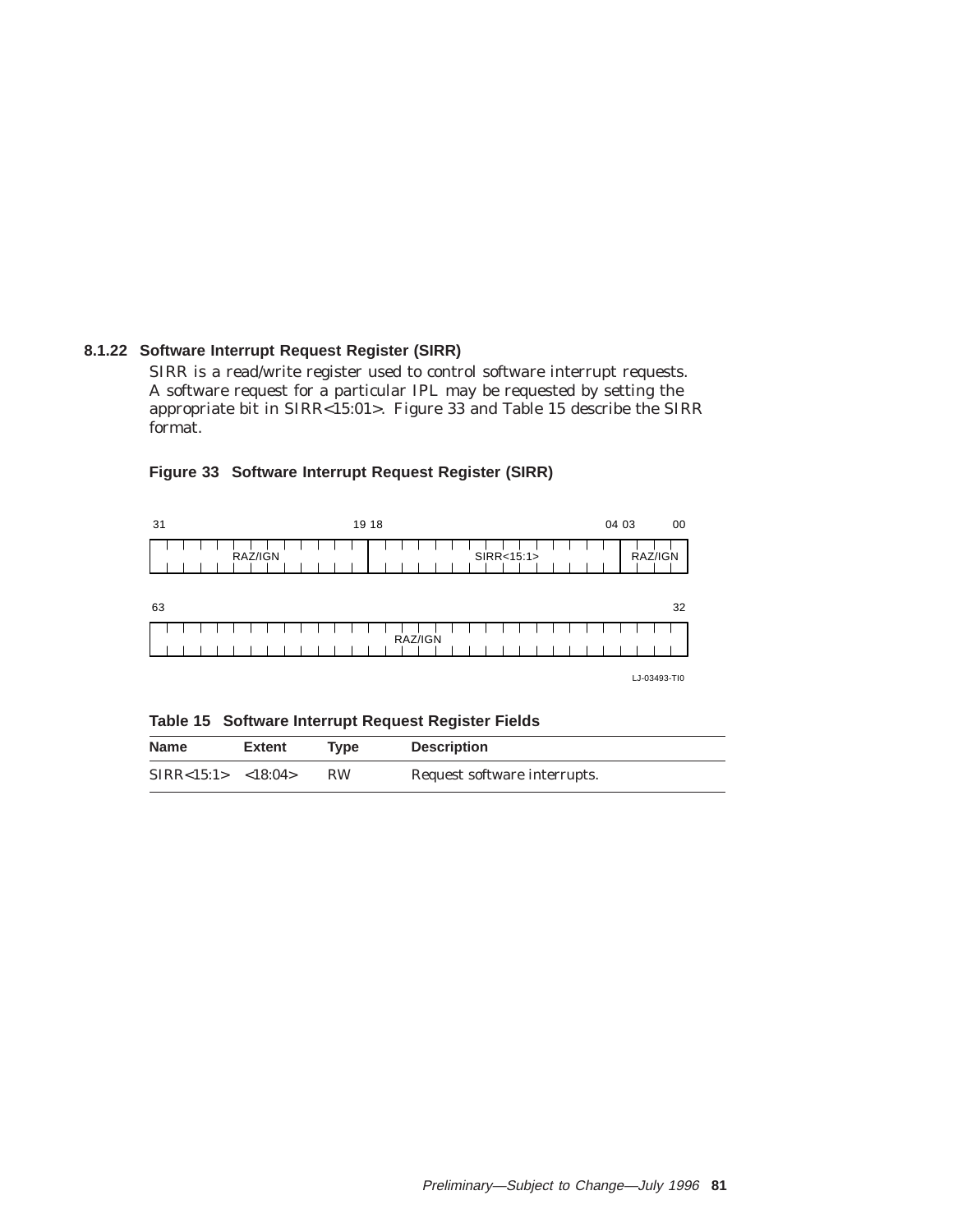# **8.1.23 Hardware Interrupt Clear (HWINT\_CLR) Register**

HWINT\_CLR is a write-only register used to clear edge-sensitive hardware interrupt requests. Figure 34 and Table 16 describe the HWINT\_CLR register format.



#### **Figure 34 Hardware Interrupt Clear (HWINT\_CLR) Register**

|  |  | Table 16 Hardware Interrupt Clear Register Fields |  |  |  |  |
|--|--|---------------------------------------------------|--|--|--|--|
|--|--|---------------------------------------------------|--|--|--|--|

| <b>Name</b>       | <b>Extent</b> | Type             | <b>Description</b>                               |
|-------------------|---------------|------------------|--------------------------------------------------|
| PC <sub>0</sub> C | < 27          | W <sub>1</sub> C | Clears performance counter 0 interrupt requests. |
| PC <sub>1</sub> C | < 28          | W <sub>1</sub> C | Clears performance counter 1 interrupt requests. |
| PC <sub>2</sub> C | < 2.9         | W <sub>1</sub> C | Clears performance counter 2 interrupt requests. |
| <b>CRDC</b>       | <32>          | W <sub>1</sub> C | Clears correctable read data interrupt requests. |
| <b>SLC</b>        | <33>          | W <sub>1</sub> C | Clears serial line interrupt requests.           |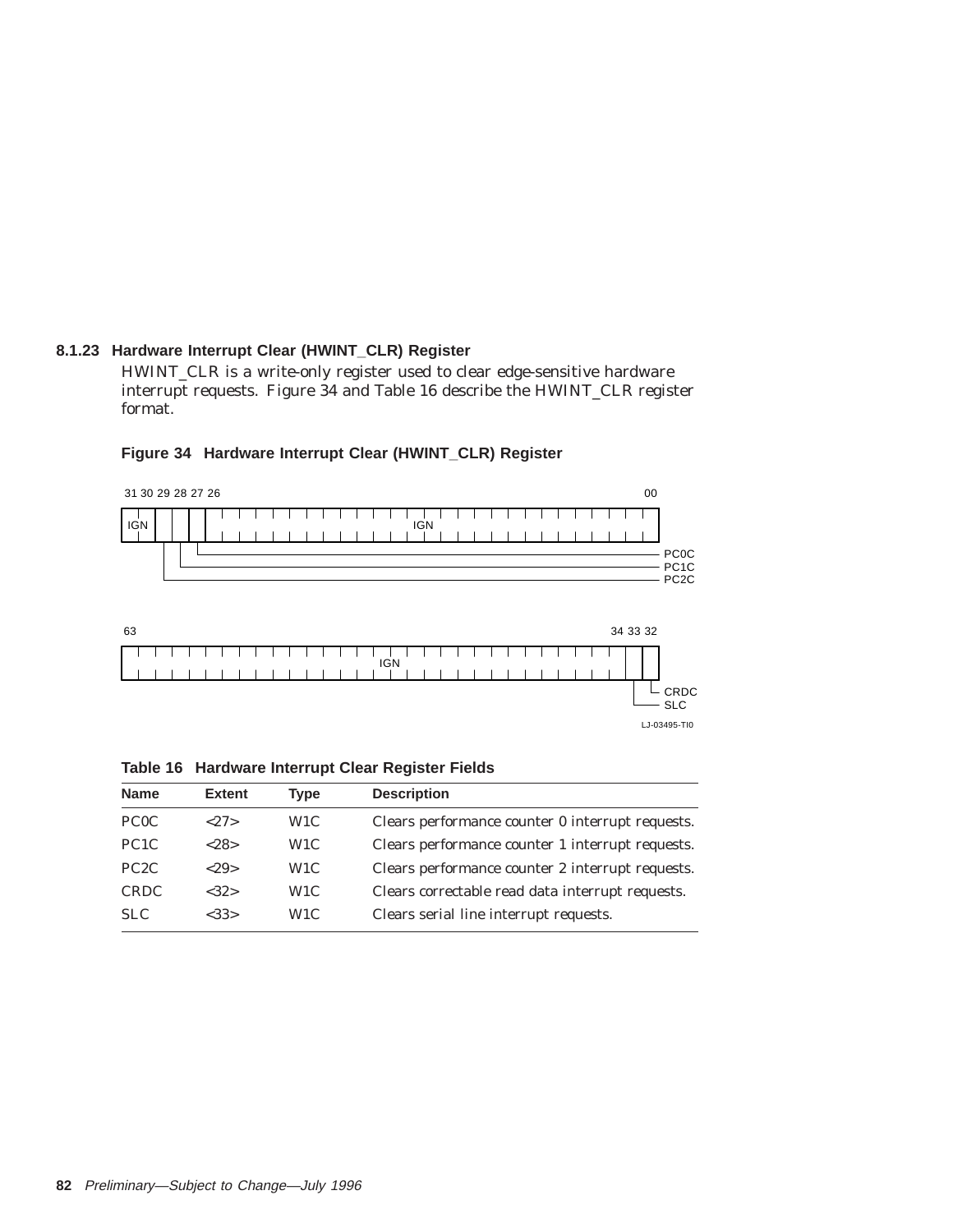#### **8.1.24 Interrupt Summary Register (ISR)**

ISR is a read-only register containing information about all pending hardware, software, and asynchronous system trap (AST) interrupt requests. Figure 35 and Table 17 describe the ISR format.



#### **Figure 35 Interrupt Summary Register (ISR)**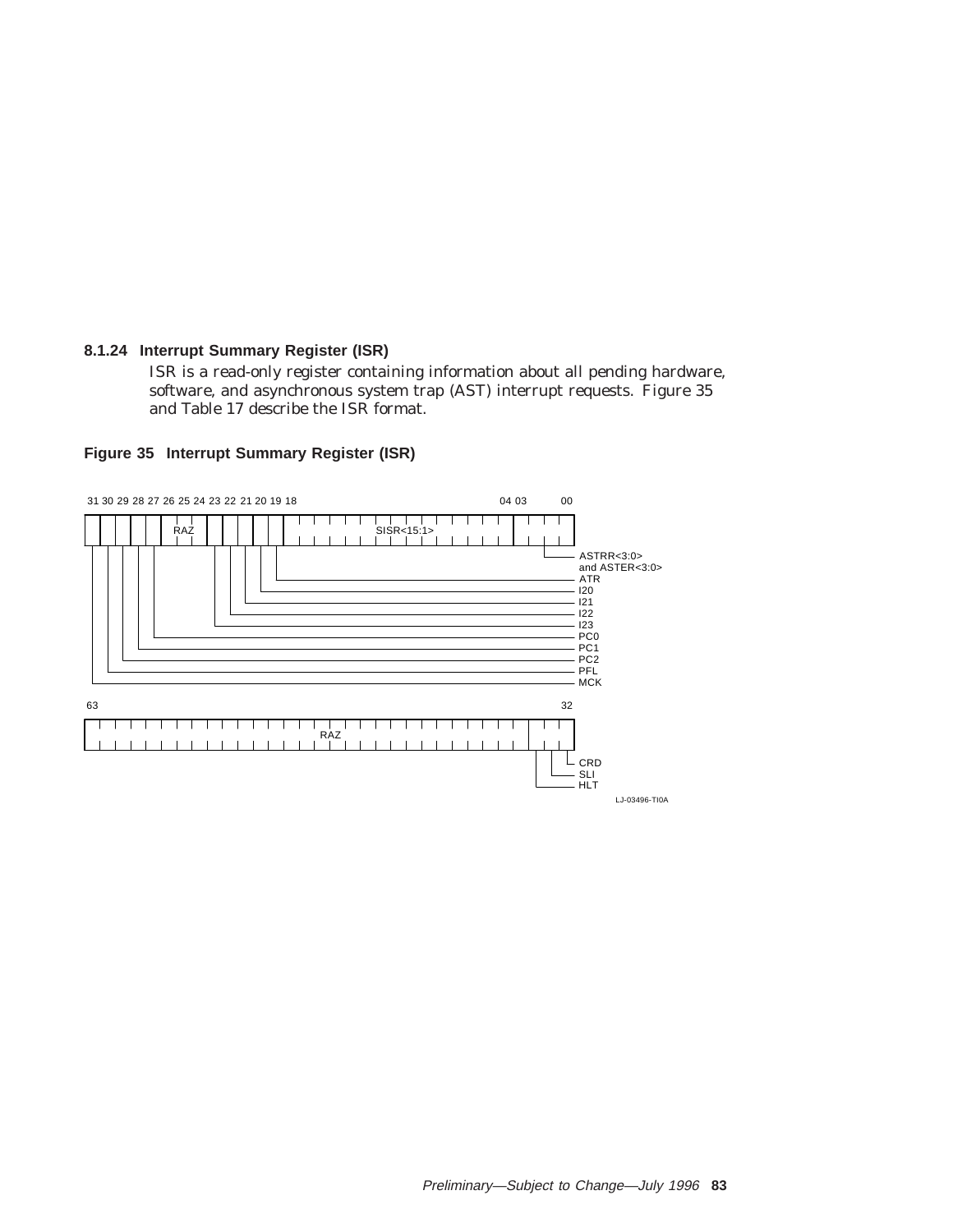| <b>Name</b>                                | <b>Extent</b> | <b>Type</b>    | <b>Description</b>                                                                                                                          |
|--------------------------------------------|---------------|----------------|---------------------------------------------------------------------------------------------------------------------------------------------|
| ASTRR < 3:0 > <03:00><br>and<br>ASTER<3:0> |               | R <sub>O</sub> | Boolean AND of ASTRR <usek> with<br/>ASTER<usek> used to indicate enabled AST<br/>requests.</usek></usek>                                   |
| $SISR < 15:1 > \langle 18:04 \rangle$      |               | RO.0           | Software interrupt requests 15 through 1<br>corresponding to IPL 15 through 1.                                                              |
| <b>ATR</b>                                 | <19>          | R <sub>O</sub> | Set if any AST request and corresponding<br>enable bit is set and if the processor mode is<br>equal to or higher than the AST request mode. |
| <b>I20</b>                                 | <20>          | R <sub>O</sub> | External hardware interrupt—irq_h<0>.                                                                                                       |
| I21                                        | < 2.1         | R <sub>O</sub> | External hardware interrupt—irq_h<1>.                                                                                                       |
| <b>I22</b>                                 | <22>          | R <sub>O</sub> | External hardware interrupt—irq_h<2>.                                                                                                       |
| <b>I23</b>                                 | < 2.3>        | <b>RO</b>      | External hardware interrupt— $\text{irq}_h$ <3>.                                                                                            |
| PC <sub>0</sub>                            | <2.7>         | R <sub>O</sub> | External hardware interrupt—performance<br>counter $0$ (IPL 29).                                                                            |
| PC <sub>1</sub>                            | <28>          | R <sub>O</sub> | External hardware interrupt—performance<br>counter 1 (IPL 29).                                                                              |
| PC2                                        | <29           | R <sub>O</sub> | External hardware interrupt—performance<br>counter 2 (IPL 29).                                                                              |
| <b>PFL</b>                                 | <30>          | R <sub>O</sub> | External hardware interrupt—power failure<br>$(IPL 30)$ .                                                                                   |
| <b>MCK</b>                                 | <31>          | R <sub>O</sub> | External hardware interrupt—system machine<br>check (IPL 31).                                                                               |
| <b>CRD</b>                                 | <32>          | R <sub>O</sub> | Correctable ECC errors (IPL 31).                                                                                                            |
| <b>SLI</b>                                 | <33>          | R <sub>O</sub> | Serial line interrupt.                                                                                                                      |
| <b>HLT</b>                                 | <34>          | R <sub>O</sub> | External hardware interrupt—halt.                                                                                                           |

**Table 17 Interrupt Summary Register Fields**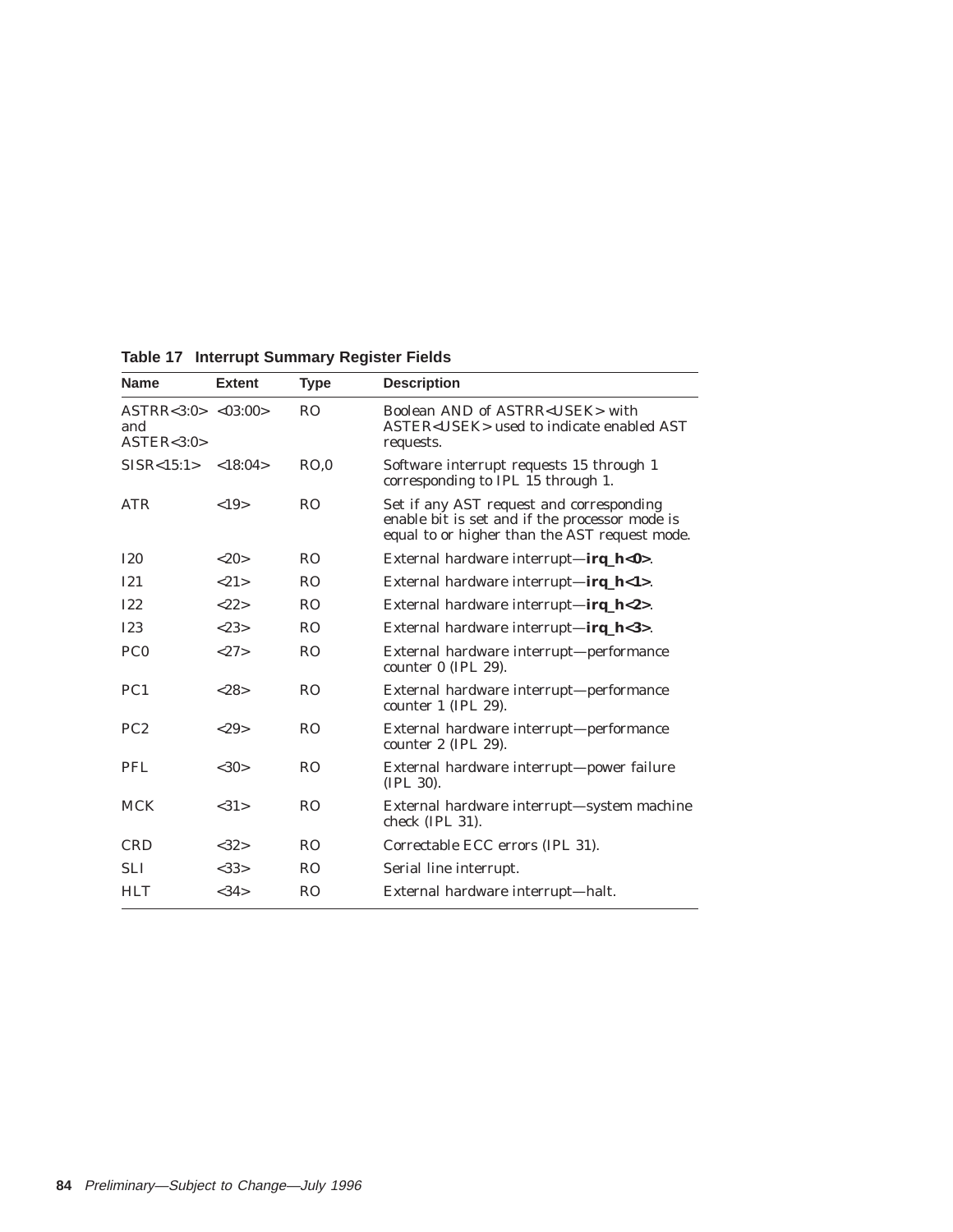#### **8.1.25 Serial Line Transmit (SL\_XMIT) Register**

SL\_XMIT is a write-only register used to transmit bit-serial data out of the microprocessor chip under the control of a software timing loop. The value of the TMT bit is transmitted offchip on the **srom\_clk\_h** signal. In normal operation mode (not in debugging mode), the **srom\_clk\_h** signal serves both the serial line transmission and the Icache serial ROM interface. Figure 36 and Table 18 describe the SL\_XMIT register format.

#### **Figure 36 Serial Line Transmit (SL\_XMIT) Register**



**Table 18 Serial Line Transmit Register Fields**

| <b>Name</b> | <b>Extent</b>  | <b>Type</b> | <b>Description</b>        |
|-------------|----------------|-------------|---------------------------|
| <b>TMT</b>  | $<\!\!07\!\!>$ | WO.1        | Serial line transmit data |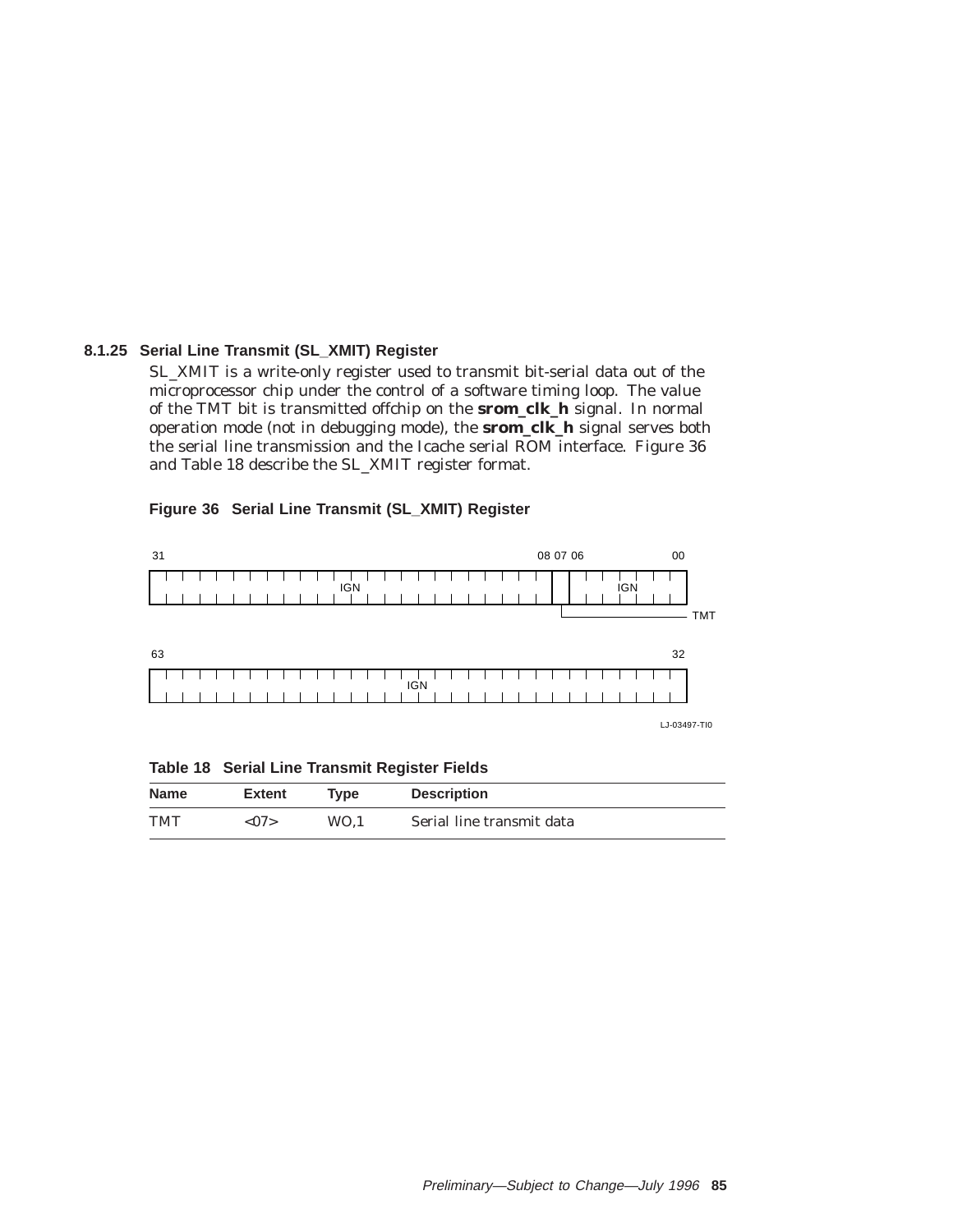#### **8.1.26 Serial Line Receive (SL\_RCV) Register**

SL\_RCV is a read-only register used to receive bit-serial data under the control of a software timing loop. The RCV bit in the SL\_RCV register is functionally connected to the **srom\_data\_h** signal. A serial line interrupt is requested whenever a transition is detected on the **srom\_data\_h** signal and the SLE bit in the ICSR is set. During normal operations (not in test mode), the **srom\_data\_h** signal serves both the serial line reception and the Icache serial ROM (SROM) interface. Figure 37 and Table 19 describe the SL\_RCV register format.

#### **Figure 37 Serial Line Receive (SL\_RCV) Register**



**Table 19 Serial Line Receive Register Fields**

| <b>Name</b> | <b>Extent</b> | Tvpe | <b>Description</b>       |
|-------------|---------------|------|--------------------------|
| <b>RCV</b>  | < 06          | RO.  | Serial line receive data |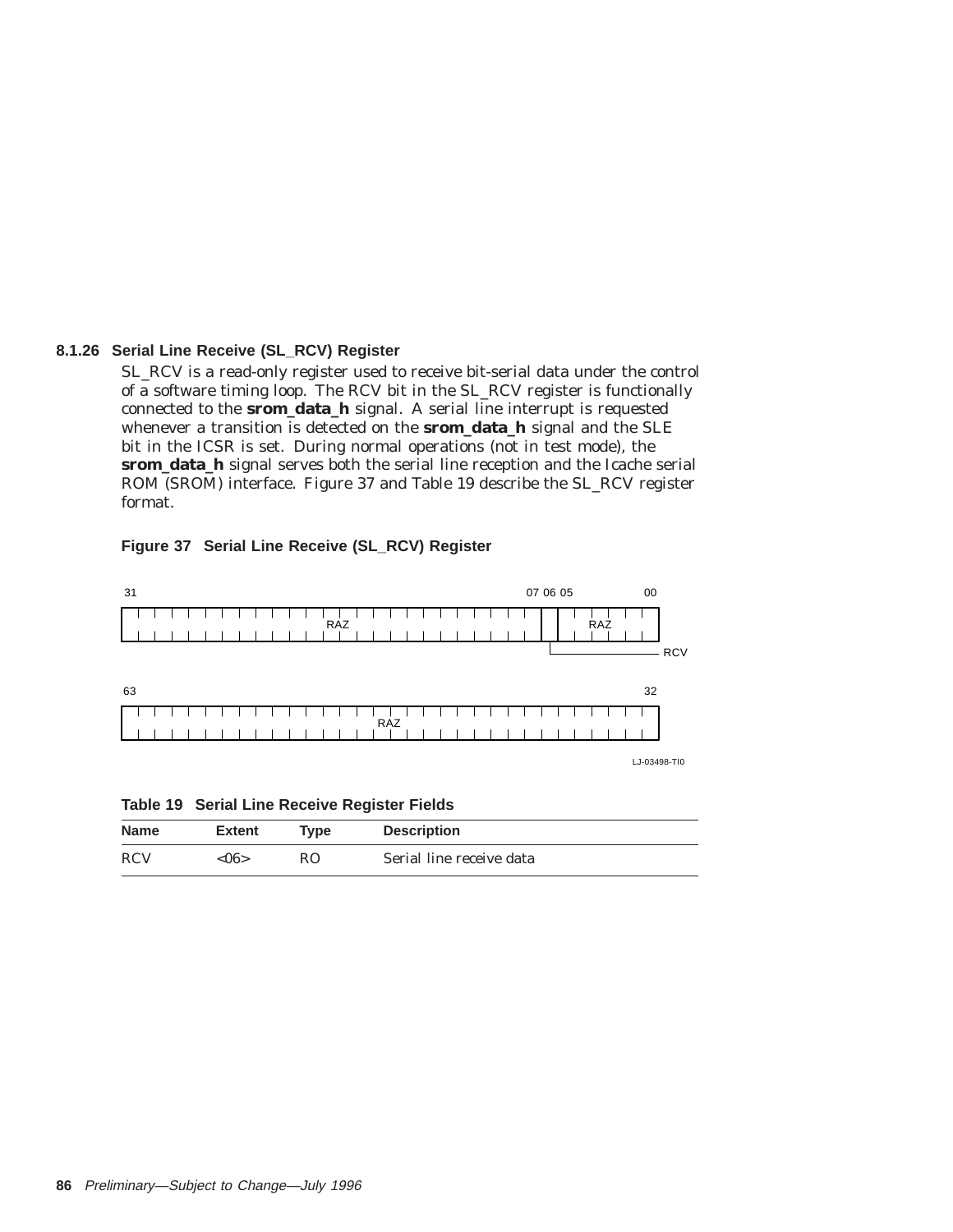#### **8.1.27 Performance Counter (PMCTR) Register**

PMCTR is a read/write register that controls the three onchip performance counters. Figure 38 and Table 20 describe the PMCTR format. Performance counter interrupt requests are summarized in Section 8.1.24. Cbox inputs to the counter select options are described in Table 40.

**Note**

The arrangement of the select option tables is not meant to imply any restrictions on permitted combinations of selections. The only cases in which the selection for one counter influences another's count is SEL1=8 (SEL 2=2, 3, other).

#### **Figure 38 Performance Counter (PMCTR) Register**



MA-0601A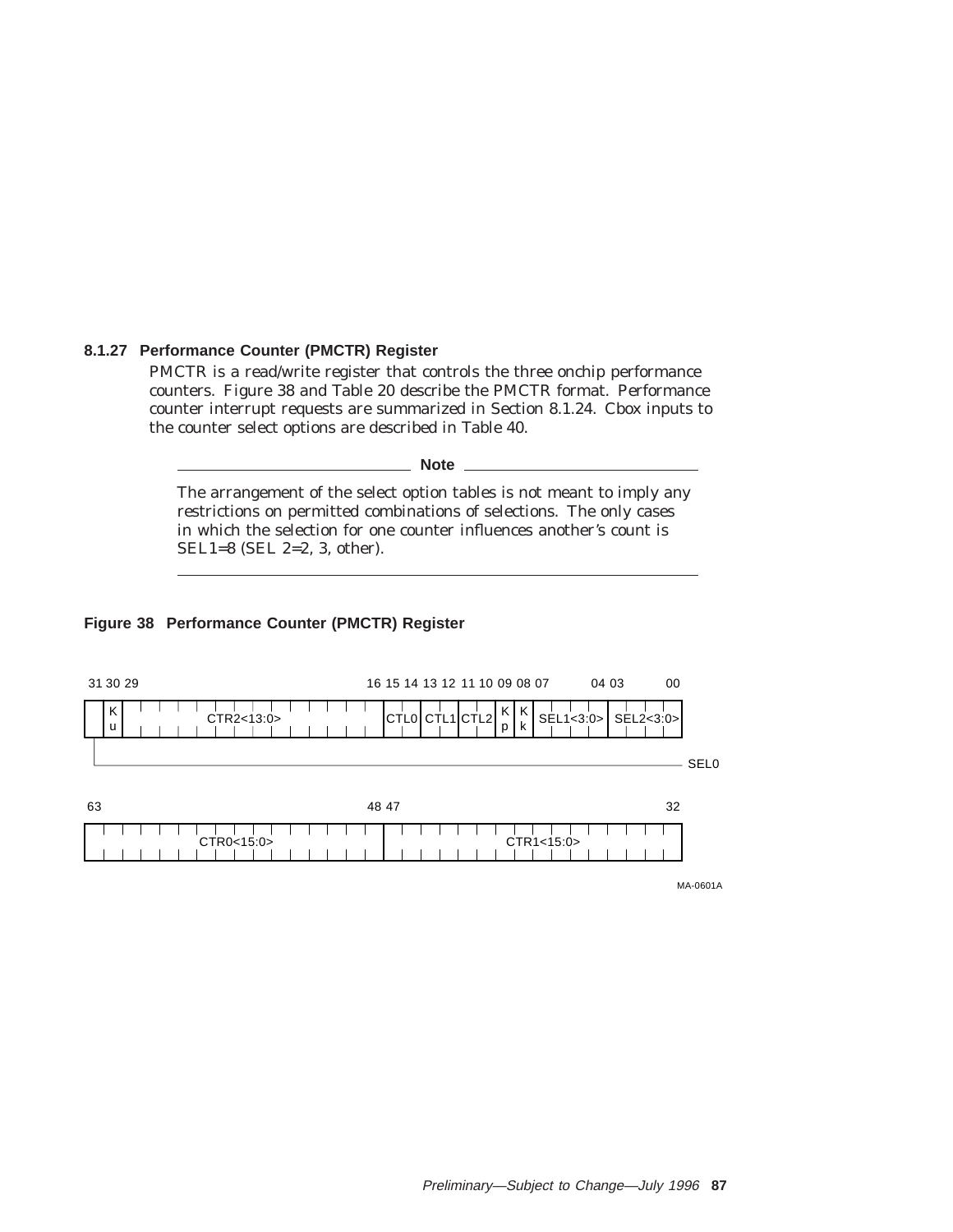| Name         | <b>Extent</b> | <b>Type</b>     | <b>Description</b>                                                                                                                                                                                                                                  |
|--------------|---------------|-----------------|-----------------------------------------------------------------------------------------------------------------------------------------------------------------------------------------------------------------------------------------------------|
| CTR0<15:0>   | <63:48>       | <b>RW</b>       | A 16-bit counter of events selected by SEL0 and<br>enabled by CTL0<1:0>.                                                                                                                                                                            |
| CTR1 < 15:0  | <47:32>       | <b>RW</b>       | A 16-bit counter.                                                                                                                                                                                                                                   |
| <b>SEL0</b>  | <31>          | <b>RW</b>       | Counter0 Select—refer to Table 21.                                                                                                                                                                                                                  |
| Ku           | <30>          | <b>RW</b>       | Kill user mode—disables all counters in user<br>mode (refer to Table 22).                                                                                                                                                                           |
| CTR2 < 13:0> | < 29:16>      | <b>RW</b>       | 14-bit counter                                                                                                                                                                                                                                      |
| CTL0<1:0>    | <15:14>       | RW <sub>0</sub> | CTRO counter control:<br>00 counter disable, interrupt disable<br>01 counter enable, interrupt disable<br>10 counter enable, interrupt at count 65536<br>(Refer to Section 8.1.23 and Section 8.1.24.)<br>11 counter enable, interrupt at count 256 |
| CTL1 < 1:0>  | <13:12>       | RW <sub>0</sub> | CTR1 counter control:<br>00 counter disable, interrupt disable<br>01 counter enable, interrupt disable<br>10 counter enable, interrupt at count 65536<br>11 counter enable, interrupt at count 256                                                  |
| CTL2 < 1:0>  | < 11:10>      | RW <sub>0</sub> | CTR <sub>2</sub> counter control:<br>00 counter disable, interrupt disable<br>01 counter enable, interrupt disable<br>10 counter enable, interrupt at count 16384<br>11 counter enable, interrupt at count 256                                      |
| Kp           | < 0.9         | <b>RW</b>       | Kill PALmode-disables all counters in<br>PALmode (refer to Table 22).                                                                                                                                                                               |
| Kk           | < 08          | <b>RW</b>       | Kill kernel, executive, supervisor mode—<br>disables all counters in kernel, executive,<br>and supervisor modes (refer to Table 22).<br>$Ku=1$ , $Kp=1$ , and $Kk=1$ enables counters in<br>executive and supervisor modes only.                    |
| SEL1 < 3:0>  | < 07:04>      | <b>RW</b>       | Counter1 Select-refer to Table 21.                                                                                                                                                                                                                  |
| SEL2 < 3:0>  | <03:00>       | <b>RW</b>       | Counter2 Select-refer to Table 21.                                                                                                                                                                                                                  |
|              |               |                 |                                                                                                                                                                                                                                                     |

**Table 20 Performance Counter Register Fields**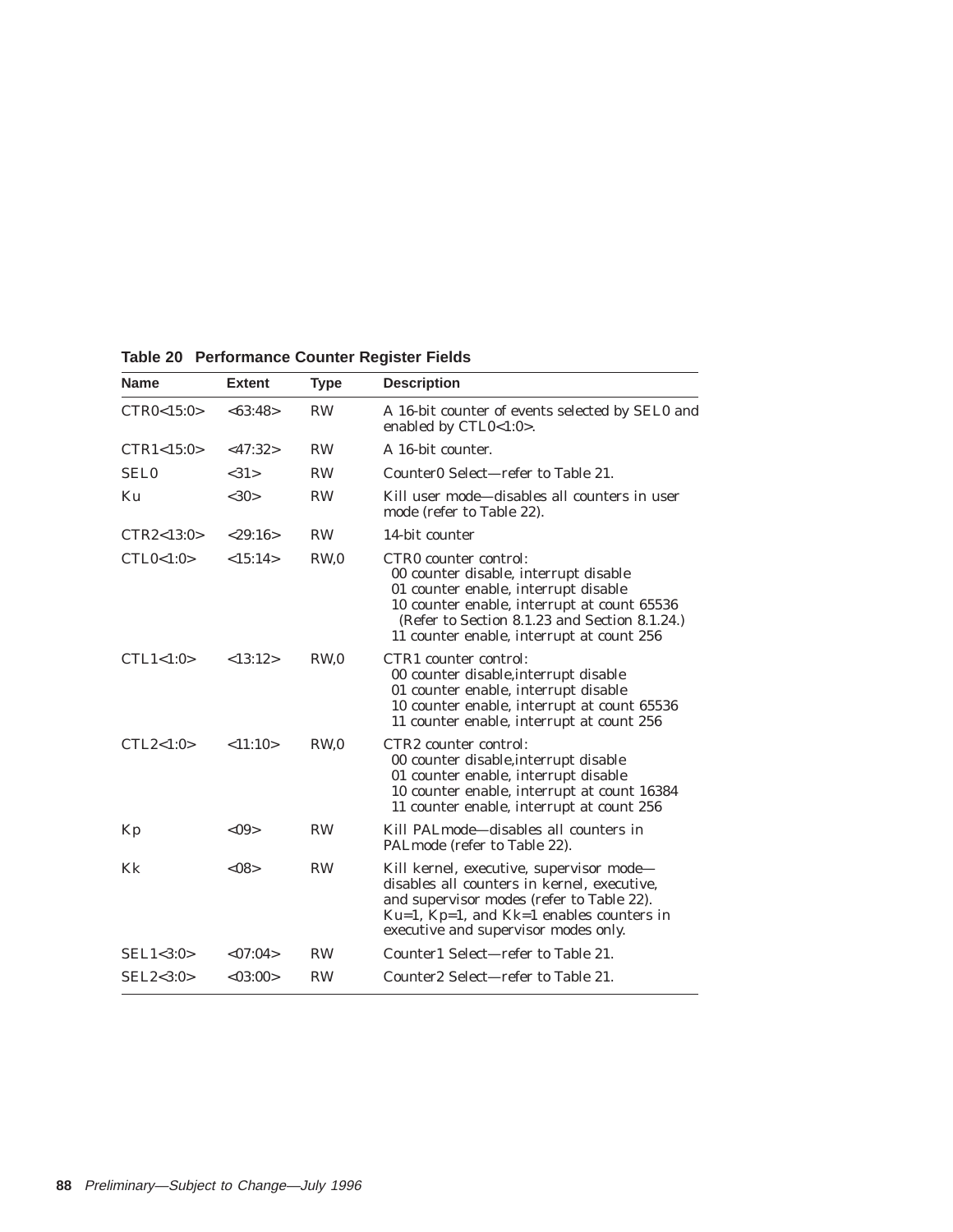Table 21 shows the PMCTR counter select options.

| <b>Counter0</b><br>SEL0<0> | Counter1<br>SEL1<3:0>                                                                | <b>Counter2</b><br>SEL2<3:0>   |
|----------------------------|--------------------------------------------------------------------------------------|--------------------------------|
| 0:Cycles                   | 0x0: nonissue cycles<br>Valid instruction in S3 but none<br>issued.                  | $0x0$ : long(>15 cycle) stalls |
|                            | $0x1$ : split-issue cycles<br>Some, but not all, instructions at<br>S3 issued.       | $0x1:$ reserved                |
|                            | 0x2: pipe-dry cycles<br>No valid instruction at S3.                                  |                                |
|                            | 0x3: replay trap<br>A replay trap occurred.                                          |                                |
|                            | 0x4: single-issue cycles<br>Exactly one instruction issued.                          |                                |
|                            | 0x5: dual-issue cycles<br>Exactly two instructions issued.                           |                                |
|                            | 0x6: triple-issue cycles<br>Exactly three instructions<br>issued.                    |                                |
|                            | $0x7$ : quad-issue cycles<br>Exactly four instructions issued.                       |                                |
| 1:Instructions             | 0x8: jsr-ret if sel2=PC-M<br>Instruction issued if sel2 is<br>PC-M.                  | 0x2: PC-mispredicts            |
|                            | $0x8$ : cond-branch if sel $2=BR$ -M<br>Instruction issued if sel2 is<br><b>BR-M</b> | 0x3: BR-mispredicts            |
|                            | 0x8: all flow-change instructions<br>if sel2=! $(PC-M \text{ or } BR-M)$             |                                |
|                            | 0x9: IntOps issued                                                                   | 0x4: Icache/RFB misses         |
|                            | 0xA: FPOps issued                                                                    | $0x5$ : ITB misses             |
|                            | 0xB: loads issued                                                                    | 0x6: Dcache LD misses          |
|                            | 0xC: stores issued                                                                   | $0x7$ : DTB misses             |
|                            | 0xD: Icache issued                                                                   | 0x8: LDs merged in MAF         |
|                            |                                                                                      | (continued on next page)       |

**Table 21 PMCTR Counter Select Options**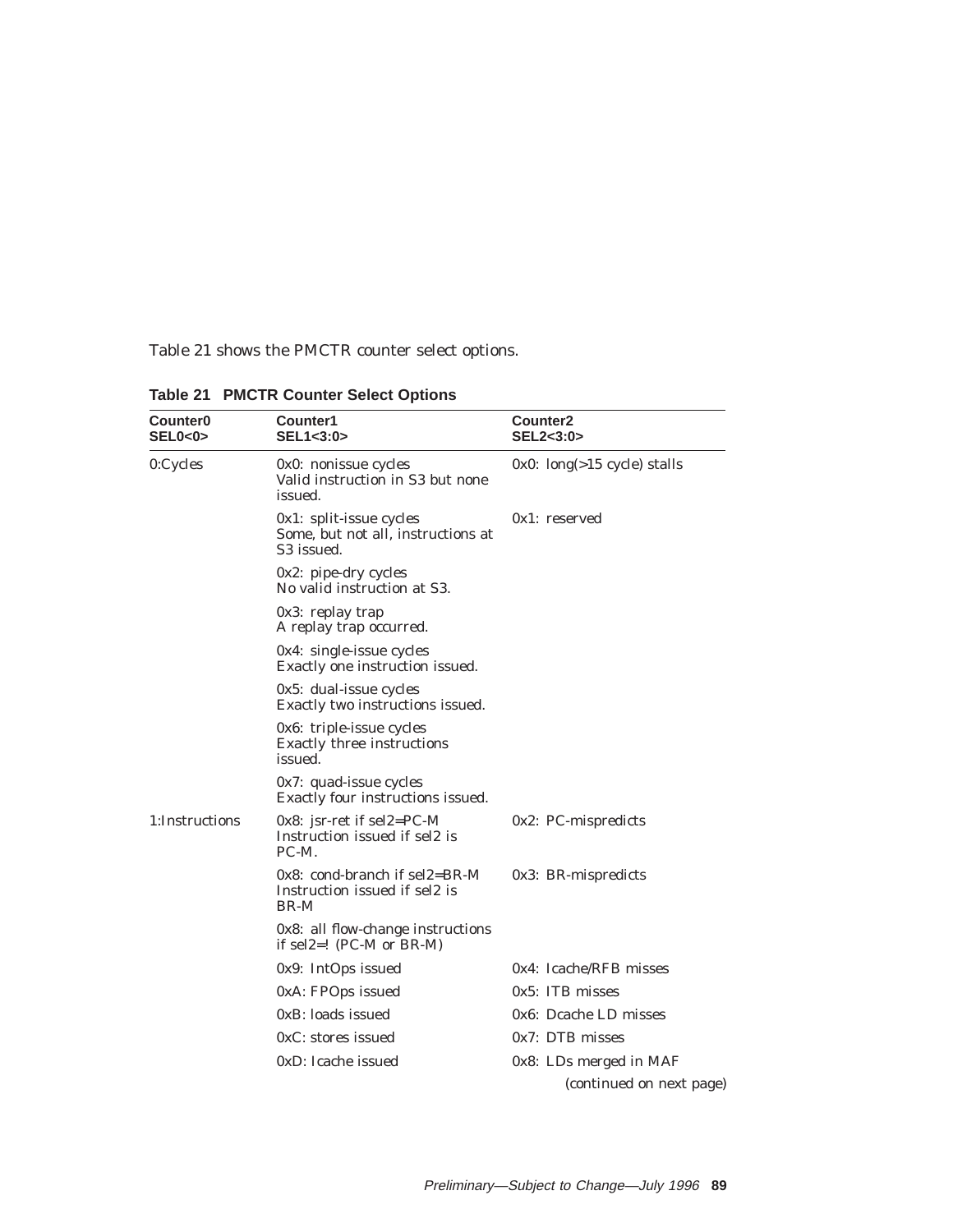| Counter <sub>0</sub><br>SELO < 0 | Counter1<br>SEL1<3:0>     | Counter <sub>2</sub><br>SEL2<3:0>                                                                                                                                                                                                                                                                                                                          |  |  |  |  |  |  |
|----------------------------------|---------------------------|------------------------------------------------------------------------------------------------------------------------------------------------------------------------------------------------------------------------------------------------------------------------------------------------------------------------------------------------------------|--|--|--|--|--|--|
|                                  | 0xE: Dcache accesses      | $0x9: LDU$ replay traps                                                                                                                                                                                                                                                                                                                                    |  |  |  |  |  |  |
|                                  |                           | 0xA:WB/MAF full replay traps                                                                                                                                                                                                                                                                                                                               |  |  |  |  |  |  |
|                                  |                           | $0xB$ : external <b>perf_mon_h</b><br>input. This counts in CPU<br>cycles, but input is sampled<br>in sysclk cycles. The external<br>status perf_mon_h is sampled<br>once per system clock and held<br>through the system clock period.<br>This means that "sysclock ratio"<br>counts occur for each system<br>clock cycle in which the status is<br>true. |  |  |  |  |  |  |
|                                  |                           | $0xC$ : CPU cycles                                                                                                                                                                                                                                                                                                                                         |  |  |  |  |  |  |
|                                  |                           | 0xD: MB stall cycles                                                                                                                                                                                                                                                                                                                                       |  |  |  |  |  |  |
|                                  |                           | 0xE: LDxL instructions issued                                                                                                                                                                                                                                                                                                                              |  |  |  |  |  |  |
|                                  | $0xF$ : pick CBOX input 1 | $0xF$ : pick CBOX input 2                                                                                                                                                                                                                                                                                                                                  |  |  |  |  |  |  |

# **Table 21 (Cont.) PMCTR Counter Select Options**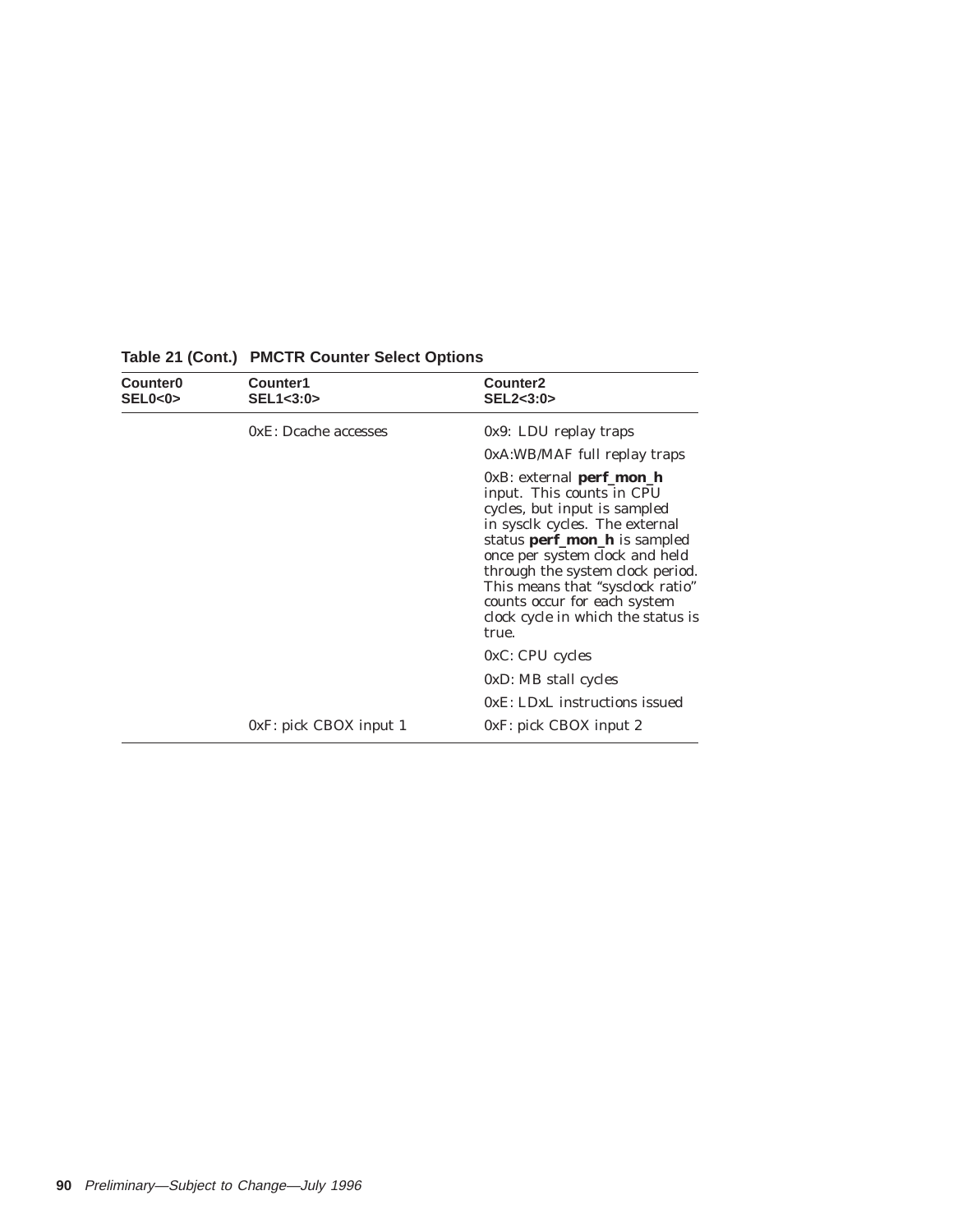|                                                         | <b>Kill Bit Settings</b> |    |          |
|---------------------------------------------------------|--------------------------|----|----------|
| <b>Measurement Mode Desired</b>                         | Ku                       | Кp | Kk       |
| Program                                                 | 0                        | 0  | $\bf{0}$ |
| PAL only                                                |                          | 0  |          |
| OS only (kernel, executive,<br>supervisor)              |                          |    | $\bf{0}$ |
| User only                                               |                          |    |          |
| All except PAL                                          |                          |    | $_{0}$   |
| $OS + PAL$ (not user)                                   |                          | 0  | $\bf{0}$ |
| $User + PAL$ (not kernel,<br>executive, and supervisor) | $\Omega$                 | 0  |          |
| Executive and supervisor only <sup>1</sup>              |                          |    |          |

#### **Table 22 Measurement Mode Control**

<sup>1</sup>In this instance, Kk means kill kernel only. The combination Ku=1, Kp=1, and Kk=1 is used to gather events for the executive and supervisor modes only.

#### **Note**

Both the user and the operating system can make PAL subroutine calls that put the machine in PALmode. The "OS only," "user only," and "executive and supervisor only" modes do not measure the events during the PAL subroutine calls made by the OS or user. The "OS + PAL" and "user + PAL" modes should be used carefully. "OS + PAL" mode measures the events during the PAL calls made by the user, whereas "user + PAL" mode measures the events during the PAL calls made by the OS.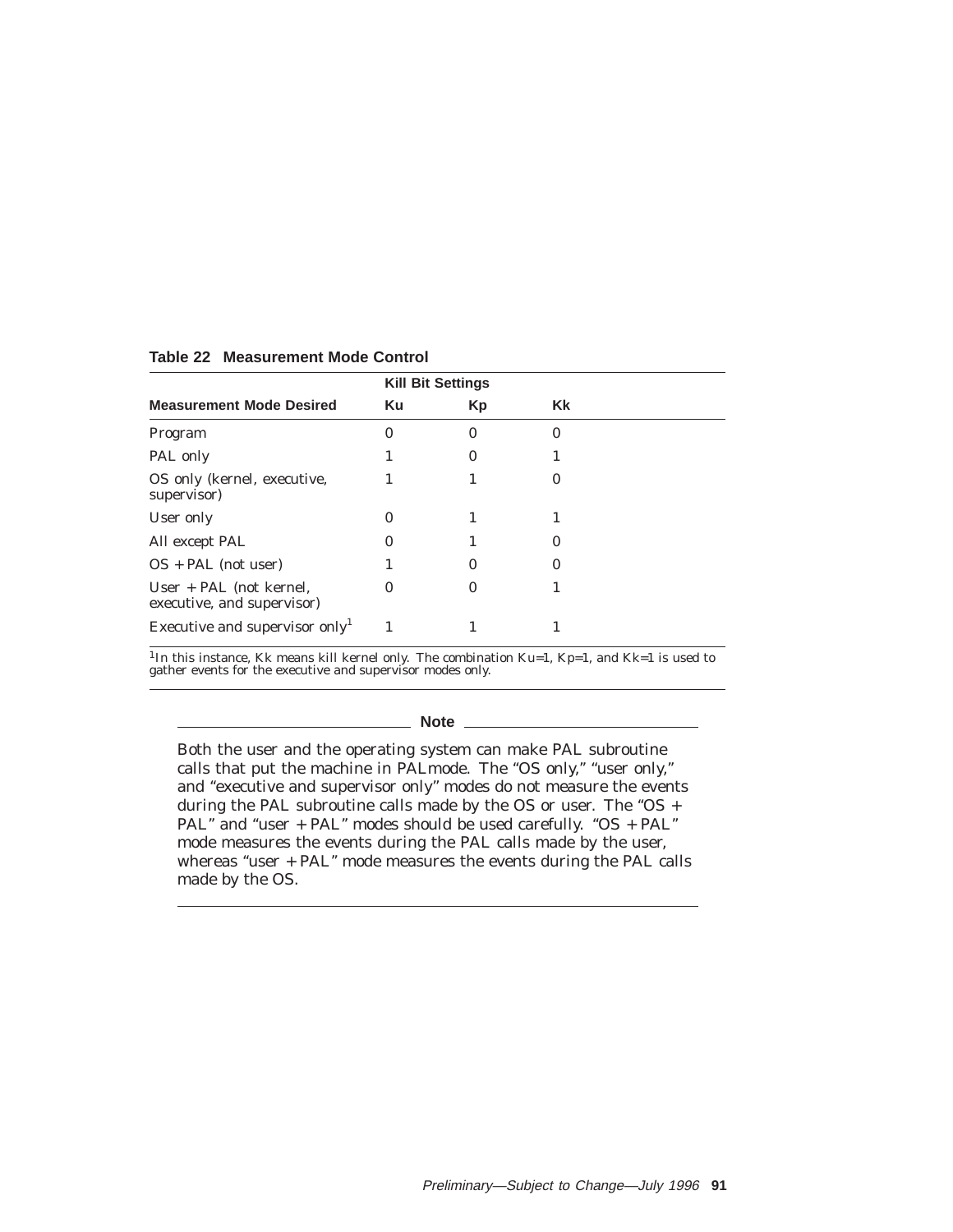# **8.2 Memory Address Translation Unit (Mbox) IPRs**

The Mbox internal processor registers (IPRs) are described in Section 8.2.1 through Section 8.2.23.

#### **8.2.1 Dstream Translation Buffer Address Space Number (DTB\_ASN) Register**

DTB\_ASN is a write-only register that must be written with an exact duplicate of the ITB\_ASN register ASN field. Figure 39 shows the DTB\_ASN register format.

#### **Figure 39 Dstream Translation Buffer Address Space Number (DTB\_ASN) Register**



LJ-03499-TI0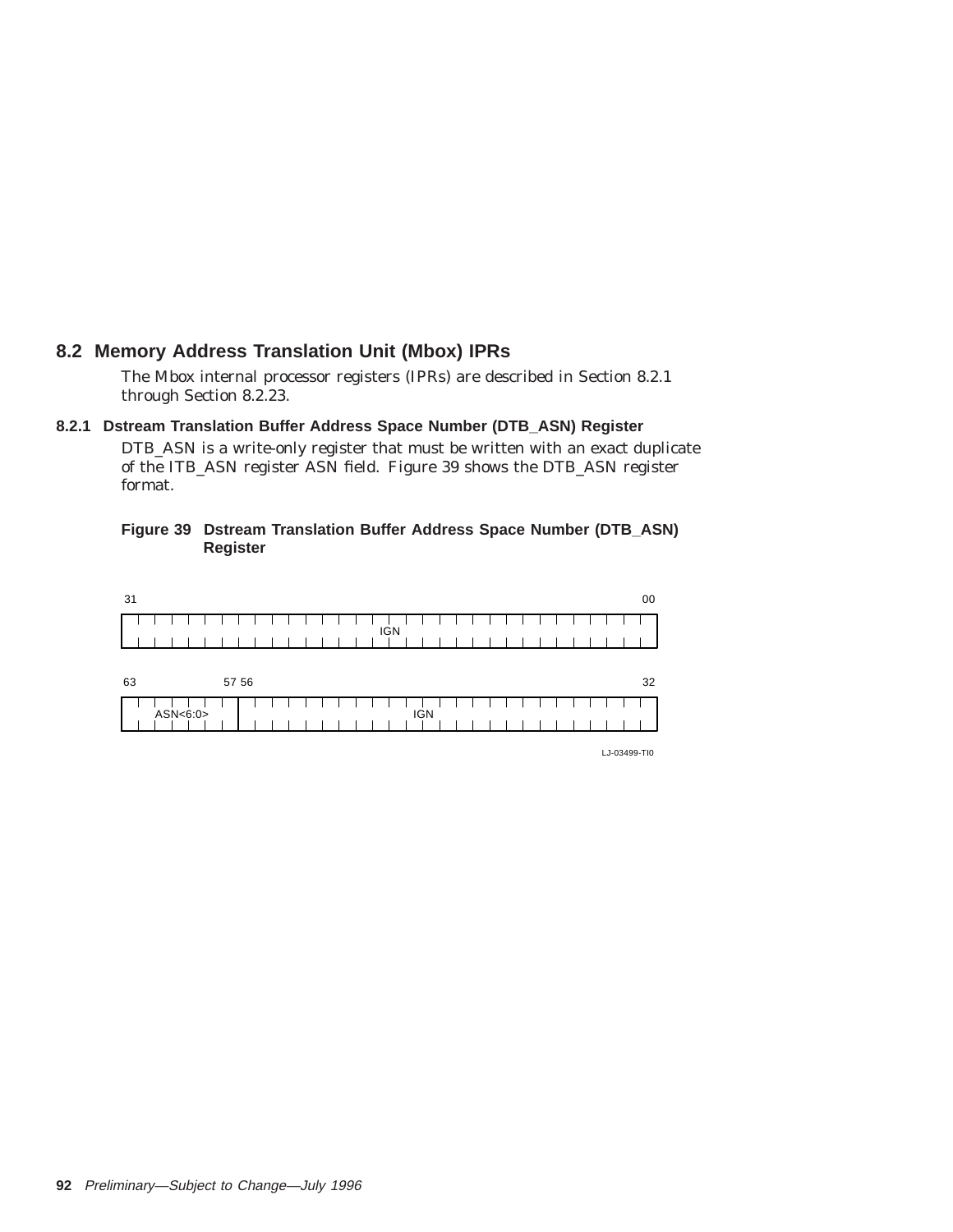### **8.2.2 Dstream Translation Buffer Current Mode (DTB\_CM) Register**

DTB\_CM is a write-only register that must be written with an exact duplicate of the Ibox current mode (ICM) register CM field. These bits indicate the current mode of the machine, as described in the *Alpha Architecture Reference Manual*. Figure 40 shows the DTB\_CM register format.

#### 31 30 29 28 27 26 25 24 23 22 21 20 19 18 17 16 15 14 13 12 11 10 09 08 07 06 05 04 03 02 01 00  $\overline{\phantom{a}}$  $\mathbf{I}$ ┱ IGN **IGN** CM0 CM1  $63$  53  $\mathbf{I}$  $\perp$  $\mathbf{I}$  $\blacksquare$  $\mathbf{I}$ ı IGN

#### **Figure 40 Dstream Translation Buffer Current Mode (DTB\_CM) Register**

LJ-03500-TI0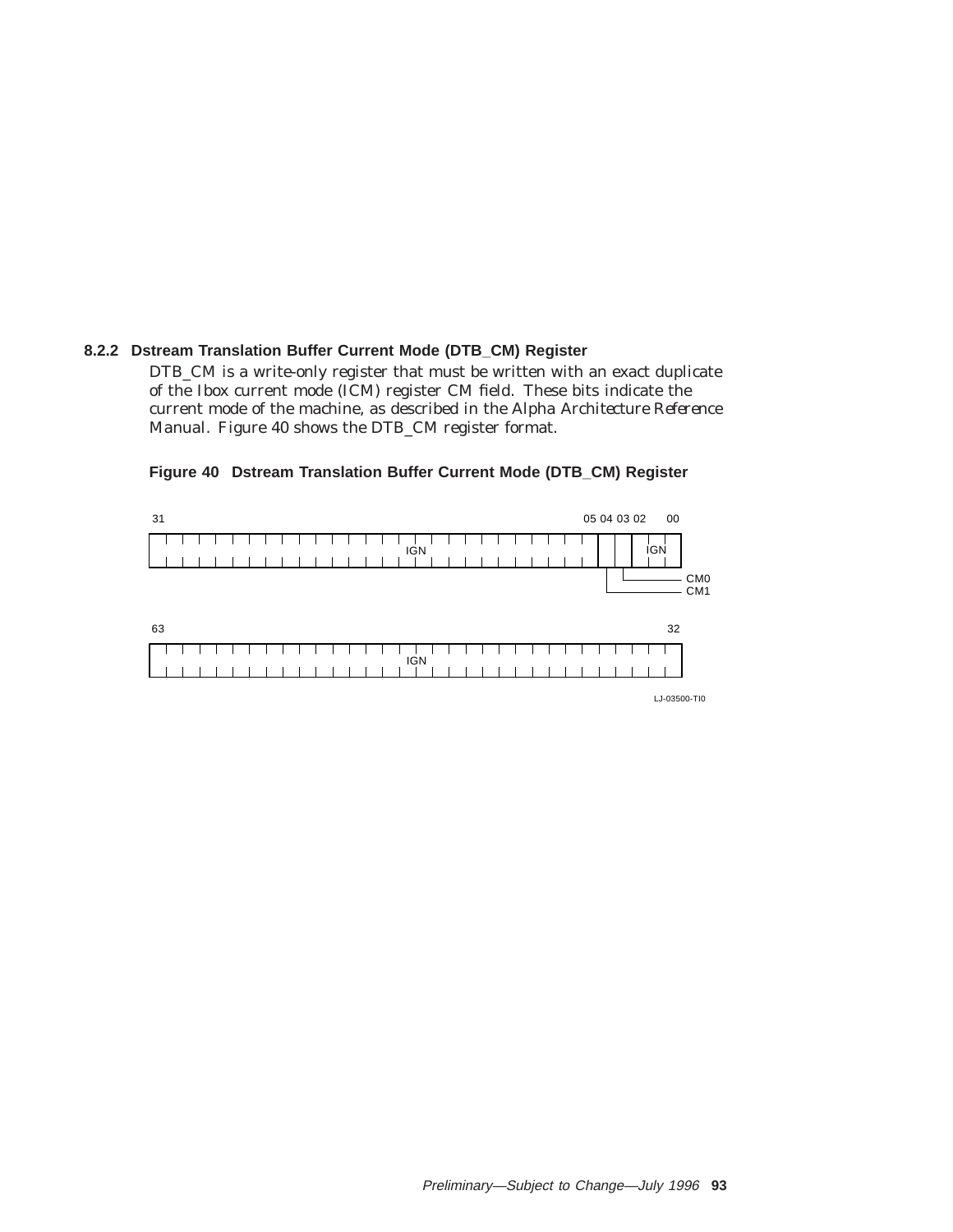#### **8.2.3 Dstream Translation Buffer Tag (DTB\_TAG) Register**

DTB\_TAG is a write-only register that writes the DTB tag and the contents of the DTB\_PTE register to the DTB. To ensure the integrity of the DTBs, the DTB's PTE array is updated simultaneously from the internal DTB\_PTE register when the DTB\_TAG register is written.

The entry to be written is chosen at the time of the DTB\_TAG write operation by a not-last-used replacement algorithm implemented in hardware. A write operation to the DTB\_TAG register increments the translation buffer (TB) entry pointer of the DTB, which allows writing the entire set of DTB PTE and TAG entries. The TB entry pointer is initialized to entry zero and the TB valid bits are cleared on chip reset but not on timeout reset. Figure 41 shows the DTB\_TAG register format.

#### **Figure 41 Dstream Translation Buffer Tag (DTB\_TAG) Register**

| -31 | 13 12           |     |  |  |  |  |  |  |  |  |
|-----|-----------------|-----|--|--|--|--|--|--|--|--|
|     | .<br>VA < 42:13 | IGN |  |  |  |  |  |  |  |  |
|     |                 |     |  |  |  |  |  |  |  |  |

| 63 |  |  |  |  |  |  |  |  |  | 43 42      |  |  |  |  |  |  |  |  |  |  | つつ<br>ັ |  |             |  |  |  |
|----|--|--|--|--|--|--|--|--|--|------------|--|--|--|--|--|--|--|--|--|--|---------|--|-------------|--|--|--|
|    |  |  |  |  |  |  |  |  |  | <b>IGN</b> |  |  |  |  |  |  |  |  |  |  |         |  | VA < 42:13> |  |  |  |
|    |  |  |  |  |  |  |  |  |  |            |  |  |  |  |  |  |  |  |  |  |         |  |             |  |  |  |

LJ-03501-TI0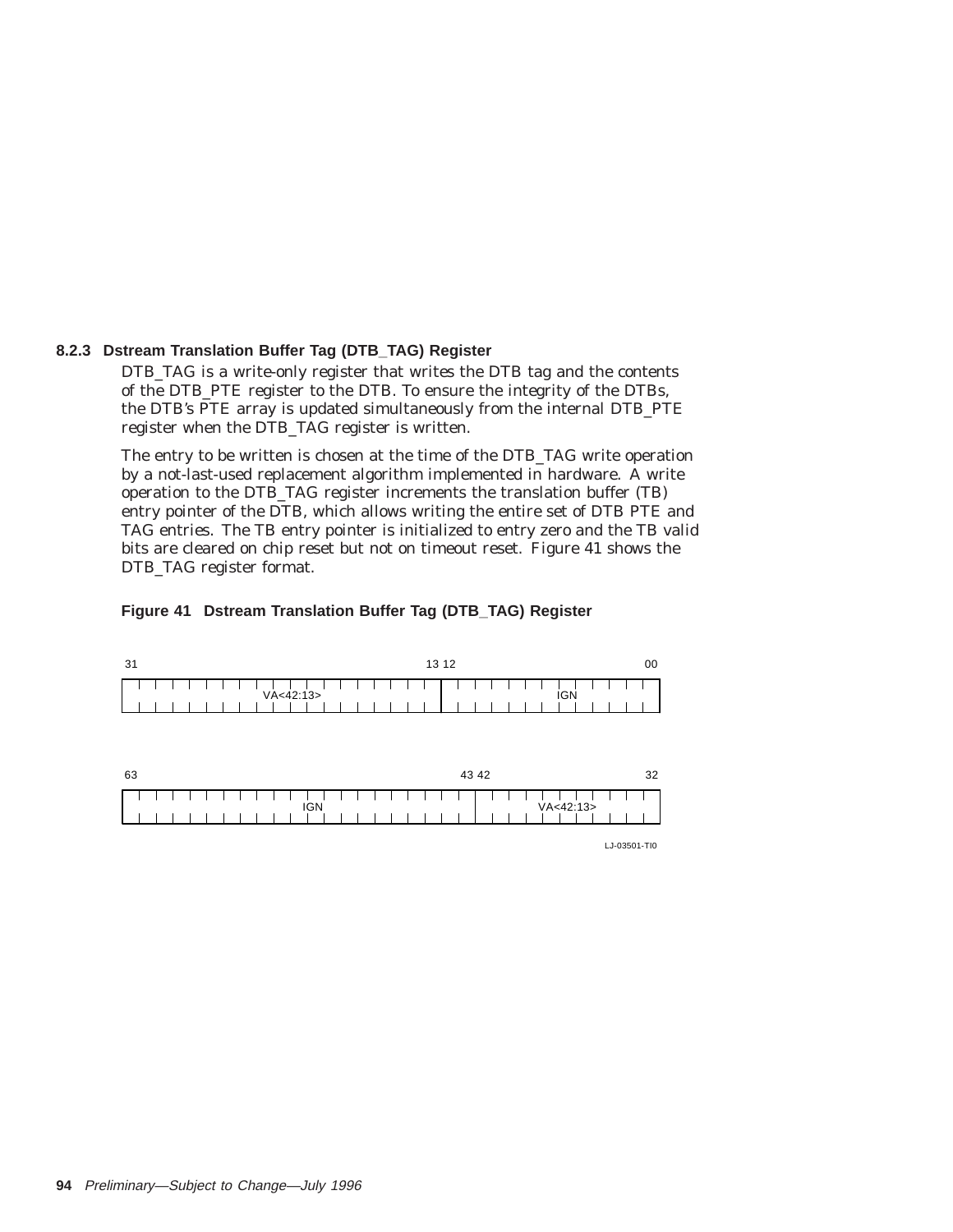#### **8.2.4 Dstream Translation Buffer Page Table Entry (DTB\_PTE) Register**

DTB PTE is a read/write register representing the 64-entry DTB page table entries (PTEs). The entry to be written is chosen by a not-last-used replacement algorithm implemented in hardware. Write operations to DTB\_PTE use the memory format bit positions, as described in the *Alpha Architecture Reference Manual*, with the exception that some fields are ignored. In particular, the page frame number (PFN) valid bit is not stored in the DTB.

To ensure the integrity of the DTB, the PTE is actually written to a temporary register and is not transferred to the DTB until the DTB\_TAG register is written. As a result, writing the DTB\_PTE and then reading without an intervening DTB\_TAG write operation does not return the data previously written to the DTB\_PTE register.

Read operations of the DTB\_PTE require two instructions. First, a read from the DTB\_PTE sends the PTE data to the DTB\_PTE\_TEMP register. A zero value is returned to the integer register file (IRF) on a DTB\_PTE read operation. A second instruction reading from the DTB\_PTE\_TEMP register returns the PTE entry to the register file. Reading the DTB\_PTE register increments the TB entry pointer of the DTB, which allows reading the entire set of DTB PTE entries. Figure 42 shows the DTB\_PTE register format.

**Note** —

The *Alpha Architecture Reference Manual* provides descriptions of the fields of the PTE.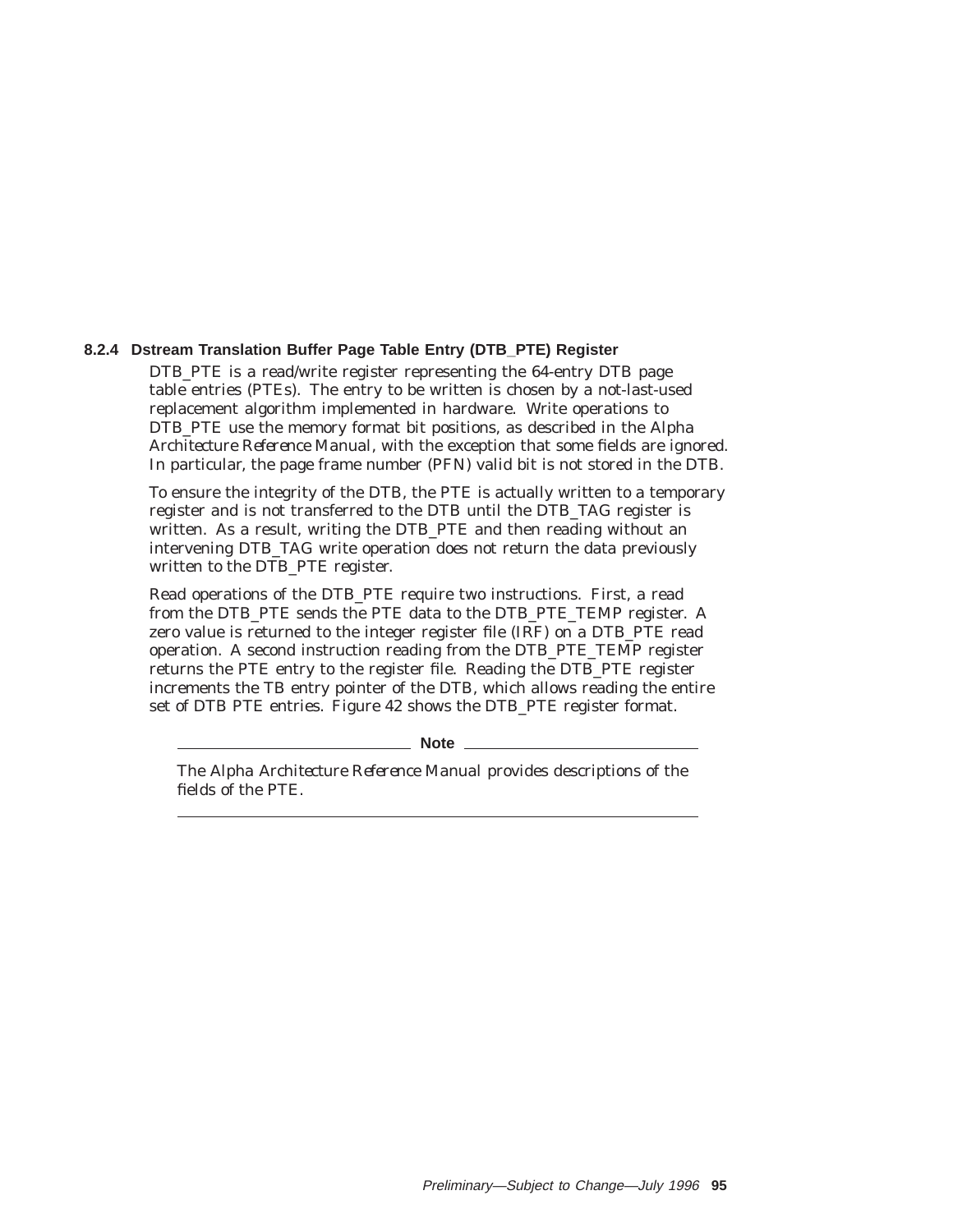

#### **Figure 42 Dstream Translation Buffer Page Table Entry (DTB\_PTE) Register—Write Format**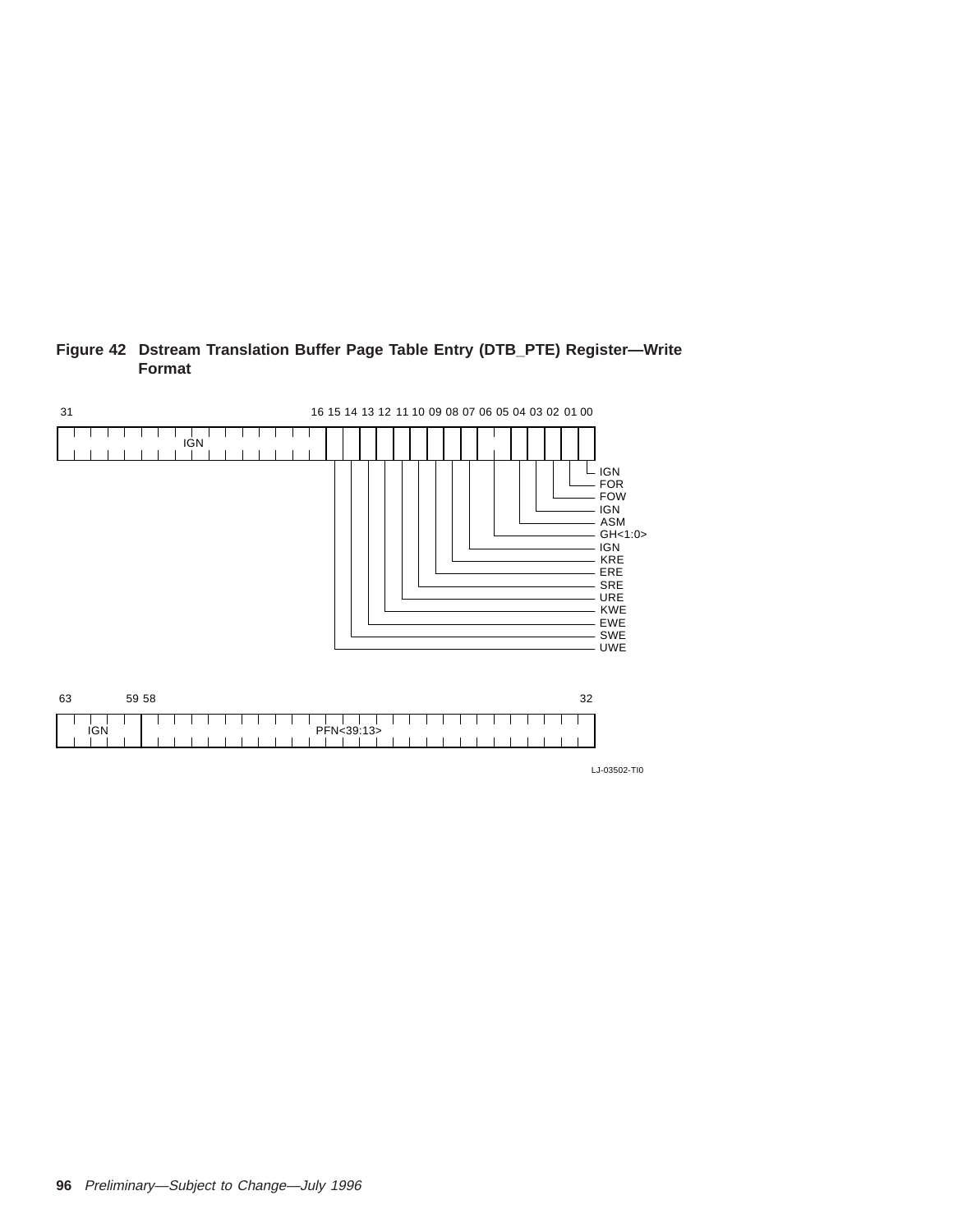### **8.2.5 Dstream Translation Buffer Page Table Entry Temporary (DTB\_PTE\_TEMP) Register**

DTB\_PTE\_TEMP is a read-only holding register used for DTB\_PTE data. Read operations of the DTB\_PTE require two instructions to return the PTE data to the register file. The first reads the DTB\_PTE register to the DTB\_PTE\_TEMP register and returns zero to the register file. The second returns the DTB\_ PTE\_TEMP register to the integer register file (IRF). Figure 43 shows the DTB\_PTE\_TEMP register format.

**Figure 43 Dstream Translation Buffer Page Table Entry Temporary (DTB\_PTE\_TEMP) Register**



LJ-03503-TI0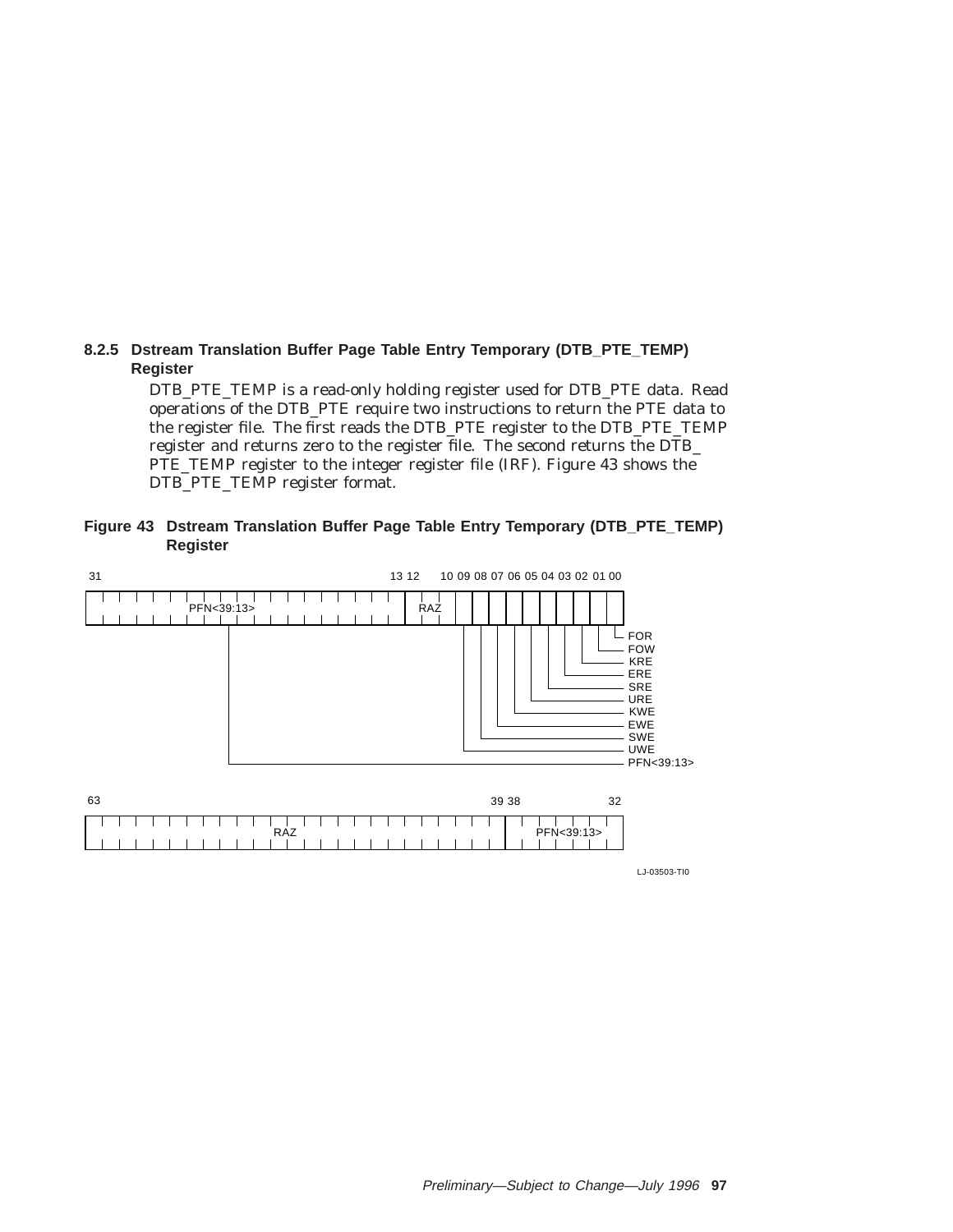# **8.2.6 Dstream Memory Management Fault Status (MM\_STAT) Register**

MM\_STAT is a read-only register that stores information on Dstream faults and Dcache parity errors. The VA, VA\_FORM, and MM\_STAT registers are locked against further updates until software reads the VA register. The MM\_ STAT bits are only modified by hardware when the register is not locked and a memory management error, DTB miss, or Dcache parity error occurs. The MM\_STAT register is not unlocked or cleared on reset. Figure 44 and Table 23 describe the MM\_STAT register format.



#### **Figure 44 Dstream Memory Management Fault Status (MM\_STAT) Register**

|  |  |  |  |  |  |  |  |  |  |  |  |  |  |  |  |  | ,,,,,,,,,,,,,,,,,,,,,,,,,,,,,,,   |
|--|--|--|--|--|--|--|--|--|--|--|--|--|--|--|--|--|-----------------------------------|
|  |  |  |  |  |  |  |  |  |  |  |  |  |  |  |  |  | ,,,,,,,,,,,,,,,,,,,,,,,,,,,,,,,,, |

LJ-03504-TI0

BAD\_VA

| <b>Name</b>   | <b>Extent</b> | <b>Type</b>    | <b>Description</b>                                                            |
|---------------|---------------|----------------|-------------------------------------------------------------------------------|
| <b>WR</b>     | $<$ 00 $>$    | R <sub>O</sub> | Set if reference that caused error was a write<br>operation.                  |
| ACV           | < 01          | R <sub>O</sub> | Set if reference caused an access violation.<br>Includes bad virtual address. |
| FOR.          | < 02          | R <sub>O</sub> | Set if reference was a read operation and the<br>PTE FOR bit was set.         |
| <b>FOW</b>    | < 0.3         | R <sub>O</sub> | Set if reference was a write operation and the<br>PTE FOW bit was set.        |
| DTB MISS      | < 04          | R <sub>O</sub> | Set if reference resulted in a DTB miss.                                      |
| <b>BAD VA</b> | < 0.5         | R <sub>O</sub> | Set if reference had a bad virtual address.                                   |
|               |               |                | (continued on next page)                                                      |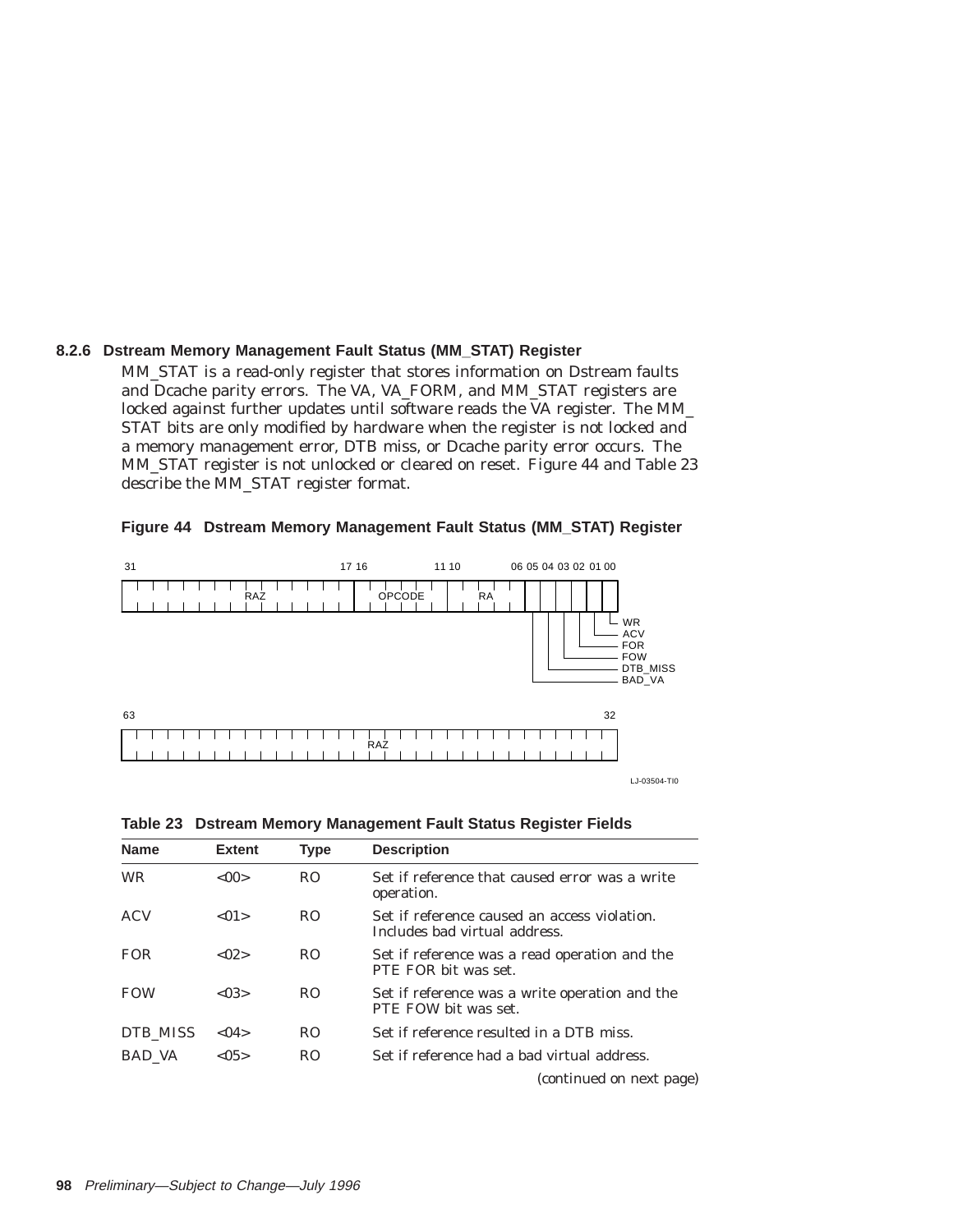| <b>Name</b>   | <b>Extent</b> | <b>Type</b> | <b>Description</b>                        |
|---------------|---------------|-------------|-------------------------------------------|
| RA            | <10:06>       | RO.         | RA field of the faulting instruction.     |
| <b>OPCODE</b> | ${<}16:11>$   | RO.         | Opcode field of the faulting instruction. |

**Table 23 (Cont.) Dstream Memory Management Fault Status Register Fields**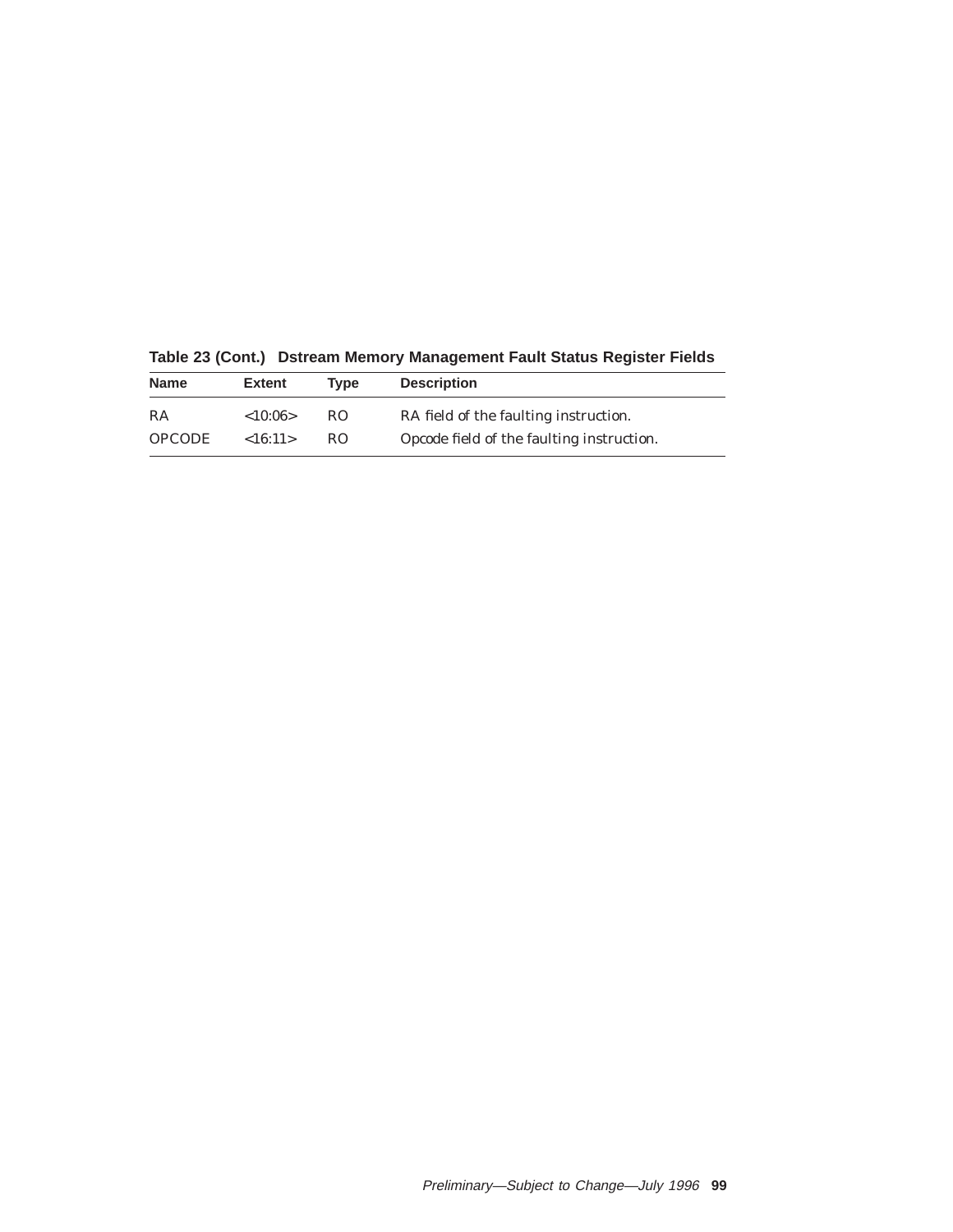### **8.2.7 Faulting Virtual Address (VA) Register**

VA is a read-only register. When Dstream faults, DTB misses, or Dcache parity errors occur, the effective virtual address associated with the fault, miss, or error is latched in the VA register. The VA, VA\_FORM, and MM\_STAT registers are locked against further updates until software reads the VA register. The VA register is not unlocked on reset. Figure 45 shows the VA register format.

### **Figure 45 Faulting Virtual Address (VA) Register**

| 31 |  |  |  |  |  |  |  |                        |  |  |  |  |  |  | 00 |
|----|--|--|--|--|--|--|--|------------------------|--|--|--|--|--|--|----|
|    |  |  |  |  |  |  |  | <b>Virtual Address</b> |  |  |  |  |  |  |    |
|    |  |  |  |  |  |  |  |                        |  |  |  |  |  |  |    |
| 63 |  |  |  |  |  |  |  |                        |  |  |  |  |  |  | 32 |
|    |  |  |  |  |  |  |  | <b>Virtual Address</b> |  |  |  |  |  |  |    |
|    |  |  |  |  |  |  |  |                        |  |  |  |  |  |  |    |

LJ-03505-TI0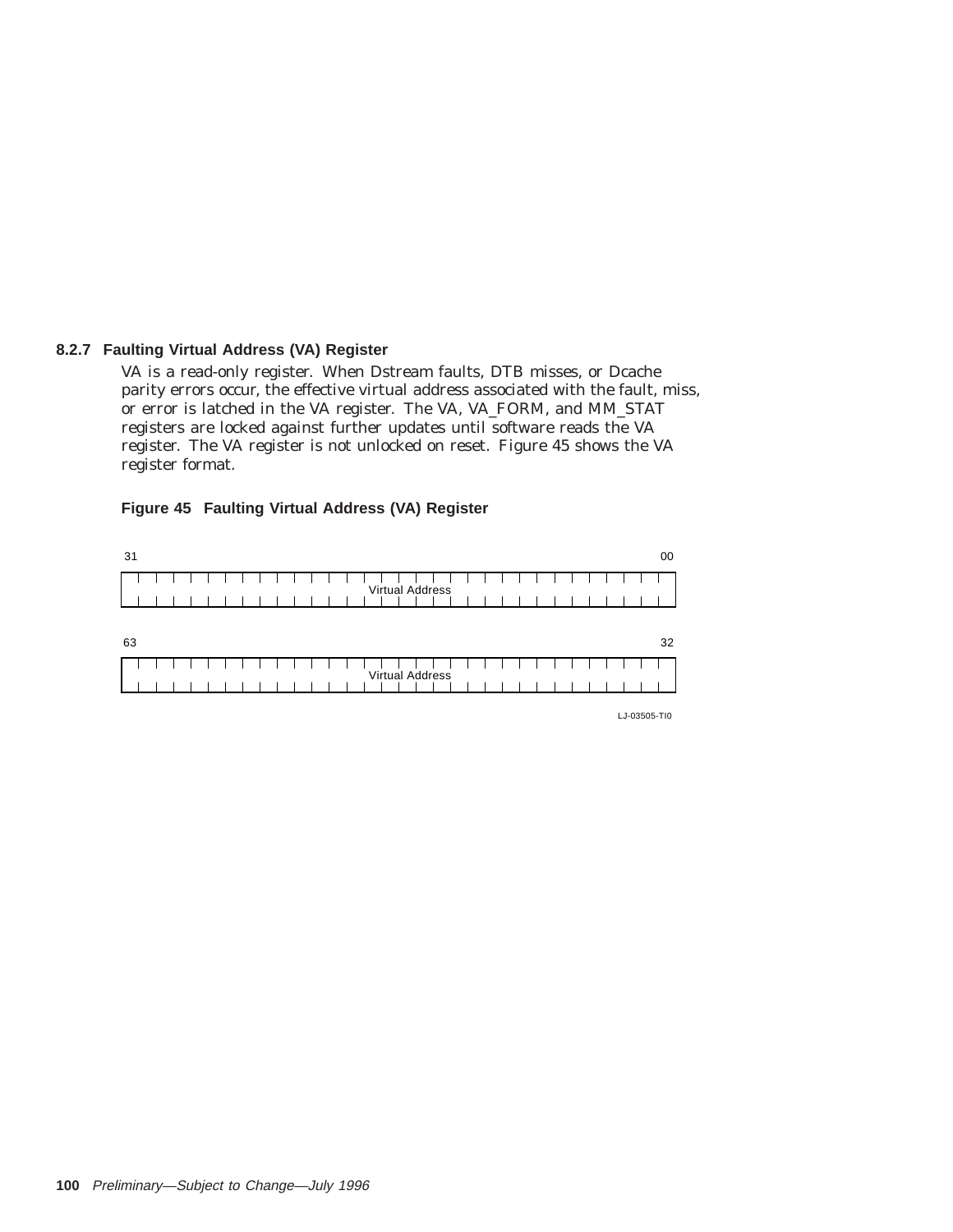### **8.2.8 Formatted Virtual Address (VA\_FORM) Register**

VA\_FORM is a read-only register containing the virtual page table entry (PTE) address calculated as a function of the faulting virtual address and the virtual page table base (VA and MVPTBR registers). This is done as a performance enhancement to the Dstream TBmiss PAL flow.

The virtual address is formatted as a 32-bit PTE when the NT\_Mode bit (MCSR<01>) is set (see Figure 46). VA\_FORM is locked on any Dstream fault, DTB miss, or Dcache parity error. The VA, VA\_FORM, and MM\_STAT registers are locked against further updates until software reads the VA register. The VA\_FORM register is not unlocked on reset. Figure 47 shows the VA\_FORM register format when MCSR<01> is clear.

### **Figure 46 Formatted Virtual Address (VA\_FORM) Register (NT\_Mode=1)**





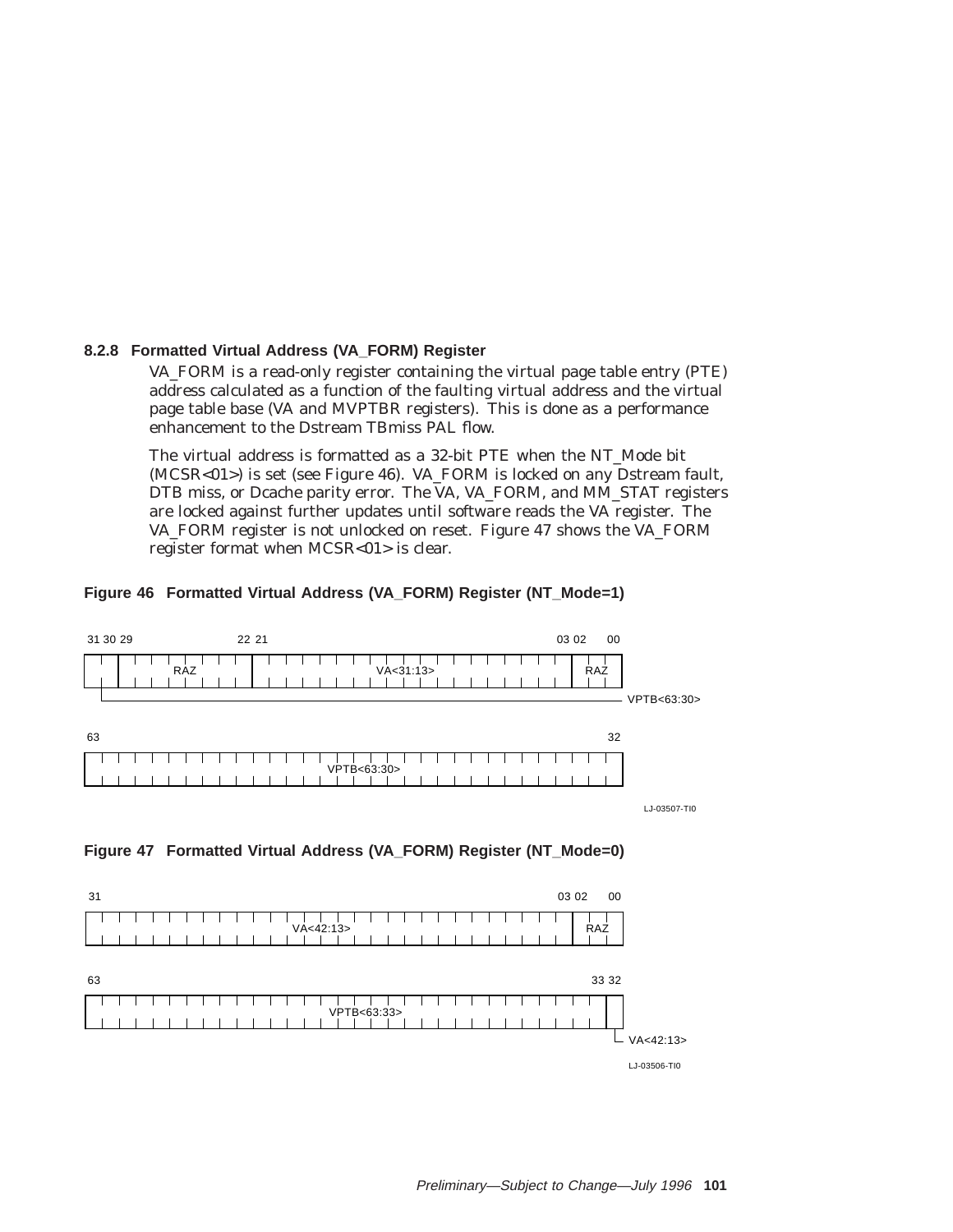Table 24 describes the VA\_FORM register fields.

| <b>Name</b> | <b>Extent</b> | Type           | <b>Description</b>                                            |
|-------------|---------------|----------------|---------------------------------------------------------------|
| NT Mode=0   |               |                |                                                               |
| <b>VPTB</b> | <63:33>       | R <sub>O</sub> | Virtual page table base address as stored in<br><b>MVPTBR</b> |
| VA < 42:13> | <32:03>       | R <sub>O</sub> | Subset of the original faulting virtual address               |
| NT Mode=1   |               |                |                                                               |
| <b>VPTB</b> | <63:30>       | R <sub>O</sub> | Virtual page table base address as stored in<br><b>MVPTBR</b> |
| VA < 31:13> | < 21:03>      | R <sub>O</sub> | Subset of the original faulting virtual address               |

**Table 24 Formatted Virtual Address Register Fields**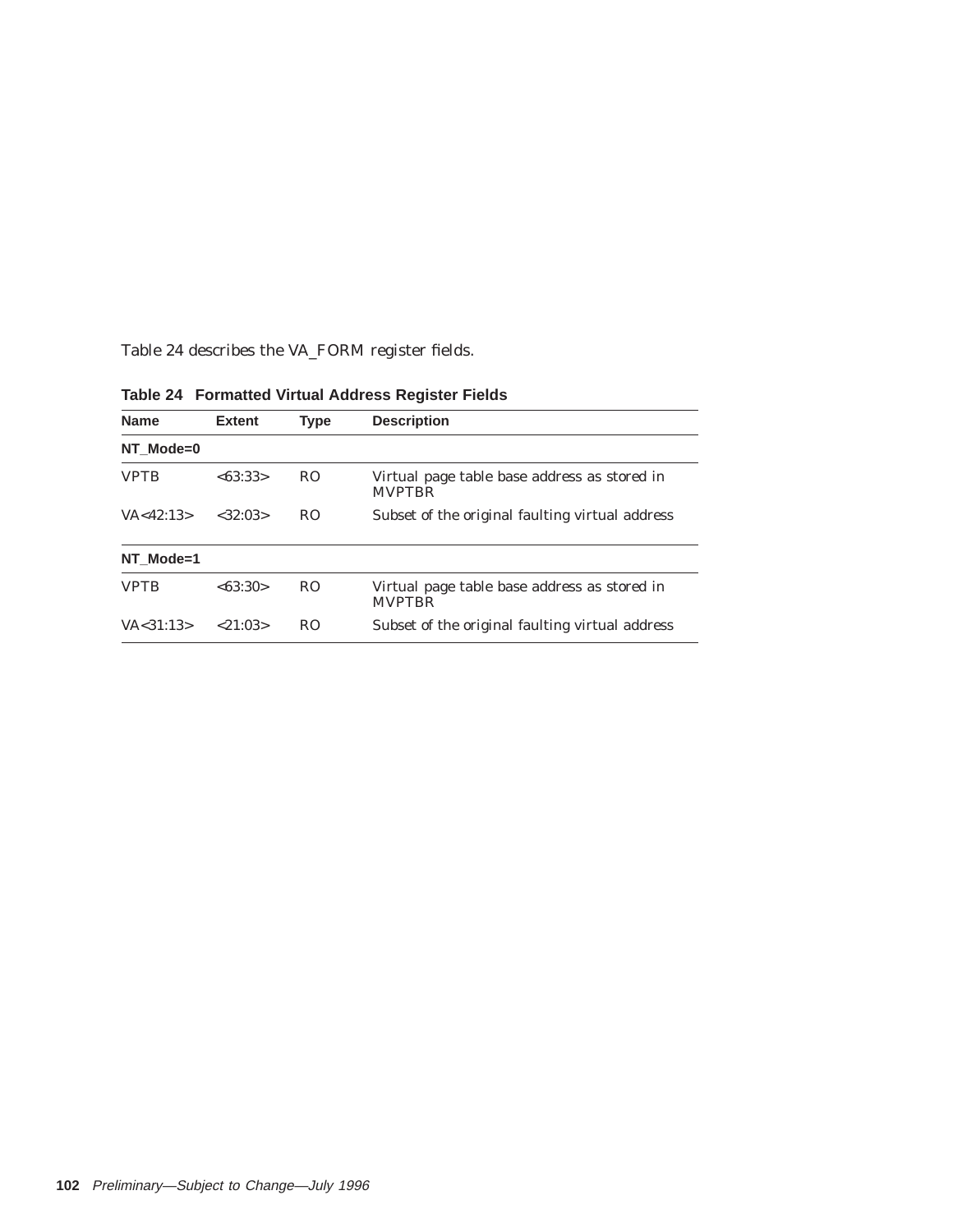### **8.2.9 Mbox Virtual Page Table Base Register (MVPTBR)**

MVPTBR is a write-only register containing the virtual address of the base of the page table structure. It is stored in the Mbox to be used in calculating the VA\_FORM value for the Dstream TBmiss PAL flow. Unlike the VA register, the MVPTBR is not locked against further updates when a Dstream fault, DTB Miss, or Dcache parity error occurs. Figure 48 shows the MVPTBR format.

#### **Figure 48 Mbox Virtual Page Table Base Register (MVPTBR)**



LJ-03508-TI0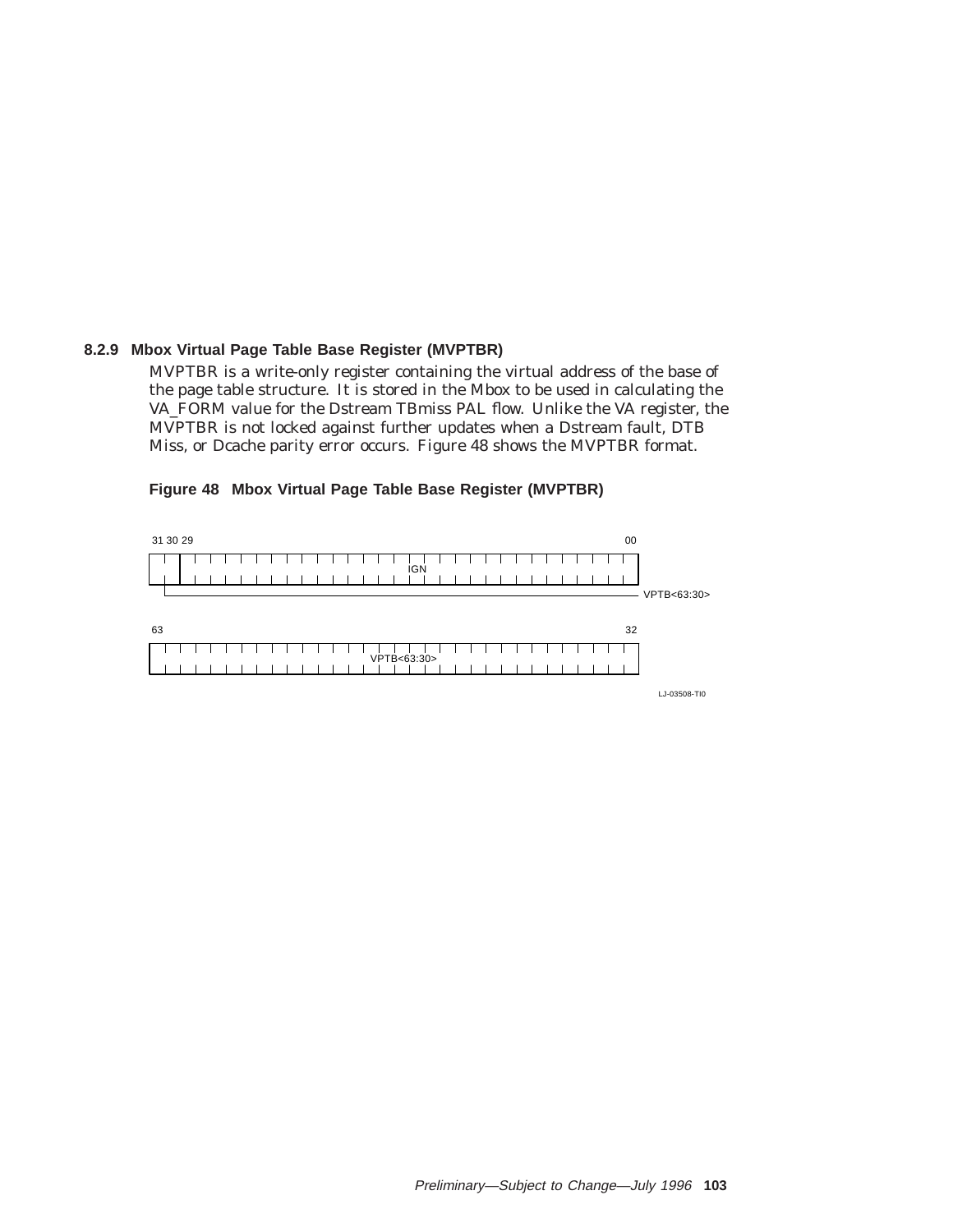### **8.2.10 Dcache Parity Error Status (DC\_PERR\_STAT) Register**

DC\_PERR\_STAT is a read/write register that locks and stores Dcache parity error status. The VA, VA\_FORM, and MM\_STAT registers are locked against further updates until software reads the VA register. If a Dcache parity error is detected while the Dcache parity error status register is unlocked, the error status is loaded into DC\_PERR\_STAT<05:02>. The LOCK bit is set and the register is locked against further updates (except for the SEO bit) until software writes a 1 to clear the LOCK bit.

The SEO bit is set when a Dcache parity error occurs while the Dcache parity error status register is locked. Once the SEO bit is set, it is locked against further updates until the software writes a 1 to DC\_PERR\_STAT<00> to unlock and clear the bit. The SEO bit is not set when Dcache parity errors are detected on both pipes within the same cycle. In this particular situation, the pipe0/pipe1 Dcache parity error status bits indicate the existence of a second parity error. The DC\_PERR\_STAT register is not unlocked or cleared on reset.

Figure 49 and Table 25 describe the DC\_PERR\_STAT register format.



### **Figure 49 Dcache Parity Error Status (DC\_PERR\_STAT) Register**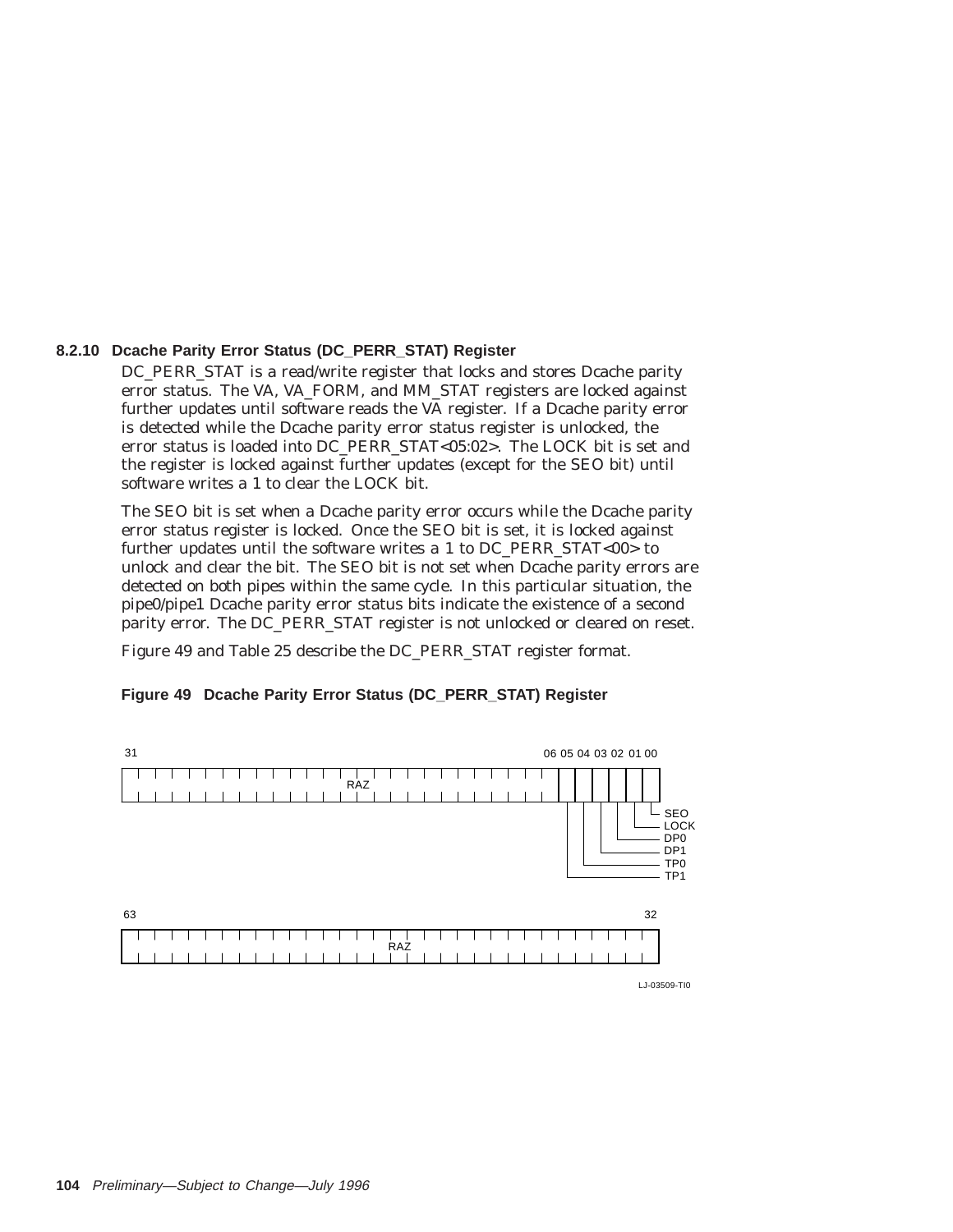| <b>Name</b>     | <b>Extent</b> | <b>Type</b>      | <b>Description</b>                                                                                                                                                                                        |
|-----------------|---------------|------------------|-----------------------------------------------------------------------------------------------------------------------------------------------------------------------------------------------------------|
| <b>SEO</b>      | <00           | W1C              | Set if second Deache parity error occurred in a<br>cycle after the register was locked. The SEO bit<br>is not set as a result of a second parity error that<br>occurs within the same cycle as the first. |
| <b>LOCK</b>     | < 01          | W <sub>1</sub> C | Set if parity error detected in Deache. Bits<br><05:02> are locked against further updates when<br>this bit is set. Bits $< 05:02>$ are cleared when the<br>LOCK bit is cleared.                          |
| D <sub>P0</sub> | < 02          | R <sub>O</sub>   | Set on data parity error in Deache bank 0.                                                                                                                                                                |
| DP <sub>1</sub> | < 0.3         | R <sub>O</sub>   | Set on data parity error in Deache bank 1.                                                                                                                                                                |
| TP <sub>0</sub> | < 04          | R <sub>O</sub>   | Set on tag parity error in Deache bank 0.                                                                                                                                                                 |
| TP <sub>1</sub> | < 0.5         | R <sub>O</sub>   | Set on tag parity error in Dcache bank 1.                                                                                                                                                                 |

**Table 25 Dcache Parity Error Status Register Fields**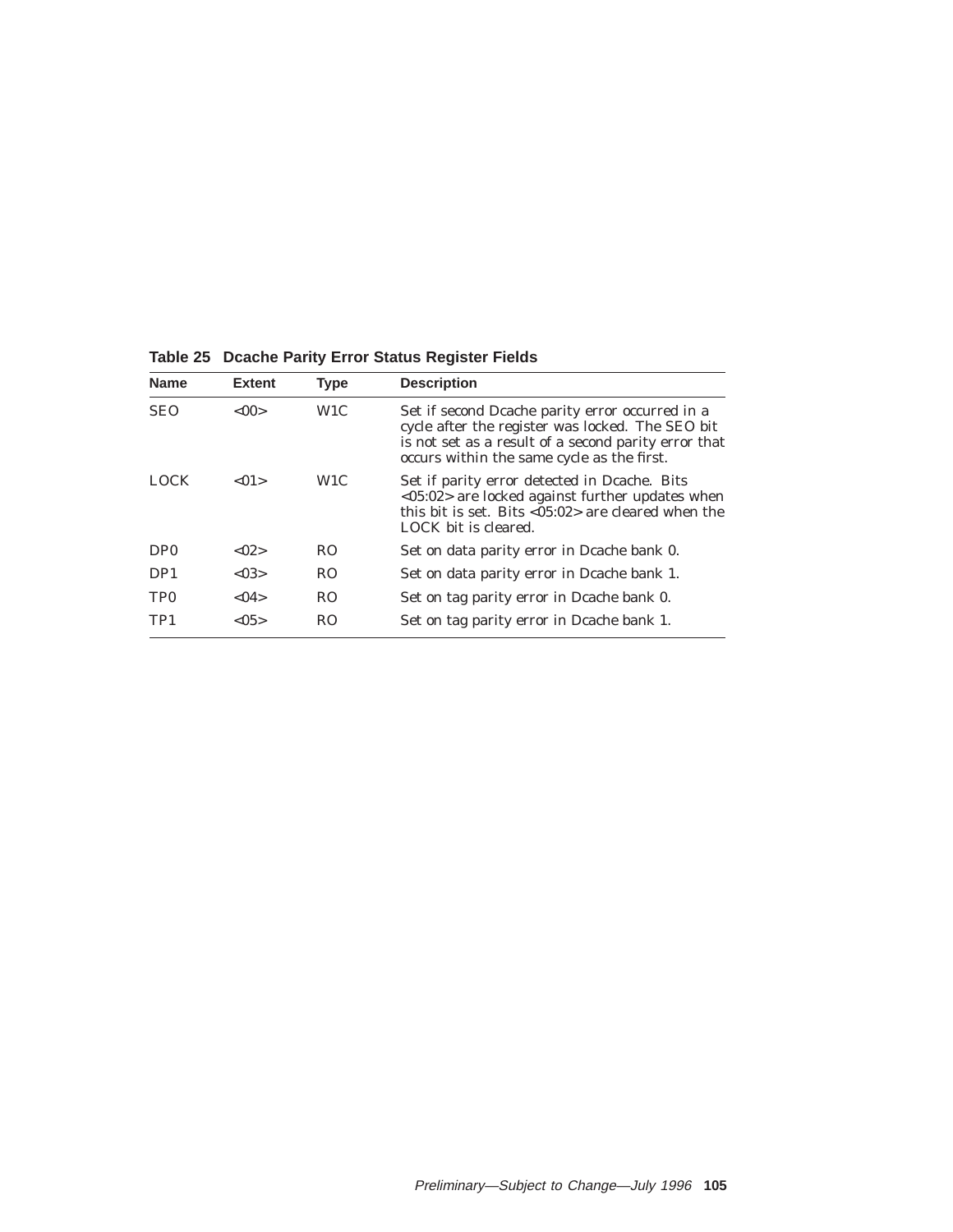# **8.2.11 Dstream Translation Buffer Invalidate All Process (DTB\_IAP) Register**

DTB\_IAP is a write-only register. Any write operation to this register invalidates all data translation buffer (DTB) entries in which the address space match (ASM) bit is equal to zero.

# **8.2.12 Dstream Translation Buffer Invalidate All (DTB\_IA) Register**

DTB\_IA is a write-only register. Any write operation to this register invalidates all 64 DTB entries, and resets the DTB not-last-used (NLU) pointer to its initial state.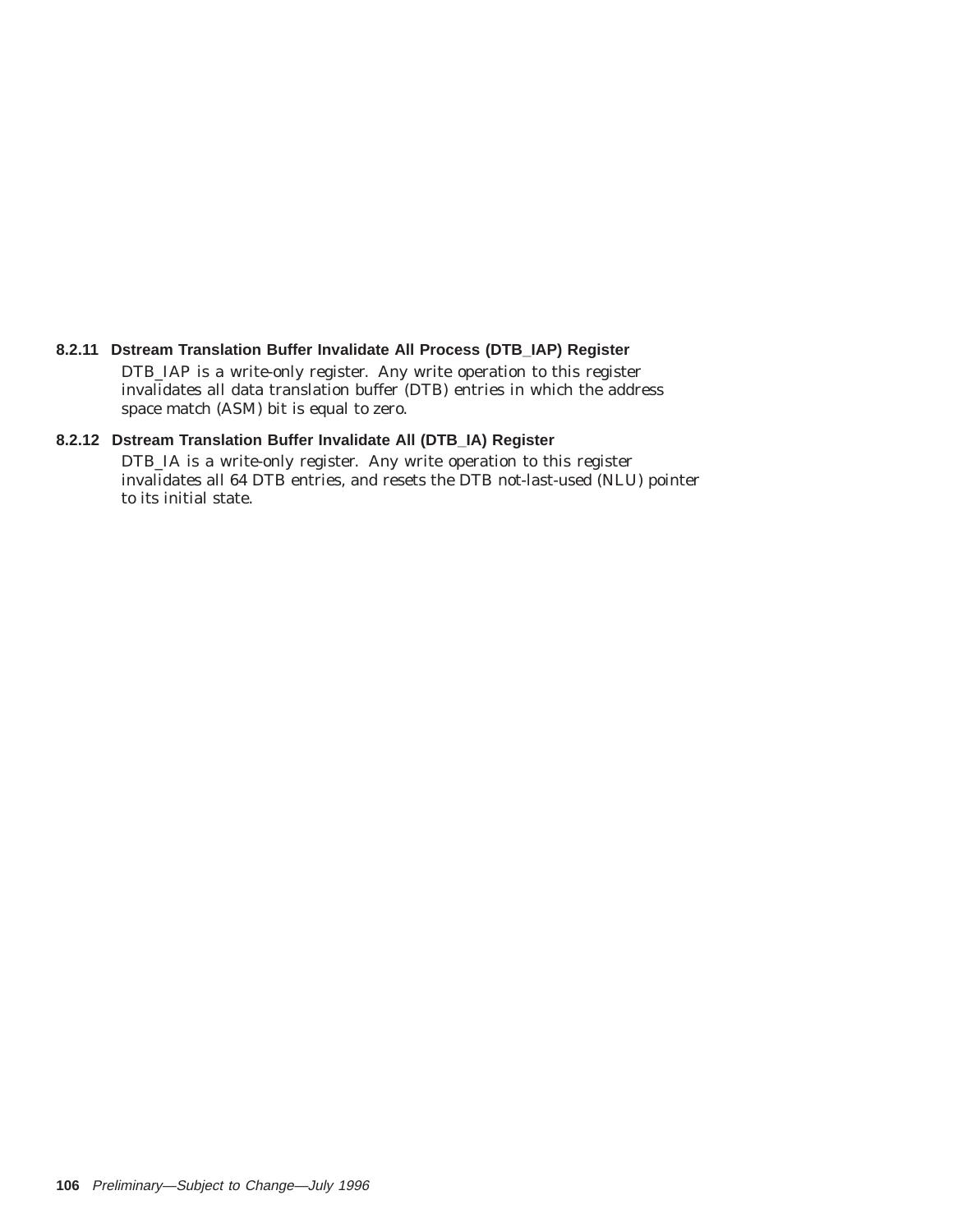# **8.2.13 Dstream Translation Buffer Invalidate Single (DTB\_IS) Register**

DTB\_IS is a write-only register. Writing a virtual address to this register invalidates the DTB entry that meets either of the following criteria:

- A DTB entry whose VA field matches DTB\_IS<42:13> and whose ASN field matches DTB\_ASN<63:57>.
- A DTB entry whose VA field matches DTB\_IS<42:13> and whose ASM bit is set.

Figure 50 shows the DTB\_IS register format.

### **Figure 50 Dstream Translation Buffer Invalidate Single (DTB\_IS) Register**



The DTB\_IS register is written before the normal Ibox trap point. The DTB invalidate single operation is aborted by the Ibox only for the following trap conditions:

**Note**

- ITB miss
- PC mispredict
- When the HW\_MTPR DTB\_IS is executed in user mode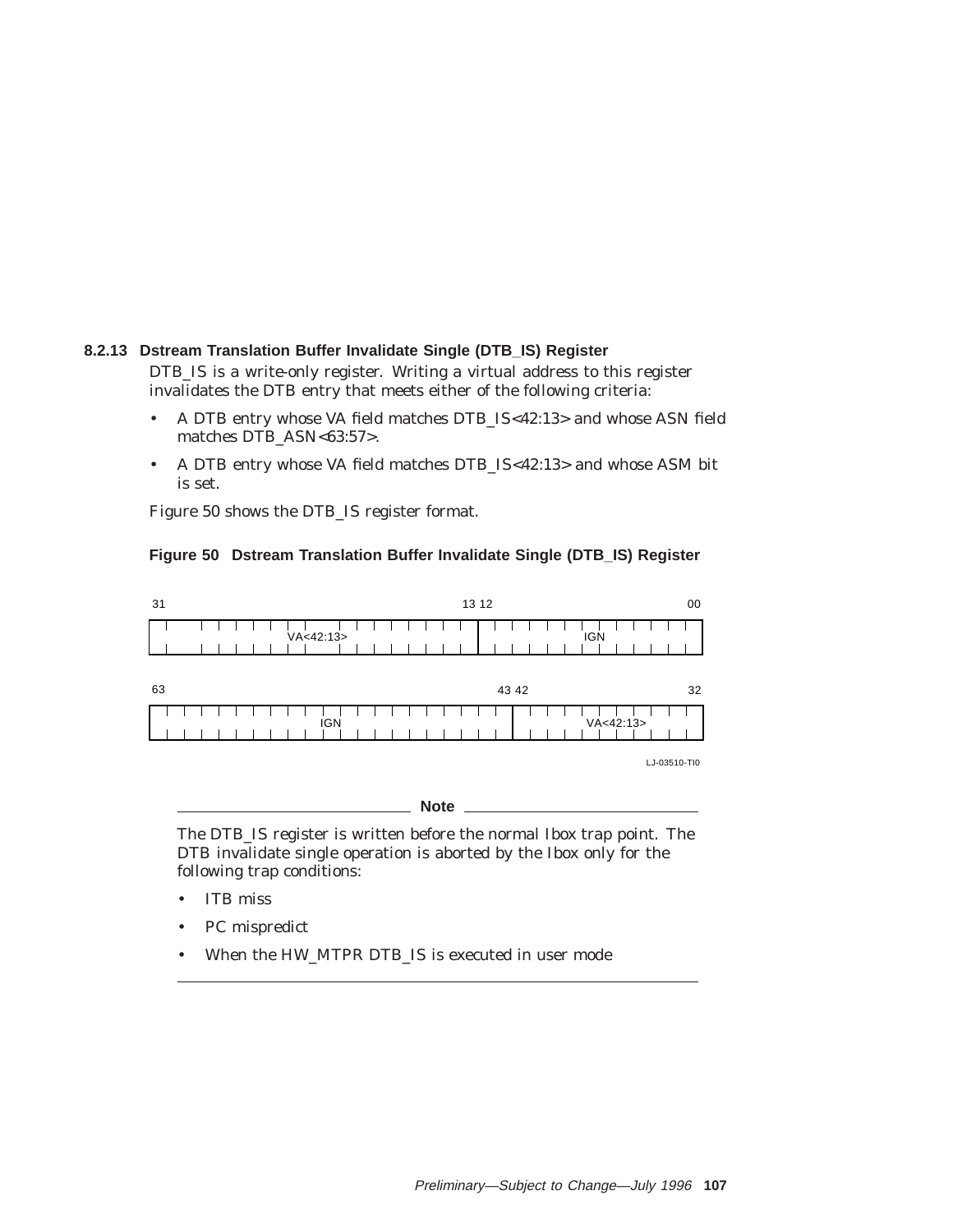# **8.2.14 Mbox Control Register (MCSR)**

MCSR is a read/write register that controls features and records status in the Mbox. This register is cleared on chip reset but not on timeout reset. Figure 51 and Table 26 describe the MCSR format.



LJ-03511-TI0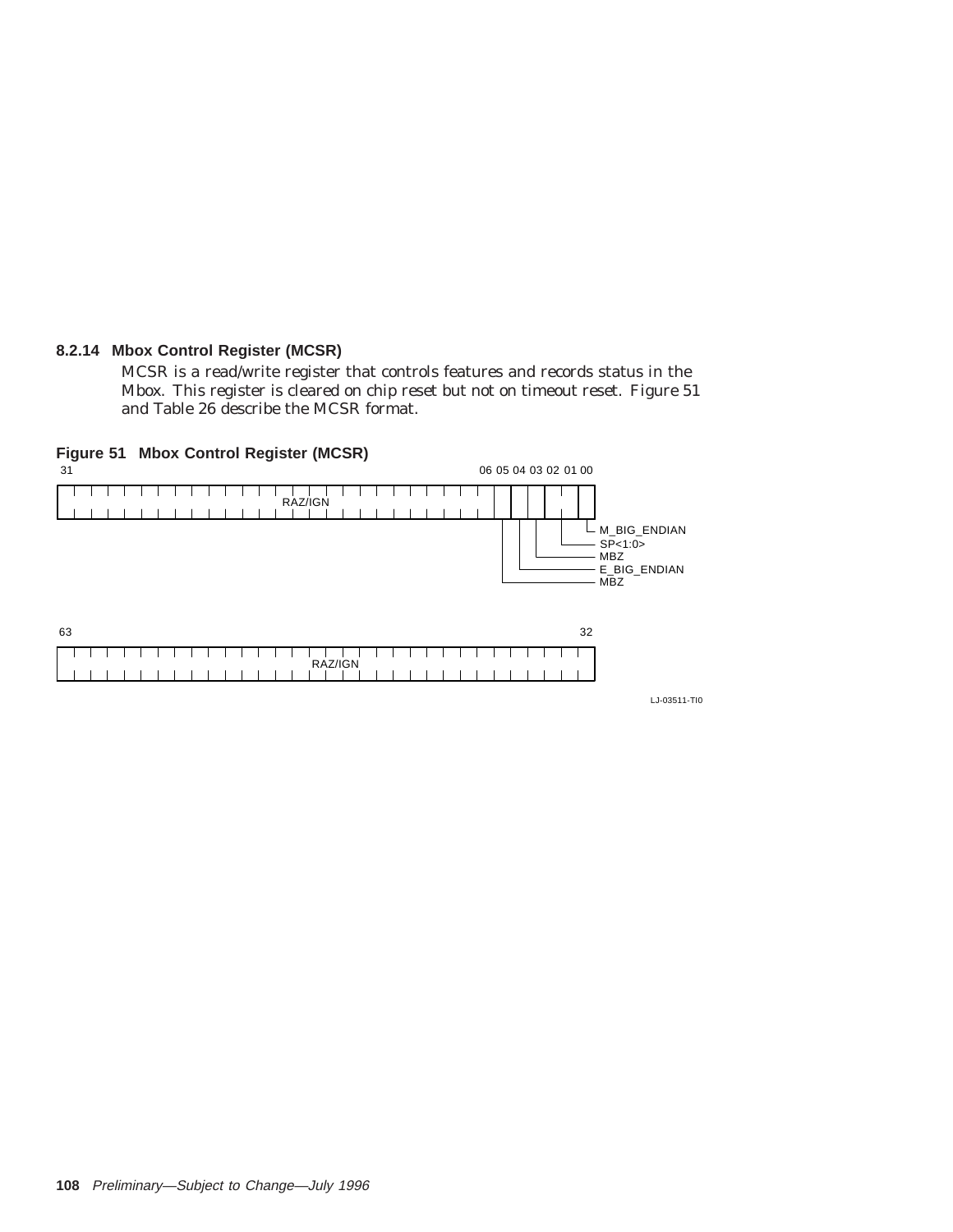| <b>Name</b>              | <b>Extent</b> | <b>Type</b>     | <b>Description</b>                                                                                                                                                                                                                                                                                                                                                                                                      |
|--------------------------|---------------|-----------------|-------------------------------------------------------------------------------------------------------------------------------------------------------------------------------------------------------------------------------------------------------------------------------------------------------------------------------------------------------------------------------------------------------------------------|
| $M$ BIG<br><b>ENDIAN</b> | <00           | RW <sub>0</sub> | Mbox Big Endian mode enable. When set, bit 2 of the<br>physical address is inverted for all longword Dstream<br>references.                                                                                                                                                                                                                                                                                             |
| SP<1:0>                  | <02:01>       | RW.0            | 21164-266, 21164-300, and 21164-333                                                                                                                                                                                                                                                                                                                                                                                     |
|                          |               |                 | Superpage mode enables.<br><b>Note:</b> Superpage access is only allowed in kernel mode.                                                                                                                                                                                                                                                                                                                                |
|                          |               |                 | $SP < 1$ enables superpage mapping when $VA < 42:41 > 2$ .<br>In this mode, virtual addresses VA<39:13> are mapped<br>directly to physical addresses PA<39:13>. Virtual<br>address bit VA<40> is ignored in this translation.                                                                                                                                                                                           |
|                          |               |                 | $SP<0>$ enables one-to-one superpage mapping of<br>Dstream virtual addresses with $VA < 42:30 > 1$ FFE <sub>16</sub> .<br>In this mode, virtual addresses VA<29:13> are mapped<br>directly to physical addresses PA<29:13>, with bits<br>$<39:30>$ of physical address set to 0. SP $<0>$ is the<br>NT Mode bit that is used to control virtual address<br>formatting on a read operation from the VA_FORM<br>register. |
|                          |               |                 | 21164-P1 and 21164-P2                                                                                                                                                                                                                                                                                                                                                                                                   |
|                          |               |                 | $SP < 0$ must always be set. Clearing this bit will cause<br>21164-Pn operation to be UNPREDICTABLE.                                                                                                                                                                                                                                                                                                                    |
| <b>Reserved</b>          | < 03          | RW <sub>0</sub> | Reserved to Digital. Must be zero (MBZ).                                                                                                                                                                                                                                                                                                                                                                                |
| E BIG<br><b>ENDIAN</b>   | < 04          | RW <sub>0</sub> | Ebox Big Endian mode enable. This bit is sent to the<br>Ebox to enable Big Endian support for the EXTxx,<br>MSKxx and INSxx byte instructions. This bit causes the<br>shift amount to be inverted (one's-complemented) prior<br>to the shifter operation.                                                                                                                                                               |
| Reserved                 | <05>          | RW <sub>0</sub> | Reserved to Digital. Must be zero (MBZ).                                                                                                                                                                                                                                                                                                                                                                                |

**Table 26 Mbox Control Register Fields**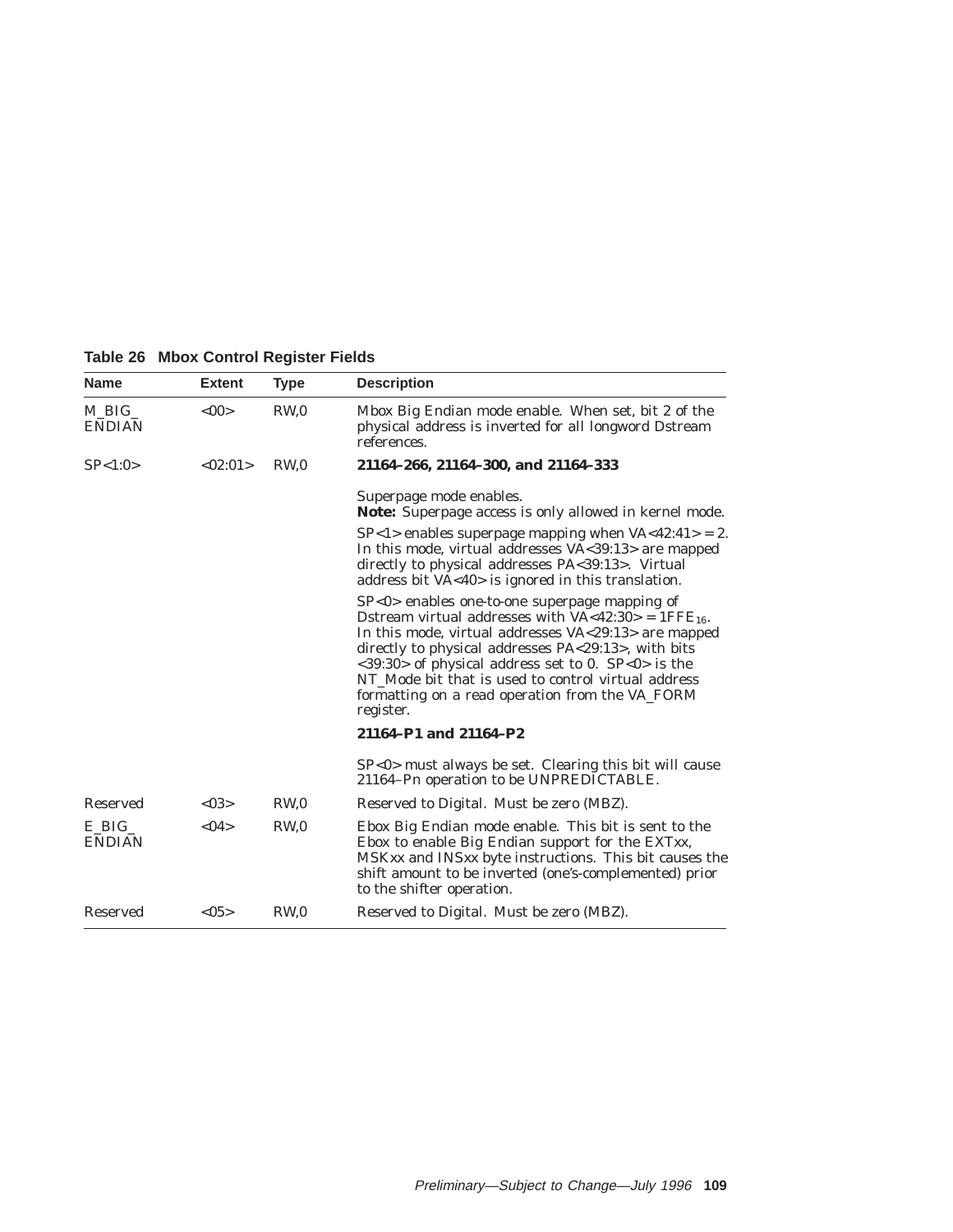### **8.2.15 Dcache Mode (DC\_MODE) Register**

DC\_MODE is a read/write register that controls diagnostic and test modes in the Dcache. This register is cleared on chip reset but not on timeout reset. Figure 52 and Table 27 describe the DC\_MODE register format.

**Note**

The following bit settings are required for normal operation:

 $DC$  $ENA = 1$  $DC$  $FHIT = 0$ DC\_BAD\_PARITY = 0 DC\_PERR\_DISABLE = 0

### **Figure 52 Dcache Mode (DC\_MODE) Register**



LJ-03512-TI0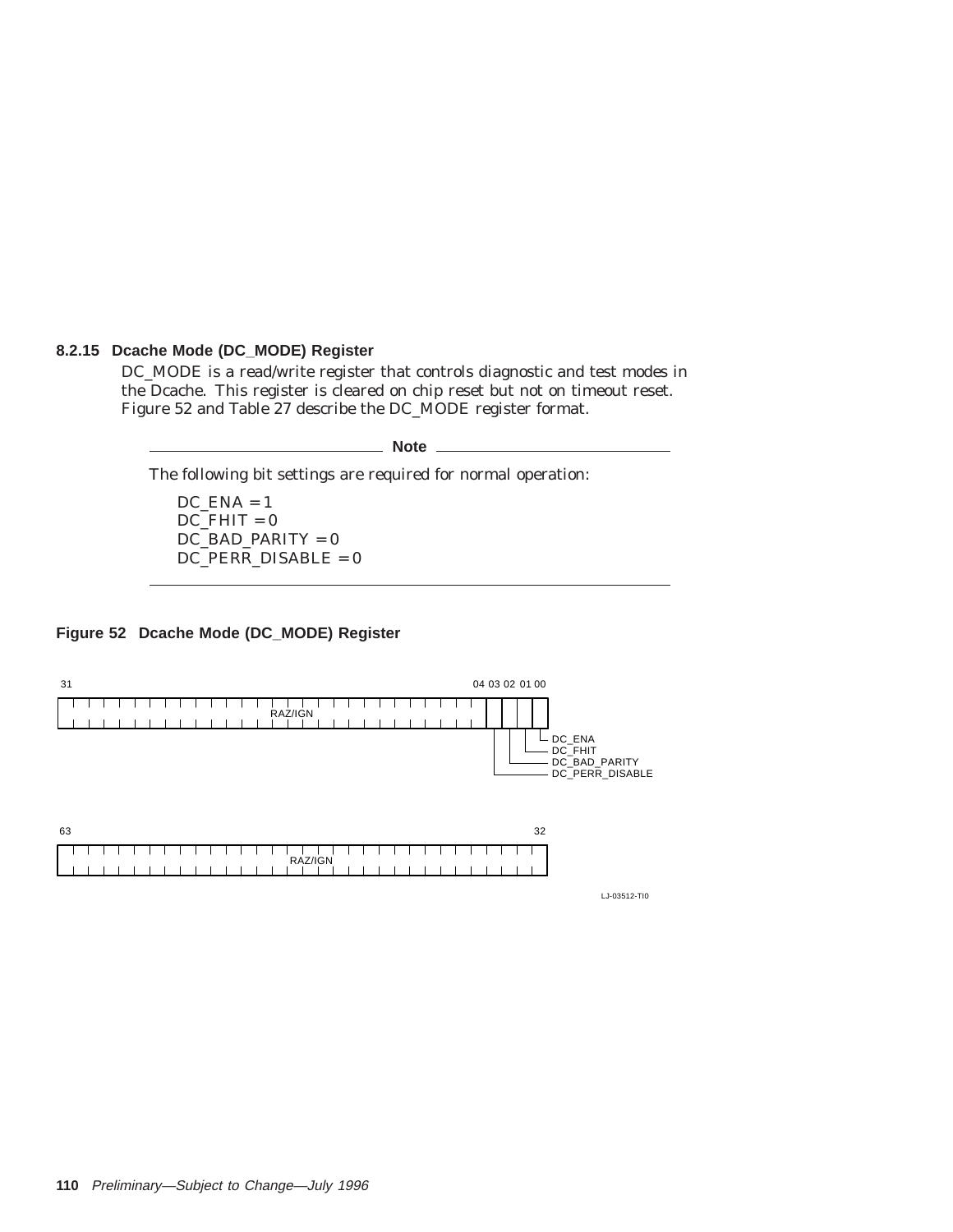| Table 27 Dcache Mode Register Fields |  |  |  |
|--------------------------------------|--|--|--|
|--------------------------------------|--|--|--|

| <b>Name</b>                 | <b>Extent</b> | <b>Type</b>     | <b>Description</b>                                                                                                                                                                                                                                                                                                                                                                                              |
|-----------------------------|---------------|-----------------|-----------------------------------------------------------------------------------------------------------------------------------------------------------------------------------------------------------------------------------------------------------------------------------------------------------------------------------------------------------------------------------------------------------------|
| DC ENA                      | < 00          | RW <sub>0</sub> | Software Dcache enable. The DC ENA bit<br>enables the Dcache unless the Dcache has<br>been disabled in hardware (DC DOA is set).<br>(The Dcache is enabled if DC_ENA=1 and<br>DC_DOA=0). When clear, the Dcache command<br>is not updated by ST or FILL operations,<br>and all LD operations are forced to miss in<br>the Dcache. Must be one (MBO) in normal<br>operation.                                     |
| DC FHIT                     | < 01          | RW <sub>0</sub> | Dcache force hit. When set, the DC_FHIT<br>bit forces all Dstream references to hit in the<br>Dcache. Must be zero in normal operation.                                                                                                                                                                                                                                                                         |
| $DC$ $BAD$<br><b>PARITY</b> | < 02 >        | RW <sub>0</sub> | When set, the DC_BAD_PARITY bit inverts<br>the data parity inputs to the Dcache on integer<br>stores. This has the effect of putting bad data<br>parity into the Deache on integer stores that<br>hit in the Dcache. This bit has no effect on<br>the tag parity written to the Dcache during<br>FILL operations, or the data parity written<br>to the Cbox write data buffer on integer store<br>instructions. |
|                             |               |                 | Floating-point store instructions should <i>not</i> be<br>issued when this bit is set because it may result<br>in bad parity being written to the Cbox write<br>data buffer. Must be zero (MBZ) in normal<br>operation.                                                                                                                                                                                         |
| DC PERR<br><b>DISABLE</b>   | < 03>         | RW,0            | When set, the DC PERR DISABLE bit disables<br>Dcache parity error reporting. When clear,<br>this bit enables all Dcache tag and data parity<br>errors. Parity error reporting is enabled during<br>all other Dcache test modes unless this bit is<br>explicitly set. Must be zero (MBZ) in normal<br>operation.                                                                                                 |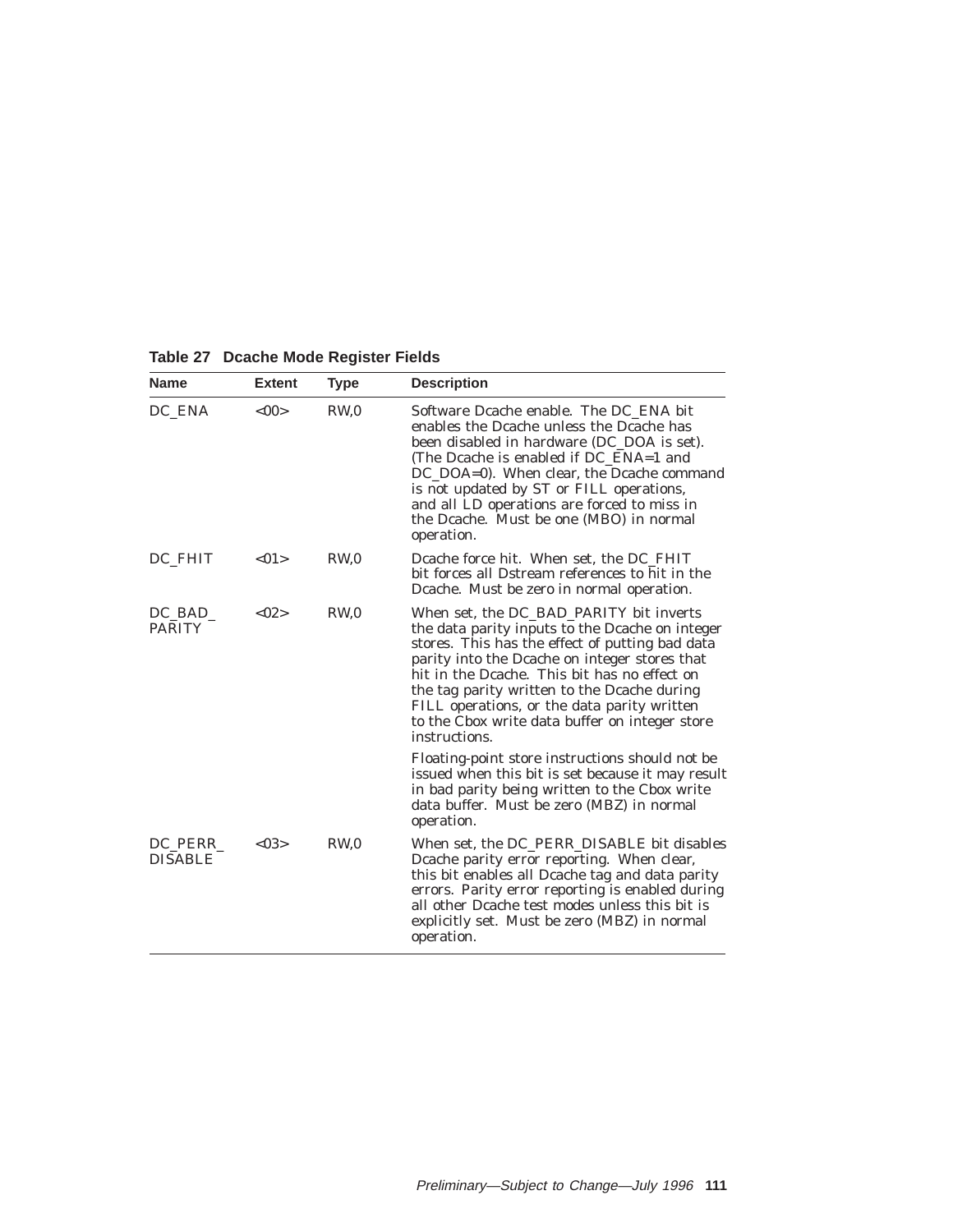### **8.2.16 Miss Address File Mode (MAF\_MODE) Register**

MAF\_MODE is a read/write register that controls diagnostic and test modes in the Mbox miss address file (MAF). This register is cleared on chip reset. MAF\_MODE<05> is also cleared on timeout reset. Figure 53 and Table 28 describe the MAF\_MODE register format.

**Note**

The following bit settings are required for normal operation:

 $DREAD<sub>NOMERGE</sub> = 0$ WB\_FLUSH\_ALWAYS = 0 WB\_NOMERGE =  $0$ MAF\_ARB\_DISABLE = 0 WB\_CNT\_DISABLE = 0

### **Figure 53 Miss Address File Mode (MAF\_MODE) Register**



LJ-03513-TI0A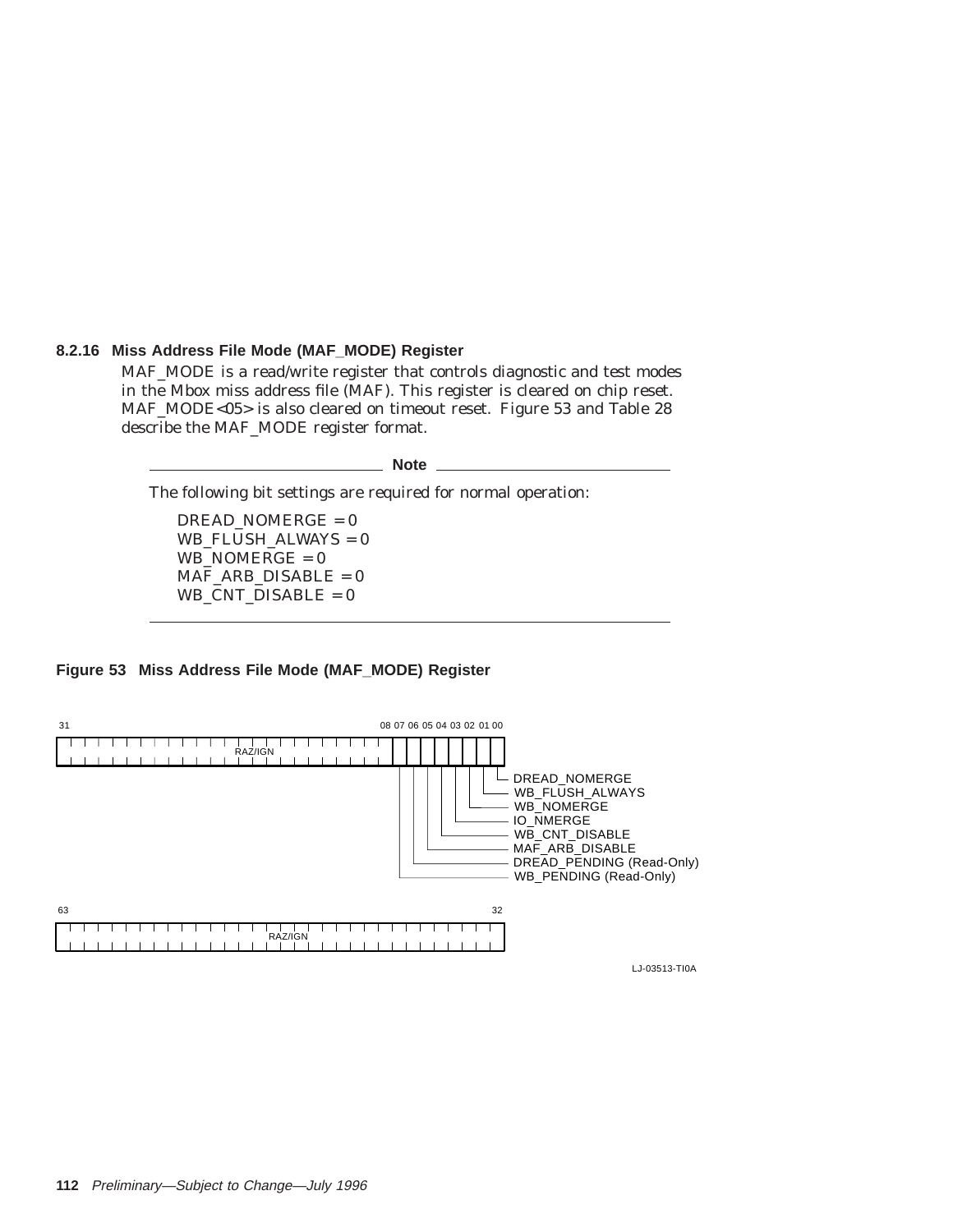| <b>Name</b>                 | <b>Extent</b>  | <b>Type</b>     | <b>Description</b>                                                                                                                                                                                                                                                                                                                                                   |
|-----------------------------|----------------|-----------------|----------------------------------------------------------------------------------------------------------------------------------------------------------------------------------------------------------------------------------------------------------------------------------------------------------------------------------------------------------------------|
| DREAD<br><b>NOMERGE</b>     | <00            | RW <sub>0</sub> | Miss address file (MAF) DREAD Merge Disable. When<br>set, this bit disables all merging in the DREAD portion<br>of the MAF. Any load instruction that is issued when<br>DREAD NOMERGE is set is forced to allocate a new<br>entry. Subsequent merging to that entry is not allowed<br>(even if DREAD_NOMERGE is cleared). Must be zero<br>(MBZ) in normal operation. |
| WB FLUSH<br><b>ALWAYS</b>   | $<$ 01 $>$     | RW <sub>0</sub> | When set, this bit forces the write buffer to flush<br>whenever there is a valid WB entry. Must be zero<br>(MBZ) in normal operation.                                                                                                                                                                                                                                |
| <b>WB</b><br><b>NOMERGE</b> | <02>           | RW <sub>0</sub> | When set, this bit disables all merging in the write<br>buffer. Any store instruction that is issued when WB_<br>NOMERGE is set is forced to allocate a new entry.<br>Subsequent merging to that entry is not allowed (even<br>if WB_NOMERGE is cleared). Must be zero (MBZ) in<br>normal operation.                                                                 |
| <b>IO_NMERGE</b>            | < 03>          | RW <sub>0</sub> | When set, this bit prevents loads from I/O space<br>(address bit $<$ 39>=1) from merging in the MAF. Should<br>be zero (SBZ) in typical operation.                                                                                                                                                                                                                   |
| WB_CNT_<br><b>DISABLE</b>   | < 04           | RW <sub>0</sub> | When set, this bit disables the 64-cycle WB counter in<br>the MAF arbiter. The top entry of the WB arbitrates<br>at low priority only when a $LDx_L$ instruction is issued<br>or a second WB entry is made. Must be zero (MBZ) in<br>normal operation.                                                                                                               |
| MAF_ARB_<br><b>DISABLE</b>  | <05>           | RW <sub>0</sub> | When set, this bit disables all DREAD and WB requests<br>in the MAF arbiter. WB_Reissue, Replay, Iref and MB<br>requests are not blocked from arbitrating for the Scache.<br>This bit is cleared on both timeout and chip reset. Must<br>be zero (MBZ) in normal operation.                                                                                          |
| DREAD<br><b>PENDING</b>     | $<\!\!06\!\!>$ | R <sub>0</sub>  | Indicates the status of the MAF DREAD file. When set,<br>there are one or more outstanding DREAD requests<br>in the MAF file. When clear, there are no outstanding<br>DREAD requests.                                                                                                                                                                                |
| <b>WB</b><br><b>PENDING</b> | <07            | R <sub>0</sub>  | This bit indicates the status of the MAF WB file. When<br>set, there are one or more outstanding WB requests in<br>the MAF file. When clear, there are no outstanding WB<br>requests.                                                                                                                                                                                |

# **Table 28 Miss Address File Mode Register Fields**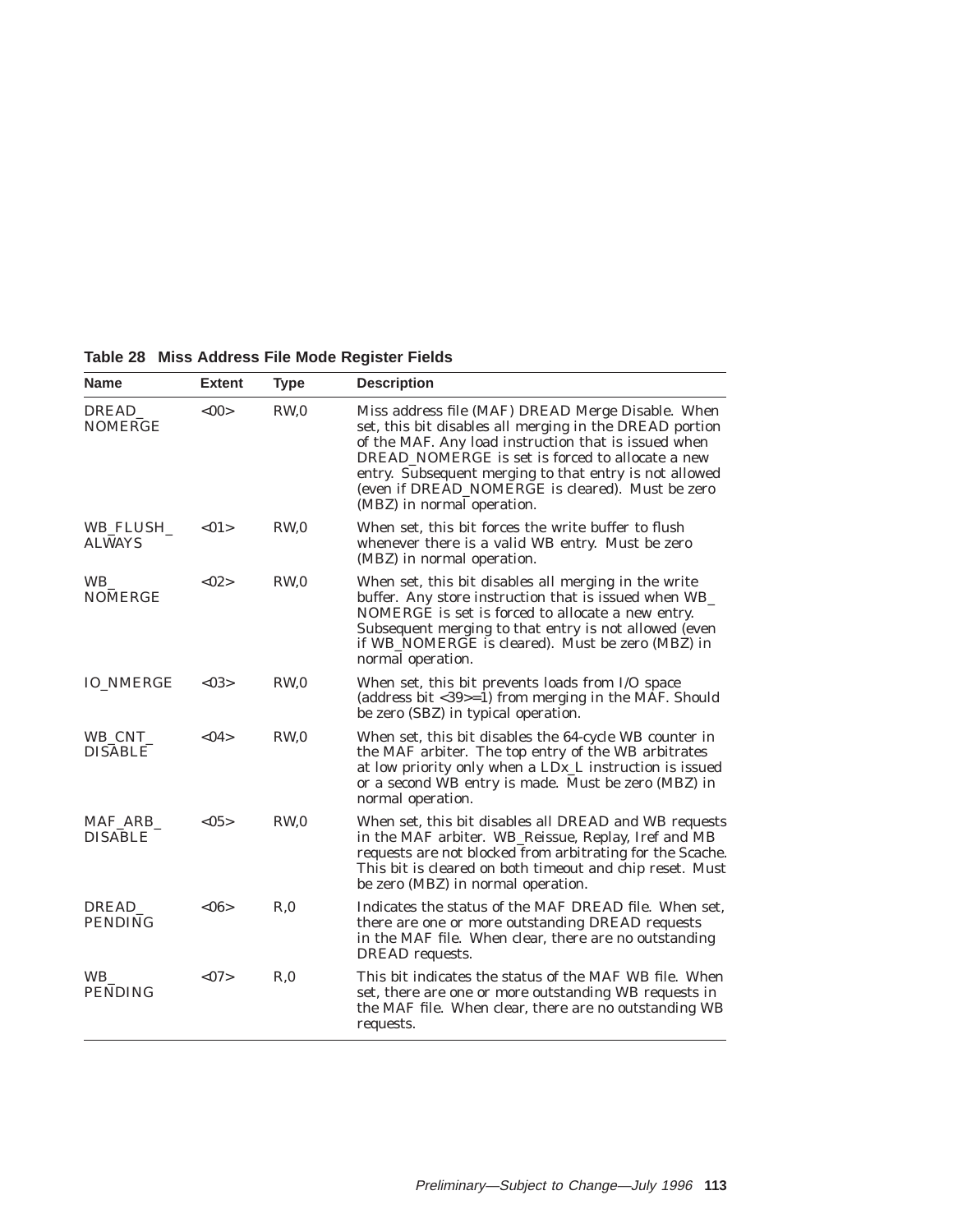# **8.2.17 Dcache Flush (DC\_FLUSH) Register**

DC\_FLUSH is a write-only register. A write operation to this register clears all the valid bits in both banks of the Dcache.

# **8.2.18 Alternate Mode (ALT\_MODE) Register**

ALT\_MODE is a write-only register that specifies the alternate processor mode used by some HW\_LD and HW\_ST instructions. Figure 54 and Table 29 describe the ALT\_MODE register format.

# **Figure 54 Alternate Mode (ALT\_MODE) Register**



| LJ-03514-TI0 |
|--------------|
|--------------|

| <b>ALT_MODE&lt;04:03&gt;</b> | Mode       |
|------------------------------|------------|
| 0 <sub>0</sub>               | Kernel     |
| 0 <sub>1</sub>               | Executive  |
| 10                           | Supervisor |
| $1\;1$                       | User       |

#### **Table 29 Alternate Mode Register Settings**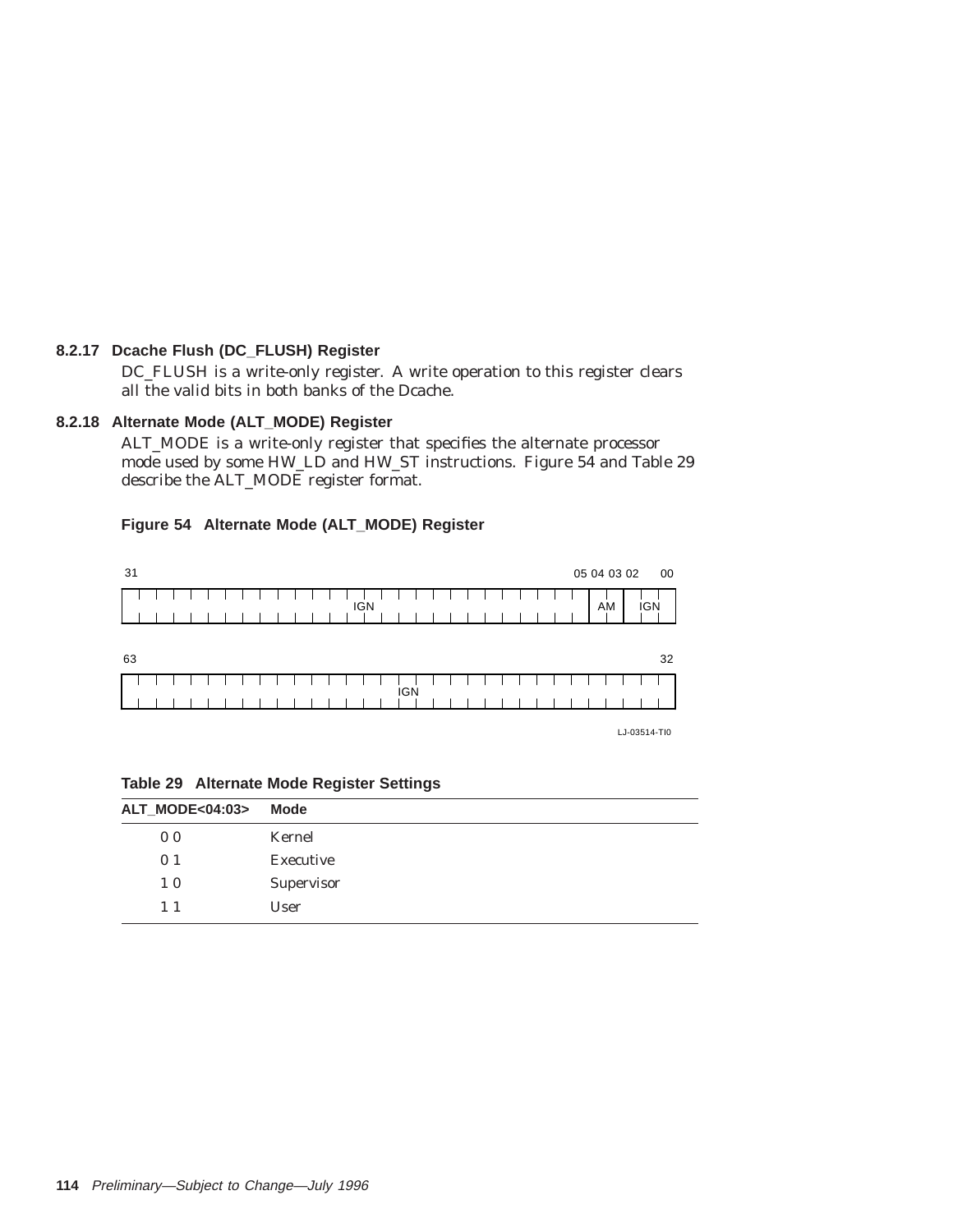### **8.2.19 Cycle Counter (CC) Register**

CC is a read/write register. The 21164 supports it as described in the *Alpha Architecture Reference Manual*. The low half of the counter, when enabled, increments once each CPU cycle. The upper half of the CC register is the counter offset. An HW\_MTPR instruction writes CC<63:32>. Bits <31:00> are unchanged. CC\_CTL<32> is used to enable or disable the cycle counter. The CC<31:00> is written to CC\_CTL by an HW\_MTPR instruction.

The CC register is read by the RPCC instruction as defined in the *Alpha Architecture Reference Manual*. The RPCC instruction returns a 64-bit value. The cycle counter is enabled to increment only three cycles after the MTPR CC\_CTL (with CC\_CTL<32> set) instruction is issued. This means that an RPCC instruction issued four cycles after an HW\_MTPR CC\_CTL instruction that enables the counter reads a value that is one greater than the initial count.

The CC register is disabled on chip reset. Figure 55 shows the CC register format.

| 31 |  |  |  |  |  |  |  |  |  |            |  |  |  |  |  |  |  |  | 00 |
|----|--|--|--|--|--|--|--|--|--|------------|--|--|--|--|--|--|--|--|----|
|    |  |  |  |  |  |  |  |  |  | <b>IGN</b> |  |  |  |  |  |  |  |  |    |
|    |  |  |  |  |  |  |  |  |  |            |  |  |  |  |  |  |  |  |    |
| 63 |  |  |  |  |  |  |  |  |  |            |  |  |  |  |  |  |  |  | 32 |
|    |  |  |  |  |  |  |  |  |  | CC, OFFSET |  |  |  |  |  |  |  |  |    |
|    |  |  |  |  |  |  |  |  |  |            |  |  |  |  |  |  |  |  |    |

#### **Figure 55 Cycle Counter (CC) Register**

LJ-03515-TI0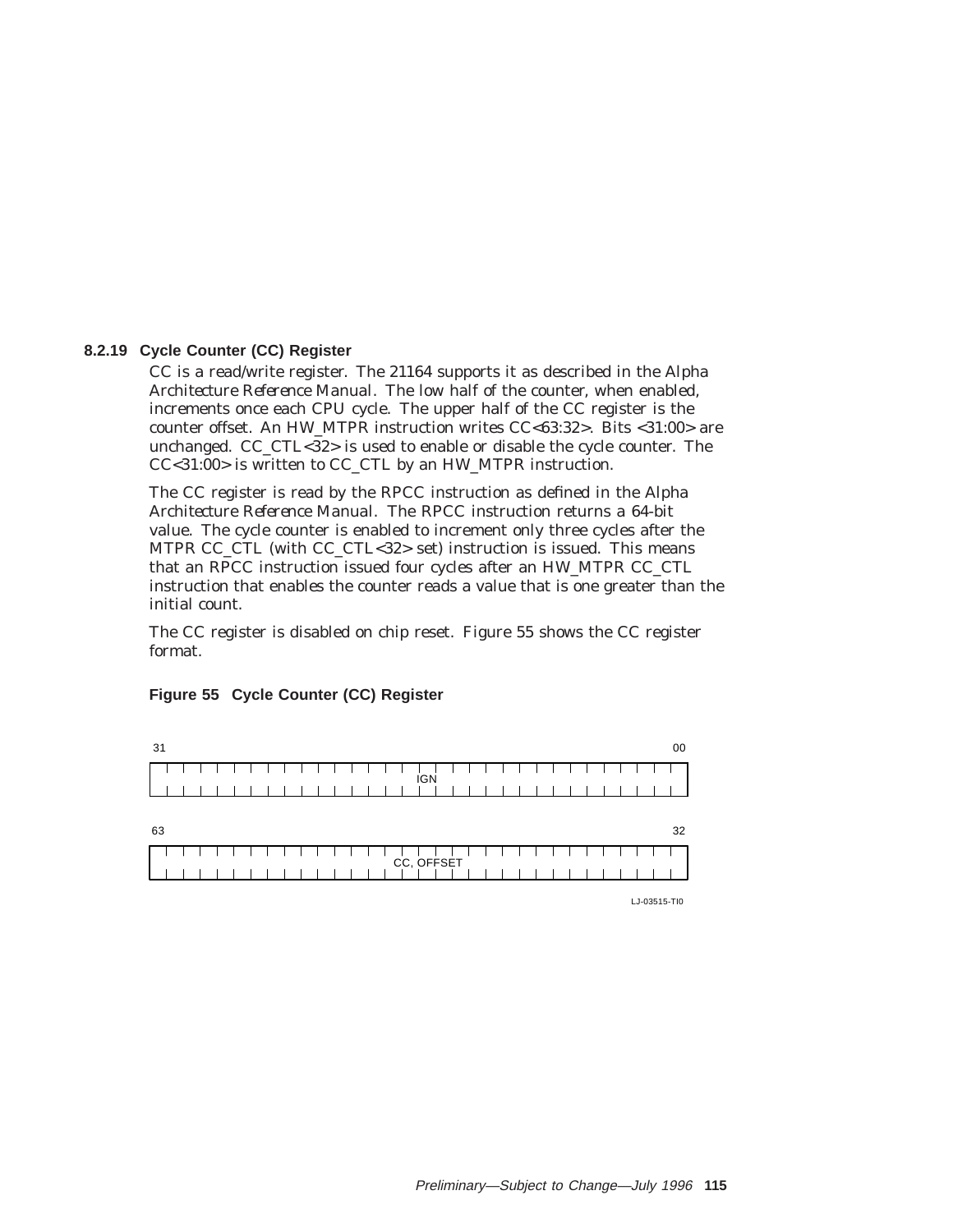### **8.2.20 Cycle Counter Control (CC\_CTL) Register**

CC\_CTL is a write-only register that writes the low 32 bits of the cycle counter to enable or disable the counter. Bits CC<31:04> are written with the value in CC\_CTL<31:04> on a HW\_MTPR instruction to the CC\_CTL register. Bits CC<03:00> are written with zero. Bits CC<63:32> are not changed. If CC\_CTL<32> is set, then the counter is enabled; otherwise, the counter is disabled. Figure 56 and Table 30 describe the CC\_CTL register format.



### **Figure 56 Cycle Counter Control (CC\_CTL) Register**



| <b>Name</b>               | <b>Extent</b> | <b>Type</b> | <b>Description</b>                                                                                                                                                                                                |
|---------------------------|---------------|-------------|-------------------------------------------------------------------------------------------------------------------------------------------------------------------------------------------------------------------|
| COUNT < 31:04 > < 31:04 > |               | <b>WO</b>   | Cycle count. This value is loaded into<br>$CC < 31:04$ .                                                                                                                                                          |
| CC ENA                    | <32>          | <b>WO</b>   | Cycle Counter enable. When set, this bit<br>enables the CC register to begin incrementing<br>3 cycles later. An RPCC issued 4 cycles after<br>CC CTL<32> is written "sees" the initial count<br>incremented by 1. |

**Table 30 Cycle Counter Control Register Fields**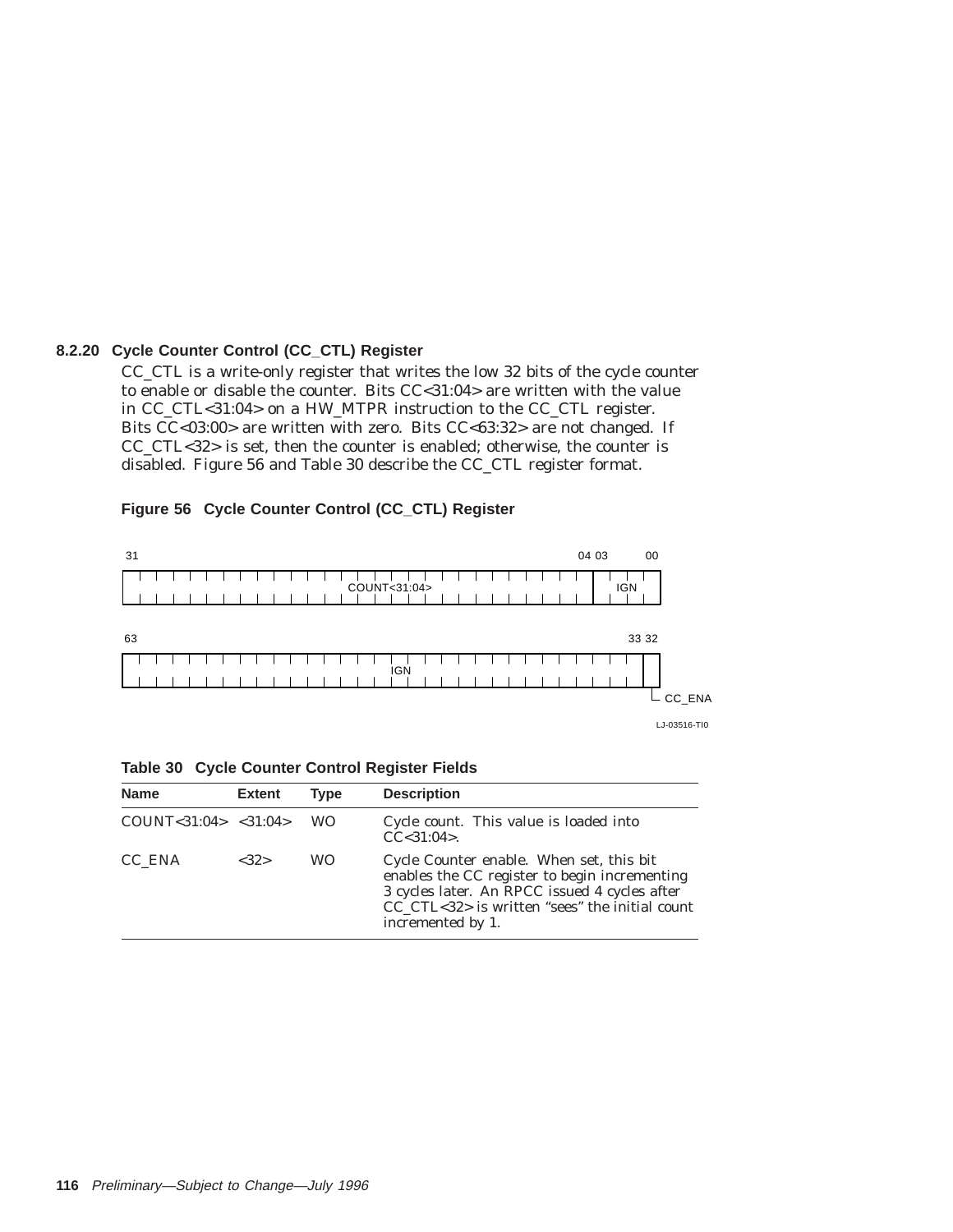# **8.2.21 Dcache Test Tag Control (DC\_TEST\_CTL) Register**

DC\_TEST\_CTL is a read/write register used exclusively for testing and diagnostics. An address written to this register is used to index into the Dcache array when reading or writing to the DC\_TEST\_TAG register. Figure 57 and Table 31 describe the DC\_TEST\_CTL register format. Section 8.2.22 describes how this register is used.



### **Figure 57 Dcache Test Tag Control (DC\_TEST\_CTL) Register**

|  |  |  |  |  | Table 31 Dcache Test Tag Control Register Fields |  |
|--|--|--|--|--|--------------------------------------------------|--|
|--|--|--|--|--|--------------------------------------------------|--|

| <b>Name</b>            | <b>Extent</b> | <b>Type</b> | <b>Description</b>                                                                                                                                                                                                    |
|------------------------|---------------|-------------|-----------------------------------------------------------------------------------------------------------------------------------------------------------------------------------------------------------------------|
| <b>BANK0</b>           | $<$ 00 $>$    | <b>RW</b>   | Dcache Bank0 enable. When set, reads from<br>DC_TEST_TAG return the tag from Dcache<br>bank0, writes to DC_TEST_TAG write to Dcache<br>bank0. When clear, reads from DC TEST TAG<br>return the tag from Deache bank1. |
| <b>BANK1</b>           | < 01          | <b>RW</b>   | Dcache Bank1 enable. When set, writes to<br>DC TEST TAG write to Deache bank1. This<br>bit has no effect on reads.                                                                                                    |
| INDEX < 12:3 > 12:03 > |               | <b>RW</b>   | Dcache tag index. This field is used on reads<br>from and writes to the DC_TEST_TAG register to<br>index into the Dcache tag array.                                                                                   |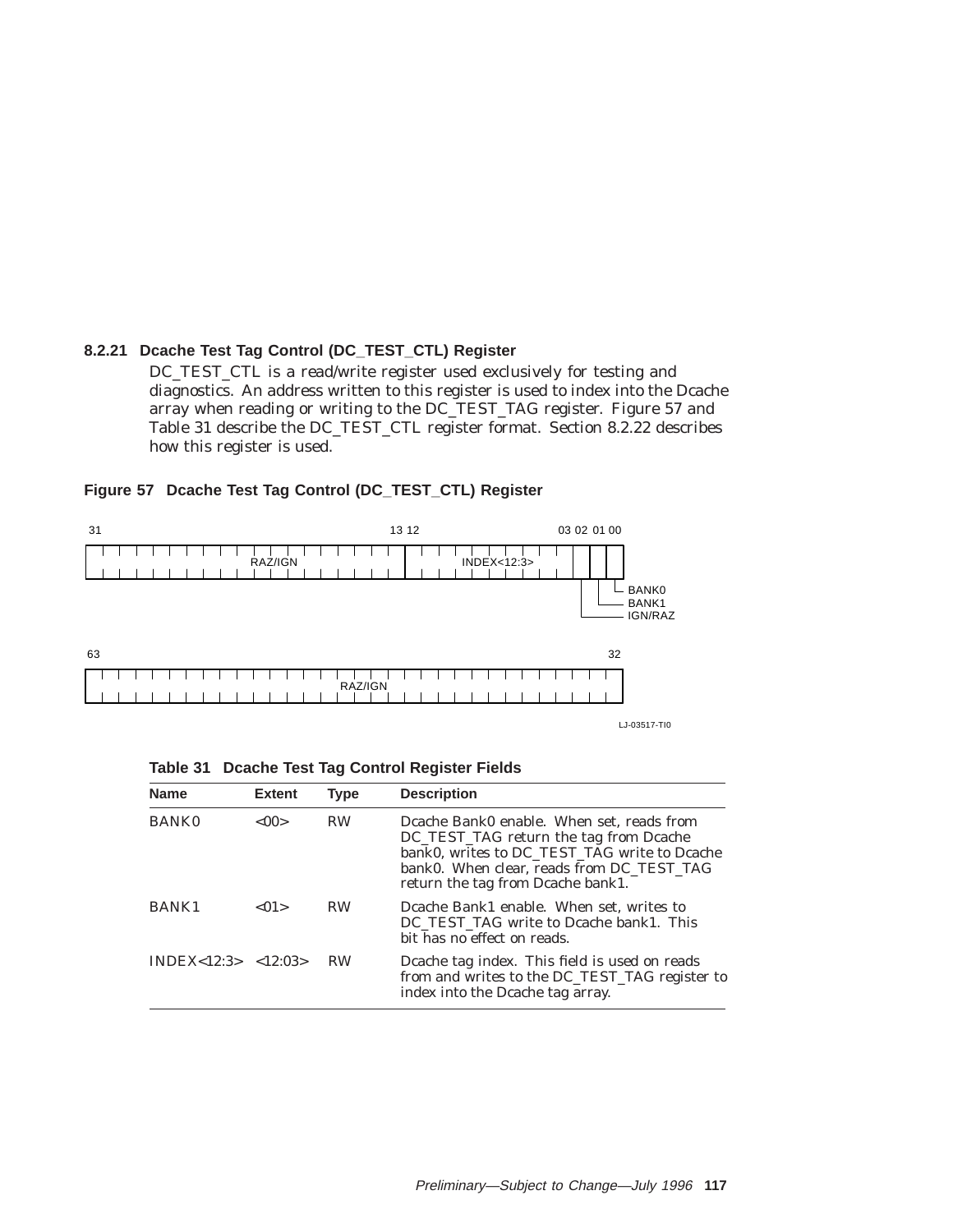### **8.2.22 Dcache Test Tag (DC\_TEST\_TAG) Register**

DC\_TEST\_TAG is a read/write register used exclusively for testing and diagnostics. When DC\_TEST\_TAG is read, the value in the DC\_TEST\_CTL register is used to index into the Dcache. The value in the tag, tag parity, valid and data parity bits for that index are read out of the Dcache and loaded into the DC\_TEST\_TAG\_TEMP register. A zero value is returned to the integer register file (IRF). If BANK0 is set, the read operation is from Dcache bank0. Otherwise, the read operation is from Dcache bank1.

When DC\_TEST\_TAG is written, the value written to DC\_TEST\_TAG is written to the Dcache index referenced by the value in the DC\_TEST\_CTL register. The tag, tag parity, and valid bits are affected by this write operation. Data parity bits are not affected by this write operation (use DC\_MODE<02> and force hit modes). If BANK0 is set, the write operation is to Dcache bank0. If BANK1 is set, the write operation is to Dcache bank1. If both are set, both banks are written.

Figure 58 and Table 32 describe the DC\_TEST\_TAG register format.



# **Figure 58 Dcache Test Tag (DC\_TEST\_TAG) Register**

LJ-03518-TI0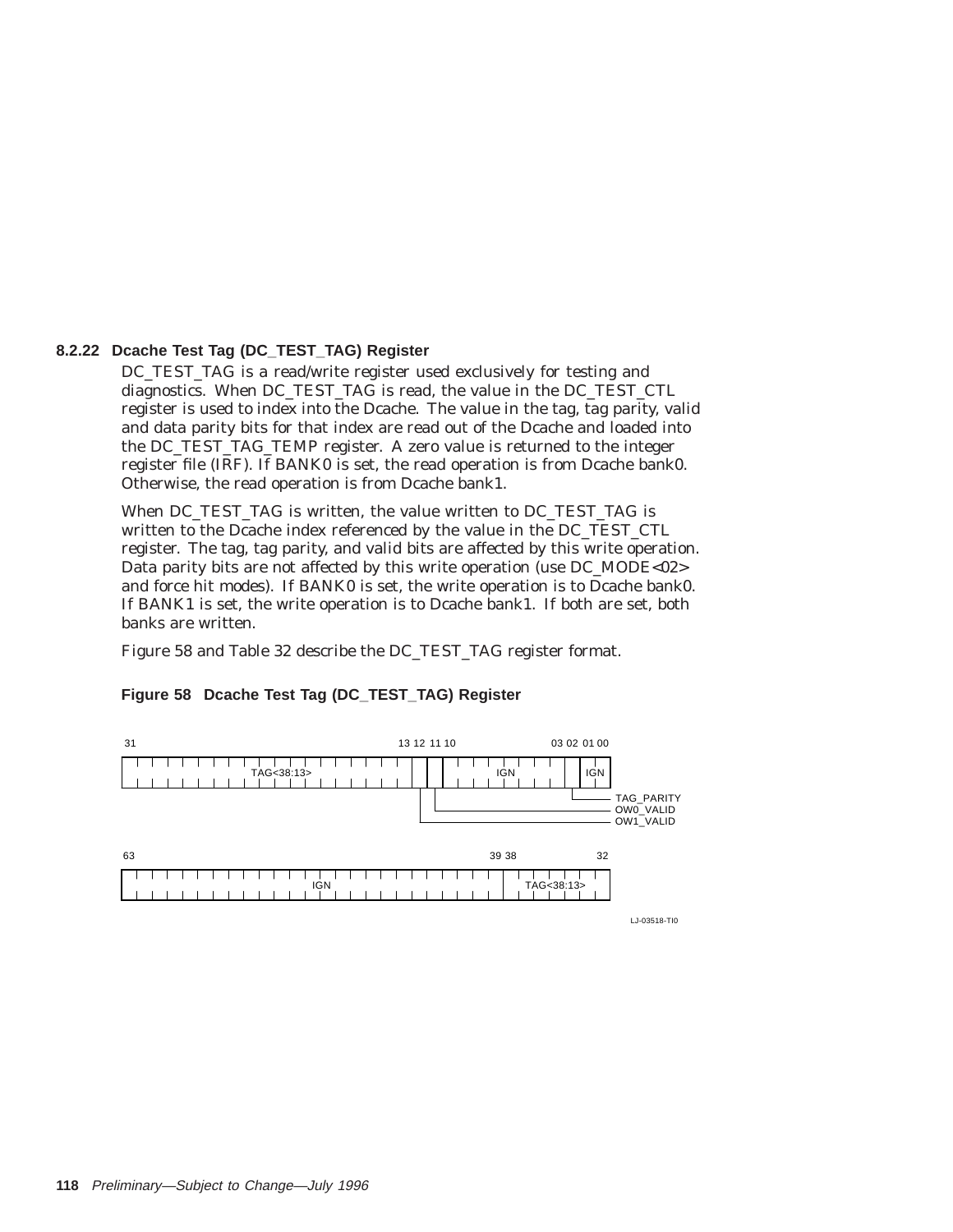| <b>Name</b>      | <b>Extent</b> | <b>Type</b> | <b>Description</b>                                                                                                             |
|------------------|---------------|-------------|--------------------------------------------------------------------------------------------------------------------------------|
| TAG PARITY       | < 02          | <b>WO</b>   | Tag parity. This bit refers to the Deache tag<br>parity bit that covers tag bits 38 through 13<br>(valid bits not covered).    |
| <b>OWO VALID</b> | <11>          | <b>WO</b>   | Octaword valid bit 0. This bit refers to the<br>Deache valid bit for the low-order octaword<br>within a Dcache 32-byte block.  |
| <b>OW1 VALID</b> | <12>          | <b>WO</b>   | Octaword valid bit 1. This bit refers to the<br>Deache valid bit for the high-order octaword<br>within a Dcache 32-byte block. |
| TAG < 38:13>     | < 38:13>      | <b>WO</b>   | TAG<38:13>. These bits refer to the tag field in<br>the Dcache array.                                                          |
|                  |               |             | <b>Note:</b> Bit 39 is not stored in the array.                                                                                |

**Table 32 Dcache Test Tag Register Fields**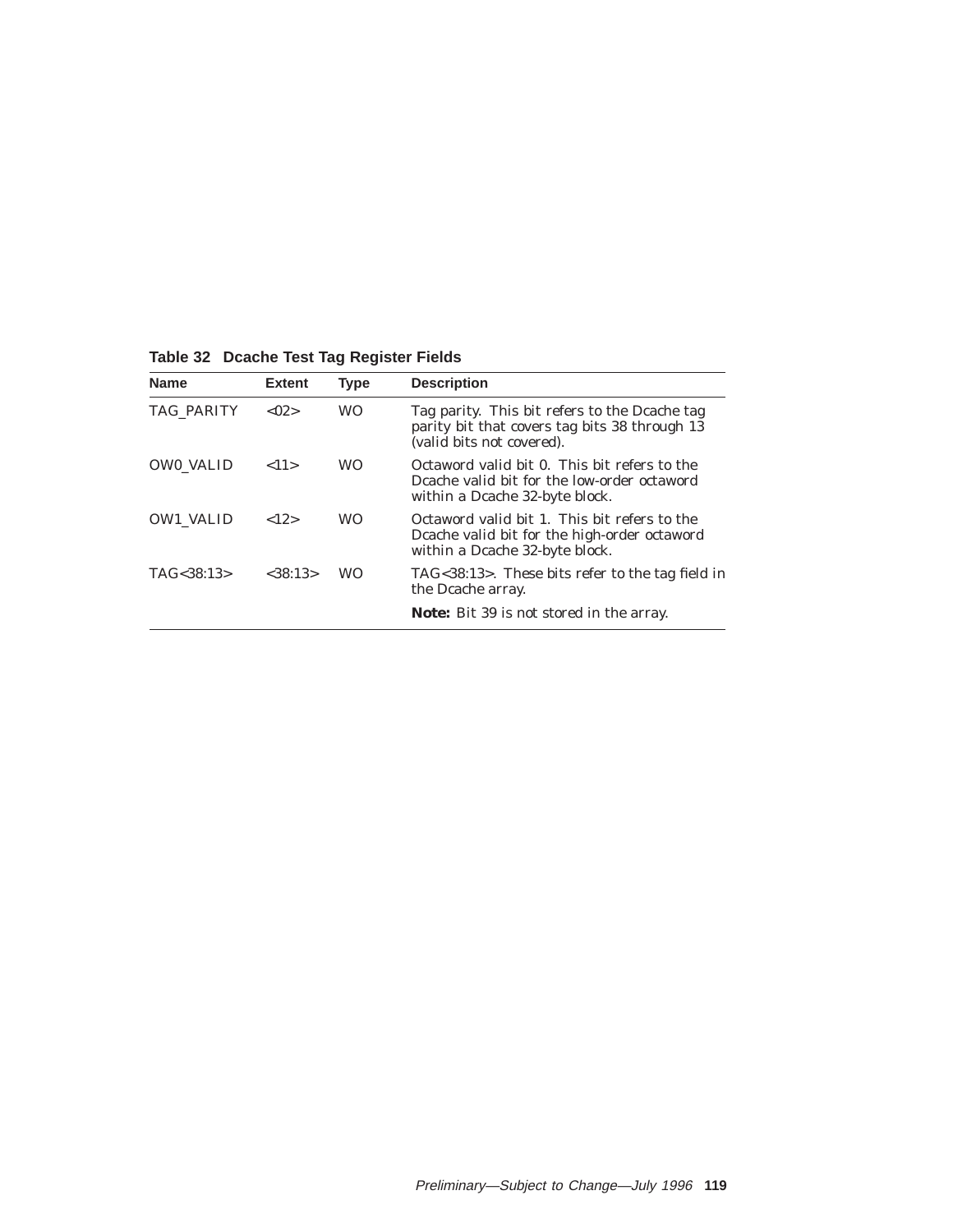# **8.2.23 Dcache Test Tag Temporary (DC\_TEST\_TAG\_TEMP) Register**

DC\_TEST\_TAG\_TEMP is a read-only register used exclusively for testing and diagnostics.

Reading the Dcache tag array requires a two-step read process:

- 1. The first read operation from DC\_TEST\_TAG reads the tag array and data parity bits and loads them into the DC\_TEST\_TAG\_TEMP register. An UNDEFINED value is returned to the integer register file (IRF).
- 2. The second read operation of the DC\_TEST\_TAG\_TEMP register returns the Dcache test data to the integer register file (IRF).

Figure 59 and Table 33 describe the DC\_TEST\_TAG\_TEMP register format.

# **Figure 59 Dcache Test Tag Temporary (DC\_TEST\_TAG\_TEMP) Register**



LJ-03519-TI0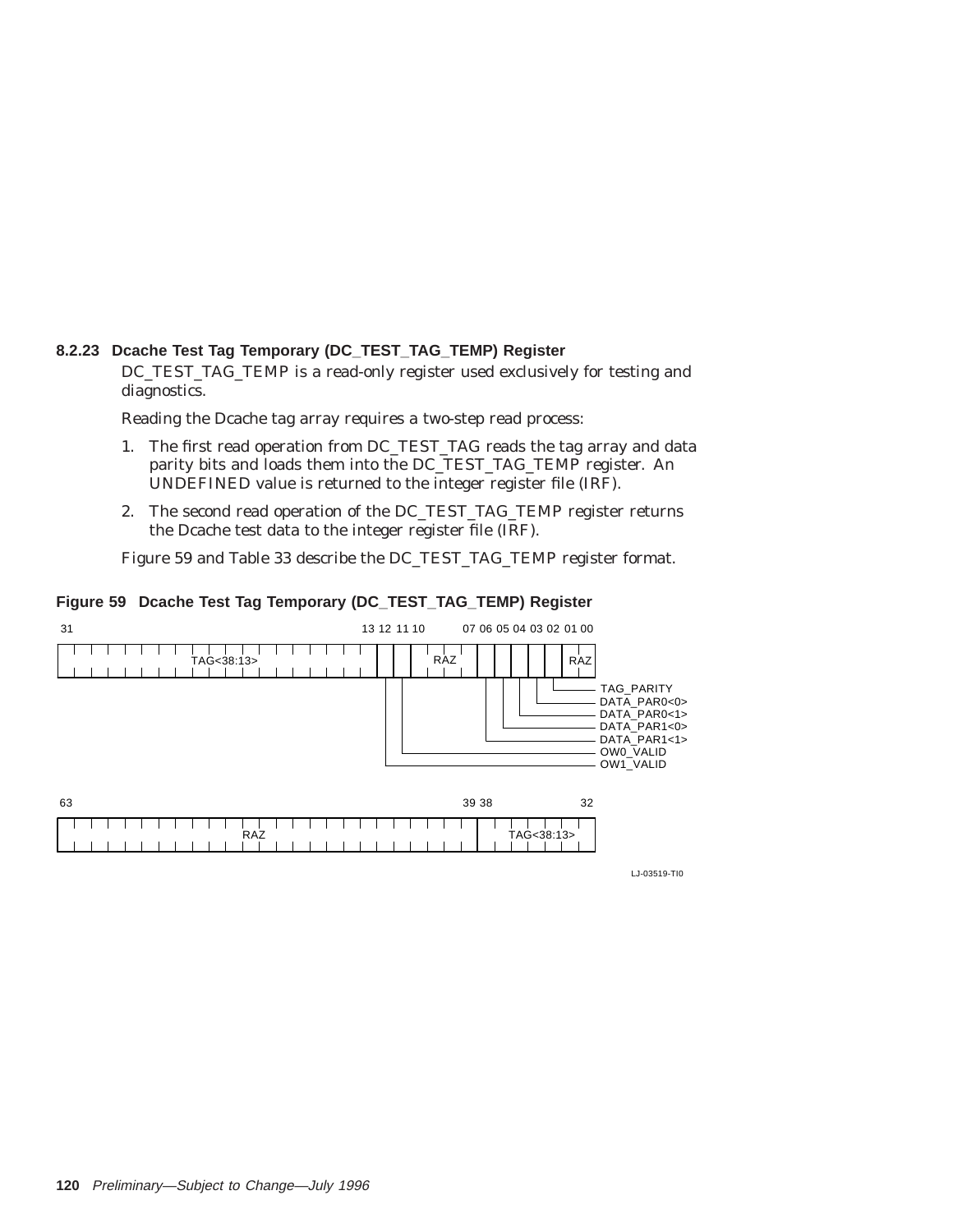| <b>Name</b>      | <b>Extent</b>  | Type           | <b>Description</b>                                                                                                                           |
|------------------|----------------|----------------|----------------------------------------------------------------------------------------------------------------------------------------------|
| TAG PARITY       | < 02           | R <sub>O</sub> | Tag parity. This bit refers to the Deache tag parity<br>bit that covers tag bits 38 through 13 (valid bits not<br>covered).                  |
| DATA PAR0<0>     | < 0.3          | R <sub>O</sub> | Data parity. This bit refers to the Bank0 Dcache<br>data parity bit that covers the lower longword of data<br>indexed by DC_TEST_CTL<12:03>. |
| DATA PAR0<1>     | < 04           | R <sub>O</sub> | Data parity. This bit refers to the Bank0 Dcache data<br>parity bit that covers the upper longword of data<br>indexed by DC_TEST_CTL<12:03>. |
| DATA PAR1<0>     | < 0.5          | R <sub>O</sub> | Data parity. This bit refers to the Bank1 Dcache<br>data parity bit that covers the lower longword of data<br>indexed by DC_TEST_CTL<12:03>. |
| DATA PAR1<1>     | $<\!\!06\!\!>$ | R <sub>O</sub> | Data parity. This bit refers to the Bank1 Dcache data<br>parity bit that covers the upper longword of data<br>indexed by DC_TEST_CTL<12:03>. |
| <b>OWO VALID</b> | <11>           | R <sub>O</sub> | Octaword valid bit 0. This bit refers to the Deache valid<br>bit for the low-order octaword within a Dcache 32-byte<br>block.                |
| <b>OW1 VALID</b> | <12>           | R <sub>O</sub> | Octaword valid bit 1. This bit refers to the Deache valid<br>bit for the high-order octaword within a Dcache 32-byte<br>block.               |
| TAG<38:13>       | <38:13>        | R <sub>O</sub> | TAG<38:13>. These bits refer to the tag field in the<br>Deache array.                                                                        |
|                  |                |                | <b>Note:</b> Bit 39 is not stored in the array.                                                                                              |

**Table 33 Dcache Test Tag Temporary Register Fields**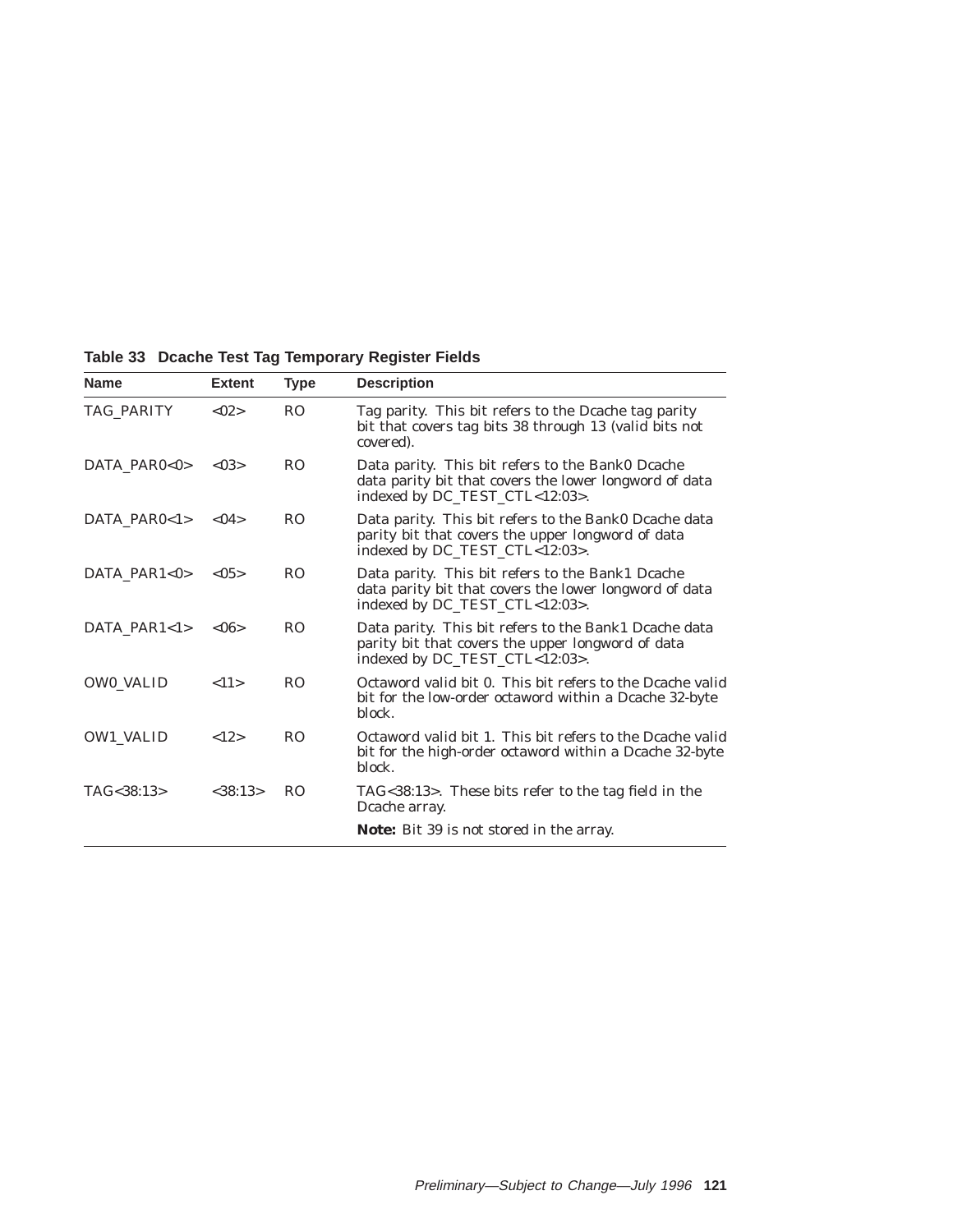# **8.3 External Interface Control (Cbox) IPRs**

Table 34 lists specific IPRs for controlling Scache, Bcache, system configuration, and logging error information. These IPRs cannot be read or written from the system. They are placed in the 1 MB region of 21164-specific I/O address space ranging from FF FFF0 0000 to FF FFFF FFFF. Any read or write operation to an undefined IPR in this address space produces UNDEFINED behavior. The operating system should not map any address in this region as writable in any mode.

The Cbox internal processor registers are described in Section 8.3.1 through Section 8.3.9.

| <b>Register</b>    | <b>Address</b>      | Type <sup>1</sup> | <b>Description</b>                                                                |
|--------------------|---------------------|-------------------|-----------------------------------------------------------------------------------|
| SC CTL             | FF FFF0 00A8        | <b>RW</b>         | Controls Scache behavior.                                                         |
| <b>SC STAT</b>     | FF FFF0 00E8        | R                 | Logs Scache-related errors.                                                       |
| <b>SC ADDR</b>     | <b>FF FFF0 0188</b> | R                 | Contains the address for Scache-<br>related errors.                               |
| <b>BC CONTROL</b>  | <b>FF FFF0 0128</b> | W                 | Controls Bcache/system interface<br>and Bcache testing.                           |
| <b>BC CONFIG</b>   | FF FFF0 01C8        | W                 | Contains Beache configuration<br>parameters.                                      |
| <b>BC_TAG_ADDR</b> | <b>FF FFF0 0108</b> | R                 | Contains tag and control bits for<br>FILLs from Bcache.                           |
| EI STAT            | <b>FF FFF0 0168</b> | R                 | Logs Bcache/system-related errors.                                                |
| EI ADDR            | <b>FF FFF0 0148</b> | R                 | Contains the address for<br>Bcache/system-related errors.                         |
| FILL SYN           | <b>FF FFF0 0068</b> | R                 | Contains fill syndrome or parity<br>bits for FILLs from Beache or main<br>memory. |

**Table 34 Cbox Internal Processor Register Descriptions**

1BC\_CONTROL<01> must be 0 when reading any IPR in this table.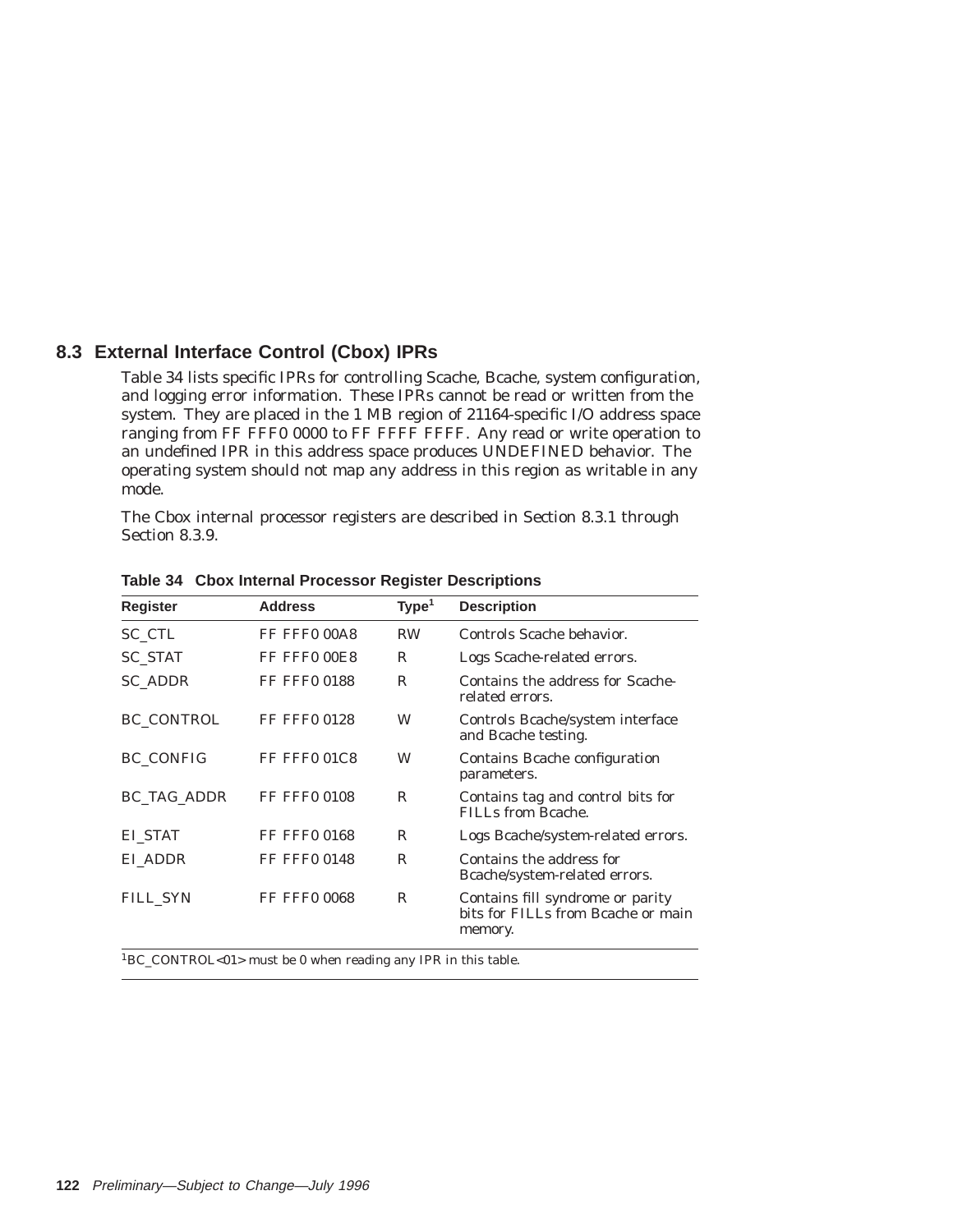### **8.3.1 Scache Control (SC\_CTL) Register (FF FFF0 00A8)**

SC\_CTL is a read/write register that controls Scache activity. Figure 60 and Table 35 describe the SC\_CTL register format. The bits in this register are initialized to the value indicated in Table 35 on reset, but not on timeout reset.



**Figure 60 Scache Control (SC\_CTL) Register**

LJ-03520-TI0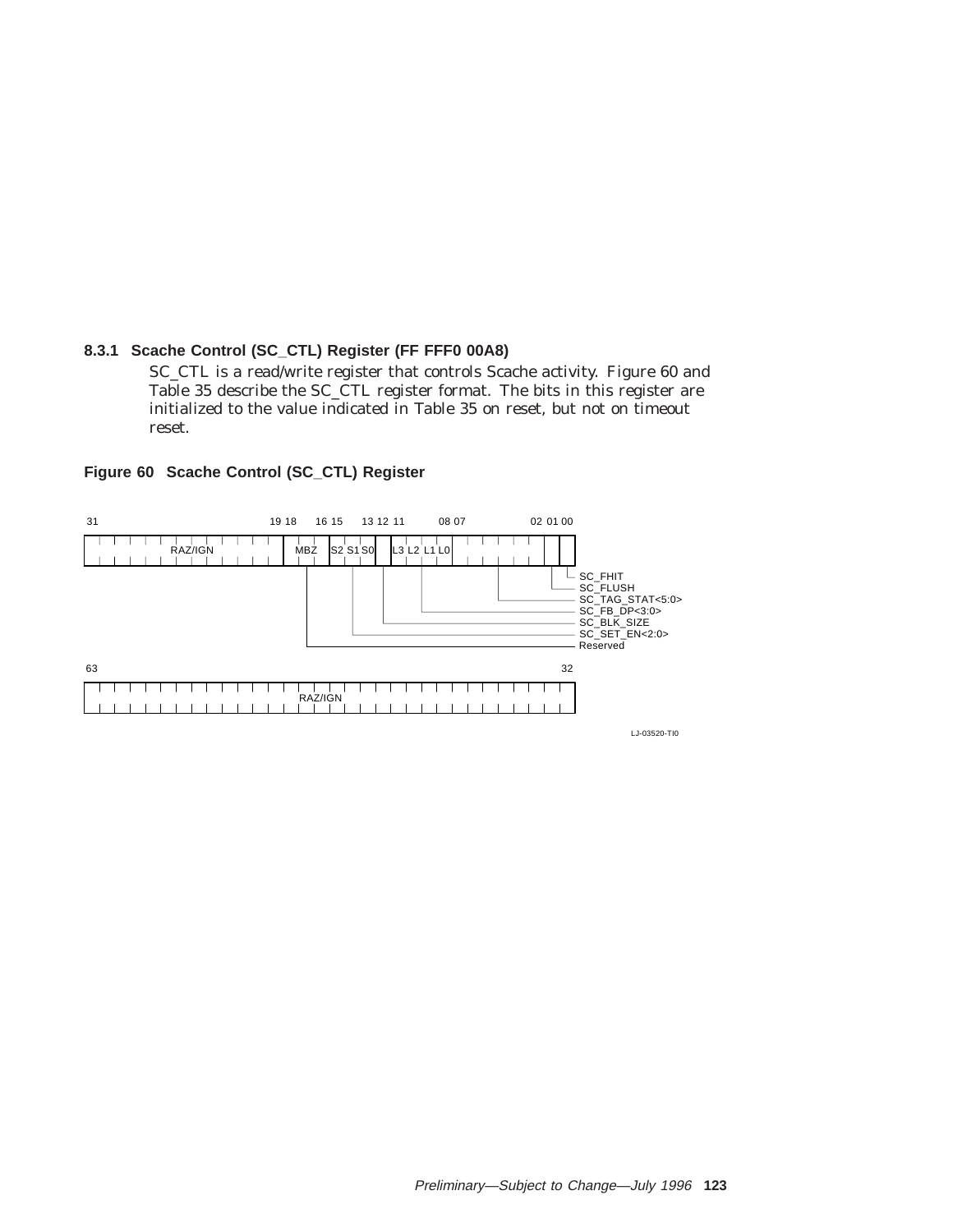| <b>Field</b>             | <b>Extent</b> | <b>Type</b>     | <b>Description</b>                                                                                                                                                                                                                                                                                                                              |                                                                             |  |  |  |
|--------------------------|---------------|-----------------|-------------------------------------------------------------------------------------------------------------------------------------------------------------------------------------------------------------------------------------------------------------------------------------------------------------------------------------------------|-----------------------------------------------------------------------------|--|--|--|
| <b>SC FHIT</b>           | $<$ 00>       | RW <sub>0</sub> | When set, this bit forces cacheable load<br>and store instructions to hit in the<br>Scache, irrespective of the tag status bits.<br>Noncacheable references are not forced to<br>hit in the Scache and will be driven offchip.<br>In this mode, only one Scache set may be<br>enabled. The Scache tag and data parity<br>checking are disabled. |                                                                             |  |  |  |
|                          |               |                 | For store instructions, the value of the<br>tag status and parity bits are specified by<br>the $SC_TAG_STAT < 5:0>$ field. The tag is<br>written with the address provided to the<br>Scache with the store instruction.                                                                                                                         |                                                                             |  |  |  |
| <b>SC FLUSH</b>          | <01           | RW <sub>0</sub> | All the Scache tag valid bits are cleared<br>every time this bit field is written to 1.                                                                                                                                                                                                                                                         |                                                                             |  |  |  |
| $SC\_TAG$<br>STAT < 5:0> | < 07:02>      | RW <sub>0</sub> | This field is used only in the SC_FHIT mode<br>to write any combination of tag status and<br>parity bits in the Scache. The parity bit can<br>be used to write bad tag parity. The correct<br>value of tag parity is even.                                                                                                                      |                                                                             |  |  |  |
|                          |               |                 | The following bits must be zero for normal<br>operation:                                                                                                                                                                                                                                                                                        |                                                                             |  |  |  |
|                          |               |                 | <b>Scache Tag</b><br>Status<5:0>                                                                                                                                                                                                                                                                                                                | <b>Description</b>                                                          |  |  |  |
|                          |               |                 | SC_TAG_<br>STAT < 5:2>                                                                                                                                                                                                                                                                                                                          | Tag parity, valid,<br>shared, dirty;<br>bits 7, 6, 5, and 4<br>respectively |  |  |  |
|                          |               |                 | SC TAG<br>STAT < 1:0>                                                                                                                                                                                                                                                                                                                           | Octaword modified<br>bits                                                   |  |  |  |

**Table 35 Scache Control Register Fields**

(continued on next page)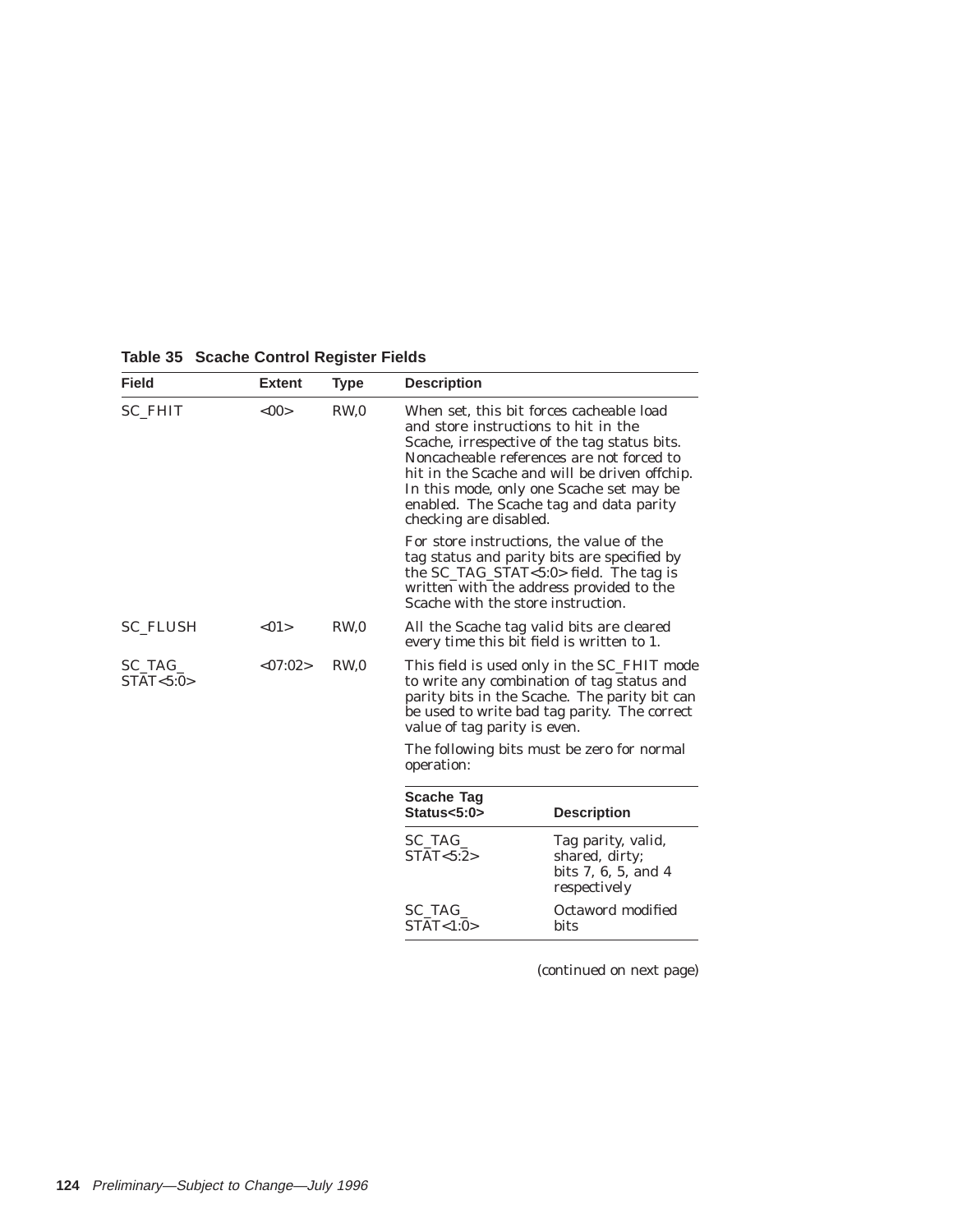| <b>Field</b>         | <b>Extent</b> | <b>Type</b>     | <b>Description</b>                                                                                                                                                                                                                                                                                                                                                                                                                                                                                                                                                                  |
|----------------------|---------------|-----------------|-------------------------------------------------------------------------------------------------------------------------------------------------------------------------------------------------------------------------------------------------------------------------------------------------------------------------------------------------------------------------------------------------------------------------------------------------------------------------------------------------------------------------------------------------------------------------------------|
| $SC$ FB DP<3:0>      | < 11:08>      | RW <sub>0</sub> | Force bad parity—This field is used to write<br>bad data parity for the selected longwords<br>within the octaword when writing the<br>Scache. If any one of these bits is set to one,<br>then the corresponding longword's computed<br>parity value is inverted when writing the<br>Scache.                                                                                                                                                                                                                                                                                         |
|                      |               |                 | For Scache write transactions, the<br>Cbox allocates two consecutive cycles to<br>write up to two octawords based on the<br>longword valid bits received from the Mbox.<br>Therefore, the same longword parity control<br>bits are used for writing both octawords.<br>For example, SC_FB_DP<0> corresponds to<br>LW0 and LW4. This bit field must be zero<br>during normal operation.                                                                                                                                                                                              |
| <b>SC_BLK_SIZE</b>   | <12>          | RW <sub>1</sub> | This bit selects the Scache and Bcache block<br>size to be either 64 bytes or 32 bytes. The<br>Scache and Bcache always have identical<br>block sizes. All the Bcache and main<br>memory FILLs or write transactions are<br>of the selected block size. At power-up time,<br>this bit is set and the default block size<br>is 64 bytes. When clear, the block size is<br>32 bytes. This bit must be set to the desired<br>value to reflect the correct Scache/Bcache<br>block size before the 21164 does the first<br>cacheable read or write transaction from<br>Bcache or system. |
| $SC\_SET\_EN < 2:0>$ | <15:13>       | RW.7            | This field is used to enable the Scache sets.<br>Only <i>one</i> or <i>all three</i> sets may be enabled<br>at a time. Enabling any combination of two<br>sets at a time results in UNPREDICTABLE<br>behavior. One of the Scache sets must<br>always be enabled irrespective of the<br>Bcache.                                                                                                                                                                                                                                                                                      |
| Reserved             | <18:16>       | RW <sub>0</sub> | Reserved to Digital. Must be zero (MBZ).                                                                                                                                                                                                                                                                                                                                                                                                                                                                                                                                            |

**Table 35 (Cont.) Scache Control Register Fields**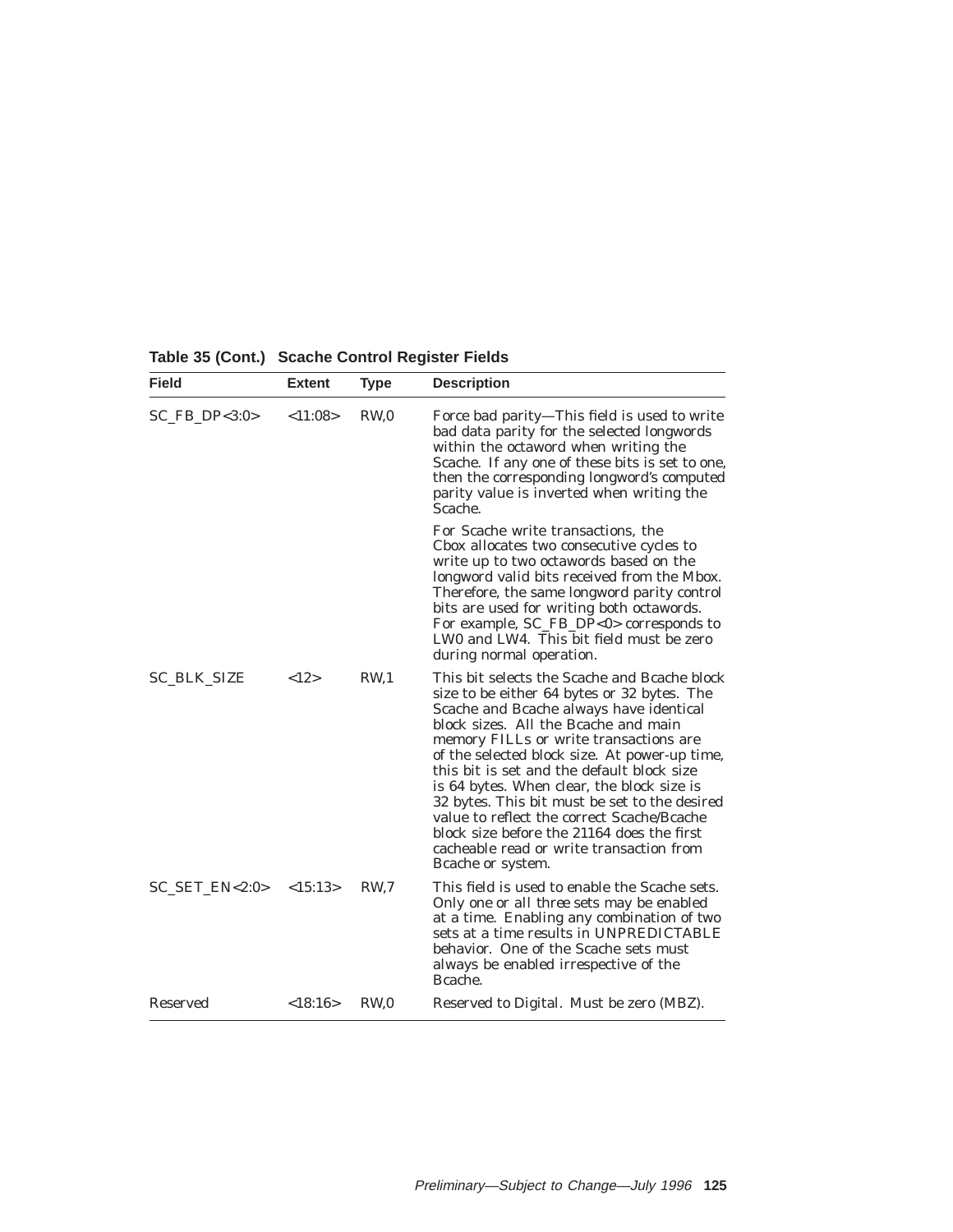### **8.3.2 Scache Status (SC\_STAT) Register (FF FFF0 00E8)**

SC\_STAT is a read-only register. It is not cleared or unlocked by reset. Any PALcode read of this register unlocks SC\_ADDR and SC\_STAT and clears SC\_STAT.

If an Scache tag or data parity error is detected during an Scache lookup, the SC\_STAT register is locked against further updates from subsequent transactions. Figure 61 and Table 36 describe the SC\_STAT register format.



### **Figure 61 Scache Status (SC\_STAT) Register**

LJ-03521-TI0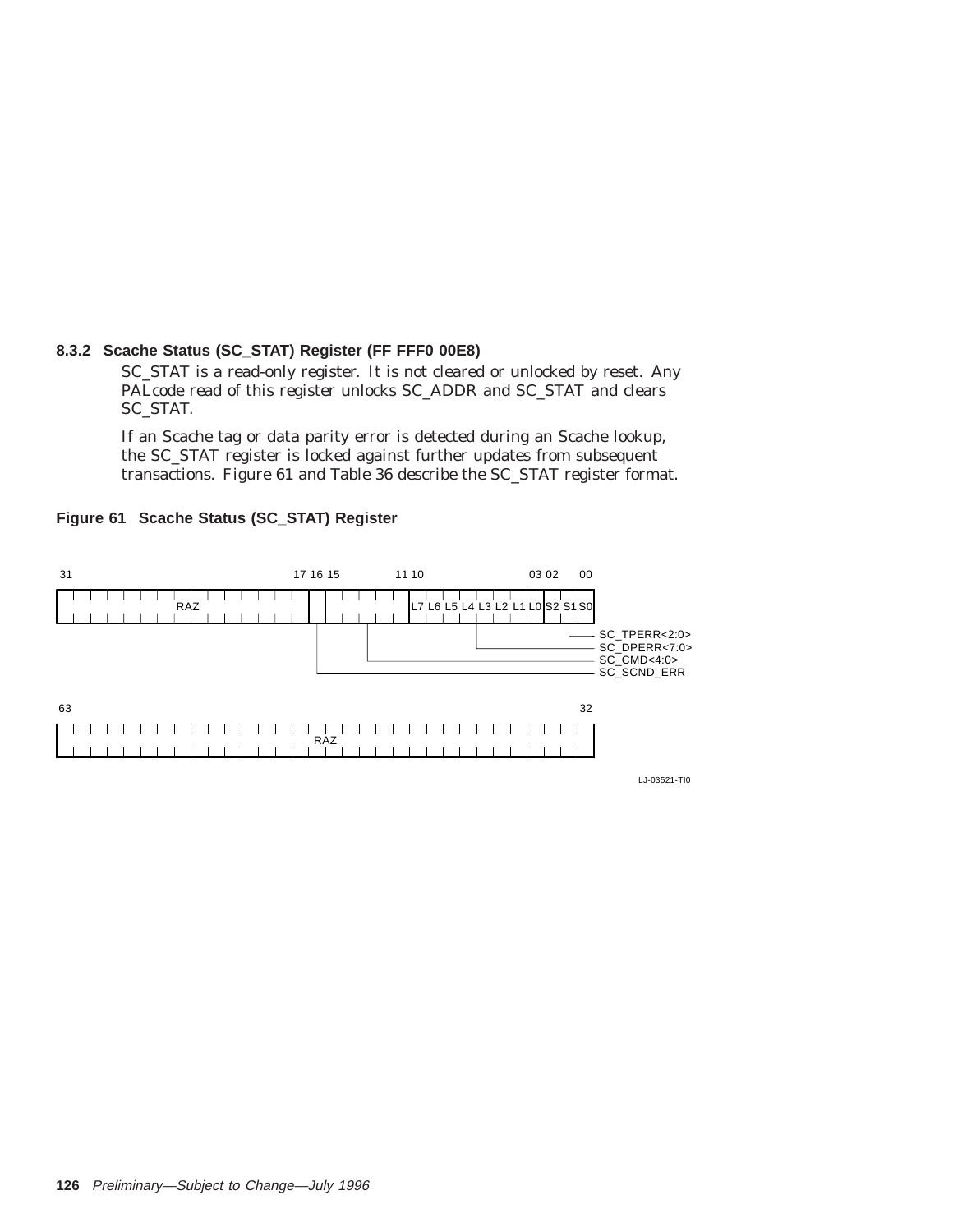| <b>Field</b>       | <b>Extent</b> | Type           | <b>Description</b>                                                                                                                                                                                                                                                                                                                                                                                                                                      |
|--------------------|---------------|----------------|---------------------------------------------------------------------------------------------------------------------------------------------------------------------------------------------------------------------------------------------------------------------------------------------------------------------------------------------------------------------------------------------------------------------------------------------------------|
| $SC_TPERR < 2:0$   | <02:00>       | R <sub>O</sub> | When set, these bits indicate that an<br>Scache tag lookup resulted in a tag parity<br>error and identify the set that had the tag<br>parity error.                                                                                                                                                                                                                                                                                                     |
| $SC\_DPERR < 7:0>$ | <10:03>       | R <sub>O</sub> | When set, these bits indicate that an<br>Scache read transaction resulted in a data<br>parity error and indicate which longword<br>within the two octawords had the data<br>parity error. These bits are loaded if any<br>longword within two octawords read from<br>the Scache during lookup had a data parity<br>error. If $SC$ -FHIT $(SC$ -CTL<00>) is set,<br>this field is used for loading the longword<br>parity bits read out from the Scache. |
| $SC$ $CMD<4:0>$    | <15:11>       | <b>RO</b>      | This field indicates the Scache transaction<br>that resulted in a Scache tag or data<br>parity error. This field is written at the<br>time the actual Scache error bit is written.<br>The Scache transaction may be DREAD,<br>IREAD, or WRITE command from the<br>Mbox, Scache victim command, or the<br>system command being serviced. Refer to<br>Table 37 for field encoding.                                                                        |
| SC_SCND_ERR        | <16>          | R <sub>O</sub> | When set, this bit indicates that an Scache<br>transaction resulted in a parity error<br>while the SC_TPERR or SC_DPERR<br>bit was already set from the earlier<br>transaction. This bit is not set for two<br>errors in different octawords of the same<br>transaction.                                                                                                                                                                                |

**Table 36 Scache Status Register Fields**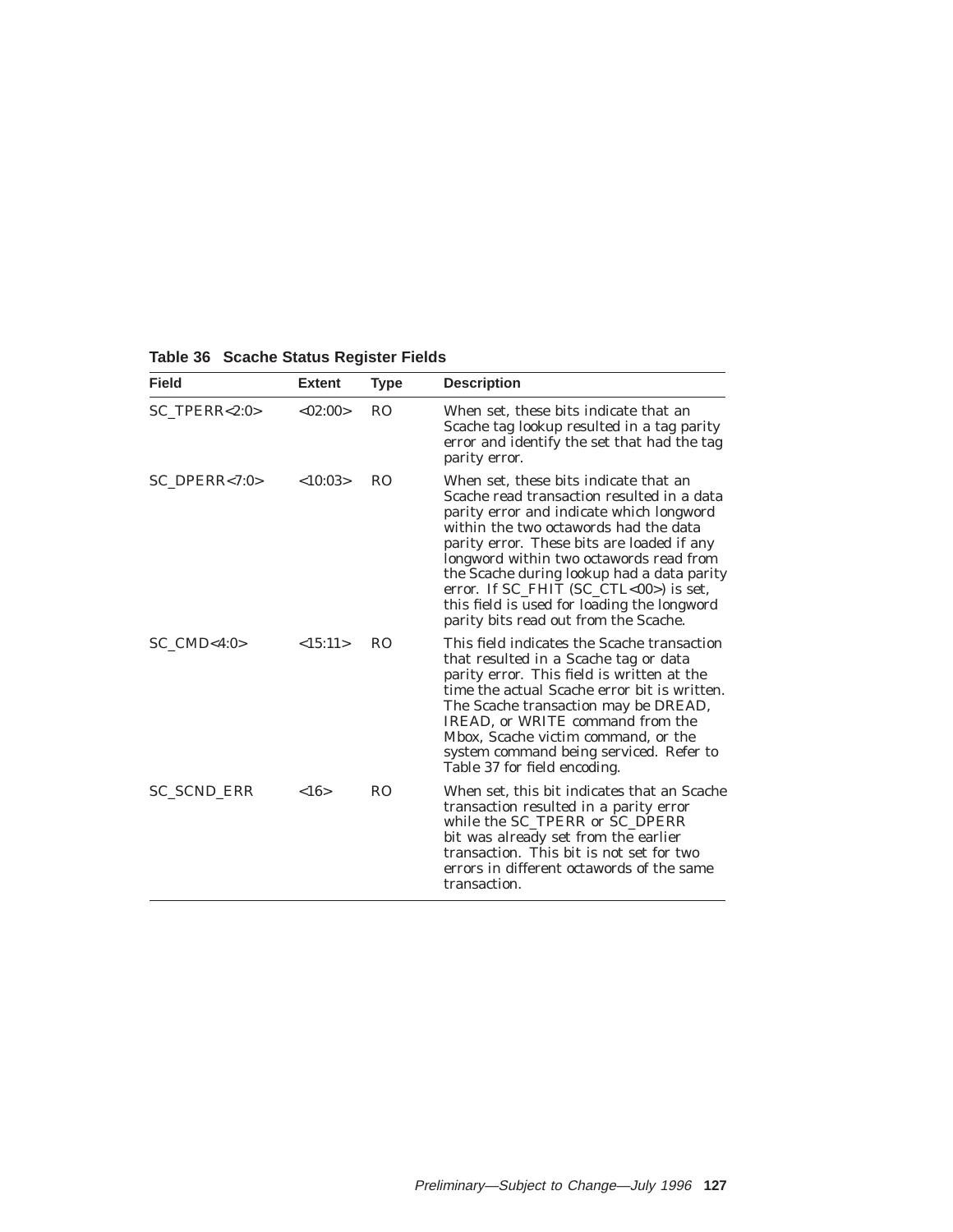| SC_CMD<4:3> Source | SC_CMD<2:0> Encoding | <b>Description</b>        |
|--------------------|----------------------|---------------------------|
| 1x                 | 110                  | Set shared from<br>system |
|                    | 101                  | Read dirty from<br>system |
|                    | 100                  | Invalidate from<br>system |
|                    | 001                  | Scache victim             |
| 0 <sub>0</sub>     | 001                  | <b>Scache IREAD</b>       |
| 01                 | 001                  | <b>Scache DREAD</b>       |
|                    | 011                  | <b>Scache DWRITE</b>      |
|                    |                      |                           |

**Table 37 SC\_CMD Field Descriptions**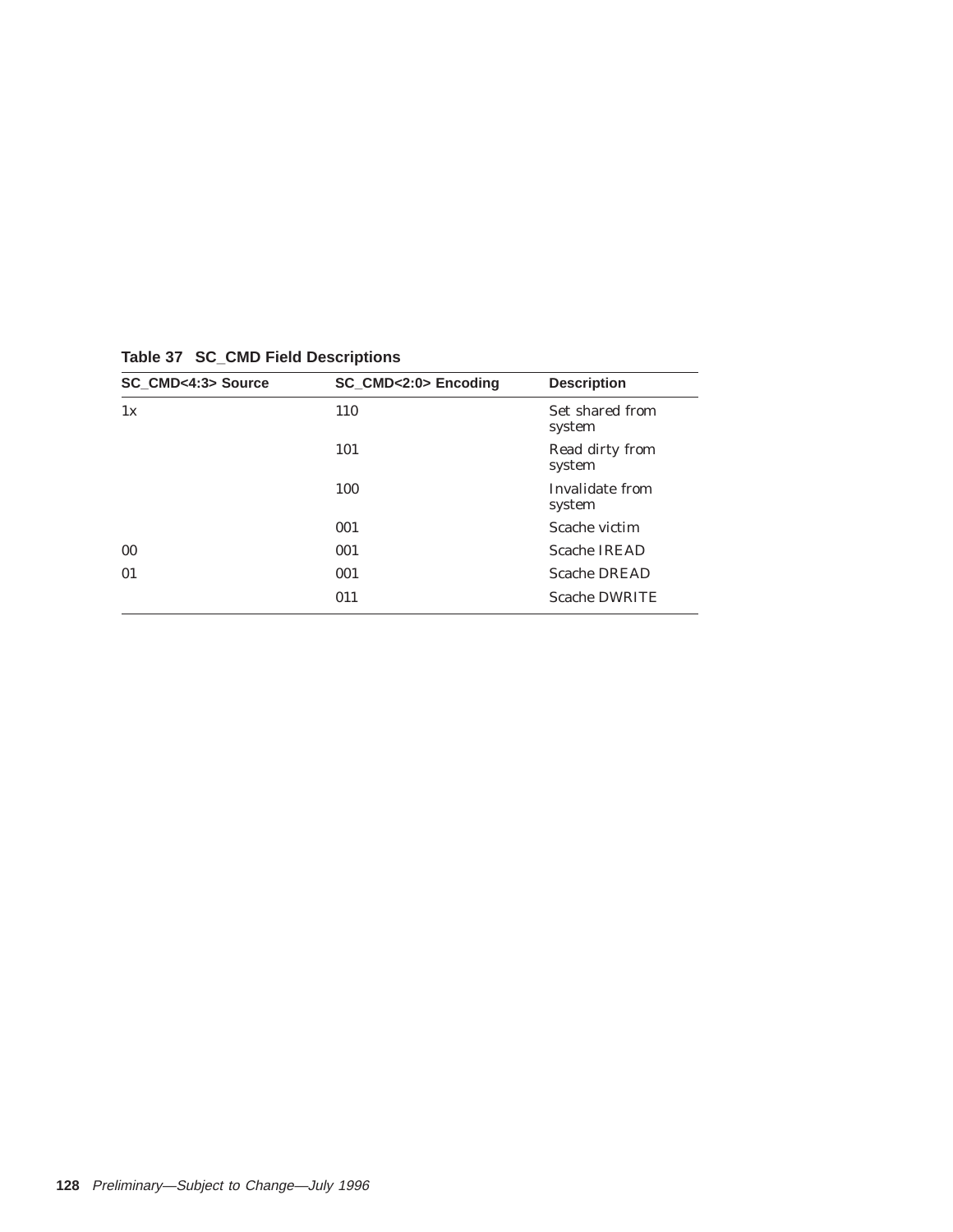### **8.3.3 Scache Address (SC\_ADDR) Register (FF FFF0 0188)**

SC\_ADDR is a read-only register. It is not cleared or unlocked by reset. The address is loaded into this register every time the Scache is accessed if one of the error bits in the SC\_STAT register is not set. If an Scache tag or data parity error is detected, then this register is locked preventing further updates. This register is unlocked whenever SC\_STAT is read.

For Scache read transactions, address bits <39:04> are valid to identify the address being driven to the Scache. Address bit <04> identifies which octaword was accessed first. For each Scache lookup, there is one tag access and two data access cycles. If there is a hit, two octawords are read out in consecutive CPU cycles. Tag parity error is detected only while reading the first octaword. However, data parity error can be detected on either of the two octawords. SC\_ADDR<39> is always zero.

If SC\_CTL<00> is set (force hit mode), SC\_ADDR is used for storing the Scache tag and status bits. For each tag in the Scache, there are unique valid, shared, and dirty bits for a 32-byte subblock, and modify bits for each octaword (16 bytes). There is a single tag and a parity bit for two consecutive 32-byte subblocks. In force hit mode, only reads and probes load tag and status into the SC\_ADDR register. In this mode, tag and data parity checking are disabled and the SC\_ADDR and SC\_STAT registers are not locked on an error.

In force hit mode, to write the Scache and read back the same block and corresponding tag status bits, a minimum of 5-cycle spacing is required between the Scache write and read of the SC\_ADDR or SC\_STAT.

Figure 62 and Table 38 describe the SC\_ADDR register format.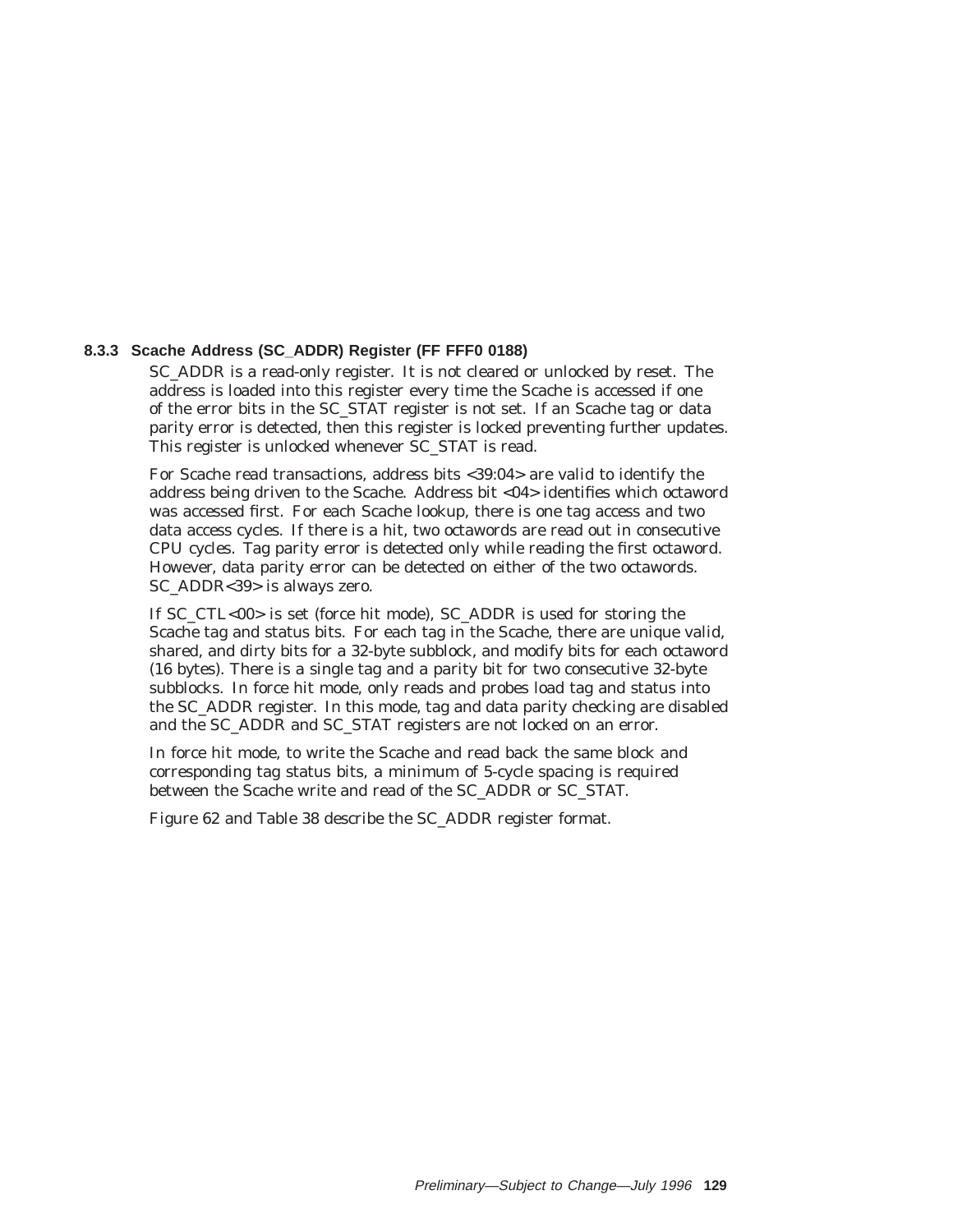| 31                   |                                              | 04 03<br>00    |
|----------------------|----------------------------------------------|----------------|
|                      | SC_ADDR<38:04>                               | RAO            |
|                      |                                              |                |
| 63                   | 40 39 38                                     | 32             |
|                      | <b>RAO</b><br>0                              | SC_ADDR<38:04> |
|                      |                                              | RAZ            |
|                      |                                              |                |
| Force Hit Mode<br>31 | 15 14 13 12 11 10 09 08 07                   | 05 04 03<br>00 |
|                      | D1 S1 V1D0 S0 V0TP<br>TAG<38:15><br>M0<br>M1 | <b>RAO</b>     |
|                      |                                              |                |
|                      |                                              |                |
|                      |                                              |                |
|                      | 40 39 38                                     | 32             |
| 63                   |                                              |                |
|                      | <b>RAO</b><br>0                              | TAG<38:15>     |
|                      |                                              | RAZ            |

# **Figure 62 Scache Address (SC\_ADDR) Register**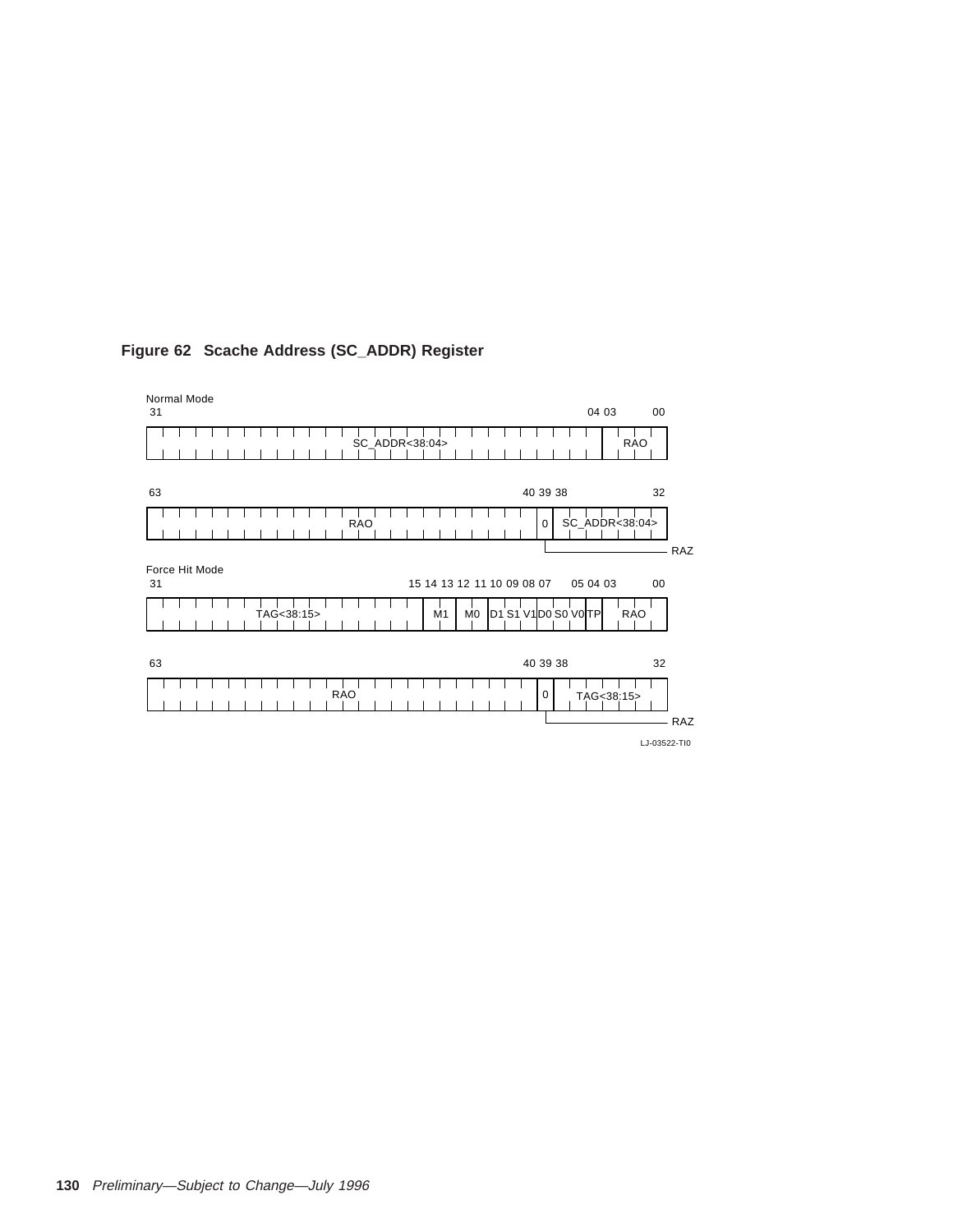| <b>Name</b>           | <b>Extent</b>  | <b>Type</b>    | <b>Description</b>                |  |  |
|-----------------------|----------------|----------------|-----------------------------------|--|--|
| <b>Normal Mode</b>    |                |                |                                   |  |  |
| $SC$ ADDR<38:04>      | $<$ 38:04 $>$  | <sub>RO</sub>  | Scache address.                   |  |  |
| <b>Force Hit Mode</b> |                |                |                                   |  |  |
| TP                    | < 04           | R <sub>O</sub> | Scache tag parity bit.            |  |  |
| V <sub>0</sub>        | < 0.5          | R <sub>O</sub> | Subblock0 tag valid bit.          |  |  |
| S <sub>0</sub>        | $<\!\!06\!\!>$ | R <sub>O</sub> | Subblock0 tag shared bit.         |  |  |
| D <sub>0</sub>        | <07            | R <sub>O</sub> | Subblock0 tag dirty bit.          |  |  |
| V1                    | < 08           | R <sub>O</sub> | Subblock1 tag valid bit.          |  |  |
| S1                    | $<$ 09 $>$     | R <sub>O</sub> | Subblock1 tag shared bit.         |  |  |
| D1                    | <10            | R <sub>O</sub> | Subblock1 tag dirty bit.          |  |  |
| M <sub>0</sub>        | <12,11>        | <sub>RO</sub>  | Octawords modified for subblock0. |  |  |
| M1                    | <14,13>        | <sub>RO</sub>  | Octawords modified for subblock1. |  |  |
| TAG<38:15>            | $<$ 38:15>     | <sub>RO</sub>  | Scache tag.                       |  |  |

# **Table 38 Scache Address Register Fields**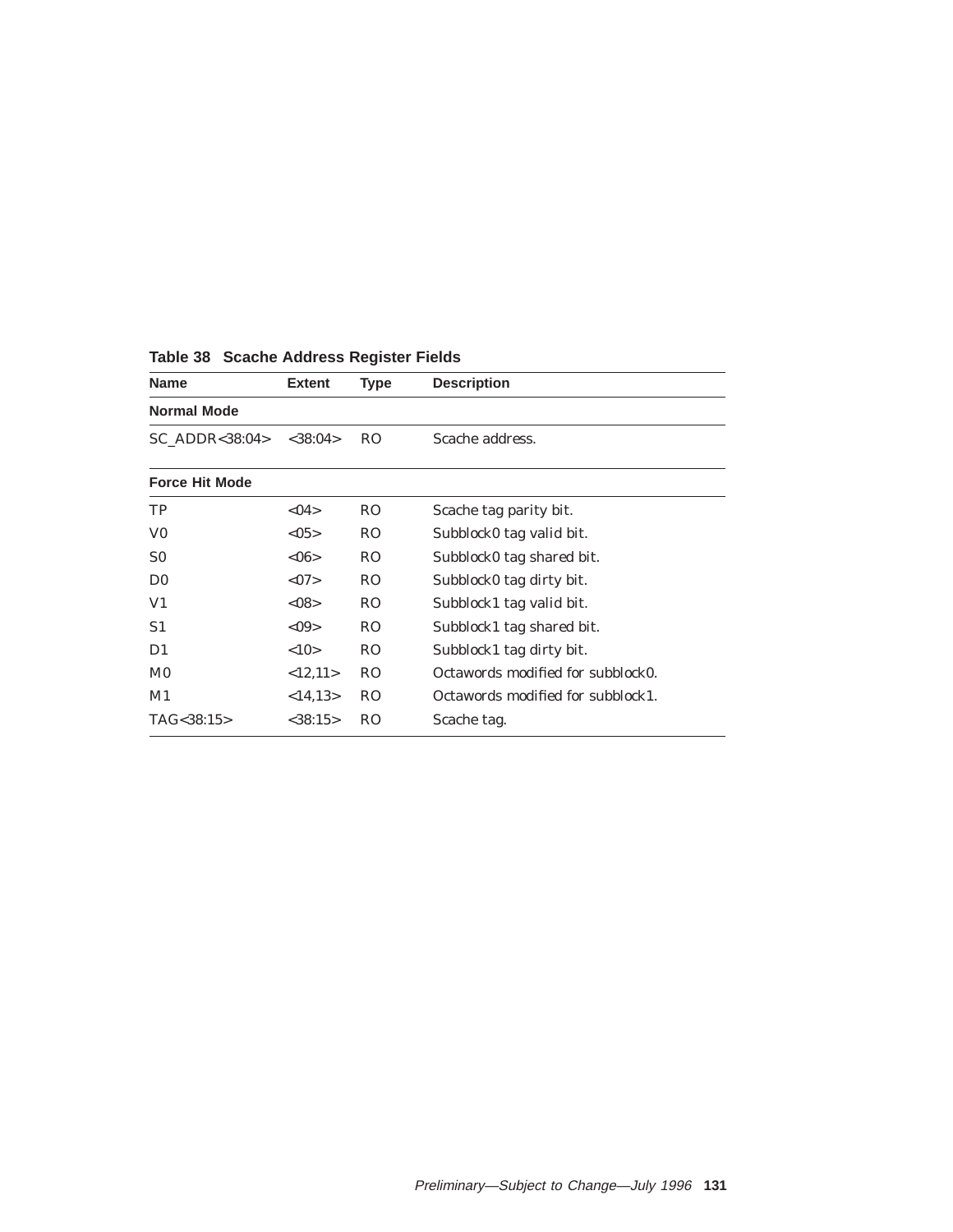# **8.3.4 Bcache Control (BC\_CONTROL) Register (FF FFF0 0128)**

BC\_CONTROL is a write-only register. It is used to enable and control the external Bcache. Figure 63 and Table 39 describe the BC\_CONTROL register format.



# **Figure 63 Bcache Control (BC\_CONTROL) Register**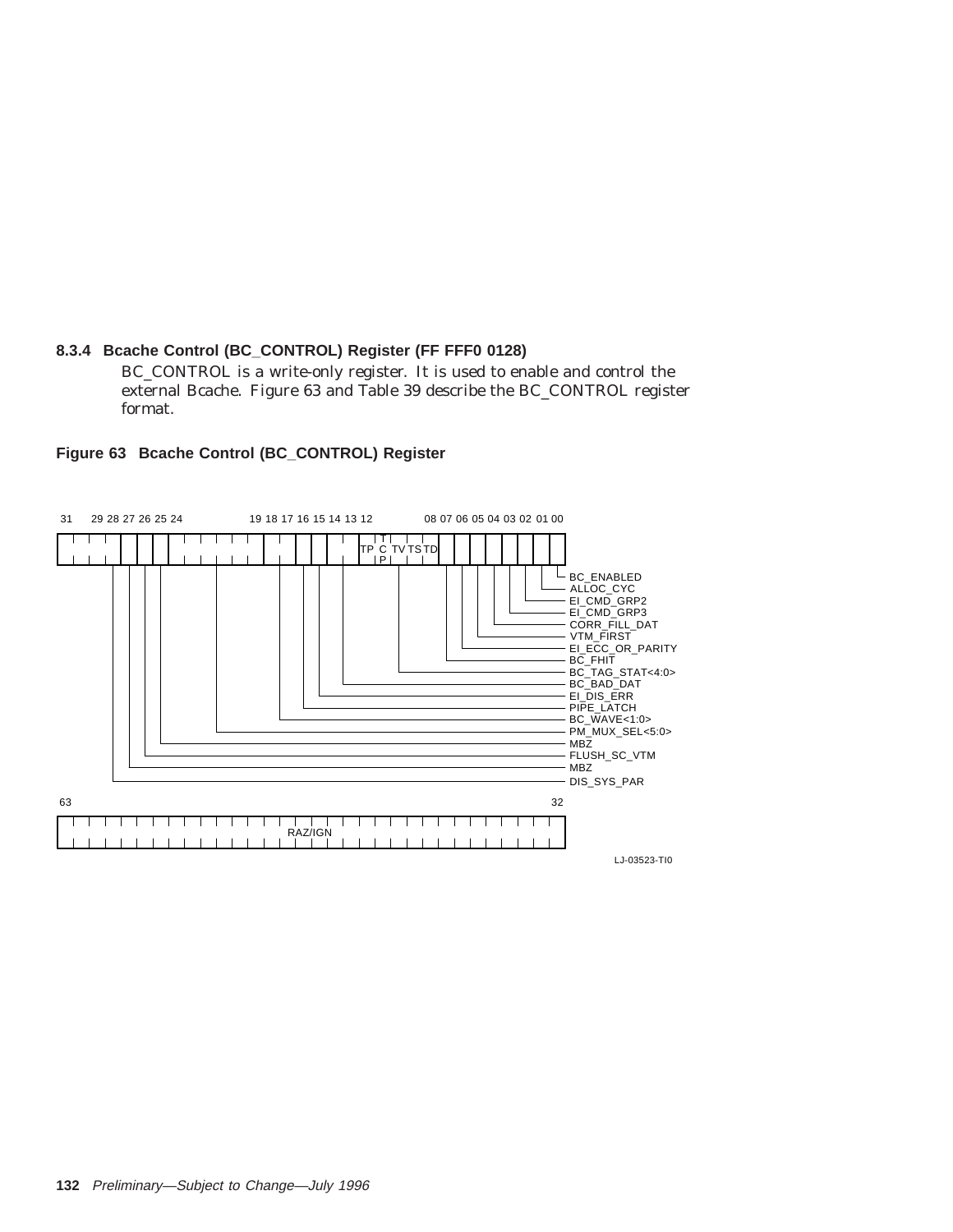| <b>Field</b>                   | <b>Extent</b> | <b>Type</b>     | <b>Description</b>                                                                                                                                                                                                                                                                                                                                                                                           |
|--------------------------------|---------------|-----------------|--------------------------------------------------------------------------------------------------------------------------------------------------------------------------------------------------------------------------------------------------------------------------------------------------------------------------------------------------------------------------------------------------------------|
| <b>BC_ENABLED</b> <sup>1</sup> | < 00          | WO <sub>0</sub> | When set, the external Bcache is enabled. When<br>clear, the Bcache is disabled. When the Bcache is<br>disabled, the BIU does not perform external cache<br>read or write transactions.                                                                                                                                                                                                                      |
| ALLOC_CYC                      | <01>          | WO <sub>0</sub> | When set, the issue unit does not allocate a<br>cycle for noncacheable fill data. When clear, the<br>instruction issue unit allocates a cycle for returning<br>noncacheable fill data to be written to the Dcache. In<br>either case, a cycle is always allocated for cacheable<br>integer fill data. If this bit is clear, the latency for<br>all noncacheable read operations increases by 1 CPU<br>cycle. |
|                                |               |                 | <b>Note:</b> This bit <i>must</i> be clear before reading any<br>Cbox IPR. It can be set when reading all other IPRs<br>and noncacheable LDs.                                                                                                                                                                                                                                                                |
| EI_CMD_GRP2                    | <02>          | WO, 0           | When set, the optional commands, LOCK and<br>SET DIRTY are driven to the 21164 external<br>interface command pins to be acknowledged by<br>the system interface. When clear, the SET DIRTY<br>command is not driven to the command pins. It is<br>UNPREDICTABLE if the LOCK command is driven<br>to the pins. However, the system should never<br>CACK the LOCK command if this bit is clear.                |
| EI_CMD_GRP3                    | < 03          | WO <sub>0</sub> | When set, the MB command is driven to the 21164<br>external interface command pins to be acknowledged<br>by the system interface. When clear, the MB<br>command is not driven to the command pins.                                                                                                                                                                                                           |
| CORR_FILL_DAT                  | < 04          | WO, 1           | Correct fill data from Bcache or main memory, in<br>ECC mode. When set, fill data from Bcache or main<br>memory first goes through error correction logic<br>before being driven to the Scache or Dcache. If the<br>error is correctable, it is transparent to the system.                                                                                                                                   |
|                                |               |                 | When clear, fill data from Bcache or main memory is<br>driven directly to the Dcache before an ECC error is<br>detected. If the error is correctable, corrected data is<br>returned again, Dcache is invalidated, and an error<br>trap is taken.                                                                                                                                                             |
|                                |               |                 | This bit should be clear during normal operation.                                                                                                                                                                                                                                                                                                                                                            |

# **Table 39 Bcache Control Register Fields**

 $\rm ^1W$ hen clear, the read speed (BC\_RD\_SPD<3:0>) and the write speed (BC\_WR\_SPD<3:0>) must be equal to the sysclk to CPU clock ratio.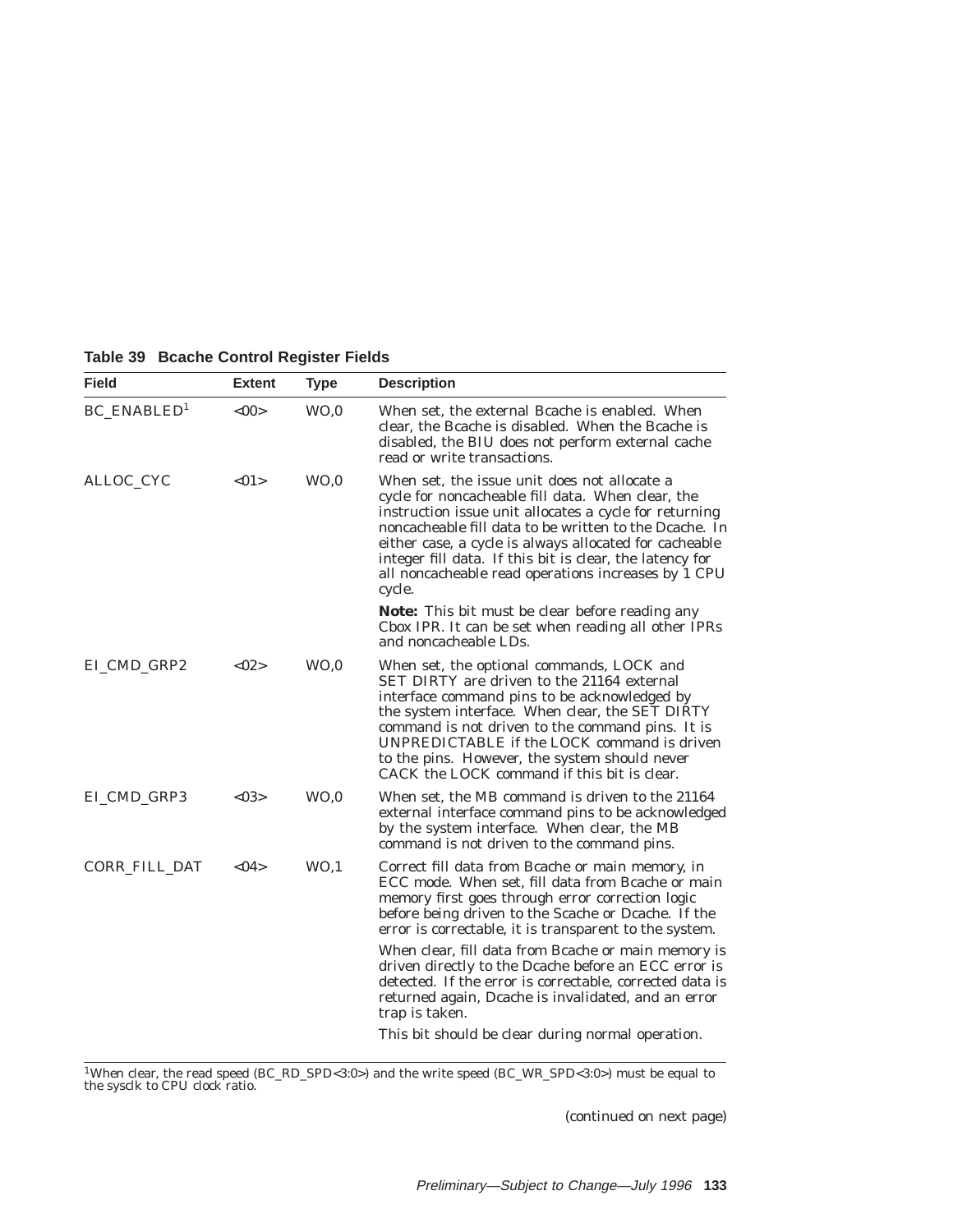| Table 39 (Cont.) Bcache Control Register Fields |  |  |  |  |
|-------------------------------------------------|--|--|--|--|
|-------------------------------------------------|--|--|--|--|

| <b>Field</b>               | <b>Extent</b> | <b>Type</b>     | <b>Description</b>                                                                                                                                                                                                                                                                                                                                                                                       |
|----------------------------|---------------|-----------------|----------------------------------------------------------------------------------------------------------------------------------------------------------------------------------------------------------------------------------------------------------------------------------------------------------------------------------------------------------------------------------------------------------|
| <b>VTM_FIRST</b>           | < 0.5         | WO <sub>1</sub> | This bit is set for systems without a victim buffer.<br>On a Bcache miss, the 21164 first drives out the<br>victimized block's address on the system address bus,<br>followed by the read miss address and command.<br>This bit is cleared for systems with a victim buffer.<br>On a Bcache miss with victim, the 21164 first drives<br>out the read miss followed by the victim address and<br>command. |
| EL ECC_OR<br><b>PARITY</b> | <06           | WO <sub>1</sub> | When set, the 21164 generates or expects quadword<br>ECC on the data check pins. When clear, the 21164<br>generates or expects even-byte parity on the data<br>check pins.                                                                                                                                                                                                                               |
| <b>BC FHIT</b>             | <07           | WO <sub>0</sub> | Bcache force hit. When set, and the Bcache is<br>enabled, all references in cached space are forced<br>to hit in the Bcache. A FILL to the Scache is<br>forced to be private. Software should turn off<br>BC_CONTROL<02> to allow clean to private<br>transitions without going to the system.                                                                                                           |
|                            |               |                 | For write transactions, the values of tag status and<br>parity bits are specified by the BC_TAG_STAT field.<br>Bcache tag and index are the address received by<br>the BIU. The Bcache tag RAMs are written with the<br>address minus the Bcache index. This bit must be<br>zero during normal operation.                                                                                                |
| BC_TAG_<br>STAT < 4:0>     | <12:08>       | <b>WO</b>       | This bit field is used only in BC_FHIT=1 mode to<br>write any combination of tag status and parity bits<br>in the Bcache. The parity bit can be used to write<br>bad tag parity. These bits are UNDEFINED on<br>reset. This bit field must be zero during normal<br>operation. The field encoding is as follows:                                                                                         |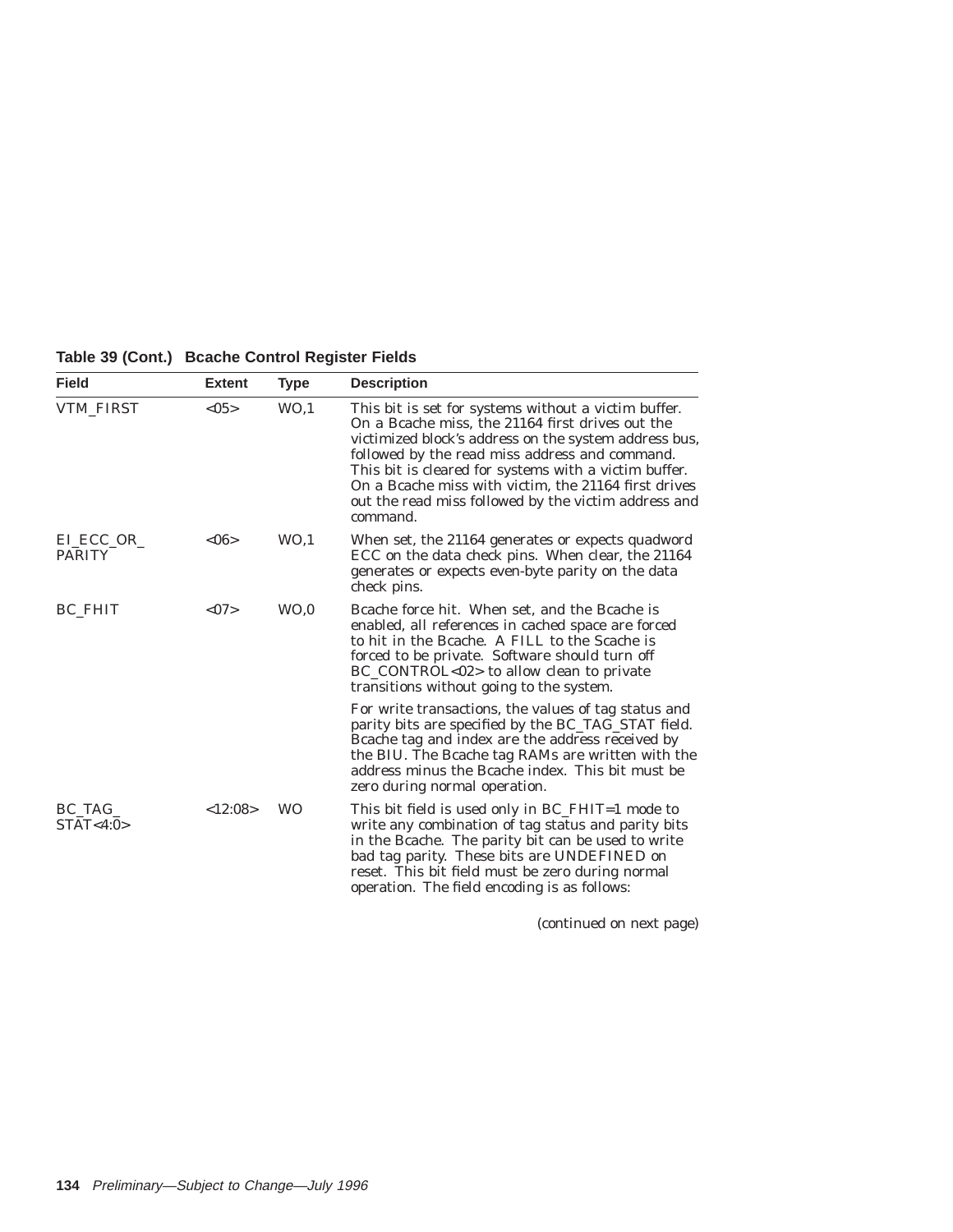| <b>Field</b> | <b>Extent</b> | <b>Type</b>     | <b>Description</b>                     |                                                                                                                                                                                                                                                                                                                                                                                                                 |
|--------------|---------------|-----------------|----------------------------------------|-----------------------------------------------------------------------------------------------------------------------------------------------------------------------------------------------------------------------------------------------------------------------------------------------------------------------------------------------------------------------------------------------------------------|
|              |               |                 |                                        |                                                                                                                                                                                                                                                                                                                                                                                                                 |
|              |               |                 | <b>Bcache Tag Status</b><br><b>Bit</b> | <b>Description</b>                                                                                                                                                                                                                                                                                                                                                                                              |
|              |               |                 | BC_TAG_STAT<4>                         | Parity for Bcache tag                                                                                                                                                                                                                                                                                                                                                                                           |
|              |               |                 | BC_TAG_STAT<3>                         | Parity for Beache tag status<br><b>bits</b>                                                                                                                                                                                                                                                                                                                                                                     |
|              |               |                 | BC_TAG_STAT<2>                         | Bcache tag valid bit                                                                                                                                                                                                                                                                                                                                                                                            |
|              |               |                 | BC_TAG_STAT<1>                         | Beache tag shared bit                                                                                                                                                                                                                                                                                                                                                                                           |
|              |               |                 | BC_TAG_STAT<0>                         | Beache tag dirty bit                                                                                                                                                                                                                                                                                                                                                                                            |
|              |               |                 | normal operation.                      | in ECC mode. When bit $<13$ is set, data bit $<0$<br>and $<64>$ are inverted. When bit $<14>$ is set, data<br>bit $\langle 1 \rangle$ and $\langle 65 \rangle$ are inverted. When the same<br>octaword is read from the Bcache, the 21164 detects<br>a correctable/uncorrectable ECC error on both the<br>quadwords based on the value of bits <14:13> used<br>when writing. This bit field must be zero during |
| EI_DIS_ERR   | <15>          | WO <sub>1</sub> | taken when this bit is set.            | When set, this bit causes the 21164 to ignore<br>any ECC (parity) error on fill data received from<br>the Boache or main memory; or Boache tag or<br>control parity error. It also ignores a system<br>command/address parity error. No machine check is                                                                                                                                                        |
| PIPE LATCH   | <16>          | WO <sub>0</sub> | for timing details.                    | When set, this bit causes the 21164 to pipe the<br>system control pins (addr_bus_req_h, cack_h, and<br>dack_h) for one system clock. Refer to Section 11                                                                                                                                                                                                                                                        |

# **Table 39 (Cont.) Bcache Control Register Fields**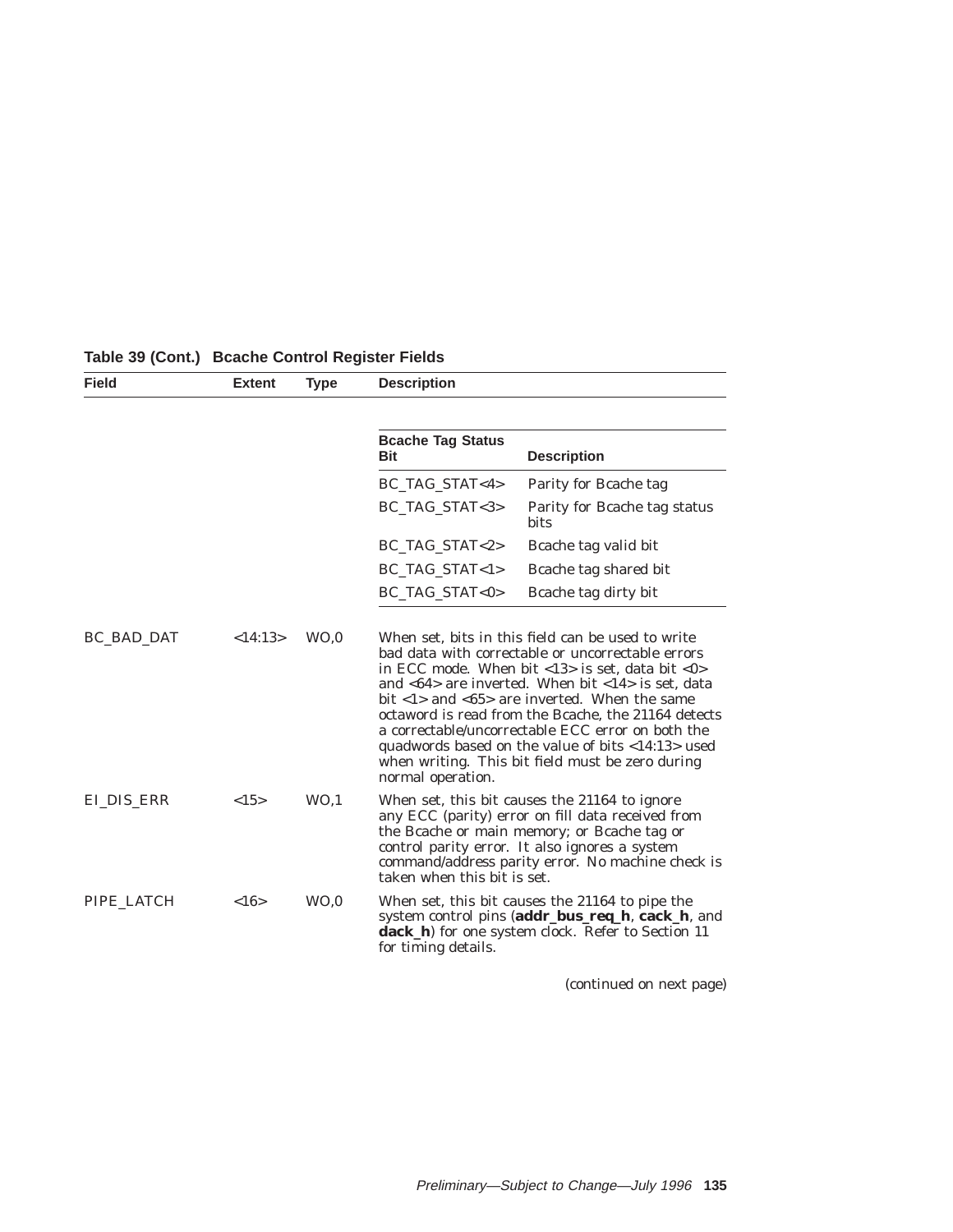| <b>Field</b>              | <b>Extent</b> | <b>Type</b>     | <b>Description</b>                                                                                                                                                                                                                                                                                                                                                                                                                  |
|---------------------------|---------------|-----------------|-------------------------------------------------------------------------------------------------------------------------------------------------------------------------------------------------------------------------------------------------------------------------------------------------------------------------------------------------------------------------------------------------------------------------------------|
| <b>BC_WAVE&lt;1:0&gt;</b> | <18:17>       | WO <sub>0</sub> | The bits in this field determine the number of<br>cycles of wave pipelining that should be used during<br>private read transactions of the Bcache. Wave<br>pipelining cannot be used in 32-byte block systems.                                                                                                                                                                                                                      |
|                           |               |                 | To enable wave pipelining, BC_CONFIG<07:04><br>should be set to the latency of the Bcache read.<br>BC_CONTROL<18:17> should be set to the number<br>of cycles to subtract from BC_CONFIG<07:04> to<br>obtain the Bcache repetition rate. For example, if<br>BC_CONFIG<07:04>=7 and BC_CONTROL<18:17>=2,<br>it takes seven cycles for valid data to arrive at the<br>interface pins, but a new read will start every five<br>cycles. |
|                           |               |                 | The read repetition rate must be greater than<br>3. For example, it is not permitted to set<br>$BC$ _CONFIG<07:04>=5 and $BC$ _CONTROL<18:17>=2.                                                                                                                                                                                                                                                                                    |
|                           |               |                 | The value of BC_CONTROL<18:17> should be<br>added to the normal value of BC_CONFIG<14:12><br>to increase the time between read and write<br>transactions. This prevents a write transaction from<br>starting before the last data of a read transaction is<br>received.                                                                                                                                                             |
| PM MUX<br>SEL < 5:0       | < 24:19>      | WO <sub>0</sub> | The bits in this field are used for selecting the BIU<br>parameters to be driven to the two performance<br>monitoring counters in the Ibox. Refer to Table 40<br>for the field encoding.                                                                                                                                                                                                                                            |
| Reserved                  | <25>          | WO, 0           | Reserved—MBZ.                                                                                                                                                                                                                                                                                                                                                                                                                       |
| <b>FLUSH_SC_VTM</b>       | <26>          | WO <sub>0</sub> | Flush Scache victim buffer. For systems without<br>a Bcache, when this bit is clear, the 21164 flushes<br>the onchip victim buffer if it has to write-back any<br>entry from the victim buffer. When this bit is set,<br>the 21164 writes only one entry back from the victim<br>buffer as needed. This tends to cause read and write<br>operations to be batched rather than interleaved.                                          |
|                           |               |                 | For systems with a Bcache, this bit must always be<br>clear. At power-up, this bit is initialized to a value of<br>$\mathbf{0}$ .                                                                                                                                                                                                                                                                                                   |
| Reserved                  | <27>          | WO <sub>0</sub> | Reserved—MBZ.                                                                                                                                                                                                                                                                                                                                                                                                                       |

**Table 39 (Cont.) Bcache Control Register Fields**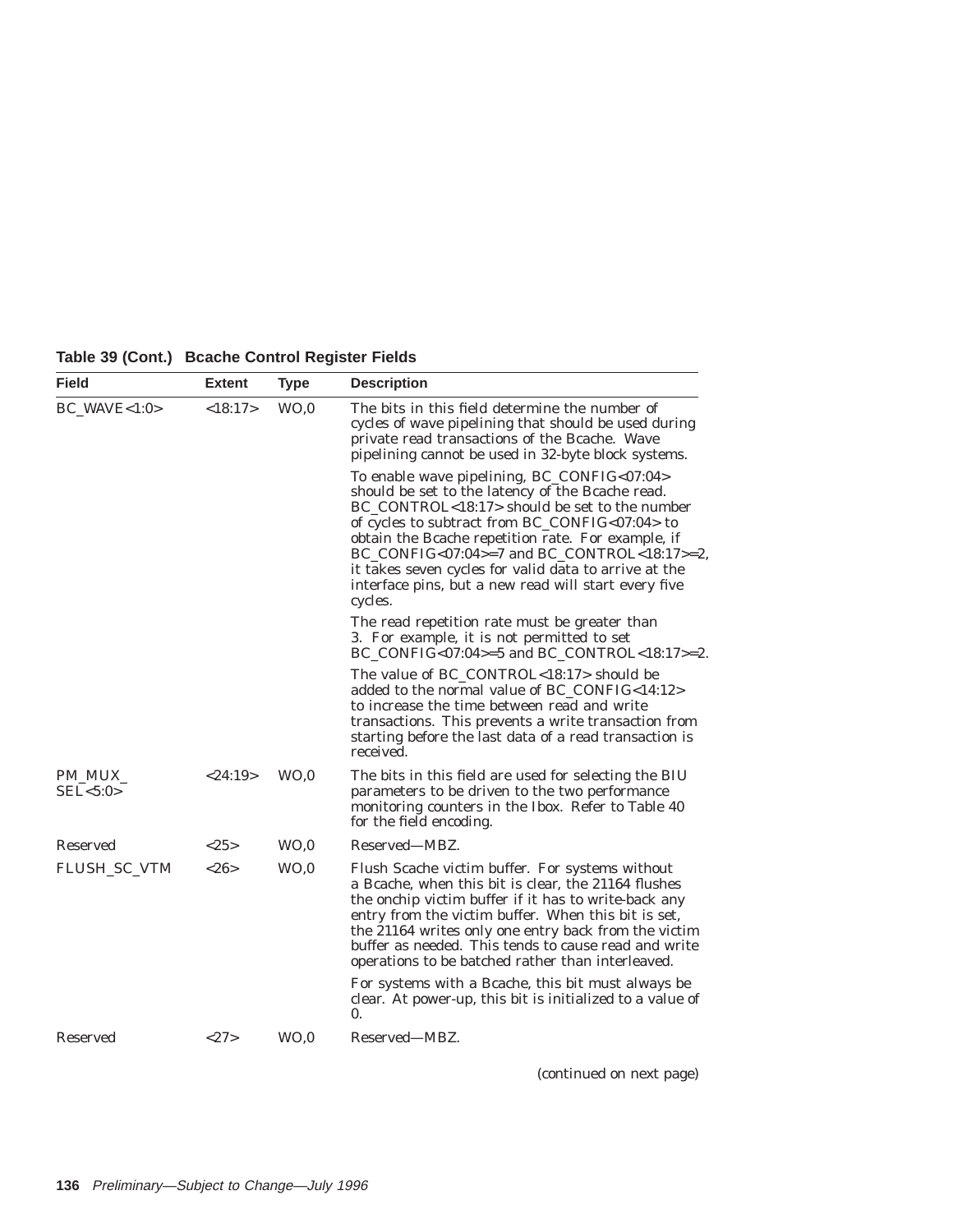| <b>Field</b> | <b>Extent</b> | Tvpe | <b>Description</b>                                                                                                                  |
|--------------|---------------|------|-------------------------------------------------------------------------------------------------------------------------------------|
| DIS SYS PAR  | <28>          | WO.0 | When set, the 21164 does not check parity on the<br>system command/address bus. However, correct<br>parity will still be generated. |

### **Table 39 (Cont.) Bcache Control Register Fields**

Table 40 describes the PM\_MUX\_SEL fields.

| PM_MUX_SEL<21:19> | <b>Counter 1</b>               |
|-------------------|--------------------------------|
| 0x0               | Scache accesses                |
| 0x1               | Scache read operations         |
| 0x2               | Scache write operations        |
| 0x3               | Scache victims                 |
| 0x4               | Undefined                      |
| 0x5               | Bcache accesses                |
| 0x6               | Bcache victims                 |
| 0x7               | System command requests        |
|                   |                                |
|                   |                                |
| PM_MUX_SEL<24:22> | <b>Counter 2</b>               |
| 0x0               | Scache misses                  |
| 0x1               | Scache read misses             |
| 0x2               | Scache write misses            |
| 0x3               | Scache shared write operations |
| 0x4               | Scache write operations        |
| 0x5               | <b>Bcache misses</b>           |
| 0x6               | System invalidate operations   |

## **Table 40 PM\_MUX\_SEL Register Fields**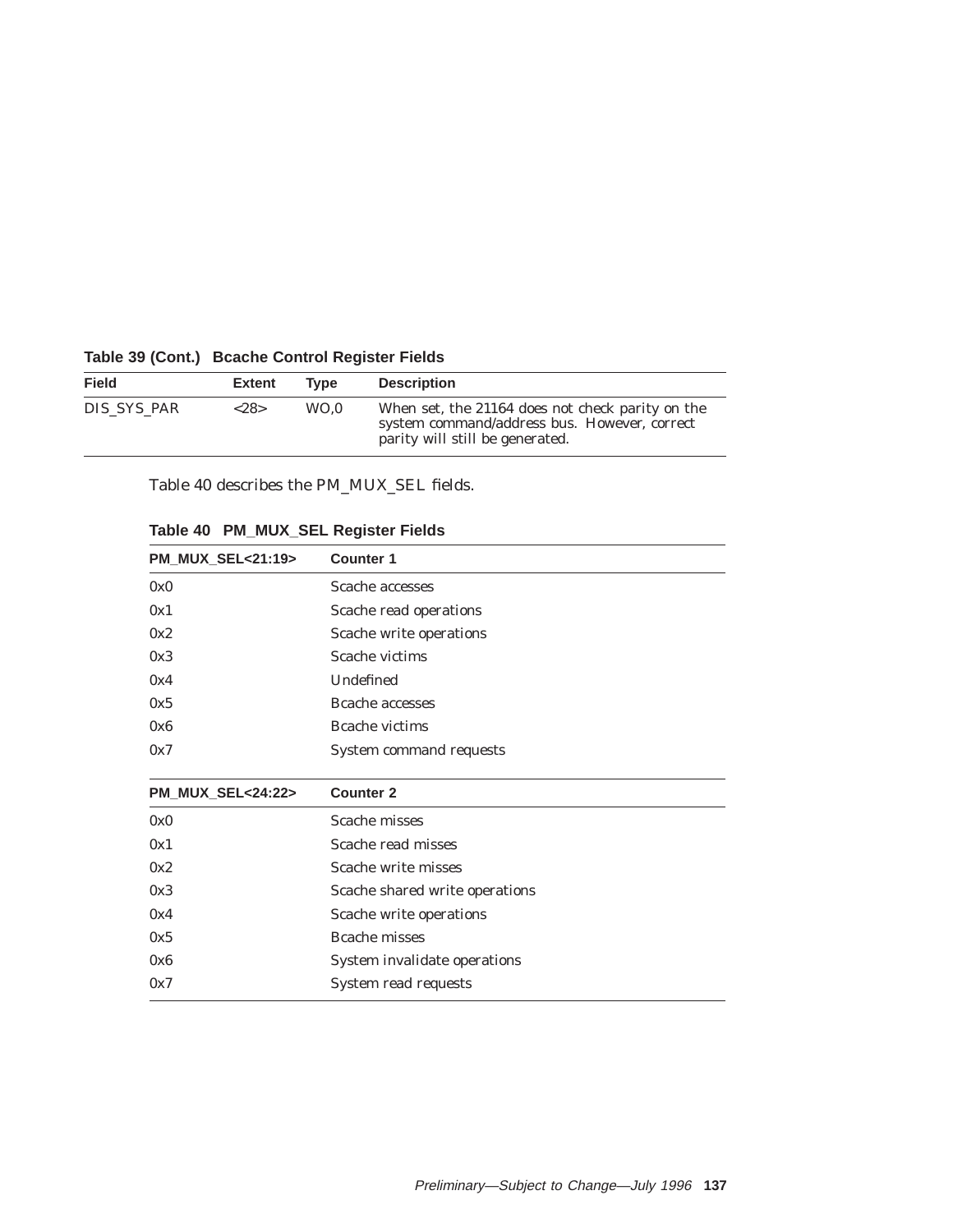### **8.3.5 Bcache Configuration (BC\_CONFIG) Register (FF FFF0 01C8)**

BC\_CONFIG is a write-only register used to configure the size and speed of the external Bcache array. The bits in this register are initialized to the values indicated in Table 41 on reset, but not on timeout reset. Figure 64 and Table 41 describe the BC\_CONFIG register format.



#### **Figure 64 Bcache Configuration (BC\_CONFIG) Register**

MLO-012926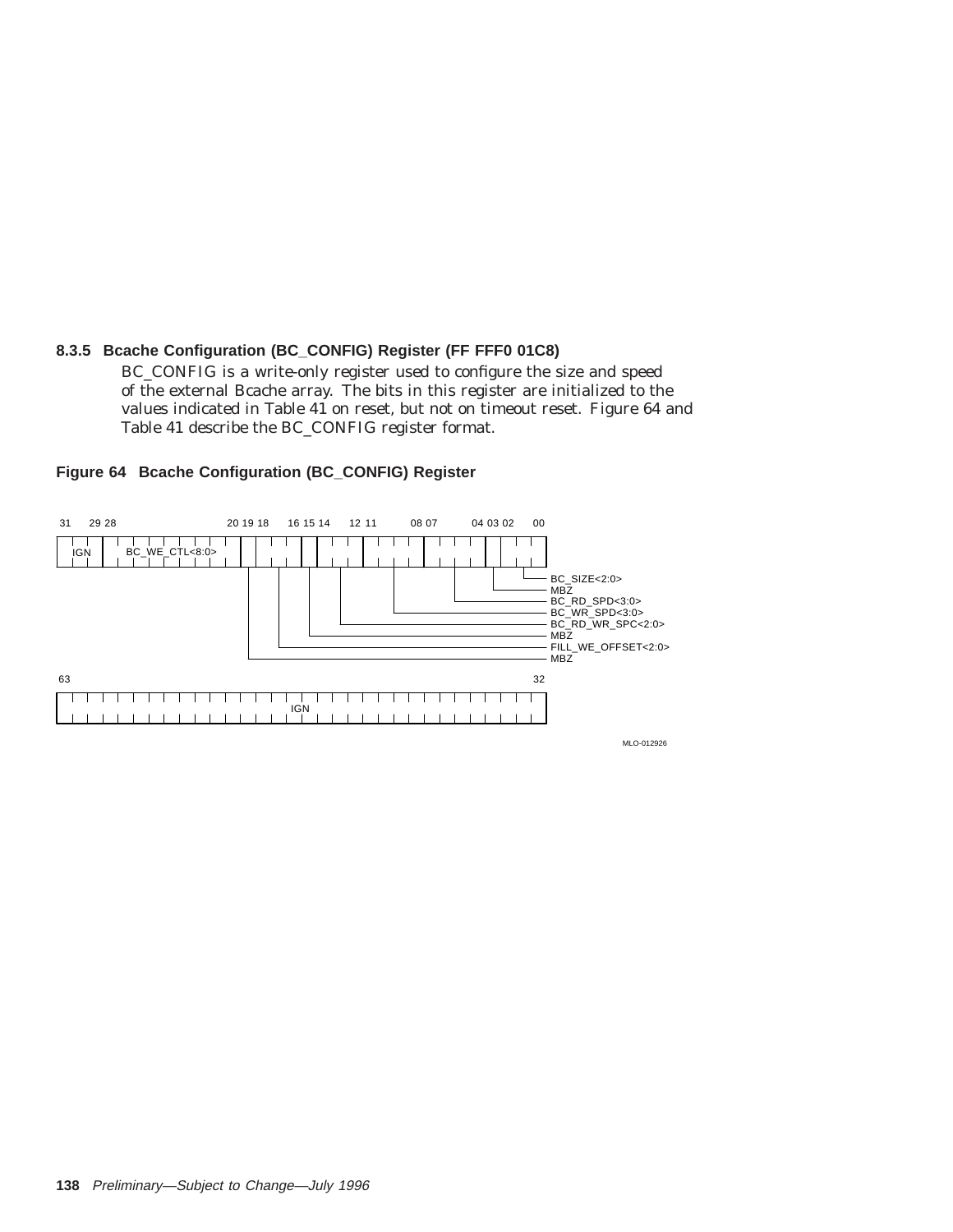| <b>Field</b>      | <b>Extent</b> | <b>Type</b>     | <b>Description</b>  |                                                                                                                                                                                        |
|-------------------|---------------|-----------------|---------------------|----------------------------------------------------------------------------------------------------------------------------------------------------------------------------------------|
| $BC\_SIZE < 2:0>$ | <02:00>       | WO, 1           | follows:            | The bits in this field are used to indicate<br>the size of the Bcache. At power-on, this<br>field is initialized to a value representing<br>a 1M-byte Bcache. The field encoding is as |
|                   |               |                 | BC<br>$SIZE<2:0>^1$ | <b>Size</b>                                                                                                                                                                            |
|                   |               |                 | 000                 | Invalid Bcache size                                                                                                                                                                    |
|                   |               |                 | 001                 | 1 MB                                                                                                                                                                                   |
|                   |               |                 | 010                 | 2 MB                                                                                                                                                                                   |
|                   |               |                 | 011                 | 4 MB                                                                                                                                                                                   |
|                   |               |                 | 100                 | 8 MB                                                                                                                                                                                   |
|                   |               |                 | 101                 | 16 MB                                                                                                                                                                                  |
|                   |               |                 | 110                 | 32 MB                                                                                                                                                                                  |
|                   |               |                 | 111                 | 64 MB                                                                                                                                                                                  |
| <b>Reserved</b>   | <03>          | WO <sub>0</sub> | Must be zero (MBZ). |                                                                                                                                                                                        |

**Table 41 Bcache Configuration Register Fields**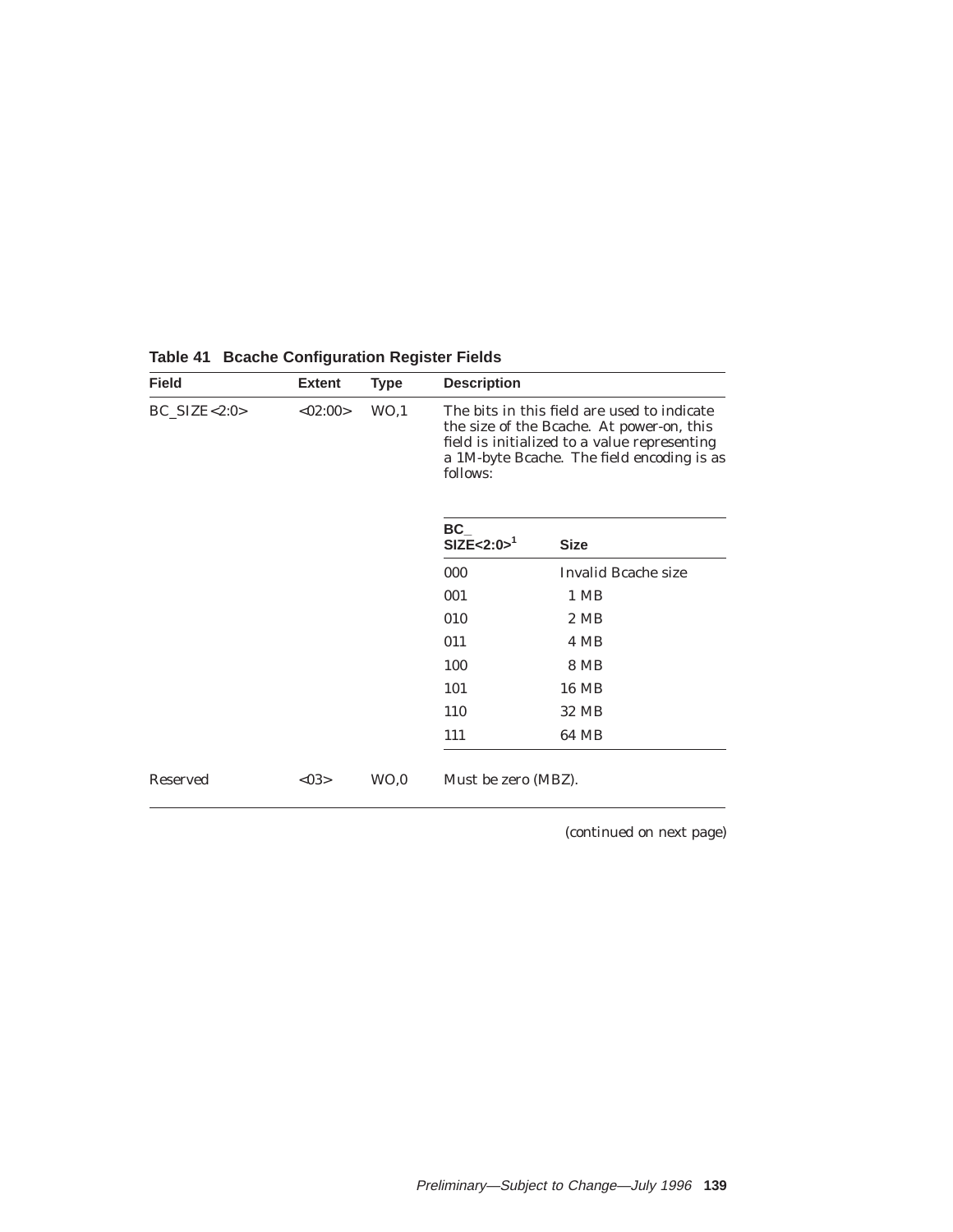| <b>Field</b>     | <b>Extent</b> | Type | <b>Description</b>                                                                                                                                                                                                                                                                                                                              |
|------------------|---------------|------|-------------------------------------------------------------------------------------------------------------------------------------------------------------------------------------------------------------------------------------------------------------------------------------------------------------------------------------------------|
| $BC_RD_SPD<3:0>$ | < 07:04>      | WO.4 | The bits in this field are used to indicate<br>to the BIU the read access time of the<br>Brache, measured in CPU cycles, from the<br>start of a read transaction until data is<br>valid at the input pins. The Bcache read<br>speed must be within 4 to 10 CPU cycles.<br>At power-up, this field is initialized to a<br>value of 4 CPU cycles. |
|                  |               |      | The Bcache read and write speeds<br>must be within three cycles of each<br>other (absolute value $=$ (BC_RD_SPD $-$<br>$BC_WR_SPD$ < 4).                                                                                                                                                                                                        |
|                  |               |      | For systems without a Beache, the read<br>speed must be equal to the sysclk to<br>CPU clock ratio. In this configuration,<br>BC_RD_SPD can be set to a value ranging<br>from 3 to 15.                                                                                                                                                           |
| $BC_WR_SPD<3:0>$ | < 11:08>      | WO.4 | The bits in this field are used to indicate<br>to the BIU the write time of the Bcache,<br>measured in CPU cycles. The Bcache write<br>speed must be within 4 to 10 CPU cycles.<br>At power-up, this field is initialized to a<br>value of four CPU cycles.                                                                                     |
|                  |               |      | For systems without a Beache, the write<br>speed must be equal to sysclk to CPU clock<br>ratio.                                                                                                                                                                                                                                                 |
|                  |               |      | (continued on next page)                                                                                                                                                                                                                                                                                                                        |

**Table 41 (Cont.) Bcache Configuration Register Fields**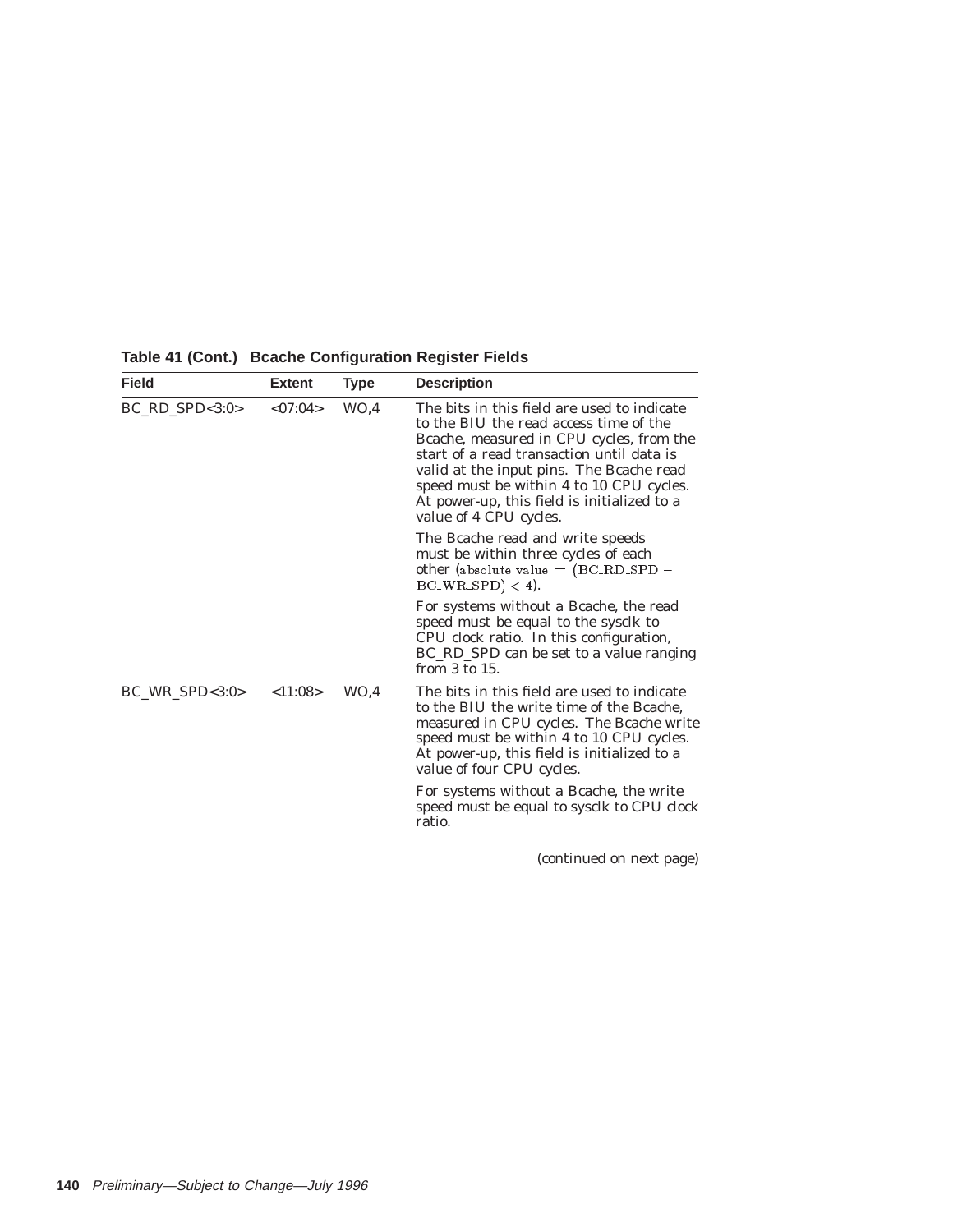| <b>Field</b>            | <b>Extent</b> | <b>Type</b>     | <b>Description</b>                                                                                                                                                                                                                                                                                                                                                                                                  |
|-------------------------|---------------|-----------------|---------------------------------------------------------------------------------------------------------------------------------------------------------------------------------------------------------------------------------------------------------------------------------------------------------------------------------------------------------------------------------------------------------------------|
| BC RD WR<br>SPC < 2:0   | <14:12>       | WO, 7           | The bits in this field are used to indicate<br>to the BIU the number of CPU cycles to<br>wait when switching from a private read<br>to a private write Bcache transaction. For<br>other data movement commands, such as<br>READ DIRTY or FILL from main memory,<br>it is up to the system to direct systemwide<br>data movement in a way that is safe. A<br>value of 1 must be the minimum value for<br>this field. |
|                         |               |                 | The BIU always inserts three CPU<br>cycles between private Bcache read and<br>private Bcache write transactions, in<br>addition to the number of CPU cycles<br>specified by this field. The maximum value<br>(BC_RD_WR_SPC+3) should not be greater<br>than the Bcache READ speed when Bcache<br>is enabled.                                                                                                        |
|                         |               |                 | At power-up, this field is initialized to a<br>read/write spacing of seven CPU cycles.                                                                                                                                                                                                                                                                                                                              |
| <b>Reserved</b>         | <15>          | WO.0            | Must be zero (MBZ).                                                                                                                                                                                                                                                                                                                                                                                                 |
| FILL_WE_<br>OFFSET<2:0> | <18:16>       | WO <sub>1</sub> | Bcache write-enable pulse offset, from<br>the sys_clk_outn_x edge, for FILL<br>transactions from the system. This field<br>does not affect private write transactions<br>to Bcache. It is used during FILLs from<br>the system when writing the Bcache to<br>determine the number of CPU cycles to<br>wait before shifting out the contents of the<br>write pulse field.                                            |
|                         |               |                 | This field is programmed with a value in<br>the range of one to seven CPU cycles. It<br>must never exceed the sysclk ratio. For<br>example, if the sysclk ratio is 3, this field<br>must not be larger than 3. At power-up,<br>this field is initialized to a write offset<br>value of one CPU cycle.                                                                                                               |
| Reserved                | <19           | WO <sub>0</sub> | Must be zero (MBZ).                                                                                                                                                                                                                                                                                                                                                                                                 |

**Table 41 (Cont.) Bcache Configuration Register Fields**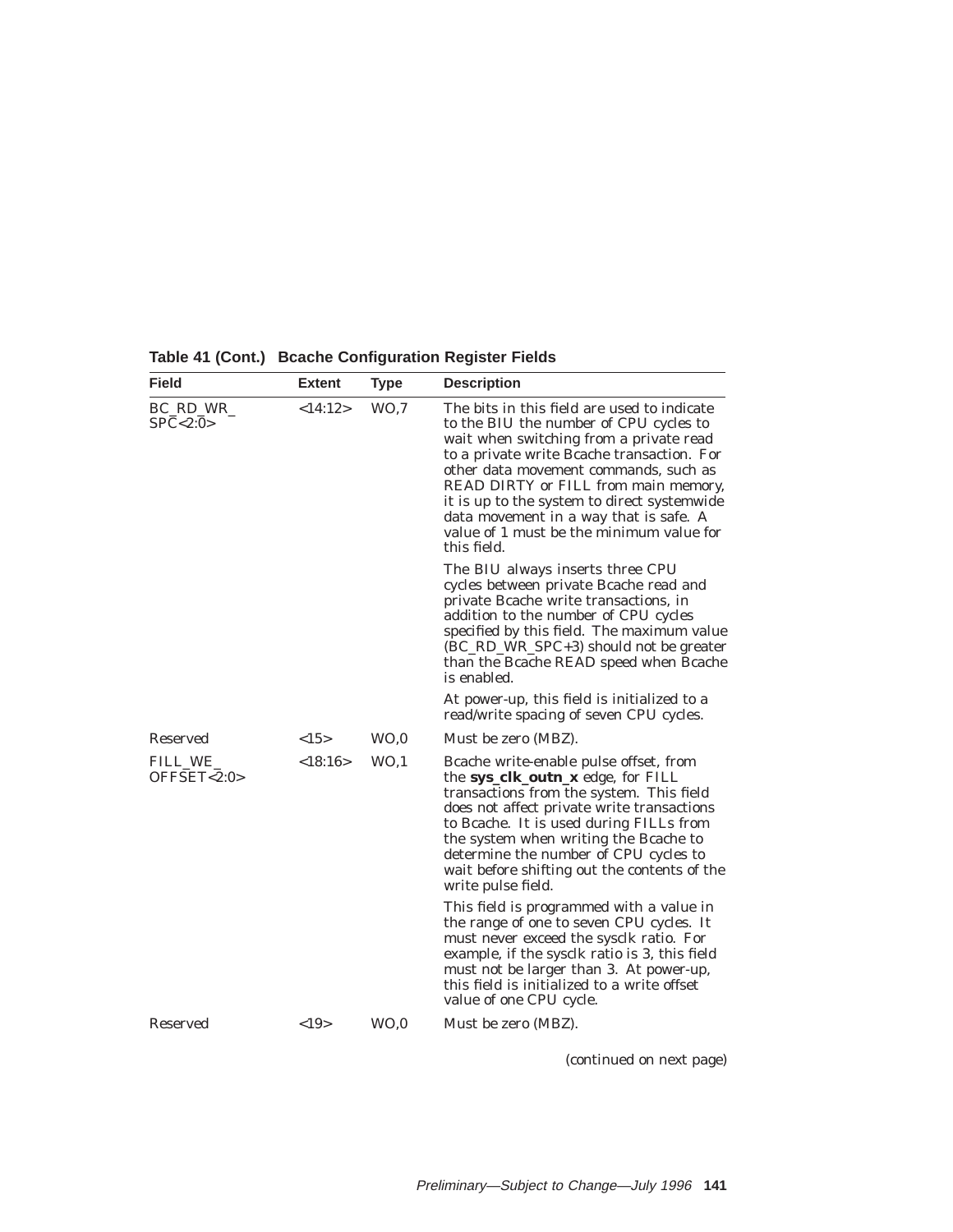| <b>Field</b>                                     | <b>Extent</b> | Type | <b>Description</b>                                                                                                                                                                                                                                                                                                                                                                                                             |
|--------------------------------------------------|---------------|------|--------------------------------------------------------------------------------------------------------------------------------------------------------------------------------------------------------------------------------------------------------------------------------------------------------------------------------------------------------------------------------------------------------------------------------|
| $BC_WE_CTL < 8:0>$<br>WO <sub>0</sub><br>< 28:20 |               |      | Bcache write-enable control. This field is<br>used to control the timing of the write-<br>enable during a write or FILL transaction.<br>If the bit is set, the write pulse is asserted.<br>If the bit is clear, the write pulse is not<br>asserted. Each bit corresponds to a CPU<br>cycle. The least-significant bit corresponds<br>to the CPU cycle in which the 21164 starts<br>to drive the index for the write operation. |
|                                                  |               |      | For private Bcache write and shared-<br>write transactions, this field is used to<br>assert the write pulse without any write-<br>enable pulse offset as indicated by the<br>FILL WE OFFSET<2:0> field.                                                                                                                                                                                                                        |
|                                                  |               |      | For FILLs to the Bcache, the<br>FILL_WE_OFFSET<2:0> field determines<br>the number of CPU cycles to wait before<br>asserting the write pulse as programmed<br>in this field.                                                                                                                                                                                                                                                   |
|                                                  |               |      | At power-up, all bits in this field are<br>cleared.                                                                                                                                                                                                                                                                                                                                                                            |
| Reserved                                         | <63:29>       | WO   | Ignored.                                                                                                                                                                                                                                                                                                                                                                                                                       |

**Table 41 (Cont.) Bcache Configuration Register Fields**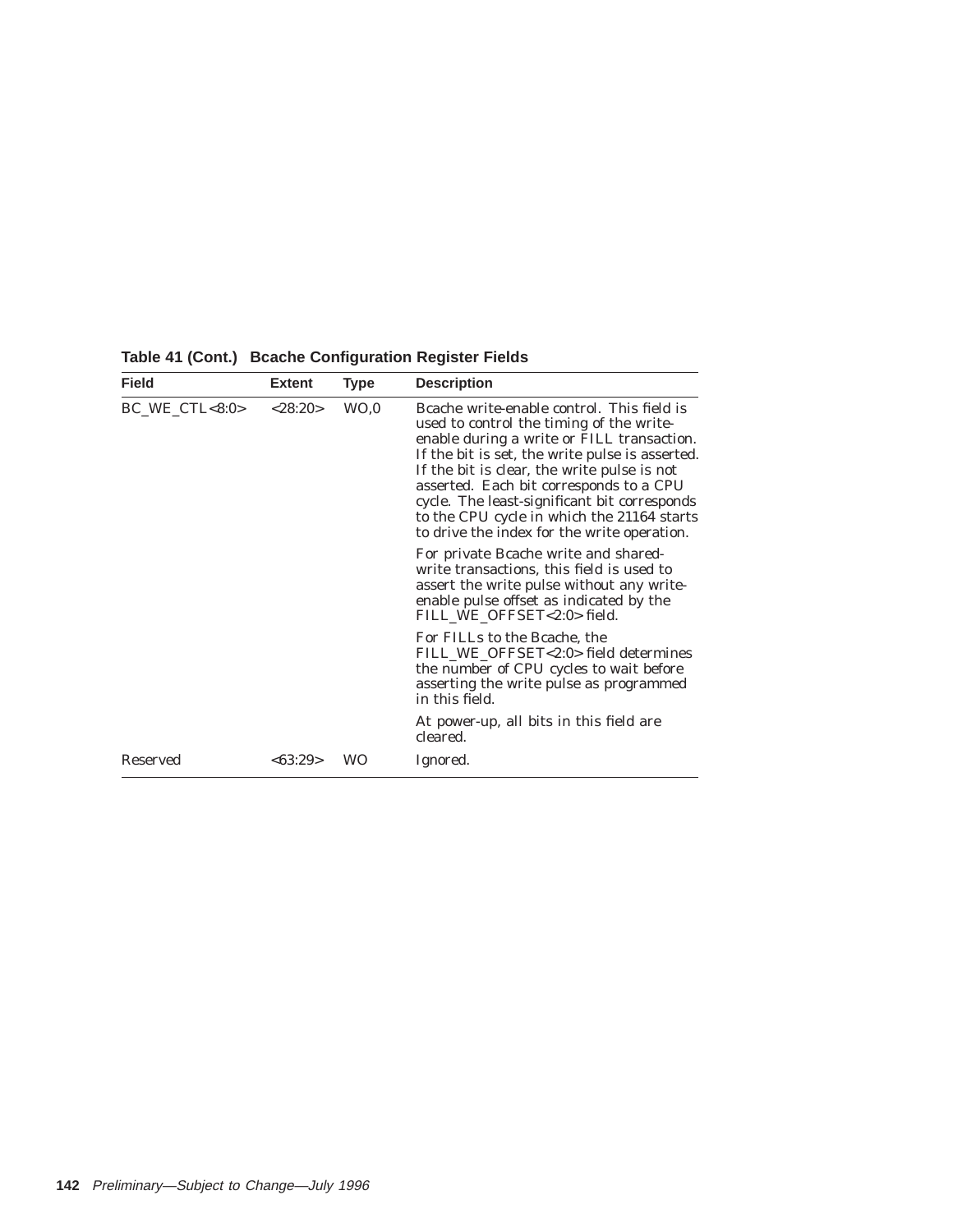### **8.3.6 Bcache Tag Address (BC\_TAG\_ADDR) Register (FF FFF0 0108)**

BC\_TAG\_ADDR is a read-only register. Unless locked, the BC\_TAG\_ADDR register is loaded with the results of every Bcache tag read. When a tag or tag control parity error occurs, this register is locked against further updates. Software may read this register by using the 21164-specific I/O space address instruction. This register is unlocked whenever the EI STAT register is read, or the user enters BC\_FHIT mode. It is not unlocked by reset.

**Note**

The correct address is not loaded into BC\_TAG\_ADDR if a tag parity error is detected when servicing a system command from the Bcache.

Unused tag bits in the TAG field of this register are always zero, based on the size of the Bcache as determined by the BC\_SIZE field of the BC\_CONTROL register. Figure 65 and Table 42 describe the BC\_TAG\_ADDR register format.

#### **Figure 65 Bcache Tag Address (BC\_TAG\_ADDR) Register**

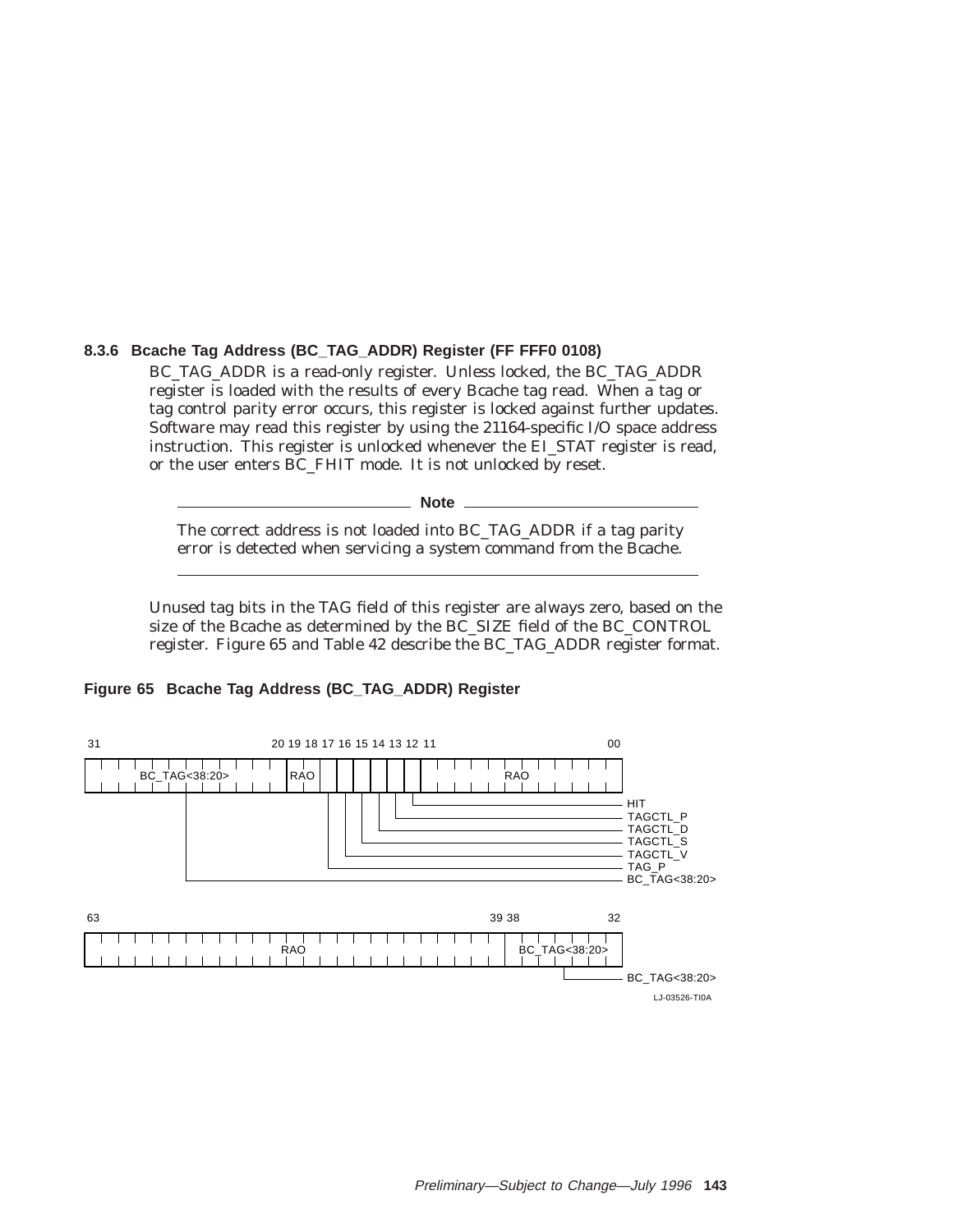| <b>Field</b>     | <b>Extent</b> | <b>Type</b>    | <b>Description</b>                                                        |
|------------------|---------------|----------------|---------------------------------------------------------------------------|
| <b>HIT</b>       | ${12}$        | R <sub>O</sub> | If set, Beache access resulted in a hit in<br>the Bcache.                 |
| <b>TAGCTL P</b>  | ${<}13>$      | R <sub>O</sub> | Value of the parity bit for the Beache tag<br>status bits.                |
| TAGCTL D         | <14>          | R <sub>O</sub> | Value of the Bcache TAG dirty bit.                                        |
| <b>TAGCTL S</b>  | <15>          | R <sub>O</sub> | Value of the Bcache TAG shared bit.                                       |
| <b>TAGCTL V</b>  | <16>          | R <sub>O</sub> | Value of the Bcache TAG valid bit.                                        |
| TAG P            | ${17}$        | R <sub>O</sub> | Value of the tag parity bit.                                              |
| BC TAG < 38:20 > | <38:20>       | R <sub>O</sub> | Brache tag bits as read from the Brache.<br>Unused bits are read as zero. |

**Table 42 Bcache Tag Address Register Fields**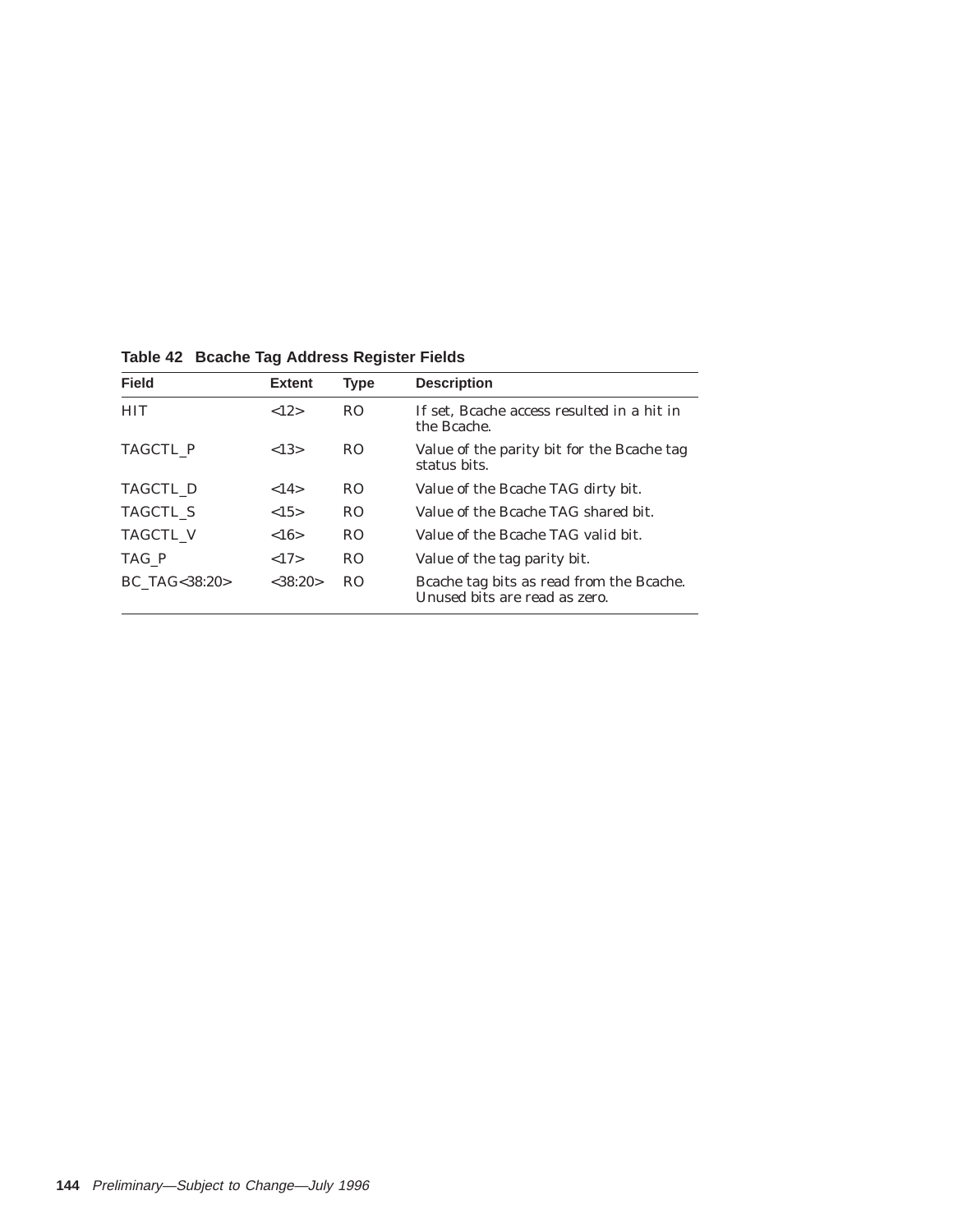#### **8.3.7 External Interface Status (EI\_STAT) Register (FF FFF0 0168)**

EI\_STAT is a read-only register. Any PALcode read access of this register unlocks and clears it. A read access of EI\_STAT also unlocks the EI\_ADDR, BC\_TAG, and FILL\_SYN registers subject to some restrictions. The EI\_STAT register is not unlocked or cleared by reset.

Fill data from Bcache or main memory could have correctable (c) or uncorrectable (u) errors in ECC mode. In parity mode, fill data parity errors are treated as uncorrectable hard errors. System address/command parity errors are always treated as uncorrectable hard errors irrespective of the mode. The sequence for reading, unlocking, and clearing EI\_ADDR, BC\_TAG, FILL\_ SYN, and EI\_STAT is as follows:

- 1. Read EI ADDR, BC TAG, and FILL SYN in any order. Does not unlock or clear any register.
- 2. Read EI\_STAT register. Reading this register unlocks EI\_ADDR, BC\_TAG, and FILL\_SYN registers. EI\_STAT is also unlocked and cleared when read, subject to conditions described in Table 43.

Loading and locking rules for external interface registers are defined in Table 43.

**Note**

If the first error is correctable, the registers are loaded but not locked. On the second correctable error, registers are neither loaded nor locked.

Registers are locked on the first uncorrectable error except the second hard error bit. The second hard error bit is set only for an uncorrectable error followed by an uncorrectable error. If a correctable error follows an uncorrectable error, it is not logged as a second error. Bcache tag parity errors are uncorrectable in this context.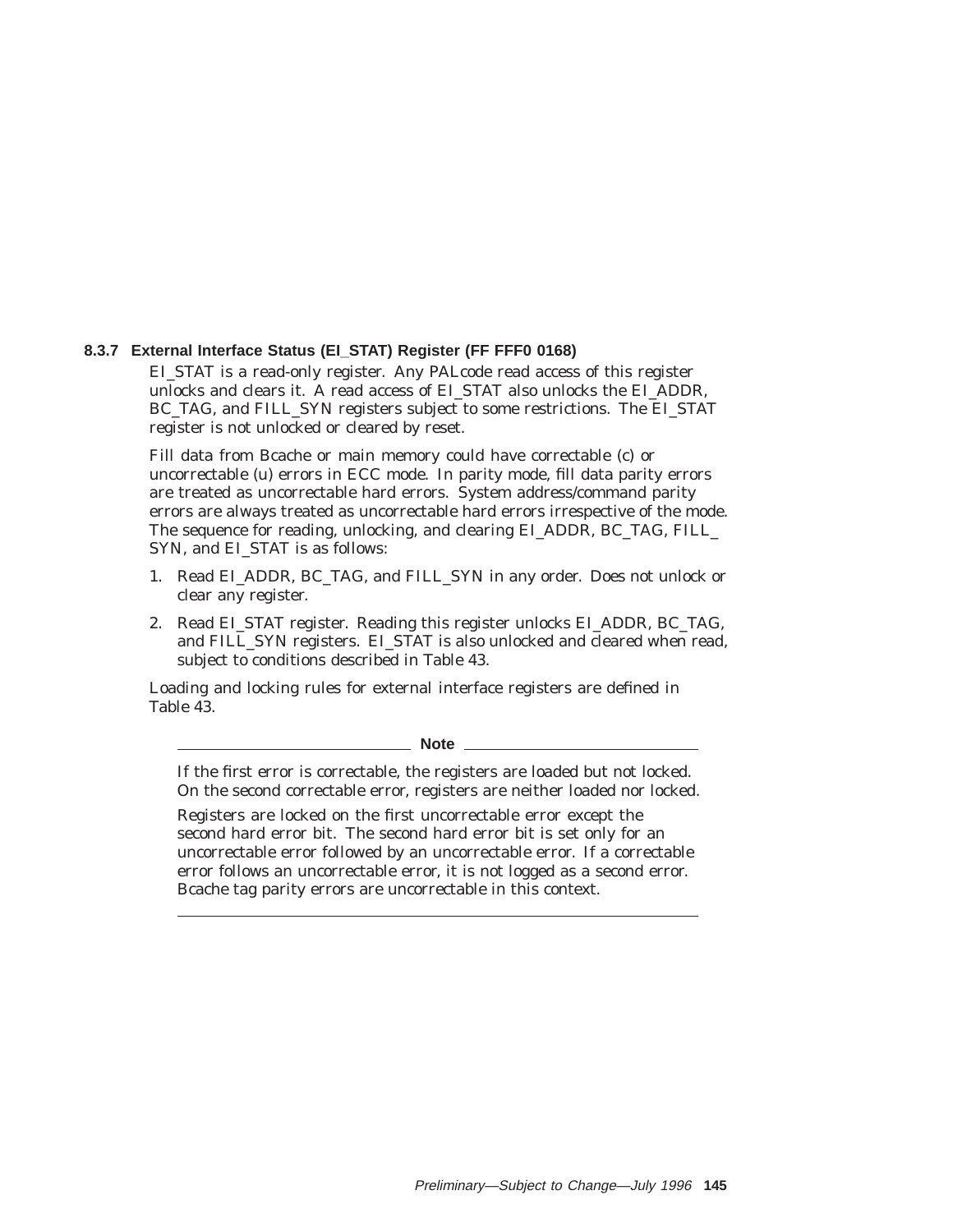| Correctable<br>Error | Uncorrectable<br>Error | <b>Second Hard</b><br>Error | Load<br>Register | Lock<br>Register  | Action when EI_STAT is read                                      |
|----------------------|------------------------|-----------------------------|------------------|-------------------|------------------------------------------------------------------|
| $\mathbf{0}$         | $\bf{0}$               | Not possible                | $\rm No$         | N0                | Clears and unlocks everything.                                   |
|                      | $\bf{0}$               | Not possible                | Yes              | $\rm No$          | Clears and unlocks everything.                                   |
| $\mathbf{0}$         | 1                      | $\bf{0}$                    | Yes              | <b>Yes</b>        | Clears and unlocks everything.                                   |
| 1 <sup>1</sup>       |                        | $\bf{0}$                    | Yes              | <b>Yes</b>        | Clear (c) bit does not unlock.<br>Transition to $(0,1,0)$ state. |
| $\mathbf{0}$         |                        |                             | $\rm No$         | Already<br>locked | Clears and unlocks everything.                                   |
| 1 <sup>1</sup>       |                        |                             | N <sub>0</sub>   | Already<br>locked | Clear (c) bit does not unlock.<br>Transition to $(0,1,1)$ state. |

**Table 43 Loading and Locking Rules for External Interface Registers**

<sup>1</sup>These are special cases. It is possible that when EI\_ADDR is read, only the correctable error bit is set and the registers are not locked. By the time EI\_STAT is read, an uncorrectable error is detected and the registe case, when EL\_STAT is read correctable, the error bit is cleared and the registers are not unlocked or cleared.<br>Software must reexecute the IPR read sequence. On the second read operation, error bits are in (0,1,x) state,<br>

The EI\_STAT register is a read-only register used to control external interface registers. Figure 66 and Table 44 describe the EI\_STAT register format.

#### **Figure 66 External Interface Status (EI\_STAT) Register**

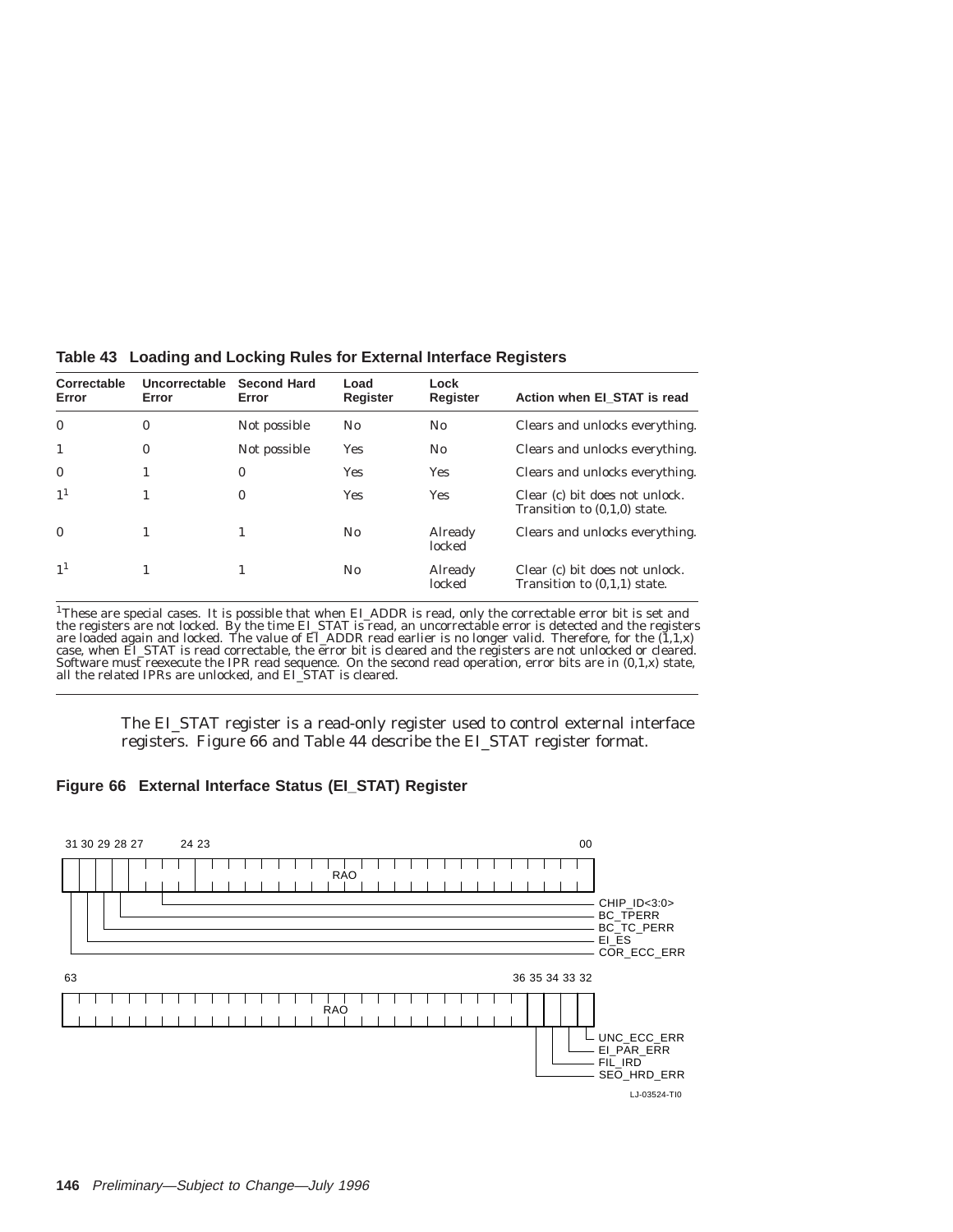|  |  |  | Table 44 El_STAT Register Fields |  |
|--|--|--|----------------------------------|--|
|--|--|--|----------------------------------|--|

| Field              | <b>Extent</b> | <b>Type</b>    | <b>Description</b>                                                                                                                                                                                                                                     |
|--------------------|---------------|----------------|--------------------------------------------------------------------------------------------------------------------------------------------------------------------------------------------------------------------------------------------------------|
| CHIP_ID<3:0>       | <27:24>RO     |                | Read as "4." Future update revisions to the chip will<br>return new unique values.                                                                                                                                                                     |
| <b>BC_TPERR</b>    | <28>          | R <sub>O</sub> | Indicates that a Bcache read transaction encountered<br>bad parity in the tag address RAM.                                                                                                                                                             |
| BC_TC_PERR         | <29           | R <sub>O</sub> | Indicates that a Bcache read transaction encountered<br>bad parity in the tag control RAM.                                                                                                                                                             |
| EL ES              | $<$ 30>       | <b>RO</b>      | When set, this bit indicates that the error source is fill<br>data from main memory or a system address/command<br>parity error.                                                                                                                       |
|                    |               |                | When clear, the error source is fill data from the Bcache.<br>This bit is only meaningful when COR_ECC_ERR,<br>UNC_ECC_ERR, or EI_PAR_ERR is set.                                                                                                      |
|                    |               |                | This bit is not defined for a Bcache tag error<br>(BC_TPERR) or a Bcache tag control parity error<br>(BC_TC_ERR).                                                                                                                                      |
| <b>COR ECC ERR</b> | <31>          | R <sub>O</sub> | Correctable ECC error. This bit indicates that a fill data<br>received from outside the CPU contained a correctable<br>ECC error.                                                                                                                      |
| UNC_ECC_ERR        | <32>          | R <sub>O</sub> | Uncorrectable ECC error. This bit indicates that<br>fill data received from outside the CPU contained<br>an uncorrectable ECC error. In the parity mode, it<br>indicates data parity error.                                                            |
| EI PAR ERR         | <33>          | R <sub>O</sub> | External interface command/address parity error. This<br>bit indicates that an address and command received by<br>the CPU has a parity error.                                                                                                          |
| FIL IRD            | <34>          | R <sub>O</sub> | This bit has meaning only when one of the ECC or<br>parity error bit is set. It is set to indicate that the error<br>occurred during an I-ref FILL and clear to indicate that<br>the error occurred during a D-ref FILL.                               |
|                    |               |                | This bit is not defined for a Bcache tag error<br>(BC_TPERR) or a Bcache tag control parity error<br>(BC_TC_ERR).                                                                                                                                      |
| SEO_HRD_ERR        | <35>          | R <sub>O</sub> | Second external interface hard error. This bit indicates<br>that a FILL from Bcache or main memory, or a system<br>address/command received by the CPU has a hard error<br>while one of the hard error bits in the EI_STAT register<br>is already set. |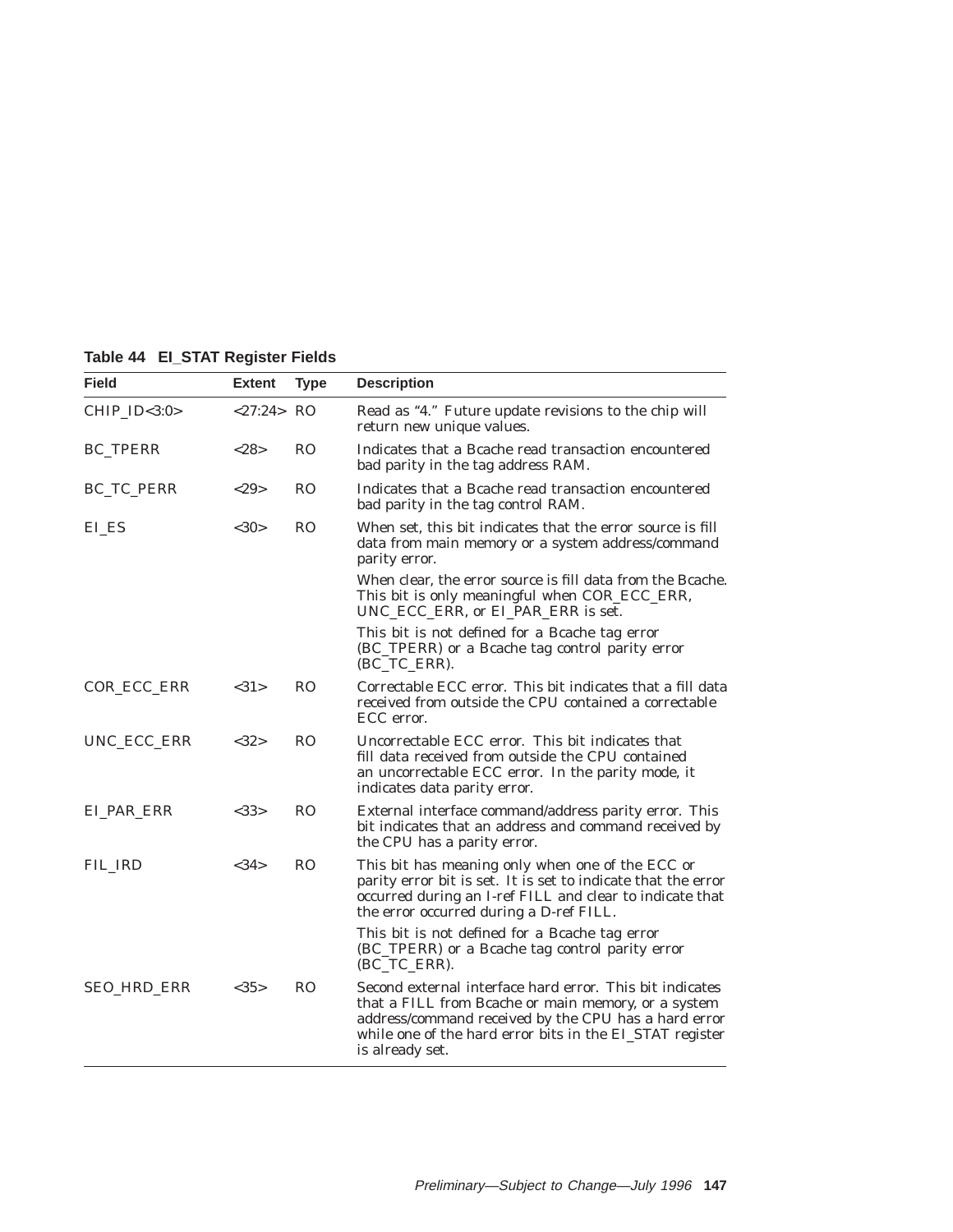## **8.3.8 External Interface Address (EI\_ADDR) Register (FF FFF0 0148)**

EI\_ADDR is a read-only register that contains the physical address associated with errors reported by the EI\_STAT register. Its content is meaningful only when one of the error bits is set. A read of EI\_STAT unlocks the EI\_ADDR register. Figure 67 shows the EI\_ADDR register format.



## **Figure 67 External Interface Address (EI\_ADDR) Register**

LJ-03525-TI0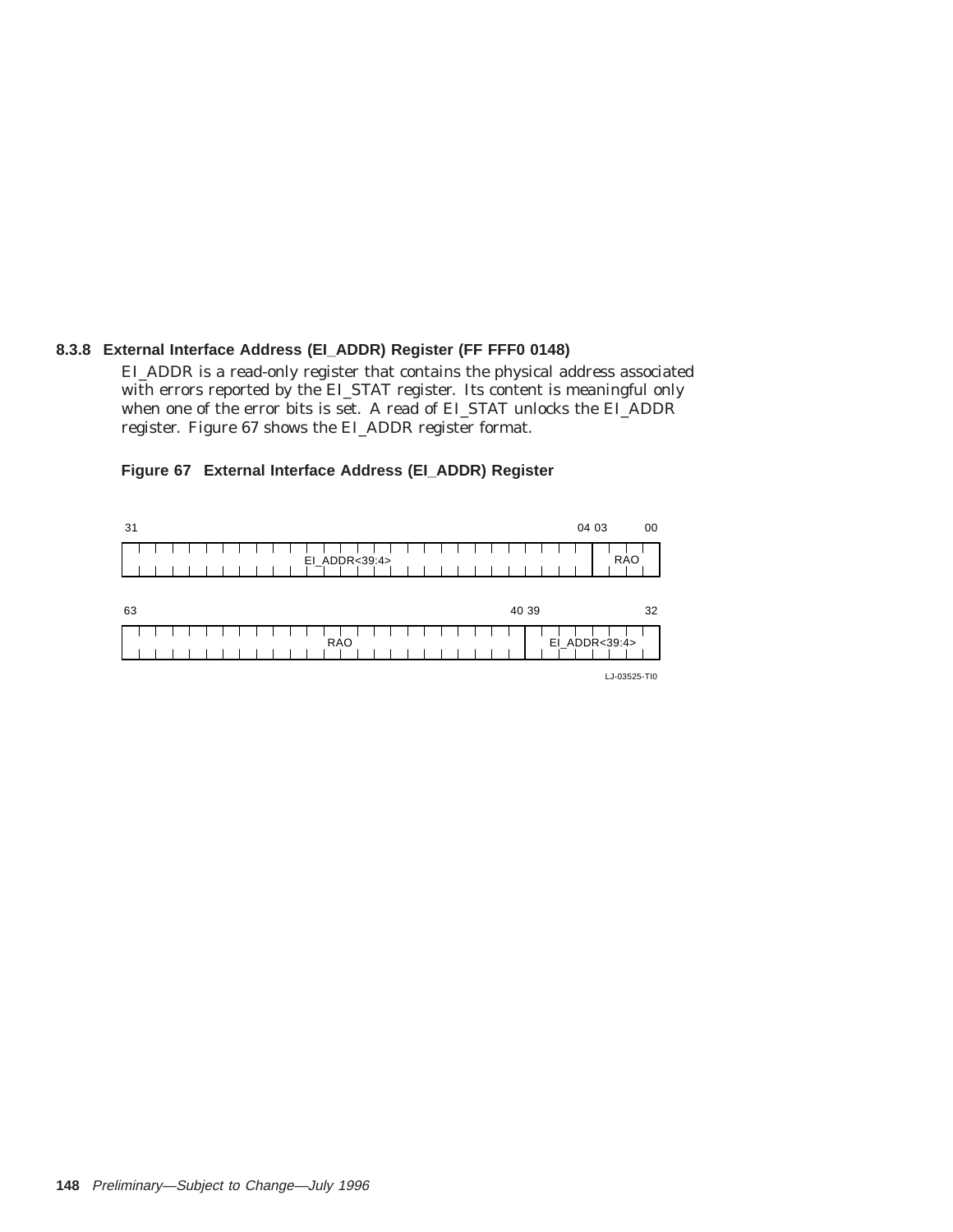#### **8.3.9 Fill Syndrome (FILL\_SYN) Register (FF FFF0 0068)**

FILL\_SYN is a 16-bit read-only register. It is loaded but not locked on a correctable ECC error, so that another correctable error does not reload it. It is loaded and locked if an uncorrectable ECC error or parity error is recognized during a FILL from Bcache or main memory, as shown in Table 43. The FILL\_ SYN register is unlocked when the EI STAT register is read. This register is not unlocked by reset.

If the 21164 is in ECC mode and an ECC error is recognized during a cache fill transaction, the syndrome bits associated with the bad quadword are loaded in the FILL\_SYN register. FILL\_SYN<07:00> contains the syndrome associated with the lower quadword of the octaword. FILL\_SYN<15:08> contains the syndrome associated with the higher quadword of the octaword. A syndrome value of 0 means that no errors where found in the associated quadword.

If the 21164 is in parity mode and a parity error is recognized during a cache fill transaction, the FILL\_SYN register indicates which of the bytes in the octaword has bad parity. FILL\_SYNDROME<07:00> is set appropriately to indicate the bytes within the lower quadword that were corrupted. Likewise, FILL\_SYN<15:08> is set to indicate the corrupted bytes within the upper quadword. Figure 68 shows the FILL\_SYN register format.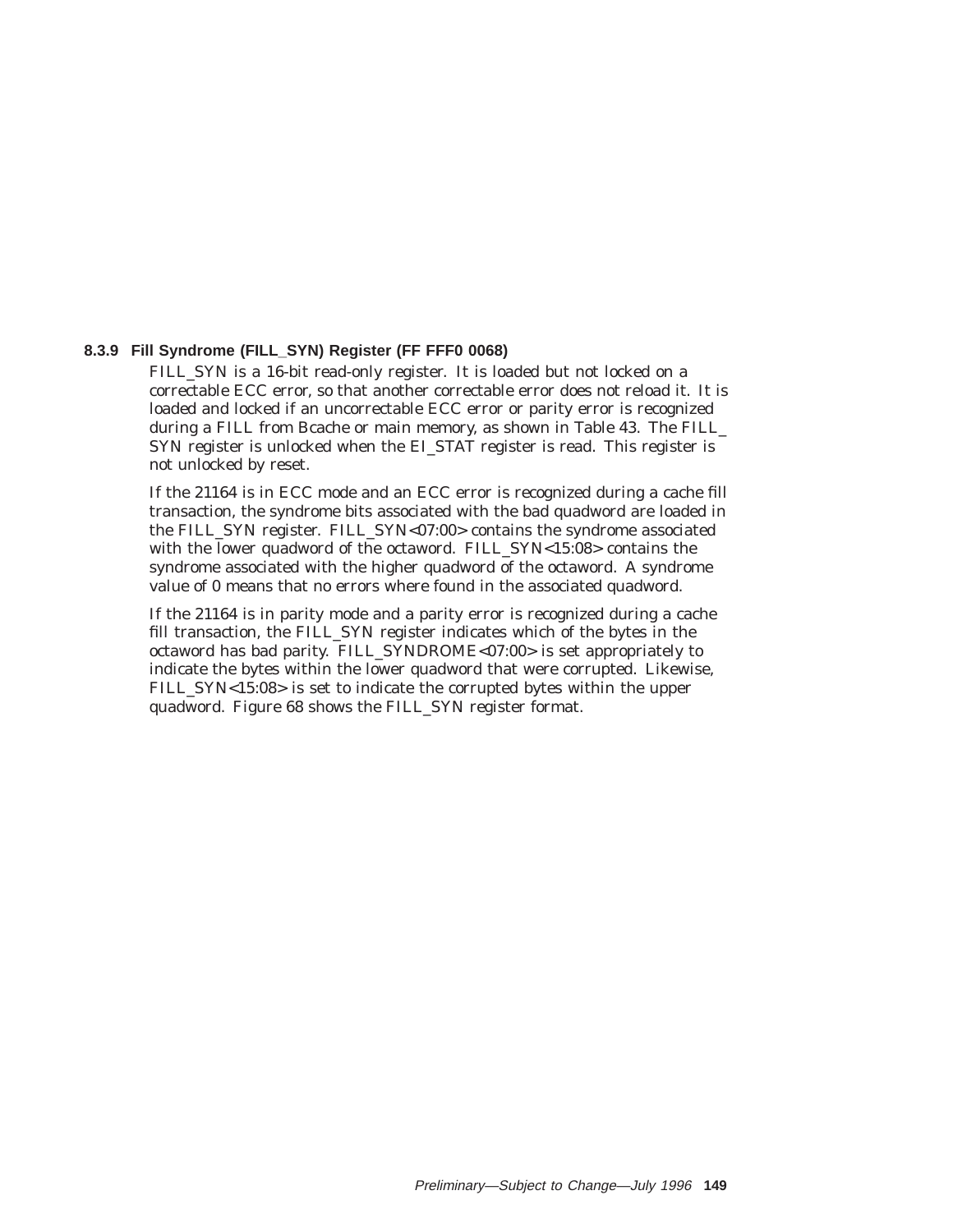| 31  | 16 15     | 08 07 | 00           |
|-----|-----------|-------|--------------|
| RAZ | H1 < 7:0> |       | LO<7:0>      |
| 63  |           |       | 32           |
|     | RAZ       |       |              |
|     |           |       | LJ-03527-TI0 |

## **Figure 68 Fill Syndrome (FILL\_SYN) Register**

Table 45 lists the syndromes associated with correctable single-bit errors.

| Data Bit    | Syndrome <sub>16</sub> | <b>Check Bit</b> | Syndrome <sub>16</sub> |  |
|-------------|------------------------|------------------|------------------------|--|
| $00\,$      | $\!$ $\!$              | ${\bf 00}$       | $01\,$                 |  |
| 01          | CB                     | 01               | $0\sqrt{2}$            |  |
| $0\sqrt{2}$ | D <sub>3</sub>         | $0\sqrt{2}$      | 04                     |  |
| 03          | D <sub>5</sub>         | $03\,$           | ${\bf 08}$             |  |
| 04          | D <sub>6</sub>         | 04               | $10\,$                 |  |
| $05\,$      | D <sub>9</sub>         | 05               | $20\,$                 |  |
| ${\bf 06}$  | DA                     | ${\bf 06}$       | 40                     |  |
| $07\,$      | $\rm DC$               | $07\,$           | $80\,$                 |  |
| ${\bf 08}$  | $23\,$                 |                  |                        |  |
| 09          | $25\,$                 |                  |                        |  |
| $10\,$      | 26                     |                  |                        |  |
| 11          | 29                     |                  |                        |  |
| $12\,$      | $2\mathrm{A}$          |                  |                        |  |
| 13          | 2C                     |                  |                        |  |
| 14          | $31\,$                 |                  |                        |  |
| $15\,$      | 34                     |                  |                        |  |
| 16          | $0\mathrm{E}$          |                  |                        |  |
| $17\,$      | $0\mathrm{B}$          |                  |                        |  |

| Table 45 Syndromes for Single-Bit Errors |  |  |
|------------------------------------------|--|--|
|                                          |  |  |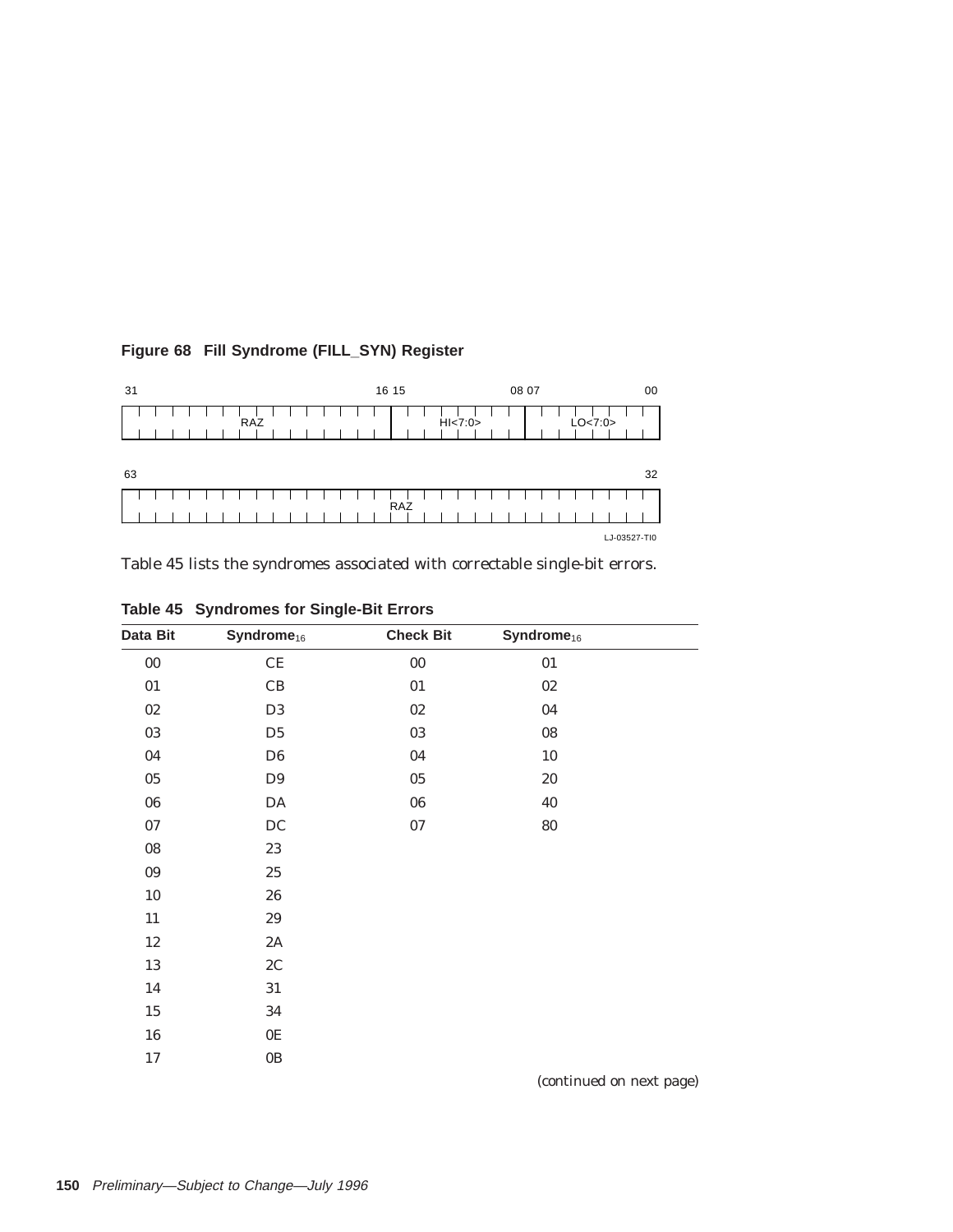| Data Bit    | $Symdrome_{16}$        | <b>Check Bit</b> | $Symdrome_{16}$ |  |
|-------------|------------------------|------------------|-----------------|--|
| $18\,$      | $13\,$                 |                  |                 |  |
| 19          | $15\,$                 |                  |                 |  |
| 20          | ${\bf 16}$             |                  |                 |  |
| 21          | $19\,$                 |                  |                 |  |
| $2\sqrt{2}$ | $1\mathrm{A}$          |                  |                 |  |
| 23          | 1 <sub>C</sub>         |                  |                 |  |
| 24          | $\mathop{\mathrm{E3}}$ |                  |                 |  |
| $25\,$      | $\rm E5$               |                  |                 |  |
| 26          | ${\rm E}6$             |                  |                 |  |
| $\sqrt{27}$ | $\mathbf{E}9$          |                  |                 |  |
| 28          | $\mathbf{E}\mathbf{A}$ |                  |                 |  |
| 29          | EC                     |                  |                 |  |
| 30          | ${\rm F1}$             |                  |                 |  |
| 31          | ${\rm F4}$             |                  |                 |  |
| 32          | $4\mathrm{F}$          |                  |                 |  |
| $33\,$      | $4\mathrm{A}$          |                  |                 |  |
| 34          | $52\,$                 |                  |                 |  |
| 35          | ${\bf 54}$             |                  |                 |  |
| 36          | $57\,$                 |                  |                 |  |
| 37          | ${\bf 58}$             |                  |                 |  |
| 38          | $5\mathrm{B}$          |                  |                 |  |
| 39          | $5\mathrm{D}$          |                  |                 |  |
| 40          | $\rm A2$               |                  |                 |  |
| 41          | $\rm A4$               |                  |                 |  |
| 42          | $\rm A7$               |                  |                 |  |
| 43          | $\rm{A}8$              |                  |                 |  |
| 44          | $\mathbf{A}\mathbf{B}$ |                  |                 |  |
| 45          | $\mathbf{A}\mathbf{D}$ |                  |                 |  |
| 46          | ${\bf B0}$             |                  |                 |  |

**Table 45 (Cont.) Syndromes for Single-Bit Errors**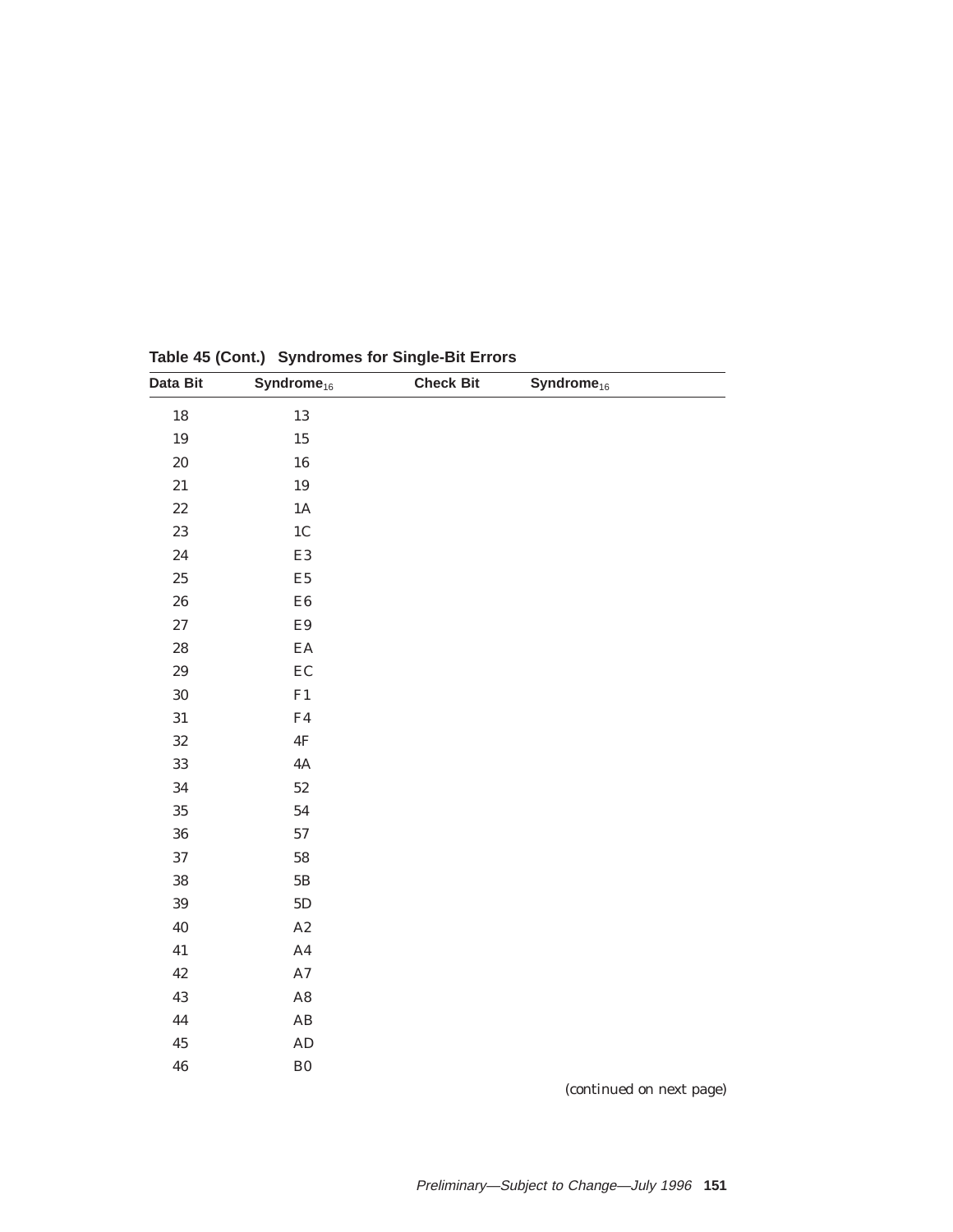| Data Bit   | Syndrome <sub>16</sub> | <b>Check Bit</b> | Syndrome <sub>16</sub> |  |
|------------|------------------------|------------------|------------------------|--|
| 47         | ${\bf B5}$             |                  |                        |  |
| 48         | $8\mathrm{F}$          |                  |                        |  |
| 49         | <b>8A</b>              |                  |                        |  |
| $50\,$     | $92\,$                 |                  |                        |  |
| $51\,$     | $\bf 94$               |                  |                        |  |
| $52\,$     | $\bf 97$               |                  |                        |  |
| 53         | 98                     |                  |                        |  |
| ${\bf 54}$ | $9\mathrm{B}$          |                  |                        |  |
| ${\bf 55}$ | $9\mathrm{D}$          |                  |                        |  |
| 56         | 62                     |                  |                        |  |
| $57\,$     | 64                     |                  |                        |  |
| 58         | 67                     |                  |                        |  |
| ${\bf 59}$ | $\bf 68$               |                  |                        |  |
| $60\,$     | $6\mathrm{B}$          |                  |                        |  |
| 61         | 6D                     |                  |                        |  |
| 62         | 70                     |                  |                        |  |
| 63         | $75\,$                 |                  |                        |  |
|            |                        |                  |                        |  |

**Table 45 (Cont.) Syndromes for Single-Bit Errors**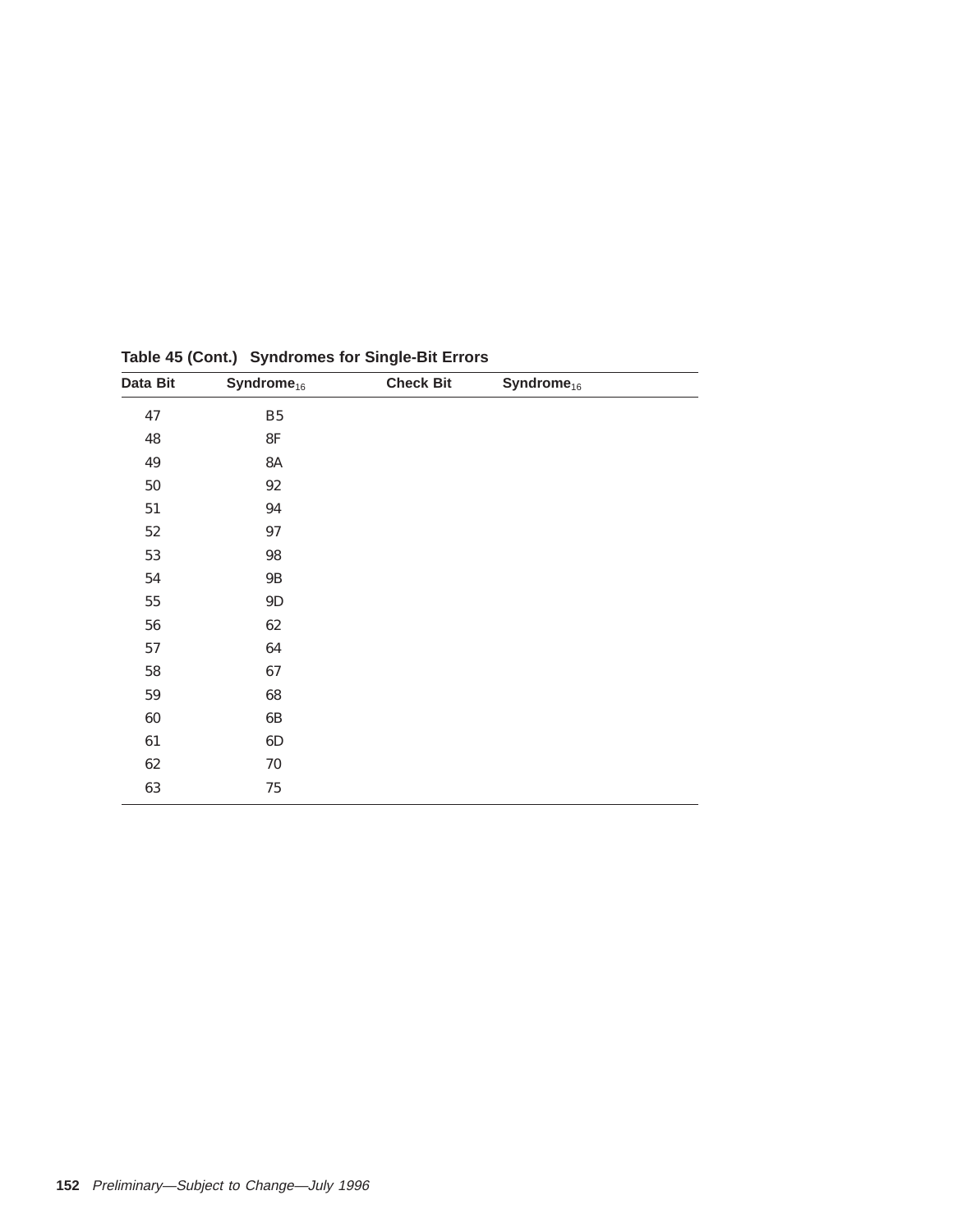## **8.4 PALcode Storage Registers**

The 21164 Ebox register file has eight extra registers that are called the PALshadow registers. The PALshadow registers overlay R8 through R14 and R25 when the CPU is in PALmode and ICSR<SDE> is set. Thus, PALcode can consider R8 through R14 and R25 as local scratch. PALshadow registers can not be written in the last two cycles of a PALcode flow. The normal state of the CPU is ICSR<SDE> = ON. PALcode disables SDE for the unaligned trap and for error flows.

The Ibox holds a bank of 24 PALtemp registers. The PALtemp registers are accessed with the HW\_MTPR and HW\_MFPR instructions. The latency from a PALtemp read operation to availability is one cycle.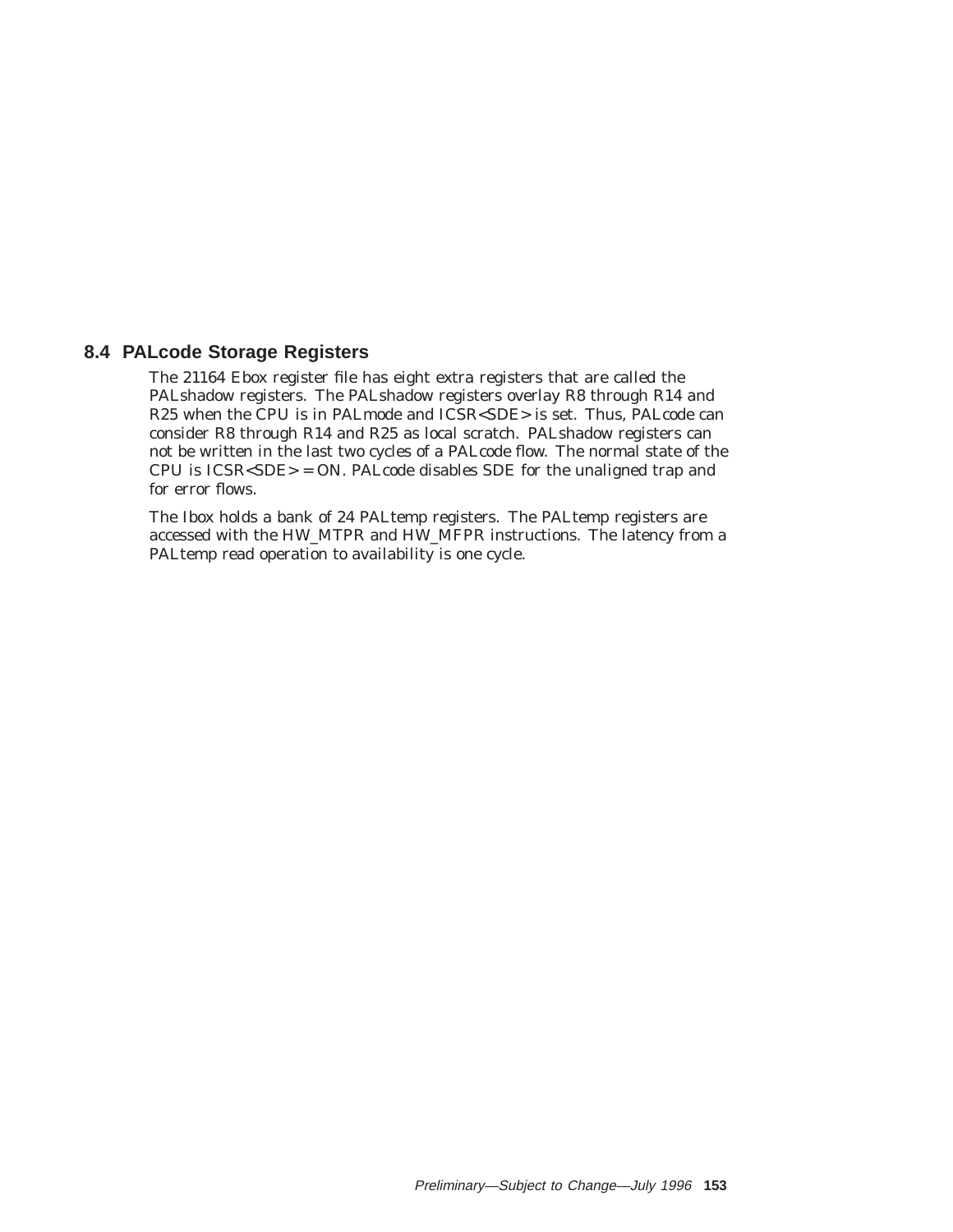## **8.5 Restrictions**

The following sections list all known register access restrictions. A software tool called the PALcode violation checker (PVC) is available. This tool can be used to verify adherence to many of the PALcode restrictions.

## **8.5.1 Cbox IPR PALcode Restrictions**

Table 46 describes the Cbox IPR PALcode restrictions.

| <b>Condition</b>                                                                                                                                                                                               | <b>Restriction</b>                                                                                                                           |
|----------------------------------------------------------------------------------------------------------------------------------------------------------------------------------------------------------------|----------------------------------------------------------------------------------------------------------------------------------------------|
| Store to SC_CTL, BC_CONTROL, BC_<br>CONFIG except if no bit is changed other<br>than BC_CONTROL <alloc_cyc>,<br/>BC_CONTROL<pm_mux_sel>, or BC_<br/>CONTROL<dbg mux="" sel="">.</dbg></pm_mux_sel></alloc_cyc> | Must be preceded by MB, must be followed<br>by MB, must have no concurrent cacheable<br>Istream references or concurrent system<br>commands. |
| Store to BC_CONTROL that only<br>changes bits BC_CONTROL <alloc_<br>CYC&gt;, BC CONTROL<pm mux="" sel="">,<br/>or BC_CONTROL<dbg_mux_sel>.</dbg_mux_sel></pm></alloc_<br>                                      | Must be preceded by MB and must be<br>followed by MB.                                                                                        |
| Load from SC_STAT.                                                                                                                                                                                             | Unlocks SC ADDR and SC STAT.                                                                                                                 |
| Load from EI STAT.                                                                                                                                                                                             | Unlocks EI ADDR, EI STAT, FILL SYN,<br>and BC TAG ADDR.                                                                                      |
| Any Cbox IPR address.                                                                                                                                                                                          | No $L\mathbb{D}X$ L or $STX$ C.                                                                                                              |
| Any undefined Cbox IPR address.                                                                                                                                                                                | No store instructions.                                                                                                                       |
| Scache or Bcache in force hit mode.                                                                                                                                                                            | No $STx_C$ to cacheable space.                                                                                                               |
| Clearing of SC_FHIT in SC_CTL.                                                                                                                                                                                 | Must be followed by MB, read operation<br>of SC_STAT, then MB prior to subsequent<br>store.                                                  |
| Clearing of BC_FHIT in BC_CONTROL.                                                                                                                                                                             | Must be followed by MB, read operation<br>of EL_STAT, then MB prior to subsequent<br>store.                                                  |
| Load from any Cbox IPR.                                                                                                                                                                                        | BC_CONTROL<01>(ALLOC_CYCLE)<br>must be clear.                                                                                                |

**Table 46 Cbox IPR PALcode Restrictions**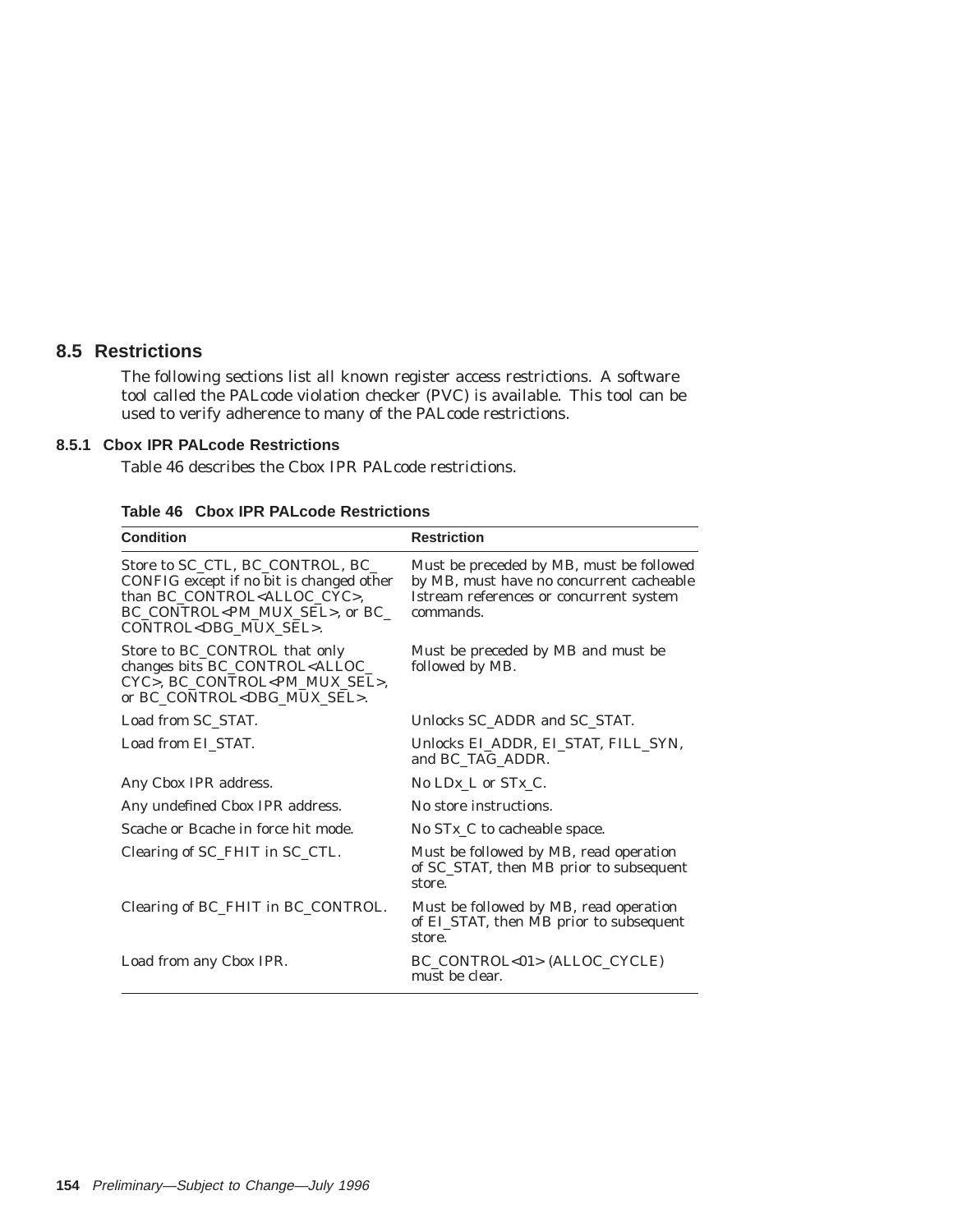#### **8.5.2 PALcode Restrictions—Instruction Definitions**

Mbox instructions are: LD*x*, LDQ\_U, LD*x*\_L, HW\_LD, ST*x*, STQ\_U, ST*x*\_C, HW\_ST, and FETCHx.

Virtual Mbox instructions are: LD*x*, LDQ\_U, LD*x*\_L, HW\_LD (virtual), ST*x*, STQ\_U, ST*x*\_C, HW\_ST (virtual), and FETCHx.

Load instructions are: LD*x*, LDQ\_U, LD*x*\_L, and HW\_LD.

Store instructions are: ST*x*, STQ\_U, ST*x*\_C, and HW\_ST.

Table 47 lists PALcode restrictions.

| The following in cycle 0:                                                      | Restrictions (Note: Numbers refer to cycle number):                                                    | Y if checked<br>by PVC <sup>1</sup> |
|--------------------------------------------------------------------------------|--------------------------------------------------------------------------------------------------------|-------------------------------------|
| CALL PAL entry                                                                 | No HW REI or HW REI STALL in cycle 0.<br>No HW MFPR EXC ADDR in cycle 0.1.                             | Y<br>Y                              |
| PAL shadow write instruction                                                   | No HW REI or HW REI STALL in 0, 1.                                                                     | Y                                   |
| HW LD, lock bit set                                                            | PAL must slot to E0.<br>No other Mbox instruction in 0.                                                |                                     |
| HW LD, VPTE bit set                                                            | No other virtual reference in 0.                                                                       |                                     |
| Any load instruction                                                           | No Mbox HW MTPR or HW MFPR in 0.<br>No HW MFPR MAF MODE in 1.2 (DREAD PENDING<br>may not be updated).  | Y<br>Y                              |
|                                                                                | No HW MFPR DC PERR STAT in 1.2.<br>No HW MFPR DC TEST TAG slotted in 0.                                | Y                                   |
| Any store instruction                                                          | No HW MFPR DC PERR STAT in 1.2.<br>No HW MFPR MAF MODE in 1.2 (WB PENDING may<br>not be updated).      | Y<br>Y                              |
| Any virtual Mbox instruction                                                   | No HW MTPR DTB IS in 1.                                                                                | Y                                   |
| Any Mbox instruction or WMB,<br>if it traps                                    | HW_MTPR any Ibox IPR not aborted in 0,1 (except that<br>EXC_ADDR is updated with correct faulting PC). | Y                                   |
|                                                                                | HW MTPR DTB IS not aborted in 0.1.                                                                     | Y                                   |
| Any Ibox trap except PC-<br>mispredict, ITBMISS, or<br>OPCDEC due to user mode | HW_MTPR DTB_IS not aborted in 0,1.                                                                     |                                     |
| HW REI STALL                                                                   | Only one HW_REI_STALL in an aligned block of four<br>instructions.                                     |                                     |

### **Table 47 PALcode Restrictions Table**

1PALcode violation checker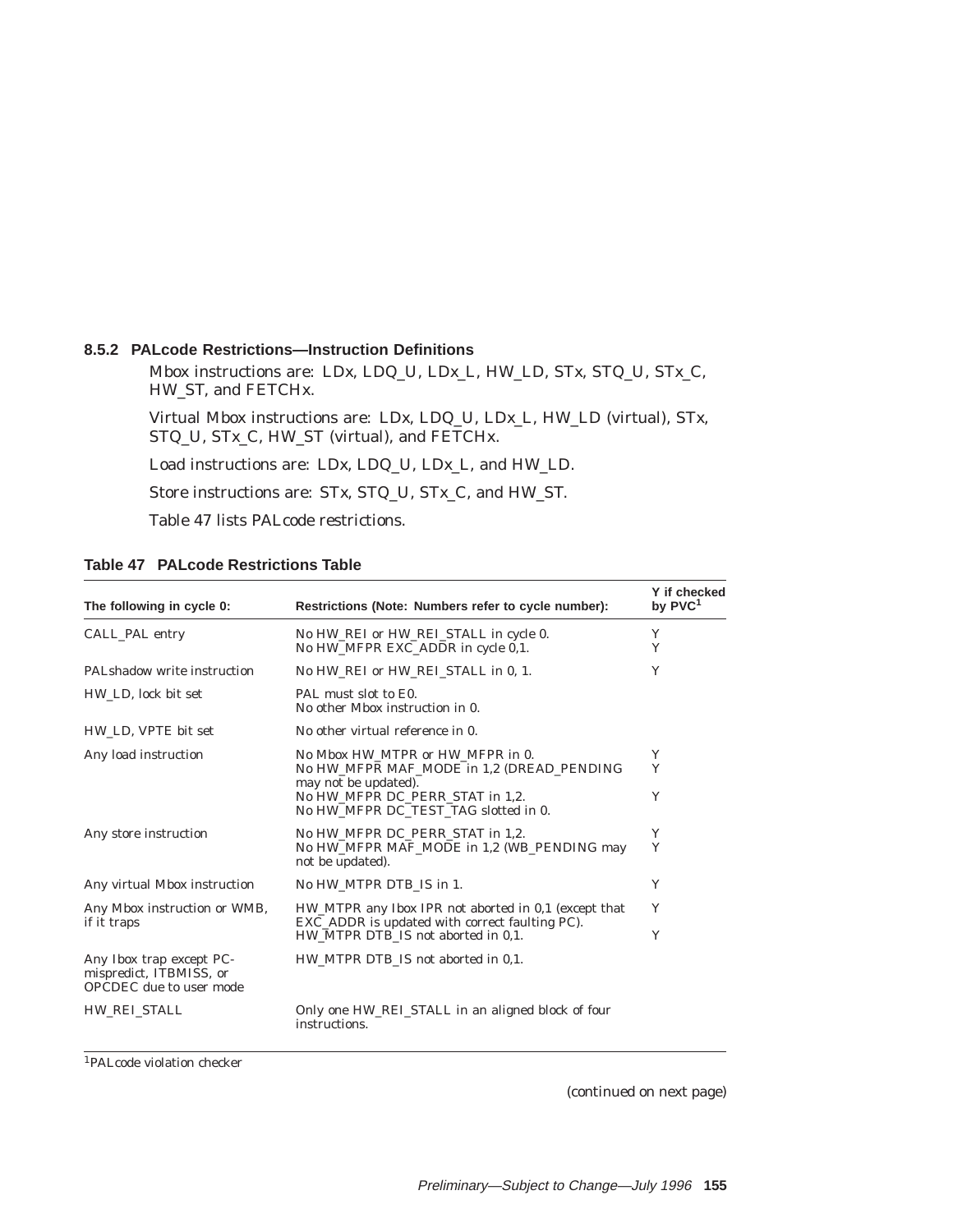# **Table 47 (Cont.) PALcode Restrictions Table**

| The following in cycle 0:                             | Restrictions (Note: Numbers refer to cycle number):                                                                   | Y if checked<br>by PVC <sup>1</sup> |
|-------------------------------------------------------|-----------------------------------------------------------------------------------------------------------------------|-------------------------------------|
| HW_MTPR any undefined IPR<br>number                   | Illegal in any cycle.                                                                                                 |                                     |
| <b>ARITH</b> trap entry                               | No HW_MFPR EXC_SUM or EXC_MASK in cycle 0,1.                                                                          | Y                                   |
| Machine check trap entry                              | No register file read or write access in $0,1,2,3,4,5,6,7$ .<br>No HW_MFPR EXC_SUM or EXC_MASK in cycle 0,1.          | Y                                   |
| HW_MTPR any Ibox IPR<br>(including PALtemp registers) | No HW_MFPR same IPR in cycle 1,2.<br>No floating-point conditional branch in 0.<br>No FEN or OPCDEC instruction in 0. | Y                                   |
| HW_MTPR ASTRR, ASTER                                  | No HW_MFPR INTID in 0,1,2,3,4,5.<br>No HW_REI in 0,1.                                                                 | Y<br>Y                              |
| <b>HW_MTPR SIRR</b>                                   | No HW_MFPR INTID in 0,1,2,3,4.                                                                                        | Y                                   |
| HW_MTPR EXC_ADDR                                      | No HW_REI in cycle 0,1.                                                                                               | Y                                   |
| HW_MTPR IC_FLUSH_CTL                                  | Must be followed by 44 inline PALcode instructions.                                                                   |                                     |
| HW_MTPR ICSR: HWE                                     | No HW_REI in 0,1,2,3.                                                                                                 | Y                                   |
| HW_MTPR ICSR: FPE                                     | No floating-point instructions in 0, 1, 2, 3.<br>No HW_REI in 0,1,2.                                                  |                                     |
| HW_MTPR ICSR: SPE, FMS                                | If HW_REI_STALL, then no HW_REI_STALL in 0,1.<br>If HW_REI, then no HW_REI in 0,1,2,3,4.                              | Y<br>Y                              |
| HW_MTPR ICSR: SPE                                     | Must flush Icache.                                                                                                    |                                     |
| HW_MTPR ICSR: SDE                                     | No PALshadow read/write access in 0,1,2,3.<br>No HW_REI in 0,1,2.                                                     | Y                                   |
| HW MTPR ITB ASN                                       | Must be followed by HW REI STALL.<br>No HW_REI_STALL in cycle 0,1,2,3,4.<br>No HW MTPR ITB IS in 0.1.2.3.             | Y<br>Y                              |
| HW_MTPR ITB_PTE                                       | Must be followed by HW_REI_STALL.                                                                                     |                                     |
| HW_MTPR ITB_IAP, ITB_IS,<br><b>ITB IA</b>             | Must be followed by HW_REI_STALL.                                                                                     |                                     |
| HW_MTPR ITB_IS                                        | HW_REI_STALL must be in the same Istream octaword.                                                                    |                                     |
| <b>HW_MTPR IVPTBR</b>                                 | No HW_MFPR IFAULT_VA_FORM in 0,1,2.                                                                                   | Y                                   |
| HW_MTPR PAL_BASE                                      | No CALL_PAL in 0,1,2,3,4,5,6,7.<br>No HW_REI in 0,1,2,3,4,5,6.                                                        | Y<br>Y                              |
| <b>HW_MTPR ICM</b>                                    | No $HW$ <sub>REI</sub> in $0,1,2$ .<br>No private CALL_PAL in 0,1,2,3.                                                | Y                                   |

1PALcode violation checker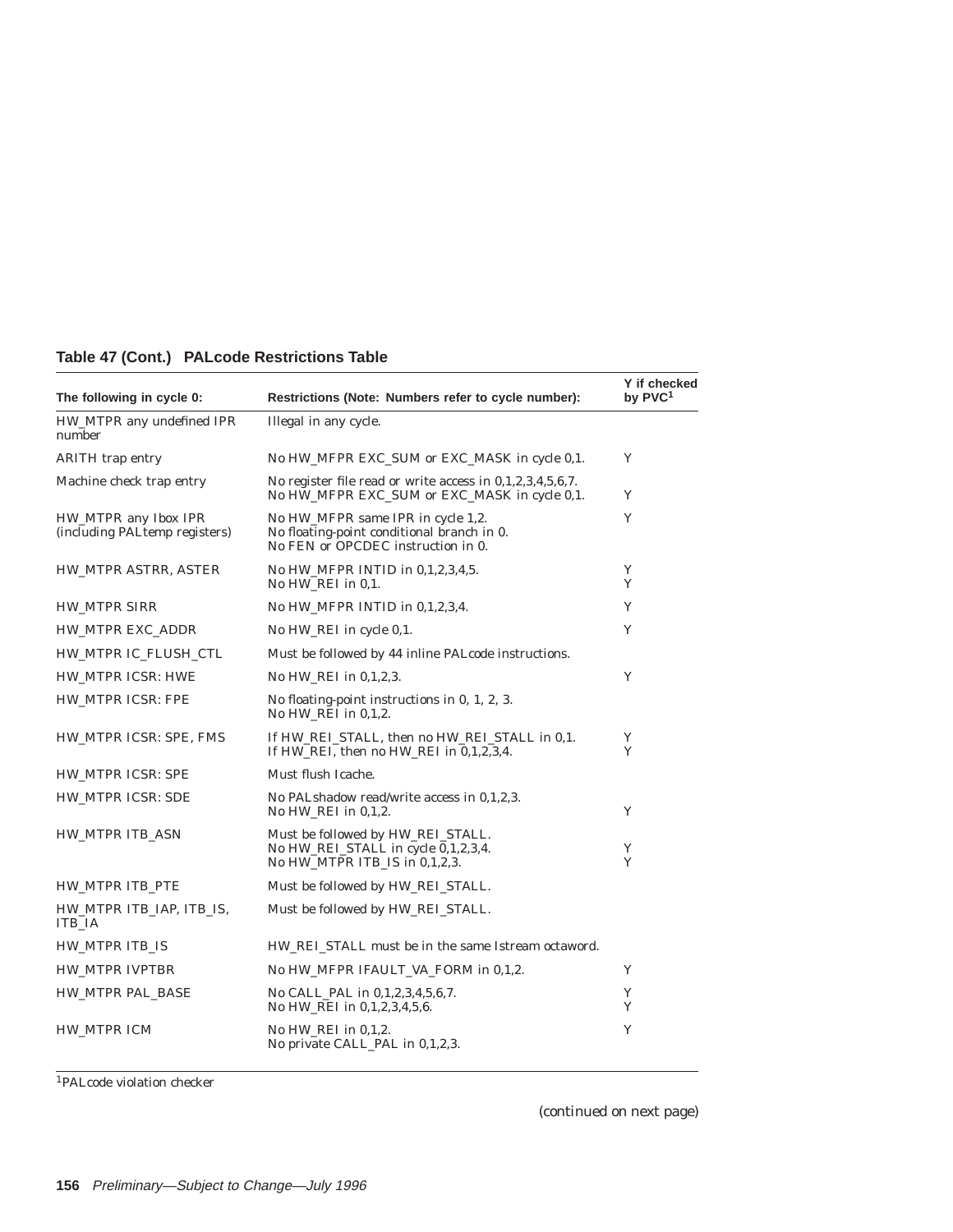| The following in cycle 0:    | Restrictions (Note: Numbers refer to cycle number):                                                                                                                  | Y if checked<br>by PVC <sup>1</sup> |
|------------------------------|----------------------------------------------------------------------------------------------------------------------------------------------------------------------|-------------------------------------|
| HW_MTPR CC, CC_CTL           | No RPCC in $0,1,2$ .<br>No $HW$ <sub>REI</sub> in $0,1$ .                                                                                                            | Y<br>Y                              |
| HW_MTPR DC_FLUSH             | No Mbox instructions in 1,2.<br>No outstanding fills in 0.<br>No HW REI in 0.1.                                                                                      | Y<br>Y                              |
| HW_MTPR DC_MODE              | No Mbox instructions in 1,2,3,4.<br>No HW_MFPR DC_MODE in 1,2.<br>No outstanding fills in 0.<br>No HW_REI in 0,1,2,3.<br>No HW_REI_STALL in 0,1.                     | Y<br>Y<br>Y<br>Y                    |
| HW_MTPR DC_PERR_STAT         | No load or store instructions in 1.<br>No HW_MFPR DC_PERR_STAT in 1,2.                                                                                               | Y<br>Y                              |
| HW_MTPR DC_TEST_CTL          | No HW MFPR DC TEST TAG in 1.2.3.<br>No HW_MFPR DC_TEST_CTL issued or slotted in 1,2.                                                                                 | Y                                   |
| HW_MTPR DC_TEST_TAG          | No outstanding DC fills in 0.<br>No HW MFPR DC TEST TAG in 1.2.3.                                                                                                    | Y                                   |
| <b>HW_MTPR DTB_ASN</b>       | No virtual Mbox instructions in 1,2,3.<br>No HW REI in $0.1.2$ .                                                                                                     | Y<br>Y                              |
| HW_MTPR DTB_CM, ALT_<br>MODE | No virtual Mbox instructions in 1,2.<br>No HW_REI in 0,1.                                                                                                            | Y<br>Y                              |
| HW MTPR DTB PTE              | No virtual Mbox instructions in 2.<br>No HW_MTPR DTB_ASN, DTB_CM, ALT_MODE, MCSR,<br>MAF_MODE, DC_MODE, DC_PERR_STAT,<br>DC_TEST_CTL, DC_TEST_TAG in 2.              | Y<br>Y                              |
| HW_MTPR DTB_TAG              | No virtual Mbox instructions in 1,2,3.<br>No HW_MTPR DTB_TAG in 1.<br>No HW_MFPR DTB_PTE in 1,2.<br>No HW_MTPR DTB_IS in 1,2.<br>No $HW$ <sub>REI</sub> in $0,1,2$ . | Y<br>Y<br>Y<br>Y<br>Y               |
| HW_MTPR DTB_IAP, DTB_IA      | No virtual Mbox instructions in 1,2,3.<br>No HW_MTPR DTB_IS in 0,1,2.<br>No $HW$ <sub>REI</sub> in $0,1,2$ .                                                         | Y<br>Y<br>Y                         |
| HW_MTPR DTB_IA               | No HW_MFPR DTB_PTE in 1.                                                                                                                                             | Y                                   |
| HW_MTPR MAF_MODE             | No Mbox instructions in 1,2,3.<br>No WMB in $1,2,3$ .<br>No HW_MFPR MAF_MODE in 1,2.<br>No $HW$ <sub>REI</sub> in $0,1,2$ .                                          | Y<br>Y<br>Y<br>Y                    |

# **Table 47 (Cont.) PALcode Restrictions Table**

1PALcode violation checker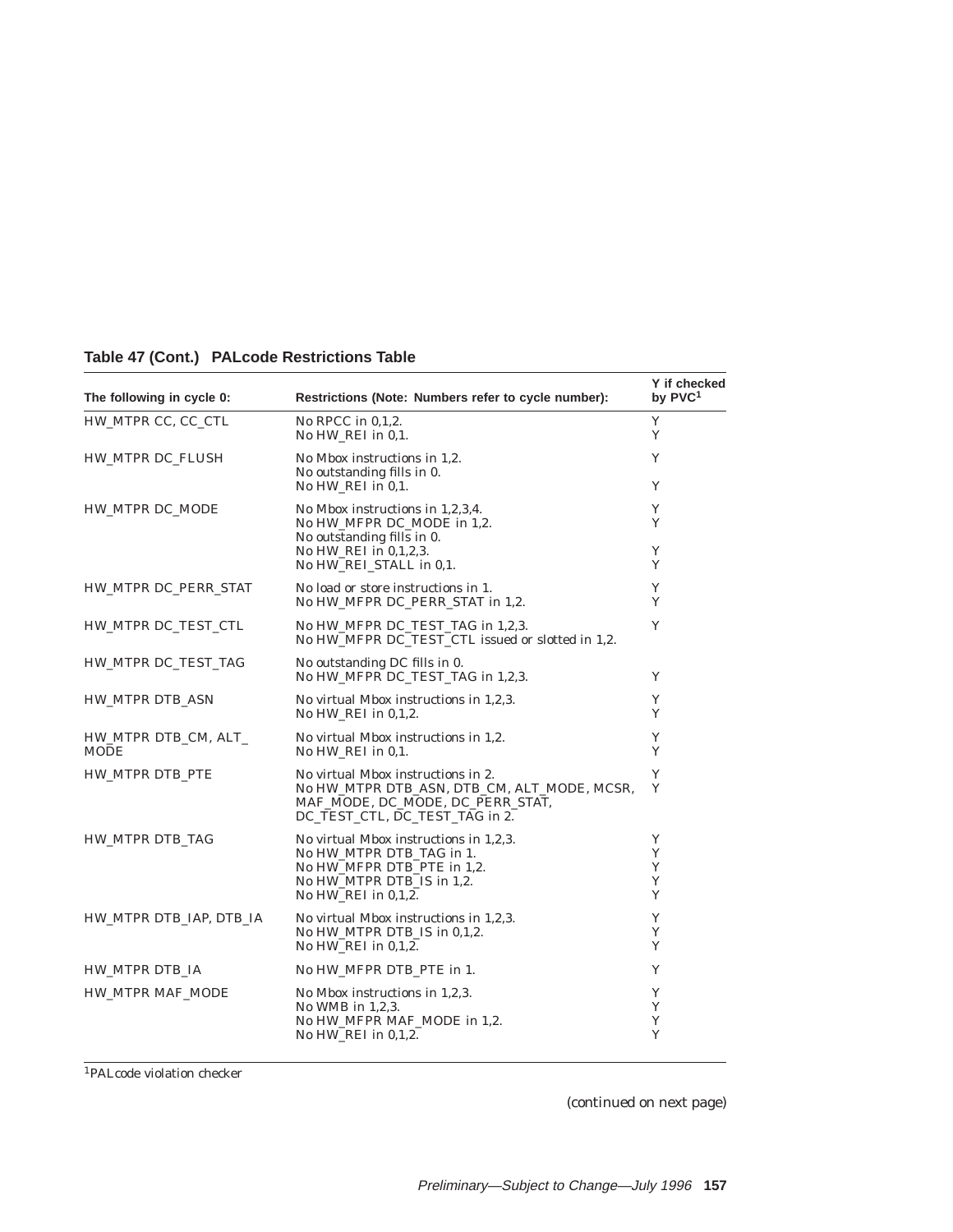| Table 47 (Cont.) PALcode Restrictions Table |
|---------------------------------------------|
|---------------------------------------------|

| The following in cycle 0:   | Restrictions (Note: Numbers refer to cycle number):                                                                                                                                                                         | Y if checked<br>by PVC <sup>1</sup> |
|-----------------------------|-----------------------------------------------------------------------------------------------------------------------------------------------------------------------------------------------------------------------------|-------------------------------------|
| <b>HW_MTPR MCSR</b>         | No virtual Mbox instructions in 0,1,2,3,4.<br>No HW MFPR MCSR in 1.2.<br>No HW MFPR VA FORM in 1,2,3.<br>No HW_REI in 0,1,2,3.<br>No HW_REI_STALL in 0,1.                                                                   | Y<br>Y<br>Y<br>Y<br>Y               |
| HW MTPR MVPTBR              | No HW_MFPR VA_FORM in 1,2.                                                                                                                                                                                                  | Y                                   |
| HW MFPR ITB PTE             | No HW_MFPR ITB_PTE_TEMP in 1,2,3.                                                                                                                                                                                           | Y                                   |
| HW MFPR DC TEST TAG         | No outstanding DC fills in 0.<br>No HW_MFPR DC_TEST_TAG_TEMP issued or slotted<br>$in 1$ .<br>No $LDx$ instructions slotted in $0$ .<br>No HW MTPR DC TEST CTL between HW MFPR<br>DC TEST TAG and HW MFPR DC TEST TAG TEMP. |                                     |
| HW MFPR DTB PTE             | No Mbox instructions in 0.1.<br>No HW MTPR DC TEST CTL, DC TEST TAG in 0.1.<br>No HW MFPR DTB PTE TEMP issued or slotted in<br>1, 2, 3.<br>No HW MFPR DTB PTE in 1.<br>No virtual Mbox instructions in 0.1.2.               | Y<br>Y<br>Y<br>Y                    |
| <b>HW MFPR VA</b>           | Must be done in ARITH, MACHINE CHECK,<br>DTBMISS_SINGLE, UNALIGN, DFAULT traps and<br><b>ITBMISS flow after the VPTE load.</b>                                                                                              |                                     |
| IDAI code violetion cheeken |                                                                                                                                                                                                                             |                                     |

1PALcode violation checker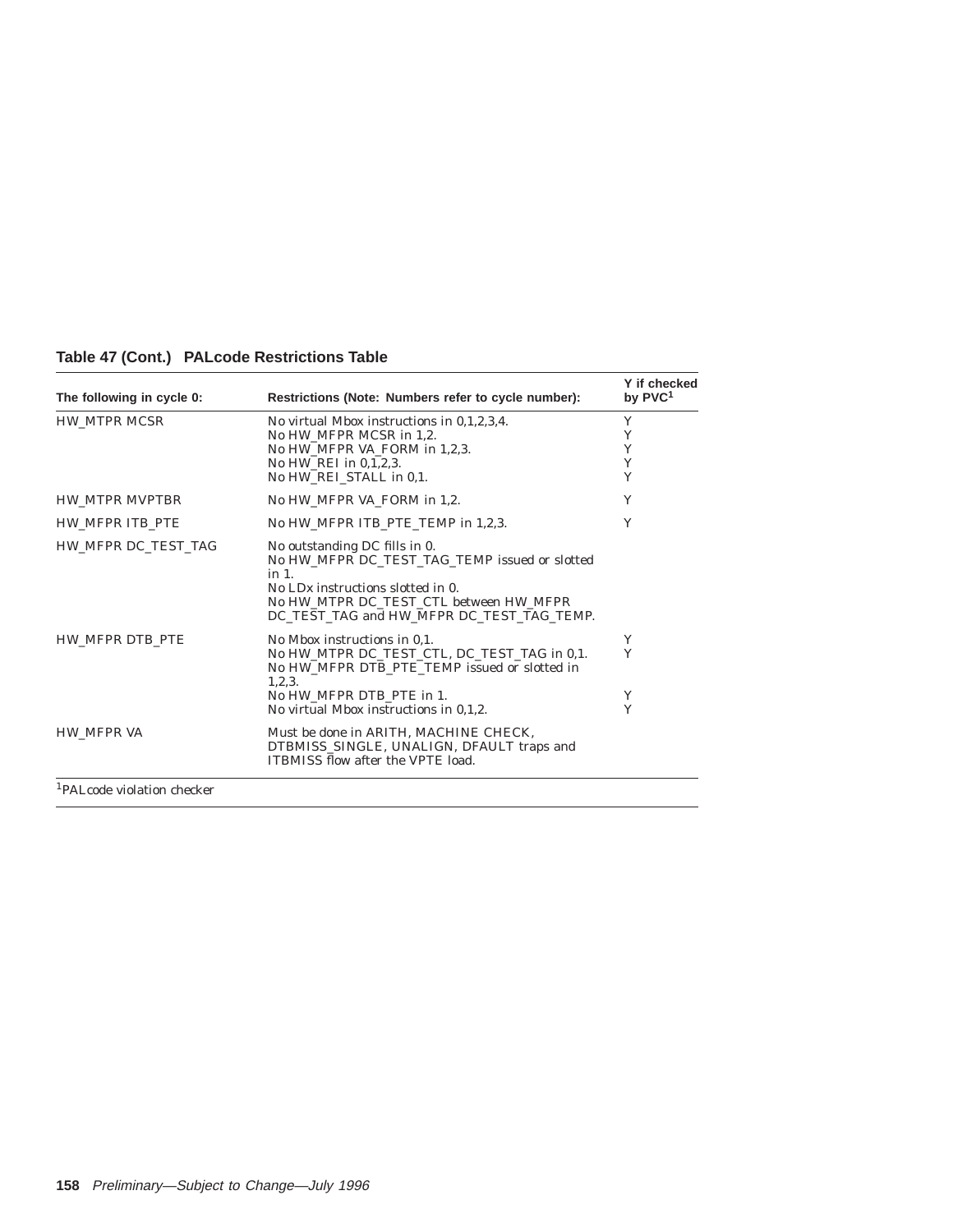# **9 PALcode**

Privileged architecture library code (PALcode) is macrocode that provides an architecturally defined operating-system-specific programming interface that is common across all Alpha microprocessors. The actual implementation of PALcode differs for each operating system.

PALcode runs with privileges enabled, instruction stream (Istream) mapping disabled, and interrupts disabled. PALcode has privilege to use five special opcodes that allow functions such as physical data stream (Dstream) references and internal processor register (IPR) manipulation.

PALcode can be invoked by the following events:

- Reset
- System hardware exceptions (MCHK, ARITH)
- Memory-management exceptions
- Interrupts
- CALL\_PAL instructions

## **9.1 PALcode Entry Points**

PALcode is invoked at specific entry points. The 21164 has two types of PALcode entry points:

- CALL\_PAL entry points are used whenever the Ibox encounters a CALL\_PAL instruction in the Istream.
	- Privileged CALL\_PAL instructions start at offset 2000.
	- Unprivileged CALL\_PAL instructions start at offset 3000.
- Chip-specific trap entry points start PALcode.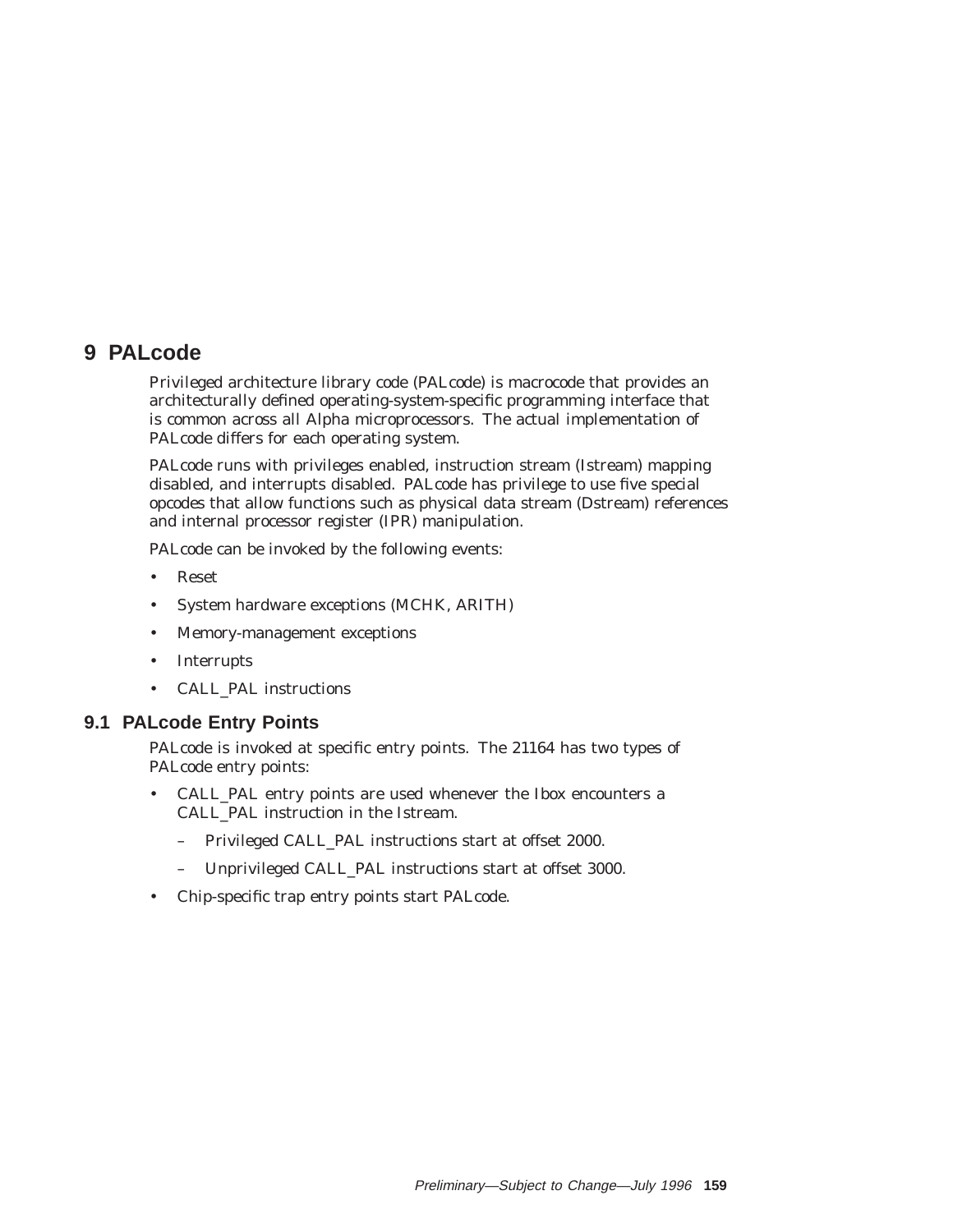### **9.1.1 PALcode Trap Entry Points**

Table 48 shows the PALcode trap entry points and their offset from the PAL\_BASE IPR. Entry points are listed from highest to lowest priority.

| <b>Entry Name</b> | Offset <sub>16</sub> | <b>Description</b>                                                                                                    |  |
|-------------------|----------------------|-----------------------------------------------------------------------------------------------------------------------|--|
| <b>RESET</b>      | 0000                 | <b>Reset</b>                                                                                                          |  |
| <b>IACCVIO</b>    | 0080                 | Istream access violation or sign check error<br>on PC                                                                 |  |
| <b>INTERRUPT</b>  | 0100                 | Interrupt: hardware, software, and AST                                                                                |  |
| <b>ITBMISS</b>    | 0180                 | <b>Istream TBMISS</b>                                                                                                 |  |
| DTBMISS_SINGLE    | 0200                 | <b>Dstream TBMISS</b>                                                                                                 |  |
| DTBMISS_DOUBLE    | 0280                 | Dstream TBMISS during virtual page table<br>entry (PTE) fetch                                                         |  |
| <b>UNALIGN</b>    | 0300                 | Dstream unaligned reference                                                                                           |  |
| <b>DFAULT</b>     | 0380                 | Dstream fault or sign check error on virtual<br>address                                                               |  |
| <b>MCHK</b>       | 0400                 | Uncorrected hardware error                                                                                            |  |
| <b>OPCDEC</b>     | 0480                 | Illegal opcode                                                                                                        |  |
| <b>ARITH</b>      | 0500                 | Arithmetic exception                                                                                                  |  |
| <b>FEN</b>        | 0580                 | Floating-point operation attempted with:                                                                              |  |
|                   |                      | Floating-point instructions (LD, ST, and<br>$\bullet$<br>operates) disabled through FPE bit in the<br><b>ICSR IPR</b> |  |
|                   |                      | Floating-point IEEE operation with data<br>type other than S, T, or Q                                                 |  |

**Table 48 PALcode Trap Entry Points**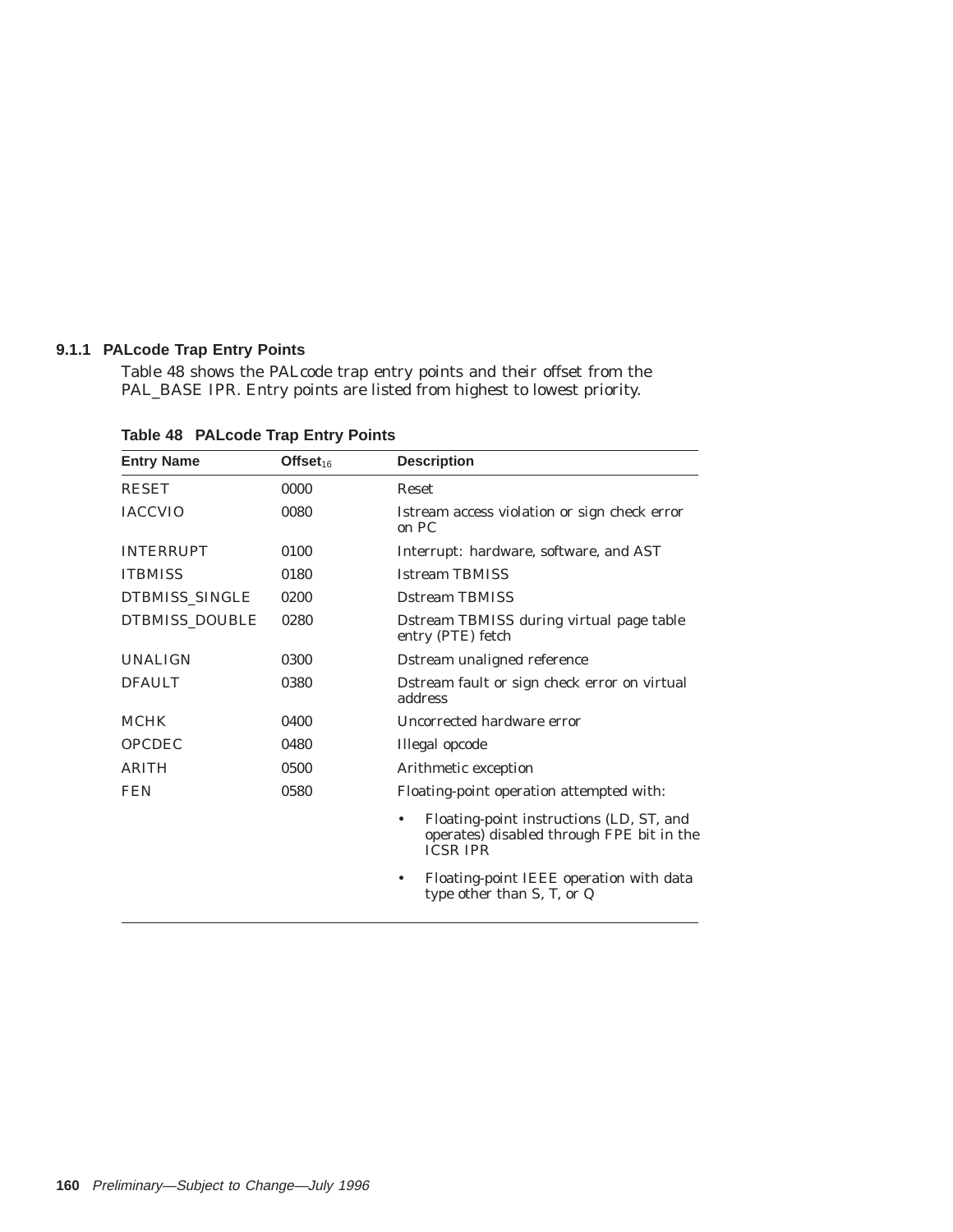# **9.2 Required PALcode Function Codes**

Table 49 lists opcodes required for all Alpha implementations. The notation used is *oo.ffff*, where *oo* is the hexadecimal 6-bit opcode and *ffff* is the hexadecimal 26-bit function code.

**Table 49 Required PALcode Function Codes**

| <b>Mnemonic</b> | Type         | <b>Function Code</b> |
|-----------------|--------------|----------------------|
| <b>DRAINA</b>   | Privileged   | 00.0002              |
| <b>HALT</b>     | Privileged   | 00.0000              |
| <b>IMB</b>      | Unprivileged | 00.0086              |

# **9.3 Opcodes Reserved for PALcode**

Table 50 lists the opcodes reserved by the Alpha architecture for implementation-specific use. These opcodes are privileged and are only available in PALmode. Section 10.2 shows the opcodes reserved for PALcode.

|  | Table 50 Opcodes Reserved for PALcode |  |  |  |
|--|---------------------------------------|--|--|--|
|--|---------------------------------------|--|--|--|

| Opcode | <b>Architecture Mnemonic</b> |
|--------|------------------------------|
| 1B     | PAL <sub>1</sub> B           |
| 1F     | PAL1F                        |
| 1E     | PAL1E                        |
| 19     | PAL <sub>19</sub>            |
| 1D     | PAL <sub>1</sub> D           |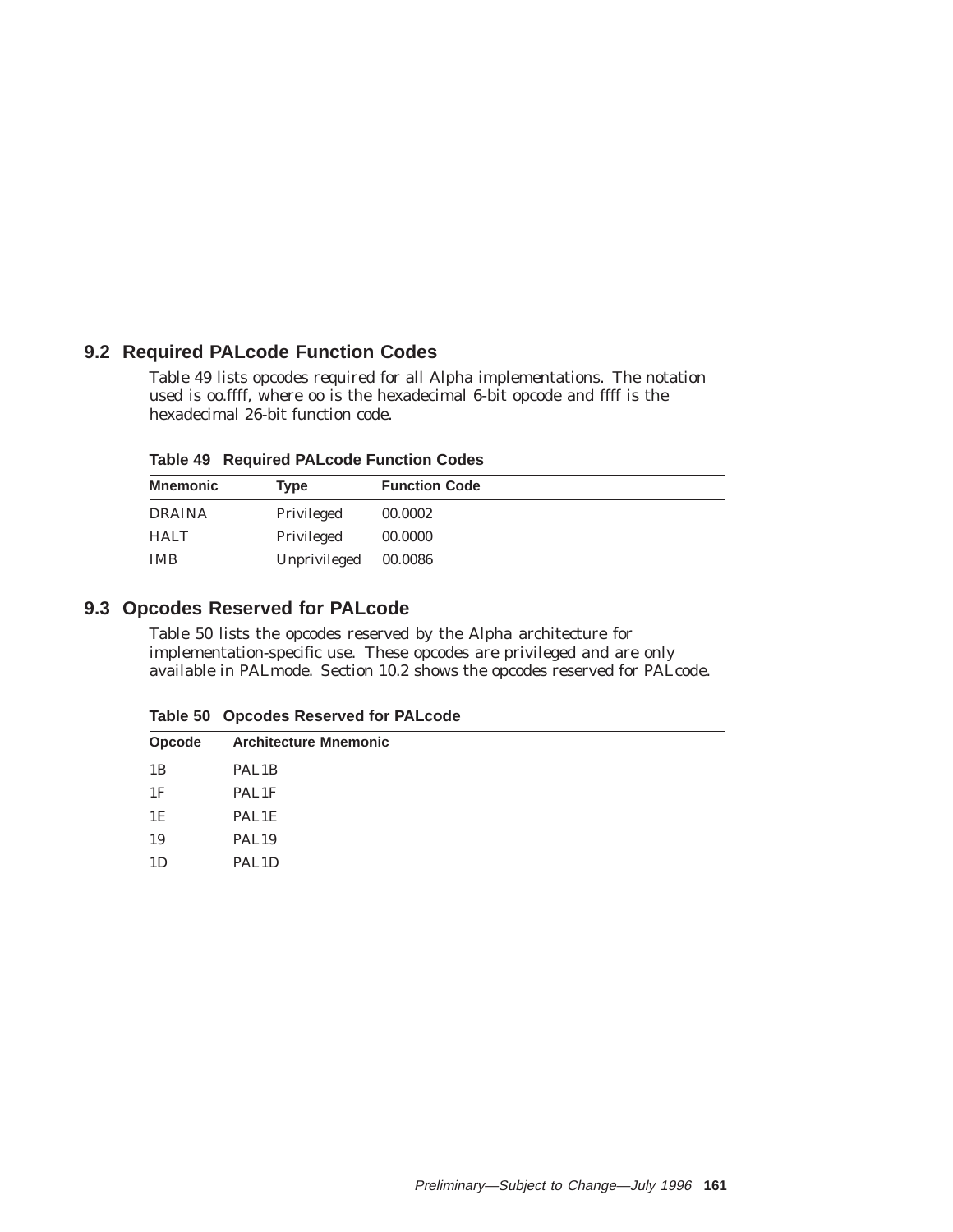# **10 Alpha Instruction Summary**

This section contains a summary of all Alpha architecture instructions. All values are in hexadecimal radix. Table 51 describes the contents of the Format and Opcode columns that are in Table 52.

| <b>Instruction</b><br><b>Format</b> | <b>Format</b><br>Symbol | <b>Opcode</b><br><b>Notation</b> | <b>Meaning</b>                                                                                                                    |
|-------------------------------------|-------------------------|----------------------------------|-----------------------------------------------------------------------------------------------------------------------------------|
| <b>Branch</b>                       | Bra                     | 00                               | <i>oo</i> is the 6-bit opcode field.                                                                                              |
| <b>Floating-</b><br>point           | $F-P$                   | oo.fff                           | <i>oo</i> is the 6-bit opcode field.<br><i>fff</i> is the 11-bit function code field.                                             |
| <b>Memory</b>                       | Mem                     | 0 <sup>0</sup>                   | <i>oo</i> is the 6-bit opcode field.                                                                                              |
| Memory/<br>function code            | <b>Mfc</b>              | oo ffff                          | <i>oo</i> is the 6-bit opcode field.<br><i>ffff</i> is the 16-bit function code in the<br>displacement field.                     |
| Memory/<br><b>branch</b>            | Mbr                     | oo.h                             | <i>oo</i> is the 6-bit opcode field.<br>h is the high-order 2 bits of the<br>displacement field.                                  |
| Operate                             | Opr                     | oo.ff                            | <i>oo</i> is the 6-bit opcode field.<br>$f$ is the 7-bit function code field.                                                     |
| PALcode                             | Pcd                     | 0 <sup>0</sup>                   | <i>oo</i> is the 6-bit opcode field; the<br>particular PAL code instruction is<br>specified in the 26-bit function code<br>field. |

**Table 51 Instruction Format and Opcode Notation**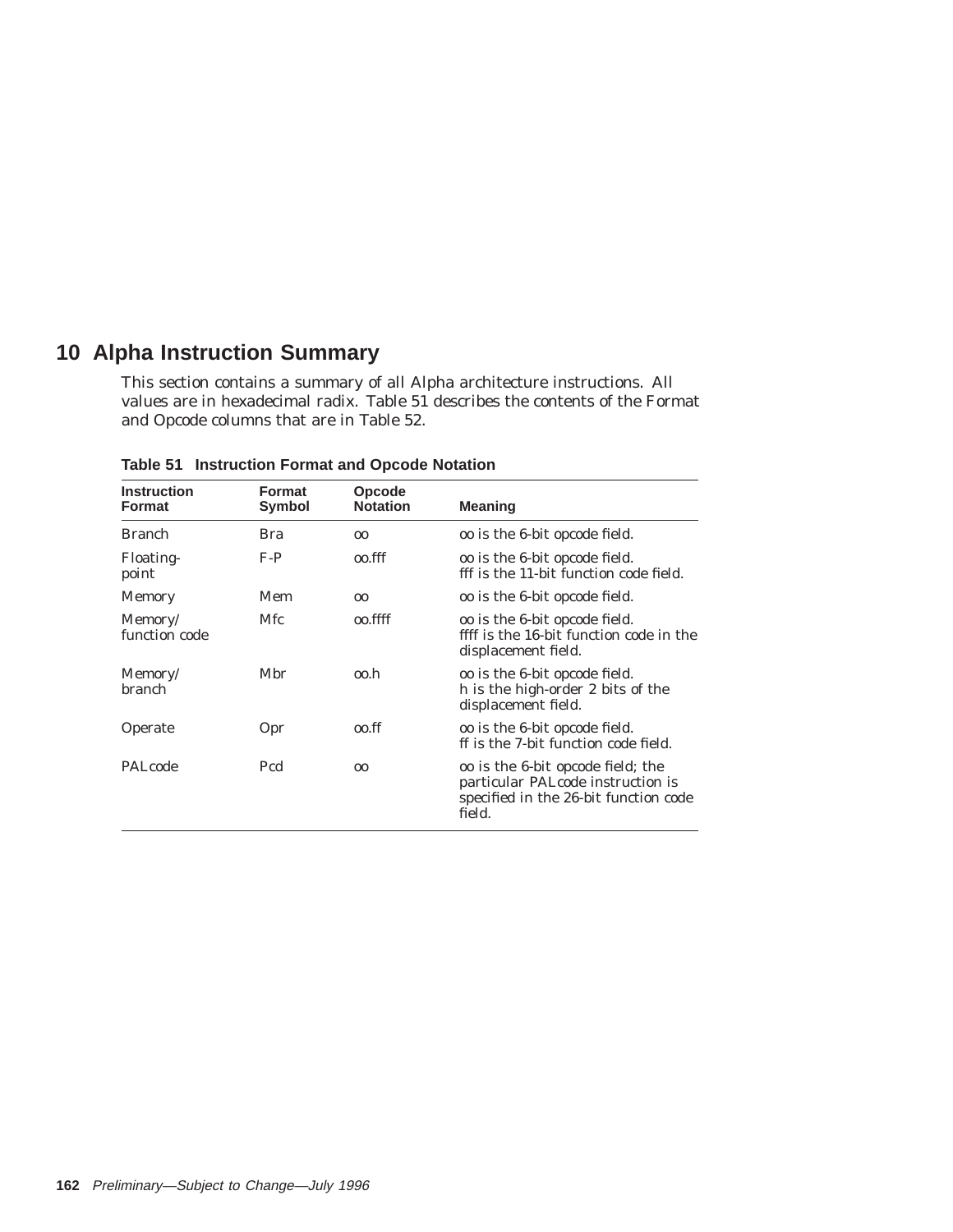Qualifiers for operate instructions are shown in Table 52. Qualifiers for IEEE and VAX floating-point instructions are shown in Tables 55 and 56, respectively.

| <b>Mnemonic</b> | <b>Format</b> | Opcode         | <b>Description</b>                       |
|-----------------|---------------|----------------|------------------------------------------|
| <b>ADDF</b>     | $F-P$         | 15.080         | Add F_floating                           |
| <b>ADDG</b>     | $F-P$         | 15.0A0         | Add G_floating                           |
| <b>ADDL</b>     | Opr           | 10.00          | Add longword                             |
| <b>ADDL/V</b>   | Opr           | 10.40          | Add longword                             |
| <b>ADDQ</b>     | Opr           | 10.20          | Add quadword                             |
| ADDQ/V          | Opr           | 10.60          | Add quadword                             |
| <b>ADDS</b>     | $F-P$         | 16.080         | Add S_floating                           |
| <b>ADDT</b>     | $F-P$         | 16.0A0         | Add T_floating                           |
| <b>AND</b>      | Opr           | 11.00          | Logical product                          |
| <b>BEQ</b>      | <b>Bra</b>    | 39             | Branch if $=$ zero                       |
| <b>BGE</b>      | <b>Bra</b>    | $3E$           | Branch if $\ge$ zero                     |
| <b>BGT</b>      | <b>Bra</b>    | 3F             | Branch if $>$ zero                       |
| <b>BIC</b>      | Opr           | 11.0           | Bit clear                                |
| <b>BIS</b>      | Opr           | 11.20          | Logical sum                              |
| <b>BLBC</b>     | <b>Bra</b>    | 38             | Branch if low bit clear                  |
| <b>BLBS</b>     | <b>Bra</b>    | 3 <sub>C</sub> | Branch if low bit set                    |
| <b>BLE</b>      | <b>Bra</b>    | 3B             | Branch if $\leq$ zero                    |
| <b>BLT</b>      | <b>Bra</b>    | 3A             | Branch if $\langle$ zero                 |
| <b>BNE</b>      | <b>Bra</b>    | 3D             | Branch if $\neq$ zero                    |
| <b>BR</b>       | <b>Bra</b>    | 30             | Unconditional branch                     |
| <b>BSR</b>      | Mbr           | 34             | Branch to subroutine                     |
| CALL_PAL        | Pcd           | 00             | Trap to PALcode                          |
| <b>CMOVEQ</b>   | Opr           | 11.24          | $CMOVE$ if $=$ zero                      |
| <b>CMOVGE</b>   | Opr           | 11.46          | CMOVE if $\ge$ zero                      |
| <b>CMOVGT</b>   | Opr           | 11.66          | $CMOVE$ if $>$ zero                      |
| <b>CMOVLBC</b>  | Opr           | 11.16          | CMOVE if low bit clear                   |
| <b>CMOVLBS</b>  | Opr           | 11.14          | <b>CMOVE</b> if low bit set              |
| <b>CMOVLE</b>   | Opr           | 11.64          | CMOVE if $\leq$ zero                     |
| <b>CMOVLT</b>   | Opr           | 11.44          | CMOVE if $<$ zero                        |
| <b>CMOVNE</b>   | Opr           | 11.26          | CMOVE if $\neq$ zero                     |
| <b>CMPBGE</b>   | Opr           | 10.0F          | Compare byte                             |
| <b>CMPEQ</b>    | Opr           | 10.2D          | Compare signed quadword equal            |
| <b>CMPGEQ</b>   | $F-P$         | 15.0A5         | Compare G_floating equal                 |
| <b>CMPGLE</b>   | $F-P$         | 15.0A7         | Compare G_floating less than or<br>equal |

**Table 52 Architecture Instructions**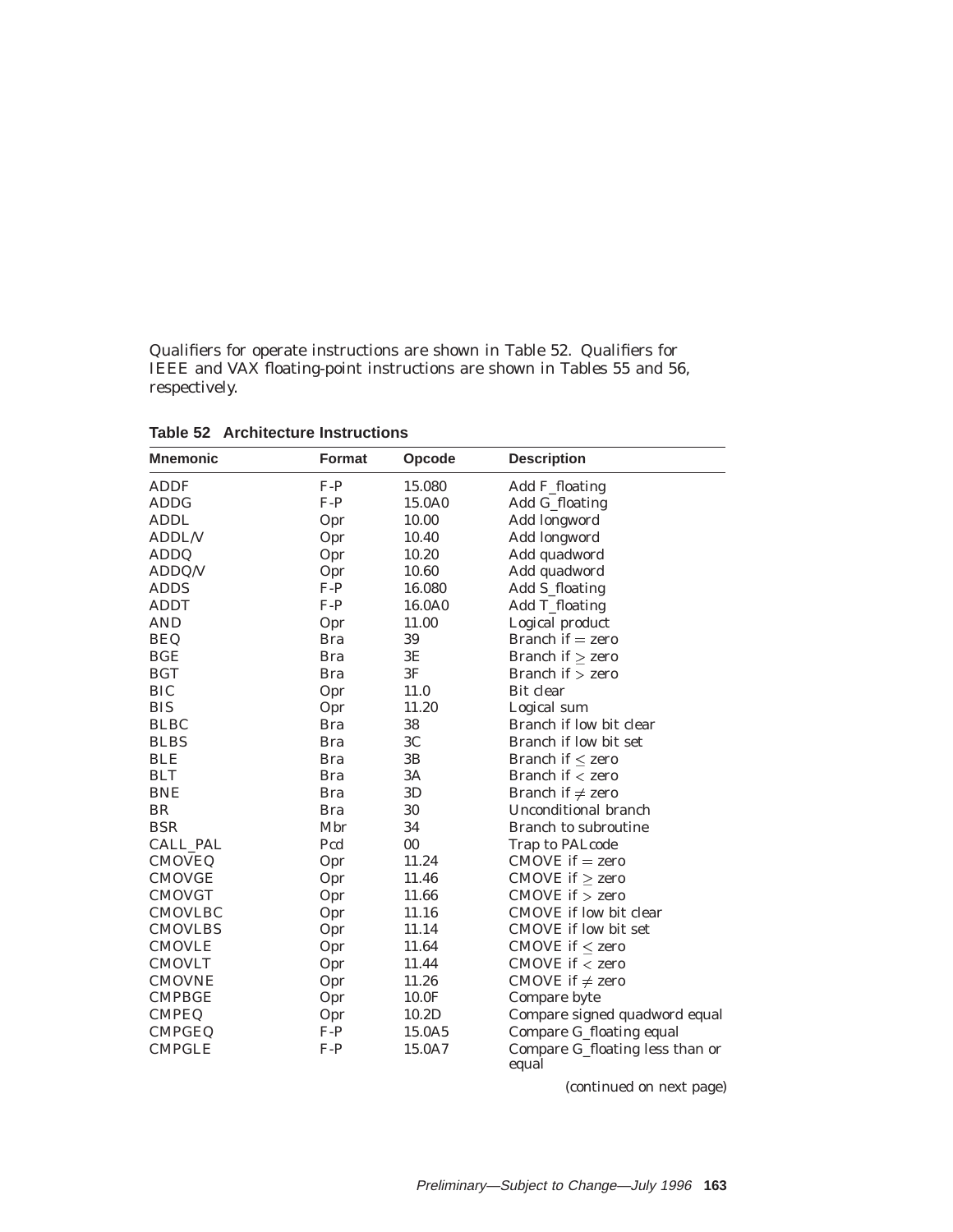| <b>Mnemonic</b> | <b>Format</b> | Opcode             | <b>Description</b>                              |
|-----------------|---------------|--------------------|-------------------------------------------------|
| <b>CMPGLT</b>   | $F-P$         | 15.0A6             | Compare G_floating less than                    |
| <b>CMPLE</b>    | Opr           | 10.6D              | Compare signed quadword less<br>than or equal   |
| <b>CMPLT</b>    | Opr           | 10.4D              | Compare signed quadword less<br>than            |
| <b>CMPTEQ</b>   | $F-P$         | 16.0A5             | Compare T_floating equal                        |
| <b>CMPTLE</b>   | $F-P$         | 16.0A7             | Compare T_floating less than or<br>equal        |
| <b>CMPTLT</b>   | $F-P$         | 16.0A6             | Compare T_floating less than                    |
| <b>CMPTUN</b>   | $F-P$         | 16.0A4             | Compare T_floating unordered                    |
| <b>CMPULE</b>   | Opr           | 10.3D              | Compare unsigned quadword<br>less than or equal |
| <b>CMPULT</b>   | Opr           | 10.1D              | Compare unsigned quadword<br>less than          |
| <b>CPYS</b>     | $F-P$         | 17.020             | Copy sign                                       |
| <b>CPYSE</b>    | $F-P$         | 17.022             | Copy sign and exponent                          |
| <b>CPYSN</b>    | $F-P$         | 17.021             | Copy sign negate                                |
| <b>CVTDG</b>    | $F-P$         | 15.09E             | Convert D_floating to G_floating                |
| <b>CVTGD</b>    | $F-P$         | 15.0AD             | Convert G_floating to D_floating                |
| <b>CVTGF</b>    | $F-P$         | 15.0AC             | Convert G_floating to F_floating                |
| <b>CVTGQ</b>    | $F-P$         | 15.0AF             | Convert G_floating to quadword                  |
| <b>CVTLQ</b>    | $F-P$         | 17.010             | Convert longword to quadword                    |
| <b>CVTQF</b>    | $F-P$         | 15.0 <sub>BC</sub> | Convert quadword to F_floating                  |
| <b>CVTQG</b>    | $F-P$         | 15.0BE             | Convert quadword to G_floating                  |
| <b>CVTQL</b>    | $F-P$         | 17.030             | Convert quadword to longword                    |
| <b>CVTQL/SV</b> | $F-P$         | 17.530             | Convert quadword to longword                    |
| <b>CVTQL/V</b>  | $F-P$         | 17.130             | Convert quadword to longword                    |
| <b>CVTQS</b>    | $F-P$         | 16.0BC             | Convert quadword to S_floating                  |
| <b>CVTQT</b>    | $F-P$         | 16.0BE             | Convert quadword to T_floating                  |
| <b>CVTST</b>    | $F-P$         | 16.2AC             | Convert S_floating to T_floating                |
| <b>CVTTQ</b>    | $F-P$         | 16.0AF             | Convert T_floating to quadword                  |
| <b>CVTTS</b>    | $F-P$         | 16.0AC             | Convert T_floating to S_floating                |
| <b>DIVF</b>     | $F-P$         | 15.083             | Divide F_floating                               |
| <b>DIVG</b>     | $F-P$         | 15.0A3             | Divide G_floating                               |
| <b>DIVS</b>     | $F-P$         | 16.083             | Divide S_floating                               |
| <b>DIVT</b>     | $F-P$         | 16.0A3             | Divide T_floating                               |
| EQV             | Opr           | 11.48              | Logical equivalence                             |
| <b>EXCB</b>     | Mfc           | 18.0400            | <b>Exception barrier</b>                        |
| <b>EXTBL</b>    | Opr           | 12.06              | Extract byte low                                |
| <b>EXTLH</b>    | Opr           | 12.6A              | Extract longword high                           |

| Table 52 (Cont.) Architecture Instructions |  |  |
|--------------------------------------------|--|--|
|--------------------------------------------|--|--|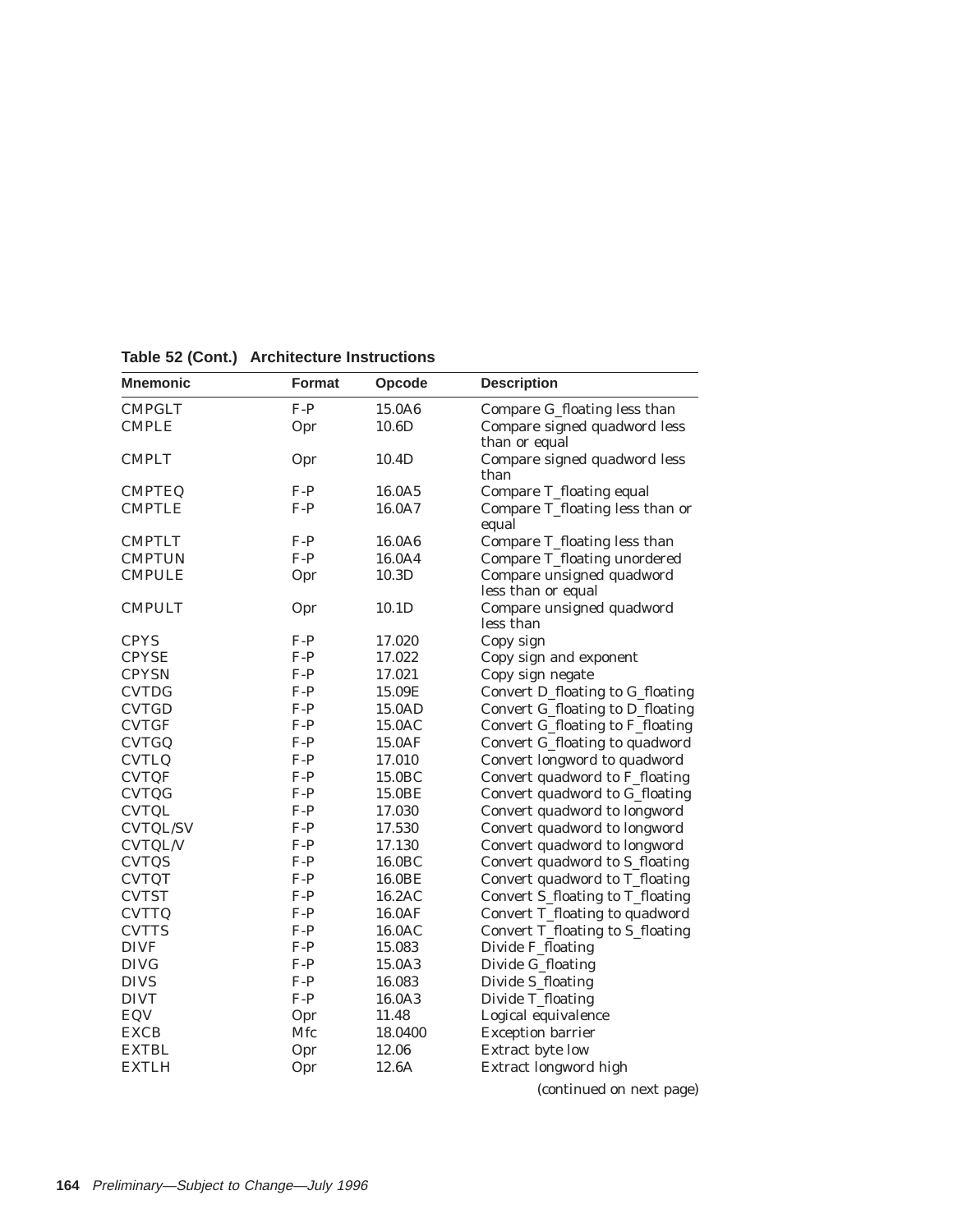| <b>Mnemonic</b> | Format     | Opcode         | <b>Description</b>                    |
|-----------------|------------|----------------|---------------------------------------|
| <b>EXTLL</b>    | Opr        | 12.26          | Extract longword low                  |
| <b>EXTQH</b>    | Opr        | 12.7A          | Extract quadword high                 |
| <b>EXTQL</b>    | Opr        | 12.36          | Extract quadword low                  |
| <b>EXTWH</b>    | Opr        | 12.5A          | Extract word high                     |
| <b>EXTWL</b>    | Opr        | 12.16          | <b>Extract word low</b>               |
| <b>FBEQ</b>     | <b>Bra</b> | 31             | Floating branch if $=$ zero           |
| <b>FBGE</b>     | <b>Bra</b> | 36             | Floating branch if $\ge$ zero         |
| <b>FBGT</b>     | <b>Bra</b> | 37             | Floating branch if $>$ zero           |
| <b>FBLE</b>     | <b>Bra</b> | 33             | Floating branch if $\leq$ zero        |
| <b>FBLT</b>     | <b>Bra</b> | 32             | Floating branch if $<$ zero           |
| <b>FBNE</b>     | <b>Bra</b> | 35             | Floating branch if $\neq$ zero        |
| <b>FCMOVEQ</b>  | $F-P$      | 17.02A         | $FCMOVE$ if = zero                    |
| <b>FCMOVGE</b>  | $F-P$      | 17.02D         | FCMOVE if $\ge$ zero                  |
| <b>FCMOVGT</b>  | $F-P$      | 17.02F         | FCMOVE if > zero                      |
| <b>FCMOVLE</b>  | $F-P$      | 17.02E         | FCMOVE if $\leq$ zero                 |
| <b>FCMOVLT</b>  | $F-P$      | 17.02C         | FCMOVE if < zero                      |
| <b>FCMOVNE</b>  | $F-P$      | 17.02B         | FCMOVE if $\neq$ zero                 |
| <b>FETCH</b>    | Mfc        | 18.80          | Prefetch data                         |
| FETCH_M         | Mfc        | 18.A0          | Prefetch data, modify intent          |
| <b>INSBL</b>    | Opr        | 12.0B          | Insert byte low                       |
| <b>INSLH</b>    | Opr        | 12.67          | Insert longword high                  |
| <b>INSLL</b>    | Opr        | 12.2B          | <b>Insert longword low</b>            |
| <b>INSQH</b>    | Opr        | 12.77          | Insert quadword high                  |
| <b>INSQL</b>    | Opr        | 12.3B          | Insert quadword low                   |
| <b>INSWH</b>    | Opr        | 12.57          | Insert word high                      |
| <b>INSWL</b>    | Opr        | 12.1B          | Insert word low                       |
| <b>JMP</b>      | Mbr        | 1A.0           | Jump                                  |
| <b>JSR</b>      | Mbr        | 1A.1           | Jump to subroutine                    |
| JSR_COROUTINE   | Mbr        | 1A.3           | Jump to subroutine return             |
| <b>LDA</b>      | Mem        | 08             | Load address                          |
| <b>LDAH</b>     | Mem        | 09             | Load address high                     |
| <b>LDF</b>      | Mem        | 20             | Load F_floating                       |
| <b>LDG</b>      | Mem        | 21             | Load G_floating                       |
| <b>LDL</b>      | Mem        | 28             | Load sign-extended longword           |
| LDL_L           | Mem        | 2A             | Load sign-extended longword<br>locked |
| LDQ             | Mem        | 29             | Load quadword                         |
| LDQ_L           | Mem        | 2B             | Load quadword locked                  |
| LDQ_U           | Mem        | 0 <sub>B</sub> | Load unaligned quadword               |

**Table 52 (Cont.) Architecture Instructions**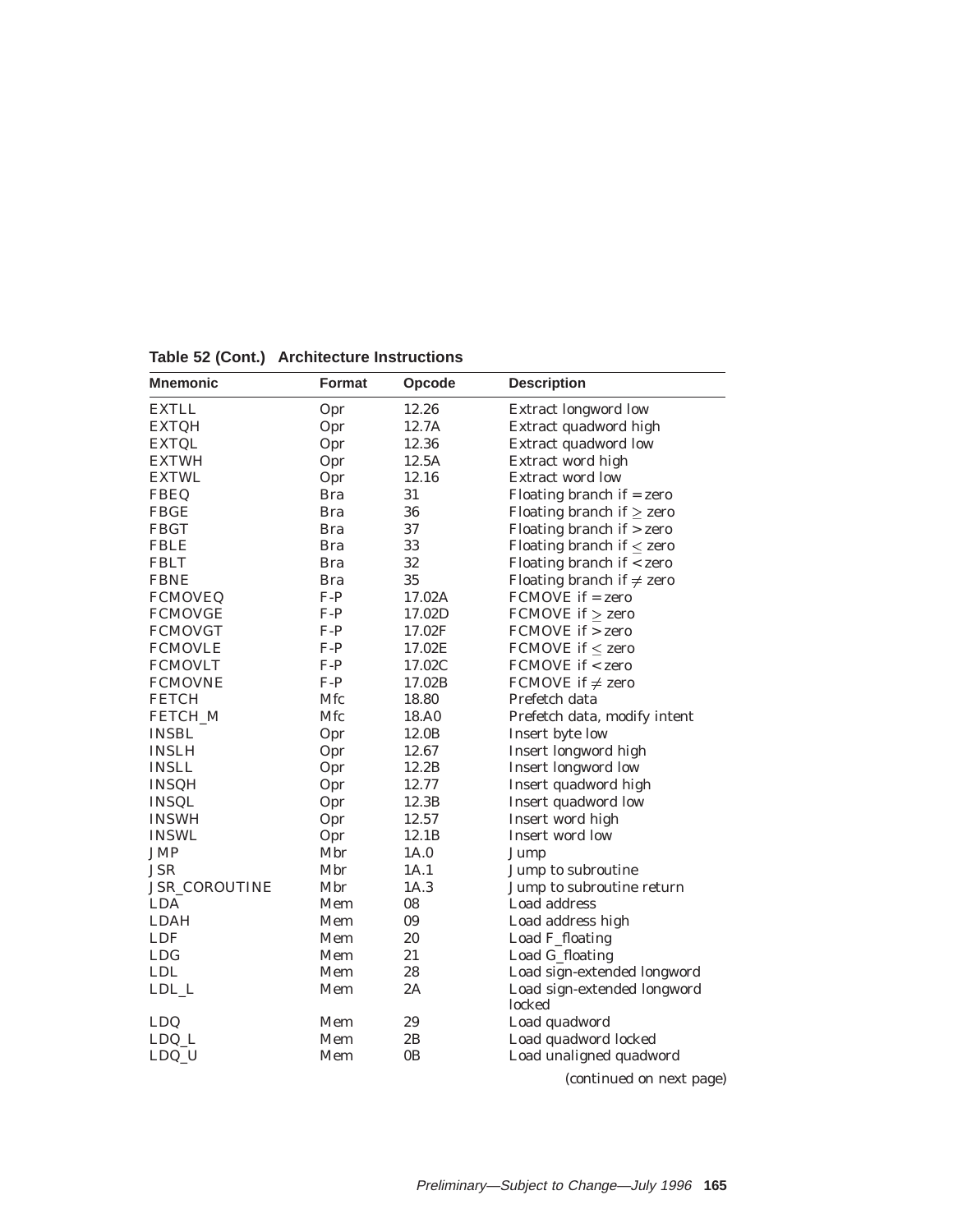| <b>Mnemonic</b> | <b>Format</b> | Opcode            | <b>Description</b>               |
|-----------------|---------------|-------------------|----------------------------------|
| <b>LDS</b>      | Mem           | 22                | Load S_floating                  |
| <b>LDT</b>      | Mem           | 23                | Load T_floating                  |
| MB              | Mfc           | 18.4000           | Memory barrier                   |
| MF_FPCR         | $F-P$         | 17.025            | Move from floating-point control |
|                 |               |                   | register                         |
| <b>MSKBL</b>    | Opr           | 12.02             | Mask byte low                    |
| MSKLH           | Opr           | 12.62             | Mask longword high               |
| <b>MSKLL</b>    | Opr           | 12.22             | Mask longword low                |
| <b>MSKQH</b>    | Opr           | 12.72             | Mask quadword high               |
| <b>MSKQL</b>    | Opr           | 12.32             | Mask quadword low                |
| <b>MSKWH</b>    | Opr           | 12.52             | Mask word high                   |
| <b>MSKWL</b>    | Opr           | 12.12             | Mask word low                    |
| MT_FPCR         | $F-P$         | 17.024            | Move to floating-point control   |
|                 |               |                   | register                         |
| <b>MULF</b>     | $F-P$         | 15.082            | Multiply F_floating              |
| MULG            | $F-P$         | 15.0A2            | Multiply G_floating              |
| <b>MULL</b>     | Opr           | 13.00             | Multiply longword                |
| <b>MULL/V</b>   | Opr           | 13.40             | Multiply longword                |
| <b>MULQ</b>     | Opr           | 13.20             | Multiply quadword                |
| MULQ/V          | Opr           | 13.60             | Multiply quadword                |
| <b>MULS</b>     | $F-P$         | 16.082            | <b>Multiply S_floating</b>       |
| <b>MULT</b>     | $F-P$         | 16.0A2            | Multiply T_floating              |
| <b>ORNOT</b>    | Opr           | 11.28             | Logical sum with complement      |
| RC              | Mfc           | 18.E0             | Read and clear                   |
| <b>RET</b>      | Mbr           | 1A.2              | Return from subroutine           |
| <b>RPCC</b>     | Mfc           | 18.C <sub>0</sub> | Read process cycle counter       |
| RS              | Mfc           | 18.F000           | Read and set                     |
| S4ADDL          | Opr           | 10.02             | Scaled add longword by 4         |
| S4ADDQ          | Opr           | 10.22             | Scaled add quadword by 4         |
| <b>S4SUBL</b>   | Opr           | 10.0B             | Scaled subtract longword by 4    |
| S4SUBQ          | Opr           | 10.2B             | Scaled subtract quadword by 4    |
| <b>S8ADDL</b>   | Opr           | 10.12             | Scaled add longword by 8         |
| S8ADDQ          | Opr           | 10.32             | Scaled add quadword by 8         |
| <b>S8SUBL</b>   | Opr           | 10.1B             | Scaled subtract longword by 8    |
| S8SUBQ          | Opr           | 10.3B             | Scaled subtract quadword by 8    |
| <b>SLL</b>      | Opr           | 12.39             | Shift left logical               |
| <b>SRA</b>      | Opr           | 12.3C             | Shift right arithmetic           |
| <b>SRL</b>      | Opr           | 12.34             | Shift right logical              |
| <b>STF</b>      | Mem           | 24                | <b>Store F_floating</b>          |

**Table 52 (Cont.) Architecture Instructions**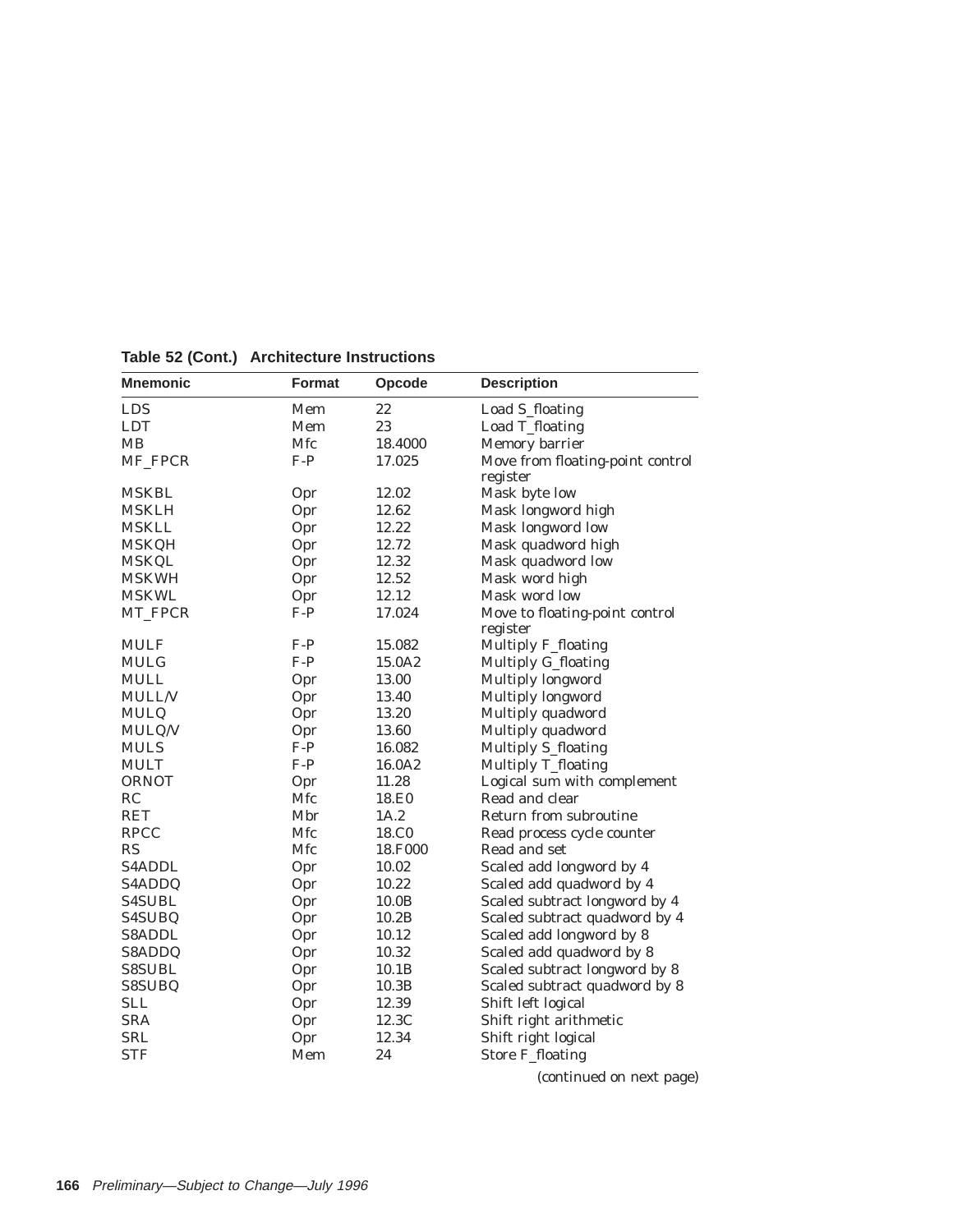| <b>Mnemonic</b> | <b>Format</b> | Opcode         | <b>Description</b>                 |  |  |  |
|-----------------|---------------|----------------|------------------------------------|--|--|--|
| <b>STG</b>      | Mem           | 25             | Store G_floating                   |  |  |  |
| <b>STS</b>      | Mem           | 26             | <b>Store S_floating</b>            |  |  |  |
| <b>STL</b>      | Mem           | 2C             | Store longword                     |  |  |  |
| STL C           | Mem           | 2E             | Store longword conditional         |  |  |  |
| <b>STQ</b>      | Mem           | 2D             | Store quadword                     |  |  |  |
| STQ_C           | Mem           | 2F             | Store quadword conditional         |  |  |  |
| STQ_U           | Mem           | 0 <sup>F</sup> | Store unaligned quadword           |  |  |  |
| <b>STT</b>      | Mem           | 27             | <b>Store T_floating</b>            |  |  |  |
| <b>SUBF</b>     | $F-P$         | 15.081         | <b>Subtract F_floating</b>         |  |  |  |
| <b>SUBG</b>     | $F-P$         | 15.0A1         | <b>Subtract G_floating</b>         |  |  |  |
| <b>SUBL</b>     | Opr           | 10.09          | Subtract longword                  |  |  |  |
| <b>SUBL/V</b>   |               | 10.49          |                                    |  |  |  |
| <b>SUBQ</b>     | Opr           | 10.29          | Subtract quadword                  |  |  |  |
| SUBQ/V          |               | 10.69          |                                    |  |  |  |
| <b>SUBS</b>     | $F-P$         | 16.081         | Subtract S_floating                |  |  |  |
| <b>SUBT</b>     | $F-P$         | 16.0A1         | Subtract T_floating                |  |  |  |
| <b>TRAPB</b>    | Mfc           | 18.00          | Trap barrier                       |  |  |  |
| <b>UMULH</b>    | Opr           | 13.30          | Unsigned multiply quadword<br>high |  |  |  |
| <b>WMB</b>      | Mfc           | 18.44          | Write memory barrier               |  |  |  |
| <b>XOR</b>      | Opr           | 11.40          | Logical difference                 |  |  |  |
| ZAP             | Opr           | 12.30          | Zero bytes                         |  |  |  |
| <b>ZAPNOT</b>   | Opr           | 12.31          | Zero bytes not                     |  |  |  |

**Table 52 (Cont.) Architecture Instructions**

# **10.1 Opcodes Reserved for Digital**

Table 53 lists opcodes reserved for Digital.

| <b>Mnemonic</b>   | Opcode | <b>Mnemonic</b>   | Opcode | <b>Mnemonic</b>   | <b>Opcode</b>  |
|-------------------|--------|-------------------|--------|-------------------|----------------|
| OPC01             | 01     | OPC <sub>05</sub> | 05     | <b>OPCOB</b>      | 0 <sub>B</sub> |
| OPC <sub>02</sub> | 02     | OPC <sub>06</sub> | 06     | <b>OPCOC</b>      | 0 <sup>C</sup> |
| OPC <sub>03</sub> | 03     | OPC07             | 07     | <b>OPCOD</b>      | 0 <sub>D</sub> |
| OPC04             | 04     | <b>OPCOA</b>      | 0A     | OPC <sub>14</sub> | 14             |
|                   |        |                   |        |                   |                |

**Table 53 Opcodes Reserved for Digital**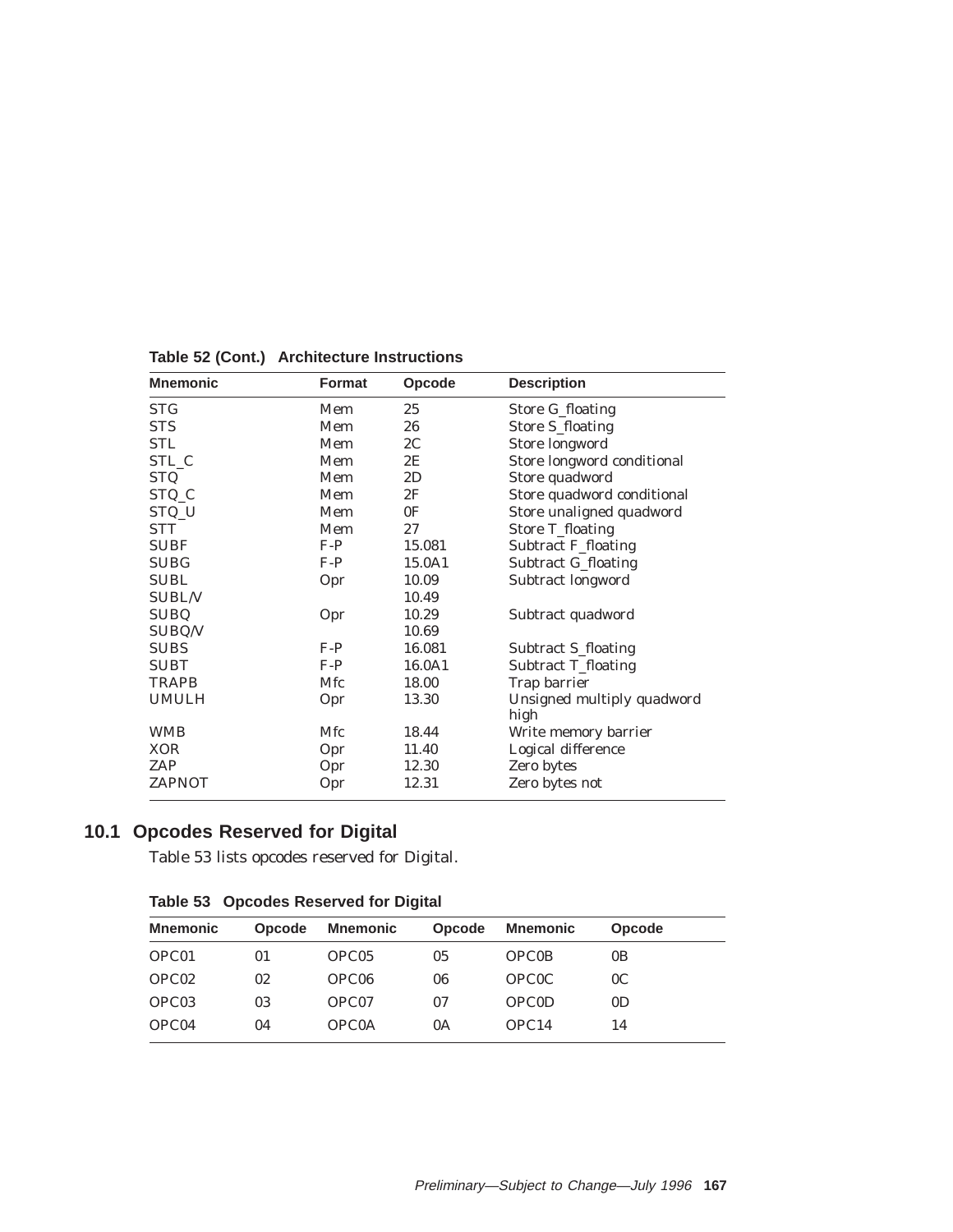# **10.2 Opcodes Reserved for PALcode**

Table 54 lists the 21164-specific instructions. For more information, refer to the *Alpha 21164 Microprocessor Hardware Reference Manual*.

| 21164<br><b>Mnemonic</b> | Opcode | <b>Architecture</b><br><b>Mnemonic</b> | <b>Function</b>                                                                                                         |
|--------------------------|--------|----------------------------------------|-------------------------------------------------------------------------------------------------------------------------|
| HW LD                    | 1 B    | PAL <sub>1</sub> B                     | Performs Dstream load<br>instructions.                                                                                  |
| HW ST                    | 1F     | PAL1F                                  | Performs Dstream store<br>instructions.                                                                                 |
| HW REI                   | 1E     | PAL1E                                  | Returns instruction flow to the<br>program counter (PC) pointed<br>to by EXC_ADDR internal<br>processor register (IPR). |
| <b>HW MFPR</b>           | 19     | PAL <sub>19</sub>                      | Accesses the Ibox, Mbox, and<br>Dcache IPRs.                                                                            |
| <b>HW MTPR</b>           | 1D     | PAL <sub>1</sub> D                     | Accesses the Ibox, Mbox, and<br>Dcache IPRs.                                                                            |

**Table 54 Opcodes Reserved for PALcode**

# **10.3 IEEE Floating-Point Instructions**

Table 55 lists the hexadecimal value of the 11-bit function code field for the IEEE floating-point instructions, with and without qualifiers. The opcode for these instructions is  $16_{16}$ .

| <b>Mnemonic</b> | <b>None</b> | /C  | /M  | /D              | /U              | /UC | /UM                      | /UD             |  |  |
|-----------------|-------------|-----|-----|-----------------|-----------------|-----|--------------------------|-----------------|--|--|
| <b>ADDS</b>     | 080         | 000 | 040 | 0 <sub>CO</sub> | 180             | 100 | 140                      | 1 <sub>CO</sub> |  |  |
| <b>ADDT</b>     | 0A0         | 020 | 060 | 0E0             | 1A <sub>0</sub> | 120 | 160                      | 1E <sub>0</sub> |  |  |
| <b>CMPTEQ</b>   | 0A5         |     |     |                 |                 |     |                          |                 |  |  |
| <b>CMPTLT</b>   | 0A6         |     |     |                 |                 |     |                          |                 |  |  |
| <b>CMPTLE</b>   | 0A7         |     |     |                 |                 |     |                          |                 |  |  |
| <b>CMPTUN</b>   | 0A4         |     |     |                 |                 |     |                          |                 |  |  |
| <b>CVTQS</b>    | 0BC         | 03C | 07C | 0FC             |                 |     |                          |                 |  |  |
| <b>CVTQT</b>    | 0BE         | 03E | 07E | 0FE             |                 |     |                          |                 |  |  |
| <b>CVTTS</b>    | 0AC         | 02C | 06C | 0EC             | 1AC             | 12C | 16C                      | 1EC             |  |  |
|                 |             |     |     |                 |                 |     | (continued on next page) |                 |  |  |

**Table 55 IEEE Floating-Point Instruction Function Codes**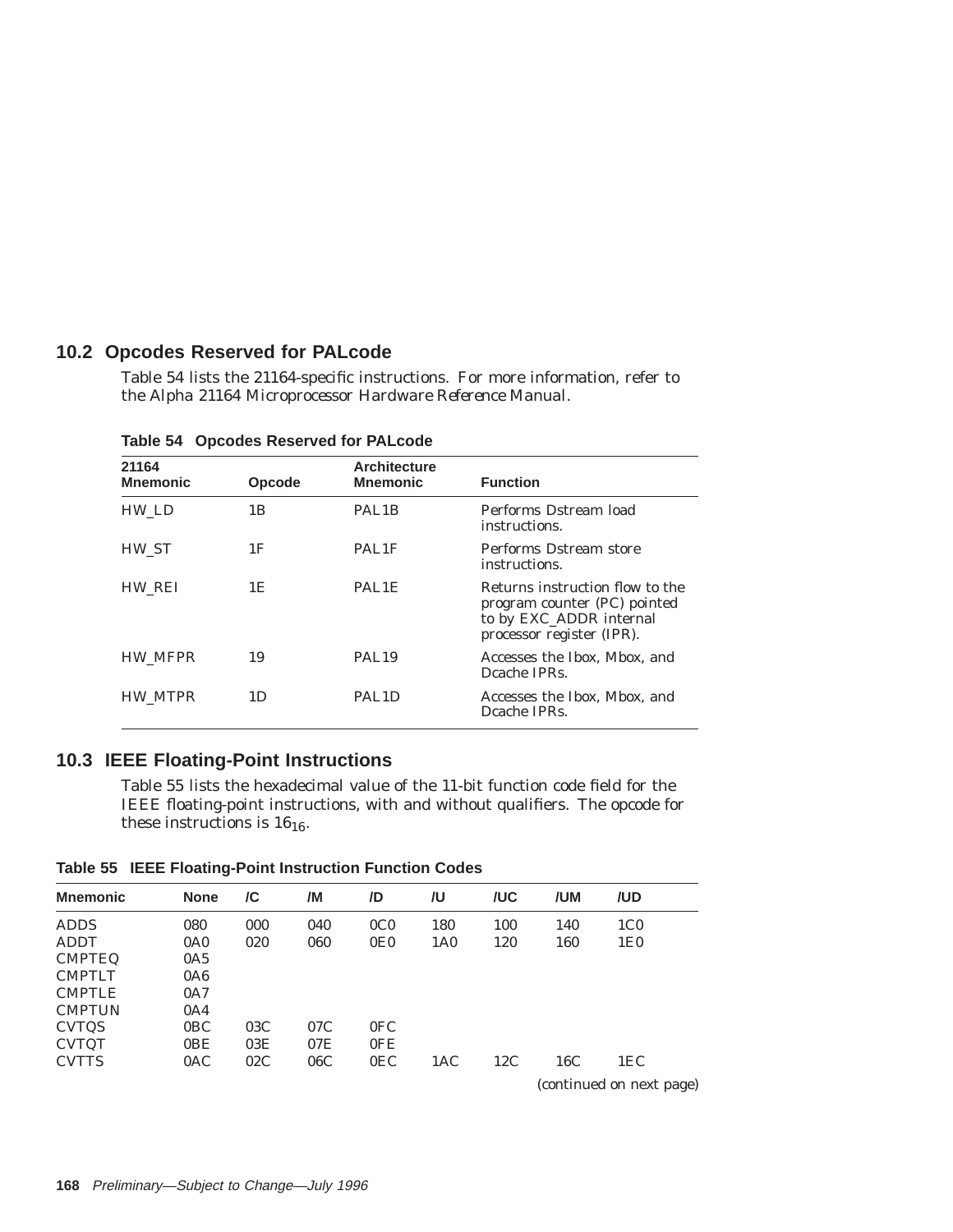| <b>Mnemonic</b> | <b>None</b> | $\overline{C}$ | /M   | /D              | /U         | /UC        | /UM        | /UD             |
|-----------------|-------------|----------------|------|-----------------|------------|------------|------------|-----------------|
| <b>DIVS</b>     | 083         | 003            | 043  | 0C3             | 183        | 103        | 143        | 1C <sub>3</sub> |
| <b>DIVT</b>     | 0A3         | 023            | 063  | 0E3             | 1A3        | 123        | 163        | 1E3             |
| <b>MULS</b>     | 082         | 002            | 042  | 0C2             | 182        | 102        | 142        | 1C <sub>2</sub> |
| <b>MULT</b>     | 0A2         | 022            | 062  | 0E <sub>2</sub> | 1A2        | 122        | 162        | 1E2             |
| <b>SUBS</b>     | 081         | 001            | 041  | 0C1             | 181        | 101        | 141        | 1C1             |
| <b>SUBT</b>     | 0A1         | 021            | 061  | 0E1             | 1A1        | 121        | 161        | 1E1             |
| <b>Mnemonic</b> | /SU         | /SUC           | /SUM | /SUD            | /SUI       | /SUIC      | /SUIM      | /SUID           |
| <b>ADDS</b>     | 580         | 500            | 540  | <b>5C0</b>      | 780        | 700        | 740        | <b>7C0</b>      |
| <b>ADDT</b>     | 5A0         | 520            | 560  | <b>5E0</b>      | 7A0        | 720        | 760        | <b>7E0</b>      |
| <b>CMPTEQ</b>   | 5A5         |                |      |                 |            |            |            |                 |
| <b>CMPTLT</b>   | 5A6         |                |      |                 |            |            |            |                 |
| <b>CMPTLE</b>   | 5A7         |                |      |                 |            |            |            |                 |
| <b>CMPTUN</b>   | 5A4         |                |      |                 |            |            |            |                 |
| <b>CVTQS</b>    |             |                |      |                 | 7BC        | 73C        | 77C        | 7FC             |
| <b>CVTQT</b>    |             |                |      |                 | 7BE        | <b>73E</b> | 77E        | 7FE             |
| <b>CVTTS</b>    | 5AC         | 52C            | 56C  | 5EC             | 7AC        | <b>72C</b> | <b>76C</b> | 7EC             |
| <b>DIVS</b>     | 583         | 503            | 543  | 5C3             | 783        | 703        | 743        | 7C3             |
| <b>DIVT</b>     | 5A3         | 523            | 563  | 5E3             | <b>7A3</b> | 723        | 763        | <b>7E3</b>      |
| <b>MULS</b>     | 582         | 502            | 542  | 5C2             | 782        | 702        | 742        | 7C2             |
| <b>MULT</b>     | 5A2         | 522            | 562  | 5E2             | <b>7A2</b> | 722        | 762        | <b>7E2</b>      |
| <b>SUBS</b>     | 581         | 501            | 541  | 5C1             | 781        | 701        | 741        | 7C1             |
| <b>SUBT</b>     | 5A1         | 521            | 561  | 5E1             | 7A1        | 721        | 761        | <b>7E1</b>      |
| <b>Mnemonic</b> | <b>None</b> | $\sqrt{S}$     |      |                 |            |            |            |                 |
| <b>CVTST</b>    | 2AC         | 6AC            |      |                 |            |            |            |                 |
| <b>Mnemonic</b> | <b>None</b> | /C             | /V   | <b>NC</b>       | /SV        | /SVC       | /SVI       | /SVIC           |
| <b>CVTTQ</b>    | 0AF         | 02F            | 1AF  | 12F             | 5AF        | 52F        | 7AF        | 72F             |
| <b>Mnemonic</b> | D           | ND             | /SVD | /SVID           | /M         | /VM        | /SVM       | /SVIM           |
| <b>CVTTQ</b>    | 0EF         | 1EF            | 5EF  | 7EF             | 06F        | 16F        | 56F        | 76F             |

**Table 55 (Cont.) IEEE Floating-Point Instruction Function Codes**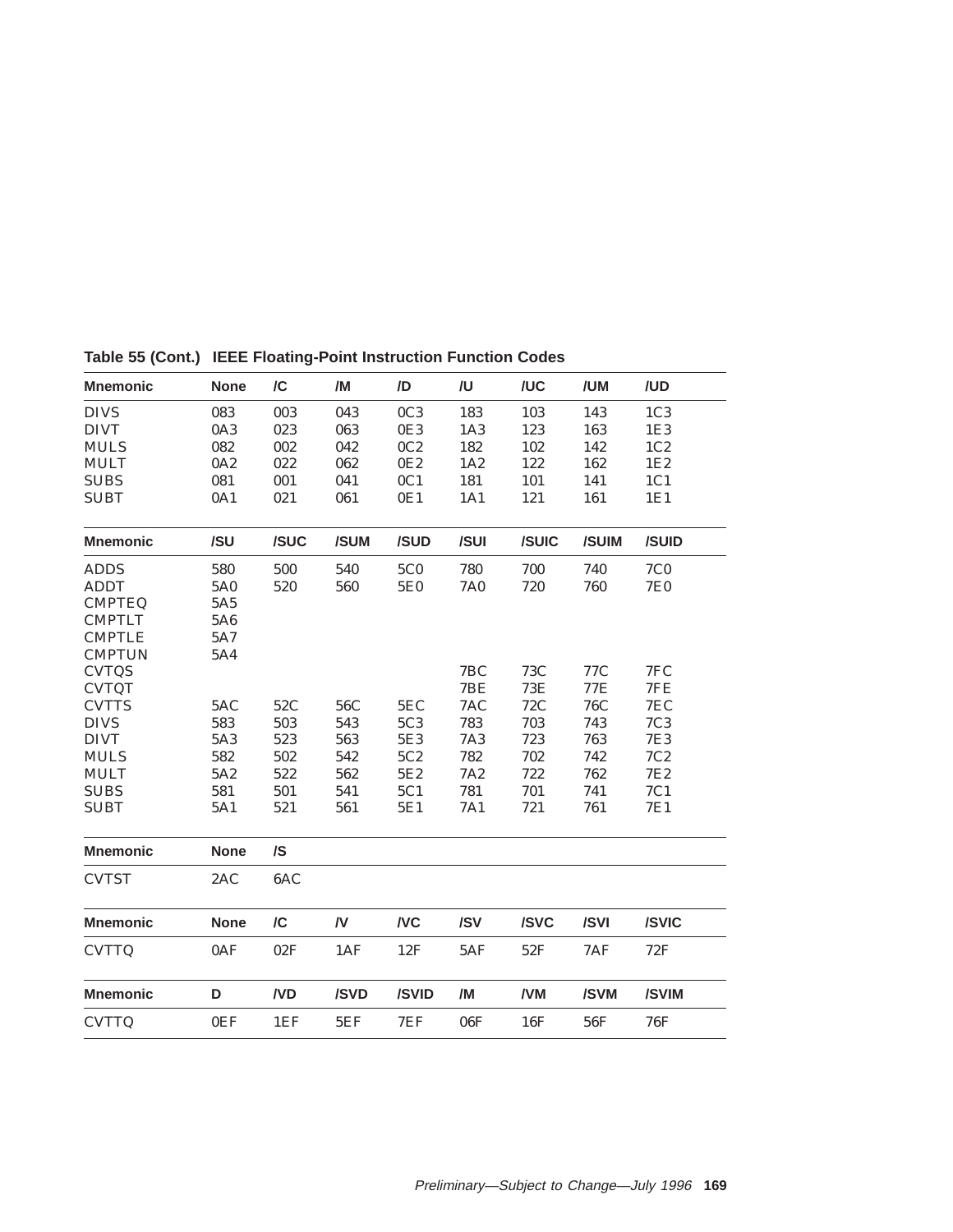**Programming Note**

Because underflow cannot occur for CMPT*xx*, there is no difference in function or performance between CMPT*xx*/S and CMPT*xx*/SU. It is intended that software generate CMPT*xx*/SU in place of CMPT*xx*/S.

In the same manner, CVTQS and CVTQT can take an inexact result trap, but not an underflow. Because there is no encoding for a CVTQ*x*/SI instruction, it is intended that software generate CVTQ*x*/SUI in place of CVTQ*x*/SI.

# **10.4 VAX Floating-Point Instructions**

Table 56 lists the hexadecimal value of the 11-bit function code field for the VAX floating-point instructions. The opcode for these instructions is  $15_{16}$ .

| <b>Mnemonic</b> | <b>None</b>     | /C  | /U              | /UC       | /S         | /SC | /SU | /SUC |
|-----------------|-----------------|-----|-----------------|-----------|------------|-----|-----|------|
| <b>ADDF</b>     | 080             | 000 | 180             | 100       | 480        | 400 | 580 | 500  |
| <b>CVTDG</b>    | 09E             | 01E | 19E             | 11E       | 49E        | 41E | 59E | 51E  |
| <b>ADDG</b>     | 0A <sub>0</sub> | 020 | 1A <sub>0</sub> | 120       | <b>4A0</b> | 420 | 5A0 | 520  |
| <b>CMPGEQ</b>   | 0A5             |     |                 |           | 4A5        |     |     |      |
| <b>CMPGLT</b>   | 0A6             |     |                 |           | <b>4A6</b> |     |     |      |
| <b>CMPGLE</b>   | 0A7             |     |                 |           | 4A7        |     |     |      |
| <b>CVTGF</b>    | 0AC             | 02C | 1AC             | 12C       | 4AC        | 42C | 5AC | 52C  |
| <b>CVTGD</b>    | 0AD             | 02D | 1AD             | 12D       | 4AD        | 42D | 5AD | 52D  |
| <b>CVTQF</b>    | 0BC             | 03C |                 |           |            |     |     |      |
| <b>CVTQG</b>    | 0BE             | 03E |                 |           |            |     |     |      |
| <b>DIVF</b>     | 083             | 003 | 183             | 103       | 483        | 403 | 583 | 503  |
| <b>DIVG</b>     | 0A3             | 023 | 1A3             | 123       | 4A3        | 423 | 5A3 | 523  |
| <b>MULF</b>     | 082             | 002 | 182             | 102       | 482        | 402 | 582 | 502  |
| <b>MULG</b>     | 0A2             | 022 | 1A2             | 122       | 4A2        | 422 | 5A2 | 522  |
| <b>SUBF</b>     | 081             | 001 | 181             | 101       | 481        | 401 | 581 | 501  |
| <b>SUBG</b>     | 0A1             | 021 | 1A1             | 121       | 4A1        | 421 | 5A1 | 521  |
|                 |                 |     |                 |           |            |     |     |      |
| <b>Mnemonic</b> | <b>None</b>     | /C  | /V              | <b>NC</b> | /S         | /SC | /SV | /SVC |
| <b>CVTGQ</b>    | 0AF             | 02F | 1AF             | 12F       | 4AF        | 42F | 5AF | 52F  |

**Table 56 VAX Floating-Point Instruction Function Codes**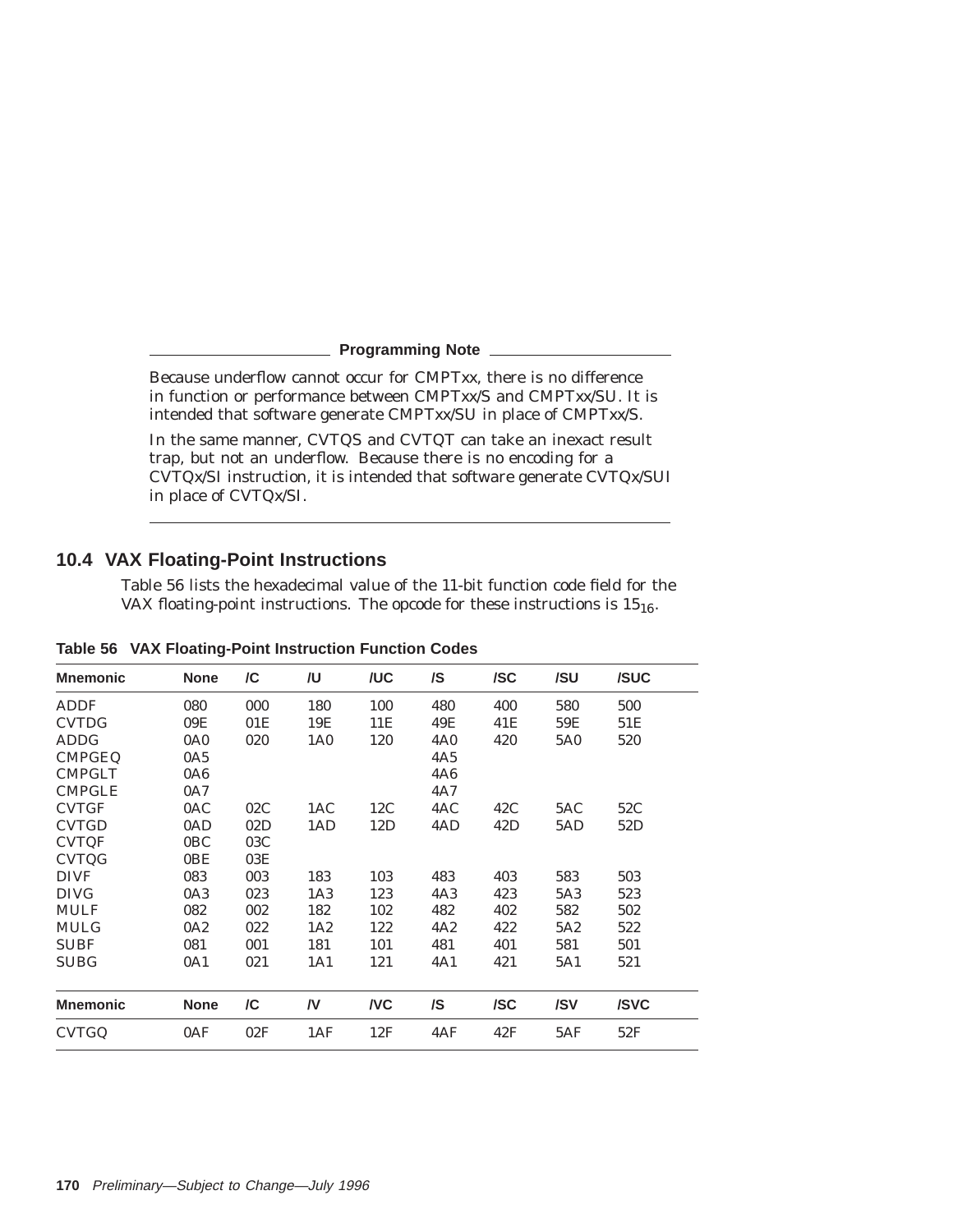# **10.5 Opcode Summary**

Table 57 lists all Alpha opcodes from 00 (CALL\_PAL) through 3F (BGT). In the table, the column headings that appear over the instructions have a granularity of  $8_{16}$ . The rows beneath the Offset column supply the individual hexadecimal number to resolve that granularity.

If an instruction column has a 0 in the right (low) hexadecimal digit, replace that 0 with the number to the left of the backslash  $(\cdot)$  in the Offset column on the instruction's row. If an instruction column has an 8 in the right (low) hexadecimal digit, replace that 8 with the number to the right of the backslash in the Offset column.

For example, the third row (2/A) under the  $10_{16}$  column contains the symbol INTS\*, representing the all-integer shift instructions. The opcode for those instructions would then be  $12_{16}$  because the 0 in 10 is replaced by the 2 in the Offset column. Likewise, the third row under the  $18_{16}$  column contains the symbol JSR\*, representing all jump instructions. The opcode for those instructions is 1A because the 8 in the heading is replaced by the number to the right of the backslash in the Offset column.

The instruction format is listed under the instruction symbol.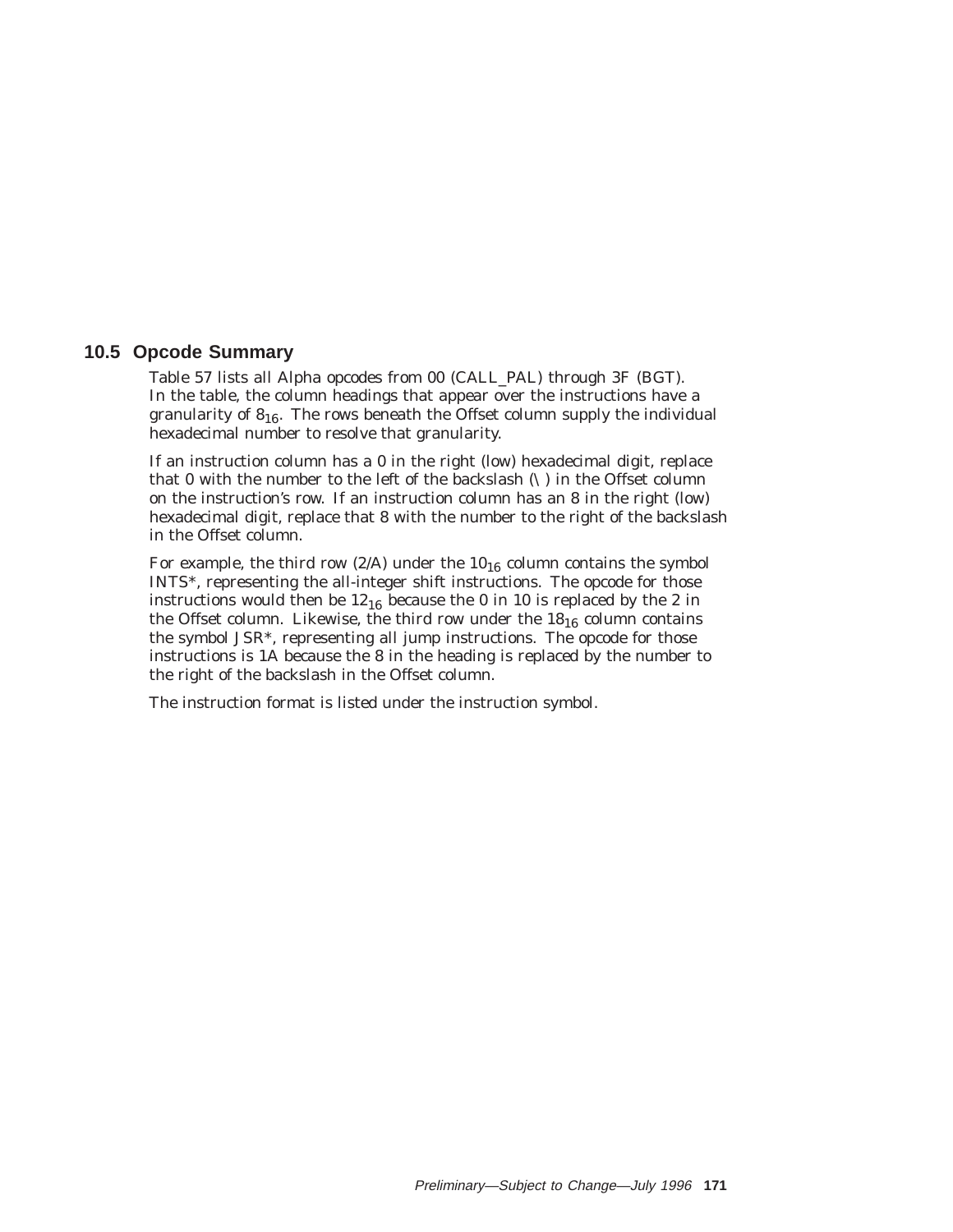# **Table 57 Opcode Summary**

| <b>Offset</b>           | 00                        | 08                   | 10                        | 18                    | 20                  | 28                  | 30                  | 38                  |
|-------------------------|---------------------------|----------------------|---------------------------|-----------------------|---------------------|---------------------|---------------------|---------------------|
| $\mathbf{0}/\mathbf{8}$ | PAL <sup>*</sup><br>(pal) | <b>LDA</b><br>(mem)  | INTA*<br>(op)             | $MISC*$<br>(mem)      | LDF<br>(mem)        | <b>LDL</b><br>(mem) | BR<br>(br)          | <b>BLBC</b><br>(br) |
| 1/9                     | Res                       | <b>LDAH</b><br>(mem) | $INTL*$<br>(op)           | $\Delta$ PAL $\Delta$ | <b>LDG</b><br>(mem) | <b>LDQ</b><br>(mem) | <b>FBEQ</b><br>(br) | <b>BEQ</b><br>(br)  |
| 2/A                     | Res                       | <b>Res</b>           | INTS*<br>(op)             | $JSR*$<br>(mem)       | <b>LDS</b><br>(mem) | LDL L<br>(mem)      | <b>FBLT</b><br>(br) | <b>BLT</b><br>(br)  |
| 3/B                     | Res                       | LDQ U<br>(mem)       | INTM <sup>*</sup><br>(op) | $\Delta$ PAL $\Delta$ | <b>LDT</b><br>(mem) | LDQ L<br>(mem)      | <b>FBLE</b><br>(br) | <b>BLE</b><br>(br)  |
| 4/C                     | Res                       | <b>Res</b>           | <b>Res</b>                | Res                   | <b>STF</b><br>(mem) | STL<br>(mem)        | <b>BSR</b><br>(br)  | <b>BLBS</b><br>(br) |
| 5/D                     | Res                       | Res                  | FLTV*<br>(op)             | $\Delta$ PAL $\Delta$ | <b>STG</b><br>(mem) | <b>STQ</b><br>(mem) | <b>FBNE</b><br>(br) | <b>BNE</b><br>(br)  |
| 6/E                     | Res                       | Res                  | $FLTI*$<br>(op)           | $\Delta$ PAL $\Delta$ | <b>STS</b><br>(mem) | STL C<br>(mem)      | <b>FBGE</b><br>(br) | <b>BGE</b><br>(br)  |
| 7/F                     | Res                       | STQ U<br>(mem)       | FLTL*<br>(op)             | $\Delta$ PAL $\Delta$ | STT<br>(mem)        | STQ_C<br>(mem)      | <b>FBGT</b><br>(br) | <b>BGT</b><br>(br)  |

## **Meaning**

| Symbol                | <b>Meaning</b>                                 |
|-----------------------|------------------------------------------------|
| $FLTI*$               | <b>IEEE</b> floating-point instruction opcodes |
| FLTL*                 | Floating-point operate instruction opcodes     |
| $FLTV*$               | VAX floating-point instruction opcodes         |
| $INTA*$               | Integer arithmetic instruction opcodes         |
| INTL*                 | Integer logical instruction opcodes            |
| INTM*                 | Integer multiply instruction opcodes           |
| $INTS^*$              | Integer shift instruction opcodes              |
| $JSR*$                | Jump instruction opcodes                       |
| $MISC*$               | Miscellaneous instruction opcodes              |
| $PAL^*$               | PALcode instruction (CALL_PAL) opcodes         |
| $\Delta$ PAL $\Delta$ | Reserved for PALcode                           |
| Res                   | Reserved for Digital                           |
|                       |                                                |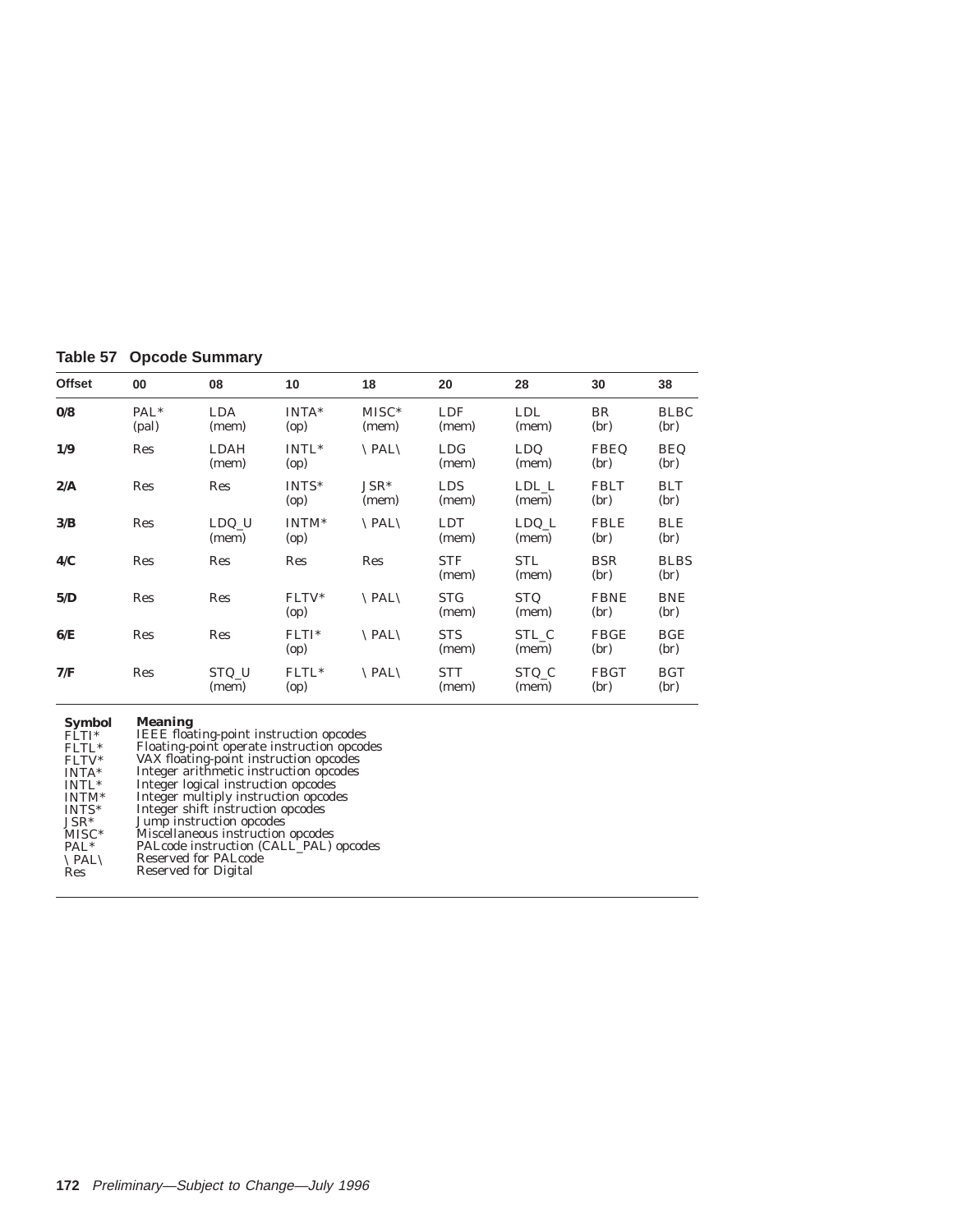# **10.6 Required PALcode Function Codes**

Table 58 lists opcodes required for all Alpha implementations. The notation used is *oo.ffff*, where *oo* is the hexadecimal 6-bit opcode and *ffff* is the hexadecimal 26-bit function code.

| <b>Mnemonic</b> | Tvpe         | <b>Function Code</b> |  |
|-----------------|--------------|----------------------|--|
| <b>DRAINA</b>   | Privileged   | 00.0002              |  |
| <b>HALT</b>     | Privileged   | 00.0000              |  |
| <b>IMB</b>      | Unprivileged | 00.0086              |  |

**Table 58 Required PALcode Function Codes**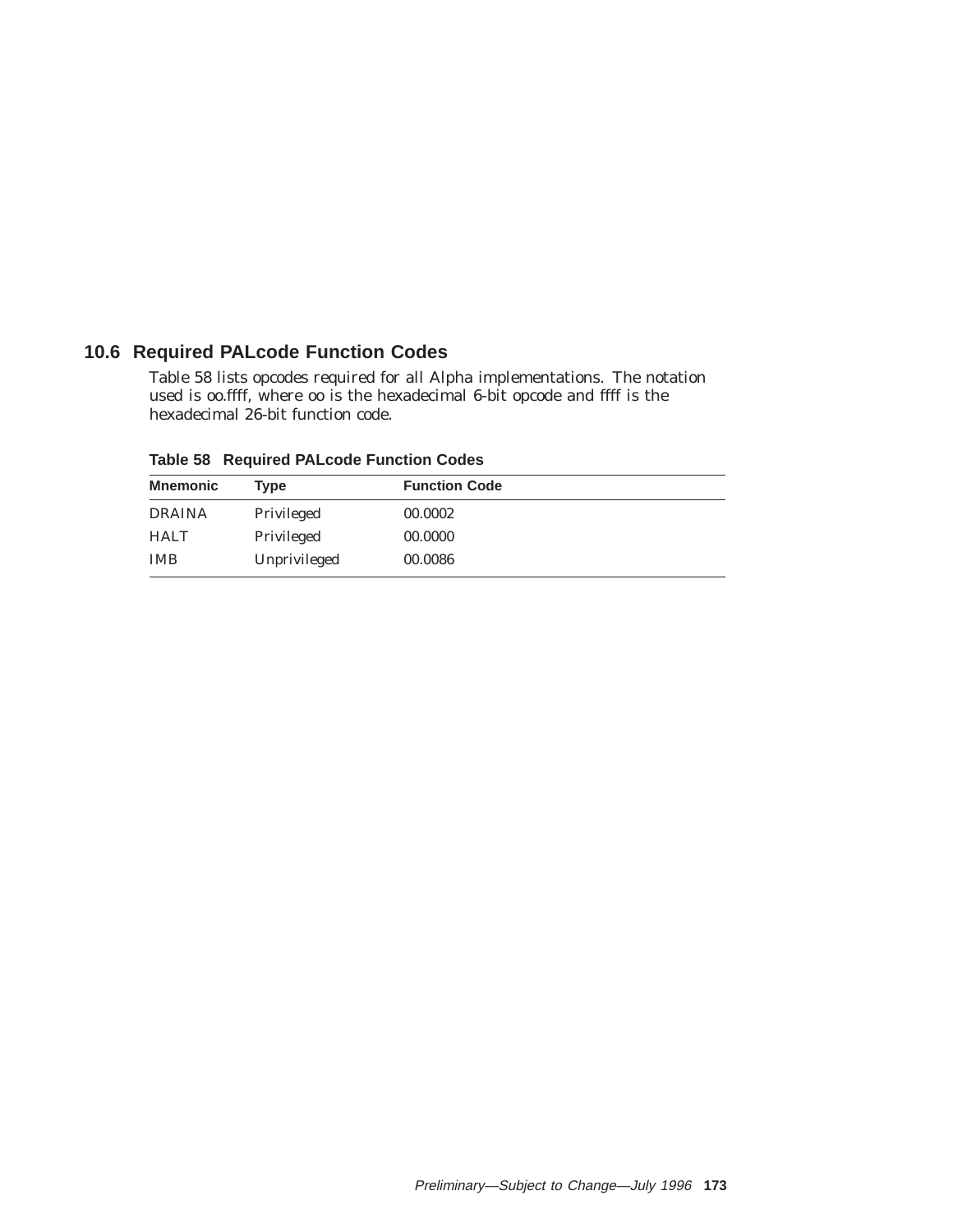# **11 Electrical Data**

This chapter describes the electrical characteristics of the 21164 component and its interface pins. It is organized as follows:

- Electrical characteristics
- dc characteristics
- Clocking scheme
- ac characteristics
- Power supply considerations

# **11.1 Electrical Characteristics**

Table 59 lists the maximum ratings for the 21164.

| <b>Characteristics</b>                                | <b>Ratings</b>                                                                   |
|-------------------------------------------------------|----------------------------------------------------------------------------------|
| Storage temperature                                   | $-55^{\circ}$ C to 125 <sup>°</sup> C (-67 <sup>°</sup> F to 257 <sup>°</sup> F) |
| Junction temperature                                  | 15°C to 90°C (59°F to 194°F)                                                     |
| Supply voltage                                        | <b>Vss</b> $-0.5$ V, <b>Vdd</b> 3.6 V                                            |
| Input or output applied <sup>1</sup>                  | $-0.5$ V to 6.3 V                                                                |
| Typical worst case power<br>$\mathcal{Q}$ Vdd = 3.3 V |                                                                                  |
| $Frequency = 266 MHz$                                 | 46 W                                                                             |
| $Frequency = 300 MHz$                                 | 51 W                                                                             |
| $Frequency = 333 MHz$                                 | 56 W                                                                             |

## **Table 59 Alpha 21164 Absolute Maximum Ratings**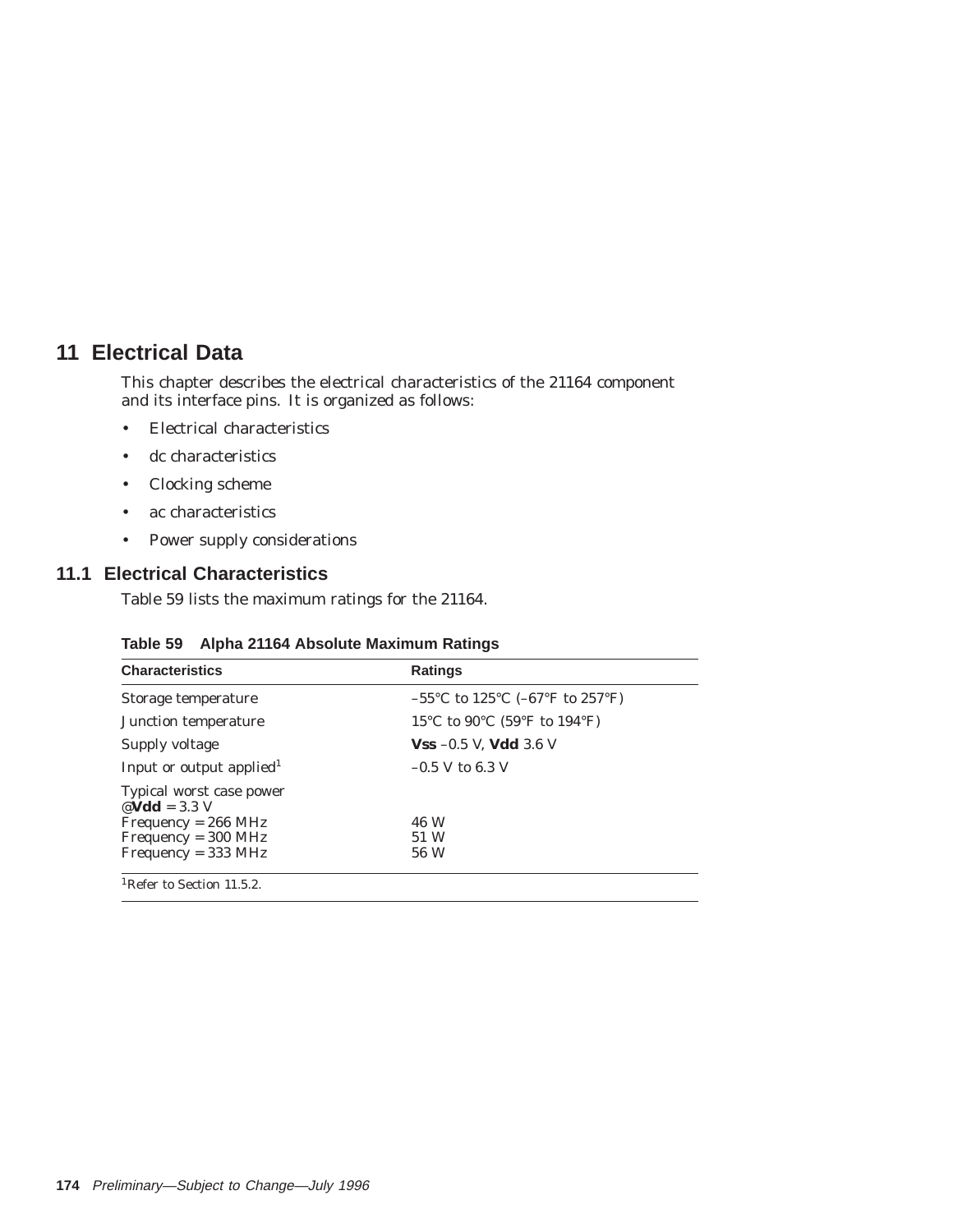#### **Caution**

Stress beyond the absolute maximum rating can cause permanent damage to the 21164. Exposure to absolute maximum rating conditions for extended periods of time can affect the 21164 reliability.

# **11.2 dc Characteristics**

The 21164 is designed to run in a CMOS/TTL environment. The 21164 is tested and characterized in a CMOS environment.

## **11.2.1 Power Supply**

The **Vss** pins are connected to 0.0 V, and the **Vdd** pins are connected to 3.3 V,  $\pm 5\%$ .

## **11.2.2 Input Signal Pins**

Nearly all input signals are ordinary CMOS inputs with standard TTL levels (see Table 60). (See Section 11.3.1 for a description of an exception **osc\_clk\_in\_h,l**.)

After power has been applied, input and bidirectional pins can be driven to a maximum dc voltage of 6.3 V (6.8 V for 1 ns) without harming the 21164. (It is not necessary to use static RAMs with 3.3-V outputs.)

## **11.2.3 Output Signal Pins**

Output pins are ordinary 3.3-V CMOS outputs. Although output signals are rail-to-rail, timing is specified to  $\frac{Vdd}{2}$ .

Bidirectional pins are either input or output pins, depending on control timing. When functioning as output pins, they are ordinary 3.3-V CMOS outputs.

Table 60 shows the CMOS dc input and output pins.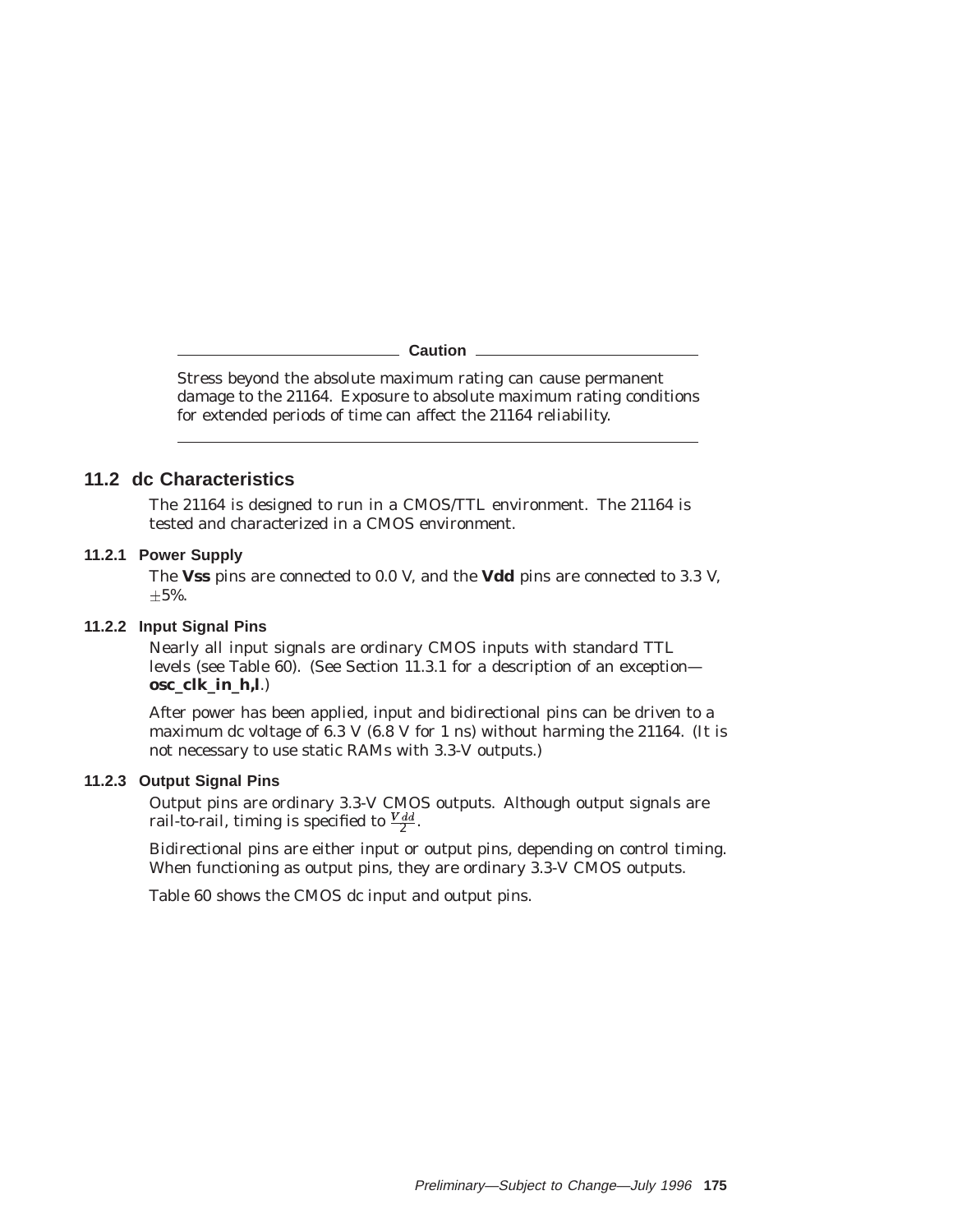|                | <b>Parameter</b>                                    |      | <b>Requirements</b> |              |                                                 |
|----------------|-----------------------------------------------------|------|---------------------|--------------|-------------------------------------------------|
| <b>Symbol</b>  | <b>Description</b>                                  | Min. | Max.                | <b>Units</b> | <b>Test Conditions</b>                          |
| Vih            | High-level input voltage                            | 2.0  |                     | V            |                                                 |
| Vil            | Low-level input voltage                             |      | 0.8                 | V            |                                                 |
| <b>Voh</b>     | High-level output voltage                           | 2.4  |                     | V            | $\text{Ioh} = -6.0 \text{ mA}$                  |
| <b>Vol</b>     | Low-level output voltage                            |      | 0.4                 | V            | $Iol = 6.0 mA$                                  |
| Iil_pd         | Input with pull-down<br>leakage current             |      | $\pm 50$            | $\mu$ A      | $\mathbf{Vin} = 0 \text{ V}$                    |
| Iih_pd         | Input with pull-down<br>current                     |      | 200                 | $\mu$ A      | $\mathbf{ Vin} = 2.4 \text{ V}$                 |
| Iil_pu         | Input with pull-up current                          |      | $-800$              | $\mu$ A      | $\mathbf{ Vin} = 0.4 \text{ V}$                 |
| Iih_pu         | Input with pull-up leakage<br>current               |      | $\pm 50$            | $\mu$ A      | $\mathbf{Vin} = \mathbf{Vdd} \ \mathbf{V}$      |
| <b>Iozl_pd</b> | Output with pull-down<br>leakage current (tristate) |      | $\pm 100$           | $\mu$ A      | $\mathbf{Vin} = 0$ V                            |
| Iozh_pd        | Output with pull-down<br>current (tristate)         |      | 300                 | $\mu$ A      | $\mathbf{ Vin} = 2.4 \text{ V}$                 |
| <b>Iozl_pu</b> | Output with pull-up current<br>(tristate)           |      | $-800$              | $\mu$ A      | $\textbf{ Vin} = 0.4 \text{ V}$                 |
| Iozh_pu        | Output with pull-up<br>leakage current (tristate)   |      | $\pm 100$           | $\mu$ A      | $\mathbf{Vin} = \mathbf{Vdd} \mathbf{V}$        |
| Idd            | Peak power supply current                           |      | 18                  | A            | $Vdd = 3.465 V$<br>$Frequency = 266 MHz$        |
| Idd            | Peak power supply current                           |      | 20                  | $\mathsf{A}$ | <b>Vdd</b> = $3.465$ V<br>$Frequency = 300 MHz$ |
| Idd            | Peak power supply current                           |      | 22                  | A            | $Vdd = 3.465$ V<br>$Frequency = 333 MHz$        |

**Table 60 CMOS dc Input/Output Characteristics**

Most pins have low current pull-down devices to **Vss**. However, two pins have a pull-up device to **Vdd**. The pull-downs (or pull-ups) are always enabled. This means that some current will flow from the 21164 (if the pin has a pull-up device) or into the 21164 (if the pin has a pull-down device) even when the pin is in the high-impedance state. All pins have pull-down devices, except for the pins in the following table: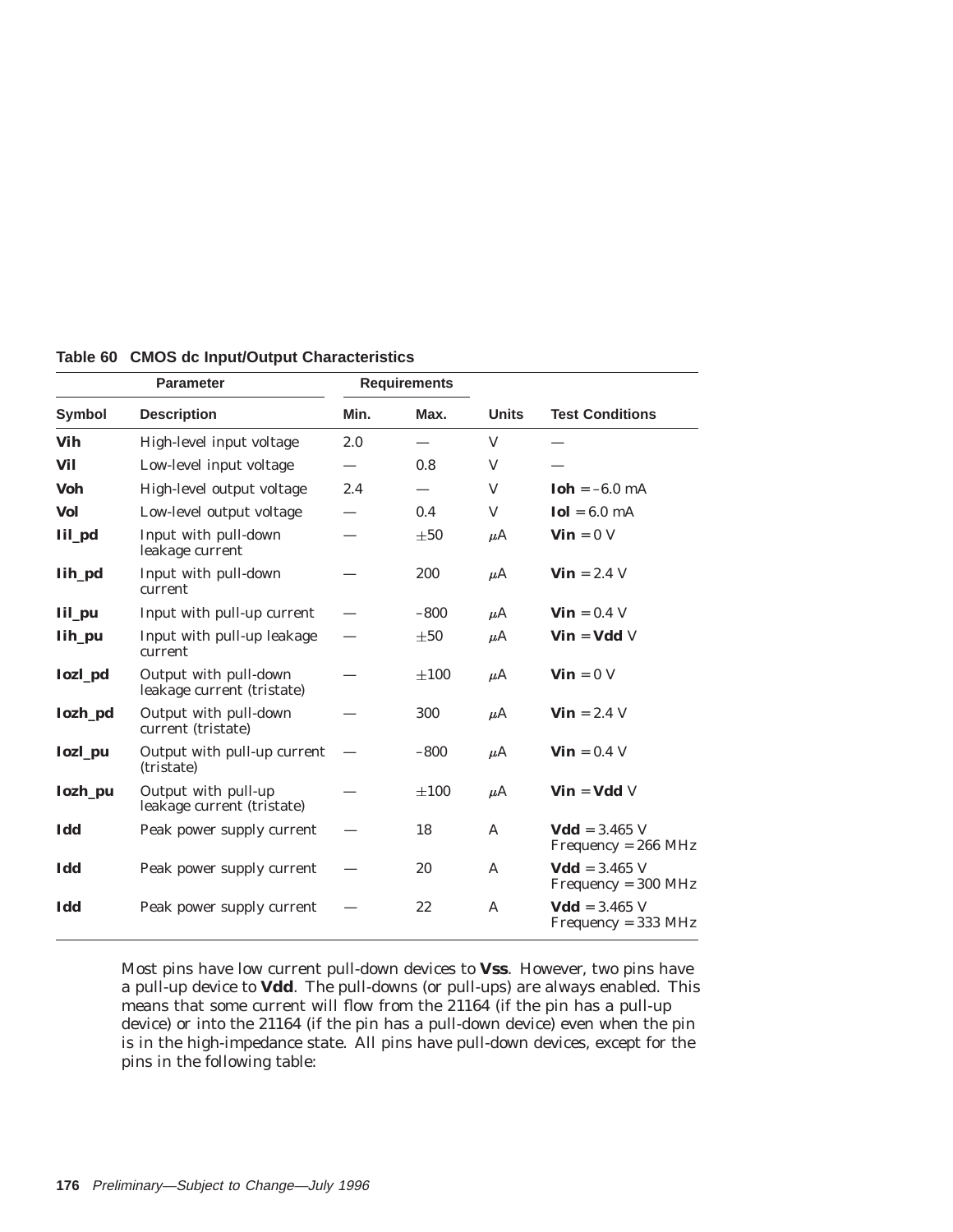| <b>Signal Name</b> | <b>Notes</b>                                                         |
|--------------------|----------------------------------------------------------------------|
| tms_h              | Has a pull-up device                                                 |
| tdi_h              | Has a pull-up device                                                 |
| osc clk in h       | 50 $\Omega$ to Vterm ( $\approx \frac{V \, dd}{2}$ ) (See Figure 69) |
| osc clk in 1       | 50 $\Omega$ to Vterm ( $\approx \frac{V d d}{2}$ ) (See Figure 69)   |
| temp_sense         | 150 $\Omega$ to Vss                                                  |

# **11.3 Clocking Scheme**

The differential input clock signals **osc\_clk\_in\_h,l** run at two times the internal frequency of the time base for the 21164. Input clocks are divided by two onchip to generate a 50% duty cycle clock for internal distribution. The output signal **cpu\_clk\_out\_h** toggles with an unspecified propagation delay relative to the transitions on **osc\_clk\_in\_h,l**.

System designers have a choice of two system clocking schemes to run the 21164 synchronous to the system:

- 1. The 21164 generates and drives out a system clock, **sys\_clk\_out1\_h,l**. It runs synchronous to the internal clock at a selected ratio of the internal clock frequency. There is a small clock skew between the internal clock and **sys\_clk\_out1\_h,l**.
- 2. The 21164 synchronizes to a system clock, **ref\_clk\_in\_h**, supplied by the system. The **ref\_clk\_in\_h** clock runs at a selected ratio of the 21164 internal clock frequency. The internal clock is synchronized to the reference clock by an onchip digital phase-locked loop (DPLL).

# **11.3.1 Input Clocks**

The differential input clocks **osc\_clk\_in\_h,l** provide the time base for the chip when **dc\_ok\_h** is asserted. These pins are self-biasing, and must be capacitively coupled to the clock source on the module, or they can be directly driven. The terminations on these signals are designed to be compatible with system oscillators of arbitrary dc bias. The oscillator must have a duty cycle of 60%/40% or tighter. Figure 69 shows the input network and the schematic equivalent of **osc\_clk\_in\_h,l** terminations.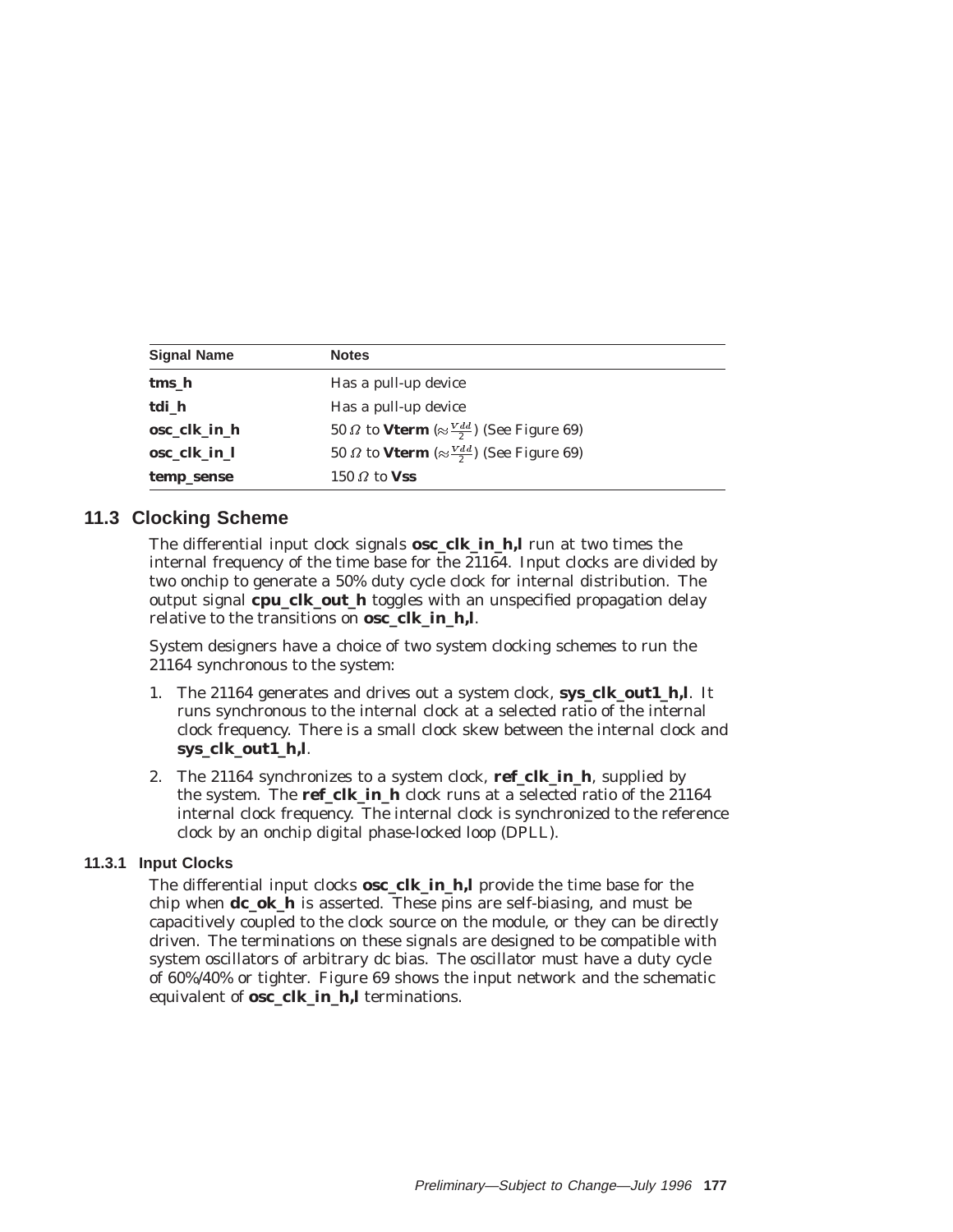

## **Figure 69 osc\_clk\_in\_h,l Input Network and Terminations**

## **Ring Oscillator**

When signal **dc\_ok\_h** is deasserted, the clock outputs follow the internal ring oscillator. The 21164 runs off the ring oscillator, just as it would when an external clock is applied. The frequency of the ring oscillator varies from chip to chip within a range of 10 MHz to 100 MHz. This corresponds to an internal CPU clock frequency range of 5 MHz to 50 MHz. The system clock divisor is forced to 8, and the **sys\_clk\_out2** delay is forced to 3.

## **Clock Sniffer**

A special onchip circuit monitors the **osc\_clk\_in** pins and detects when input clocks are not present. When activated, this circuit switches the 21164 clock generator from the **osc\_clk\_in** pins to the internal ring oscillator. This happens independently of the state of the **dc\_ok\_h** pin. The **dc\_ok\_h** pin functions normally if clocks are present on the **osc\_clk\_in** pins.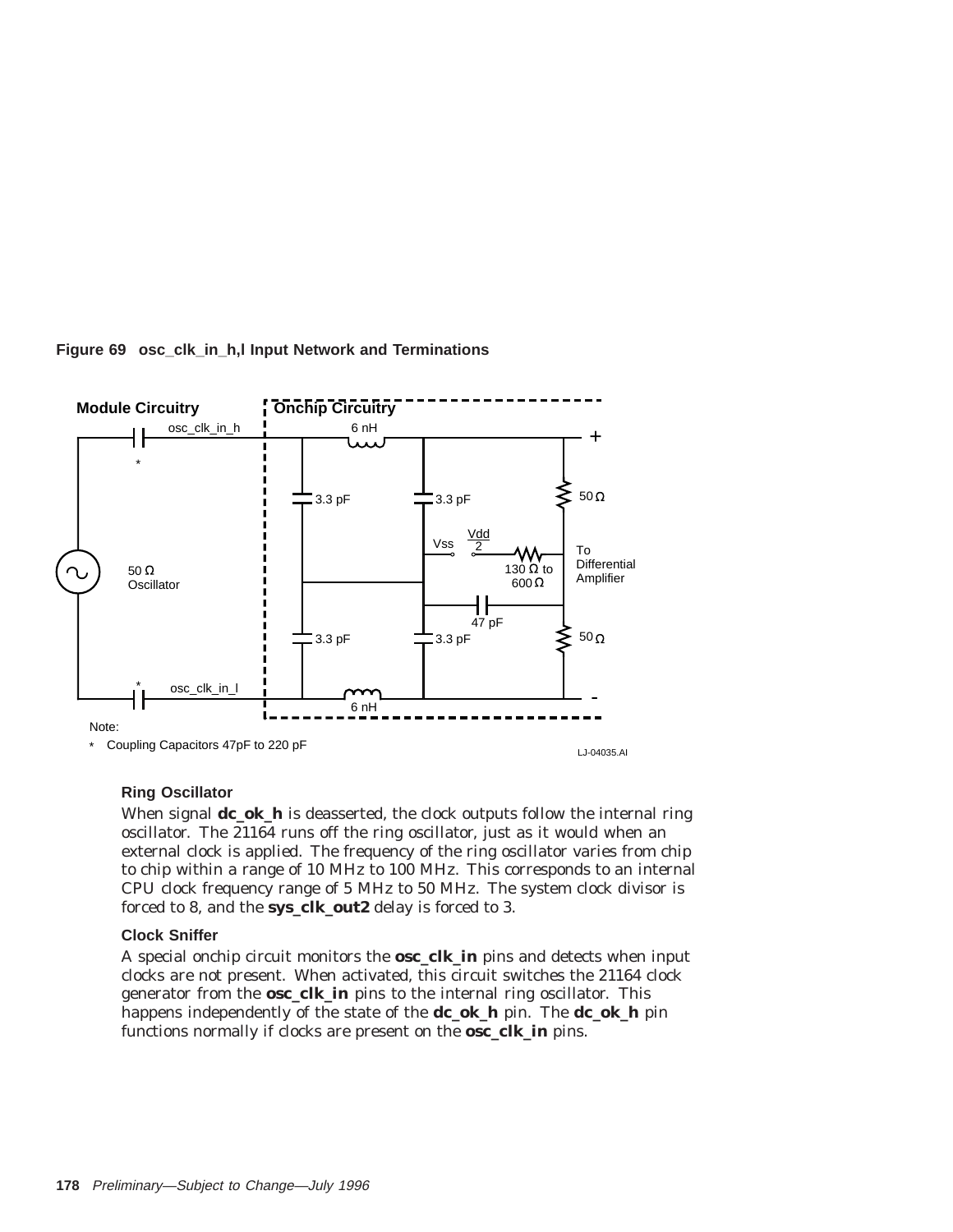## **11.3.2 Clock Termination and Impedance Levels**

In Figure 69, the clock is designed to approximate a 50- $\varOmega$  termination for the purpose of impedance matching for those systems that drive input clocks across long traces. The clock input pins appear as a  $50-\Omega$  series termination resistor connected to a high impedance voltage source. The voltage source produces a nominal voltage value of  $\frac{V_{dd}}{2}$ . The source has an impedance of between 130  $\Omega$ and  $600 \Omega$ . This voltage is called the self-bias voltage and sources current when the applied voltage at the clock input pins is less than the self-bias voltage. It sinks current when the applied voltage exceeds the self-bias voltage. This high impedance bias driver allows a clock source of arbitrary dc bias to be ac coupled to the 21164. The peak-to-peak amplitude of the clock source must be between 0.6 V and 3.0 V. Either a square-wave or a sinusoidal source may be used. Full-rail clocks may be driven by testers. In any case, the oscillator should be ac coupled to the **osc\_clk\_in\_h,l** inputs by 47 pF through 220 pF capacitors.

#### **11.3.3 ac Coupling**

Using series coupling (blocking) capacitors renders the 21164 clock input pins insensitive to the oscillator's dc level. When connected this way, oscillators with any dc offset relative to **Vss** can be used provided they can drive a signal into the **osc\_clk\_in\_h,l** pins with a peak-to-peak level of at least 600 mV, but no greater than 3.0 V peak to peak.

The value of the coupling capacitor is not overly critical. However, it should be sufficiently low impedance at the clock frequency so that the oscillator's output signal (when measured at the **osc\_clk\_in\_h,l** pins) is not attenuated below the 600 mV peak-to-peak lower limit. For sine waves or oscillators producing nearly sinusoidal (pseudo square wave) outputs, 220 pF is recommended at 533.3 MHz (266.6 MHz  $\times$  2). A high quality dielectric such as NPO is required to avoid dielectric losses.

Table 61 shows the input clock specification.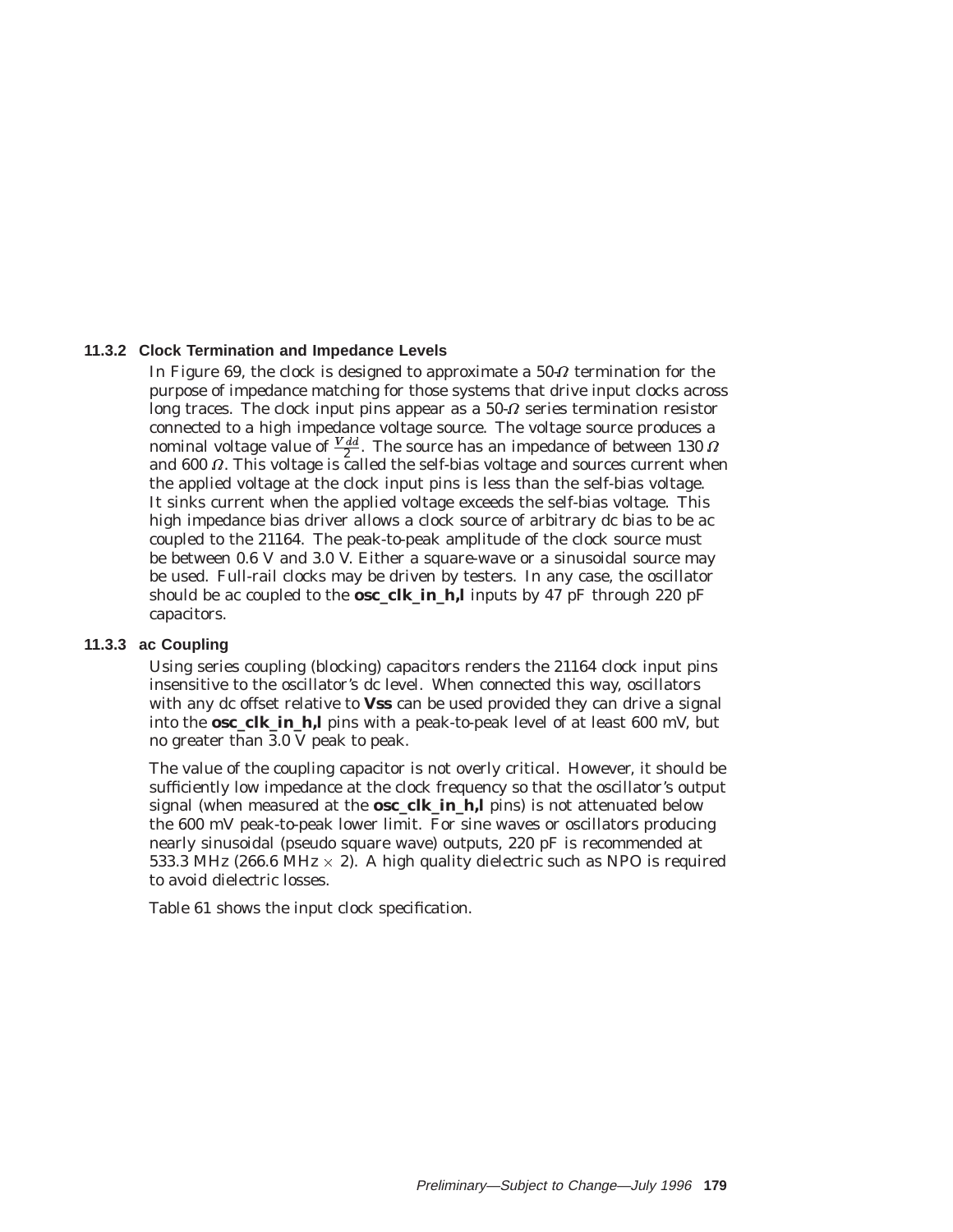**Table 61 Input Clock Specification**

| <b>Signal Parameter</b>     | <b>Minimum</b> | <b>Maximum</b>                                             | Unit             |
|-----------------------------|----------------|------------------------------------------------------------|------------------|
| osc_clk_in_h,l symmetry     | 40             | 60                                                         | $\%$             |
| osc_clk_in_h,l voltage      | 0.6            | 3.0                                                        | V (peak-to-peak) |
| osc_clk_in_h,l Z input      |                | Refer to Figure 70, Clock Input Differential<br>Impedance. |                  |
| Tfreq (CPU clock frequency) | 100            | $333^{1}$                                                  | <b>MHz</b>       |
| Tcycle $(\frac{1}{T}$       | 3 <sup>1</sup> | 10                                                         | ns               |

 $^1$ Maximum CPU clock frequency is either 333 MHz, 300 MHz, or 266 MHz, depending upon part<br>variation.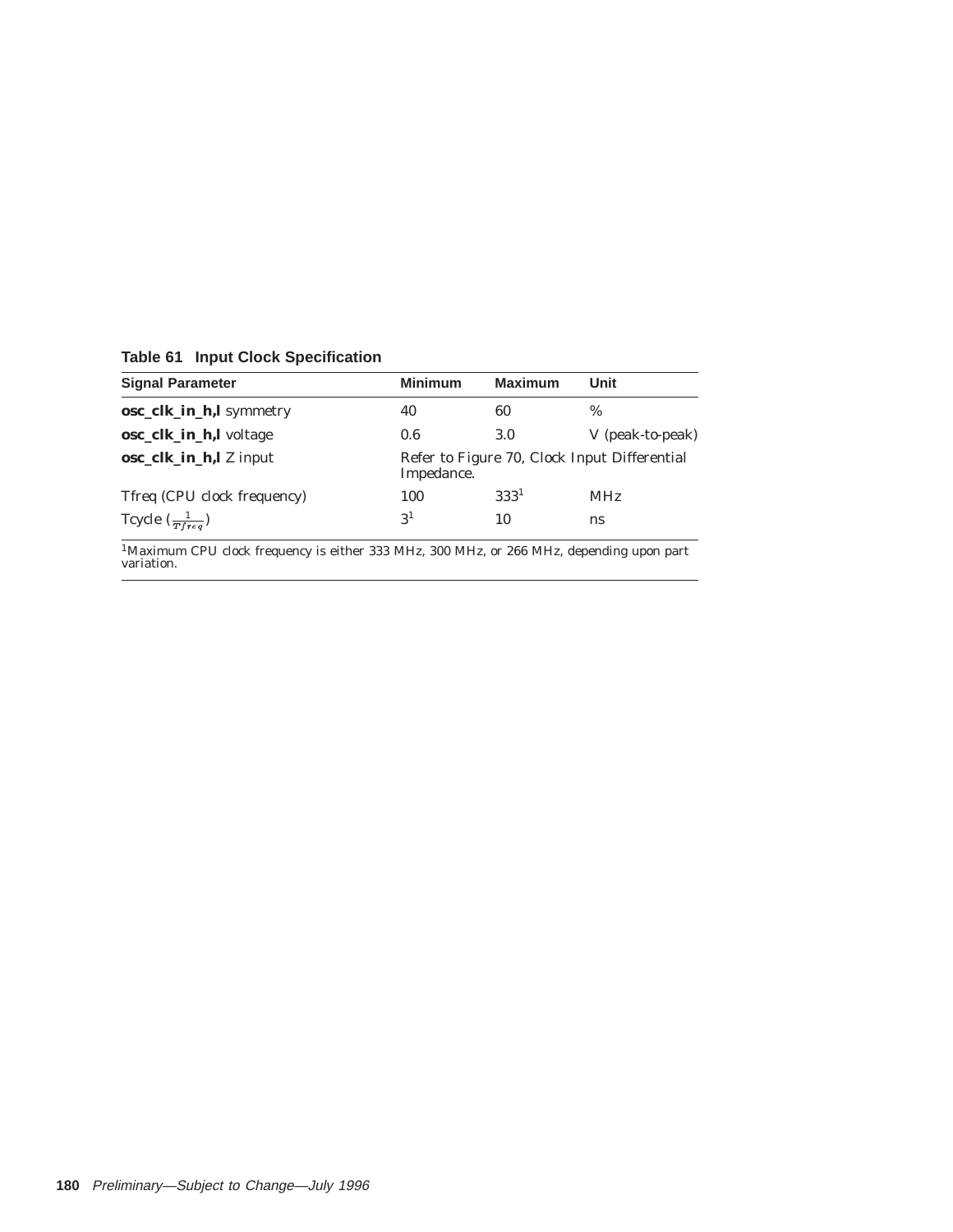

**Figure 70 Clock Input Differential Impedance**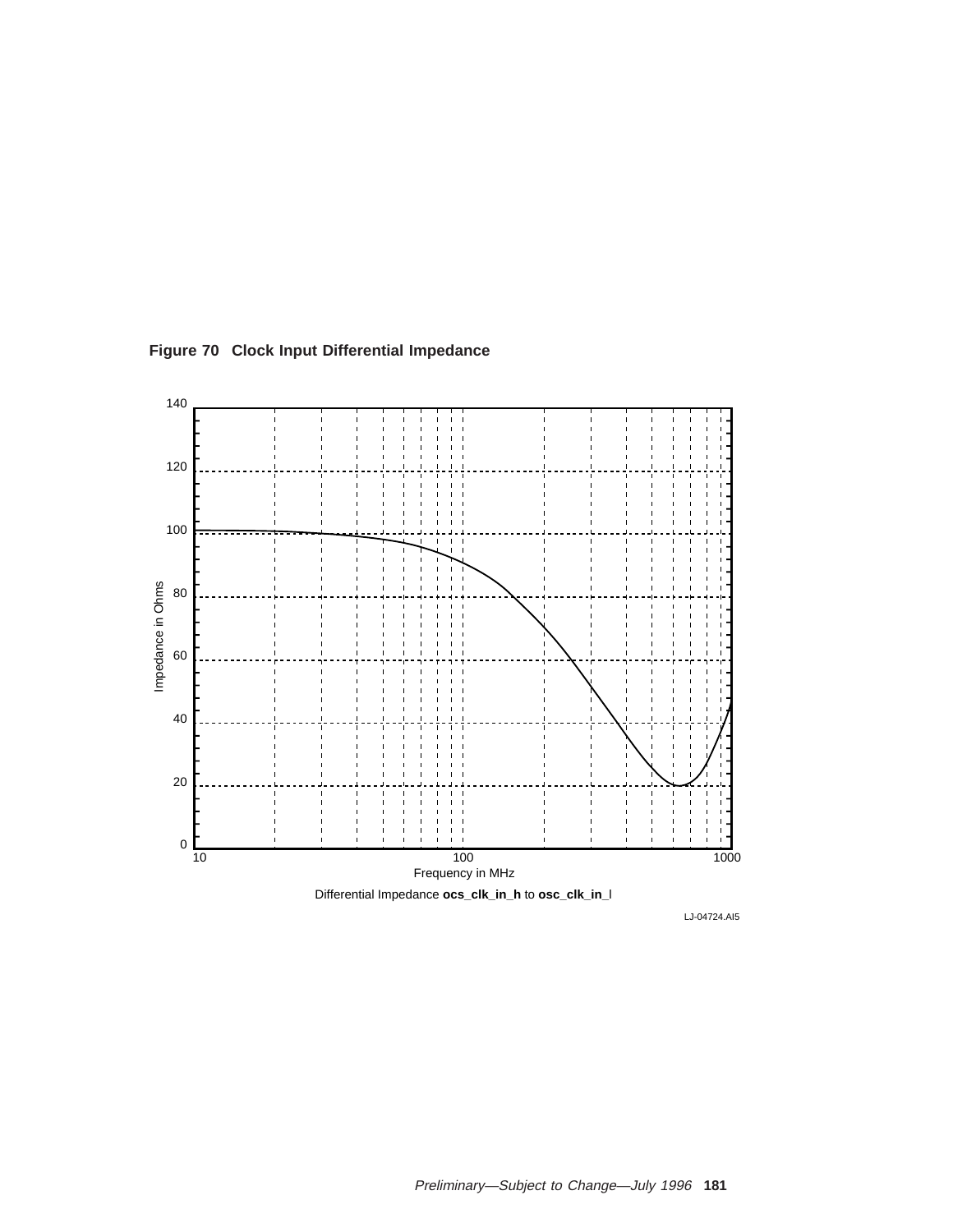# **11.4 ac Characteristics**

This section describes the ac timing specifications for the 21164.

# **11.4.1 Test Configuration**

All input timing is specified relative to the crossing of standard TTL input levels of 0.8 V and 2.0 V. Output timing is to the nominal CMOS switch point of  $\frac{V \, dd}{2}$  (see Figure 71).



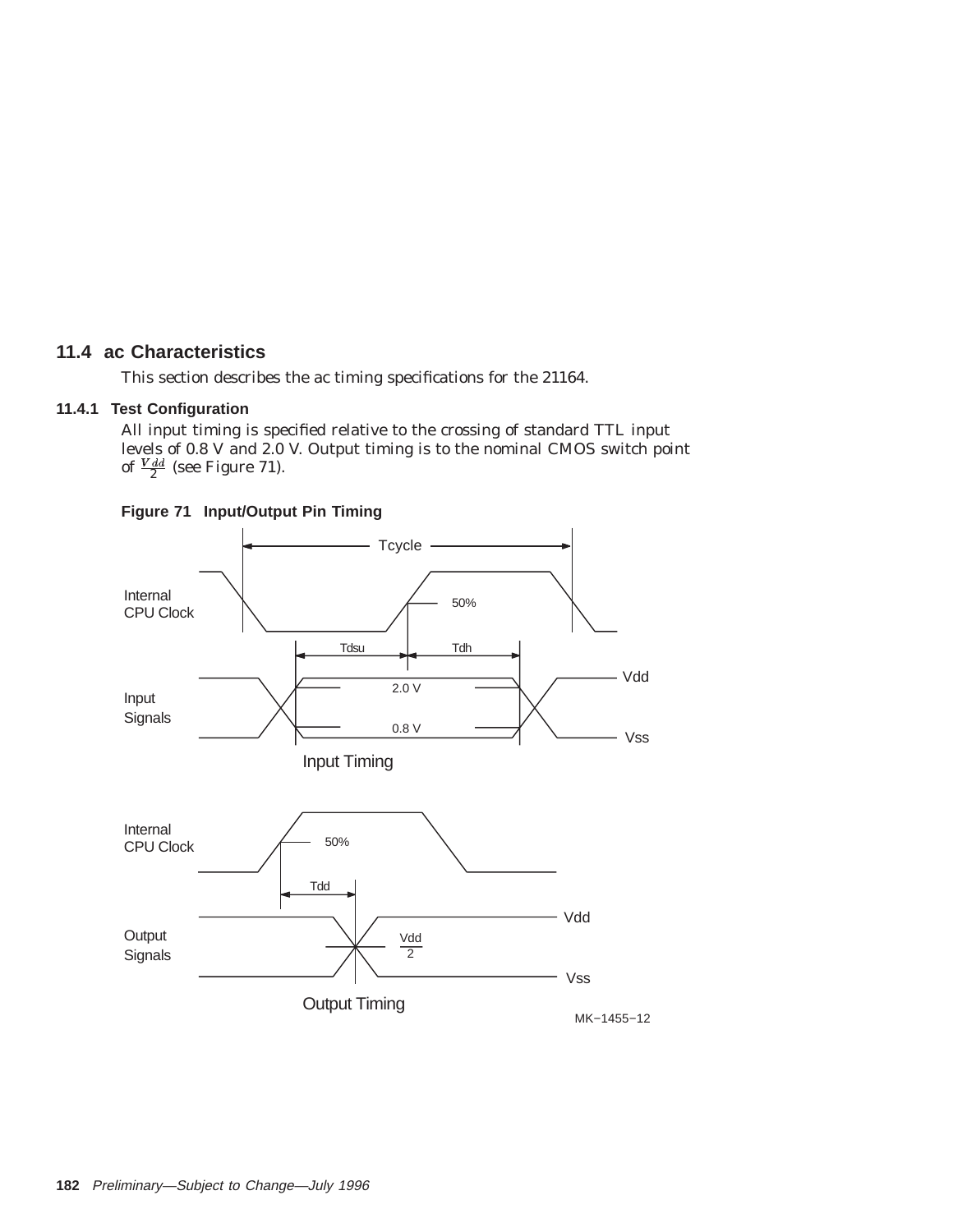Because the speed and complexity of microprocessors has increased substantially over the years, it is necessary to change the way they are tested. Traditional assumptions that all loads can be lumped into some accumulation of capacitance cannot be employed any more. Rather, the model of a transmission line with discrete loads is a much more realistic approach for current test technology.

Typically, printed circuit board (PCB) etch has a characteristic impedance of approximately 75  $\Omega$ . This may vary from 60  $\Omega$  to 90  $\Omega$  with tolerances. If the line is driven in the electrical center, the load could be as low as 30  $\Omega$ . Therefore, a characteristic impedance range of 30  $\Omega$  to 90  $\Omega$  could be experienced.

The 21164 output drivers are designed with typical printed circuit board applications in mind rather than trying to accommodate a 40-pF test load specification. As such, it ''launches'' a voltage step into a characteristic impedance, ranging from 30  $\Omega$  to 90  $\Omega$ .

To prevent signal quality problems due to overshoot or ringing, ''near end'' terminated transmission line design rules are used. By combining the source impedance of the driver transistors with an additional 20- $\Omega$  onchip resistor, a source impedance of approximately 40  $\varOmega$  is achieved. Additionally, a load value of 10 pF, when added to the PCB etch delays, provides a realistic estimate of actual system timing. When employing this test configuration, the signal at the end of the line will transition cleanly through the TTL input specification range of 0.8 V to 2.0 V without plateaus, or reversal into the range.

## **11.4.2 Pin Timing**

The following sections describe Bcache loop timing, sys\_clk-based system timing, and reference clock-based system timing.

#### **Backup Cache Loop Timing**

The 21164 can be configured to support an optional offchip backup cache (Bcache). Private Bcache read or write (Scache victims) transactions initiated by the 21164 are independent of the system clocking scheme. Bcache loop timing must be an integer multiple of the 21164 cycle time.

Table 62 lists the Bcache loop timing.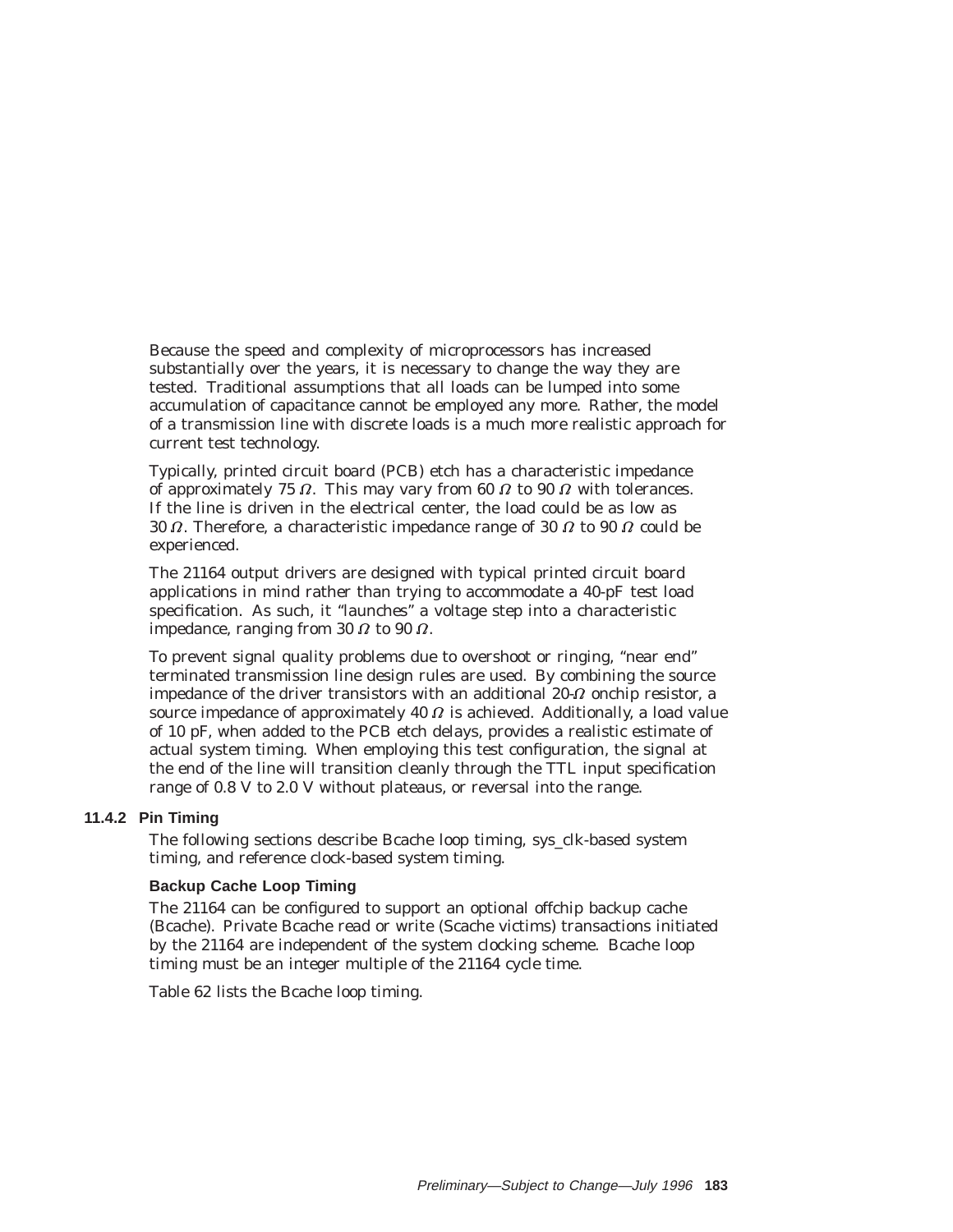**Table 62 Bcache Loop Timing**

| <b>Signal</b>     | <b>Specification</b> | Value                                           | <b>Name</b> |
|-------------------|----------------------|-------------------------------------------------|-------------|
| data $h < 127:0>$ | Input setup          | $1.1$ ns                                        | <b>Tdsu</b> |
| data $h < 127:0>$ | Input hold           | $0.0$ ns                                        | Tdh         |
| index $h < 25:4>$ | Output delay         | $\textbf{Tdd} + 0.4 \text{ ns}^1$               | <b>Tiod</b> |
| index $h < 25:4>$ | Output hold time     | Tmdd                                            | Tioh        |
| data $h < 127:0>$ | Output delay         | $\text{Tdd} + \text{Tcycle} + 0.4 \text{ ns}^1$ | Tdod        |
| data $h < 127:0>$ | Output hold          | Tmdd + Tcycle                                   | Tdoh        |

<sup>1</sup>The value 0.4 ns accounts for onchip driver and clock skew.

Outgoing Bcache index and data signals are driven off the internal clock edge and the incoming Bcache tag and data signals are latched on the same internal clock edge. Table 63 shows the output driver characteristics.

| Table 63 Output Driver Characteristics |            |            |             |  |  |  |
|----------------------------------------|------------|------------|-------------|--|--|--|
| <b>Specification</b>                   | 40-pF Load | 10-pF Load | <b>Name</b> |  |  |  |
| Maximum driver delay                   | $2.6$ ns   | $1.6$ ns   | Tdd         |  |  |  |
| Minimum driver delay                   | $1.0$ ns   | $1.0$ ns   | Tmdd        |  |  |  |

**Table 63 Output Driver Characteristics**

Output pin timing is specified for lumped 40-pF and 10-pF loads. In some cases, the circuit may have loads higher than 40 pF. The 21164 can safely drive higher loads provided the average charging or discharging current from each pin is 10 mA or less. The following equation can be used to determine the maximum capacitance that can be safely driven by each pin:

Cmax (in  $pF$ ) = 3t, where t is the waveform period (measured from rising to rising or falling to falling edge), in nanoseconds.

For example, if the waveform appearing on a given I/O pin has a 20.4-ns period, it can safely drive up to and including 61 pF.

Figure 72 shows the Bcache read and write timing.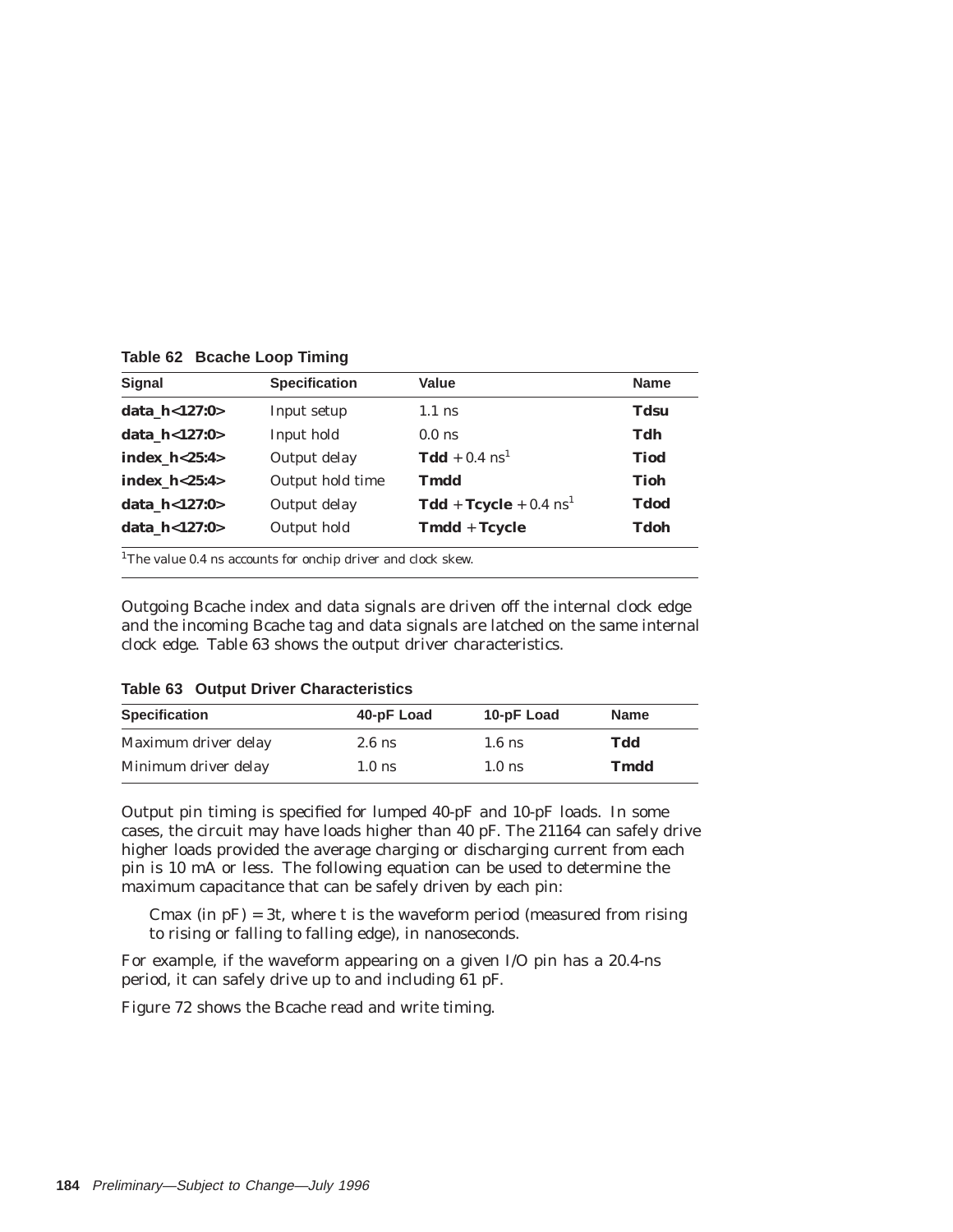



### **sys\_clk-Based Systems**

All timing is specified relative to the rising edge of the internal CPU clock.

Table 64 shows 21164 system clock **sys\_clk\_out1\_h,l** output timing. Setup and hold times are specified independent of the relative capacitive loading of **sys\_clk\_out1\_h,l**, **addr\_h<39:4>**, **data\_h<127:0>**, and **cmd\_h<3:0>** signals. The **ref\_clk\_in\_h** signal must be tied to **Vdd** for proper operation.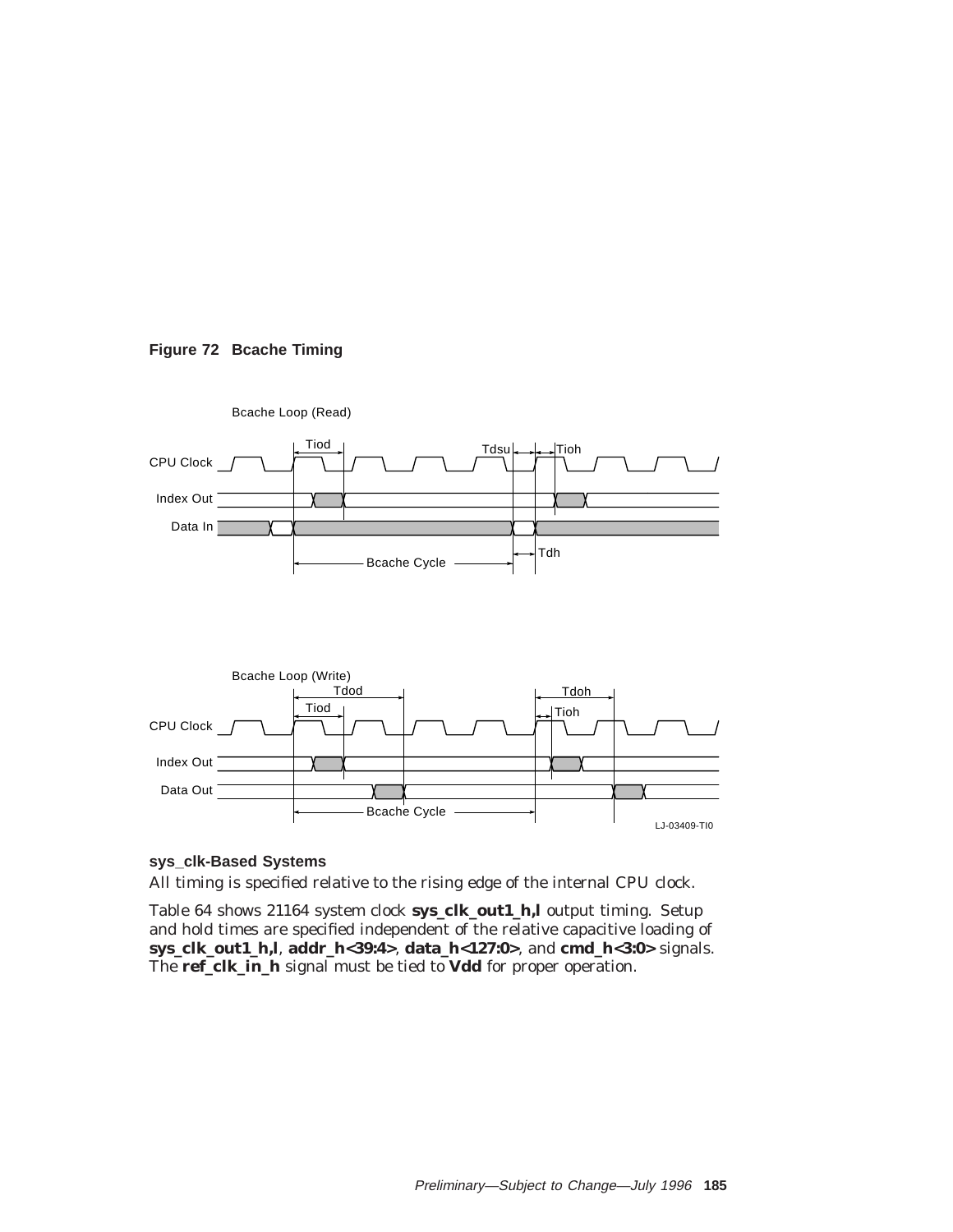| <b>Signal</b>                                         | <b>Specification</b>                                                  | Value                                           | <b>Name</b>       |
|-------------------------------------------------------|-----------------------------------------------------------------------|-------------------------------------------------|-------------------|
| sys_clk_out1_h,l                                      | Output delay                                                          | <b>Tdd</b>                                      | <b>Tsysd</b>      |
| sys_clk_out1_h,l                                      | Minimum output delay                                                  | <b>Tmdd</b>                                     | <b>Tsysdm</b>     |
| data_bus_req_h,<br>data h<127:0>.<br>addr h<39:4>     | Input setup                                                           | $1.1$ ns                                        | <b>Tdsu</b>       |
| data_bus_req_h,<br>data h<127:0>.<br>addr $h < 39:4>$ | Input hold                                                            | 0 <sub>ns</sub>                                 | Tdh               |
| addr $h < 39:4>$                                      | Output delay                                                          | $Tdd + 0.4$ ns <sup>1</sup>                     | <b>Taod</b>       |
| addr_h<39:4>                                          | Output hold time                                                      | <b>Tmdd</b>                                     | <b>Taoh</b>       |
| data h<127:0>                                         | Output delay                                                          | $\text{Tdd} + \text{Tcycle} + 0.4 \text{ ns}^1$ | $\textbf{Tdod}^2$ |
| data_h<127:0>                                         | Output hold time                                                      | $Tmdd + Tcycle1$                                | $\textbf{Tdoh}^2$ |
|                                                       | Non-Pipe_Latch Mode                                                   |                                                 |                   |
| addr_bus_req_h                                        | Input setup                                                           | $3.8$ ns                                        | <b>Tabrsu</b>     |
| addr_bus_req_h                                        | Input hold                                                            | $-1.0$ ns                                       | <b>Tabrh</b>      |
| dack_h                                                | Input setup                                                           | $3.4$ ns                                        | <b>Tntacksu</b>   |
| cack_h                                                | Input setup                                                           | $3.7$ ns                                        | <b>Tntcacksu</b>  |
| cack, dack                                            | Input hold                                                            | $-1.0$ ns                                       | <b>Tntackh</b>    |
|                                                       | Pipe_Latch Mode <sup>3</sup>                                          |                                                 |                   |
| addr_bus_req_h,<br>cack_h, dack_h                     | Input setup                                                           | $1.1$ ns                                        | <b>Ttacksu</b>    |
| addr_bus_req_h,<br>cack h, dack h                     | Input hold                                                            | 0 <sub>ns</sub>                                 | <b>Ttackh</b>     |
|                                                       | <sup>1</sup> The value 0.4 as accounts for each driver and elect stow |                                                 |                   |

**Table 64 Alpha 21164 System Clock Output Timing (sysclk=T**ø**)**

1The value 0.4 ns accounts for onchip driver and clock skew.

2For all write transactions initiated by the 21164, data is driven one CPU cycle after the **sys\_clk\_out1** or **index\_h<25:4>** pins.

3In pipe\_latch mode, control signals are piped onchip for one **sys\_clk\_out1\_h,l** before usage.

Figure 73 shows sys\_clk system timing.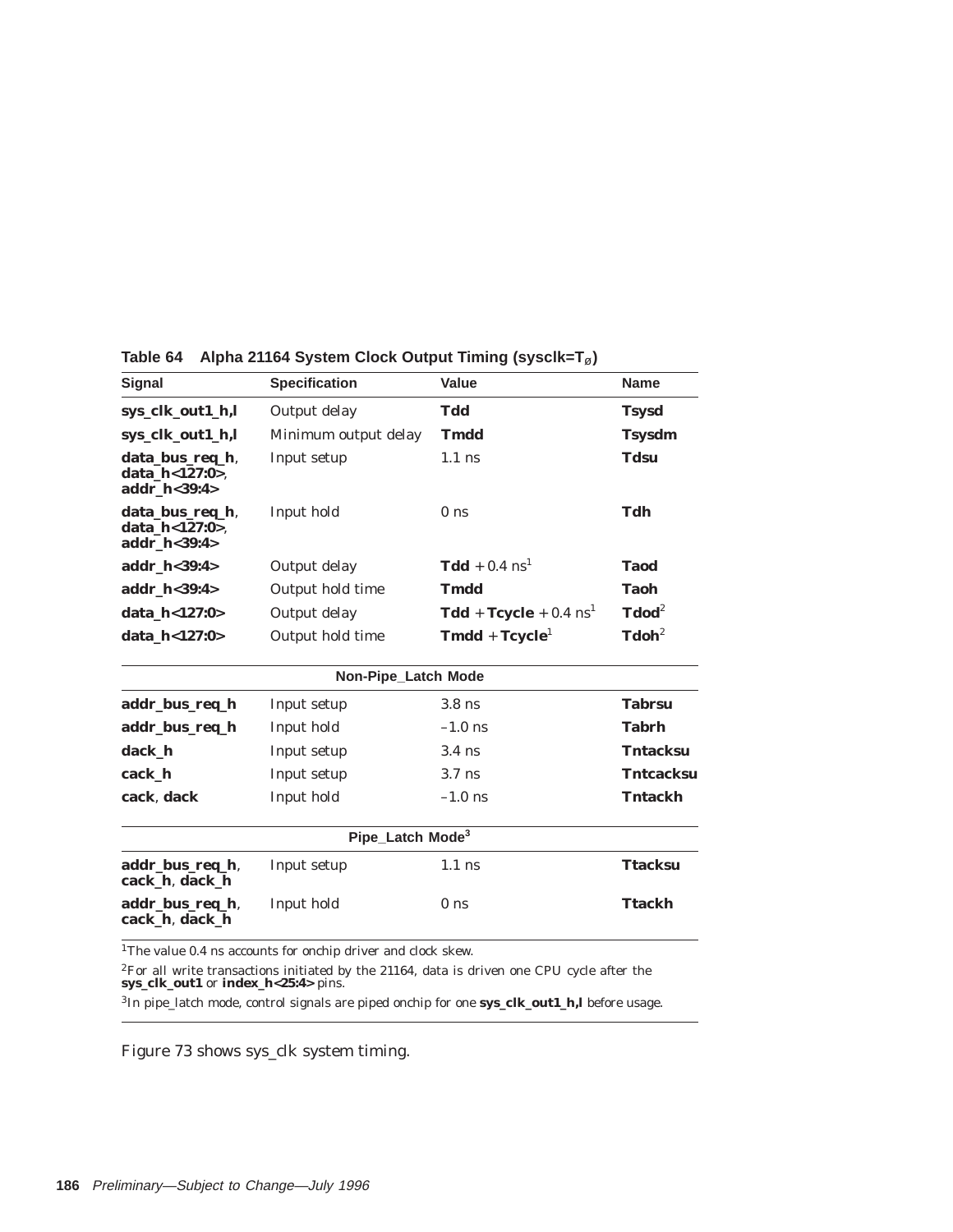## **Figure 73 sys\_clk System Timing**



Relationship of CPU Clock and sys\_clk\_out1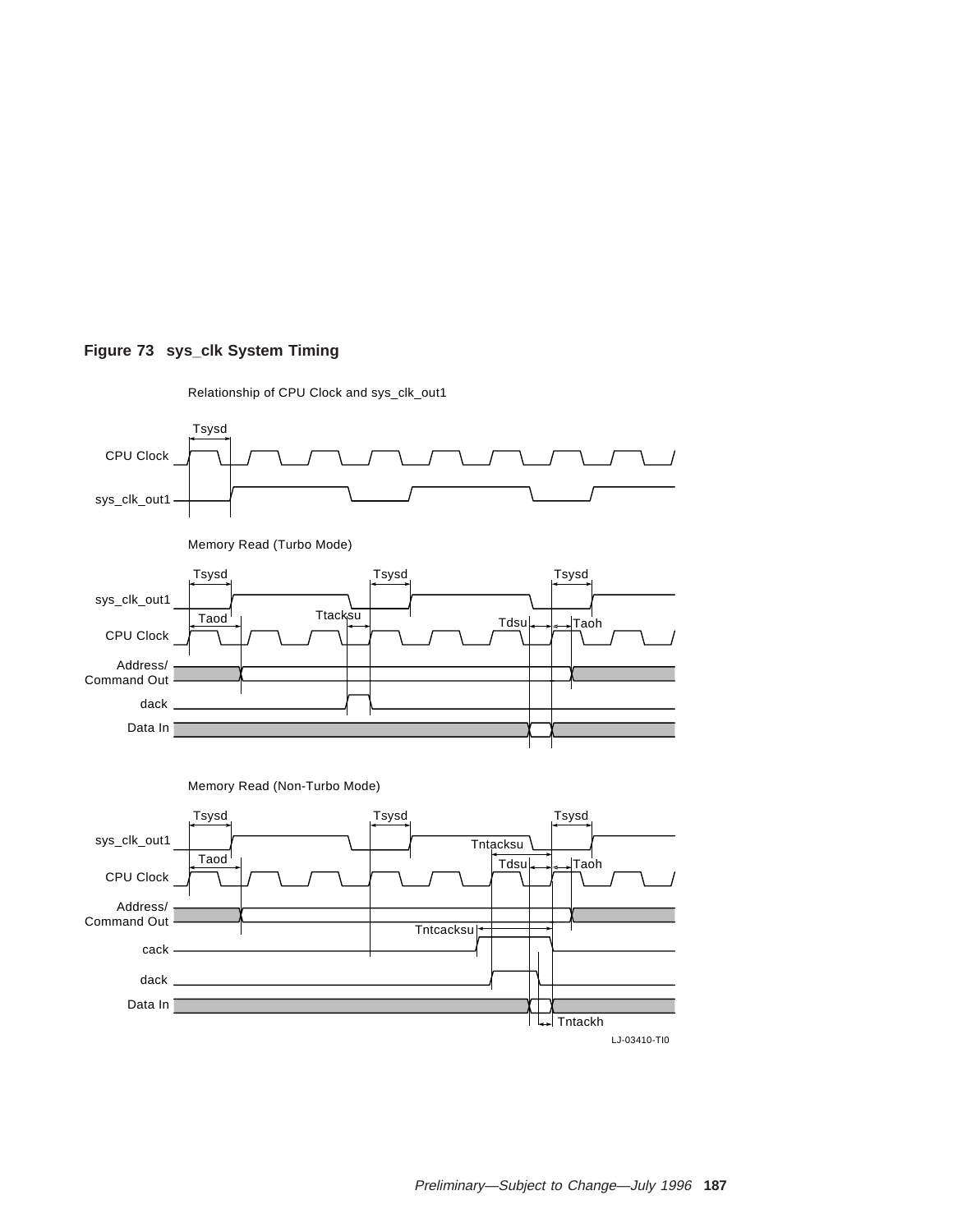### **Reference Clock-Based Systems**

Systems that generate their own system clock expect the 21164 to synchronize its **sys\_clk\_out1\_h,l** outputs to their system clock. The 21164 uses a digital phase-locked loop (DPLL) to synchronize its **sys\_clk\_out1** signals to the system clock that is applied to the **ref\_clk\_in\_h** signal.

Table 65 shows all timing relative to the rising edge of **ref\_clk\_in\_h**.

| <b>Signal</b>                                                   | <b>Specification</b> | Value                                        | <b>Name</b>        |
|-----------------------------------------------------------------|----------------------|----------------------------------------------|--------------------|
| data_bus_req_h,<br>data h<127:0>.<br>addr h<39:4>               | Input setup          | $1.1$ ns                                     | <b>Tdsu</b>        |
| data_bus_req_h,<br>Input hold<br>data_h<127:0>,<br>addr h<39:4> |                      | $0.5$ x Tcycle                               | Troh               |
| addr_h<39:4>                                                    | Output delay         | <b>Tdd</b> + 0.5 x <b>Tcycle</b> + 0.9 $ns1$ | <b>Traod</b>       |
| addr h<39:4>                                                    | Output hold<br>time  | <b>Tmdd</b>                                  | <b>Traoh</b>       |
| data h<127:0>                                                   | Output delay         | <b>Tdd</b> + 1.5 x <b>Tcycle</b> + 0.9 $ns1$ | $Trdod2$           |
| data_h<127:0>                                                   | Output hold<br>time  | Tmdd + Tcycle                                | $\mathbf{Trdoh}^2$ |
|                                                                 |                      | Non-Pipe_Latch Mode                          |                    |
| addr_bus_req_h                                                  | Input setup          | $3.8$ ns                                     | <b>Tntrabrsu</b>   |
| addr_bus_req_h                                                  | Input hold           | $0.5 \times$ Tcycle                          | <b>Tntrabrh</b>    |
| dack h                                                          | Input setup          | $3.3$ ns                                     | <b>Tntracksu</b>   |
| cack h                                                          | Input setup          | $3.7$ ns                                     | <b>Tntrcacksu</b>  |
| cack h, dack h                                                  | Input hold           | (0.5 x <b>Tcycle</b> )                       | <b>Tntrackh</b>    |

**Table 65 Alpha 21164 Reference Clock Input Timing**

<sup>1</sup>The value 0.9 ns accounts for onchip skews that include 0.4 ns for driver and clock skew, phase detector skews due to circuit delay (0.2 ns), and delay in **ref\_clk\_in\_h** due to the package (0.3 ns).

 ${}^{2}$ For all write transactions initiated by the 21164, data is driven one CPU cycle later.

(continued on next page)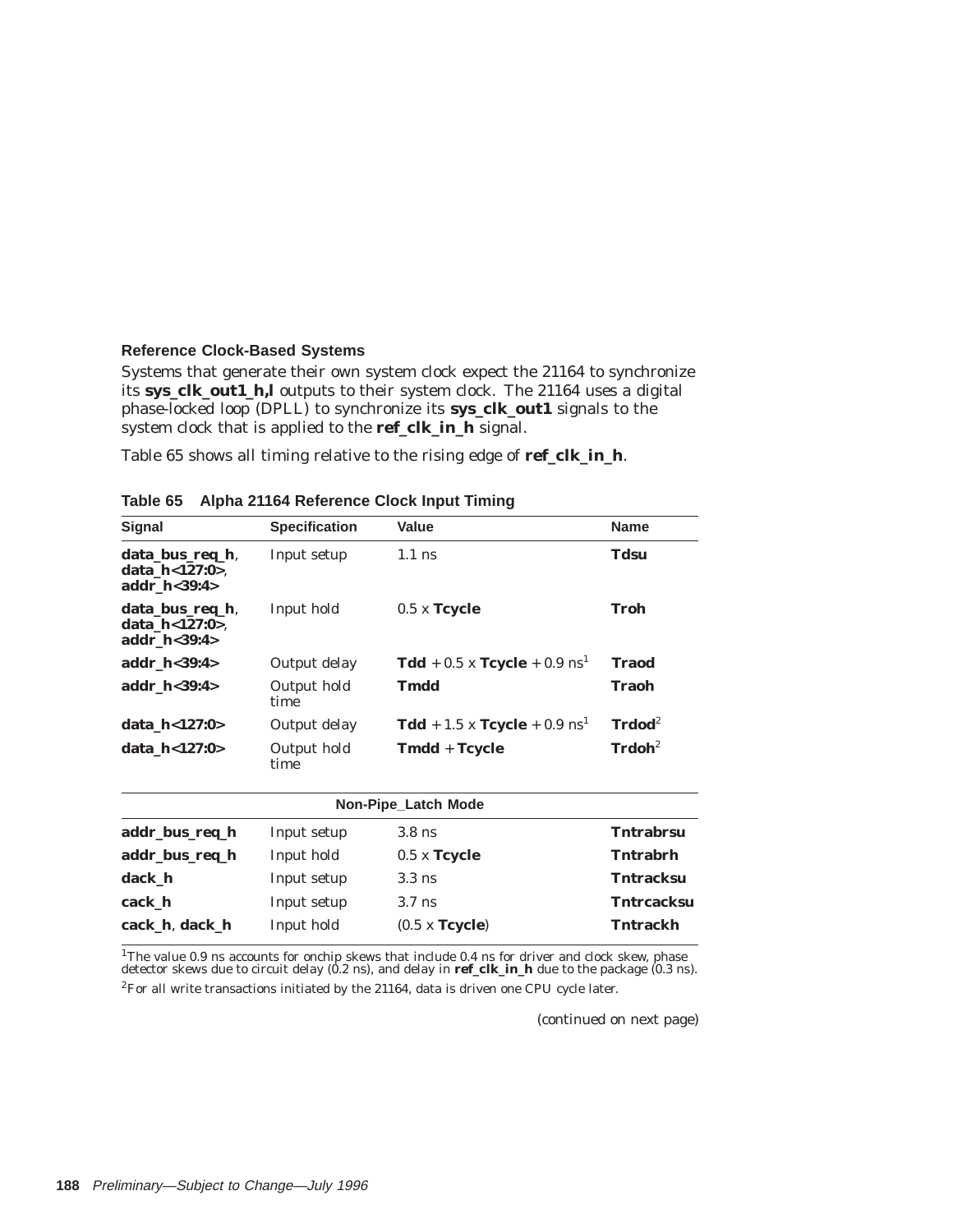| <b>Specification</b> | <b>Value</b>   | <b>Name</b>                  |
|----------------------|----------------|------------------------------|
|                      |                |                              |
| Input setup          | $1.1$ ns       | <b>Ttracksu</b>              |
| Input hold           | $0.5$ x Tcycle | Ttrackh                      |
|                      |                | Pipe_Latch Mode <sup>3</sup> |

## **Table 65 (Cont.) Alpha 21164 Reference Clock Input Timing**

3In pipe\_latch mode, control signals are piped onchip for one **sys\_clk\_out1\_h,l** before usage.

## **11.4.3 Digital Phase-Locked Loop**

Figure 74 and Table 66 describe the digital phase-locked loop (DPLL) stages of operation.

# **Figure 74 ref\_clk System Timing**



Relationship of CPU Clock, ref\_clk\_in, and sys\_clk\_out1

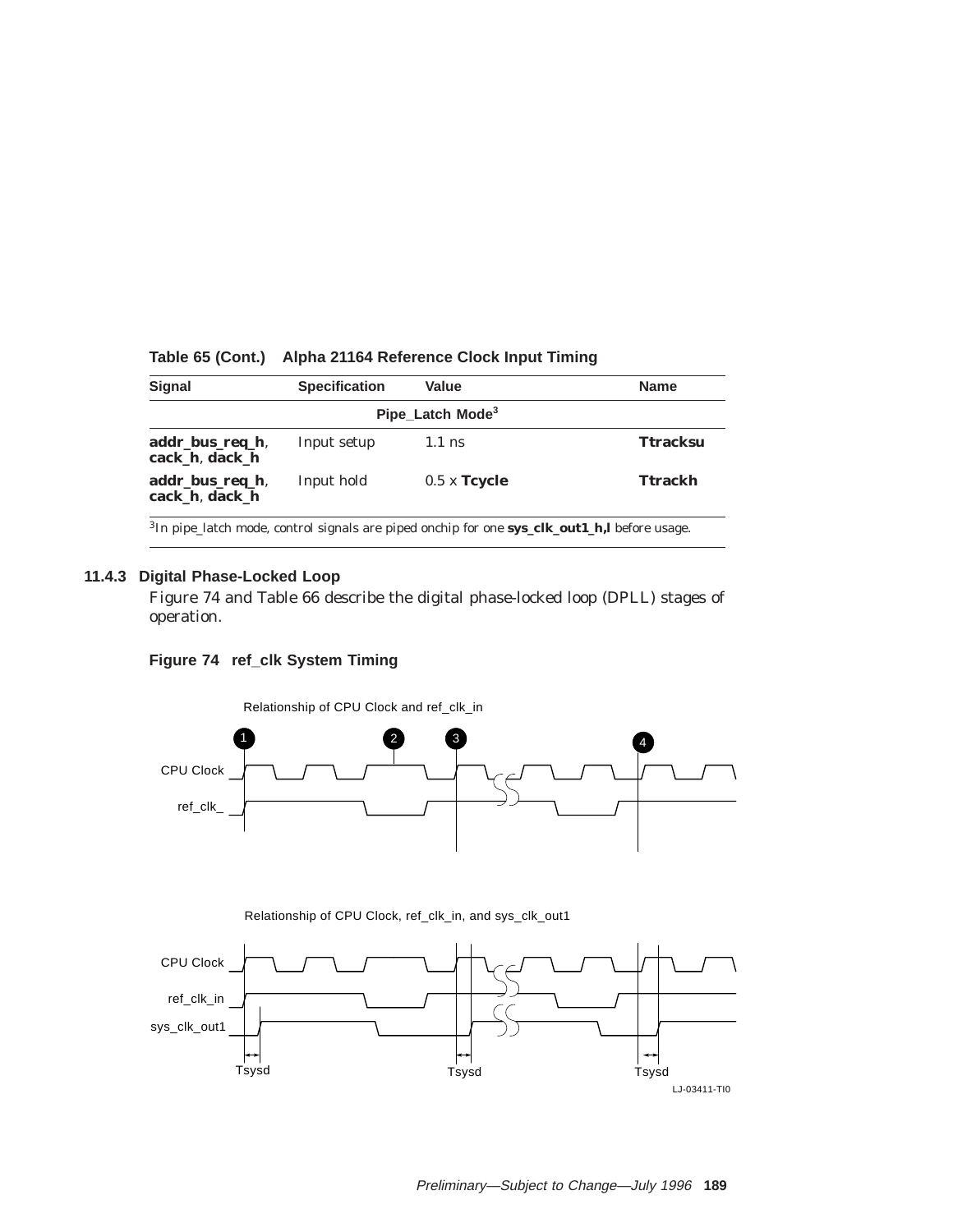| <b>Stage</b> | <b>Description</b>                                                                                                                                                                      |
|--------------|-----------------------------------------------------------------------------------------------------------------------------------------------------------------------------------------|
|              | The internal CPU clock rising edge coincides with the rising edge of<br>ref clk in h.                                                                                                   |
| $\mathbf 2$  | The DPLL causes the internal CPU clock to stretch for one phase (1 cycle<br>of <b>osc</b> clk in h.l.                                                                                   |
|              | The stretch causes ref_clk_in_h to lead the internal CPU clock by one<br>phase.                                                                                                         |
| 4            | The CPU clock is always slightly faster than the external ref_clk_in_h<br>and gains on ref_clk_in_h over time. Eventually the gain equals one<br>phase and a new stretch phase follows. |

#### **Table 66 ref\_clk System Timing Stages**

Although systems that supply a **ref\_clk\_in\_h** do not use **sys\_clk\_out1\_h,l**, a relationship between the two signals exists, just as in the **sys\_clk**-based systems, because the 21164 uses **sys\_clk\_out1\_h,l** internally to determine timing during system transactions.

## **11.4.4 Timing—Additional Signals**

This section lists timing for all other signals.

## **Asynchronous Input Signals**

The following is a list of the asynchronous input signals:

| clk_mode_h                       | $dc_ok_h$                  | ref_clk_in_h       |                        |
|----------------------------------|----------------------------|--------------------|------------------------|
| sys_reset_l <sup>1</sup>         |                            |                    |                        |
| $perf_{\rm{mon}}$ h <sup>2</sup> |                            |                    |                        |
| irg $h < 3:0>^2$                 | mch_hlt_irq_h <sup>2</sup> | $pwr_fail_irq_h^2$ | sys_mch_chk_irq_ $h^2$ |

1Signal **sys\_reset\_l** may be deasserted synchronously.

2These signals can also be used synchronously.

## **Miscellaneous Signals**

Table 67 and Table 68 list the timing for miscellaneous input-only and outputonly signals. All timing is expressed in nanoseconds.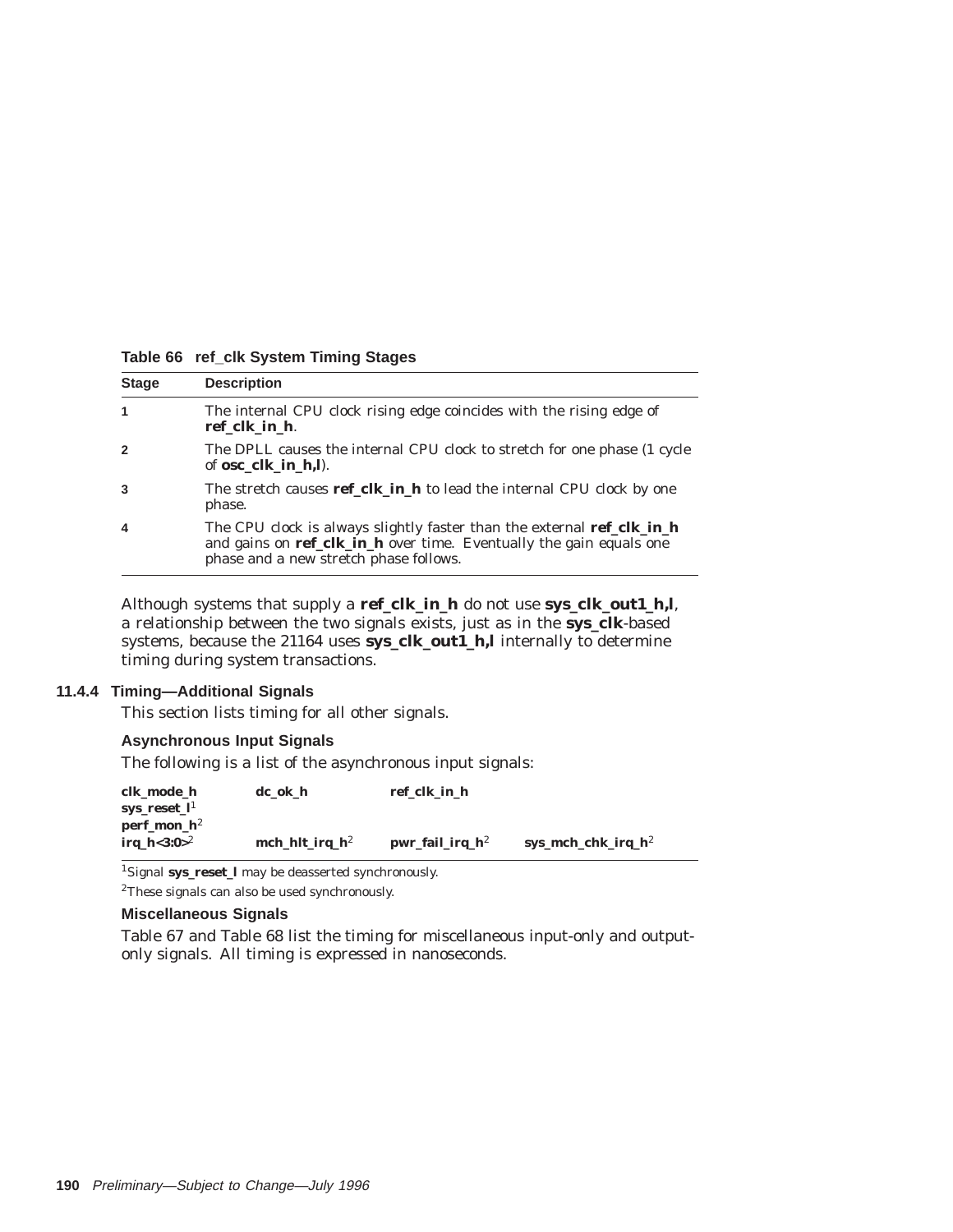|                                                                                                         |                      | Value           |                        | <b>Name</b> |                        |
|---------------------------------------------------------------------------------------------------------|----------------------|-----------------|------------------------|-------------|------------------------|
| Signal                                                                                                  | <b>Specification</b> |                 | sys_clk_out_ref_clk_in |             | sys_clk_out ref_clk_in |
| cfail_h, fill_h, fill_error_h, fill_id_h,<br>fill_nocheck_h, idle_bc_h, shared_h,<br>system_lock_flag_h | Input setup          | $1.1$ ns        | $1.1$ ns               | Tdsu        | <b>Tdsu</b>            |
| $irq_h < 3:0$ , mch_hlt_irq_h, pwr_<br>fail_irq_h, sys_mch_chk_irq_h                                    |                      |                 |                        |             |                        |
| Testability pins:<br>port_mode_h, srom_data_h,<br>srom_present_l                                        |                      |                 |                        |             |                        |
| cfail_h, fill_h, fill_error_h, fill_id_h,<br>fill_nocheck_h, idle_bc_h, shared_h,<br>system_lock_flag_h | Input hold           | 0 <sub>ns</sub> | $0.5*$ Tcycle Tdh      |             | Troh                   |
| $irq_h < 3:0$ , mch_hlt_irq_h, pwr_<br>fail_irq_h, sys_mch_chk_irq_h                                    |                      |                 |                        |             |                        |
| sys_reset_l                                                                                             |                      |                 |                        |             |                        |
| Testability pins:<br>port_mode_h, srom_data_h,<br>srom present l                                        |                      |                 |                        |             |                        |

# **Table 67 Input Timing for sys\_clk\_out- or ref\_clk\_in-Based Systems**

# **Table 68 Output Timing for sys\_clk\_out- or ref\_clk\_in-Based Systems**

|                                                                                                  | Specification sys_clk_out |              | <b>Clocking System Value</b>   | <b>Clocking System Name</b> |            |
|--------------------------------------------------------------------------------------------------|---------------------------|--------------|--------------------------------|-----------------------------|------------|
| Signal                                                                                           |                           |              | ref clk in                     | sys_clk_out                 | ref clk in |
| <b>Unidirectional Signals</b>                                                                    |                           |              |                                |                             |            |
| addr res h.<br>int4 valid $h1$<br>scache set h.<br>srom_clk_h,<br>srom oe l.<br>victim_pending_h | Output<br>delay           | $Tdd+0.4$ ns | $Tdd+0.5*Tcycle+0.9$ ns $Taod$ |                             | Traod      |

<sup>1</sup>Read transaction

(continued on next page)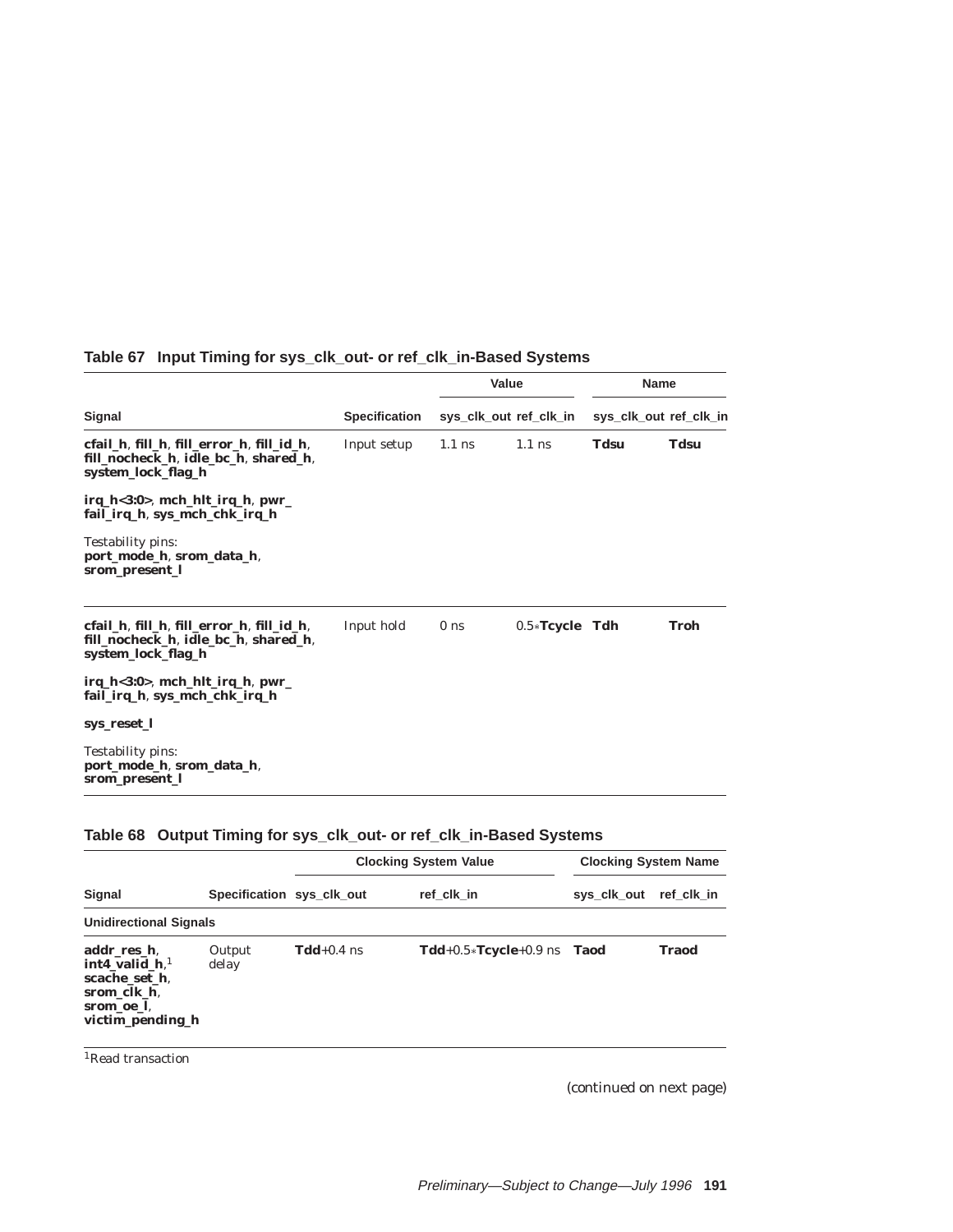|                                                                                                                                                                                                           |                           | <b>Clocking System Value</b> |                                                    | <b>Clocking System Name</b> |               |
|-----------------------------------------------------------------------------------------------------------------------------------------------------------------------------------------------------------|---------------------------|------------------------------|----------------------------------------------------|-----------------------------|---------------|
| Signal                                                                                                                                                                                                    | Specification sys_clk_out |                              | ref clk in                                         | sys_clk_out                 | ref clk in    |
| <b>Unidirectional Signals</b>                                                                                                                                                                             |                           |                              |                                                    |                             |               |
| addr_res_h,<br>$int4$ valid $h$ <sup>1</sup><br>scache set h.<br>srom_clk_h,<br>srom_oe_l,<br>victim_pending_h                                                                                            | Output<br>hold            | <b>Tmdd</b>                  | <b>Tmdd</b>                                        | Taoh                        | <b>Traoh</b>  |
| $int4$ valid $h^2$                                                                                                                                                                                        | Output<br>delay           |                              | $Tdd+Tcycle+0.4$ ns $Tdd+1.5 \times Tcycle+0.9$ ns | Tdod                        | <b>Trdod</b>  |
| $int4$ valid $h2$                                                                                                                                                                                         | Output<br>hold            | <b>Tmdd+Tcycle</b>           | <b>Tmdd+Tcycle</b>                                 | <b>Tdoh</b>                 | <b>Trdoh</b>  |
| <b>Bidirectional Signals</b>                                                                                                                                                                              |                           |                              |                                                    |                             |               |
| Input mode:                                                                                                                                                                                               |                           |                              |                                                    |                             |               |
| addr_cmd_par_h,                                                                                                                                                                                           | Input setup               | $1.1$ ns                     | $1.1$ ns                                           | <b>Tdsu</b>                 | <b>Tdsu</b>   |
| cmd h.<br>$data_{\text{check}}$ <sub>h,<sup>1</sup></sub><br>tag_ctl_par_h,3<br>tag_dirty_ $h$ , $3$<br>tag_shared_ $h^3$<br>addr_cmd_par_h,<br>cmd h.<br>$data_{\text{check}}$ <sub>h,<sup>1</sup></sub> | Input hold                | 0 <sub>ns</sub>              | $0.5*$ Tcycle                                      | Tdh                         | <b>Tsdadh</b> |
| $tag_ctl\_par_h$ , <sup>3</sup><br>tag_dirty_h,3<br>tag_shared_ $h^3$<br><sup>1</sup> Read transaction                                                                                                    |                           |                              |                                                    |                             |               |

# **Table 68 (Cont.) Output Timing for sys\_clk\_out- or ref\_clk\_in-Based Systems**

2Write transaction <sup>3</sup>Fills from memory

(continued on next page)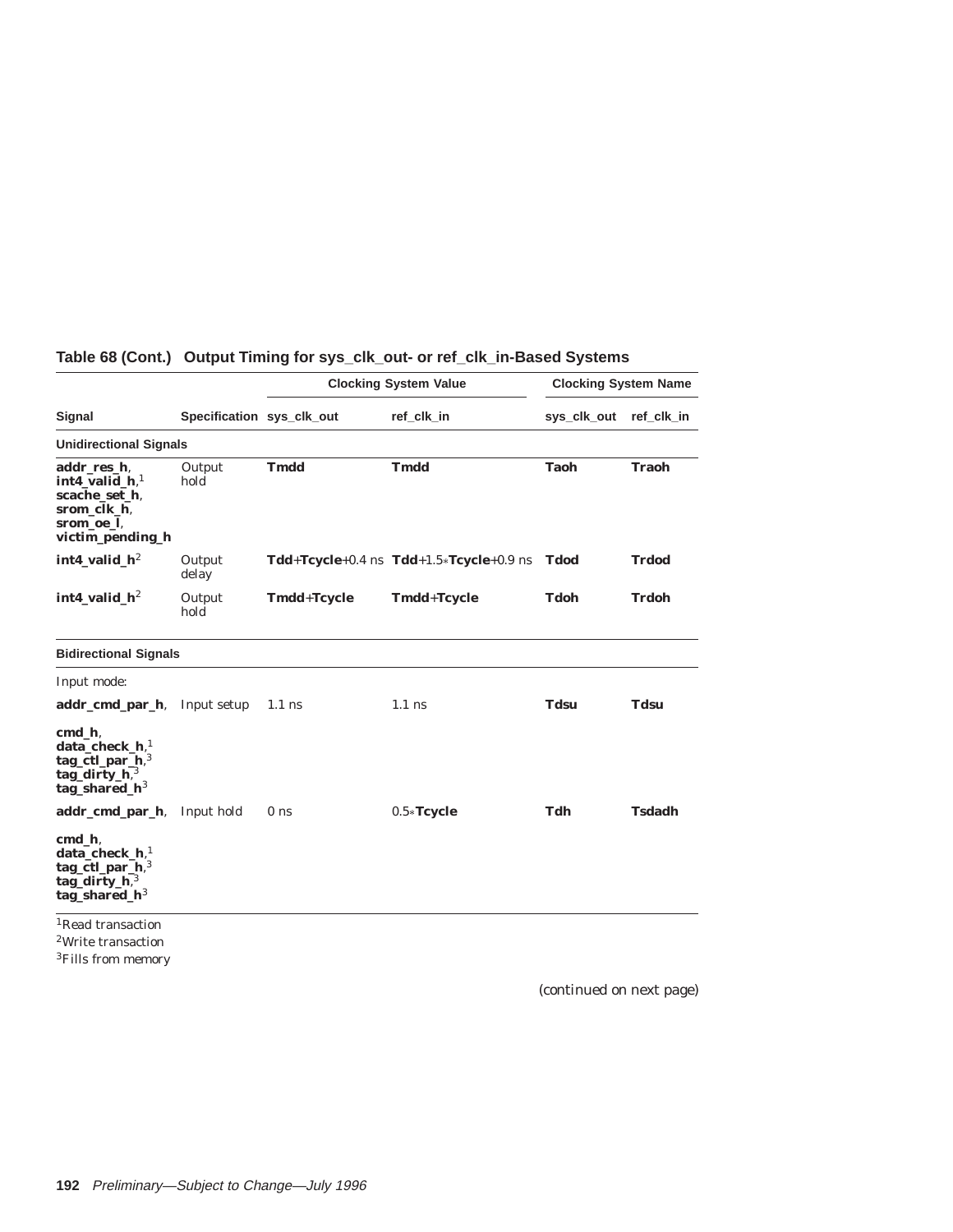|                                                                                                                     |                           |              | <b>Clocking System Value</b>                | <b>Clocking System Name</b> |              |  |  |
|---------------------------------------------------------------------------------------------------------------------|---------------------------|--------------|---------------------------------------------|-----------------------------|--------------|--|--|
| Signal                                                                                                              | Specification sys_clk_out |              | ref clk in                                  | sys clk out                 | ref clk in   |  |  |
| <b>Bidirectional Signals</b>                                                                                        |                           |              |                                             |                             |              |  |  |
| Output mode:                                                                                                        |                           |              |                                             |                             |              |  |  |
| addr_cmd_par_h,<br>cmd h,<br>$tag_ctl\_par_h$ <sup>4</sup><br>tag_dirty_h,4<br>tag_shared_h,4<br>tag_valid_ $h4$    | Output<br>delay           | $Tdd+0.4$ ns | Tdd+0.5*Tcycle+0.9 ns Taod                  |                             | <b>Traod</b> |  |  |
| $data_{\text{check}_h}$                                                                                             | Output<br>delay           |              | $Tdd+Tcycle+0.4$ ns $Tdd+1.5*Tcycle+0.9$ ns | <b>Tdod</b>                 | <b>Trdod</b> |  |  |
| addr_cmd_par_h,<br>cmd h.<br>$tag_ctl\_par_h$ <sup>4</sup><br>tag_dirty_h,4<br>tag_shared_h, $4$<br>tag_valid_ $h4$ | Output<br>hold            | <b>Tmdd</b>  | <b>Tmdd</b>                                 | <b>Taoh</b>                 | Traoh        |  |  |
| $data_{\text{check}_h}$                                                                                             | Output<br>hold            | Tmdd+Tcycle  | Tmdd+Tcycle                                 | <b>Tdoh</b>                 | Trdoh        |  |  |
| <sup>2</sup> Write transaction                                                                                      |                           |              |                                             |                             |              |  |  |

# **Table 68 (Cont.) Output Timing for sys\_clk\_out- or ref\_clk\_in-Based Systems**

4Only for write broadcasts and system transactions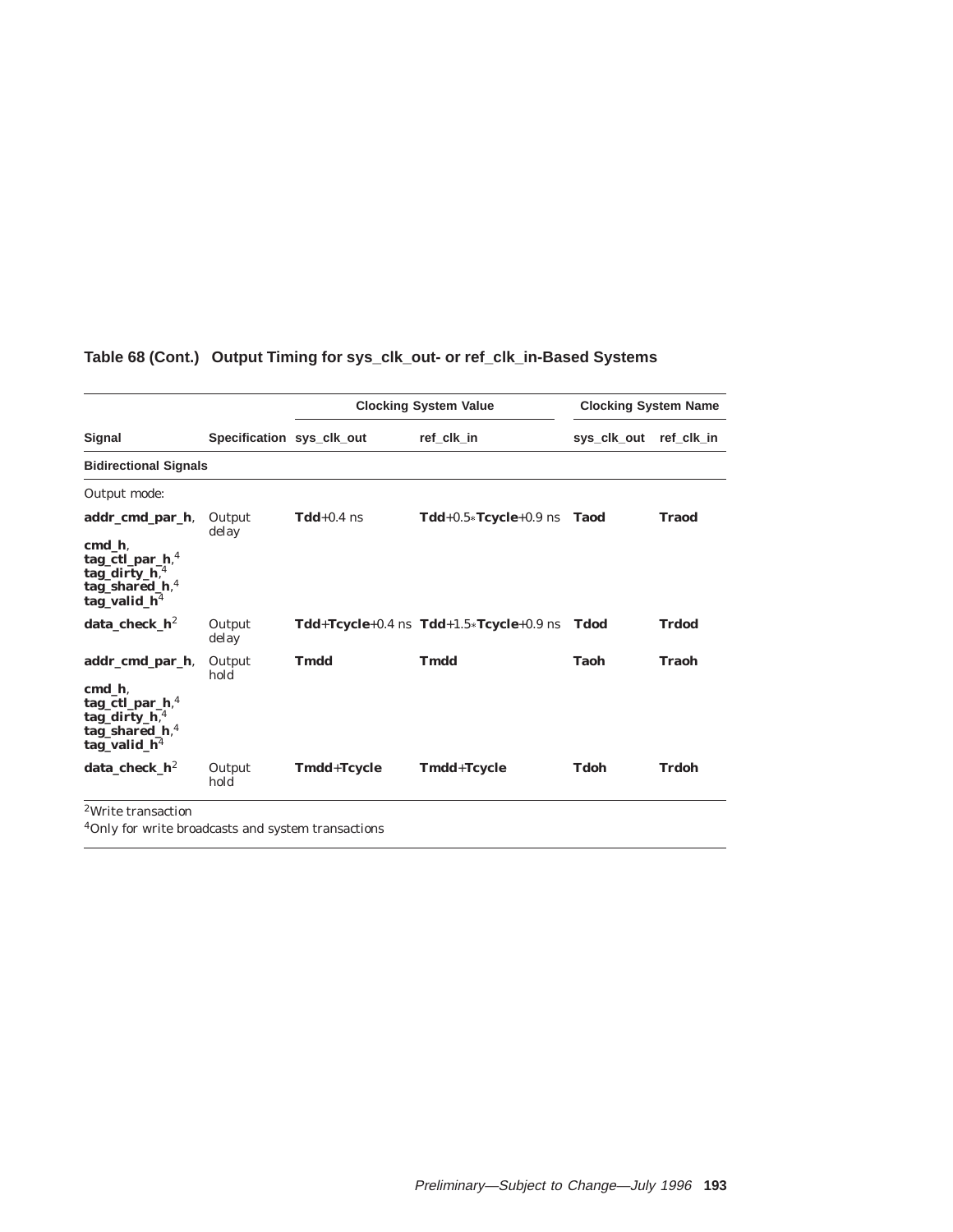Signals in Table 69 are used to control Bcache data transfers. These signals are driven off the CPU clock. The choice of **sys\_clk\_out** or **ref\_clk\_in** has no impact on the timing of these signals.

**Table 69 Bcache Control Signal Timing**

| <b>Signal</b>                                                              | <b>Specification</b> | <b>Value</b>    | <b>Name</b> |
|----------------------------------------------------------------------------|----------------------|-----------------|-------------|
| Input mode:                                                                |                      |                 |             |
| tag data h, tag data par h,<br>tag_valid_h                                 | Input setup          | $1.1$ ns        | Tdsu        |
| tag data h, tag data par h,<br>tag_valid_h                                 | Input hold           | 0 <sub>ns</sub> | Tdh         |
| Output mode:                                                               |                      |                 |             |
| $data$ _ram_oe_h, data_ram_we_h, $^1$<br>$tag$ ram_oe_h, tag_ram_we_h $^1$ | Output delay         | $Tdd+0.4$ ns    | <b>Taod</b> |
| tag data h, tag data par h,<br>tag_valid_h                                 | Output delay         | $Tdd+0.4$ ns    | <b>Taod</b> |
| data_ram_oe_h, data_ram_we_h,<br>$tag$ ram_oe_h, tag_ram_we_h <sup>1</sup> | Output hold          | Tmdd            | Taoh        |
| tag data h, tag data par h,<br>tag_valid_h                                 | Output hold          | Tmdd            | Taoh        |

1Pulse width for this signal is controlled through the BC\_CONFIG IPR.

#### **11.4.5 Timing of Test Features**

Timing of 21164 testability features depends on the system clock rate and the test port's operating mode. This section provides timing information that may be needed for most common operations.

### **11.4.6 Icache BiSt Operation Timing**

The Icache BiSt is invoked by deasserting the external reset signal **sys\_reset\_l**. Figure 75 shows the timing between various events relevant to BiSt operations.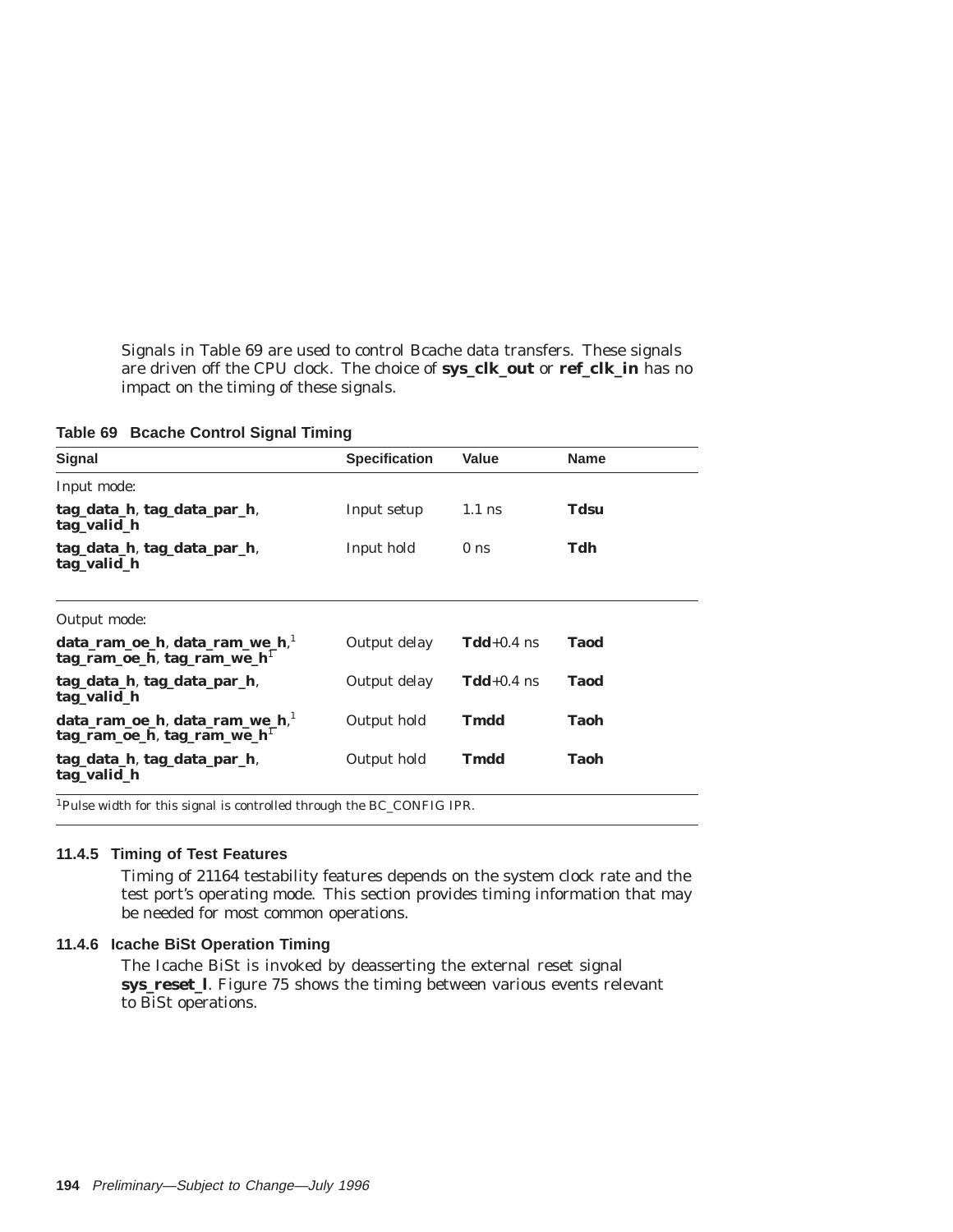**Figure 75 BiSt Timing Event–Time Line**



The timing for deassertion of internal reset (time  $t_2$ , see asterisk) is valid only if an SROM is not present (indicated by keeping signal **srom\_present\_l** deasserted). If an SROM is present, the SROM load is performed once the BiSt completes. The internal reset signal T%Z\_RESET\_B\_L is extended until the end of the SROM load (Section 11.4.7). In this case, the end of the time line shown in Figure 75 connects to the beginning of the time line shown in Figure 76.

Table 70 and Table 71 list timing shown in Figure 75 for some of the system clock ratios. Time  $t_1$  is measured starting from the rising edge of sysclk following the deassertion of the **sys\_reset\_l** signal.

| <b>Sysclk</b>  |    | <b>System Cycles</b>       |       |
|----------------|----|----------------------------|-------|
| Ratio          | t1 | $t_2$                      | $t_3$ |
| 3              | 8  | $22644 + 2\frac{1}{2}$     | 22645 |
| $\overline{4}$ |    | $19721+2\frac{1}{2}$ 19722 |       |
| 15             |    | 13291+14½ 13292            |       |

**Table 70 BiSt Timing for Some System Clock Ratios, Port Mode=Normal (System Cycles)**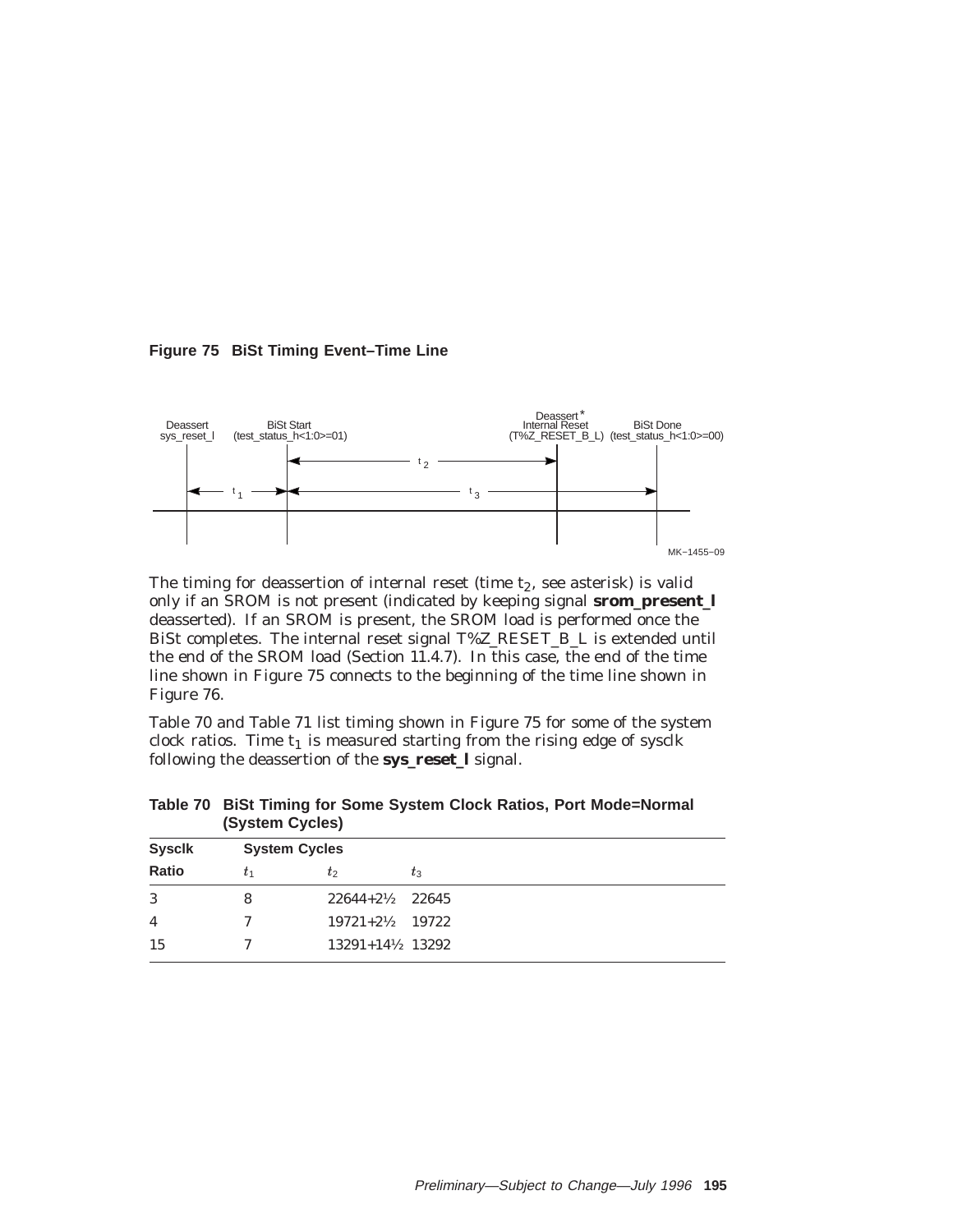|               | (0.000)           |           |        |  |  |
|---------------|-------------------|-----------|--------|--|--|
| <b>Sysclk</b> | <b>CPU Cycles</b> |           |        |  |  |
| Ratio         | t1                | $t_2$     | $t_3$  |  |  |
| 3             | 24                | 67934½    | 67935  |  |  |
| 4             | 28                | 78886½    | 78888  |  |  |
| 15            | 105               | 1993791/2 | 199380 |  |  |

**Table 71 BiSt Timing for Some System Clock Ratios, Port Mode=Normal (CPU Cycles)**

# **11.4.7 Automatic SROM Load Timing**

The SROM load is triggered by the conclusion of BiSt if **srom\_present\_l** is asserted. The SROM load occurs at the internal cycle time of approximately 126 CPU cycles for **srom\_clk\_h**, but the behavior at the pins may shift slightly.

Timing events are shown in Figure 76 and are listed in Table 72 and Table 73.

### **Figure 76 SROM Load Timing Event–Time Line**





| <b>Syscik</b>  |                                                                                                 | System Cycles <sup>1</sup> |         |                                  |         |  |  |
|----------------|-------------------------------------------------------------------------------------------------|----------------------------|---------|----------------------------------|---------|--|--|
| Ratio          | t1                                                                                              | $t_2$                      | $t_3$   | tΔ                               | $t_{5}$ |  |  |
| 3              |                                                                                                 | 22                         | 4408090 | $4408216 + \frac{1}{2}$          | 4408217 |  |  |
| $\overline{4}$ | 3                                                                                               | 48                         | 3306099 | $3306193 + 2\frac{1}{2}$ 3306194 |         |  |  |
| 15             | 3                                                                                               | 13                         | 881627  | $881651 + 9\frac{1}{2}$          | 881652  |  |  |
|                | <sup>1</sup> Measured in sysclk cycles, where $+n$ refers to an additional <i>n</i> CPU cycles. |                            |         |                                  |         |  |  |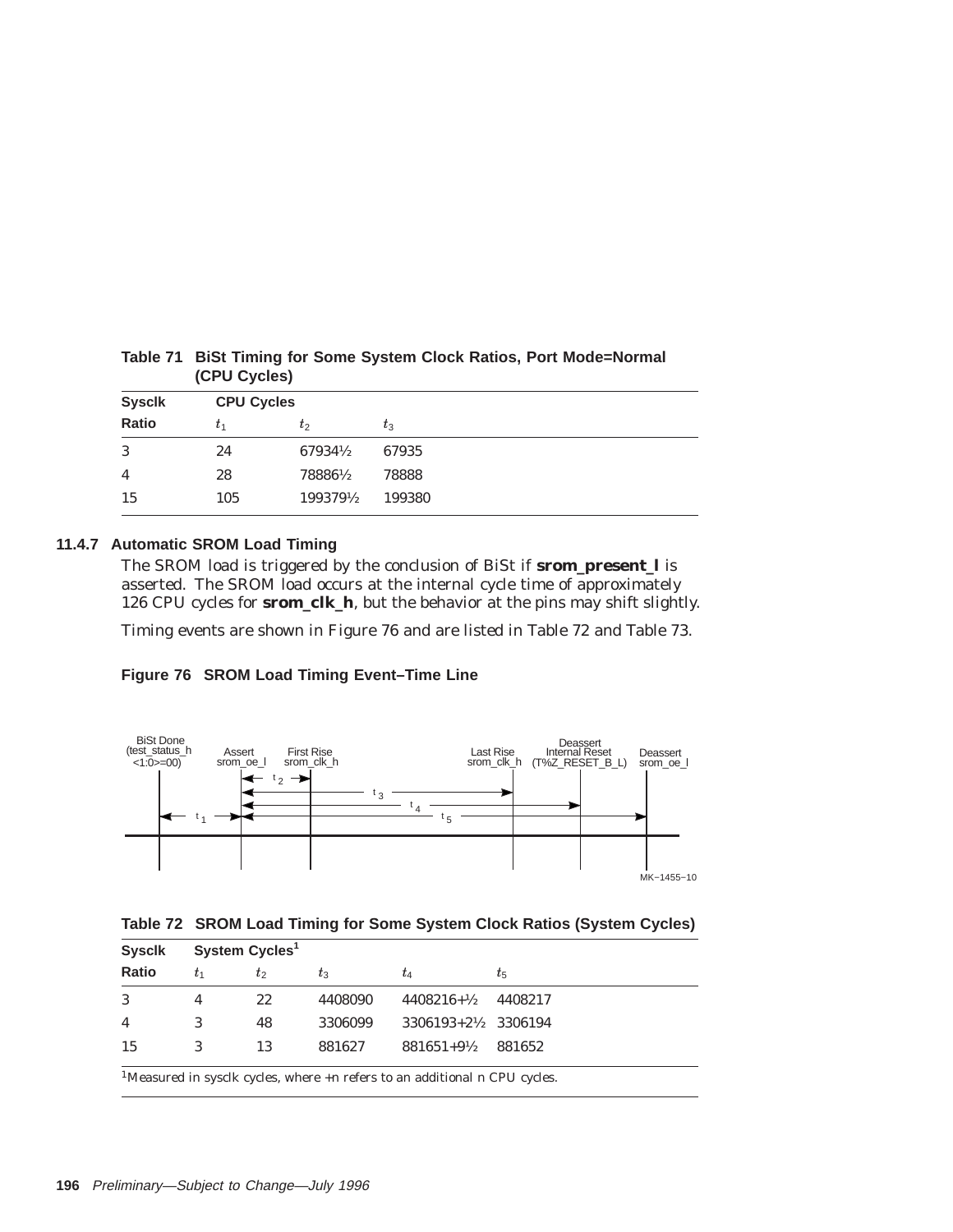| <b>Syscik</b> |    | <b>CPU Cycles</b> |          |             |          |  |
|---------------|----|-------------------|----------|-------------|----------|--|
| <b>Ratio</b>  | t1 | $t_2$             | $t_3$    | t4          | $t_{5}$  |  |
| 3             | 12 | 66                | 13224270 | 13224648½   | 13224651 |  |
| 4             | 12 | 192               | 13224396 | 132247741/2 | 13224776 |  |
| 15            | 45 | 195               | 13224405 | 132247741/2 | 13224780 |  |

**Table 73 SROM Load Timing for Some System Clock Ratios (CPU Cycles)**

Figure 77 is a timing diagram of an SROM load sequence.





The minimum **srom\_clk\_h** cycle =  $(126 -$  sysclk ratio)  $*$  (CPU cycle time).

The maximum **srom\_clk\_h** to **srom\_data\_h** delay allowable (in order to meet the required setup time) =  $[126 - (5 * \text{sysclk ratio})] * (CPU cycle time).$ 

# **11.4.8 Clock Test Modes**

This section describes the 21164 clock test modes.

### **11.4.9 Normal Mode**

When the **clk\_mode\_h<1:0>** signals are not asserted, the **osc\_clk\_in\_h,l** frequency is divided by 2. This is the normal operational mode of the clock circuitry.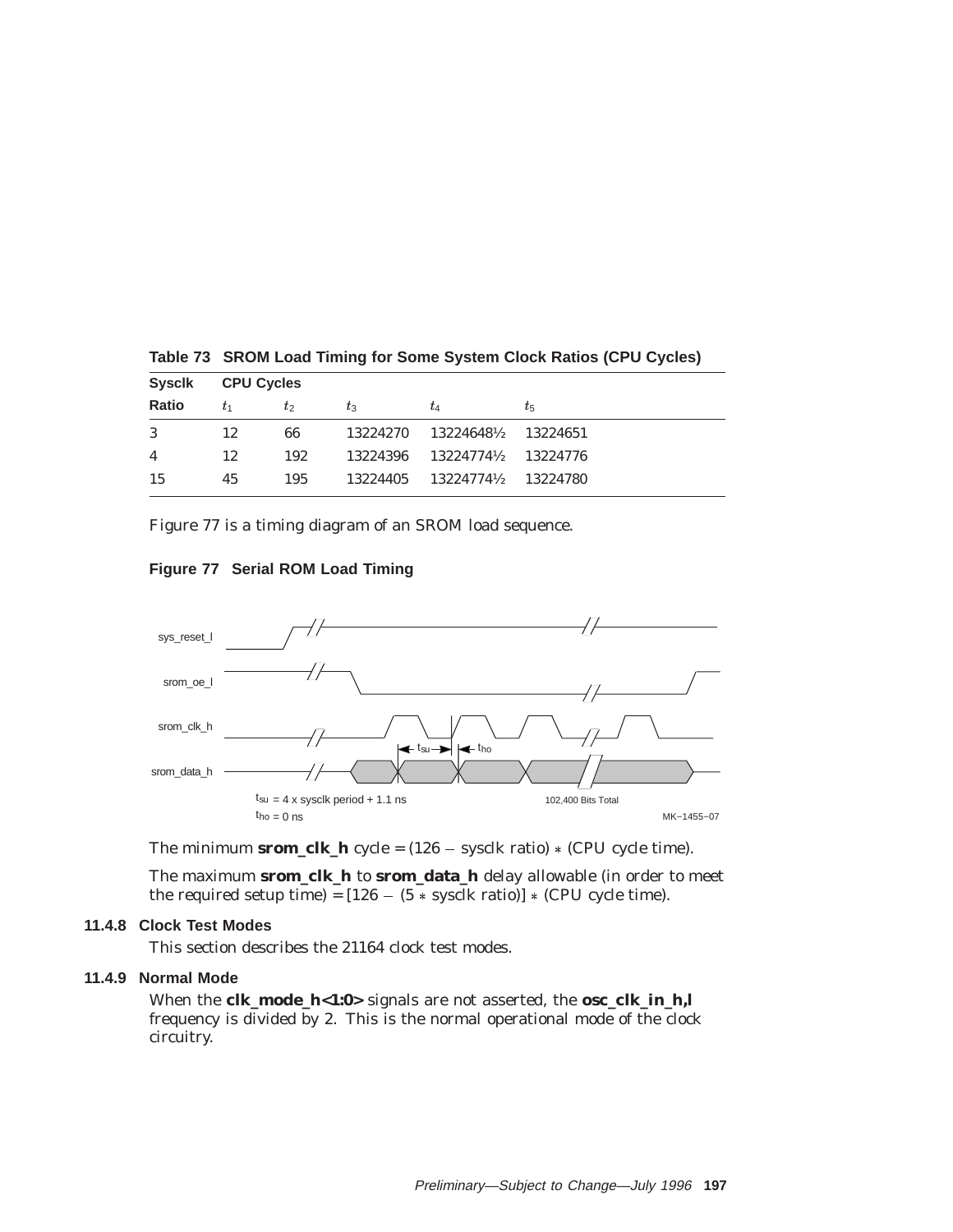### **11.4.10 Chip Test Mode**

To lower the maximum frequency that the chip manufacturing tester is required to supply, a divide-by-1 mode has been designed into the clock generator circuitry. When the **clk\_mode\_h<0>** signal is asserted and **clk\_mode\_h<1>** is not asserted, the clock frequency that is applied to the input clock signals **osc\_clk\_in\_h,l** bypasses the clock divider and is sent to the chip clock driver. This allows the chip internal circuitry to be tested at full speed with a one-half frequency **osc\_clk\_in\_h,l**.

### **11.4.11 Module Test Mode**

When the **clk\_mode\_h<0>** signal is not asserted and **clk\_mode\_h<1>** is asserted, the clock frequency that is applied to the input clock signals **osc\_clk\_in\_h,l** is divided by 4 and is sent to the chip clock driver. The digital phase-locked loop (DPLL) continues to keep the onchip **sys\_clk\_out1\_h,l** locked to **ref\_clk\_in\_h** within the normal limits if a **ref\_clk\_in\_h** signal is applied (0 ns to 1 **osc\_clk\_in\_h,l** cycle after **ref\_clk\_in\_h**).

### **11.4.12 Clock Test Reset Mode**

When both the **clk\_mode\_h**<0> and the **clk\_mode\_h**<1> signals are asserted, the **sys\_clk\_out** generator circuit is forced to reset to a known state. This allows the chip manufacturing tester to synchronize the chip to the tester cycle. Table 74 lists the test modes.

| <b>Mode</b> | $clk$ mode $h<0>$ | clk mode h<1> |
|-------------|-------------------|---------------|
| Normal      |                   |               |
| Chip test   |                   |               |
| Module test |                   |               |
| Clock reset |                   |               |
|             |                   |               |

**Table 74 Test Modes**

## **11.4.13 IEEE 1149.1 (JTAG) Performance**

Table 75 lists the standard mandated performance specifications for the IEEE 1149.1 circuits.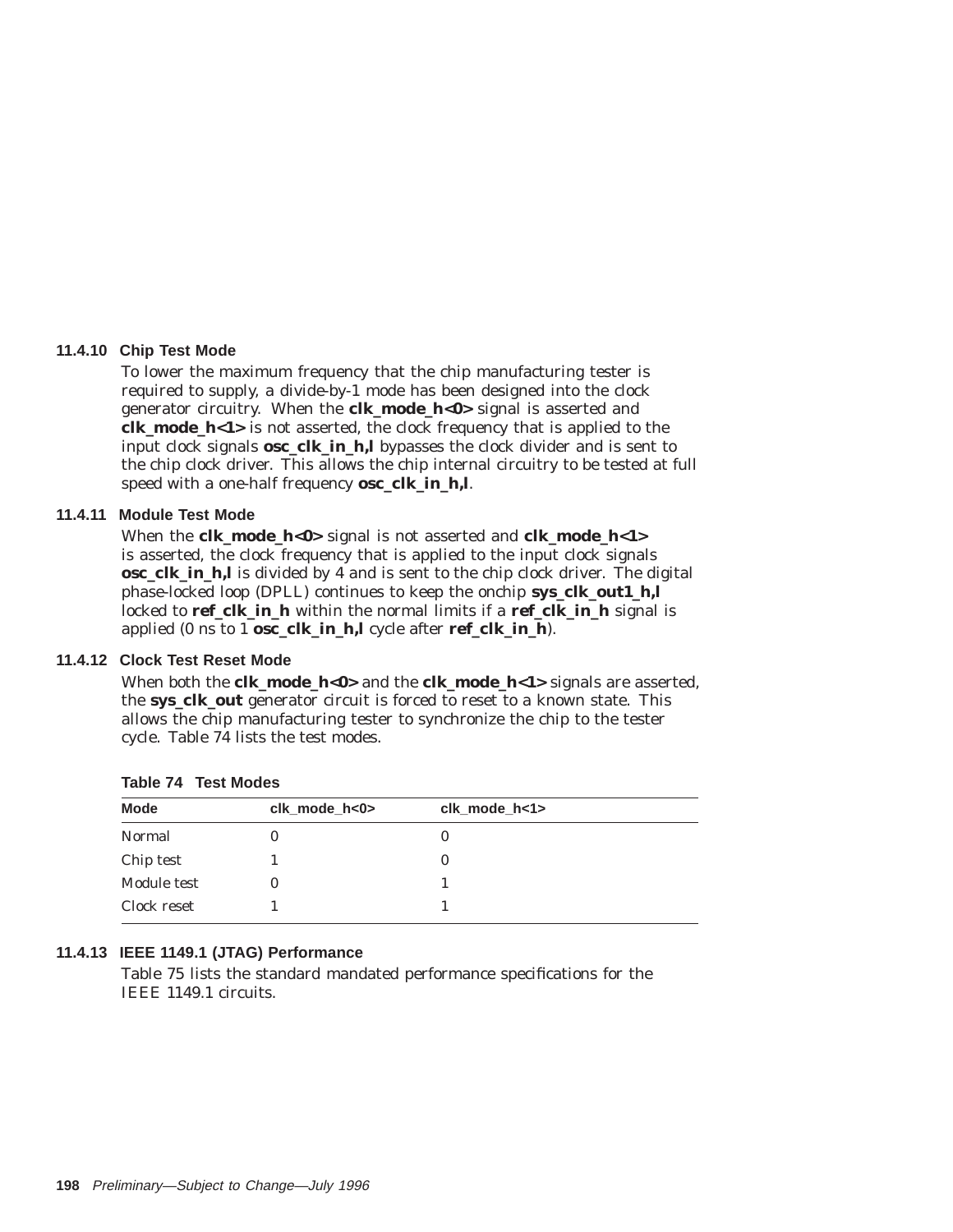| <b>Item</b>                                                                            | <b>Specification</b> |
|----------------------------------------------------------------------------------------|----------------------|
| <b>trst_l</b> is asynchronous. Minimum pulse width.                                    | 4 ns                 |
| <b>trst</b> I setup time for deassertion before a transition on<br>tck h.              | 4 ns                 |
| Maximum acceptable <b>tck_h</b> clock frequency.                                       | $16.6$ MHz           |
| <b>tdi_h/tms_h</b> setup time (referenced to <b>tck_h</b> rising edge).                | 4 ns                 |
| tdi_h/tms_h hold time (referenced to tck_h rising edge).                               | 4 ns                 |
| Maximum propagation delay at pin <b>tdo_h</b> (referenced to<br>tck_h falling edge).   | $14$ ns              |
| Maximum propagation delay at system output pins<br>(referenced to tck_h falling edge). | $20$ ns              |

**Table 75 IEEE 1149.1 Circuit Performance Specifications**

# **11.5 Power Supply Considerations**

For correct operation of the 21164, all of the **Vss** pins must be connected to ground and all of the **Vdd** pins must be connected to a 3.3 V  $\pm$ 5% power source. This source voltage should be guaranteed (even under transient conditions) at the 21164 pins, and not just at the PCB edge.

Plus 5 V is not used in the 21164. The voltage difference between the **Vdd** pins and **Vss** pins must never be greater than 3.6 V. If the differential exceeds this limit, the 21164 chip will be damaged.

# **11.5.1 Decoupling**

The effectiveness of decoupling capacitors depends on the amount of inductance placed in series with them. The inductance depends both on the capacitor style (construction) and on the module design. In general, the use of small, high frequency capacitors placed close to the chip package's power and ground pins with very short module etch will give best results. Depending on the user's power supply and power supply distribution system, bulk decoupling may also be required on the module.

Each individual case must be separately analyzed, but generally designers should plan to use at least 6  $\mu$ F of capacitance. Typically, 40 to 60 small, high frequency  $0.1-\mu$ F capacitors are placed near the chip's **Vdd** and **Vss** pins. Actually placing the capacitors in the pin field is the best approach. Several tens of  $\mu$ F of bulk decoupling (comprised of tantalum and ceramic capacitors) should be positioned near the 21164 chip.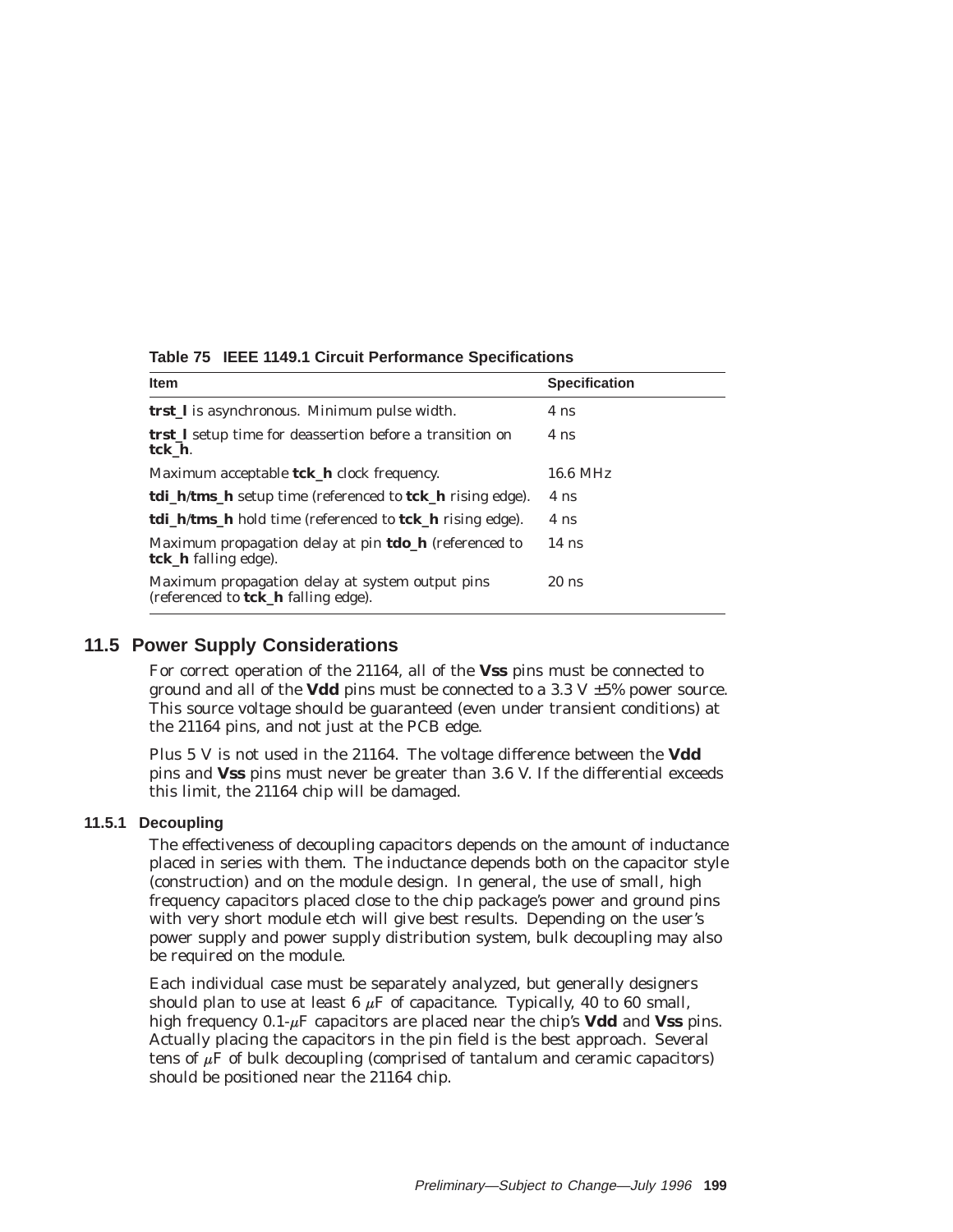Use capacitors that are as physically small as possible. Connect the capacitors directly to the 21164 **Vdd** and **Vss** pins by short (0.64 cm [0.25 in] or less) surface etch. The small capacitors generally have better electrical characteristics than the larger units, and will more readily fit close to the IPGA pin field.

### **11.5.2 Power Supply Sequencing**

Although the 21164 uses a 3.3-V (nominal) power source, most of the other logic on the PCB probably requires a 5-V power supply. These 5-V devices can damage the 21164's I/O circuits if the 5-V power source powering the PCB logic and the 3.3-V (**Vdd**) supply feeding the 21164 are not sequenced correctly.

**Caution**

To avoid damaging the 21164's I/O circuits, the I/O pin voltages must not exceed 4.0 V until the **Vdd** supply is at least 3.0 V or greater.

This rule can be satisfied if the **Vdd** and the 5-V supplies come up together, or if the **Vdd** supply comes up before the 5-V supply is asserted. Bringing the lower voltage up before the higher voltage is the opposite of the way that CMOS systems with multiple power supplies of different voltages are usually sequenced, but it is required for the 21164.

A three-terminal voltage regulator can be used to make 3.3-V **Vdd** from the 5-V supply, provided the output of the regulator (**Vdd**) tracks the 5-V supply with only a small offset. The requirement is that when the 5-V supply reaches 4.0 V, **Vdd** must be 3.0 V or higher. While the 5-V supply is below 4.0 V, **Vdd** can be less than 3.0 V.

All 5-V sources on the 21164's I/O pins should be disabled if the power supply sequencing is such that the 5-V supply will exceed 4.0 V before **Vdd** is at least 3.0 V. The 5-V sources should remain disabled until the **Vdd** power supply is equal to or greater than 3.0 V.

Disabling all 5-V sources can be very difficult because there are so many possible sneak paths. Inputs, for example, on bipolar TTL logic can be a source of current, and will put a voltage across a 21164 I/O pin high enough to violate the (no higher than 4.0 V until there is 3.0 V) rule. TTL outputs are specified to drive a logic one to at least 2.4 V, but usually drive voltages much higher. CMOS logic and CMOS SRAMs usually drive ''full rail'' signals that match the value of the 5-V power supply.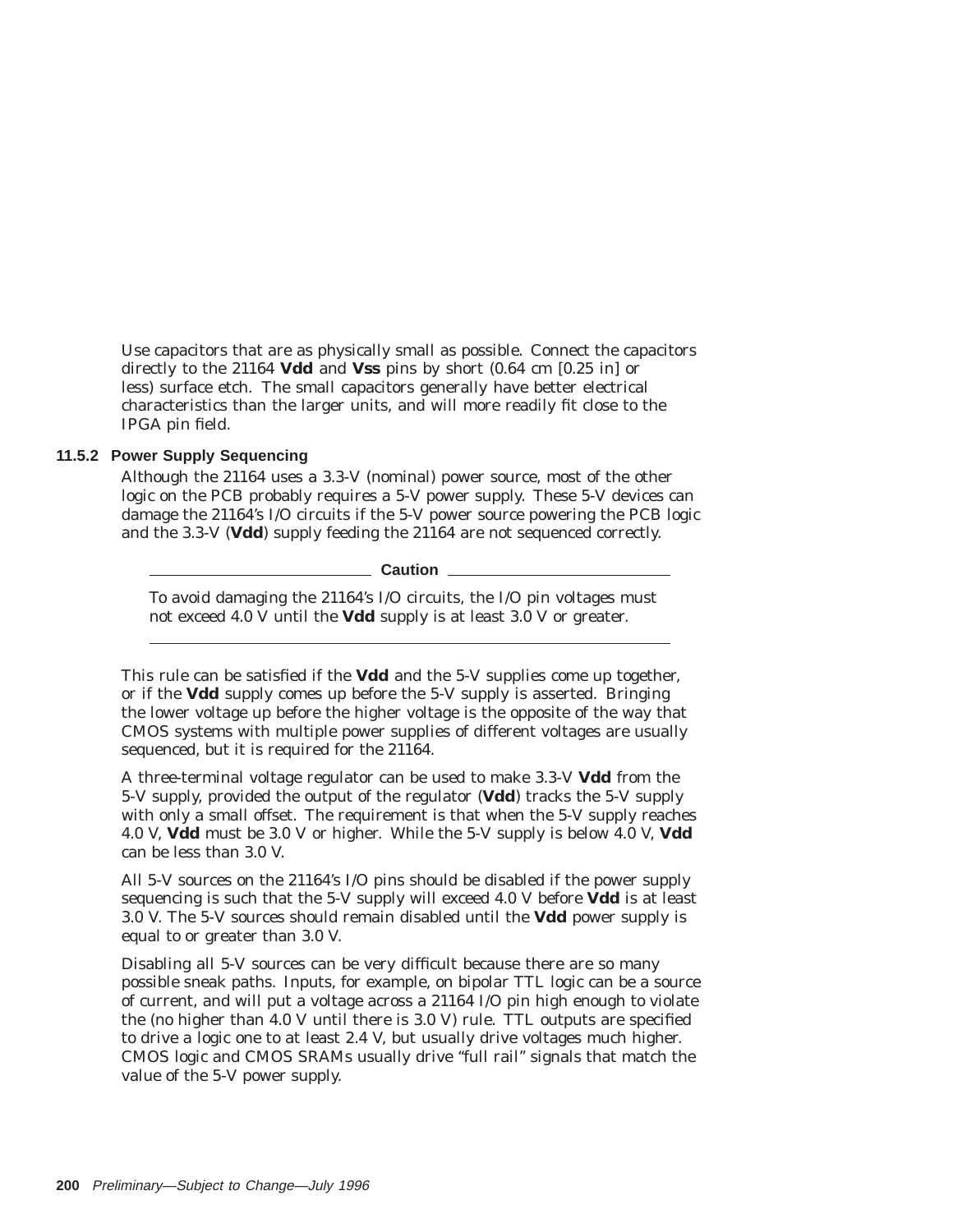Another concern is parallel (dc) terminations or pull-ups connected between the 21164 and the 5-V supply. The 3.3 V (**Vdd**) supply should be used to power parallel terminations.

Disabling the non-21164 5-V outputs of PCB logic is generally possible, but raises the PCB complexity and can reduce system performance by increasing critical path timing. If the 5-V logic device has an enable pin, circuits (such as power supply supervisor chips) on the PCB can monitor the **Vdd** and 5-V supplies. When the supervision circuit detects that 5.0 V is increasing from zero while the **Vdd** supply is below 3.0 V, the power supply supervisor circuit produces a disable signal to force all PCB logic with 5-V outputs into the high impedance state. This technique will not prevent bipolar TTL inputs from acting as a 5-V source, but it can be used to disable sources such as cache RAM outputs.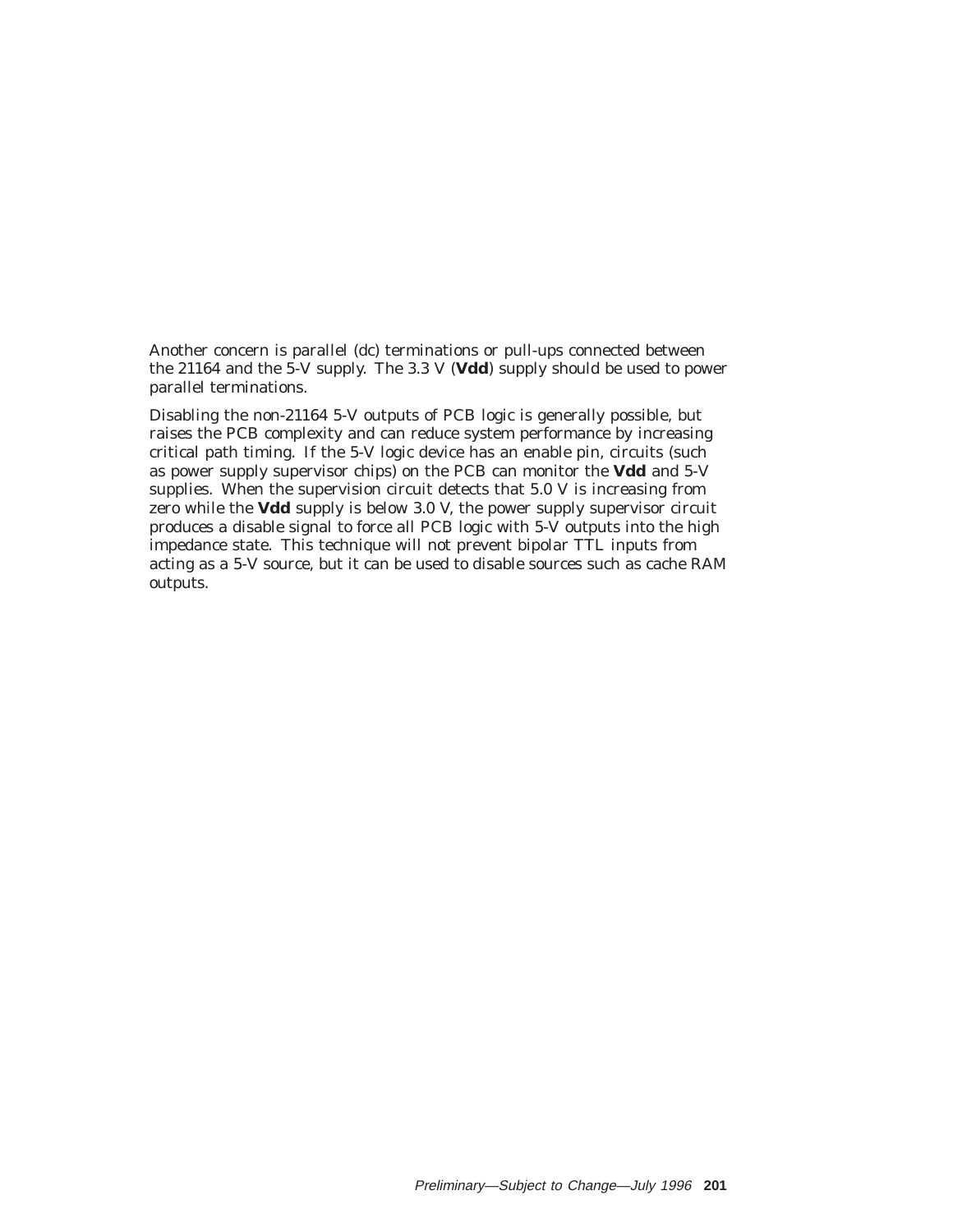# **12 Thermal Management**

This section describes the 21164 thermal management and thermal design considerations.

# **12.1 Operating Temperature**

The 21164 is specified to operate when the temperature at the center of the heat sink  $(T_c)$  is no higher than 72°C (266 MHz), 70°C (300 MHz), or 68°C (333 MHz). Temperature  $(T_c)$  should be measured at the center of the heat sink (between the two package studs). The GRAFOIL pad is the interface material between the package and the heat sink.

Table 76 lists the values for the center of heat-sink-to-ambient  $(\theta_c a)$  for the 499-pin grid array. Table 77 shows the allowable  $T_a$  (without exceeding  $T_c$ ) at various airflows.

**Note**

Digital recommends using the heat sink because it greatly improves the ambient temperature requirement.

| $19.010 + 0.010$ at vallence $1.0110$ at $1.0010$ |      |      |      |      |      |      |  |  |  |
|---------------------------------------------------|------|------|------|------|------|------|--|--|--|
| Airflow (linear ft/min)                           | 100  | 200  | 400  | 600  | 800  | 1000 |  |  |  |
| Frequency: 266, 300, and 333 MHz                  |      |      |      |      |      |      |  |  |  |
| $\theta$ <sub>c</sub> a with heat sink 1 (°C/W)   | 2.30 | 1.30 | 0.70 | 0.53 | 0.45 | 0.41 |  |  |  |
| $\theta_c a$ with heat sink 2 (°C/W)              | 1.25 | 0.75 | 0.48 | 0.40 | 0.35 | 0.32 |  |  |  |

**Table 76 c<sup>a</sup> at Various Airflows**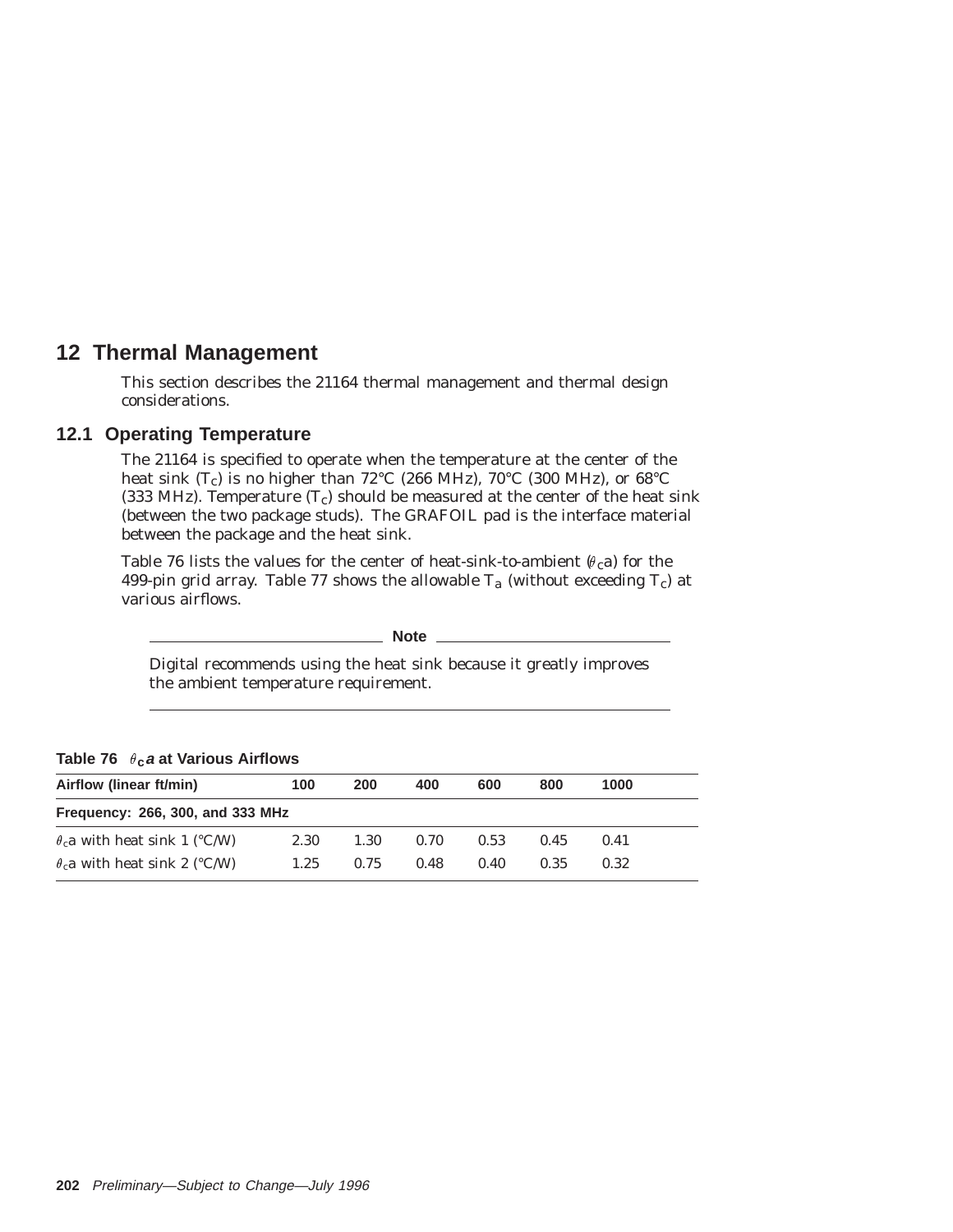| Airflow (linear ft/min)                        | 100  | 200  | 400  | 600  | 800  | 1000 |  |
|------------------------------------------------|------|------|------|------|------|------|--|
| Frequency: 266 MHz, Power: 46 W $@Vdd = 3.3$ V |      |      |      |      |      |      |  |
| $T_a$ with heat sink 1 (°C)                    |      |      | 39.8 | 47.6 | 51.3 | 53.2 |  |
| $T_a$ with heat sink 2 (°C)                    | 14.5 | 37.5 | 49.9 | 53.6 | 55.9 | 57.3 |  |
| Frequency: 300 MHz, Power: 51 W $@Vdd = 3.3$ V |      |      |      |      |      |      |  |
| $T_a$ with heat sink 1 (°C)                    |      |      | 34.3 | 43.0 | 47.1 | 49.1 |  |
| $T_a$ with heat sink 2 (°C)                    |      | 31.8 | 45.5 | 49.6 | 52.2 | 53.7 |  |
| Frequency: 333 MHz, Power: 56 W $@Vdd = 3.3$ V |      |      |      |      |      |      |  |
| $T_a$ with heat sink 1 (°C)                    |      |      | 28.8 | 38.3 | 42.8 | 45.0 |  |
| $T_a$ with heat sink 2 (°C)                    |      | 26.0 | 41.1 | 45.6 | 48.4 | 46.2 |  |

# **Table 77 Maximum <sup>T</sup>a at Various Airflows**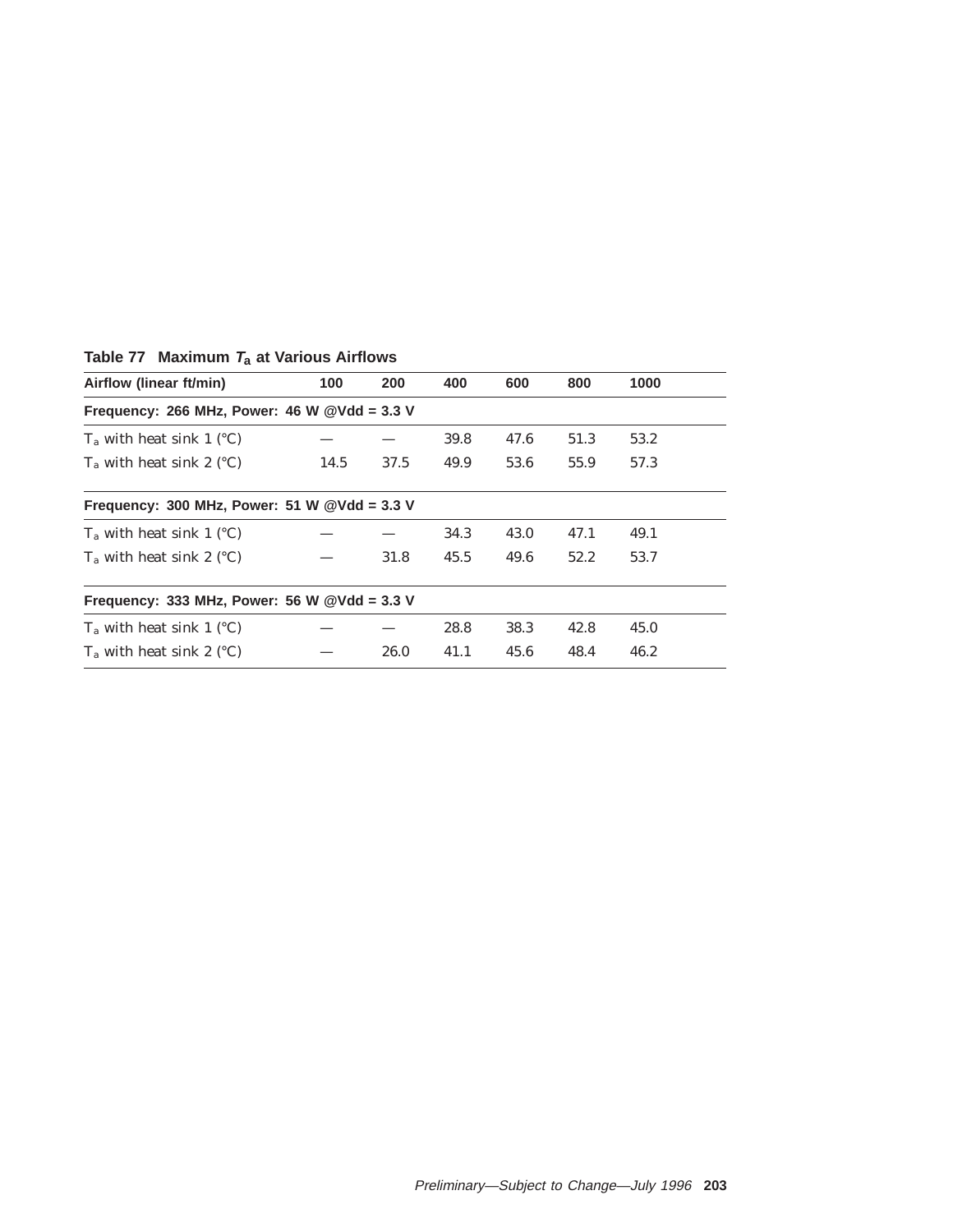# **12.2 Heat Sink Specifications**

Two heat sinks are specified. Heat sink type 1 mounting holes are in line with the cooling fins. Heat sink type 2 mounting holes are rotated 90° from the cooling fins. The heat sink composition is aluminum alloy 6063. Type 1 heat sink is shown in Figure 78, and type 2 heat sink is shown in Figure 79, along with their approximate dimensions.



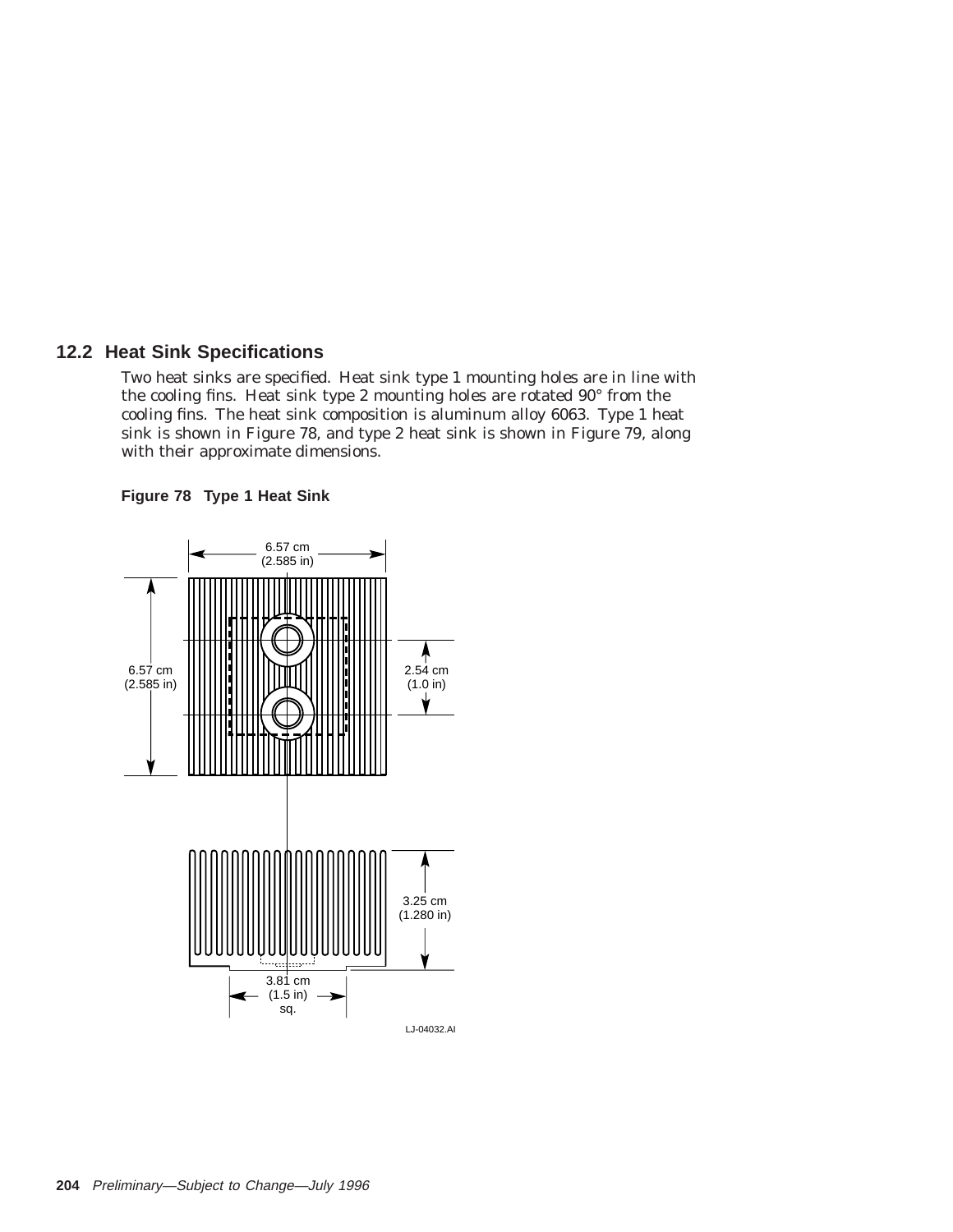**Figure 79 Type 2 Heat Sink**



## **12.3 Thermal Design Considerations**

Follow these guidelines for printed circuit board (PCB) component placement:

- Orient the 21164 on the PCB with the heat sink fins aligned with the airflow direction.
- Avoid preheating ambient air. Place the 21164 on the PCB so that inlet air is not preheated by any other PCB components.
- Do not place other high power devices in the vicinity of the 21164.
- Do not restrict the airflow across the 21164 heat sink. Placement of other devices must allow for maximum system airflow in order to maximize the performance of the heat sink.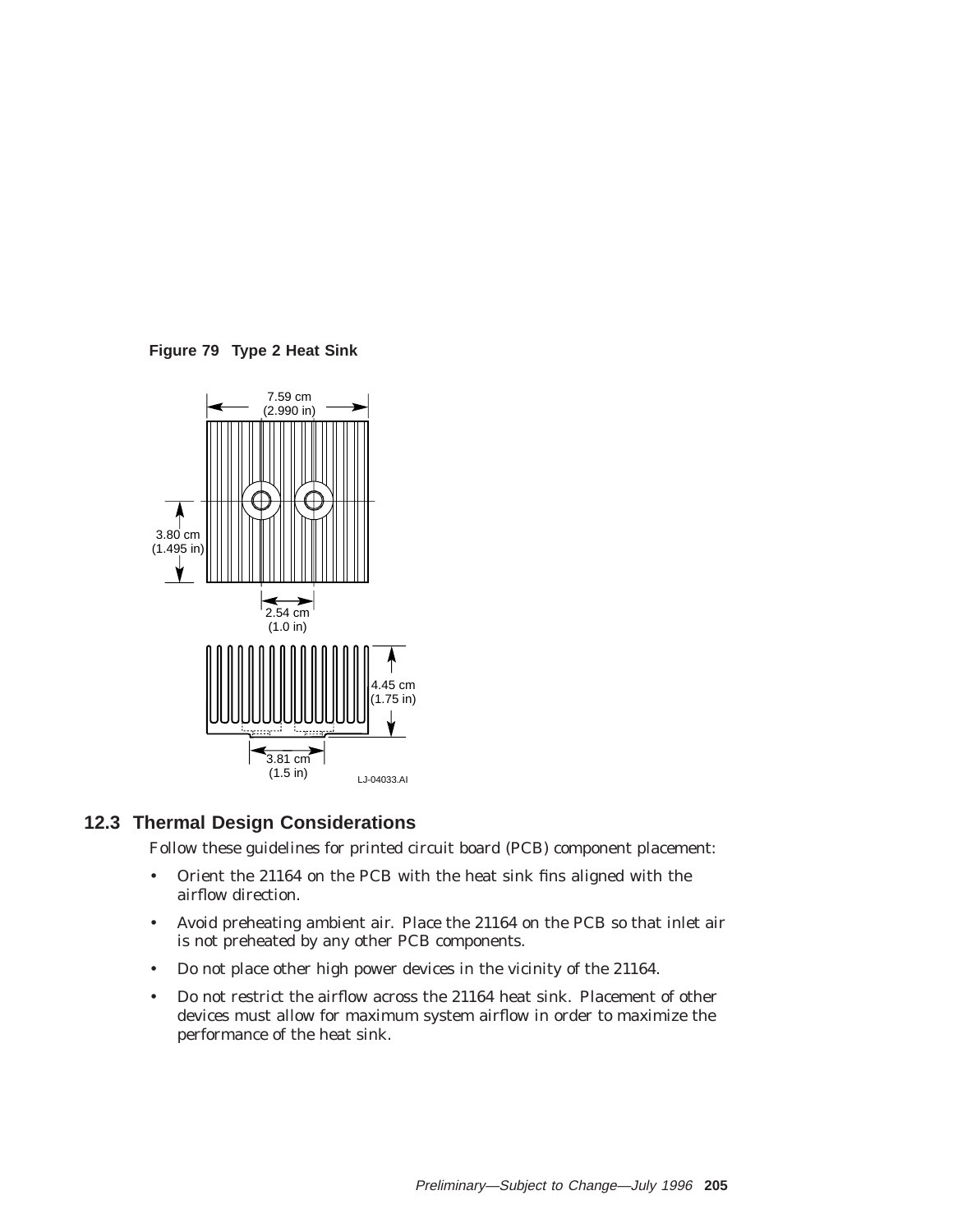# **13 Mechanical Specifications**

This section shows the 21164 mechanical package dimensions without a heat sink. For heat sink information and dimensions, refer to Section 12.

## **Package Dimensions**

Figure 80 shows the package physical dimensions without a heat sink.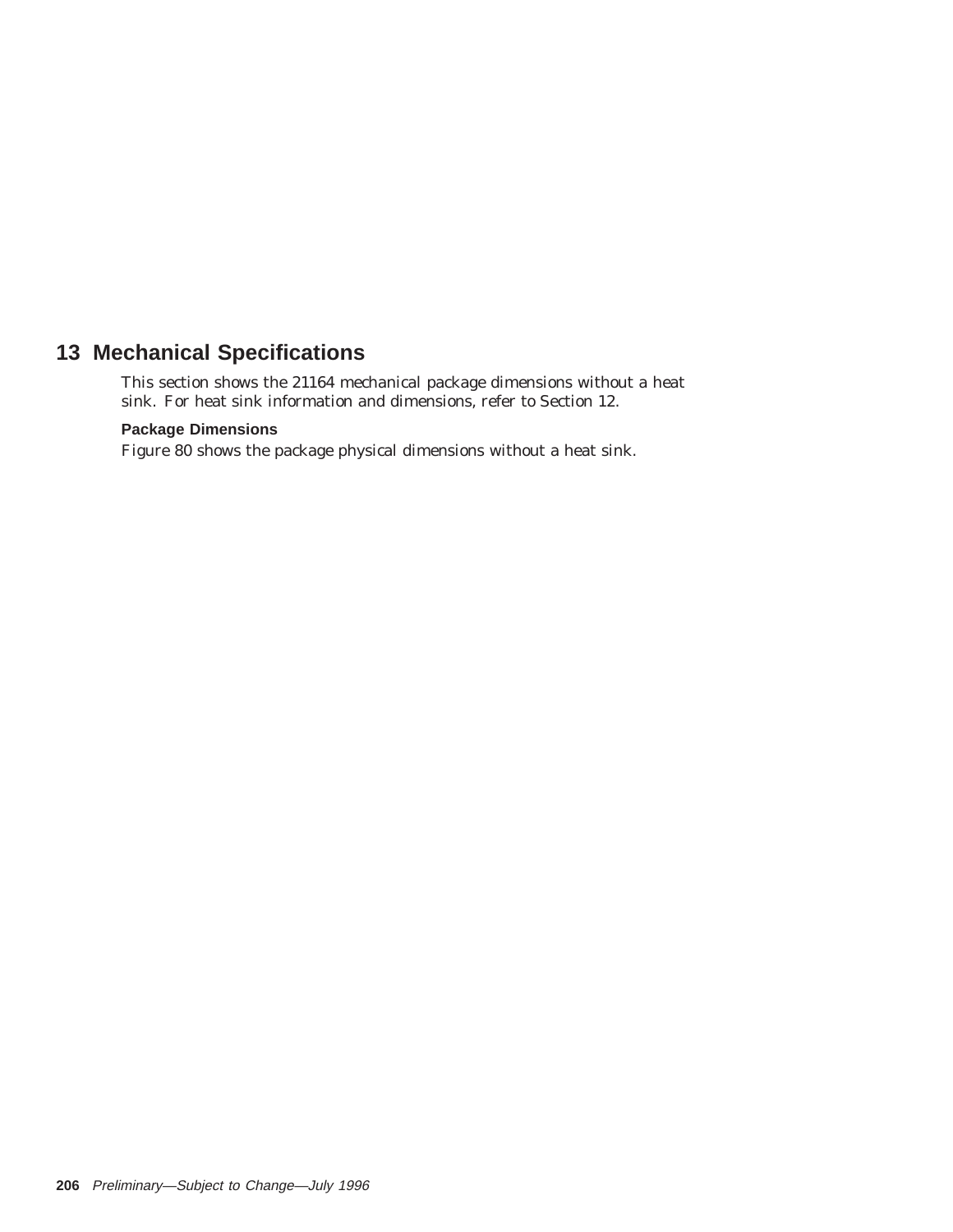



Preliminary—Subject to Change—July 1996 **207**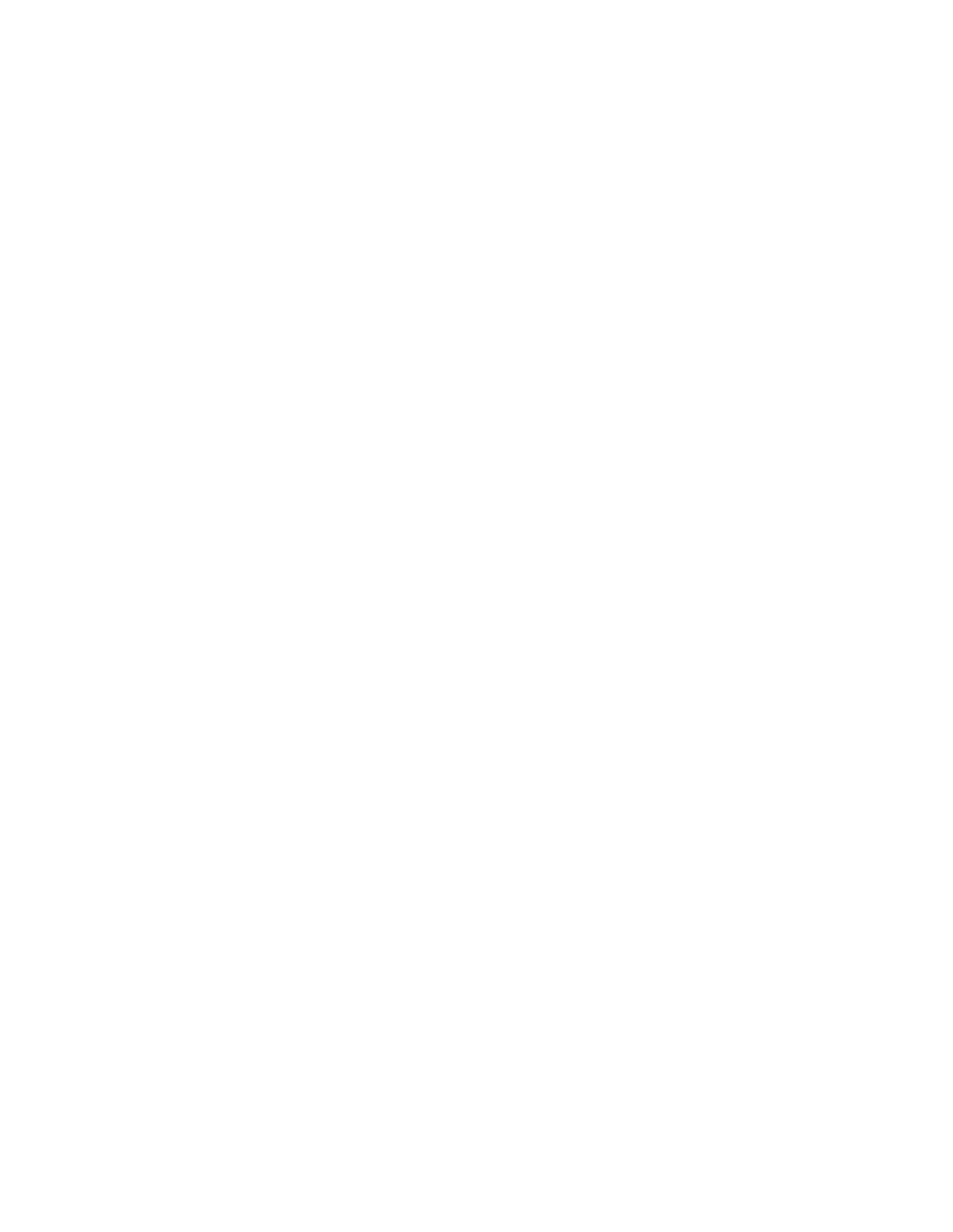# **Technical Support and Ordering Information**

#### **Technical Support**

If you need technical support or help deciding which literature best meets your needs, call the Digital Semiconductor Information Line:

| United States and Canada     | $1 - 800 - 332 - 2717$  |
|------------------------------|-------------------------|
| <b>Outside North America</b> | $+1 - 508 - 628 - 4760$ |

#### **Ordering Digital Semiconductor Products**

To order Alpha 21164 microprocessor evaluation boards and motherboards, contact your local distributor.

You can order the following semiconductor products from Digital:

| <b>Product</b>                                                                                                                    | <b>Order Number</b> |
|-----------------------------------------------------------------------------------------------------------------------------------|---------------------|
| Alpha 21164 333-MHz Microprocessor                                                                                                | 21164-333           |
| Alpha 21164 300-MHz Microprocessor                                                                                                | 21164-300           |
| Alpha 21164 300-MHz Microprocessor for Windows NT                                                                                 | 21164-P2            |
| Alpha 21164 266-MHz Microprocessor                                                                                                | 21164-266           |
| Alpha 21164 266-MHz Microprocessor for Windows NT                                                                                 | 21164-P1            |
| Alpha 21164 Microprocessor Evaluation Board 266 MHz<br>Kit (Supports Digital UNIX, OpenVMS, and Windows NT<br>operating systems.) | $21A04-01$          |
| Alpha 21164 Microprocessor Motherboard 266-MHz Kit<br>(Supports the Windows NT operating system.)                                 | 21A04-A0            |

#### **Ordering Digital Semiconductor Sample Kits**

To order an Alpha 21164 Microprocessor Sample Kit, which contains one Alpha 21164 microprocessor, one heat sink, and supporting documentation, call **1–800–DIGITAL**. You will need a purchase order number or credit card to order the following products:

| <b>Product</b>             | <b>Order Number</b> |
|----------------------------|---------------------|
| Alpha 21164-266 Sample Kit | 21164–SA            |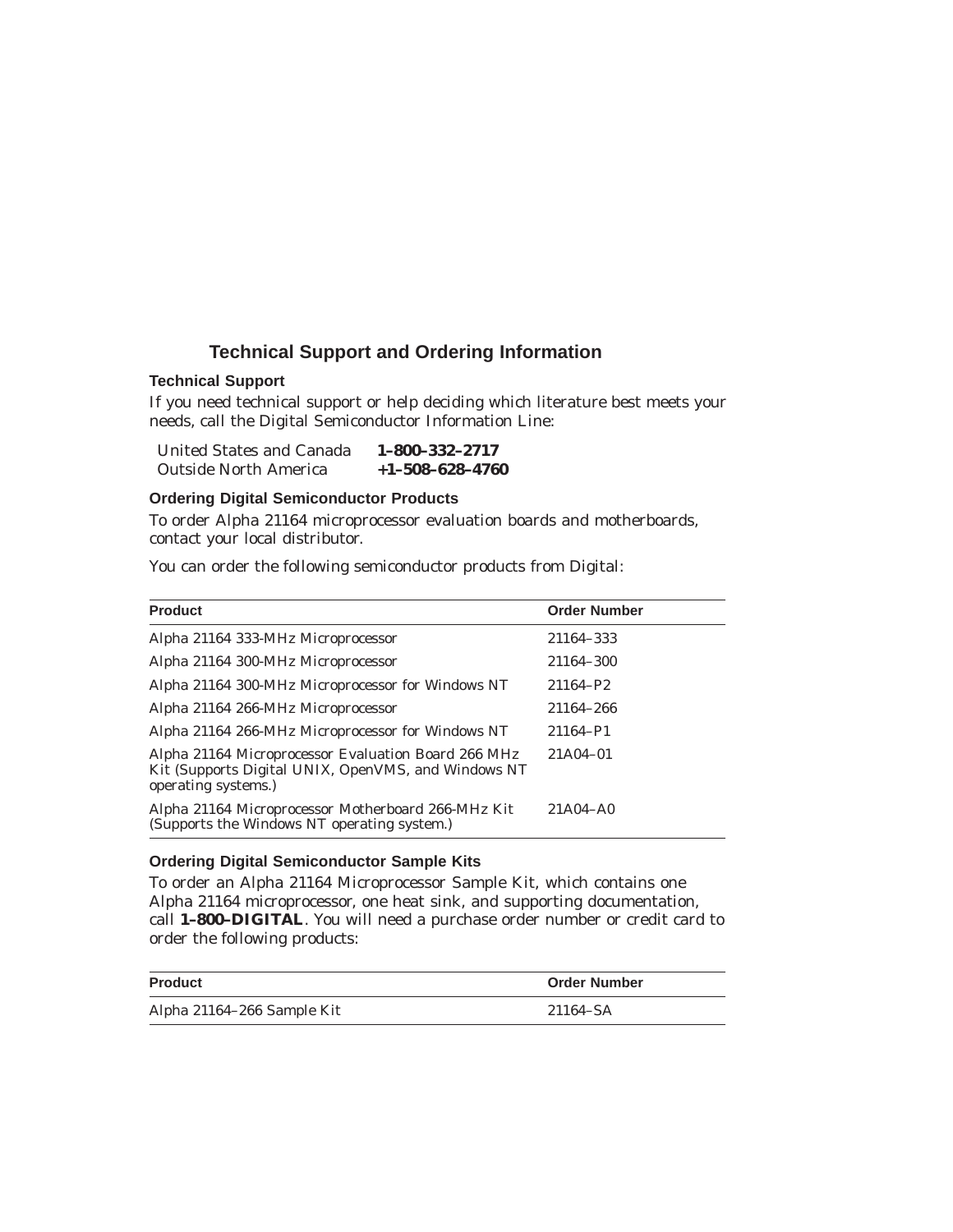### **Ordering Associated Literature**

The following table lists some of the available Digital Semiconductor literature. For a complete list, contact the Digital Semiconductor Information Line.

| <b>Title</b>                                                                               | <b>Order Number</b> |
|--------------------------------------------------------------------------------------------|---------------------|
| Alpha Architecture Reference Manual <sup>1</sup>                                           | EY-L520E-DP-YCH     |
| Alpha AXP Architecture Handbook                                                            | EC-QD2KA-TE         |
| Alpha 21164 Microprocessor Hardware Reference Manual                                       | EC-QAEQC-TE         |
| Alpha 21164 Microprocessor Product Brief                                                   | EC-QAENB-TE         |
| Alpha 21164 Evaluation Board Read Me First                                                 | EC-QD2VB-TE         |
| Alpha 21164 Evaluation Board Product Brief                                                 | EC-QCZZD-TE         |
| Alpha 21164 Evaluation Board User's Guide                                                  | EC-QD2UC-TE         |
| Alpha 21164 Microprocessor Motherboard Product Brief                                       | EC-QSAGA-TE         |
| Alpha 21164 Microprocessor Motherboard User's Manual                                       | EC-QLJLB-TE         |
| DECchip 21171 Core Logic Chipset Product Brief                                             | EC-QC3EB-TE         |
| DECchip 21171 Core Logic Chipset Technical Reference<br>Manual                             | EC-QE18B-TE         |
| Answers to Common Questions about PALcode for Alpha<br><b>AXP</b> Systems                  | EC-N0647-72         |
| PALcode for Alpha Microprocessors System Design Guide                                      | EC-QFGLB-TE         |
| Alpha Microprocessors Evaluation Board Windows NT<br>3.51 Installation Guide               | EC-QLUAD-TE         |
| SPICE Models for Alpha Microprocessors and Peripheral<br><b>Chips: An Application Note</b> | EC-QA4XC-TE         |
| Alpha Microprocessors SROM Mini-Debugger User's<br>Guide                                   | EC-QHUXA-TE         |
| Alpha Microprocessors Evaluation Board Debug Monitor<br>User's Guide                       | EC-QHUVB-TE         |
| Alpha Microprocessors Evaluation Board Software Design<br><b>Tools User's Guide</b>        | EC-QHUWA-TE         |

<sup>1</sup>To order and purchase the *Alpha Architecture Reference Manual*, call **1–800–DIGITAL** from<br>the U.S. or Canada, or contact your local Digital office, or technical or reference bookstore where<br>Digital Press books are dis